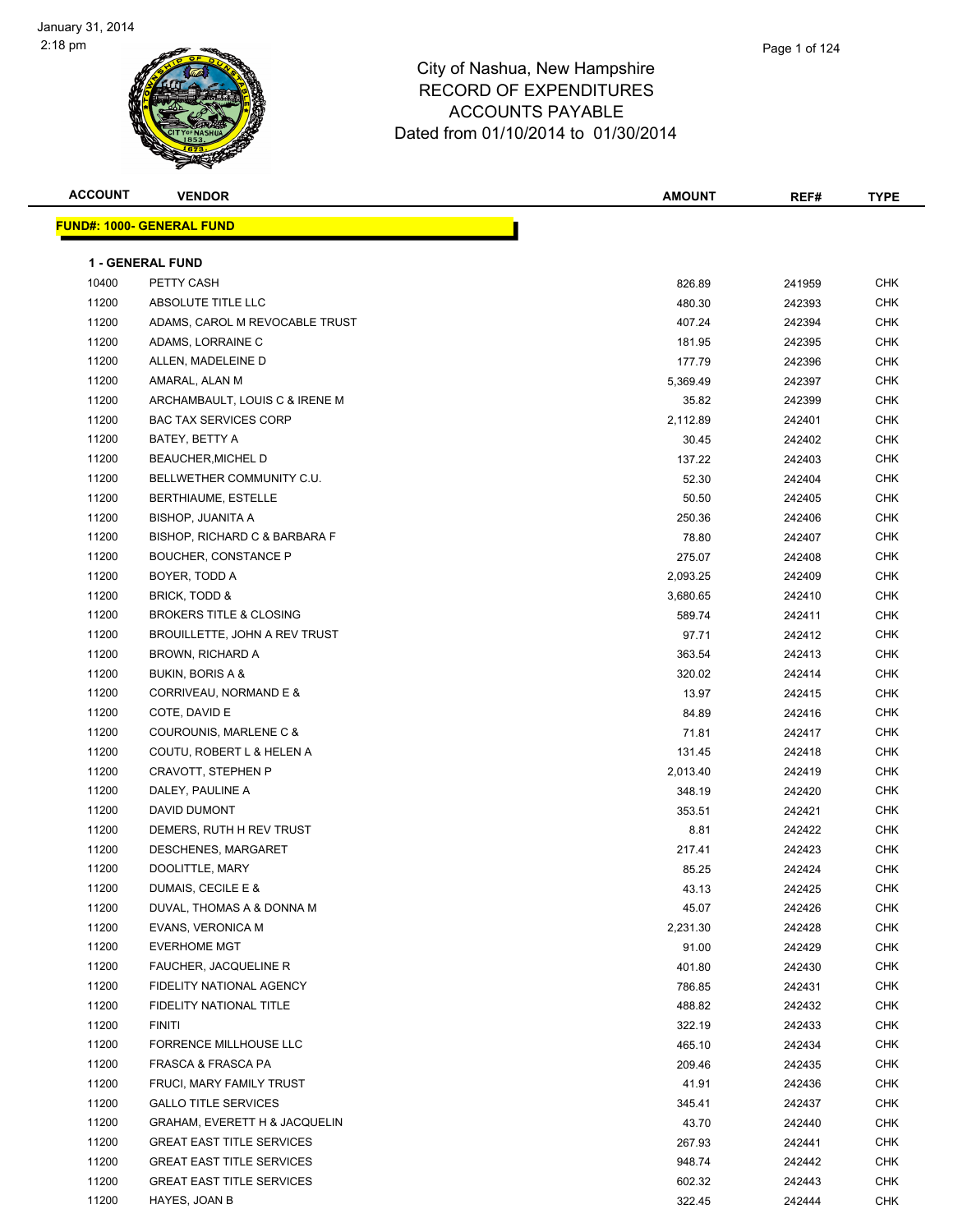

| <b>ACCOUNT</b> | <b>VENDOR</b>                    | <b>AMOUNT</b> | REF#   | <b>TYPE</b> |
|----------------|----------------------------------|---------------|--------|-------------|
|                | <b>FUND#: 1000- GENERAL FUND</b> |               |        |             |
|                |                                  |               |        |             |
|                | <b>1 - GENERAL FUND</b>          |               |        |             |
| 11200          | HORIZON SETTLEMENT SERVICES      | 481.97        | 242445 | <b>CHK</b>  |
| 11200          | <b>HSBC</b>                      | 195.66        | 242446 | <b>CHK</b>  |
| 11200          | <b>HSBC</b>                      | 126.99        | 242447 | <b>CHK</b>  |
| 11200          | <b>HSBC MTG</b>                  | 2,645.15      | 242448 | <b>CHK</b>  |
| 11200          | KAPUR, PRADEEP &                 | 42.55         | 242450 | <b>CHK</b>  |
| 11200          | <b>KEVIN P. BRODERICK</b>        | 383.92        | 242452 | <b>CHK</b>  |
| 11200          | LANDSAFE SERVICES LLC            | 638.71        | 242453 | <b>CHK</b>  |
| 11200          | LANDSAFE SERVICES LLC            | 820.75        | 242454 | <b>CHK</b>  |
| 11200          | LAW OFFICES OF SCOTT KRISS       | 422.28        | 242455 | <b>CHK</b>  |
| 11200          | LAW OFFICES OF SCOTT KRISS       | 218.99        | 242456 | <b>CHK</b>  |
| 11200          | LAW OFFICES OF SONJA SELAMI      | 1,450.46      | 242457 | <b>CHK</b>  |
| 11200          | LAW OFFICES OF SONJA SELAMI      | 82.57         | 242458 | <b>CHK</b>  |
| 11200          | LK41 REAL ESTATE, LLC            | 662.21        | 242459 | <b>CHK</b>  |
| 11200          | <b>LSI TITLE AGENCY</b>          | 188.31        | 242460 | <b>CHK</b>  |
| 11200          | <b>LSI TITLE AGENCY INC</b>      | 586.85        | 242461 | <b>CHK</b>  |
| 11200          | LSI TITLE AGENCY INC             | 462.78        | 242462 | <b>CHK</b>  |
| 11200          | LSI TITLE AGENCY INC             | 119.59        | 242463 | <b>CHK</b>  |
| 11200          | LSI TITLE AGENCY INC             | 473.59        | 242464 | <b>CHK</b>  |
| 11200          | MARKET ST SETTLEMENT GROUPS      | 355.54        | 242466 | <b>CHK</b>  |
| 11200          | NORTH AMERICAN SAVINGS BANK      | 243.46        | 242467 | <b>CHK</b>  |
| 11200          | NOURY, CLAIRE D TRUST            | 353.51        | 242468 | <b>CHK</b>  |
| 11200          | PALACIOS, DIONISIO               | 1,356.86      | 242469 | <b>CHK</b>  |
| 11200          | PANAGOULIS, GEORGE & WILMA F     | 65.27         | 242470 | <b>CHK</b>  |
| 11200          | PARENT, JEAN M                   | 3,525.00      | 242471 | <b>CHK</b>  |
| 11200          | PAUL M RUSSELL LLC               | 24.17         | 242473 | <b>CHK</b>  |
| 11200          | PAUL M RUSSELL, LLC              | 398.03        | 242474 | <b>CHK</b>  |
| 11200          | PERFORMANCE TITLE LLC            | 458.18        | 242475 | <b>CHK</b>  |
| 11200          | PHENIX TITLE SERVICES            | 152.04        | 242476 | <b>CHK</b>  |
| 11200          | PHENIX TITLE SERVICES LLC        | 33.77         | 242477 | <b>CHK</b>  |
| 11200          | POIRIER, DONALD D JR             | 202.88        | 242478 | <b>CHK</b>  |
| 11200          | PREMIUM TITLE SERVICES           | 583.89        | 242479 | <b>CHK</b>  |
| 11200          | PYRAMID TITLE GROUPS LLC         | 645.56        | 242480 | <b>CHK</b>  |
| 11200          | RICHARD SHEA P.C.                | 658.95        | 242481 | <b>CHK</b>  |
| 11200          | RIDEOUT, WILLIAM H               | 2,758.26      | 242482 | <b>CHK</b>  |
| 11200          | RLO TITLE & ESCROW PC            | 31.23         | 242483 | <b>CHK</b>  |
| 11200          | ROBERT G PETERSON                | 2,371.42      | 242484 | <b>CHK</b>  |
| 11200          | ROBICHAUD, EVA REV TRUST         | 59.10         | 242486 | <b>CHK</b>  |
| 11200          | ROLAND RICHER IRREVOC TRUST      | 131.60        | 242487 | <b>CHK</b>  |
| 11200          | RONDEAU, MICHAEL E &             | 483.34        | 242488 | <b>CHK</b>  |
| 11200          | RYDER, DENNIS G                  | 183.74        | 242489 | <b>CHK</b>  |
| 11200          | SCOTT, HAROLD & GERTRUD          | 1,131.45      | 242492 | <b>CHK</b>  |
| 11200          | SMITH, LUANE R & JEFFREY         | 17.67         | 242493 | <b>CHK</b>  |
| 11200          | SOLUTIONSTAR SETTLEMENT          | 91.83         | 242494 | <b>CHK</b>  |
| 11200          | SOUTHCOAST TITLE & ESCROW        | 1,379.66      | 242495 | <b>CHK</b>  |
| 11200          | STEWART TITLE CO                 | 225.18        | 242497 | <b>CHK</b>  |
| 11200          | SUMMIT TITLE SERVICES            | 101.54        | 242498 | CHK         |
| 11200          | SUMMIT TITLE SERVICES            | 966.62        | 242499 | <b>CHK</b>  |
| 11200          | SWEENEY TITLE SERVICES           | 1,740.75      | 242500 | <b>CHK</b>  |
|                |                                  |               |        |             |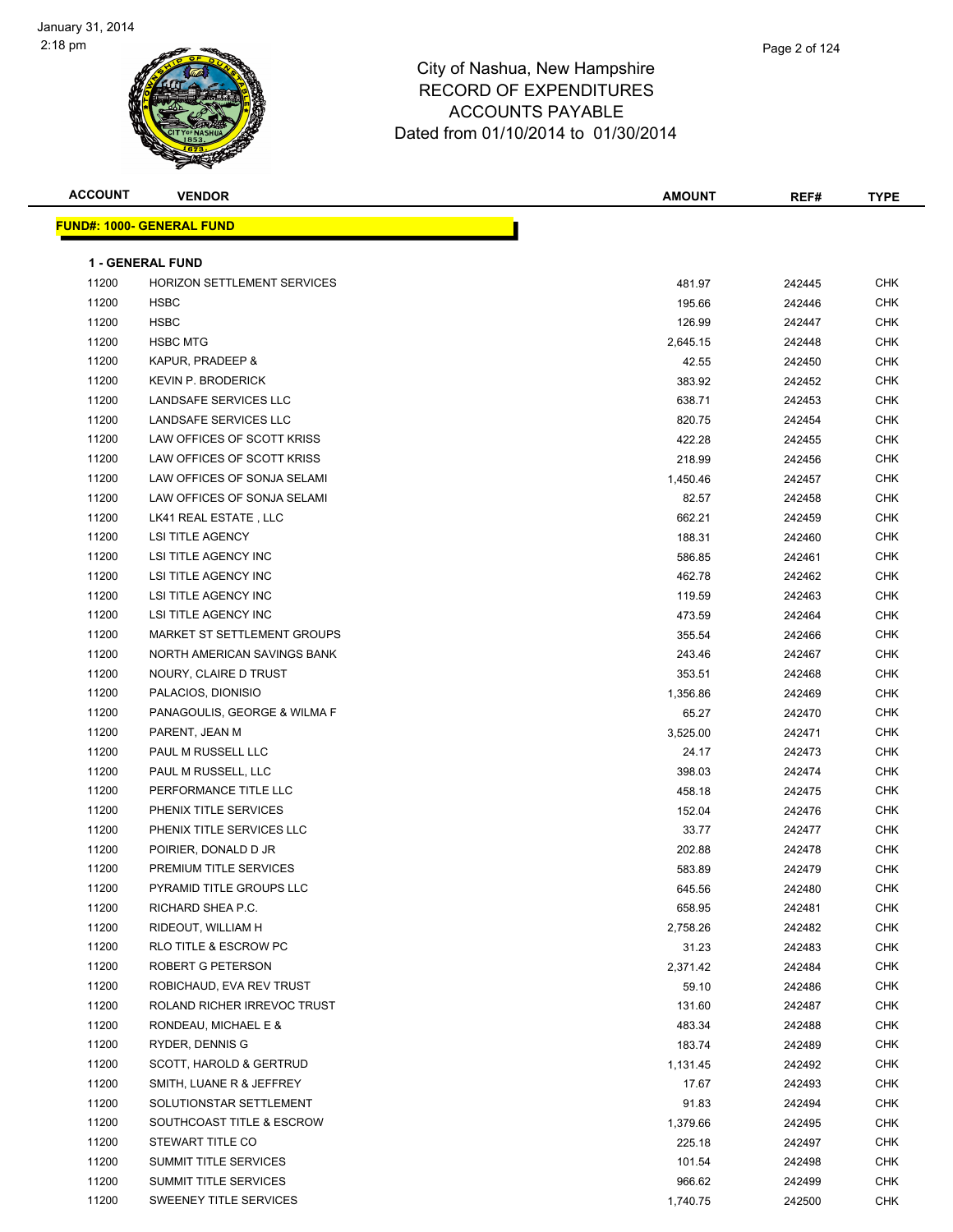

| <b>ACCOUNT</b> | <b>VENDOR</b>                                     | <b>AMOUNT</b>      | REF#             | <b>TYPE</b>              |
|----------------|---------------------------------------------------|--------------------|------------------|--------------------------|
|                | <b>FUND#: 1000- GENERAL FUND</b>                  |                    |                  |                          |
|                | <b>1 - GENERAL FUND</b>                           |                    |                  |                          |
| 11200          | SWEENEY TITLE SERVICES                            | 90.54              | 242501           | <b>CHK</b>               |
| 11200          | SWEENEY TITLE SERVICES                            | 527.58             | 242502           | <b>CHK</b>               |
| 11200          | THE MAHONY LAW GROUP PC                           | 99.89              | 242503           | <b>CHK</b>               |
| 11200          | THEILER, JOHN C &                                 |                    | 242504           | <b>CHK</b>               |
| 11200          | THEMELIS, JAMES & MARIANNE                        | 4,740.69<br>474.69 | 242505           | <b>CHK</b>               |
| 11200          | THOMPSON TITLE SETTLEMENT                         | 31.48              | 242506           | <b>CHK</b>               |
| 11200          | <b>TIMIOS INC</b>                                 | 372.37             | 242507           | <b>CHK</b>               |
| 11200          | TIMOTHY & FAITH TENHAVE                           | 545.85             | 242508           | <b>CHK</b>               |
| 11200          | TITLE NEW HAMPSHIRE LLC                           | 345.30             | 242509           | <b>CHK</b>               |
| 11200          | TITLE SOURCE INC.                                 |                    |                  | <b>CHK</b>               |
| 11200          | WAKEFIELD, JASON W & ALLISON L                    | 157.47<br>803.70   | 242510<br>242511 | <b>CHK</b>               |
| 11200          | <b>WELLS FARGO HOME MTG</b>                       | 2,499.05           | 242512           | <b>CHK</b>               |
| 11200          | ALLEN, ROBERT W &                                 | 130.02             |                  | <b>CHK</b>               |
| 11200          | ANDERSON, EVELYN L                                | 251.44             | 242941           | <b>CHK</b>               |
| 11200          |                                                   |                    | 242942           | <b>CHK</b>               |
|                | ARSENAULT, JAMES E &                              | 142.91             | 242943           |                          |
| 11200          | ASHE, CYNTHIA L<br><b>BARKER, DAVID A TRUSTEE</b> | 126.97             | 242944           | <b>CHK</b>               |
| 11200<br>11200 |                                                   | 159.86             | 242945           | <b>CHK</b>               |
|                | BERNARD, GABRIEL & CELENE<br>BERUBE, PAUL R       | 17.49              | 242946           | <b>CHK</b><br><b>CHK</b> |
| 11200          |                                                   | 57.31              | 242947           |                          |
| 11200          | BOUTIN, GIRARD J                                  | 53.01              | 242948           | <b>CHK</b>               |
| 11200          | BRAZINSKY, MONICA A REV TRUST                     | 500.00             | 242949           | <b>CHK</b>               |
| 11200          | BURTON, PATSY R                                   | 500.00             | 242950           | <b>CHK</b>               |
| 11200          | CASO, ANTHONY H & DORIS M                         | 413.63             | 242951           | <b>CHK</b>               |
| 11200          | CENTRAL MTG CO.                                   | 3,024.17           | 242952           | <b>CHK</b>               |
| 11200          | CLARDY, ROSE M &                                  | 328.07             | 242953           | <b>CHK</b>               |
| 11200          | CORELOGIC REAL ESTATE TAX SRVC                    | 2,269.48           | 242954           | <b>CHK</b>               |
| 11200          | COTE, CAROLYN F                                   | 26.15              | 242955           | <b>CHK</b>               |
| 11200          | COULOMBE, CHESTER A & SHIRLEY                     | 133.54             | 242956           | <b>CHK</b>               |
| 11200          | DESJARLAIS, DEBRA &                               | 27.94              | 242960           | <b>CHK</b>               |
| 11200          | DONAHUE, DAVID A & DEBRA A                        | 108.49             | 242961           | <b>CHK</b>               |
| 11200          | DUBE, STEVE M                                     | 21.27              | 242962           | <b>CHK</b>               |
| 11200          | EFTHYMIOU, SOULTANA                               | 26.87              | 242963           | CHK                      |
| 11200          | EVARTS, WILLIAM D                                 | 2,097.32           | 242964           | CHK                      |
| 11200          | FARLAND, BEATRICE REV TRUST                       | 91.34              | 242965           | <b>CHK</b>               |
| 11200          | FILANOSKY, MARGARET R                             | 1,570.92           | 242966           | <b>CHK</b>               |
| 11200          | FILION, ESTATE OF BARBARA                         | 83.42              | 242967           | <b>CHK</b>               |
| 11200          | FISHER, JAMES P & JOAN E                          | 24.00              | 242968           | <b>CHK</b>               |
| 11200          | FLEGAL LAW OFFICE                                 | 34.56              | 242969           | <b>CHK</b>               |
| 11200          | FOSTER, CAROL A                                   | 137.56             | 242970           | <b>CHK</b>               |
| 11200          | FOURNIER, MAURICE R & PEGGY A                     | 279.89             | 242971           | <b>CHK</b>               |
| 11200          | FOURNIER, PAULINE L                               | 98.45              | 242972           | <b>CHK</b>               |
| 11200          | FOWLER, FREDERICK M & LINDA M                     | 40.00              | 242973           | <b>CHK</b>               |
| 11200          | FRASER, JAMES R                                   | 400.72             | 242974           | <b>CHK</b>               |
| 11200          | GAGNE, KATHERINE A                                | 189.47             | 242975           | CHK                      |
| 11200          | <b>GAGNE, ROBERT L</b>                            | 329.87             | 242976           | <b>CHK</b>               |
| 11200          | GAGNON, EDMOND A                                  | 79.87              | 242977           | <b>CHK</b>               |
| 11200          | GAGNON, EMILE A & SHIRLEY A                       | 259.30             | 242978           | <b>CHK</b>               |
| 11200          | GAGNON, GERARD A & LUCILLE                        | 1,579.88           | 242979           | <b>CHK</b>               |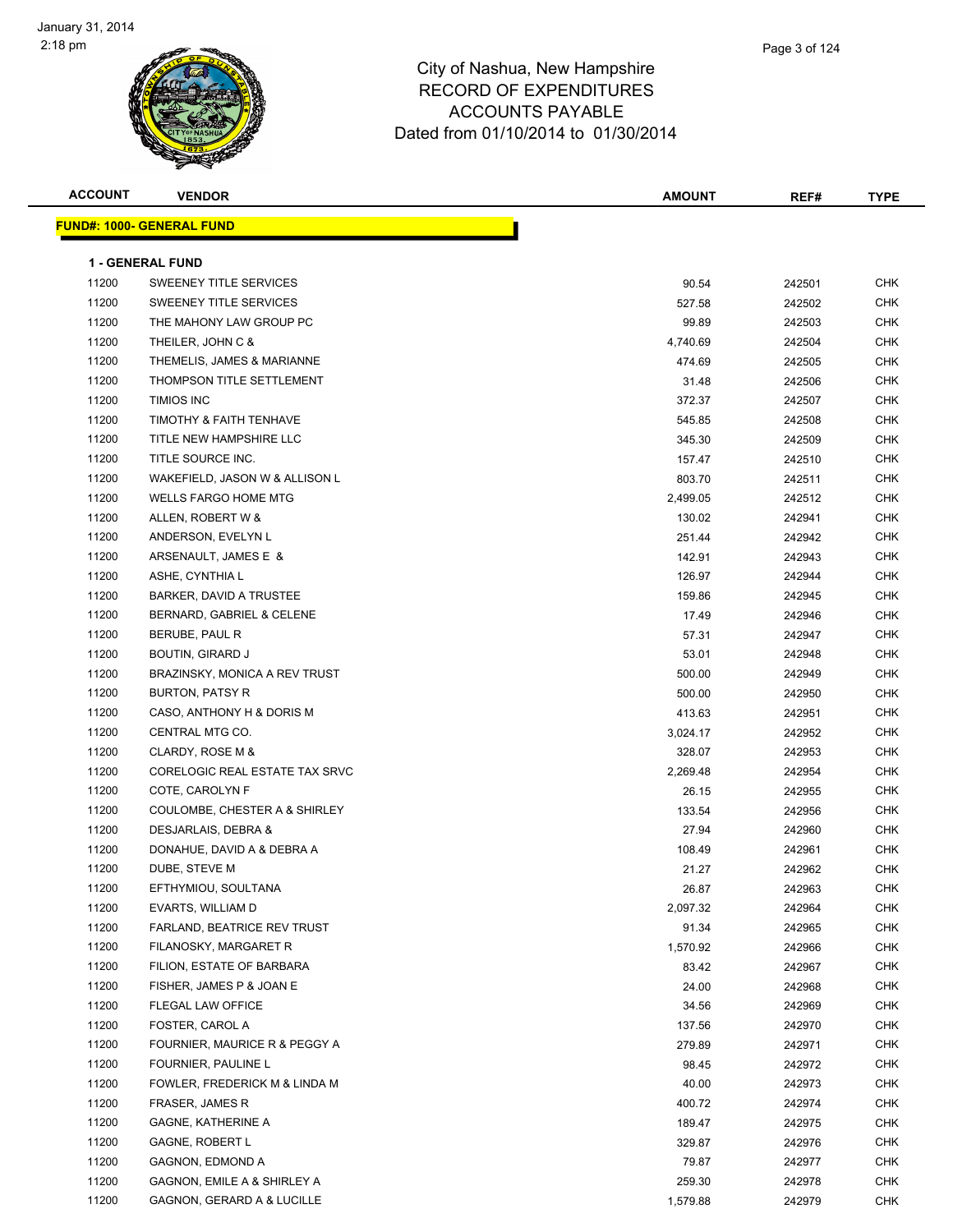

| <b>ACCOUNT</b> | <b>VENDOR</b>                          | <b>AMOUNT</b> | REF#   | <b>TYPE</b> |  |  |  |
|----------------|----------------------------------------|---------------|--------|-------------|--|--|--|
|                | <u> FUND#: 1000- GENERAL FUND</u>      |               |        |             |  |  |  |
|                |                                        |               |        |             |  |  |  |
|                | <b>1 - GENERAL FUND</b>                |               |        |             |  |  |  |
| 11200          | GAN, JANET &                           | 336.05        | 242980 | <b>CHK</b>  |  |  |  |
| 11200          | GIROUARD, PAUL R                       | 27.71         | 242981 | <b>CHK</b>  |  |  |  |
| 11200          | GODDEAU, DIANNE                        | 1,503.13      | 242982 | <b>CHK</b>  |  |  |  |
| 11200          | <b>GOULET, ARTHUR G</b>                | 108.89        | 242983 | CHK         |  |  |  |
| 11200          | <b>GRANT, MERTON W &amp; PHYLLIS J</b> | 56.24         | 242984 | <b>CHK</b>  |  |  |  |
| 11200          | GRIMOLIZZI, GWENDOLYN                  | 128.23        | 242985 | CHK         |  |  |  |
| 11200          | GUILBEAULT, JOHN P                     | 55.16         | 242986 | CHK         |  |  |  |
| 11200          | HAMILTON, SHEILA M                     | 281.54        | 242987 | <b>CHK</b>  |  |  |  |
| 11200          | HANNULA, BRUCE M                       | 688.09        | 242988 | CHK         |  |  |  |
| 11200          | HESSELTINE, ROBERT E & SHIRLEY         | 23.94         | 242989 | <b>CHK</b>  |  |  |  |
| 11200          | HOBERMAN, BARRY &                      | 19.57         | 242990 | <b>CHK</b>  |  |  |  |
| 11200          | HUDON, 1ST SA FMLY REV TRUST           | 19.03         | 242991 | CHK         |  |  |  |
| 11200          | HUGHES, ARMANDE                        | 184.82        | 242992 | <b>CHK</b>  |  |  |  |
| 11200          | <b>JOSEPH A TORRA</b>                  | 576.59        | 242993 | CHK         |  |  |  |
| 11200          | KAPETANAKIS, JAMES & ELSIE             | 122.50        | 242994 | CHK         |  |  |  |
| 11200          | KARLONAS REVOCABLE TRUST               | 61.61         | 242995 | CHK         |  |  |  |
| 11200          | KATZ, DONALD E & NANCY J               | 10.00         | 242996 | CHK         |  |  |  |
| 11200          | KAVANAUGH, GLORIA J                    | 122.50        | 242997 | CHK         |  |  |  |
| 11200          | KNEELAND, BEVERLEY A                   | 500.00        | 242998 | <b>CHK</b>  |  |  |  |
| 11200          | LABER, MARTHA P REV TRUST              | 143.89        | 242999 | CHK         |  |  |  |
| 11200          | LAGASSE, GLORIA L                      | 397.93        | 243000 | <b>CHK</b>  |  |  |  |
| 11200          | LARGY, JANET L                         | 291.19        | 243001 | <b>CHK</b>  |  |  |  |
| 11200          | LAVOIE, MICHAEL R &                    | 839.02        | 243002 | CHK         |  |  |  |
| 11200          | LAW OFFICE OF GEORGE LABONTE           | 154.77        | 243003 | <b>CHK</b>  |  |  |  |
| 11200          | LSI TITLE AGENCY INC                   | 416.68        | 243004 | CHK         |  |  |  |
| 11200          | MARQUIS, CLAIRE I                      | 181.59        | 243005 | CHK         |  |  |  |
| 11200          | MCGOVERN, JOAN E                       | 42.15         | 243006 | <b>CHK</b>  |  |  |  |
| 11200          | MERRIMACK COUNTY SAVING BANK           | 8,234.90      | 243007 | <b>CHK</b>  |  |  |  |
| 11200          | MONCHGESANG, GEORGETTA M               | 241.78        | 243008 | CHK         |  |  |  |
| 11200          | MURPHY, MARY D & DAVID S               | 230.30        | 243009 | <b>CHK</b>  |  |  |  |
| 11200          | <b>OLD PATRIOT TITLE</b>               | 471.40        | 243010 | <b>CHK</b>  |  |  |  |
| 11200          | PHENIX TITLE SERVICES                  | 130.31        | 243011 | CHK         |  |  |  |
| 11200          | PONTBRIAND, MAURICE E                  | 267.10        | 243012 | <b>CHK</b>  |  |  |  |
| 11200          | RAMOS, JUAN                            | 103.15        | 243013 | CHK         |  |  |  |
| 11200          | ROBERTS, LAURIE M                      | 243.91        | 243014 | <b>CHK</b>  |  |  |  |
| 11200          | ROGARIS LAW OFFICE                     | 112.88        | 243015 | <b>CHK</b>  |  |  |  |
| 11200          | ROMER, ABRAHAM CHAIM                   | 163.33        | 243016 | <b>CHK</b>  |  |  |  |
| 11200          | SOLUTIONSTAR SETTLEMENT SRVC           | 939.42        | 243017 | <b>CHK</b>  |  |  |  |
| 11200          | ST MARY'S BANK                         | 313.84        | 243018 | CHK         |  |  |  |
| 11200          | STERRETT, DAVID K                      | 641.36        | 243019 | CHK         |  |  |  |
| 11200          | STONE, KENNETH A & JILL                | 51.58         | 243020 | <b>CHK</b>  |  |  |  |
| 11200          | SUMMIT TITLE SERVICES                  | 71.49         | 243021 | CHK         |  |  |  |
| 11200          | SUONG, MALIDA                          | 195.03        | 243022 | CHK         |  |  |  |
| 11200          | SWEENEY CLOSING SERVICES               | 119.20        | 243023 | <b>CHK</b>  |  |  |  |
| 11200          | <b>TESSIER, CLAIRE J &amp; BRUCE</b>   | 6.00          | 243024 | CHK         |  |  |  |
| 11200          | <b>TIMIOS INC</b>                      | 1,326.27      | 243025 | <b>CHK</b>  |  |  |  |
| 11200          | TITLE SOURCE INC                       | 142.41        | 243026 | <b>CHK</b>  |  |  |  |
| 11200          | WASSON, MAUREEN V                      | 40.66         | 243027 | <b>CHK</b>  |  |  |  |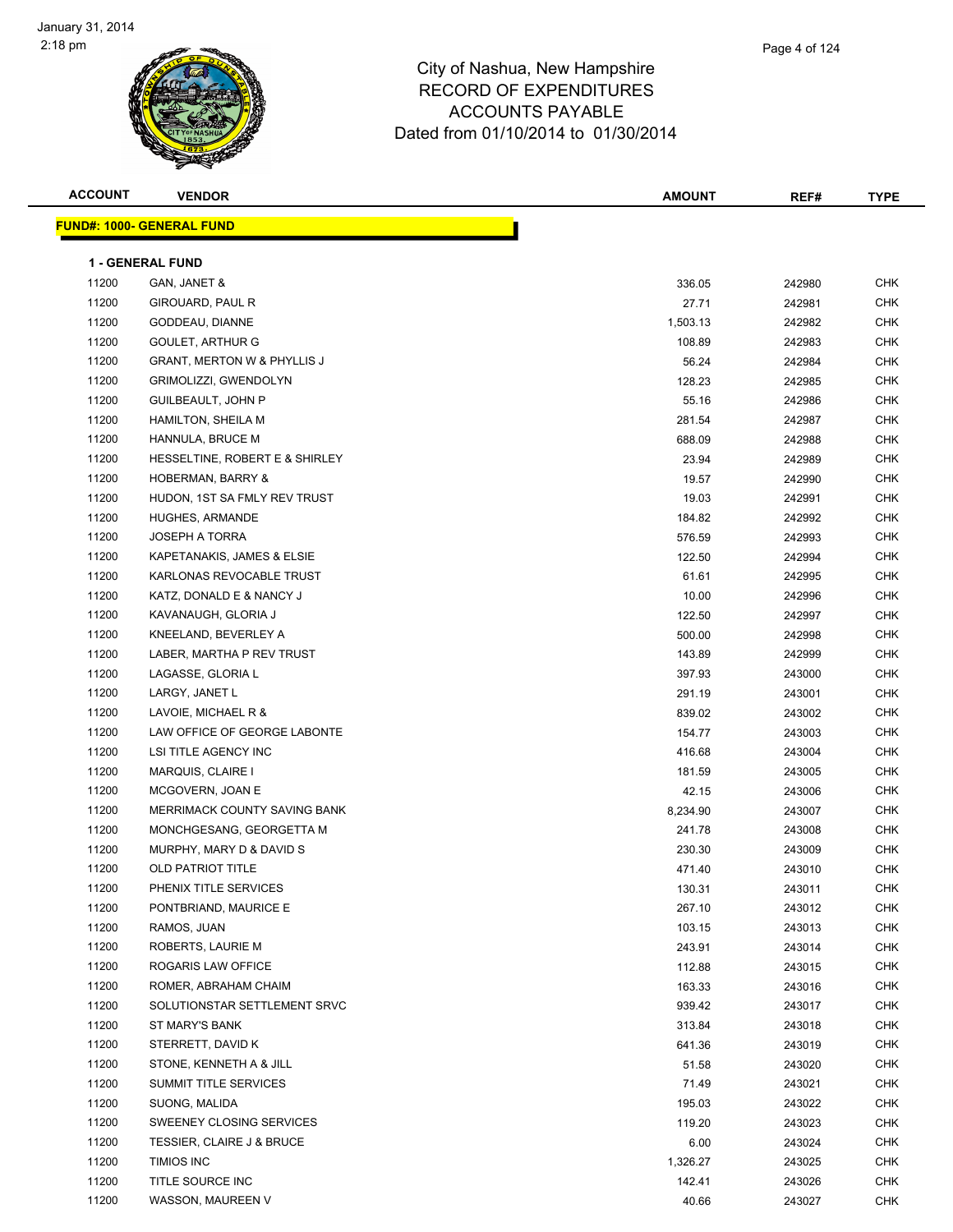| <b>FUND#: 1000- GENERAL FUND</b><br><b>1 - GENERAL FUND</b><br>11200<br>90.64<br><b>CHK</b><br><b>WELLS FARGO REAL ESTATE</b><br>243028<br>11200<br><b>CHK</b><br>ABSOLUTE TITLE LLC<br>2,789.75<br>243459<br>11200<br>ANCTIL, ALVINA Y<br><b>CHK</b><br>179.09<br>243460<br>11200<br>BAY NATIONAL TITLE CO.<br>CHK<br>234.30<br>243461<br>11200<br><b>BRAUN, RICHARD F</b><br>2,838.03<br>243462<br>CHK<br>11200<br>BUTUZOV, BOZENA M<br>368.23<br>243463<br>CHK<br>11200<br>COPPOLA, MELISSA<br>171.72<br><b>CHK</b><br>243464<br>11200<br>CORELOGIC REAL ESTATE TAX SRVC<br>1,707.81<br>CHK<br>243465<br>11200<br>DAVID A KEELE & ASSOCIATES<br>31.50<br><b>CHK</b><br>243466<br>11200<br>DAVIO, CELESTE<br>CHK<br>21.67<br>243467<br>11200<br>DOLOTINA, JUSTINIANO P<br>CHK<br>128.94<br>243468<br>11200<br><b>CHK</b><br>DOVENMUEHLE MTG INC<br>277.22<br>243469<br>11200<br>DUCHESNE, DORRIE L<br>CHK<br>472.78<br>243470<br>11200<br>227.86<br>243471<br>CHK<br>EWALT, MARY JEAN<br>11200<br>CHK<br>FERREIRA, LAURINDA<br>94.37<br>243472<br>11200<br><b>FINITI</b><br>275.96<br>243473<br>CHK<br>11200<br>FRASCA & FRASCA, PA<br>CHK<br>2,419.44<br>243474<br>11200<br><b>GAUTHIER &amp; MACMARTIN</b><br><b>CHK</b><br>2,275.58<br>243475<br>11200<br>LEBRUN, THERESA M<br>CHK<br>167.98<br>243476<br>11200<br>LEVESQUE, KAREN G<br>13.76<br><b>CHK</b><br>243477<br>11200<br><b>CHK</b><br>LOVEJOY, THERESE L<br>52.82<br>243478<br>11200<br>LUNDSTEDT, ROY E &<br>233.53<br><b>CHK</b><br>243479<br>11200<br><b>CHK</b><br>MACKEY, GWENDOLYN<br>37.77<br>243480<br>11200<br>MAHFUZ, MAY ZION TRUSTEE OF<br><b>CHK</b><br>33.31<br>243481<br>11200<br><b>CHK</b><br>MALENFANT, RITA C<br>144.34<br>243482<br>11200<br><b>CHK</b><br>MATUZAS, PETER K JR &<br>148.63<br>243483<br>11200<br>MCCANN, RITA L<br>2.15<br>243484<br>CHK<br>11200<br>MENARD, RONALD H & LINDA A<br>56.95<br>CHK<br>243485<br>11200<br>210.96<br>MESSIER, DIXIE L<br>243486<br>CHK<br>11200<br>252.51<br>CHK<br>MULLIKIN, BARBARA J<br>243487<br>11200<br><b>CHK</b><br>118.97<br>243488<br>NEILSON, RICHARD E<br>11200<br>NORTON, JOAN M<br><b>CHK</b><br>102.08<br>243489<br>11200<br>OIKLE, WILFRED M & BARBARA A<br>85.82<br>243490<br><b>CHK</b><br>11200<br><b>CHK</b><br>OZBERAK, IBRAHIM & FIRDEVS<br>71.98<br>243491<br>11200<br>PARADIS, LIONEL G & GLORIA J<br>25.07<br>243492<br>CHK<br>11200<br>PARE, ARTHUR L<br>18.82<br>CHK<br>243493<br>11200<br>PEDERZANI, SUSAN<br>7.92<br>243494<br>CHK<br>11200<br>RYAN, LUELLA<br>375.00<br>CHK<br>243495<br>11200<br>SALVO, PAULA M &<br>260.21<br>243496<br>CHK<br>11200<br>SIVAKUMARAN, RAVI &<br>CHK<br>4,404.42<br>243497<br>11200<br>SKRABAL, LAUREN E &<br>CHK<br>2,076.69<br>243498<br>11200<br><b>CHK</b><br>SMITH, FIRST N J REV TRUST<br>316.62<br>243499<br>11200<br>SMITH, HEATHER B<br>CHK<br>471.23<br>243500<br>11200<br>SOLUTIONSTAR SETTLEMENT SRVC<br>2,343.09<br>243501<br>CHK<br>11200<br>SUMMIT TITLE SERVICES CORP<br>CHK<br>501.25<br>243502<br>11200<br>TITLE NEW HAMPSHIRE<br>346.90<br>CHK<br>243503<br>11500<br>DELTA & DELTA REALTY TRUST<br>CHK<br>11,550.60<br>242957 | <b>ACCOUNT</b> | <b>VENDOR</b>              | <b>AMOUNT</b> | REF#   | <b>TYPE</b> |
|----------------------------------------------------------------------------------------------------------------------------------------------------------------------------------------------------------------------------------------------------------------------------------------------------------------------------------------------------------------------------------------------------------------------------------------------------------------------------------------------------------------------------------------------------------------------------------------------------------------------------------------------------------------------------------------------------------------------------------------------------------------------------------------------------------------------------------------------------------------------------------------------------------------------------------------------------------------------------------------------------------------------------------------------------------------------------------------------------------------------------------------------------------------------------------------------------------------------------------------------------------------------------------------------------------------------------------------------------------------------------------------------------------------------------------------------------------------------------------------------------------------------------------------------------------------------------------------------------------------------------------------------------------------------------------------------------------------------------------------------------------------------------------------------------------------------------------------------------------------------------------------------------------------------------------------------------------------------------------------------------------------------------------------------------------------------------------------------------------------------------------------------------------------------------------------------------------------------------------------------------------------------------------------------------------------------------------------------------------------------------------------------------------------------------------------------------------------------------------------------------------------------------------------------------------------------------------------------------------------------------------------------------------------------------------------------------------------------------------------------------------------------------------------------------------------------------------------------------------------------------------------------------------------------------------------------------------------------------------------------------------------------------------------------------------------------------------------------------------------------------------------------|----------------|----------------------------|---------------|--------|-------------|
|                                                                                                                                                                                                                                                                                                                                                                                                                                                                                                                                                                                                                                                                                                                                                                                                                                                                                                                                                                                                                                                                                                                                                                                                                                                                                                                                                                                                                                                                                                                                                                                                                                                                                                                                                                                                                                                                                                                                                                                                                                                                                                                                                                                                                                                                                                                                                                                                                                                                                                                                                                                                                                                                                                                                                                                                                                                                                                                                                                                                                                                                                                                                              |                |                            |               |        |             |
|                                                                                                                                                                                                                                                                                                                                                                                                                                                                                                                                                                                                                                                                                                                                                                                                                                                                                                                                                                                                                                                                                                                                                                                                                                                                                                                                                                                                                                                                                                                                                                                                                                                                                                                                                                                                                                                                                                                                                                                                                                                                                                                                                                                                                                                                                                                                                                                                                                                                                                                                                                                                                                                                                                                                                                                                                                                                                                                                                                                                                                                                                                                                              |                |                            |               |        |             |
|                                                                                                                                                                                                                                                                                                                                                                                                                                                                                                                                                                                                                                                                                                                                                                                                                                                                                                                                                                                                                                                                                                                                                                                                                                                                                                                                                                                                                                                                                                                                                                                                                                                                                                                                                                                                                                                                                                                                                                                                                                                                                                                                                                                                                                                                                                                                                                                                                                                                                                                                                                                                                                                                                                                                                                                                                                                                                                                                                                                                                                                                                                                                              |                |                            |               |        |             |
|                                                                                                                                                                                                                                                                                                                                                                                                                                                                                                                                                                                                                                                                                                                                                                                                                                                                                                                                                                                                                                                                                                                                                                                                                                                                                                                                                                                                                                                                                                                                                                                                                                                                                                                                                                                                                                                                                                                                                                                                                                                                                                                                                                                                                                                                                                                                                                                                                                                                                                                                                                                                                                                                                                                                                                                                                                                                                                                                                                                                                                                                                                                                              |                |                            |               |        |             |
|                                                                                                                                                                                                                                                                                                                                                                                                                                                                                                                                                                                                                                                                                                                                                                                                                                                                                                                                                                                                                                                                                                                                                                                                                                                                                                                                                                                                                                                                                                                                                                                                                                                                                                                                                                                                                                                                                                                                                                                                                                                                                                                                                                                                                                                                                                                                                                                                                                                                                                                                                                                                                                                                                                                                                                                                                                                                                                                                                                                                                                                                                                                                              |                |                            |               |        |             |
|                                                                                                                                                                                                                                                                                                                                                                                                                                                                                                                                                                                                                                                                                                                                                                                                                                                                                                                                                                                                                                                                                                                                                                                                                                                                                                                                                                                                                                                                                                                                                                                                                                                                                                                                                                                                                                                                                                                                                                                                                                                                                                                                                                                                                                                                                                                                                                                                                                                                                                                                                                                                                                                                                                                                                                                                                                                                                                                                                                                                                                                                                                                                              |                |                            |               |        |             |
|                                                                                                                                                                                                                                                                                                                                                                                                                                                                                                                                                                                                                                                                                                                                                                                                                                                                                                                                                                                                                                                                                                                                                                                                                                                                                                                                                                                                                                                                                                                                                                                                                                                                                                                                                                                                                                                                                                                                                                                                                                                                                                                                                                                                                                                                                                                                                                                                                                                                                                                                                                                                                                                                                                                                                                                                                                                                                                                                                                                                                                                                                                                                              |                |                            |               |        |             |
|                                                                                                                                                                                                                                                                                                                                                                                                                                                                                                                                                                                                                                                                                                                                                                                                                                                                                                                                                                                                                                                                                                                                                                                                                                                                                                                                                                                                                                                                                                                                                                                                                                                                                                                                                                                                                                                                                                                                                                                                                                                                                                                                                                                                                                                                                                                                                                                                                                                                                                                                                                                                                                                                                                                                                                                                                                                                                                                                                                                                                                                                                                                                              |                |                            |               |        |             |
|                                                                                                                                                                                                                                                                                                                                                                                                                                                                                                                                                                                                                                                                                                                                                                                                                                                                                                                                                                                                                                                                                                                                                                                                                                                                                                                                                                                                                                                                                                                                                                                                                                                                                                                                                                                                                                                                                                                                                                                                                                                                                                                                                                                                                                                                                                                                                                                                                                                                                                                                                                                                                                                                                                                                                                                                                                                                                                                                                                                                                                                                                                                                              |                |                            |               |        |             |
|                                                                                                                                                                                                                                                                                                                                                                                                                                                                                                                                                                                                                                                                                                                                                                                                                                                                                                                                                                                                                                                                                                                                                                                                                                                                                                                                                                                                                                                                                                                                                                                                                                                                                                                                                                                                                                                                                                                                                                                                                                                                                                                                                                                                                                                                                                                                                                                                                                                                                                                                                                                                                                                                                                                                                                                                                                                                                                                                                                                                                                                                                                                                              |                |                            |               |        |             |
|                                                                                                                                                                                                                                                                                                                                                                                                                                                                                                                                                                                                                                                                                                                                                                                                                                                                                                                                                                                                                                                                                                                                                                                                                                                                                                                                                                                                                                                                                                                                                                                                                                                                                                                                                                                                                                                                                                                                                                                                                                                                                                                                                                                                                                                                                                                                                                                                                                                                                                                                                                                                                                                                                                                                                                                                                                                                                                                                                                                                                                                                                                                                              |                |                            |               |        |             |
|                                                                                                                                                                                                                                                                                                                                                                                                                                                                                                                                                                                                                                                                                                                                                                                                                                                                                                                                                                                                                                                                                                                                                                                                                                                                                                                                                                                                                                                                                                                                                                                                                                                                                                                                                                                                                                                                                                                                                                                                                                                                                                                                                                                                                                                                                                                                                                                                                                                                                                                                                                                                                                                                                                                                                                                                                                                                                                                                                                                                                                                                                                                                              |                |                            |               |        |             |
|                                                                                                                                                                                                                                                                                                                                                                                                                                                                                                                                                                                                                                                                                                                                                                                                                                                                                                                                                                                                                                                                                                                                                                                                                                                                                                                                                                                                                                                                                                                                                                                                                                                                                                                                                                                                                                                                                                                                                                                                                                                                                                                                                                                                                                                                                                                                                                                                                                                                                                                                                                                                                                                                                                                                                                                                                                                                                                                                                                                                                                                                                                                                              |                |                            |               |        |             |
|                                                                                                                                                                                                                                                                                                                                                                                                                                                                                                                                                                                                                                                                                                                                                                                                                                                                                                                                                                                                                                                                                                                                                                                                                                                                                                                                                                                                                                                                                                                                                                                                                                                                                                                                                                                                                                                                                                                                                                                                                                                                                                                                                                                                                                                                                                                                                                                                                                                                                                                                                                                                                                                                                                                                                                                                                                                                                                                                                                                                                                                                                                                                              |                |                            |               |        |             |
|                                                                                                                                                                                                                                                                                                                                                                                                                                                                                                                                                                                                                                                                                                                                                                                                                                                                                                                                                                                                                                                                                                                                                                                                                                                                                                                                                                                                                                                                                                                                                                                                                                                                                                                                                                                                                                                                                                                                                                                                                                                                                                                                                                                                                                                                                                                                                                                                                                                                                                                                                                                                                                                                                                                                                                                                                                                                                                                                                                                                                                                                                                                                              |                |                            |               |        |             |
|                                                                                                                                                                                                                                                                                                                                                                                                                                                                                                                                                                                                                                                                                                                                                                                                                                                                                                                                                                                                                                                                                                                                                                                                                                                                                                                                                                                                                                                                                                                                                                                                                                                                                                                                                                                                                                                                                                                                                                                                                                                                                                                                                                                                                                                                                                                                                                                                                                                                                                                                                                                                                                                                                                                                                                                                                                                                                                                                                                                                                                                                                                                                              |                |                            |               |        |             |
|                                                                                                                                                                                                                                                                                                                                                                                                                                                                                                                                                                                                                                                                                                                                                                                                                                                                                                                                                                                                                                                                                                                                                                                                                                                                                                                                                                                                                                                                                                                                                                                                                                                                                                                                                                                                                                                                                                                                                                                                                                                                                                                                                                                                                                                                                                                                                                                                                                                                                                                                                                                                                                                                                                                                                                                                                                                                                                                                                                                                                                                                                                                                              |                |                            |               |        |             |
|                                                                                                                                                                                                                                                                                                                                                                                                                                                                                                                                                                                                                                                                                                                                                                                                                                                                                                                                                                                                                                                                                                                                                                                                                                                                                                                                                                                                                                                                                                                                                                                                                                                                                                                                                                                                                                                                                                                                                                                                                                                                                                                                                                                                                                                                                                                                                                                                                                                                                                                                                                                                                                                                                                                                                                                                                                                                                                                                                                                                                                                                                                                                              |                |                            |               |        |             |
|                                                                                                                                                                                                                                                                                                                                                                                                                                                                                                                                                                                                                                                                                                                                                                                                                                                                                                                                                                                                                                                                                                                                                                                                                                                                                                                                                                                                                                                                                                                                                                                                                                                                                                                                                                                                                                                                                                                                                                                                                                                                                                                                                                                                                                                                                                                                                                                                                                                                                                                                                                                                                                                                                                                                                                                                                                                                                                                                                                                                                                                                                                                                              |                |                            |               |        |             |
|                                                                                                                                                                                                                                                                                                                                                                                                                                                                                                                                                                                                                                                                                                                                                                                                                                                                                                                                                                                                                                                                                                                                                                                                                                                                                                                                                                                                                                                                                                                                                                                                                                                                                                                                                                                                                                                                                                                                                                                                                                                                                                                                                                                                                                                                                                                                                                                                                                                                                                                                                                                                                                                                                                                                                                                                                                                                                                                                                                                                                                                                                                                                              |                |                            |               |        |             |
|                                                                                                                                                                                                                                                                                                                                                                                                                                                                                                                                                                                                                                                                                                                                                                                                                                                                                                                                                                                                                                                                                                                                                                                                                                                                                                                                                                                                                                                                                                                                                                                                                                                                                                                                                                                                                                                                                                                                                                                                                                                                                                                                                                                                                                                                                                                                                                                                                                                                                                                                                                                                                                                                                                                                                                                                                                                                                                                                                                                                                                                                                                                                              |                |                            |               |        |             |
|                                                                                                                                                                                                                                                                                                                                                                                                                                                                                                                                                                                                                                                                                                                                                                                                                                                                                                                                                                                                                                                                                                                                                                                                                                                                                                                                                                                                                                                                                                                                                                                                                                                                                                                                                                                                                                                                                                                                                                                                                                                                                                                                                                                                                                                                                                                                                                                                                                                                                                                                                                                                                                                                                                                                                                                                                                                                                                                                                                                                                                                                                                                                              |                |                            |               |        |             |
|                                                                                                                                                                                                                                                                                                                                                                                                                                                                                                                                                                                                                                                                                                                                                                                                                                                                                                                                                                                                                                                                                                                                                                                                                                                                                                                                                                                                                                                                                                                                                                                                                                                                                                                                                                                                                                                                                                                                                                                                                                                                                                                                                                                                                                                                                                                                                                                                                                                                                                                                                                                                                                                                                                                                                                                                                                                                                                                                                                                                                                                                                                                                              |                |                            |               |        |             |
|                                                                                                                                                                                                                                                                                                                                                                                                                                                                                                                                                                                                                                                                                                                                                                                                                                                                                                                                                                                                                                                                                                                                                                                                                                                                                                                                                                                                                                                                                                                                                                                                                                                                                                                                                                                                                                                                                                                                                                                                                                                                                                                                                                                                                                                                                                                                                                                                                                                                                                                                                                                                                                                                                                                                                                                                                                                                                                                                                                                                                                                                                                                                              |                |                            |               |        |             |
|                                                                                                                                                                                                                                                                                                                                                                                                                                                                                                                                                                                                                                                                                                                                                                                                                                                                                                                                                                                                                                                                                                                                                                                                                                                                                                                                                                                                                                                                                                                                                                                                                                                                                                                                                                                                                                                                                                                                                                                                                                                                                                                                                                                                                                                                                                                                                                                                                                                                                                                                                                                                                                                                                                                                                                                                                                                                                                                                                                                                                                                                                                                                              |                |                            |               |        |             |
|                                                                                                                                                                                                                                                                                                                                                                                                                                                                                                                                                                                                                                                                                                                                                                                                                                                                                                                                                                                                                                                                                                                                                                                                                                                                                                                                                                                                                                                                                                                                                                                                                                                                                                                                                                                                                                                                                                                                                                                                                                                                                                                                                                                                                                                                                                                                                                                                                                                                                                                                                                                                                                                                                                                                                                                                                                                                                                                                                                                                                                                                                                                                              |                |                            |               |        |             |
|                                                                                                                                                                                                                                                                                                                                                                                                                                                                                                                                                                                                                                                                                                                                                                                                                                                                                                                                                                                                                                                                                                                                                                                                                                                                                                                                                                                                                                                                                                                                                                                                                                                                                                                                                                                                                                                                                                                                                                                                                                                                                                                                                                                                                                                                                                                                                                                                                                                                                                                                                                                                                                                                                                                                                                                                                                                                                                                                                                                                                                                                                                                                              |                |                            |               |        |             |
|                                                                                                                                                                                                                                                                                                                                                                                                                                                                                                                                                                                                                                                                                                                                                                                                                                                                                                                                                                                                                                                                                                                                                                                                                                                                                                                                                                                                                                                                                                                                                                                                                                                                                                                                                                                                                                                                                                                                                                                                                                                                                                                                                                                                                                                                                                                                                                                                                                                                                                                                                                                                                                                                                                                                                                                                                                                                                                                                                                                                                                                                                                                                              |                |                            |               |        |             |
|                                                                                                                                                                                                                                                                                                                                                                                                                                                                                                                                                                                                                                                                                                                                                                                                                                                                                                                                                                                                                                                                                                                                                                                                                                                                                                                                                                                                                                                                                                                                                                                                                                                                                                                                                                                                                                                                                                                                                                                                                                                                                                                                                                                                                                                                                                                                                                                                                                                                                                                                                                                                                                                                                                                                                                                                                                                                                                                                                                                                                                                                                                                                              |                |                            |               |        |             |
|                                                                                                                                                                                                                                                                                                                                                                                                                                                                                                                                                                                                                                                                                                                                                                                                                                                                                                                                                                                                                                                                                                                                                                                                                                                                                                                                                                                                                                                                                                                                                                                                                                                                                                                                                                                                                                                                                                                                                                                                                                                                                                                                                                                                                                                                                                                                                                                                                                                                                                                                                                                                                                                                                                                                                                                                                                                                                                                                                                                                                                                                                                                                              |                |                            |               |        |             |
|                                                                                                                                                                                                                                                                                                                                                                                                                                                                                                                                                                                                                                                                                                                                                                                                                                                                                                                                                                                                                                                                                                                                                                                                                                                                                                                                                                                                                                                                                                                                                                                                                                                                                                                                                                                                                                                                                                                                                                                                                                                                                                                                                                                                                                                                                                                                                                                                                                                                                                                                                                                                                                                                                                                                                                                                                                                                                                                                                                                                                                                                                                                                              |                |                            |               |        |             |
|                                                                                                                                                                                                                                                                                                                                                                                                                                                                                                                                                                                                                                                                                                                                                                                                                                                                                                                                                                                                                                                                                                                                                                                                                                                                                                                                                                                                                                                                                                                                                                                                                                                                                                                                                                                                                                                                                                                                                                                                                                                                                                                                                                                                                                                                                                                                                                                                                                                                                                                                                                                                                                                                                                                                                                                                                                                                                                                                                                                                                                                                                                                                              |                |                            |               |        |             |
|                                                                                                                                                                                                                                                                                                                                                                                                                                                                                                                                                                                                                                                                                                                                                                                                                                                                                                                                                                                                                                                                                                                                                                                                                                                                                                                                                                                                                                                                                                                                                                                                                                                                                                                                                                                                                                                                                                                                                                                                                                                                                                                                                                                                                                                                                                                                                                                                                                                                                                                                                                                                                                                                                                                                                                                                                                                                                                                                                                                                                                                                                                                                              |                |                            |               |        |             |
|                                                                                                                                                                                                                                                                                                                                                                                                                                                                                                                                                                                                                                                                                                                                                                                                                                                                                                                                                                                                                                                                                                                                                                                                                                                                                                                                                                                                                                                                                                                                                                                                                                                                                                                                                                                                                                                                                                                                                                                                                                                                                                                                                                                                                                                                                                                                                                                                                                                                                                                                                                                                                                                                                                                                                                                                                                                                                                                                                                                                                                                                                                                                              |                |                            |               |        |             |
|                                                                                                                                                                                                                                                                                                                                                                                                                                                                                                                                                                                                                                                                                                                                                                                                                                                                                                                                                                                                                                                                                                                                                                                                                                                                                                                                                                                                                                                                                                                                                                                                                                                                                                                                                                                                                                                                                                                                                                                                                                                                                                                                                                                                                                                                                                                                                                                                                                                                                                                                                                                                                                                                                                                                                                                                                                                                                                                                                                                                                                                                                                                                              |                |                            |               |        |             |
|                                                                                                                                                                                                                                                                                                                                                                                                                                                                                                                                                                                                                                                                                                                                                                                                                                                                                                                                                                                                                                                                                                                                                                                                                                                                                                                                                                                                                                                                                                                                                                                                                                                                                                                                                                                                                                                                                                                                                                                                                                                                                                                                                                                                                                                                                                                                                                                                                                                                                                                                                                                                                                                                                                                                                                                                                                                                                                                                                                                                                                                                                                                                              |                |                            |               |        |             |
|                                                                                                                                                                                                                                                                                                                                                                                                                                                                                                                                                                                                                                                                                                                                                                                                                                                                                                                                                                                                                                                                                                                                                                                                                                                                                                                                                                                                                                                                                                                                                                                                                                                                                                                                                                                                                                                                                                                                                                                                                                                                                                                                                                                                                                                                                                                                                                                                                                                                                                                                                                                                                                                                                                                                                                                                                                                                                                                                                                                                                                                                                                                                              |                |                            |               |        |             |
|                                                                                                                                                                                                                                                                                                                                                                                                                                                                                                                                                                                                                                                                                                                                                                                                                                                                                                                                                                                                                                                                                                                                                                                                                                                                                                                                                                                                                                                                                                                                                                                                                                                                                                                                                                                                                                                                                                                                                                                                                                                                                                                                                                                                                                                                                                                                                                                                                                                                                                                                                                                                                                                                                                                                                                                                                                                                                                                                                                                                                                                                                                                                              |                |                            |               |        |             |
|                                                                                                                                                                                                                                                                                                                                                                                                                                                                                                                                                                                                                                                                                                                                                                                                                                                                                                                                                                                                                                                                                                                                                                                                                                                                                                                                                                                                                                                                                                                                                                                                                                                                                                                                                                                                                                                                                                                                                                                                                                                                                                                                                                                                                                                                                                                                                                                                                                                                                                                                                                                                                                                                                                                                                                                                                                                                                                                                                                                                                                                                                                                                              |                |                            |               |        |             |
|                                                                                                                                                                                                                                                                                                                                                                                                                                                                                                                                                                                                                                                                                                                                                                                                                                                                                                                                                                                                                                                                                                                                                                                                                                                                                                                                                                                                                                                                                                                                                                                                                                                                                                                                                                                                                                                                                                                                                                                                                                                                                                                                                                                                                                                                                                                                                                                                                                                                                                                                                                                                                                                                                                                                                                                                                                                                                                                                                                                                                                                                                                                                              |                |                            |               |        |             |
|                                                                                                                                                                                                                                                                                                                                                                                                                                                                                                                                                                                                                                                                                                                                                                                                                                                                                                                                                                                                                                                                                                                                                                                                                                                                                                                                                                                                                                                                                                                                                                                                                                                                                                                                                                                                                                                                                                                                                                                                                                                                                                                                                                                                                                                                                                                                                                                                                                                                                                                                                                                                                                                                                                                                                                                                                                                                                                                                                                                                                                                                                                                                              |                |                            |               |        |             |
|                                                                                                                                                                                                                                                                                                                                                                                                                                                                                                                                                                                                                                                                                                                                                                                                                                                                                                                                                                                                                                                                                                                                                                                                                                                                                                                                                                                                                                                                                                                                                                                                                                                                                                                                                                                                                                                                                                                                                                                                                                                                                                                                                                                                                                                                                                                                                                                                                                                                                                                                                                                                                                                                                                                                                                                                                                                                                                                                                                                                                                                                                                                                              |                |                            |               |        |             |
|                                                                                                                                                                                                                                                                                                                                                                                                                                                                                                                                                                                                                                                                                                                                                                                                                                                                                                                                                                                                                                                                                                                                                                                                                                                                                                                                                                                                                                                                                                                                                                                                                                                                                                                                                                                                                                                                                                                                                                                                                                                                                                                                                                                                                                                                                                                                                                                                                                                                                                                                                                                                                                                                                                                                                                                                                                                                                                                                                                                                                                                                                                                                              |                |                            |               |        |             |
|                                                                                                                                                                                                                                                                                                                                                                                                                                                                                                                                                                                                                                                                                                                                                                                                                                                                                                                                                                                                                                                                                                                                                                                                                                                                                                                                                                                                                                                                                                                                                                                                                                                                                                                                                                                                                                                                                                                                                                                                                                                                                                                                                                                                                                                                                                                                                                                                                                                                                                                                                                                                                                                                                                                                                                                                                                                                                                                                                                                                                                                                                                                                              |                |                            |               |        |             |
|                                                                                                                                                                                                                                                                                                                                                                                                                                                                                                                                                                                                                                                                                                                                                                                                                                                                                                                                                                                                                                                                                                                                                                                                                                                                                                                                                                                                                                                                                                                                                                                                                                                                                                                                                                                                                                                                                                                                                                                                                                                                                                                                                                                                                                                                                                                                                                                                                                                                                                                                                                                                                                                                                                                                                                                                                                                                                                                                                                                                                                                                                                                                              |                |                            |               |        |             |
|                                                                                                                                                                                                                                                                                                                                                                                                                                                                                                                                                                                                                                                                                                                                                                                                                                                                                                                                                                                                                                                                                                                                                                                                                                                                                                                                                                                                                                                                                                                                                                                                                                                                                                                                                                                                                                                                                                                                                                                                                                                                                                                                                                                                                                                                                                                                                                                                                                                                                                                                                                                                                                                                                                                                                                                                                                                                                                                                                                                                                                                                                                                                              |                |                            |               |        |             |
|                                                                                                                                                                                                                                                                                                                                                                                                                                                                                                                                                                                                                                                                                                                                                                                                                                                                                                                                                                                                                                                                                                                                                                                                                                                                                                                                                                                                                                                                                                                                                                                                                                                                                                                                                                                                                                                                                                                                                                                                                                                                                                                                                                                                                                                                                                                                                                                                                                                                                                                                                                                                                                                                                                                                                                                                                                                                                                                                                                                                                                                                                                                                              |                |                            |               |        |             |
|                                                                                                                                                                                                                                                                                                                                                                                                                                                                                                                                                                                                                                                                                                                                                                                                                                                                                                                                                                                                                                                                                                                                                                                                                                                                                                                                                                                                                                                                                                                                                                                                                                                                                                                                                                                                                                                                                                                                                                                                                                                                                                                                                                                                                                                                                                                                                                                                                                                                                                                                                                                                                                                                                                                                                                                                                                                                                                                                                                                                                                                                                                                                              |                |                            |               |        |             |
|                                                                                                                                                                                                                                                                                                                                                                                                                                                                                                                                                                                                                                                                                                                                                                                                                                                                                                                                                                                                                                                                                                                                                                                                                                                                                                                                                                                                                                                                                                                                                                                                                                                                                                                                                                                                                                                                                                                                                                                                                                                                                                                                                                                                                                                                                                                                                                                                                                                                                                                                                                                                                                                                                                                                                                                                                                                                                                                                                                                                                                                                                                                                              |                |                            |               |        |             |
|                                                                                                                                                                                                                                                                                                                                                                                                                                                                                                                                                                                                                                                                                                                                                                                                                                                                                                                                                                                                                                                                                                                                                                                                                                                                                                                                                                                                                                                                                                                                                                                                                                                                                                                                                                                                                                                                                                                                                                                                                                                                                                                                                                                                                                                                                                                                                                                                                                                                                                                                                                                                                                                                                                                                                                                                                                                                                                                                                                                                                                                                                                                                              |                |                            |               |        |             |
|                                                                                                                                                                                                                                                                                                                                                                                                                                                                                                                                                                                                                                                                                                                                                                                                                                                                                                                                                                                                                                                                                                                                                                                                                                                                                                                                                                                                                                                                                                                                                                                                                                                                                                                                                                                                                                                                                                                                                                                                                                                                                                                                                                                                                                                                                                                                                                                                                                                                                                                                                                                                                                                                                                                                                                                                                                                                                                                                                                                                                                                                                                                                              | 11500          | DEMOULAS SUPER MARKETS INC | 15,097.81     | 242958 | CHK         |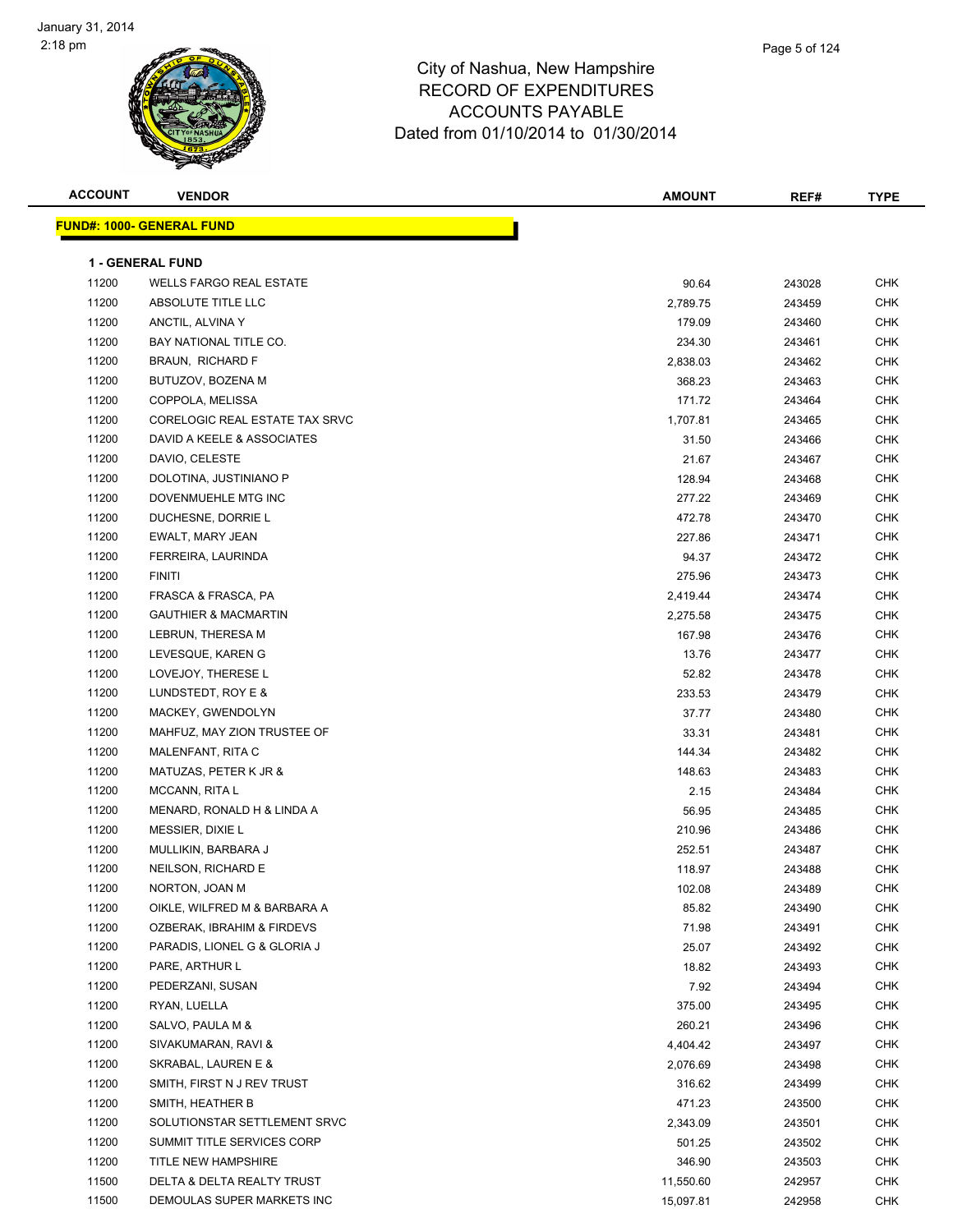| <b>ACCOUNT</b> | <b>VENDOR</b>                    | <b>AMOUNT</b> | REF#   | <b>TYPE</b> |
|----------------|----------------------------------|---------------|--------|-------------|
|                | <b>FUND#: 1000- GENERAL FUND</b> |               |        |             |
|                |                                  |               |        |             |
|                | <b>1 - GENERAL FUND</b>          |               |        |             |
| 11500          | DEMOULAS SUPER MARKETS INC       | 7,406.72      | 242959 | <b>CHK</b>  |
| 11500          | DELTA & DELTA REALTY TRUST       | 2,889.90      | 242957 | <b>CHK</b>  |
| 11500          | DEMOULAS SUPER MARKETS INC       | 3,772.08      | 242958 | CHK         |
| 11500          | DEMOULAS SUPER MARKETS INC       | 1,392.02      | 242959 | CHK         |
| 11500          | DONAHUE TUCKER & CIANDELLA       | 1,609.50      | 242666 | CHK         |
| 14144          | <b>PURCHASE POWER</b>            | 6,000.00      | 241992 | CHK         |
| 21418          | NH RETIREMENT SYSTEM             | 943,828.31    | 14687  | ACH         |
| 21420          | NH RETIREMENT SYSTEM             | 367,232.56    | 14687  | ACH         |
| 21422          | NH RETIREMENT SYSTEM             | 431,434.85    | 14687  | ACH         |
| 21425          | NH RETIREMENT SYSTEM             | 369,738.35    | 14687  | ACH         |
| 21432          | <b>TSA CONSULTING GROUP</b>      | 77,045.19     | 14709  | ACH         |
| 21432          | <b>TSA CONSULTING GROUP</b>      | 3,409.22      | 14740  | ACH         |
| 21432          | <b>TSA CONSULTING GROUP</b>      | 74,679.73     | 14770  | ACH         |
| 21440          | HARTFORD LIFE IPD GROUP ANNUIT   | 38,255.53     | 14696  | ACH         |
| 21440          | HARTFORD LIFE IPD GROUP ANNUIT   | 24,044.12     | 14727  | ACH         |
| 21440          | HARTFORD LIFE IPD GROUP ANNUIT   | 36,491.66     | 14757  | ACH         |
| 21467          | <b>BENEFIT STRATEGIES (FLEX)</b> | 17,117.12     | 14675  | ACH         |
| 21467          | <b>BENEFIT STRATEGIES (FLEX)</b> | 13,984.25     | 14744  | ACH         |
| 21475          | <b>CITIZENS BANK</b>             | 1,603.79      | 241961 | CHK         |
| 21475          | <b>CITIZENS BANK</b>             | 1,249.10      | 242551 | <b>CHK</b>  |
| 21475          | <b>CITIZENS BANK</b>             | 1,603.79      | 243048 | <b>CHK</b>  |
| 21475          | <b>CITIZENS BANK</b>             | 3,000.00      | 243068 | <b>CHK</b>  |
| 21485          | AFSCME COUNCIL 93/LOCAL 365      | 2,076.62      | 14691  | ACH         |
| 21485          | FIREFIGHTERS LOCAL 789           | 3,999.65      | 14694  | ACH         |
| 21485          | IAFF LOCAL 789                   | 236.00        | 14697  | ACH         |
| 21485          | NASHUA POLICE COMM UNION         | 176.00        | 14699  | ACH         |
| 21485          | NASHUA POLICE PATROLMANS ASSOC   | 1,000.00      | 14700  | ACH         |
| 21485          | NASHUA POLICE RELIEF ASSOC       | 803.50        | 14701  | ACH         |
| 21485          | NASHUA POLICE SUPERVISORS ASSO   | 403.00        | 14702  | ACH         |
| 21485          | NPLE-LOCAL #4831                 | 232.79        | 14704  | ACH         |
| 21485          | TEAMSTERS UNION LOCAL #633       | 264.42        | 14707  | ACH         |
| 21485          | TREAS NASHUA TEACHERS UNION      | 29,313.97     | 14708  | <b>ACH</b>  |
| 21485          | UAW LOCAL 2232                   | 721.49        | 14710  | ACH         |
| 21485          | AFSCME COUNCIL 93/LOCAL 365      | 2,049.62      | 14723  | ACH         |
| 21485          | FIREFIGHTERS LOCAL 789           | 3,951.75      | 14725  | ACH         |
| 21485          | <b>IAFF LOCAL 789</b>            | 232.00        | 14728  | ACH         |
| 21485          | NASHUA POLICE COMM UNION         | 176.00        | 14730  | ACH         |
| 21485          | NASHUA POLICE PATROLMANS ASSOC   | 1,000.00      | 14731  | ACH         |
| 21485          | NASHUA POLICE RELIEF ASSOC       | 803.50        | 14732  | ACH         |
| 21485          | NASHUA POLICE SUPERVISORS ASSO   | 403.00        | 14733  | ACH         |
| 21485          | NPLE-LOCAL #4831                 | 232.79        | 14735  | ACH         |
| 21485          | TEAMSTERS UNION LOCAL #633       | 274.80        | 14738  | ACH         |
| 21485          | TREAS NASHUA TEACHERS UNION      | 4,662.06      | 14739  | ACH         |
| 21485          | UAW LOCAL 2232                   | 716.99        | 14741  | ACH         |
| 21485          | AFSCME COUNCIL 93/LOCAL 365      | 2,067.62      | 14752  | ACH         |
| 21485          | FIREFIGHTERS LOCAL 789           | 3,975.70      | 14755  | ACH         |
| 21485          | IAFF LOCAL 789                   | 234.00        | 14758  | ACH         |
| 21485          | NASHUA POLICE COMM UNION         | 176.00        | 14760  | ACH         |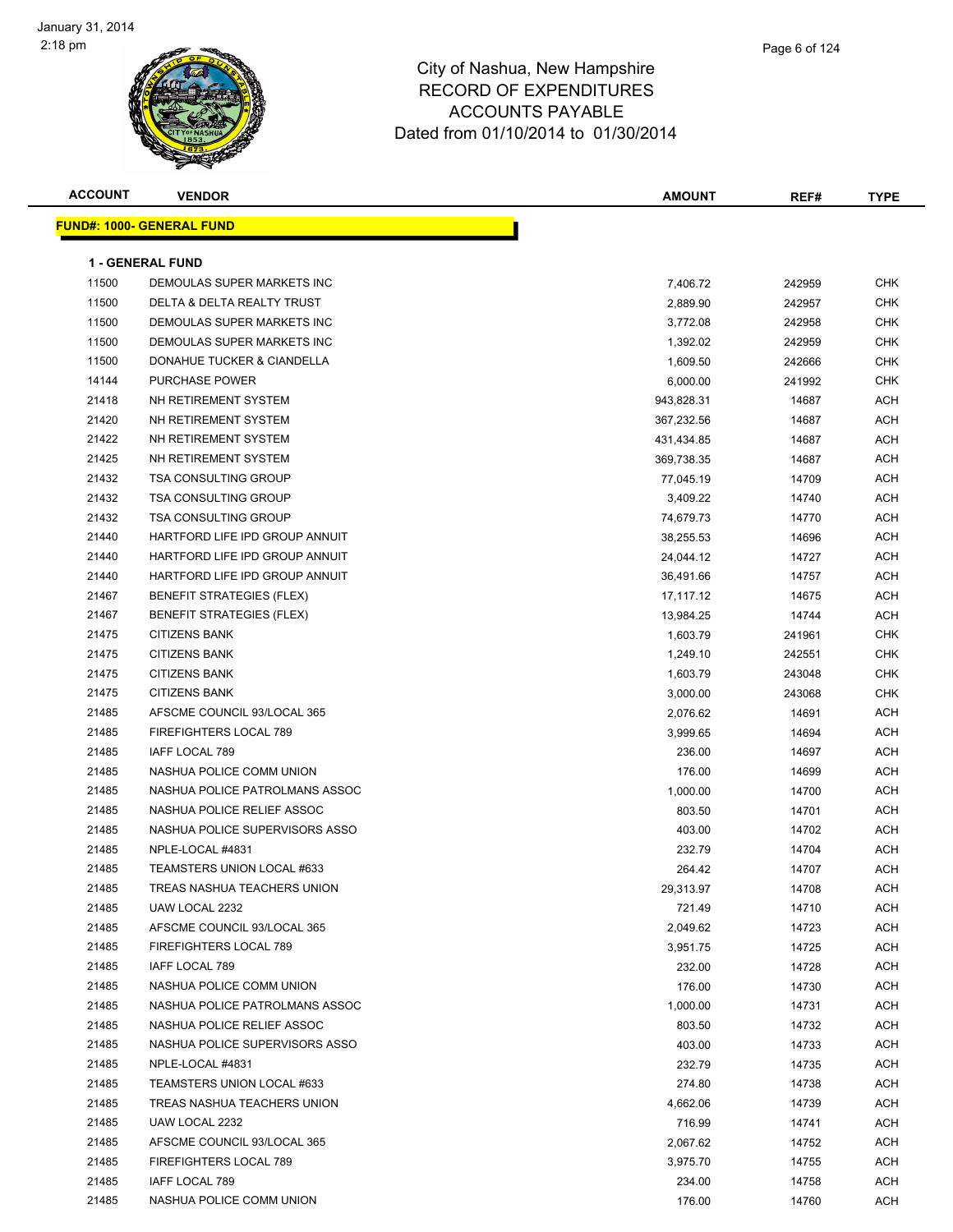

| <b>ACCOUNT</b> | <b>VENDOR</b>                     | AMOUNT    | REF#   | <b>TYPE</b> |  |  |  |
|----------------|-----------------------------------|-----------|--------|-------------|--|--|--|
|                | <u> FUND#: 1000- GENERAL FUND</u> |           |        |             |  |  |  |
|                |                                   |           |        |             |  |  |  |
|                | <b>1 - GENERAL FUND</b>           |           |        |             |  |  |  |
| 21485          | NASHUA POLICE PATROLMANS ASSOC    | 976.00    | 14761  | <b>ACH</b>  |  |  |  |
| 21485          | NASHUA POLICE RELIEF ASSOC        | 803.50    | 14762  | <b>ACH</b>  |  |  |  |
| 21485          | NASHUA POLICE SUPERVISORS ASSO    | 403.00    | 14763  | ACH         |  |  |  |
| 21485          | NPLE-LOCAL #4831                  | 232.79    | 14765  | <b>ACH</b>  |  |  |  |
| 21485          | TEAMSTERS UNION LOCAL #633        | 264.42    | 14768  | <b>ACH</b>  |  |  |  |
| 21485          | TREAS NASHUA TEACHERS UNION       | 29,212.56 | 14769  | <b>ACH</b>  |  |  |  |
| 21485          | UAW LOCAL 2232                    | 751.66    | 14771  | <b>ACH</b>  |  |  |  |
| 21485          | AMERICAN FEDERATION OF TEACHER    | 197.25    | 241960 | <b>CHK</b>  |  |  |  |
| 21485          | AMERICAN FEDERATION OF TEACHER    | 19.25     | 242550 | <b>CHK</b>  |  |  |  |
| 21485          | AMERICAN FEDERATION OF TEACHER    | 192.25    | 243047 | <b>CHK</b>  |  |  |  |
| 21490          | UNITED WAY OF GREATER NASHUA      | 818.97    | 241977 | <b>CHK</b>  |  |  |  |
| 21490          | UNITED WAY OF GREATER NASHUA      | 253.16    | 242564 | <b>CHK</b>  |  |  |  |
| 21490          | UNITED WAY OF GREATER NASHUA      | 818.97    | 243064 | <b>CHK</b>  |  |  |  |
| 21495          | <b>WAGE ASSIGNMENT</b>            | 318.00    | 14692  | ACH         |  |  |  |
| 21495          | <b>WAGE ASSIGNMENT</b>            | 594.00    | 14693  | ACH         |  |  |  |
| 21495          | <b>WAGE ASSIGNMENT</b>            | 184.75    | 14695  | <b>ACH</b>  |  |  |  |
| 21495          | <b>WAGE ASSIGNMENT</b>            | 219.23    | 14698  | <b>ACH</b>  |  |  |  |
| 21495          | <b>WAGE ASSIGNMENT</b>            | 175.00    | 14705  | <b>ACH</b>  |  |  |  |
| 21495          | <b>WAGE ASSIGNMENT</b>            | 259.00    | 14706  | ACH         |  |  |  |
| 21495          | <b>WAGE ASSIGNMENT</b>            | 318.00    | 14724  | <b>ACH</b>  |  |  |  |
| 21495          | <b>WAGE ASSIGNMENT</b>            | 184.75    | 14726  | <b>ACH</b>  |  |  |  |
| 21495          | <b>WAGE ASSIGNMENT</b>            | 219.23    | 14729  | <b>ACH</b>  |  |  |  |
| 21495          | <b>WAGE ASSIGNMENT</b>            | 175.00    | 14736  | <b>ACH</b>  |  |  |  |
| 21495          | <b>WAGE ASSIGNMENT</b>            | 259.00    | 14737  | <b>ACH</b>  |  |  |  |
| 21495          | <b>WAGE ASSIGNMENT</b>            | 318.00    | 14753  | ACH         |  |  |  |
| 21495          | <b>WAGE ASSIGNMENT</b>            | 594.00    | 14754  | ACH         |  |  |  |
| 21495          | <b>WAGE ASSIGNMENT</b>            | 184.75    | 14756  | <b>ACH</b>  |  |  |  |
| 21495          | <b>WAGE ASSIGNMENT</b>            | 219.23    | 14759  | <b>ACH</b>  |  |  |  |
| 21495          | <b>WAGE ASSIGNMENT</b>            | 175.00    | 14766  | <b>ACH</b>  |  |  |  |
| 21495          | <b>WAGE ASSIGNMENT</b>            | 259.00    | 14767  | ACH         |  |  |  |
| 21495          | <b>WAGE ASSIGNMENT</b>            | 120.74    | 241962 | <b>CHK</b>  |  |  |  |
| 21495          | WAGE ASSIGNMENT                   | 1,337.07  | 241963 | <b>CHK</b>  |  |  |  |
| 21495          | <b>WAGE ASSIGNMENT</b>            | 1.15      | 241964 | <b>CHK</b>  |  |  |  |
| 21495          | <b>WAGE ASSIGNMENT</b>            | 74.36     | 241965 | <b>CHK</b>  |  |  |  |
| 21495          | <b>WAGE ASSIGNMENT</b>            | 54.05     | 241966 | <b>CHK</b>  |  |  |  |
| 21495          | <b>WAGE ASSIGNMENT</b>            | 87.61     | 241967 | <b>CHK</b>  |  |  |  |
| 21495          | <b>WAGE ASSIGNMENT</b>            | 1,305.85  | 241968 | <b>CHK</b>  |  |  |  |
| 21495          | <b>WAGE ASSIGNMENT</b>            | 50.00     | 241969 | <b>CHK</b>  |  |  |  |
| 21495          | <b>WAGE ASSIGNMENT</b>            | 25.00     | 241970 | <b>CHK</b>  |  |  |  |
| 21495          | <b>WAGE ASSIGNMENT</b>            | 80.74     | 241971 | <b>CHK</b>  |  |  |  |
| 21495          | <b>WAGE ASSIGNMENT</b>            | 11.54     | 241972 | <b>CHK</b>  |  |  |  |
| 21495          | <b>WAGE ASSIGNMENT</b>            | 103.50    | 241973 | <b>CHK</b>  |  |  |  |
| 21495          | <b>WAGE ASSIGNMENT</b>            | 337.82    | 241974 | <b>CHK</b>  |  |  |  |
| 21495          | <b>WAGE ASSIGNMENT</b>            | 237.00    | 241975 | <b>CHK</b>  |  |  |  |
| 21495          | <b>WAGE ASSIGNMENT</b>            | 192.76    | 241976 | <b>CHK</b>  |  |  |  |
| 21495          | <b>WAGE ASSIGNMENT</b>            | 541.17    | 241978 | <b>CHK</b>  |  |  |  |
| 21495          | <b>WAGE ASSIGNMENT</b>            | 144.89    | 241979 | <b>CHK</b>  |  |  |  |
| 21495          | <b>WAGE ASSIGNMENT</b>            | 120.74    | 242552 | <b>CHK</b>  |  |  |  |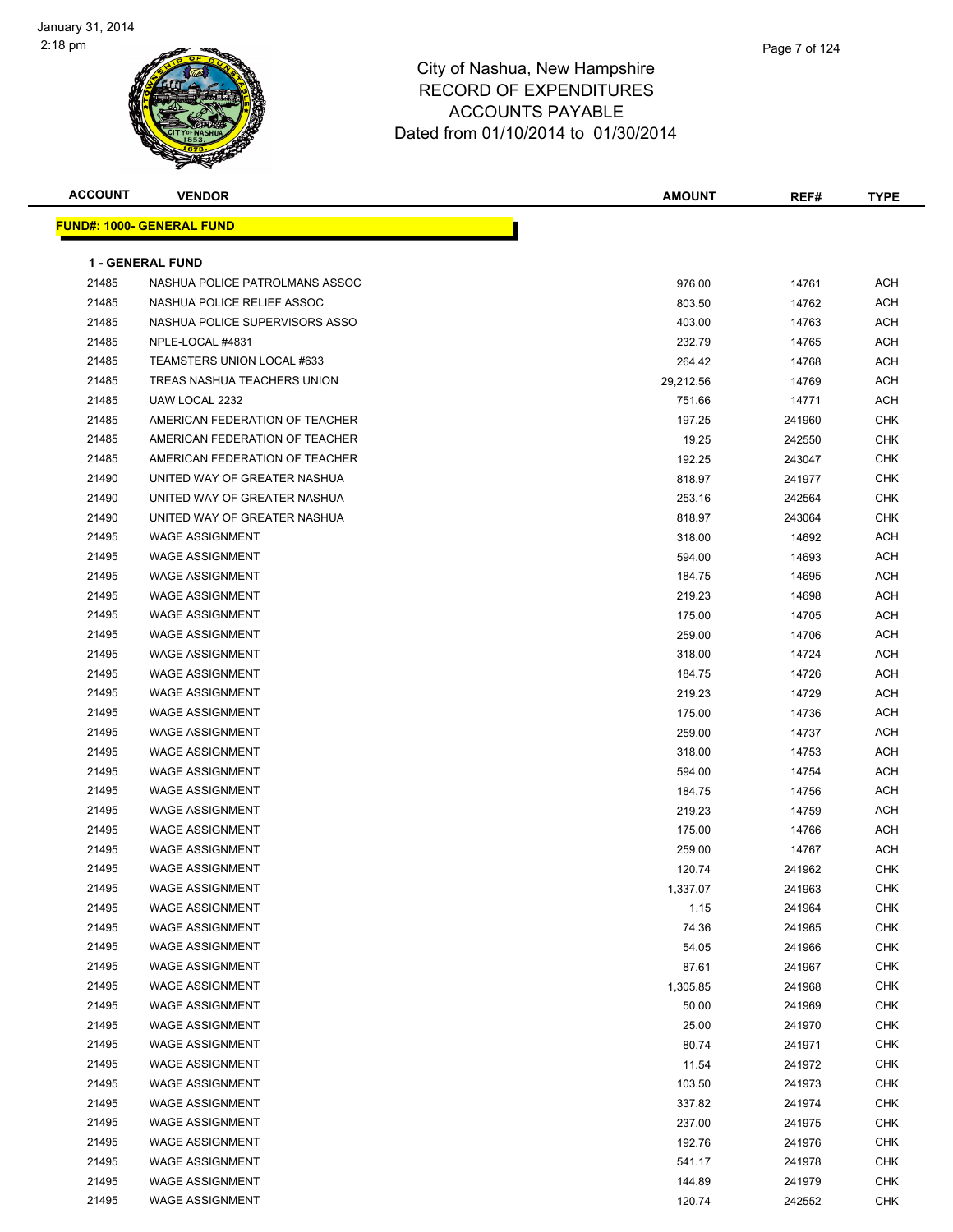

| <b>ACCOUNT</b> | <b>VENDOR</b>                      | <b>AMOUNT</b> | REF#   | <b>TYPE</b>    |
|----------------|------------------------------------|---------------|--------|----------------|
|                | <u>FUND#: 1000- GENERAL FUND</u>   |               |        |                |
|                | <b>1 - GENERAL FUND</b>            |               |        |                |
| 21495          | <b>WAGE ASSIGNMENT</b>             | 1,337.07      | 242553 | <b>CHK</b>     |
| 21495          | <b>WAGE ASSIGNMENT</b>             | 1.15          | 242554 | <b>CHK</b>     |
| 21495          | <b>WAGE ASSIGNMENT</b>             | 74.88         | 242555 | <b>CHK</b>     |
| 21495          | <b>WAGE ASSIGNMENT</b>             | 55.06         | 242556 | <b>CHK</b>     |
| 21495          | <b>WAGE ASSIGNMENT</b>             | 87.61         | 242557 | <b>CHK</b>     |
| 21495          | <b>WAGE ASSIGNMENT</b>             | 1,305.85      | 242558 | <b>CHK</b>     |
| 21495          | <b>WAGE ASSIGNMENT</b>             | 25.00         | 242559 | <b>CHK</b>     |
| 21495          | <b>WAGE ASSIGNMENT</b>             | 80.74         | 242560 | <b>CHK</b>     |
| 21495          | <b>WAGE ASSIGNMENT</b>             | 11.54         | 242561 | <b>CHK</b>     |
| 21495          | <b>WAGE ASSIGNMENT</b>             | 103.50        | 242562 | <b>CHK</b>     |
| 21495          | <b>WAGE ASSIGNMENT</b>             | 237.00        | 242563 | <b>CHK</b>     |
| 21495          | <b>WAGE ASSIGNMENT</b>             | 123.67        | 242565 | <b>CHK</b>     |
| 21495          | <b>WAGE ASSIGNMENT</b>             | 120.74        |        | <b>CHK</b>     |
|                |                                    |               | 243049 |                |
| 21495          | <b>WAGE ASSIGNMENT</b>             | 1,337.07      | 243050 | <b>CHK</b>     |
| 21495          | <b>WAGE ASSIGNMENT</b>             | 1.15          | 243051 | <b>CHK</b>     |
| 21495          | <b>WAGE ASSIGNMENT</b>             | 61.05         | 243052 | <b>CHK</b>     |
| 21495          | <b>WAGE ASSIGNMENT</b>             | 43.98         | 243053 | <b>CHK</b>     |
| 21495          | <b>WAGE ASSIGNMENT</b>             | 131.43        | 243054 | <b>CHK</b>     |
| 21495          | <b>WAGE ASSIGNMENT</b>             | 1,305.85      | 243055 | <b>CHK</b>     |
| 21495          | <b>WAGE ASSIGNMENT</b>             | 50.00         | 243056 | <b>CHK</b>     |
| 21495          | <b>WAGE ASSIGNMENT</b>             | 25.00         | 243057 | <b>CHK</b>     |
| 21495          | <b>WAGE ASSIGNMENT</b>             | 95.21         | 243058 | <b>CHK</b>     |
| 21495          | <b>WAGE ASSIGNMENT</b>             | 11.54         | 243059 | <b>CHK</b>     |
| 21495          | <b>WAGE ASSIGNMENT</b>             | 103.50        | 243060 | <b>CHK</b>     |
| 21495          | <b>WAGE ASSIGNMENT</b>             | 461.25        | 243061 | <b>CHK</b>     |
| 21495          | <b>WAGE ASSIGNMENT</b>             | 237.00        | 243062 | <b>CHK</b>     |
| 21495          | <b>WAGE ASSIGNMENT</b>             | 242.38        | 243063 | <b>CHK</b>     |
| 21495          | <b>WAGE ASSIGNMENT</b>             | 677.78        | 243065 | <b>CHK</b>     |
| 21495          | <b>WAGE ASSIGNMENT</b>             | 178.76        | 243066 | <b>CHK</b>     |
| 21538          | NASHUA TEACHERS UNION              | 4,414.61      | 14703  | ACH            |
| 21538          | NASHUA TEACHERS UNION              | 100.32        | 14734  | <b>ACH</b>     |
| 21538          | NASHUA TEACHERS UNION              | 4,414.61      | 14764  | $\mathsf{ACH}$ |
| 21907          | ADEO CONSTRUCTION                  | 251.40        | 241957 | <b>CHK</b>     |
| 21907          | <b>GATEWAYS COMMUNITY SERVICES</b> | 8.60          | 242438 | <b>CHK</b>     |
| 21907          | JARED RICHARD BEAULIEU             | 201.20        | 242449 | <b>CHK</b>     |
| 21907          | <b>KAREN JACKSON</b>               | 173.20        | 242451 | <b>CHK</b>     |
| 21907          | PATRICIA GREIJ                     | 380.20        | 242472 | <b>CHK</b>     |
| 21907          | ROBERT LEFEBVRE                    | 22.00         | 242485 | <b>CHK</b>     |
| 21907          | STEPHEN DOHONEY                    | 28.00         | 242496 | <b>CHK</b>     |
| 21921          | STATE OF NH -MV                    | 14,489.42     | 14672  | <b>ACH</b>     |
| 21921          | STATE OF NH-MV                     | 11,250.50     | 14678  | <b>ACH</b>     |
| 21921          | STATE OF NH-MV                     | 15,537.20     | 14680  | <b>ACH</b>     |
| 21921          | STATE OF NH-MV                     | 11,761.96     | 14688  | ACH            |
| 21921          | STATE OF NH-MV                     | 14,858.32     | 14711  | <b>ACH</b>     |
| 21921          | STATE OF NH-MV                     | 8,431.58      | 14720  | <b>ACH</b>     |
| 21921          | STATE OF NH-MV                     | 16,790.59     | 14721  | <b>ACH</b>     |
| 21921          | STATE OF NH-MV                     | 40,682.17     | 14722  | <b>ACH</b>     |
| 21921          | STATE OF NH-MV                     | 22,008.20     | 14742  | <b>ACH</b>     |
|                |                                    |               |        |                |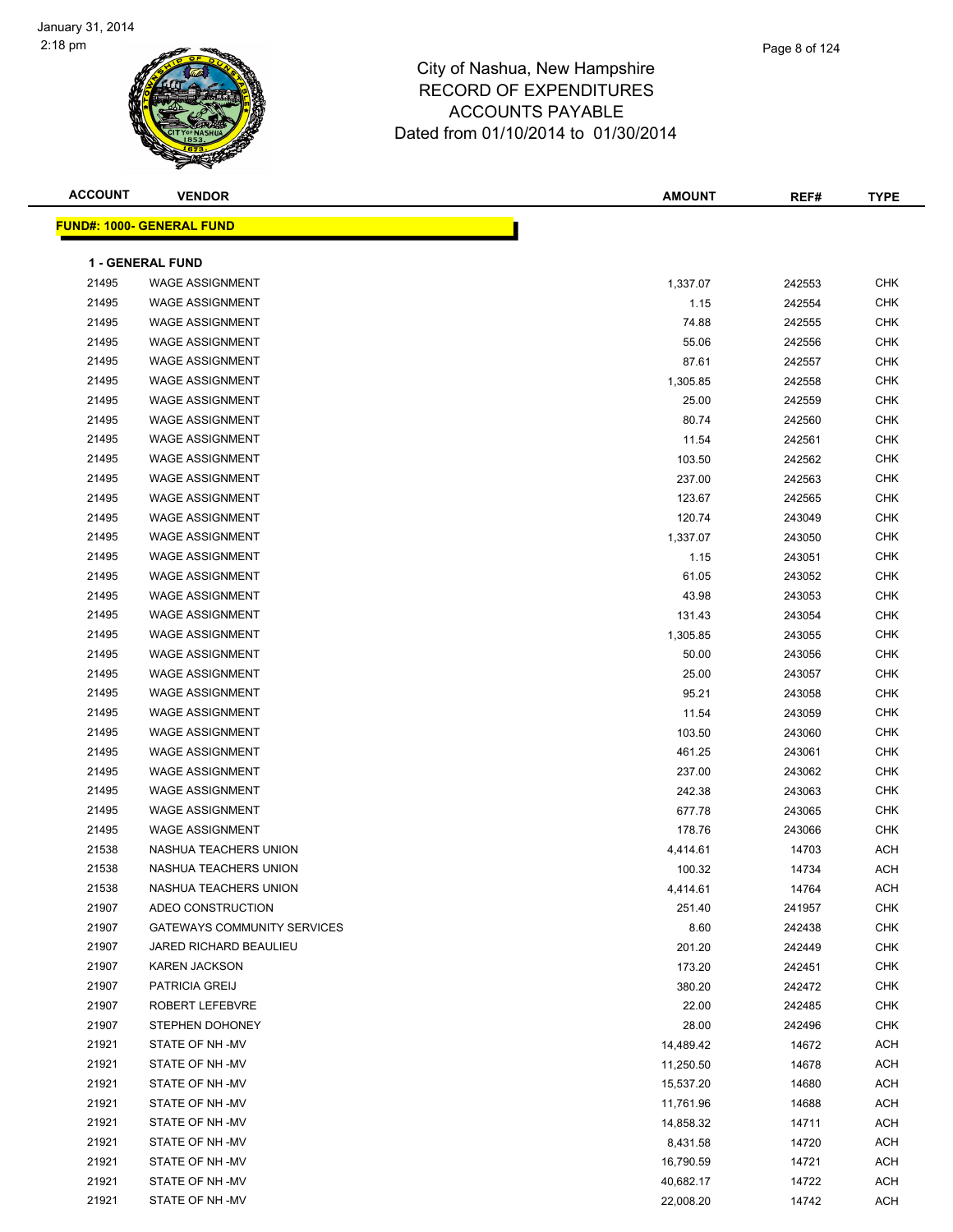

| <b>ACCOUNT</b>     | <b>VENDOR</b>                  | <b>AMOUNT</b>  | REF#   | <b>TYPE</b> |
|--------------------|--------------------------------|----------------|--------|-------------|
|                    | FUND#: 1000- GENERAL FUND      |                |        |             |
|                    | <b>1 - GENERAL FUND</b>        |                |        |             |
| 21921              | STATE OF NH-MV                 | 25,575.82      | 14747  | <b>ACH</b>  |
| 21921              | STATE OF NH-MV                 | 18,582.13      | 14748  | <b>ACH</b>  |
| 21921              | STATE OF NH -MV                | 17,672.22      | 14749  | <b>ACH</b>  |
| 21921              | STATE OF NH -MV                | 21,774.54      | 14751  | <b>ACH</b>  |
| 21921              | STATE OF NH-MV                 | 15,467.09      | 14772  | <b>ACH</b>  |
| 21922              | STATE OF NH DEPT OF SAFETY     | 66.00          | 242611 | <b>CHK</b>  |
|                    | <b>TOTAL 1 - GENERAL FUND</b>  | \$2,966,974.11 |        |             |
| <b>101 - MAYOR</b> |                                |                |        |             |
| 54421              | CONWAY OFFICE SOLUTIONS        | 68.50          | 242657 | <b>CHK</b>  |
| 61830              | UNION LEADER CORP              | 239.72         | 242036 | <b>CHK</b>  |
| 61910              | SAM'S CLUB DIRECT-0860         | 16.16          | 242735 | <b>CHK</b>  |
| 68300              | <b>JENNIFER DESHAIES</b>       | 50.00          | 242574 | <b>CHK</b>  |
| 71800              | CANAL ART & FRAMING            | 190.00         | 242570 | <b>CHK</b>  |
|                    |                                |                |        |             |
|                    | TOTAL 101 - MAYOR              | \$564.38       |        |             |
|                    | <b>102 - BOARD OF ALDERMEN</b> |                |        |             |
| 53428              | PATRICIA A GEDZIUN             | 210.00         | 242118 | <b>CHK</b>  |
| 54421              | CONWAY OFFICE SOLUTIONS        | 147.00         | 242657 | <b>CHK</b>  |
| 54828              | US BANK EQUIPMENT FINANCE      | 150.40         | 242039 | <b>CHK</b>  |
|                    | TOTAL 102 - BOARD OF ALDERMEN  | \$507.40       |        |             |
| <b>103 - LEGAL</b> |                                |                |        |             |
| 54421              | CONWAY OFFICE SOLUTIONS        | 90.00          | 242657 | <b>CHK</b>  |
| 54828              | US BANK EQUIPMENT FINANCE      | 125.50         | 242038 | <b>CHK</b>  |
| 55614              | PETTY CASH                     | 250.00         | 241990 | <b>CHK</b>  |
| 55614              | PETTY CASH                     | 10.00          | 243045 | <b>CHK</b>  |
| 61100              | WB MASON CO INC                | 218.39         | 243286 | <b>CHK</b>  |
|                    |                                | \$693.89       |        |             |
|                    | TOTAL 103 - LEGAL              |                |        |             |
| 105 - CITI-STAT    |                                |                |        |             |
| 54421              | CONWAY OFFICE SOLUTIONS        | 68.75          | 242657 | CHK         |
|                    | TOTAL 105 - CITI-STAT          | \$68.75        |        |             |
|                    | 107 - CITY CLERK               |                |        |             |
| 54421              | CONWAY OFFICE SOLUTIONS        | 262.00         | 242657 | <b>CHK</b>  |
| 55200              | NAGARA                         | 150.00         | 242012 | <b>CHK</b>  |
| 55200              | <b>NEACTC</b>                  | 55.00          | 242013 | <b>CHK</b>  |
| 55200              | NH CITY & TOWN CLERKS ASSOC    | 20.00          | 242018 | <b>CHK</b>  |
| 55400              | <b>IIMC REGION I</b>           | 190.00         | 242000 | <b>CHK</b>  |
| 55600              | SIGNATURE MARKETING LLC        | 520.00         | 242740 | <b>CHK</b>  |
| 55607              | J P COOKE CO                   | 48.00          | 243207 | CHK         |
| 55699              | <b>JOHN C FRANZINI</b>         | 75.00          | 241998 | <b>CHK</b>  |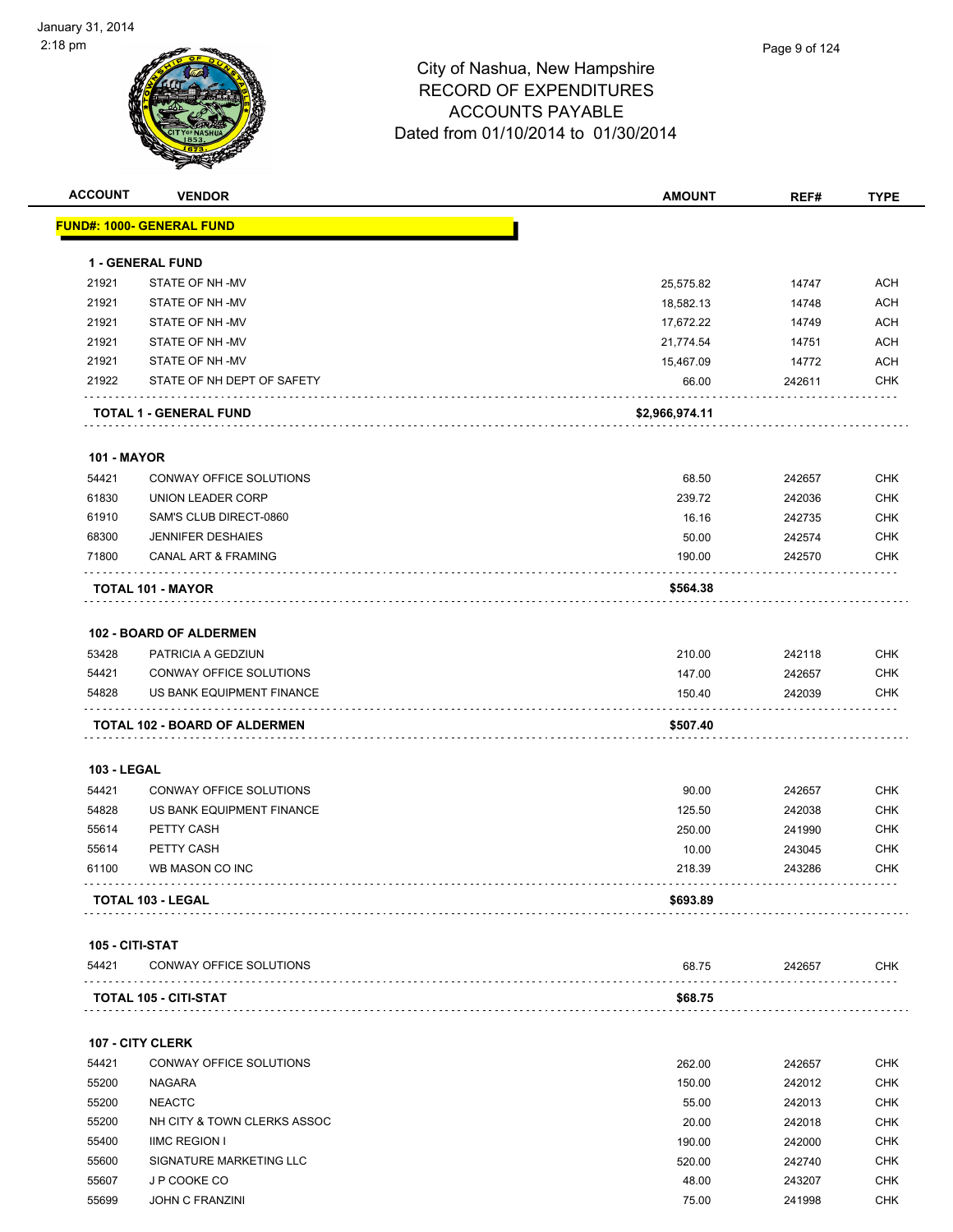| <b>ACCOUNT</b> | <b>VENDOR</b>                                       |                                | AMOUNT      | REF#    | <b>TYPE</b> |
|----------------|-----------------------------------------------------|--------------------------------|-------------|---------|-------------|
|                | <u> FUND#: 1000- GENERAL FUND</u>                   |                                |             |         |             |
|                | <b>107 - CITY CLERK</b>                             |                                |             |         |             |
| 55699          | ANCO SIGNS & STAMPS INC                             |                                | 413.90      | 242056  | <b>CHK</b>  |
| 55699          | FORTIN GAGE LTD LLC                                 |                                | 1,075.95    | 242678  | <b>CHK</b>  |
| 55699          | SIGNATURE MARKETING LLC                             |                                | 222.50      | 242740  | <b>CHK</b>  |
| 61100          | PETTY CASH                                          |                                | 79.60       | 243045  | <b>CHK</b>  |
| 61100          | WB MASON CO INC                                     |                                | 128.92      | 243286  | <b>CHK</b>  |
| 61299          | J P COOKE CO                                        |                                | 935.00      | 243207  | <b>CHK</b>  |
| 61650          | WB MASON CO INC                                     |                                | 252.40      | 243286  | <b>CHK</b>  |
|                | <b>TOTAL 107 - CITY CLERK</b>                       |                                | \$4,428.27  |         |             |
|                | <b>109 - CIVIC &amp; COMMUNITY ACTIVITIES</b>       |                                |             |         |             |
| 55221          | NASHUA REGIONAL PLANNING COMM                       |                                | 16,430.00   | 242719  | <b>CHK</b>  |
| 55225          | DONNALEE LOZEAU                                     |                                | 85.00       | 243075  | <b>CHK</b>  |
| 55225          | CITIZENS BANK CREDIT CARD                           | <b>US Airways</b>              | 145.80      | 9201410 | <b>ACH</b>  |
| 55225          | CITIZENS BANK CREDIT CARD                           | <b>Travel Insurance Policy</b> | 17.50       | 9201410 | <b>ACH</b>  |
| 56214          | HUMANE SOCIETY FOR GREATER                          |                                | 8,256.75    | 243203  | <b>CHK</b>  |
| 56228          | NASHUA SENIORS MEAL PROGRAM                         |                                | 4,804.00    | 242177  | <b>CHK</b>  |
|                | <b>TOTAL 109 - CIVIC &amp; COMMUNITY ACTIVITIES</b> |                                | \$29,739.05 |         |             |
|                | <b>111 - HUMAN RESOURCES</b>                        |                                |             |         |             |
| 54421          | CONWAY OFFICE SOLUTIONS                             |                                | 120.00      | 242657  | <b>CHK</b>  |
| 55425          | <b>CBCINNOVIS INC</b>                               |                                | 53.20       | 242084  | <b>CHK</b>  |
| 55425          | PATRICIA A GEDZIUN                                  |                                | 25.00       | 242118  | <b>CHK</b>  |
| 55425          | <b>MICHELE HARLEY</b>                               |                                | 25.00       | 242129  | <b>CHK</b>  |
| 55425          | <b>ALICIA TRIANTOS</b>                              |                                | 25.00       | 242220  | <b>CHK</b>  |
| 55425          | STATE OF NH CRIMINAL RECORDS                        |                                | 2,000.00    | 242610  | <b>CHK</b>  |
| 55425          | INGRID DELLEA-MESSNER                               |                                | 25.00       | 242662  | <b>CHK</b>  |
| 61100          | WB MASON CO INC                                     |                                | (14.29)     | 242232  | <b>CHK</b>  |
|                | <b>TOTAL 111 - HUMAN RESOURCES</b>                  |                                | \$2,258.91  |         |             |
| 113 - BENEFITS |                                                     |                                |             |         |             |
| 59580          | STATE OF NH UC                                      |                                | 16,063.50   | 242211  | <b>CHK</b>  |
|                | <b>TOTAL 113 - BENEFITS</b>                         |                                | \$16,063.50 |         |             |
|                | <b>120 - TELECOMMUNICATIONS</b>                     |                                |             |         |             |
| 55109          | <b>SUSAN LOVERING</b>                               |                                | 33.00       | 241986  | <b>CHK</b>  |
| 55109          | <b>FAIRPOINT COMMUNICATIONS</b>                     |                                | 775.90      | 241997  | <b>CHK</b>  |
| 55109          | AMERICAN TELECOM SERVICES LLC                       |                                | 5,607.48    | 242055  | <b>CHK</b>  |
| 55109          | LANGUAGE LINE SERVICES                              |                                | 45.48       | 242148  | <b>CHK</b>  |
| 55109          | <b>BAYRING COMMUNICATIONS</b>                       |                                | 2,218.00    | 242591  | <b>CHK</b>  |
| 55109          | FAIRPOINT COMMUNICATIONS                            |                                | 89.99       | 242593  | <b>CHK</b>  |

 55109 FAIRPOINT COMMUNICATIONS 70.60 243093 CHK 55109 PAETEC COMMUNICATIONS INC 1,984.17 243116 CHK

55109 PAETEC COMMUNICATIONS INC<br>
CHK 55118 AT & T MOBILITY 129.98 242590 CHK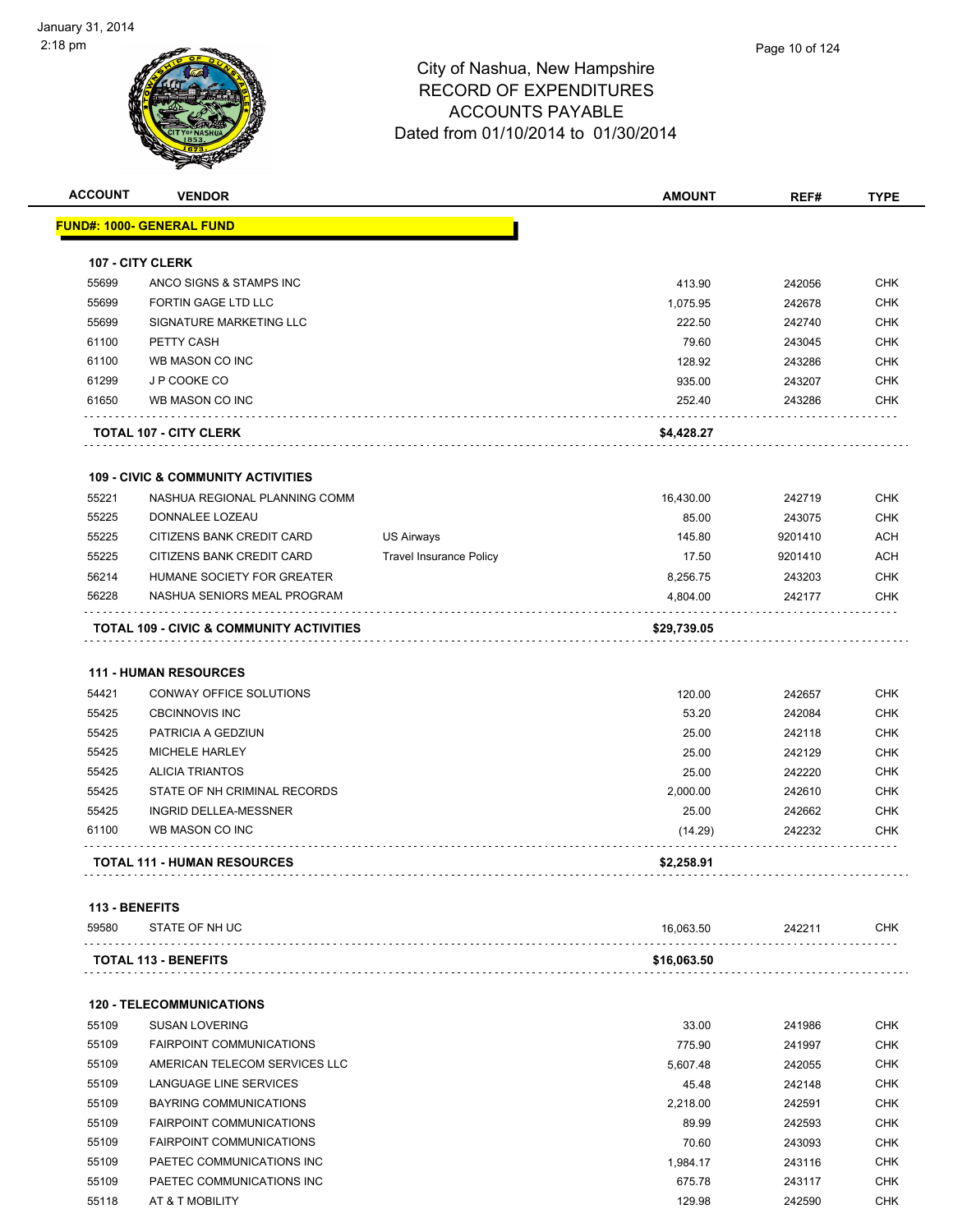| <b>ACCOUNT</b> | <b>VENDOR</b>                             |                             | <b>AMOUNT</b> | REF#    | <b>TYPE</b> |
|----------------|-------------------------------------------|-----------------------------|---------------|---------|-------------|
|                | <b>FUND#: 1000- GENERAL FUND</b>          |                             |               |         |             |
|                | <b>TOTAL 120 - TELECOMMUNICATIONS</b>     |                             | \$11,630.38   |         |             |
|                |                                           |                             |               |         |             |
|                | <b>122 - INFORMATION TECHNOLOGY</b>       |                             |               |         |             |
| 53142          | <b>KENNETH BRITTON</b>                    |                             | 225.00        | 243154  | <b>CHK</b>  |
| 54407          | INTELLIGOV SOFTWARE INC                   |                             | 12,000.00     | 242138  | <b>CHK</b>  |
| 54407          | CITIZENS BANK CREDIT CARD                 | EVERNOTE.COM                | 5.00          | 9201410 | <b>ACH</b>  |
| 54407          | CITIZENS BANK CREDIT CARD                 | <b>SOLARWINDS</b>           | 236.03        | 9201410 | <b>ACH</b>  |
| 54407          | CITIZENS BANK CREDIT CARD                 | CTO CITRIX ONLINE.COM       | 55.00         | 9201410 | <b>ACH</b>  |
| 54407          | CITIZENS BANK CREDIT CARD                 | NEOVATION.COM               | 20.00         | 9201410 | <b>ACH</b>  |
| 54407          | CITIZENS BANK CREDIT CARD                 | <b>FOREIGN EXCHANGE FEE</b> | 1.50          | 9201410 | <b>ACH</b>  |
| 54407          | CITIZENS BANK CREDIT CARD                 | <b>SPECTORSOFT</b>          | 810.00        | 9201410 | <b>ACH</b>  |
| 54407          | CITIZENS BANK CREDIT CARD                 | NLI*SHAREFILE               | 109.55        | 9201410 | <b>ACH</b>  |
| 54407          | CITIZENS BANK CREDIT CARD                 | EVERNOTE.COM                | 5.00          | 9201410 | <b>ACH</b>  |
| 54428          | AFFILIATED COMPUTER SERVICES              |                             | 18,218.00     | 242630  | <b>CHK</b>  |
| 55118          | VERIZON WIRELESS-842015493                |                             | 80.04         | 242045  | <b>CHK</b>  |
| 55118          | AT & T MOBILITY                           |                             | 139.67        | 242590  | <b>CHK</b>  |
| 55400          | CITIZENS BANK CREDIT CARD                 | <b>BOSTON SIM</b>           | 117.00        | 9201410 | <b>ACH</b>  |
| 55400          | CITIZENS BANK CREDIT CARD                 | <b>BOSTON SIM</b>           | 817.00        | 9201410 | <b>ACH</b>  |
| 55421          | PETTY CASH                                |                             | 98.00         | 243045  | <b>CHK</b>  |
| 61615          | CONWAY OFFICE SOLUTIONS                   |                             | 10,283.64     | 242092  | <b>CHK</b>  |
| 61807          | AMAZON                                    |                             | 39.20         | 243089  | <b>CHK</b>  |
| 71221          | COMPUTER HUT dba IT INSIDERS              |                             | 1,799.00      | 242091  | <b>CHK</b>  |
| 71221          | <b>DELL MARKETING LP</b>                  |                             | 3,154.33      | 242661  | <b>CHK</b>  |
| 71221          | PETTY CASH                                |                             | 21.00         | 243045  | <b>CHK</b>  |
| 71221          | <b>AMAZON</b>                             |                             | 163.99        | 243089  | <b>CHK</b>  |
| 71221          | CITIZENS BANK CREDIT CARD                 | PAYPAL MINILAPTOPA          | 120.00        | 9201410 | <b>ACH</b>  |
| 71228          | <b>CDW GOVERNMENT</b>                     |                             | 129.88        | 242085  | <b>CHK</b>  |
|                | <b>TOTAL 122 - INFORMATION TECHNOLOGY</b> |                             | \$48,647.83   |         |             |

**126 - FINANCIAL SERVICES**

| 41300 | GAN. JANET &                          | 2.34     | 242980 | <b>CHK</b> |
|-------|---------------------------------------|----------|--------|------------|
| 41300 | MURPHY, MARY D & DAVID S              | 1.76     | 243009 | <b>CHK</b> |
| 41307 | <b>HILLSBOROUGH COUNTY REGISTRY</b>   | 76.22    | 242132 | <b>CHK</b> |
| 42200 | AMY MERICANTANTE                      | 85.00    | 242398 | CHK        |
| 42200 | ASHLEY V LITALIEN                     | 128.00   | 242400 | <b>CHK</b> |
| 53114 | MELANSON HEATH & CO PC                | 8,000.00 | 243226 | <b>CHK</b> |
| 53452 | <b>KBW FINANCIAL STAFFING/RECRUIT</b> | 782.00   | 243041 | <b>CHK</b> |
| 53452 | KROLL, BECKER & WING LLC              | 103.16   | 243042 | CHK        |
| 53452 | KROLL, BECKER & WING LLC              | 782.00   | 243211 | <b>CHK</b> |
| 54421 | CONWAY OFFICE SOLUTIONS               | 546.00   | 242657 | <b>CHK</b> |
| 54450 | FORMAX - DIV BESCORP INC              | 1,812.00 | 243186 | <b>CHK</b> |
| 54828 | US BANK EQUIPMENT FINANCE             | 96.71    | 242042 | CHK        |
| 54828 | US BANK EQUIPMENT FINANCE             | 87.58    | 242622 | <b>CHK</b> |
| 55607 | <b>MAILINGS UNLIMITED - MVR</b>       | 875.00   | 14681  | ACH        |
| 61100 | WB MASON CO INC                       | 347.02   | 242232 | <b>CHK</b> |
| 61100 | WB MASON CO INC                       | 220.85   | 242767 | CHK        |
| 61100 | WB MASON CO INC                       | 406.43   | 243286 | CHK        |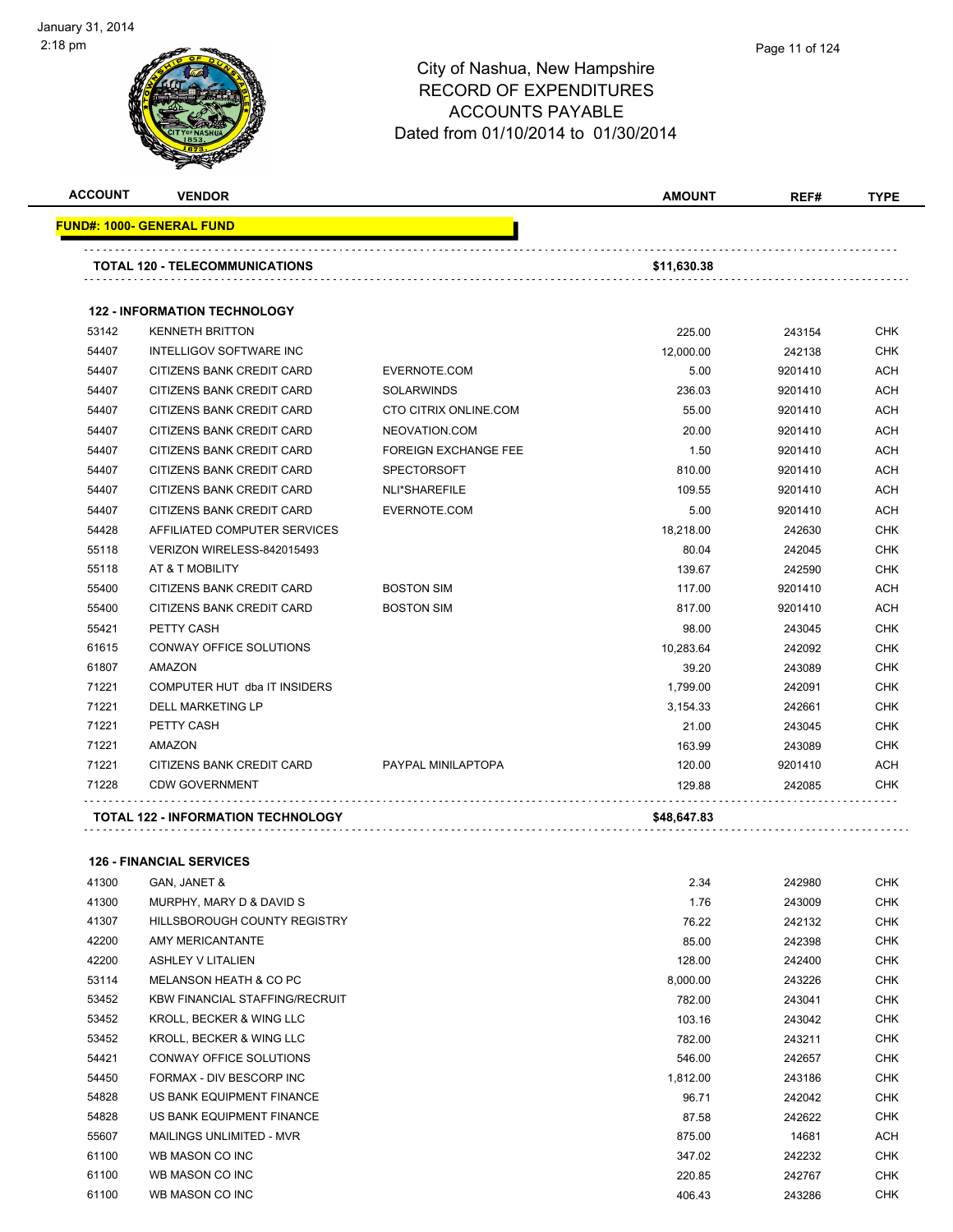| <b>ACCOUNT</b> | <b>VENDOR</b>                         |                               | <b>AMOUNT</b> | REF#    | <b>TYPE</b> |
|----------------|---------------------------------------|-------------------------------|---------------|---------|-------------|
|                | <u> FUND#: 1000- GENERAL FUND</u>     |                               |               |         |             |
|                | TOTAL 126 - FINANCIAL SERVICES        |                               | \$14,352.07   |         |             |
|                |                                       |                               |               |         |             |
|                | <b>129 - CITY BUILDINGS</b>           |                               |               |         |             |
| 54100          | <b>PSNH-LARGE POWER</b>               |                               | 5,789.04      | 242608  | <b>CHK</b>  |
| 54114          | LIBERTY UTILITIES - NH                |                               | 983.54        | 242595  | <b>CHK</b>  |
| 54114          | <b>HESS CORPORATION</b>               |                               | 266.42        | 242683  | <b>CHK</b>  |
| 54114          | <b>LIBERTY UTILITIES - NH</b>         |                               | 847.69        | 243096  | <b>CHK</b>  |
| 54114          | <b>HESS CORPORATION</b>               |                               | 3,443.47      | 243198  | <b>CHK</b>  |
| 54141          | PENNICHUCK WATER WORKS INC            |                               | 215.38        | 242606  | <b>CHK</b>  |
| 54141          | PENNICHUCK WATER WORKS INC            |                               | 426.90        | 243119  | <b>CHK</b>  |
| 54228          | <b>BAIN PEST CONTROL SERVICE INC</b>  |                               | 75.00         | 242067  | <b>CHK</b>  |
| 54228          | <b>BAIN PEST CONTROL SERVICE INC.</b> |                               | 75.00         | 243142  | <b>CHK</b>  |
| 54243          | J LAWRENCE HALL INC                   |                               | 255.00        | 242140  | <b>CHK</b>  |
| 54243          | J A MARINO AUTOMATIC HEATING S        |                               | 283.26        | 243205  | <b>CHK</b>  |
| 54280          | <b>FLETCHERS APPLIANCE</b>            |                               | 95.00         | 242112  | <b>CHK</b>  |
| 54280          | PROTECTION ONE ALARM MONTORING        |                               | 86.64         | 242195  | <b>CHK</b>  |
| 54280          | M & M ELECTRICAL SUPPLY CO INC        |                               | 13.59         | 242702  | <b>CHK</b>  |
| 54280          | STANLEY ELEVATOR CO INC               |                               | 670.00        | 242745  | <b>CHK</b>  |
| 54280          | <b>BLUE TARP FINANCIAL</b>            |                               | 116.78        | 243149  | <b>CHK</b>  |
| 54280          | <b>KERRY FIRE PROTECTION INC</b>      |                               | 217.80        | 243210  | <b>CHK</b>  |
| 54280          | PROTECTION ONE ALARM MONTORING        |                               | 183.00        | 243247  | CHK         |
| 55118          | AT & T MOBILITY                       |                               | 144.49        | 242590  | CHK         |
| 55699          | STANLEY ELEVATOR CO INC               |                               | 516.00        | 242745  | <b>CHK</b>  |
| 61499          | <b>GRAINGER</b>                       |                               | 201.83        | 243193  | <b>CHK</b>  |
|                | <b>TOTAL 129 - CITY BUILDINGS</b>     |                               | \$14,905.83   |         |             |
|                | <b>130 - PURCHASING</b>               |                               |               |         |             |
| 54421          | CONWAY OFFICE SOLUTIONS               |                               | 2,190.00      | 242657  | <b>CHK</b>  |
| 54828          | US BANK EQUIPMENT FINANCE             |                               | 376.75        | 242040  | <b>CHK</b>  |
| 55200          | PETTY CASH                            |                               | 25.00         | 243045  | CHK         |
| 55307          | ROBERT GABRIEL                        |                               | 90.36         | 242577  | CHK         |
| 55400          | ROBERT GABRIEL                        |                               | 67.06         | 242577  | <b>CHK</b>  |
| 55500          | THE TELEGRAPH                         |                               | 941.90        | 242026  | <b>CHK</b>  |
| 55500          | LOWELL PUBLISHING CO                  |                               | 651.28        | 242152  | <b>CHK</b>  |
| 55500          | MASSACHUSETTS MUNICIPAL ASSOC         |                               | 160.00        | 243218  | <b>CHK</b>  |
| 55500          | CITIZENS BANK CREDIT CARD             | American Planning Association | 250.00        | 9201410 | <b>ACH</b>  |
| 61100          | PETTY CASH                            |                               | 9.38          | 243045  | <b>CHK</b>  |
|                | <b>TOTAL 130 - PURCHASING</b>         |                               | \$4,761.73    |         |             |
|                |                                       |                               |               |         |             |
|                | <b>131 - HUNT BUILDING</b>            |                               |               |         |             |
| 54487          | PROTECTION ONE ALARM MONTORING        |                               | 327.06        | 243247  | CHK         |
|                | TOTAL 131 - HUNT BUILDING             |                               | \$327.06      |         |             |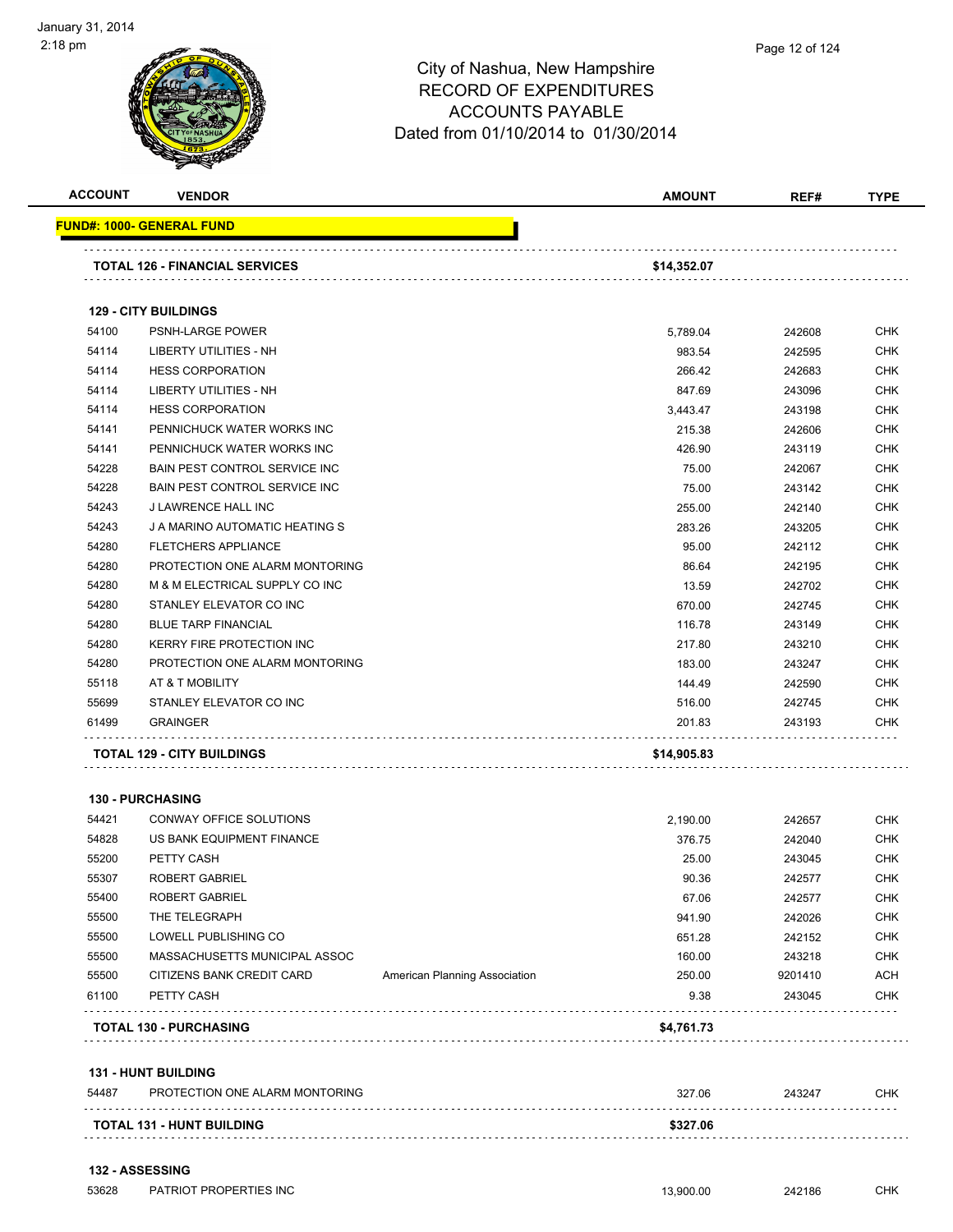

| <b>ACCOUNT</b> | <b>VENDOR</b>                        | AMOUNT      | REF#   | <b>TYPE</b> |
|----------------|--------------------------------------|-------------|--------|-------------|
|                | <u> FUND#: 1000- GENERAL FUND</u>    |             |        |             |
|                | 132 - ASSESSING                      |             |        |             |
| 54421          | <b>CONWAY OFFICE SOLUTIONS</b>       | 90.00       | 242657 | <b>CHK</b>  |
| 54828          | US BANK EQUIPMENT FINANCE            | 109.70      | 242620 | <b>CHK</b>  |
| 55200          | <b>NHAAO</b>                         | 25.00       | 243112 | <b>CHK</b>  |
| 55400          | LEMAY SCHOOL OF REAL ESTATE          | 225.00      | 242001 | <b>CHK</b>  |
| 55400          | ANGELO MARINO                        | 557.00      | 243077 | <b>CHK</b>  |
| 55607          | UNITED PARCEL SERVICE                | 32.77       | 243125 | <b>CHK</b>  |
|                | <b>TOTAL 132 - ASSESSING</b>         | \$14,939.47 |        |             |
|                |                                      |             |        |             |
|                | <b>142 - WOODLAWN CEMETERY</b>       |             |        |             |
| 54107          | MCLAUGHLIN OIL CO                    | 1,257.93    | 242164 | <b>CHK</b>  |
| 54107          | MCLAUGHLIN OIL CO                    | 732.86      | 243222 | <b>CHK</b>  |
| 54280          | HOME DEPOT CREDIT SERVICE 3065       | 242.01      | 242133 | <b>CHK</b>  |
| 54280          | PETTY CASH                           | 49.49       | 243045 | <b>CHK</b>  |
| 54487          | SANEL AUTO PARTS CO                  | 41.84       | 242736 | <b>CHK</b>  |
| 54600          | MORIN ENGINE SERVICES LLC            | 1,186.45    | 241988 | <b>CHK</b>  |
| 54600          | MORIN ENGINE SERVICES LLC            | 188.48      | 243079 | <b>CHK</b>  |
| 55109          | PAETEC COMMUNICATIONS INC            | 10.31       | 243116 | <b>CHK</b>  |
| 55200          | <b>NHCA</b>                          | 40.00       | 242602 | <b>CHK</b>  |
| 61499          | PETTY CASH                           | 85.71       | 243045 | <b>CHK</b>  |
| 61499          | HOME DEPOT CREDIT SERVICE 3065       | 86.27       | 243200 | <b>CHK</b>  |
|                | <b>144 - EDGEWOOD CEMETERY</b>       |             |        |             |
| 54141          | PENNICHUCK WATER WORKS INC           | 128.21      | 242606 | <b>CHK</b>  |
| 54487          | <b>CARPARTS OF NASHUA</b>            | 287.17      | 242082 | <b>CHK</b>  |
| 55200          | <b>NHCA</b>                          | 70.00       | 243113 | <b>CHK</b>  |
| 61549          | <b>STOKES SEEDS INC</b>              | 286.56      | 242213 | <b>CHK</b>  |
|                | <b>TOTAL 144 - EDGEWOOD CEMETERY</b> | \$771.94    |        |             |
| 150 - POLICE   |                                      |             |        |             |
| 52800          | JEFFREY BUKUNT                       | 900.00      | 241982 | <b>CHK</b>  |
| 52800          | <b>JOHN CINELLI</b>                  | 480.00      | 241983 | <b>CHK</b>  |
| 52809          | MICHAEL FAUTEUX                      | 250.00      | 241985 | CHK         |
| 52809          | <b>SCOTT SEROLL</b>                  | 200.00      | 241994 | <b>CHK</b>  |
| 53135          | ST JOSEPHS BUSINESS & HEALTH         | 34.00       | 242744 | <b>CHK</b>  |
| 53149          | ANIMAL HOSPITAL OF NASHUA INC        | 35.91       | 242059 | <b>CHK</b>  |
| 53149          | ANIMAL MEDICAL CENTER OF NE          | 401.44      | 242060 | <b>CHK</b>  |
| 54100          | <b>PSNH</b>                          | 186.75      | 242607 | CHK         |
| 54100          | PSNH-LARGE POWER                     | 10,749.25   | 242608 | <b>CHK</b>  |
| 54107          | SHATTUCK MALONE OIL CO               | 1,056.92    | 242609 | <b>CHK</b>  |
| 54107          | SHATTUCK MALONE OIL CO               | 399.10      | 243121 | <b>CHK</b>  |
| 54114          | LIBERTY UTILITIES                    | 1,600.84    | 242003 | <b>CHK</b>  |
|                |                                      |             |        | <b>CHK</b>  |
| 54114          | LIBERTY UTILITIES                    | 49.66       | 242004 |             |
| 54114          | LIBERTY UTILITIES - NH               | 1,948.76    | 243099 | CHK         |
| 54114          | LIBERTY UTILITIES - NH               | 63.64       | 243100 | <b>CHK</b>  |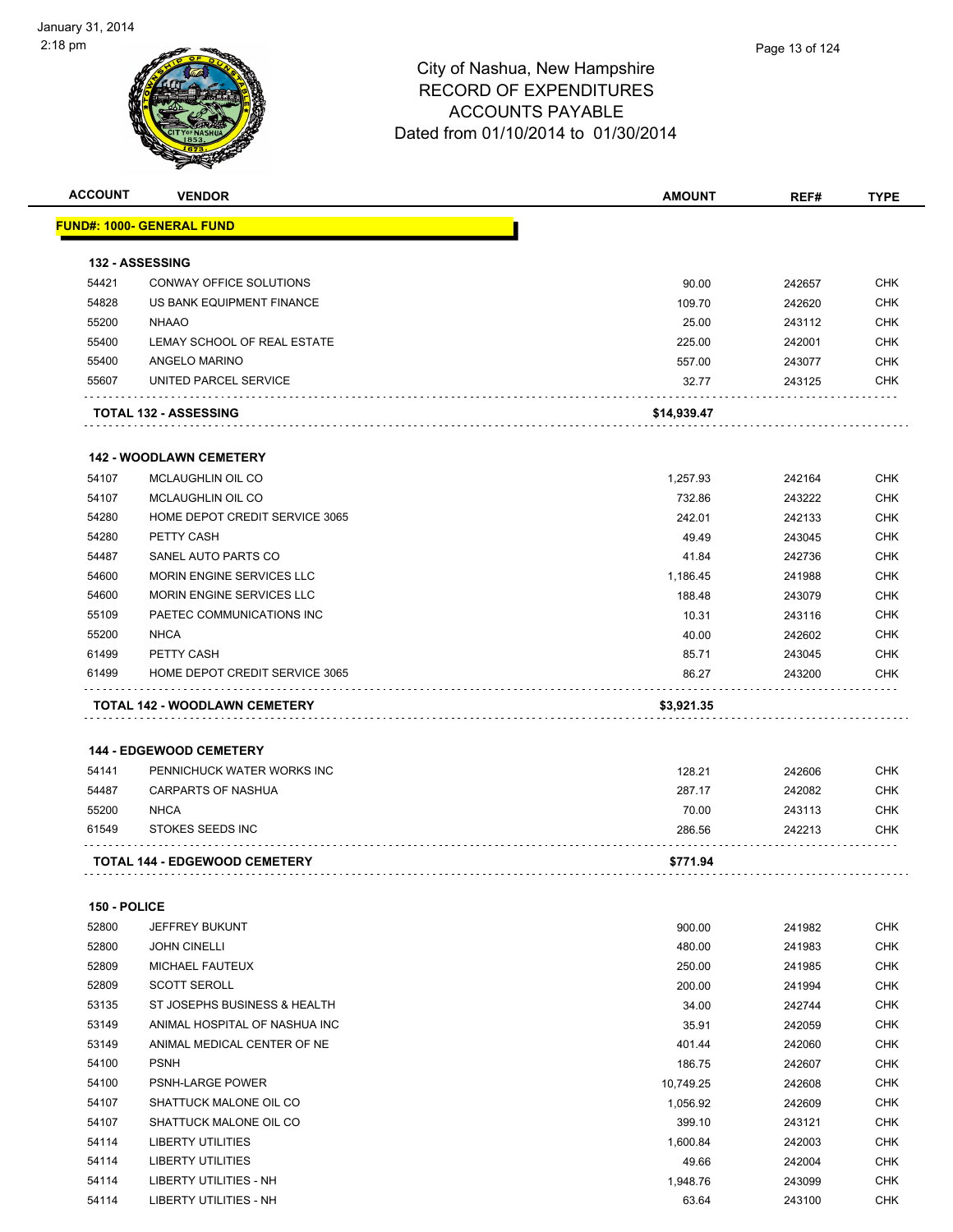| <b>ACCOUNT</b> | <b>VENDOR</b>                     |                        | AMOUNT   | REF#    | <b>TYPE</b> |
|----------------|-----------------------------------|------------------------|----------|---------|-------------|
|                | <u> FUND#: 1000- GENERAL FUND</u> |                        |          |         |             |
|                |                                   |                        |          |         |             |
| 150 - POLICE   |                                   |                        |          |         |             |
| 54114          | LIBERTY UTILITIES - NH            |                        | 54.64    | 243104  | CHK         |
| 54114          | LIBERTY UTILITIES - NH            |                        | 77.74    | 243108  | CHK         |
| 54114          | <b>HESS CORPORATION</b>           |                        | 8,180.79 | 243198  | CHK         |
| 54141          | PENNICHUCK WATER WORKS INC        |                        | 488.49   | 242020  | CHK         |
| 54141          | PENNICHUCK WATER WORKS INC        |                        | 23.64    | 242606  | CHK         |
| 54280          | DUST-AWAY                         |                        | 534.35   | 242104  | CHK         |
| 54280          | HOME DEPOT CREDIT SERVICE 3073    |                        | 30.99    | 242134  | CHK         |
| 54280          | DEPENDABLE LOCK SERVICE INC       |                        | 3.00     | 242664  | CHK         |
| 54280          | <b>FIMBEL PAUNET CORP</b>         |                        | 1,279.00 | 242674  | CHK         |
| 54280          | LOWE'S - 3502                     |                        | 115.30   | 242701  | CHK         |
| 54280          | HOME DEPOT CREDIT SERVICE 3073    |                        | 146.84   | 243201  | CHK         |
| 54280          | NORMAN E DAY INC                  |                        | 455.00   | 243238  | CHK         |
| 54407          | ADAPTIVE COMMUNICATIONS LLC       |                        | 6,485.00 | 242048  | CHK         |
| 54407          | <b>CRASH DATA GROUP INC</b>       |                        | 921.00   | 242096  | CHK         |
| 54421          | CONWAY OFFICE SOLUTIONS           |                        | 1,561.00 | 242657  | CHK         |
| 54487          | TREASURER STATE OF NH             |                        | 30.00    | 242616  | CHK         |
| 54487          | <b>GYM SERVICES INC</b>           |                        | 299.60   | 243197  | CHK         |
| 54600          | <b>BEST FORD</b>                  |                        | 660.20   | 243148  | CHK         |
| 54828          | US BANK EQUIPMENT FINANCE         |                        | 1,385.98 | 242041  | CHK         |
| 54849          | <b>FAIRPOINT COMMUNICATIONS</b>   |                        | 236.18   | 241997  | CHK         |
| 54849          | COMCAST CABLE COMMUNICATIONS I    |                        | 124.85   | 242592  | CHK         |
| 54849          | <b>FAIRPOINT COMMUNICATIONS</b>   |                        | 59.41    | 242593  | <b>CHK</b>  |
| 54849          | COMCAST CABLE COMMUNICATIONS I    |                        | 100.00   | 243091  | CHK         |
| 54849          | DIRECTV INC                       |                        | 502.88   | 243092  | <b>CHK</b>  |
| 55109          | PAETEC COMMUNICATIONS INC         |                        | 108.74   | 243117  | <b>CHK</b>  |
| 55118          | VERIZON WIRELESS-581499451        |                        | 424.26   | 242625  | CHK         |
| 55200          | MASS ASSOC OF CRIME ANALYSTS      |                        | 40.00    | 242597  | CHK         |
| 55200          | <b>NNEPAC</b>                     |                        | 50.00    | 242604  | CHK         |
| 55200          | <b>IACP</b>                       |                        | 240.00   | 243094  | CHK         |
| 55200          | <b>NAPARS</b>                     |                        | 115.00   | 243234  | CHK         |
| 55307          | <b>DON WEISS</b>                  |                        | 44.80    | 242589  | CHK         |
| 55307          | <b>JOSEPH DEWITT</b>              |                        | 44.80    | 243070  | CHK         |
| 55307          | <b>JOHN HANNIGAN</b>              |                        | 44.80    | 243072  | <b>CHK</b>  |
| 55307          | ROBERT LACERDA                    |                        | 44.80    | 243073  | <b>CHK</b>  |
| 55307          | STEPHEN SWEENEY                   |                        | 100.13   | 243086  | <b>CHK</b>  |
| 55400          | COMMONWEALTH OF MASSACHUSETTS     |                        | 750.00   | 241996  | <b>CHK</b>  |
| 55400          | HOLLOTEC LLC                      |                        | 750.00   | 241999  | <b>CHK</b>  |
| 55400          | THE SAFARILAND TRAINING GROUP     |                        | 750.00   | 242025  | <b>CHK</b>  |
| 55400          | IN THE LINE OF DUTY               |                        | 800.00   | 242136  | <b>CHK</b>  |
| 55400          | ROGER WILLIAMS UNIVERSITY         |                        | 3,335.00 | 242733  | <b>CHK</b>  |
| 55400          | WATERFORD PBA K9 UNIT             |                        | 80.00    | 242766  | <b>CHK</b>  |
| 55400          | <b>ANDREW LAVOIE</b>              |                        | 80.00    | 243074  | <b>CHK</b>  |
| 55400          | CITIZENS BANK CREDIT CARD         | Hotels.com             | 273.14   | 9201410 | ACH         |
| 55400          | CITIZENS BANK CREDIT CARD         | Sheraton Springfield   | 440.55   | 9201410 | ACH         |
| 55400          | CITIZENS BANK CREDIT CARD         | Amazon Mktplace        | 310.31   | 9201410 | ACH         |
| 55400          | CITIZENS BANK CREDIT CARD         | Hotels.com             | 170.64   | 9201410 | ACH         |
| 55400          | CITIZENS BANK CREDIT CARD         | Alice Training Institu | 495.00   | 9201410 | ACH         |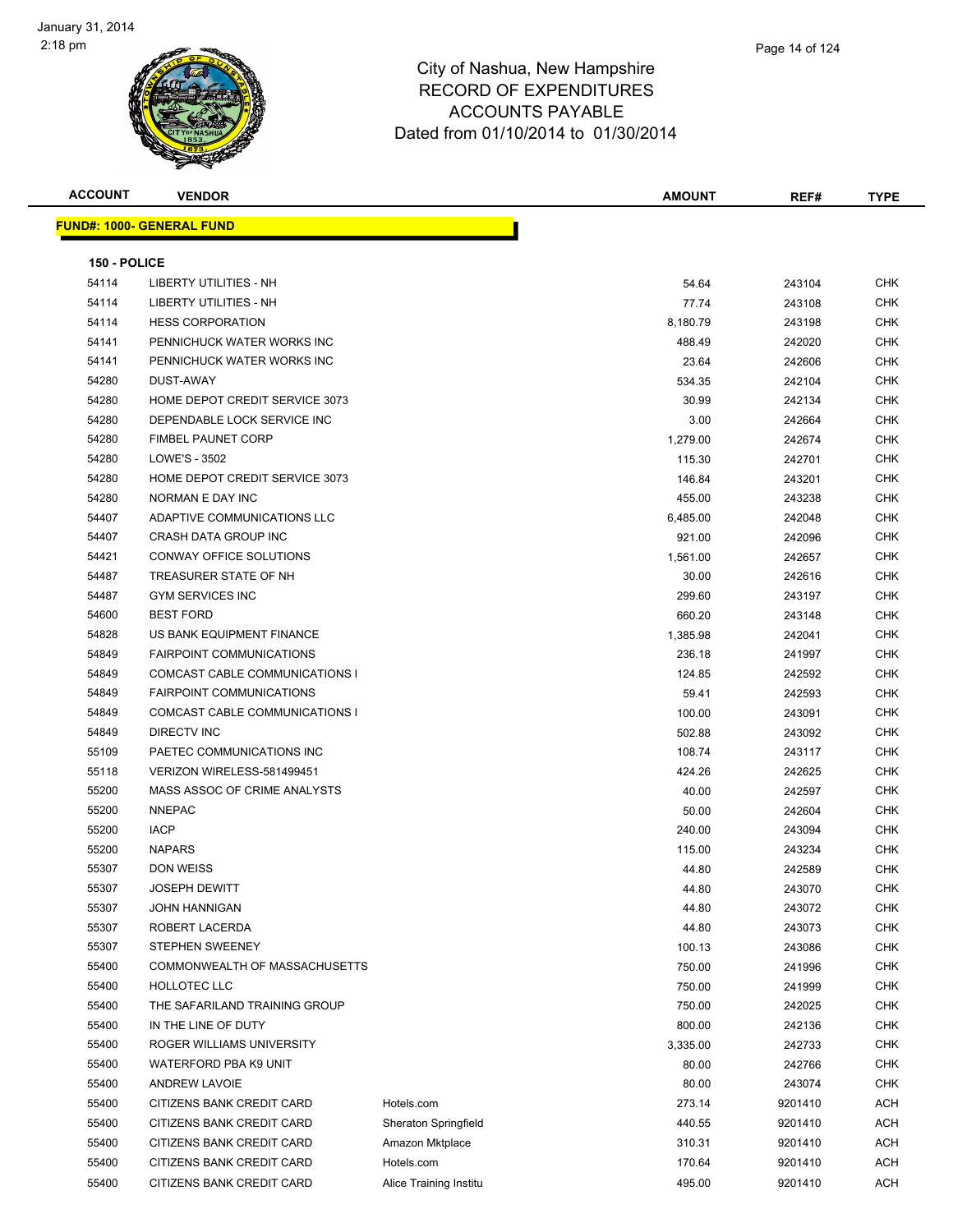

| <b>ACCOUNT</b> | <b>VENDOR</b>                        |            | <b>AMOUNT</b> | REF#    | <b>TYPE</b> |
|----------------|--------------------------------------|------------|---------------|---------|-------------|
|                | <b>FUND#: 1000- GENERAL FUND</b>     |            |               |         |             |
| 150 - POLICE   |                                      |            |               |         |             |
| 55400          | <b>CITIZENS BANK CREDIT CARD</b>     | Amazon.com | 168.66        | 9201410 | <b>ACH</b>  |
| 55600          | SOURCE 4 INC                         |            | 374.78        | 242742  | <b>CHK</b>  |
| 55607          | UNITED PARCEL SERVICE                |            | 13.85         | 242619  | <b>CHK</b>  |
| 55607          | UNITED PARCEL SERVICE                |            | 15.22         | 243125  | <b>CHK</b>  |
| 55699          | NASHUA MILLYARD ASSOC INC            |            | 703.46        | 242175  | <b>CHK</b>  |
| 55699          | R C BUYERS WAREHOUSE                 |            | 60.00         | 242198  | <b>CHK</b>  |
| 55699          | <b>VILLAGE SENTRY KENNEL</b>         |            | 88.00         | 242763  | <b>CHK</b>  |
| 55699          | <b>CINTAS DOCUMENT MANAGEMENT</b>    |            | 115.00        | 243164  | <b>CHK</b>  |
| 61100          | WB MASON CO INC                      |            | 4,728.71      | 242232  | <b>CHK</b>  |
| 61100          | WB MASON CO INC                      |            | 35.92         | 242767  | <b>CHK</b>  |
| 61100          | PITNEY BOWES INC                     |            | 65.44         | 243245  | <b>CHK</b>  |
| 61107          | <b>BENS UNIFORMS</b>                 |            | 880.96        | 242072  | <b>CHK</b>  |
| 61107          | ALL SPORTS HEROES UNIFORMS           |            | 236.85        | 242633  | <b>CHK</b>  |
| 61107          | <b>BENS UNIFORMS</b>                 |            | 1,271.59      | 242641  | <b>CHK</b>  |
| 61107          | <b>BENS UNIFORMS</b>                 |            | 1,027.94      | 243146  | <b>CHK</b>  |
| 61110          | ATLANTIC TACTICAL INC                |            | 111.40        | 242064  | <b>CHK</b>  |
| 61110          | <b>BENS UNIFORMS</b>                 |            | 67.00         | 242072  | <b>CHK</b>  |
| 61110          | <b>BENS UNIFORMS</b>                 |            | 1,475.00      | 242641  | <b>CHK</b>  |
| 61110          | <b>STAR PACKER BADGES</b>            |            | 136.41        | 242746  | <b>CHK</b>  |
| 61110          | ALECS SHOE STORE INC                 |            | 192.90        | 243134  | <b>CHK</b>  |
| 61110          | RILEYS SPORT SHOP INC                |            | 5,625.00      | 243251  | <b>CHK</b>  |
| 61121          | <b>INTERSTATE ARMS CORP</b>          |            | 356.38        | 242139  | <b>CHK</b>  |
| 61121          | <b>BROWNELLS INC</b>                 |            | 271.31        | 243155  | <b>CHK</b>  |
| 61121          | LAW ENFORCEMENT TARGETS INC          |            | 286.17        | 243212  | <b>CHK</b>  |
| 61142          | AIRGAS USA LLC                       |            | 424.04        | 242631  | <b>CHK</b>  |
| 61142          | BOUND TREE MEDICAL, LLC              |            | 26.77         | 242645  | <b>CHK</b>  |
| 61185          | WB MASON CO INC                      |            | 183.99        | 242232  | <b>CHK</b>  |
| 61299          | HUDSON TROPHY CO                     |            | 50.00         | 242135  | <b>CHK</b>  |
| 61299          | SAM'S CLUB DIRECT-0860               |            | 16.98         | 242201  | <b>CHK</b>  |
| 61300          | <b>WEX BANK</b>                      |            | 463.78        | 242626  | <b>CHK</b>  |
| 61428          | <b>CENTRAL PAPER PRODUCTS CO</b>     |            | 345.51        | 242086  | <b>CHK</b>  |
| 61428          | THE DURKIN CO INC                    |            | 507.23        | 242667  | <b>CHK</b>  |
| 61428          | REXEL                                |            | 102.74        | 242732  | CHK         |
| 61428          | CENTRAL PAPER PRODUCTS CO            |            | 513.96        | 243162  | <b>CHK</b>  |
| 61650          | WB MASON CO INC                      |            | 1,095.14      | 242232  | <b>CHK</b>  |
| 61799          | <b>BELLETETES INC</b>                |            | 1.02          | 242071  | <b>CHK</b>  |
| 61799          | <b>BEST FORD</b>                     |            | 143.97        | 242074  | <b>CHK</b>  |
| 61799          | CARPARTS OF NASHUA                   |            | 8.07          | 242082  | <b>CHK</b>  |
| 61799          | DEPENDABLE LOCK SERVICE INC          |            | 257.50        | 242101  | <b>CHK</b>  |
| 61799          | DONOVAN EQUIPMENT CO INC             |            | 645.75        | 242103  | <b>CHK</b>  |
| 61799          | FISHER AUTO PARTS INC                |            | 56.96         | 242111  | <b>CHK</b>  |
| 61799          | G H BERLIN OIL CO                    |            | 72.05         | 242115  | <b>CHK</b>  |
| 61799          | NORTHERN FOREIGN CAR PARTS INC       |            | 34.12         | 242184  | <b>CHK</b>  |
| 61799          | TOWERS MOTOR PARTS CORP              |            | 17.46         | 242218  | <b>CHK</b>  |
| 61799          | <b>EASTERN MOUNTAIN SPORTS (EMS)</b> |            | 225.00        | 242670  | <b>CHK</b>  |
| 61799          | NEW ENGLAND PARTS WAREHOUSE          |            | 435.80        | 242721  | <b>CHK</b>  |
| 61799          | TOWERS MOTOR PARTS CORP              |            | 39.98         | 242752  | <b>CHK</b>  |
|                |                                      |            |               |         |             |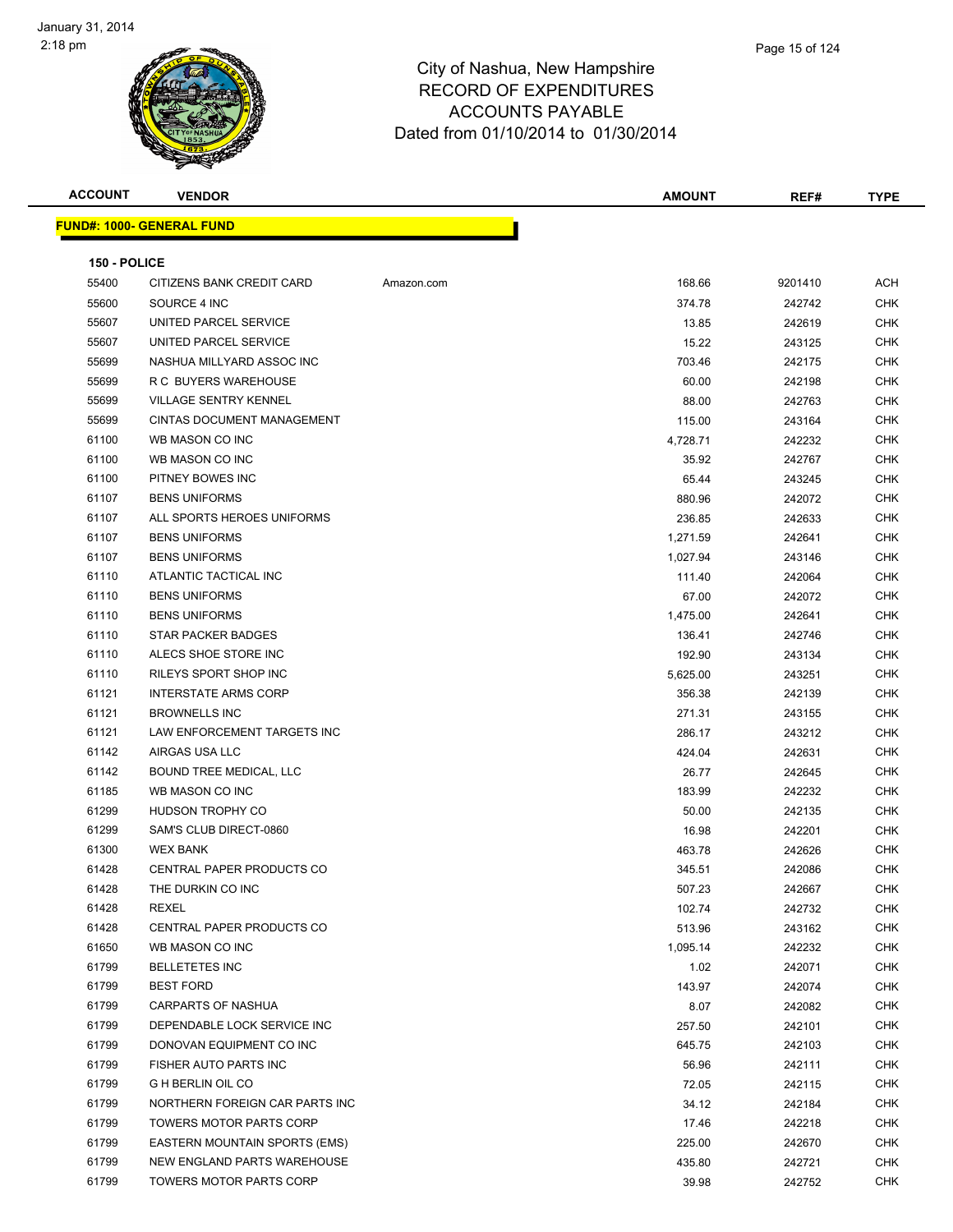| <b>ACCOUNT</b>    | <b>VENDOR</b>                             | <b>AMOUNT</b>    | REF#             | <b>TYPE</b>       |
|-------------------|-------------------------------------------|------------------|------------------|-------------------|
|                   | <u> FUND#: 1000- GENERAL FUND</u>         |                  |                  |                   |
| 150 - POLICE      |                                           |                  |                  |                   |
| 61799             | HOME DEPOT CREDIT SERVICE 3073            | 129.91           | 243201           | CHK               |
| 61799             | <b>QUIRK GM PARTS DEPOT</b>               | 781.62           | 243248           | <b>CHK</b>        |
| 61807             | TREASURER STATE OF NH                     | 3,200.00         | 242027           | CHK               |
| 61807             | <b>MATTHEW BENDER &amp; CO</b>            | 222.10           | 242159           | CHK               |
| 61807             | <b>PDR</b>                                | 155.80           |                  | <b>CHK</b>        |
|                   |                                           |                  | 242187           |                   |
| 61907<br>71221    | SAM'S CLUB DIRECT-0860<br>WB MASON CO INC | 210.48           | 242201           | CHK               |
|                   |                                           | 58.59            | 242232           | <b>CHK</b>        |
| 71400             | CRASH DATA GROUP INC                      | 1,130.00         | 242096           | CHK               |
| 71400<br>71999    | L-TECH ENTERPRISES INC<br><b>GALLS</b>    | 389.60<br>169.99 | 242147<br>243191 | CHK<br><b>CHK</b> |
|                   |                                           |                  |                  |                   |
|                   | <b>TOTAL 150 - POLICE</b>                 | \$82,027.98      |                  |                   |
| <b>152 - FIRE</b> |                                           |                  |                  |                   |
| 52800             | <b>CHRISTOPHER DIAS</b>                   | 745.00           |                  | <b>CHK</b>        |
| 52800             | <b>ADAM POULIOT</b>                       | 500.00           | 242089           | <b>CHK</b>        |
|                   | <b>THOMAS FINNERTY</b>                    |                  | 242567           | CHK               |
| 52800<br>53135    | ST JOSEPHS BUSINESS & HEALTH              | 65.00            | 243184           | CHK               |
|                   |                                           | 160.60           | 242744           |                   |
| 54100             | <b>PSNH</b>                               | 520.08           | 242021           | <b>CHK</b>        |
| 54114             | <b>LIBERTY UTILITIES</b>                  | 492.25           | 242002           | CHK               |
| 54114             | <b>LIBERTY UTILITIES</b>                  | 506.98           | 242009           | CHK               |
| 54114             | <b>HESS CORPORATION</b>                   | 449.92           | 242683           | CHK               |
| 54114             | LIBERTY UTILITIES - NH                    | 268.43           | 243095           | CHK               |
| 54114             | <b>LIBERTY UTILITIES - NH</b>             | 777.73           | 243098           | <b>CHK</b>        |
| 54114             | LIBERTY UTILITIES - NH                    | 126.90           | 243103           | CHK               |
| 54114             | <b>HESS CORPORATION</b>                   | 5,956.94         | 243198           | CHK               |
| 54141             | PENNICHUCK WATER WORKS INC                | 272.35           | 242020           | CHK               |
| 54141             | PENNICHUCK WATER WORKS INC                | 894.12           | 242606           | CHK               |
| 54141             | PENNICHUCK WATER WORKS INC                | 587.54           | 243119           | <b>CHK</b>        |
| 54228             | <b>JP PEST SERVICES</b>                   | 150.00           | 242141           | CHK               |
| 54228             | <b>JP PEST SERVICES</b>                   | 85.00            | 242688           | <b>CHK</b>        |
| 54243             | AE MECHANICAL INC                         | 841.00           | 242049           | <b>CHK</b>        |
| 54243             | AE MECHANICAL INC                         | 279.35           | 242629           | CHK               |
| 54280             | AE MECHANICAL INC                         | 2,572.00         | 242049           | CHK               |
| 54280             | <b>FIMBEL PAUNET CORP</b>                 | 120.00           | 242110           | <b>CHK</b>        |
| 54280             | HOME DEPOT CREDIT SERVICE 3065            | 118.36           | 242133           | CHK               |
| 54280             | CHICK BEAULIEU INC                        | 100.00           | 242654           | <b>CHK</b>        |
| 54280             | HOME DEPOT CREDIT SERVICE 3065            | 121.35           | 242685           | <b>CHK</b>        |
| 54280             | HOME DEPOT CREDIT SERVICE 3065            | 90.13            | 243200           | CHK               |
| 54414             | AMAZON                                    | 321.50           | 243089           | <b>CHK</b>        |
| 54414             | <b>GREATAMERICA FINANCIAL SVCS</b>        | 3,750.00         | 243196           | <b>CHK</b>        |
| 54421             | CONWAY OFFICE SOLUTIONS                   | 683.00           | 242657           | <b>CHK</b>        |
| 54487             | AUDIO VIDEO THERAPY LLC                   | 901.00           | 242065           | <b>CHK</b>        |
| 54487             | AUDIO VIDEO THERAPY LLC                   | 561.00           | 242635           | CHK               |
| 54487             | <b>CINTAS FIRE PROTECTION</b>             | 36.00            | 243165           | CHK               |
| 54487             | SNAP ON TOOLS                             | 999.00           | 243264           | <b>CHK</b>        |
| 54600             | SANEL AUTO PARTS CO                       | 195.21           | 242203           | <b>CHK</b>        |
| 54600             | SANEL AUTO PARTS CO                       | 117.20           | 242737           | <b>CHK</b>        |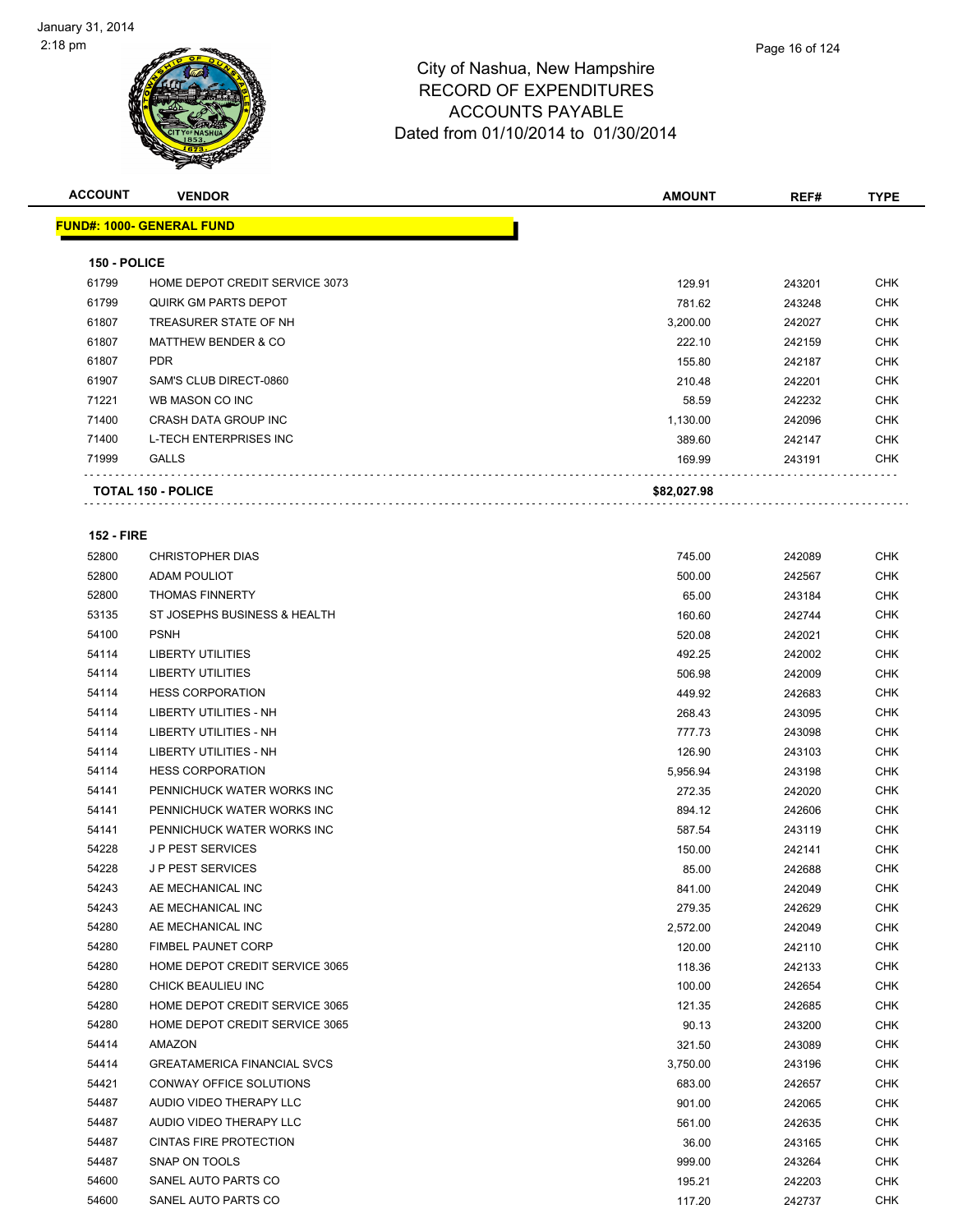

**ACCOUNT VENDOR AMOUNT REF# TYPE FUND#: 1000- GENERAL FUND** Т **152 - FIRE**

| 54600 | SANEL AUTO PARTS CO                 |                           | 97.51    | 243256  | <b>CHK</b> |
|-------|-------------------------------------|---------------------------|----------|---------|------------|
| 55118 | AT & T MOBILITY                     |                           | 216.51   | 242590  | <b>CHK</b> |
| 55118 | PAETEC COMMUNICATIONS INC           |                           | 10.65    | 243116  | <b>CHK</b> |
| 55200 | NH FIRE PREVENTION SOCIETY          |                           | 36.00    | 243111  | <b>CHK</b> |
| 55400 | MAMMOTH FIRE ALARMS INC             |                           | 498.00   | 242566  | <b>CHK</b> |
| 55400 | CITIZENS BANK CREDIT CARD           | <b>Southwest Airlines</b> | 763.20   | 9201410 | ACH        |
| 55421 | NATIONAL REGISTRY OF EMTS           |                           | 720.00   | 242584  | <b>CHK</b> |
| 55421 | NATIONAL REGISTRY OF EMTS           |                           | 165.00   | 242585  | <b>CHK</b> |
| 55699 | TRUE BLUE CLEANERS                  |                           | 116.06   | 242221  | <b>CHK</b> |
| 55699 | TRUE BLUE CLEANERS                  |                           | 16.08    | 242222  | <b>CHK</b> |
| 55699 | TRUE BLUE CLEANERS                  |                           | 132.14   | 242223  | <b>CHK</b> |
| 55699 | TRUE BLUE CLEANERS                  |                           | 69.78    | 242753  | <b>CHK</b> |
| 55699 | TRUE BLUE CLEANERS                  |                           | 22.62    | 242754  | <b>CHK</b> |
| 55699 | TRUE BLUE CLEANERS                  |                           |          |         |            |
|       |                                     |                           | 45.24    | 242755  | <b>CHK</b> |
| 55699 | TRUE BLUE CLEANERS                  |                           | 42.20    | 243275  | <b>CHK</b> |
| 55699 | TRUE BLUE CLEANERS                  |                           | 53.16    | 243276  | <b>CHK</b> |
| 55699 | TRUE BLUE CLEANERS                  |                           | 52.78    | 243277  | <b>CHK</b> |
| 61100 | ZAX SIGNAGE                         |                           | 25.00    | 242771  | <b>CHK</b> |
| 61100 | WB MASON CO INC                     |                           | 210.79   | 243286  | <b>CHK</b> |
| 61110 | ALECS SHOE STORE INC                |                           | 339.95   | 242052  | <b>CHK</b> |
| 61110 | BERGERON PROTECTIVE CLOTHING        |                           | 336.00   | 242073  | <b>CHK</b> |
| 61110 | BERGERON PROTECTIVE CLOTHING        |                           | 364.10   | 242643  | <b>CHK</b> |
| 61142 | MOORE MEDICAL LLC                   |                           | 1,363.00 | 242712  | <b>CHK</b> |
| 61142 | MOORE MEDICAL LLC                   |                           | 1,633.50 | 243231  | <b>CHK</b> |
| 61156 | SANEL AUTO PARTS CO                 |                           | 475.64   | 242737  | <b>CHK</b> |
| 61166 | ARCSOURCE INC                       |                           | 69.90    | 242062  | <b>CHK</b> |
| 61299 | SANEL AUTO PARTS CO                 |                           | 29.55    | 242203  | <b>CHK</b> |
| 61299 | SANEL AUTO PARTS CO                 |                           | 8.70     | 242737  | <b>CHK</b> |
| 61299 | SANEL AUTO PARTS CO                 |                           | 3.28     | 243256  | <b>CHK</b> |
| 61428 | NEW ENGLAND PAPER & SUPPLY          |                           | 764.16   | 242179  | <b>CHK</b> |
| 61699 | <b>GRANITE CITY ELECTRIC SUPPLY</b> |                           | 480.02   | 242121  | <b>CHK</b> |
| 61699 | M & M ELECTRICAL SUPPLY CO INC      |                           | 80.26    | 242154  | <b>CHK</b> |
| 61699 | SOUTHWORTH-MILTON INC               |                           | 1,656.52 | 242207  | <b>CHK</b> |
| 61699 | <b>GRANITE CITY ELECTRIC SUPPLY</b> |                           | 62.50    | 243194  | <b>CHK</b> |
| 61699 | <b>VOICE SYSTEMS INC</b>            |                           | 2,330.00 | 243284  | CHK        |
| 61799 | MINUTEMAN TRUCKS INC                |                           | 229.50   | 242169  | <b>CHK</b> |
| 61799 | SANEL AUTO PARTS CO                 |                           | 91.01    | 242203  | CHK        |
| 61799 | YANKEE TRUCK LLC                    |                           | 48.44    | 242234  | <b>CHK</b> |
| 61799 | <b>BELLETETES INC</b>               |                           | 67.87    | 242639  | <b>CHK</b> |
| 61799 | JACK YOUNG CO INC                   |                           | 40.70    | 242689  | <b>CHK</b> |
| 61799 | <b>MIKES CUSTOM KANVAS</b>          |                           | 75.00    | 242710  | <b>CHK</b> |
| 61799 | MINUTEMAN TRUCKS INC                |                           | 82.20    | 242711  | <b>CHK</b> |
| 61799 | SANEL AUTO PARTS CO                 |                           | 271.14   | 242737  | CHK        |
| 61799 | YANKEE TRUCK LLC                    |                           | 16.76    | 242769  | <b>CHK</b> |
| 61799 | MINUTEMAN TRUCKS INC                |                           | 100.24   | 243230  | CHK        |
| 61799 | SANEL AUTO PARTS CO                 |                           | 45.35    | 243256  | CHK        |
| 61799 | SNAP ON TOOLS                       |                           | 8.50     | 243264  | CHK        |
|       |                                     |                           |          |         |            |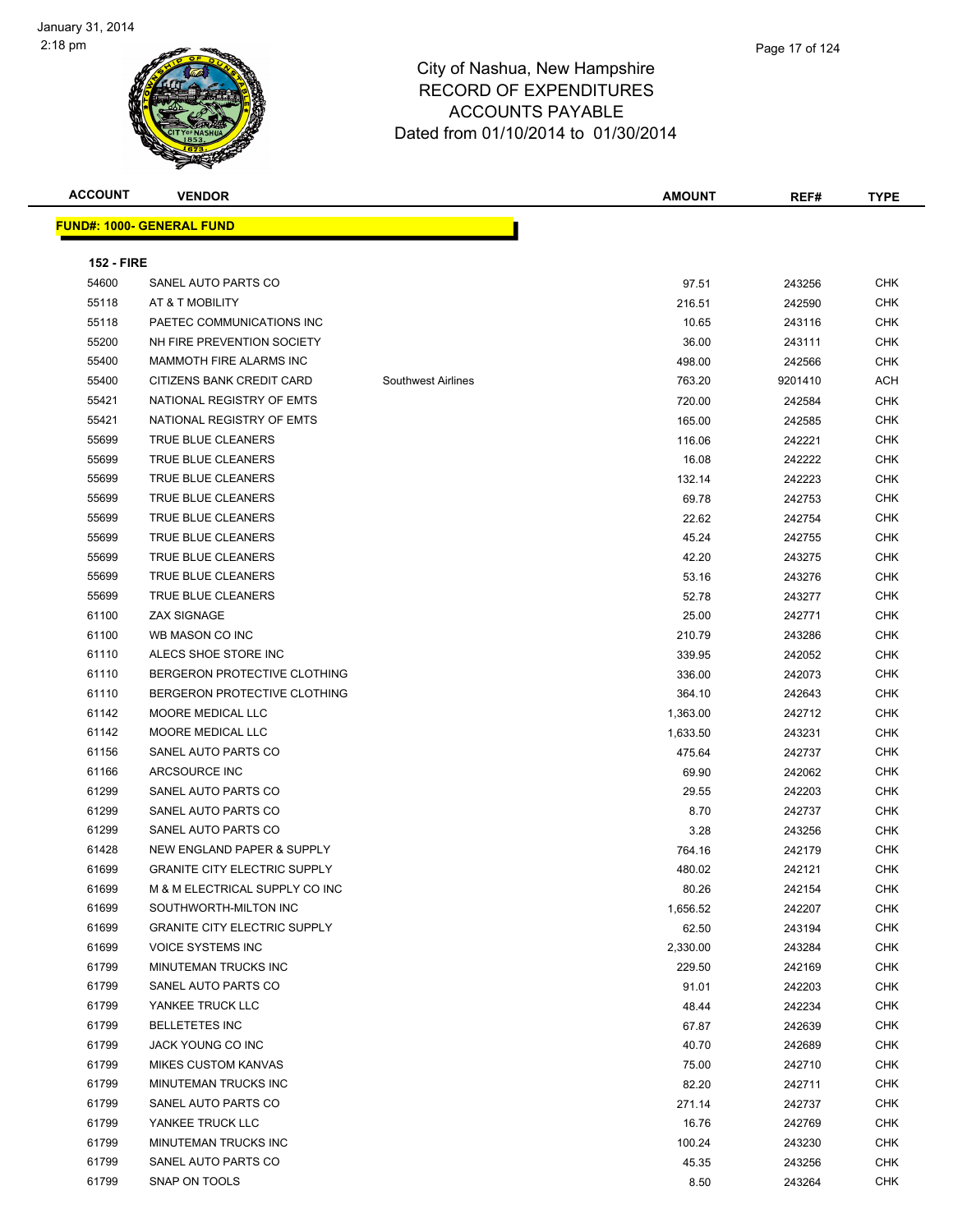| <b>ACCOUNT</b>    | <b>VENDOR</b>                                       | <b>AMOUNT</b> | REF#   | <b>TYPE</b> |
|-------------------|-----------------------------------------------------|---------------|--------|-------------|
|                   | <b>FUND#: 1000- GENERAL FUND</b>                    |               |        |             |
| <b>152 - FIRE</b> |                                                     |               |        |             |
| 61799             | STATEWIDE COLLISION LLC                             | 307.83        | 243267 | <b>CHK</b>  |
| 61799             | YANKEE TRUCK LLC                                    | 84.23         | 243290 | <b>CHK</b>  |
| 61830             | <b>JEREMY AUDETTE</b>                               | 29.95         | 242568 | <b>CHK</b>  |
| 71025             | SNAP ON TOOLS                                       | 175.00        | 243264 | <b>CHK</b>  |
| 71400             | FIRE TECH & SAFETY OF NEW ENGL                      | 695.00        | 242675 | <b>CHK</b>  |
| 71414             | SAM'S CLUB DIRECT-0860                              | 110.74        | 242201 | <b>CHK</b>  |
| 71800             | <b>FLETCHERS APPLIANCE</b>                          | 95.00         | 242112 | <b>CHK</b>  |
| 71800             | YANKEE EQUIPMENT SYSTEMS INC                        | 550.00        | 243289 | <b>CHK</b>  |
| 71999             | DIVE RESCUE INTERNATIONAL INC                       | 1,328.16      | 242102 | <b>CHK</b>  |
| 71999             | <b>B-B CHAIN INC</b>                                | 202.50        | 242637 | <b>CHK</b>  |
| 71999             | HOME DEPOT CREDIT SERVICE 3065                      | 431.12        | 242685 | <b>CHK</b>  |
| 71999             | PM SALES CO                                         | 698.36        | 242729 | CHK         |
|                   | <b>TOTAL 152 - FIRE</b>                             | \$43,439.34   |        |             |
|                   | <b>153 - BUILDING INSPECTION</b>                    |               |        |             |
| 55200             | NH BUILDING OFFICIALS SUPPORT                       | 50.00         | 242598 | <b>CHK</b>  |
| 55200             | NH FIRE PREVENTION SOCIETY                          | 12.00         | 242599 | <b>CHK</b>  |
| 55200             | NH FIRE PREVENTION SOCIETY                          | 12.00         | 242600 | <b>CHK</b>  |
| 55307             | <b>WILLIAM CONDRA</b>                               | 170.63        | 242571 | <b>CHK</b>  |
| 55307             | DAWN MICHAUD                                        | 32.48         | 242583 | <b>CHK</b>  |
| 55421             | <b>TIMOTHY DUPONT</b>                               | 165.00        | 242575 | <b>CHK</b>  |
| 61807             | <b>RUSS MARCUM</b>                                  | 18.00         | 242581 | <b>CHK</b>  |
| 61807             | INTERNATIONAL CODE COUNCIL INC                      | 117.50        | 242594 | CHK         |
|                   | <b>TOTAL 153 - BUILDING INSPECTION</b>              | \$577.61      |        |             |
|                   |                                                     |               |        |             |
|                   | <b>155 - CODE ENFORCEMENT</b>                       |               |        |             |
| 55118             | AT & T MOBILITY                                     | 125.32        | 242590 | CHK         |
| 55307             | <b>KYLE METCALF</b>                                 | 453.89        | 243078 | CHK         |
|                   | <b>TOTAL 155 - CODE ENFORCEMENT</b>                 | \$579.21      |        |             |
|                   | <b>156 - EMERGENCY MANAGEMENT</b>                   |               |        |             |
| 55421             | ANTIOCH UNIVERSITY NEW ENGLAND                      | 190.00        | 243090 | CHK         |
|                   | <b>TOTAL 156 - EMERGENCY MANAGEMENT</b>             | \$190.00      |        |             |
|                   |                                                     |               |        |             |
| 54100             | <b>157 - CITYWIDE COMMUNICATIONS</b><br><b>PSNH</b> | 648.42        | 242607 | CHK         |
| 54100             | <b>PSNH</b>                                         | 268.47        | 243120 | <b>CHK</b>  |
| 54487             | 2-WAY COMMUNICATIONS SERVICE                        | 225.00        | 242627 | CHK         |
| 54487             | BATTERY SPECIALISTS OF NH LLC                       |               | 242687 | <b>CHK</b>  |
|                   |                                                     | 4,679.00      |        |             |

 54487 DELMMAR COMMUNICATIONS 367.00 243172 CHK 55118 VERIZON WIRELESS-581499451 40.01 242625 CHK 55607 UNITED PARCEL SERVICE **12.000 CHK** 66.67 66.67 243125 CHK 55699 PAGE STREET LEASING LLC 75.00 242726 CHK et and the state of the state of the state of the state of the state of the state of the state of the state of the state of the state of the state of the state of the state of the state of the state of the state of the sta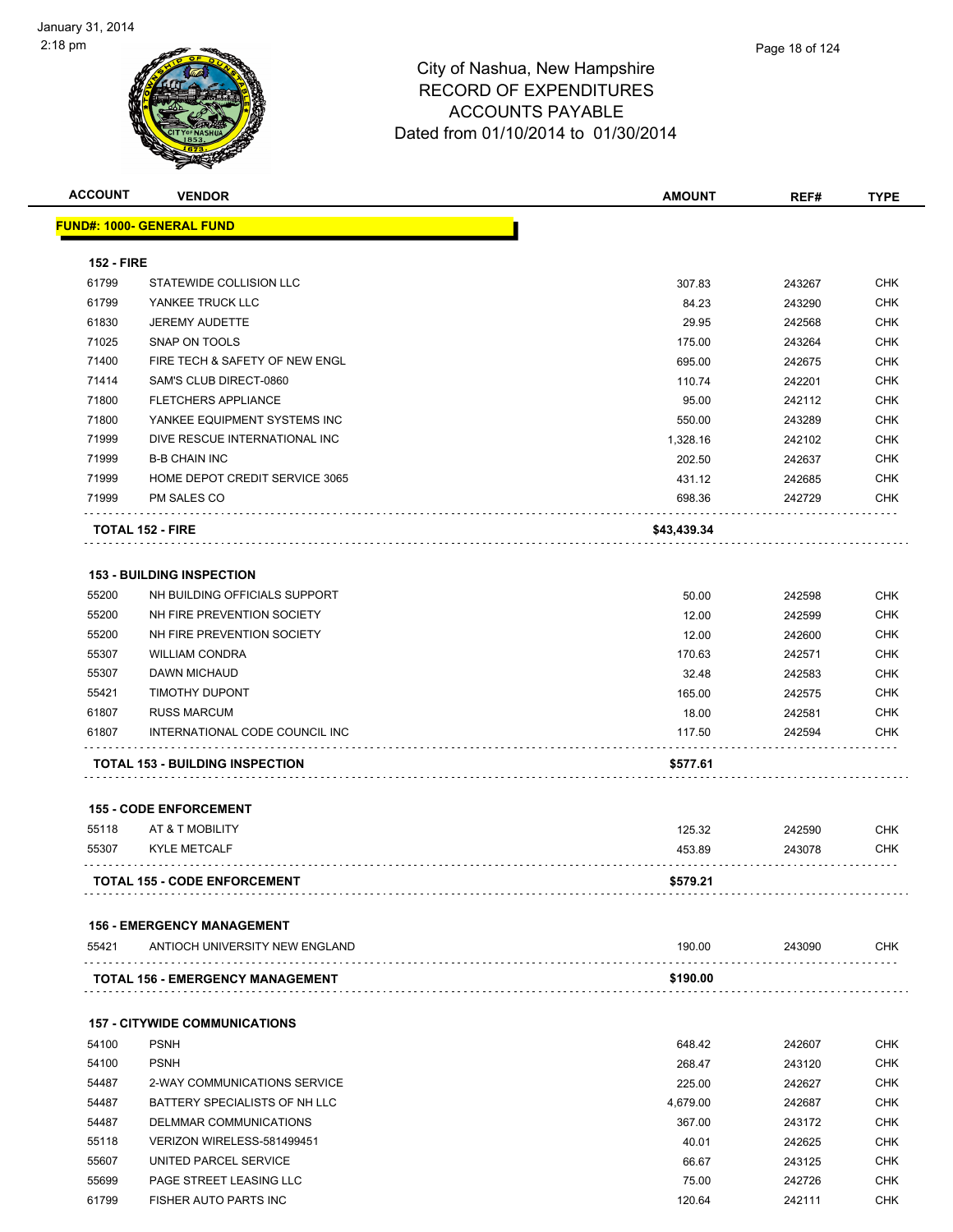| <b>ACCOUNT</b> | <b>VENDOR</b>                               | <b>AMOUNT</b> | REF#   | <b>TYPE</b> |
|----------------|---------------------------------------------|---------------|--------|-------------|
|                | FUND#: 1000- GENERAL FUND                   |               |        |             |
|                | <b>157 - CITYWIDE COMMUNICATIONS</b>        |               |        |             |
| 61799          | <b>CARPARTS OF NASHUA</b>                   | 77.81         | 242650 | <b>CHK</b>  |
| 71207          | MOTOROLA SOLUTIONS INC                      | 186.30        | 242011 | <b>CHK</b>  |
|                | TOTAL 157 - CITYWIDE COMMUNICATIONS         | \$6,754.32    |        |             |
|                | <b>159 - OTHER PUBLIC SAFETY</b>            |               |        |             |
| 54835          | PENNICHUCK WATER WORKS INC                  | 214,137.06    | 242606 | <b>CHK</b>  |
|                | TOTAL 159 - OTHER PUBLIC SAFETY             | \$214,137.06  |        |             |
|                | <b>160 - PUBLIC WORKS-ADMIN/ENGINEERING</b> |               |        |             |
| 54114          | <b>LIBERTY UTILITIES</b>                    | 105.18        | 242004 | <b>CHK</b>  |
| 54114          | LIBERTY UTILITIES - NH                      | 134.76        | 243100 | <b>CHK</b>  |
| 54114          | <b>HESS CORPORATION</b>                     | 487.52        | 243198 | CHK         |
| 54141          | PENNICHUCK WATER WORKS INC                  | 89.59         | 242020 | CHK         |
| 54141          | PENNICHUCK WATER WORKS INC                  | 60.74         | 242606 | <b>CHK</b>  |
| 54421          | CONWAY OFFICE SOLUTIONS                     | 330.00        | 242657 | CHK         |
| 54421          | <b>XEROX CORPORATION</b>                    | 672.00        | 243288 | <b>CHK</b>  |
| 54828          | US BANK EQUIPMENT FINANCE                   | 198.72        | 242039 | <b>CHK</b>  |
| 55109          | PAETEC COMMUNICATIONS INC                   | 5.26          | 243116 | CHK         |
| 55118          | AT & T MOBILITY                             | 447.79        | 242590 | <b>CHK</b>  |
| 55307          | <b>WAYNE HUSBAND</b>                        | 61.60         | 242578 | CHK         |
| 55307          | <b>ROBERT MEUNIER</b>                       | 102.83        | 242582 | <b>CHK</b>  |
| 55307          | PETTY CASH                                  | 4.50          | 243045 | <b>CHK</b>  |
| 55307          | <b>WILLIAM TOOMEY</b>                       | 103.04        | 243087 | <b>CHK</b>  |
| 55307          | <b>WAYNE HUSBAND</b>                        | 31.92         | 243088 | CHK         |
| 55314          | PETTY CASH                                  | 6.00          | 243045 | <b>CHK</b>  |
| 55607          | <b>FEDEX</b>                                | 21.79         | 242109 | <b>CHK</b>  |
| 61100          | AMAZON                                      | (29.65)       | 243089 | <b>CHK</b>  |
| 61100          | WB MASON CO INC                             | 203.02        | 243286 | <b>CHK</b>  |
| 61299          | OWL STAMP VISUAL SOLUTIONS                  | 80.80         | 242185 | CHK         |
| 61299          | PETTY CASH                                  | 5.97          | 243045 | <b>CHK</b>  |
| 61310          | ALTERNATIVE VEHICLE SERVICE GR              | 153.75        | 243139 | <b>CHK</b>  |
| 71000          | PETTY CASH                                  | 18.14         | 243045 | <b>CHK</b>  |
| 71228          | <b>DLT SOLUTIONS</b>                        | 997.54        | 242665 | <b>CHK</b>  |
|                | TOTAL 160 - PUBLIC WORKS-ADMIN/ENGINEERING  | \$4,292.81    |        |             |

| 54100 | <b>PSNH</b>                  | 1.141.32  | 242607 | <b>CHK</b> |
|-------|------------------------------|-----------|--------|------------|
| 54114 | LIBERTY UTILITIES            | 1.850.08  | 242006 | <b>CHK</b> |
| 54114 | LIBERTY UTILITIES - NH       | 2.554.75  | 243102 | <b>CHK</b> |
| 54114 | <b>HESS CORPORATION</b>      | 10.004.23 | 243198 | <b>CHK</b> |
| 54141 | PENNICHUCK WATER WORKS INC   | 409.24    | 242606 | <b>CHK</b> |
| 54200 | JAN PRO CLEANING SYSTEMS NE  | 855.00    | 242142 | <b>CHK</b> |
| 54207 | CRISP CONTRACTING LLC        | 2,460.51  | 242572 | <b>CHK</b> |
| 54207 | <b>LYDIA E BELTRAN</b>       | 948.75    | 242640 | <b>CHK</b> |
| 54207 | BENTLEY MANAGEMENT GROUP INC | 1.013.63  | 242642 | <b>CHK</b> |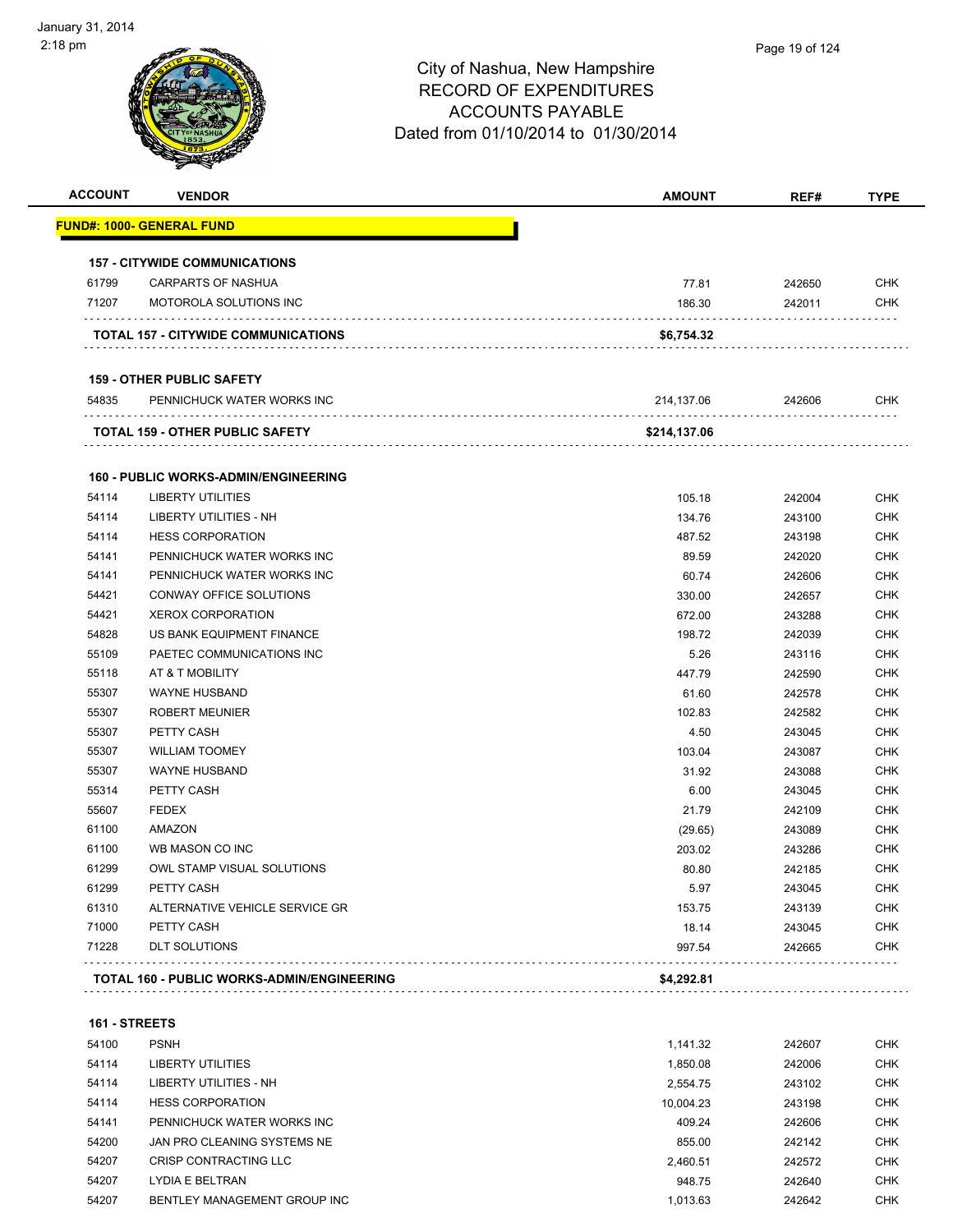

| <b>ACCOUNT</b> | <b>VENDOR</b>                    | <b>AMOUNT</b> | REF#   | <b>TYPE</b> |
|----------------|----------------------------------|---------------|--------|-------------|
|                | <b>FUND#: 1000- GENERAL FUND</b> |               |        |             |
| 161 - STREETS  |                                  |               |        |             |
| 54207          | ROY E BRIAND                     | 1,344.75      | 242646 | <b>CHK</b>  |
| 54207          | ROBERT W CHAMPAGNE               | 2,527.13      | 242652 | <b>CHK</b>  |
| 54207          | <b>JOHN MARINO</b>               | 1,153.13      | 242692 | <b>CHK</b>  |
| 54207          | RONALD MANN                      | 799.50        | 242704 | <b>CHK</b>  |
| 54207          | <b>STEPHAN MORIN</b>             | 1,030.13      | 242713 | <b>CHK</b>  |
| 54207          | <b>CHRISTOPHER UNDERWOOD</b>     | 968.63        | 242758 | <b>CHK</b>  |
| 54207          | UNITED ROOFING & HOME REMODEL    | 575.00        | 242760 | <b>CHK</b>  |
| 54207          | LYDIA E BELTRAN                  | 563.75        | 243145 | <b>CHK</b>  |
| 54207          | BENTLEY MANAGEMENT GROUP INC     | 650.25        | 243147 | <b>CHK</b>  |
| 54207          | ROY E BRIAND                     | 1,018.75      | 243153 | <b>CHK</b>  |
| 54207          | PATRICK T CADY                   | 915.00        | 243157 | <b>CHK</b>  |
| 54207          | CRISP CONTRACTING LLC            | 1,197.00      | 243170 | <b>CHK</b>  |
| 54207          | JOHN MARINO                      | 517.50        | 243208 | <b>CHK</b>  |
| 54207          | <b>RONALD MANN</b>               | 661.13        | 243217 | <b>CHK</b>  |
| 54207          | <b>STEPHAN MORIN</b>             | 599.63        | 243232 | <b>CHK</b>  |
| 54207          | ROBERT W CHAMPAGNE               | 1,579.50      | 243252 | <b>CHK</b>  |
| 54207          | UNITED ROOFING & HOME REMODEL    | 589.38        | 243282 | <b>CHK</b>  |
| 54228          | <b>JP PEST SERVICES</b>          | 65.00         | 242141 | <b>CHK</b>  |
| 54236          | CALLOGIX INC                     | 68.08         | 243159 | <b>CHK</b>  |
| 54280          | M & M ELECTRICAL SUPPLY CO INC   | 195.08        | 242702 | <b>CHK</b>  |
| 54280          | STEVE SHUMSKY UNLIMITED DOOR     | 180.00        | 242748 | <b>CHK</b>  |
| 54280          | UNIFIRST CORPORATION             | 11.50         | 242759 | <b>CHK</b>  |
| 54280          | CORRIVEAU ROUTHIER INC           | 121.00        | 243169 | <b>CHK</b>  |
| 54280          | UNIFIRST CORPORATION             | 19.50         | 243280 | <b>CHK</b>  |
| 54421          | CONWAY OFFICE SOLUTIONS          | 209.00        | 242657 | <b>CHK</b>  |
| 54600          | <b>BEST FORD</b>                 | 30.18         | 242074 | <b>CHK</b>  |
| 54600          | <b>CAMEROTA TRUCK PARTS</b>      | 1,462.50      | 242079 | <b>CHK</b>  |
| 54600          | CARPARTS OF NASHUA               | 115.62        | 242082 | <b>CHK</b>  |
| 54600          | DONOVAN EQUIPMENT CO INC         | 686.44        | 242103 | <b>CHK</b>  |
| 54600          | LIBERTY INTNL TRUCKS OF NH LLC   | 2,246.03      | 242149 | <b>CHK</b>  |
| 54600          | <b>NAPA AUTO PARTS</b>           | 363.17        | 242171 | <b>CHK</b>  |
| 54600          | SANEL AUTO PARTS CO              | 208.24        | 242204 | CHK         |
| 54600          | TST HYDRAULICS INC               | 233.81        | 242224 | CHK         |
| 54600          | <b>CARPARTS OF NASHUA</b>        | (62.31)       | 242650 | <b>CHK</b>  |
| 54600          | JORDAN EQUIPMENT CO              | 708.98        | 242694 | <b>CHK</b>  |
| 54600          | MACMULKIN CHEVROLET INC          | 2,671.30      | 242703 | <b>CHK</b>  |
| 54600          | AUTO ELECTRIC WAREHOUSE INC      | 150.00        | 243138 | <b>CHK</b>  |
| 54600          | <b>B-B CHAIN INC</b>             | 153.70        | 243141 | <b>CHK</b>  |
| 54600          | <b>BOBCAT OF NEW HAMPSHIRE</b>   | 108.52        | 243150 | <b>CHK</b>  |
| 54600          | <b>D &amp; R TOWING INC</b>      | 125.00        | 243171 | <b>CHK</b>  |
| 54600          | DONOVAN EQUIPMENT CO INC         | 139.15        | 243175 | <b>CHK</b>  |
| 54600          | EASTERN NE HYDRAULICS INC        | 2,486.00      | 243179 | <b>CHK</b>  |
| 54600          | F W WEBB CO                      | 51.16         | 243182 | <b>CHK</b>  |
| 54600          | HOWARD P FAIRFIELD LLC           | 513.50        | 243202 | <b>CHK</b>  |
| 54600          | LIBERTY INTNL TRUCKS OF NH LLC   | 1,137.97      | 243213 | <b>CHK</b>  |
| 54600          | MACMULKIN CHEVROLET INC          | 271.12        | 243215 | <b>CHK</b>  |
| 54600          | MAYNARD & LESIEUR INC            | 514.55        | 243220 | <b>CHK</b>  |
| 54600          | MCDEVITT TRUCKS INC              | 266.21        | 243221 | <b>CHK</b>  |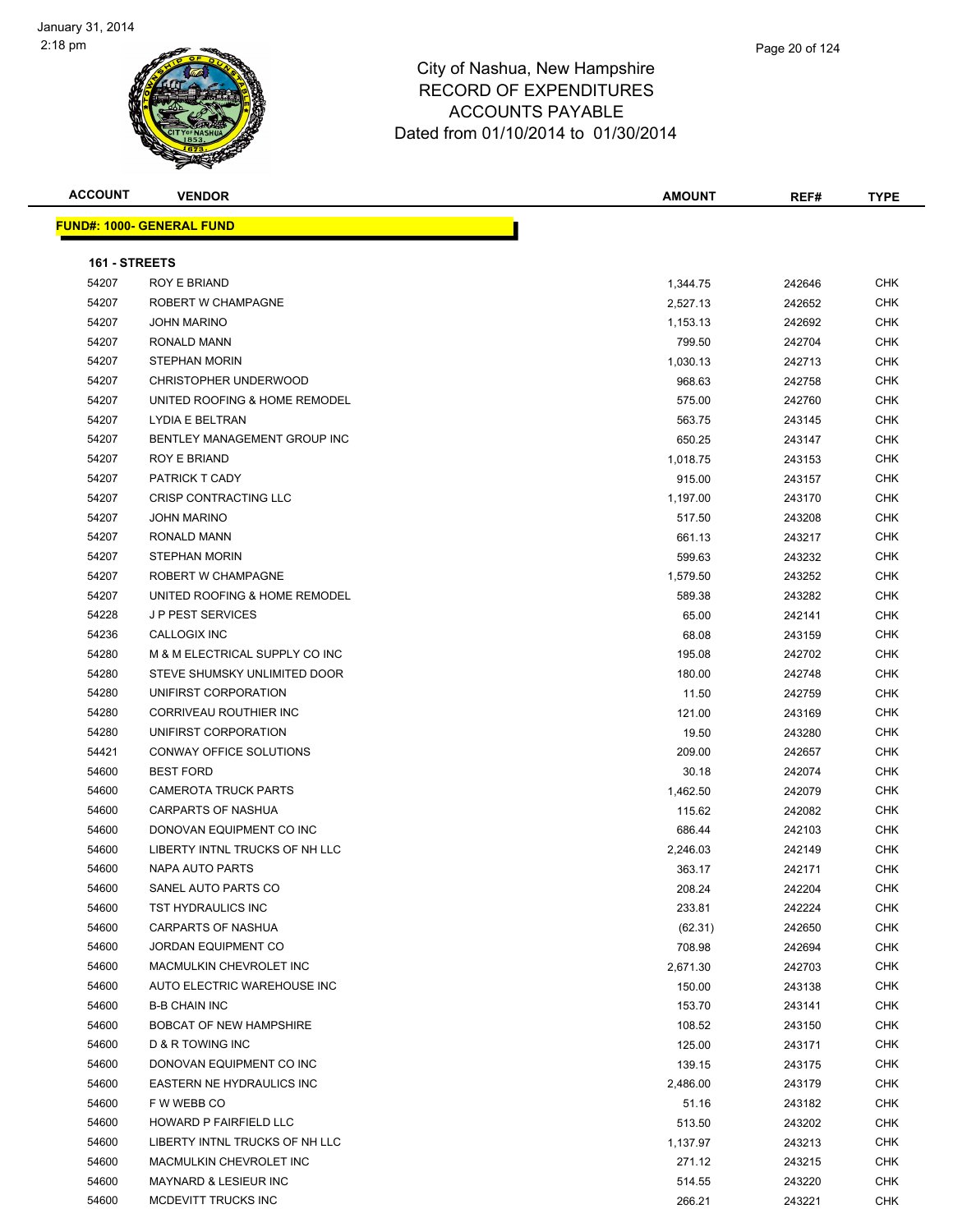

| <b>ACCOUNT</b> | <b>VENDOR</b>                     | <b>AMOUNT</b>   | REF#   | <b>TYPE</b> |
|----------------|-----------------------------------|-----------------|--------|-------------|
|                | <u> FUND#: 1000- GENERAL FUND</u> |                 |        |             |
| 161 - STREETS  |                                   |                 |        |             |
| 54600          | NORTH AMERICAN EQUIP UPFITTERS    | 193.28          | 243239 | <b>CHK</b>  |
| 54600          | NORTHLAND INDUSTRIAL TRUCK CO     | 619.64          | 243240 | <b>CHK</b>  |
| 54600          | TST HYDRAULICS INC                | 940.28          | 243278 | CHK         |
| 54828          | US BANK EQUIPMENT FINANCE         | 109.70          | 242621 | <b>CHK</b>  |
| 55109          | PAETEC COMMUNICATIONS INC         | 21.31           | 243116 | <b>CHK</b>  |
| 55118          | AT & T MOBILITY                   | (24.74)         | 242590 | CHK         |
| 55699          | UNITED RENTALS                    | 222.30          | 242226 | <b>CHK</b>  |
| 55699          | TOOL & EQUIPMENT CONNECTION       | 1,340.00        | 242751 | CHK         |
| 61107          | UNIFIRST CORPORATION              | 210.54          | 242225 | <b>CHK</b>  |
| 61107          | UNIFIRST CORPORATION              | 373.51          | 242759 | <b>CHK</b>  |
| 61107          | UNIFIRST CORPORATION              | 415.93          | 243280 | CHK         |
| 61299          | DONOVAN EQUIPMENT CO INC          | 248.66          | 242103 | CHK         |
| 61299          | MAINTENANCE CONNECTION            | 586.07          | 242157 | <b>CHK</b>  |
| 61299          | NAPA AUTO PARTS                   | 370.82          | 242171 | CHK         |
| 61299          | SANEL AUTO PARTS CO               |                 |        | CHK         |
|                | USP OF NEW ENGLAND                | 160.18<br>77.00 | 242204 | <b>CHK</b>  |
| 61299<br>61299 | USP OF NEW ENGLAND                | 513.87          | 242230 | CHK         |
| 61299          | <b>BELLETETES INC</b>             | 3.29            | 242762 | <b>CHK</b>  |
| 61299          | <b>BLUE TARP FINANCIAL</b>        |                 | 243144 | CHK         |
| 61299          | <b>G H BERLIN OIL CO</b>          | 20.69           | 243149 |             |
|                | HOME DEPOT CREDIT SERVICE 3065    | 2,528.11        | 243189 | CHK         |
| 61299<br>61299 | <b>MILL METALS CORP</b>           | 173.06          | 243200 | CHK         |
|                |                                   | 330.00          | 243229 | CHK         |
| 61299          | WILDCO-PES                        | 107.47          | 243287 | CHK         |
| 61300          | DENNIS K BURKE INC                | 26,412.28       | 242100 | CHK         |
| 61300          | DENNIS K BURKE INC                | 17,233.88       | 243173 | CHK         |
| 61307          | SHATTUCK MALONE OIL CO            | 20,268.08       | 242023 | CHK         |
| 61307          | SHATTUCK MALONE OIL CO            | 10,203.73       | 242609 | <b>CHK</b>  |
| 61307          | SHATTUCK MALONE OIL CO            | 20,481.30       | 243121 | CHK         |
| 61310          | ALTERNATIVE VEHICLE SERVICE GR    | 933.71          | 243139 | <b>CHK</b>  |
| 61507          | <b>BROX INDUSTRIES INC</b>        | 52.00           | 242647 | CHK         |
| 61507          | <b>BROX INDUSTRIES INC</b>        | 312.90          | 243156 | <b>CHK</b>  |
| 61507          | CONTINENTAL PAVING INC            | 942.06          | 243168 | <b>CHK</b>  |
| 61514          | <b>EASTERN MINERALS INC</b>       | 92,870.87       | 242105 | CHK         |
| 61514          | <b>EASTERN MINERALS INC</b>       | 27,547.55       | 242669 | <b>CHK</b>  |
| 61514          | <b>EASTERN MINERALS INC</b>       | 57,137.58       | 243178 | CHK         |
| 61514          | <b>GRANITE STATE MINERAL INC</b>  | 8,210.98        | 243195 | CHK         |
| 61521          | PEMBROKE SAND & GRAVEL            | 925.18          | 242189 | <b>CHK</b>  |
| 61535          | <b>BROX INDUSTRIES INC</b>        | 87.00           | 242647 | <b>CHK</b>  |
| 61542          | PERMA LINE CORP OF NEW ENGLAND    | 1,479.29        | 242190 | <b>CHK</b>  |
| 61542          | <b>ALPHAGRAPHICS</b>              | 261.50          | 242634 | <b>CHK</b>  |
| 61542          | <b>BLUE TARP FINANCIAL</b>        | 35.55           | 243149 | CHK         |
| 61542          | <b>FASTENAL CO</b>                | 261.90          | 243183 | CHK         |
| 61556          | HIGHWAY TECH SIGNAL EQUIP SALE    | 1,152.00        | 242131 | CHK         |
| 61556          | M & M ELECTRICAL SUPPLY CO INC    | 37.70           | 242702 | CHK         |
| 61556          | <b>BLUE TARP FINANCIAL</b>        | 37.27           | 243149 | CHK         |
| 61556          | <b>FASTENAL CO</b>                | 71.23           | 243183 | <b>CHK</b>  |
| 61556          | OMEGA INDUSTRIAL SUPPLY INC       | 480.65          | 243242 | <b>CHK</b>  |
| 61560          | SWENSON GRANITE WORKS             | 760.00          | 242749 | <b>CHK</b>  |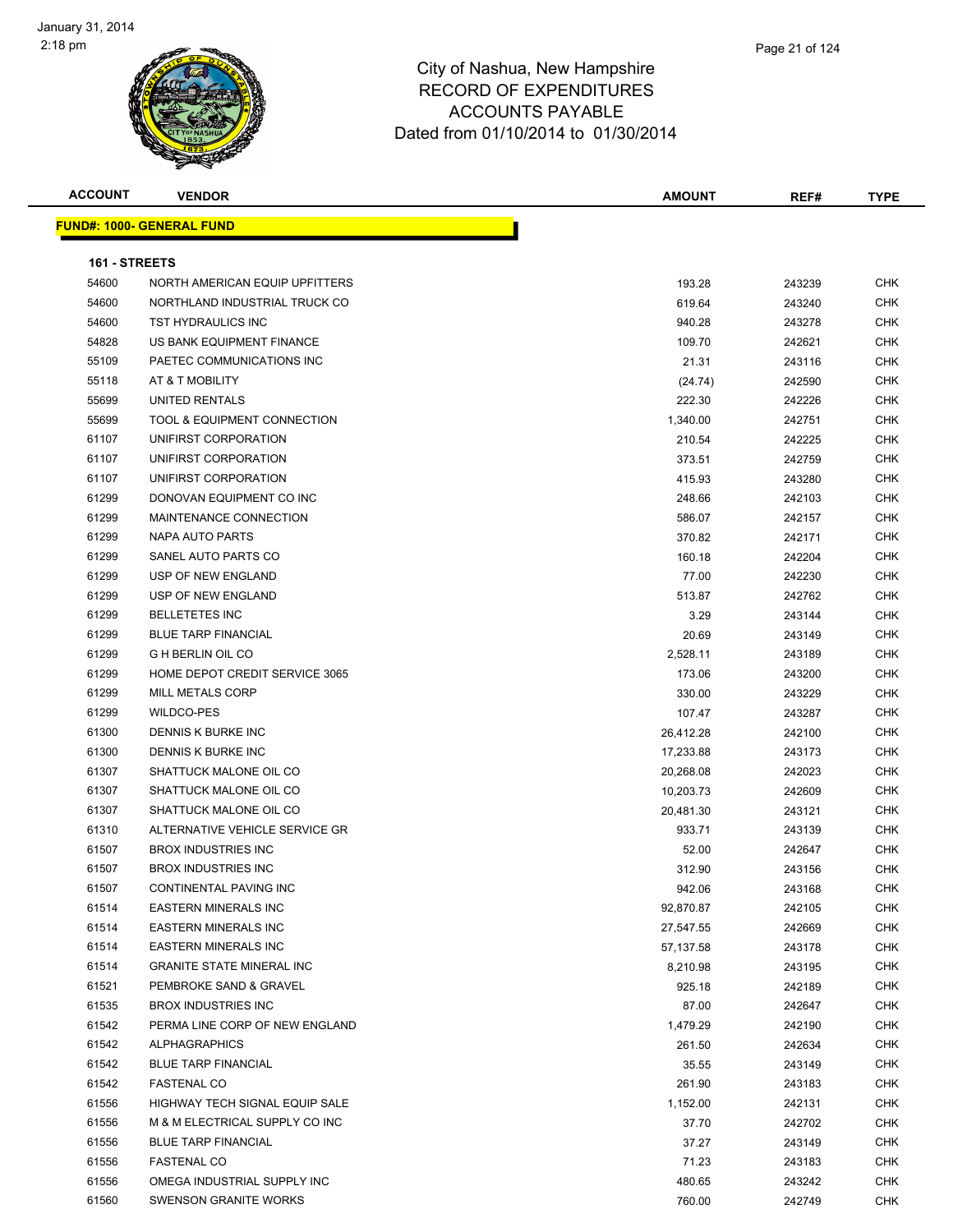

| <b>ACCOUNT</b> | <b>VENDOR</b>                     | <b>AMOUNT</b> | REF#   | <b>TYPE</b> |
|----------------|-----------------------------------|---------------|--------|-------------|
|                | <u> FUND#: 1000- GENERAL FUND</u> |               |        |             |
| 161 - STREETS  |                                   |               |        |             |
| 61560          | <b>BLUE TARP FINANCIAL</b>        | 20.08         | 243149 | <b>CHK</b>  |
| 61560          | HOME DEPOT CREDIT SERVICE 3065    | 195.79        | 243200 | <b>CHK</b>  |
| 61560          | NASHUA LUMBER CO INC              | 155.00        | 243235 | <b>CHK</b>  |
| 61705          | <b>MAYNARD &amp; LESIEUR INC</b>  | 2,552.38      | 243220 | <b>CHK</b>  |
| 61709          | <b>CARPARTS OF NASHUA</b>         | 47.40         | 242082 | <b>CHK</b>  |
| 61709          | <b>NAPA AUTO PARTS</b>            | 84.00         | 242171 | <b>CHK</b>  |
| 61709          | <b>G H BERLIN OIL CO</b>          | 1,090.29      | 243189 | <b>CHK</b>  |
| 61709          | R WHITE EQUIPMENT CENTER INC      | 28.00         | 243249 | <b>CHK</b>  |
| 61799          | <b>CARPARTS OF NASHUA</b>         | 50.13         | 242082 | <b>CHK</b>  |
| 61799          | <b>NAPA AUTO PARTS</b>            | 77.24         | 242171 | <b>CHK</b>  |
| 61799          | SANEL AUTO PARTS CO               | 131.76        | 242204 | <b>CHK</b>  |
| 61799          | <b>CARPARTS OF NASHUA</b>         | 2.39          | 242650 | <b>CHK</b>  |
| 61799          | M & M ELECTRICAL SUPPLY CO INC    | 9.24          | 242702 | <b>CHK</b>  |
| 61799          | AUTO ELECTRIC WAREHOUSE INC       | 300.00        | 243138 | <b>CHK</b>  |
| 61799          | <b>BELLETETES INC</b>             | 3.22          | 243144 | <b>CHK</b>  |
| 61799          | CARPARTS OF NASHUA                | 40.06         | 243160 | <b>CHK</b>  |
| 61799          | MACMULKIN CHEVROLET INC           | 450.07        | 243215 | <b>CHK</b>  |
| 61799          | MCDEVITT TRUCKS INC               | 69.87         | 243221 | <b>CHK</b>  |
| 61799          | R WHITE EQUIPMENT CENTER INC      | 6.00          | 243249 | <b>CHK</b>  |
| 61900          | <b>TJ'S DELI &amp; CATERING</b>   | 460.00        | 242750 | <b>CHK</b>  |
| 61900          | SAM'S CLUB DIRECT-0860            | 103.73        | 243253 | <b>CHK</b>  |
| 71025          | NAPA AUTO PARTS                   | 47.93         | 242171 | <b>CHK</b>  |
| 71025          | SANEL AUTO PARTS CO               | 6.16          | 242204 | <b>CHK</b>  |
| 71025          | USP OF NEW ENGLAND                | 234.28        | 242762 | <b>CHK</b>  |
| 71025          | <b>MCDEVITT TRUCKS INC</b>        | 86.13         | 243221 | <b>CHK</b>  |
| 71025          | <b>TST HYDRAULICS INC</b>         | 525.00        | 243278 | CHK         |
| 71999          | R WHITE EQUIPMENT CENTER INC      | 9.00          | 243249 | <b>CHK</b>  |
|                | <b>TOTAL 161 - STREETS</b>        | \$357,899.98  |        |             |
|                |                                   |               |        |             |

#### **162 - STREET LIGHTING**

| 54100 | <b>PSNH</b>                        | 823.09   | 242607 | СНК |
|-------|------------------------------------|----------|--------|-----|
|       | <b>TOTAL 162 - STREET LIGHTING</b> | \$823.09 |        |     |
|       |                                    |          |        |     |

| 54100 | <b>PSNH</b>                    | 2.626.85 | 242607 | <b>CHK</b> |
|-------|--------------------------------|----------|--------|------------|
| 54141 | PENNICHUCK WATER WORKS INC     | 80.70    | 243119 | <b>CHK</b> |
| 54207 | THE DOTY GROUP INC             | 1,350.00 | 243176 | <b>CHK</b> |
| 55607 | PETTY CASH                     | 9.20     | 243045 | <b>CHK</b> |
| 55699 | <b>LOOMIS</b>                  | 38.04    | 242150 | <b>CHK</b> |
| 55699 | UNITED SITE SERVICES NORTHEAST | 54.97    | 243283 | <b>CHK</b> |
| 61299 | <b>BLUE TARP FINANCIAL</b>     | 6.29     | 242644 | <b>CHK</b> |
| 61299 | NASHUA OUTDOOR POWER EQUIPMENT | 22.29    | 242718 | <b>CHK</b> |
| 61299 | PETTY CASH                     | 14.99    | 243045 | <b>CHK</b> |
| 61299 | <b>BLUE TARP FINANCIAL</b>     | 11.11    | 243149 | <b>CHK</b> |
| 61307 | CITY OF NASHUA/TAX COLLECTORS  | 47.45    | 243069 | <b>CHK</b> |
| 71600 | <b>BOBCAT OF NEW HAMPSHIRE</b> | 930.41   | 242075 | <b>CHK</b> |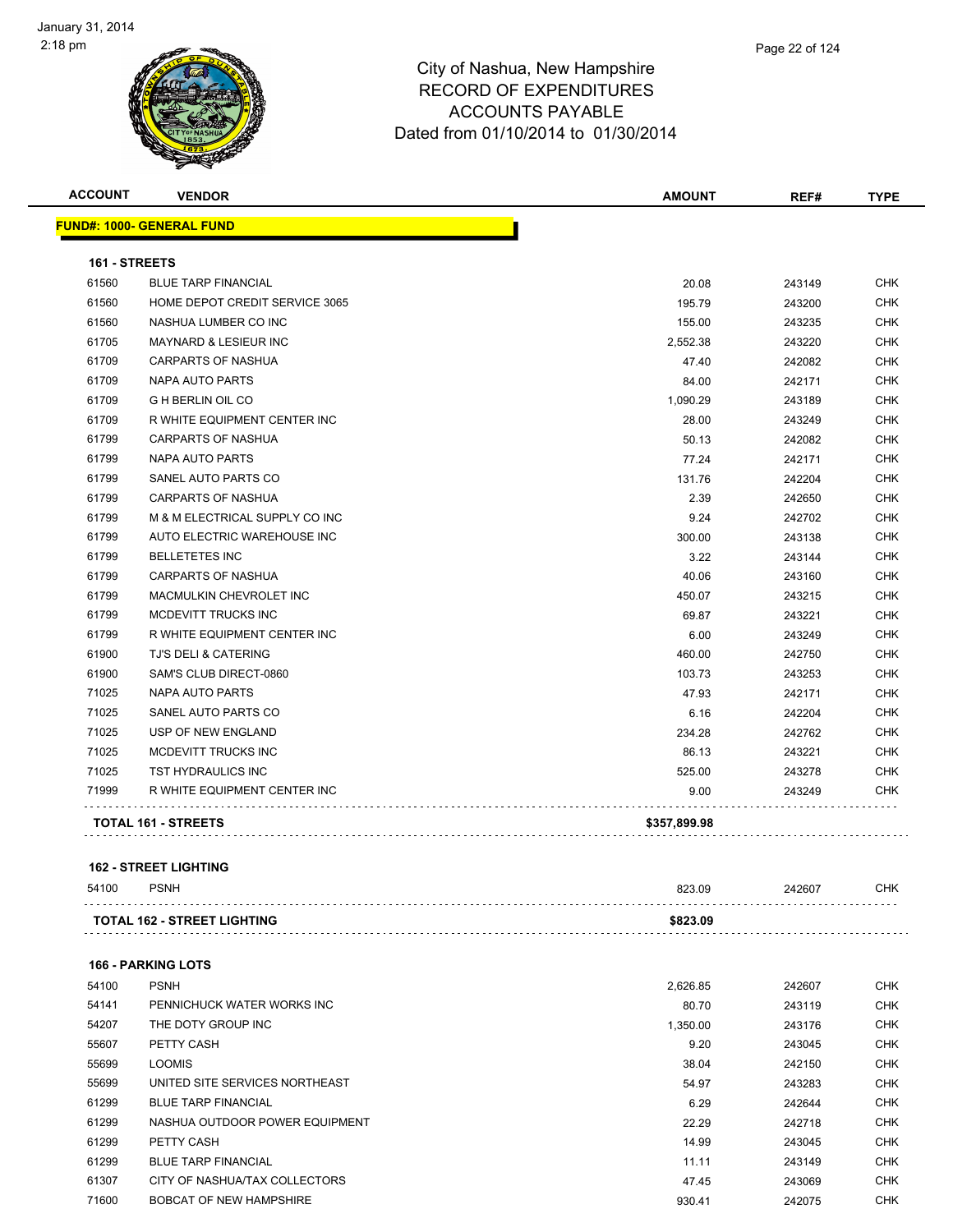

| <b>ACCOUNT</b> | <b>VENDOR</b>                                               | <b>AMOUNT</b>      | REF#   | <b>TYPE</b>              |
|----------------|-------------------------------------------------------------|--------------------|--------|--------------------------|
|                | <b>FUND#: 1000- GENERAL FUND</b>                            |                    |        |                          |
|                |                                                             |                    |        |                          |
|                | TOTAL 166 - PARKING LOTS                                    | \$5,192.30         |        |                          |
|                | <b>171 - COMMUNITY SERVICES</b>                             |                    |        |                          |
| 54100          | <b>PSNH</b>                                                 | 1,008.03           | 242607 | <b>CHK</b>               |
| 54107          | SHATTUCK MALONE OIL CO                                      | 1,667.40           | 242023 | <b>CHK</b>               |
| 54107          | SHATTUCK MALONE OIL CO                                      | 1,697.94           | 242609 | CHK                      |
| 54107          | SHATTUCK MALONE OIL CO                                      | 1,361.46           | 243121 | CHK                      |
| 54141          | PENNICHUCK WATER WORKS INC                                  | 218.68             | 243119 | CHK                      |
| 54421          | CONWAY OFFICE SOLUTIONS                                     | 340.00             | 242657 | <b>CHK</b>               |
| 54828          | US BANK EQUIPMENT FINANCE                                   | 339.00             | 242624 | <b>CHK</b>               |
| 61100          | WB MASON CO INC                                             | 214.72             | 242232 | CHK                      |
| 61100          | NH MEDICAL DENTAL SUPPLY LLC                                | 35.00              | 243237 | CHK                      |
| 61100          | WB MASON CO INC                                             | 21.99              | 243286 | <b>CHK</b>               |
| 68320          | THE YOUTH COUNCIL                                           | 925.00             | 242770 | CHK                      |
|                | <b>TOTAL 171 - COMMUNITY SERVICES</b>                       | \$7,829.22         |        |                          |
|                |                                                             |                    |        |                          |
|                | <b>172 - COMMUNITY HEALTH</b>                               |                    |        |                          |
| 55118          | AT & T MOBILITY                                             | 71.56              | 242590 | <b>CHK</b>               |
| 61142          | NH MEDICAL DENTAL SUPPLY LLC                                | 101.25             | 242181 | <b>CHK</b>               |
| 61142          | NH MEDICAL DENTAL SUPPLY LLC                                | 115.00             | 243237 | CHK                      |
|                | TOTAL 172 - COMMUNITY HEALTH                                | \$287.81           |        |                          |
|                |                                                             |                    |        |                          |
|                | <b>173 - ENVIRONMENTAL HEALTH</b>                           |                    |        |                          |
| 55118          | AT & T MOBILITY                                             | 41.56              | 242590 | <b>CHK</b>               |
| 55200          | NH HEALTH OFFICERS ASSOCIATION                              | 35.00              | 242723 | CHK                      |
|                | TOTAL 173 - ENVIRONMENTAL HEALTH                            | \$76.56            |        |                          |
|                | <b>174 - WELFARE ADMINISTRATION</b>                         |                    |        |                          |
| 55307          | ROBERT MACK                                                 | 56.75              | 241987 | CHK                      |
| 55307          | ROBERT MACK                                                 | 54.18              | 243076 | <b>CHK</b>               |
| 55400          | NHLWAA                                                      | 15.00              | 243115 | <b>CHK</b>               |
|                | <b>TOTAL 174 - WELFARE ADMINISTRATION</b>                   | \$125.93           |        |                          |
|                | <b>175 - WELFARE ASSISTANCE</b>                             |                    |        |                          |
| 55810          | MOTEL 6                                                     |                    | 242513 | <b>CHK</b>               |
| 55810          | 31 BRIDGE ST REALTY LLC                                     | 2,332.91<br>499.24 |        | <b>CHK</b>               |
| 55810          | KENNETH P BLANCHARD                                         |                    | 242515 | <b>CHK</b>               |
| 55810          | <b>SCOTT BROWN</b>                                          | 850.00             | 242516 |                          |
| 55810          | CENTRAL REALTY INC                                          | 1,000.00           | 242517 | <b>CHK</b><br><b>CHK</b> |
| 55810          | DOWNTOWNER NELSON                                           | 695.00<br>310.00   | 242518 | <b>CHK</b>               |
|                |                                                             |                    | 242519 | <b>CHK</b>               |
| 55810<br>55810 | <b>GP NASHUA LTD PARTNERSHIP</b><br><b>GEORGE R HALL JR</b> | 447.02             | 242520 | <b>CHK</b>               |
|                |                                                             | 366.02<br>393.00   | 242521 |                          |
| 55810          | JENSEN'S INC                                                |                    | 242522 | CHK                      |
| 55810          | LAMERAND ENTERPRISES                                        | 555.00             | 242523 | <b>CHK</b>               |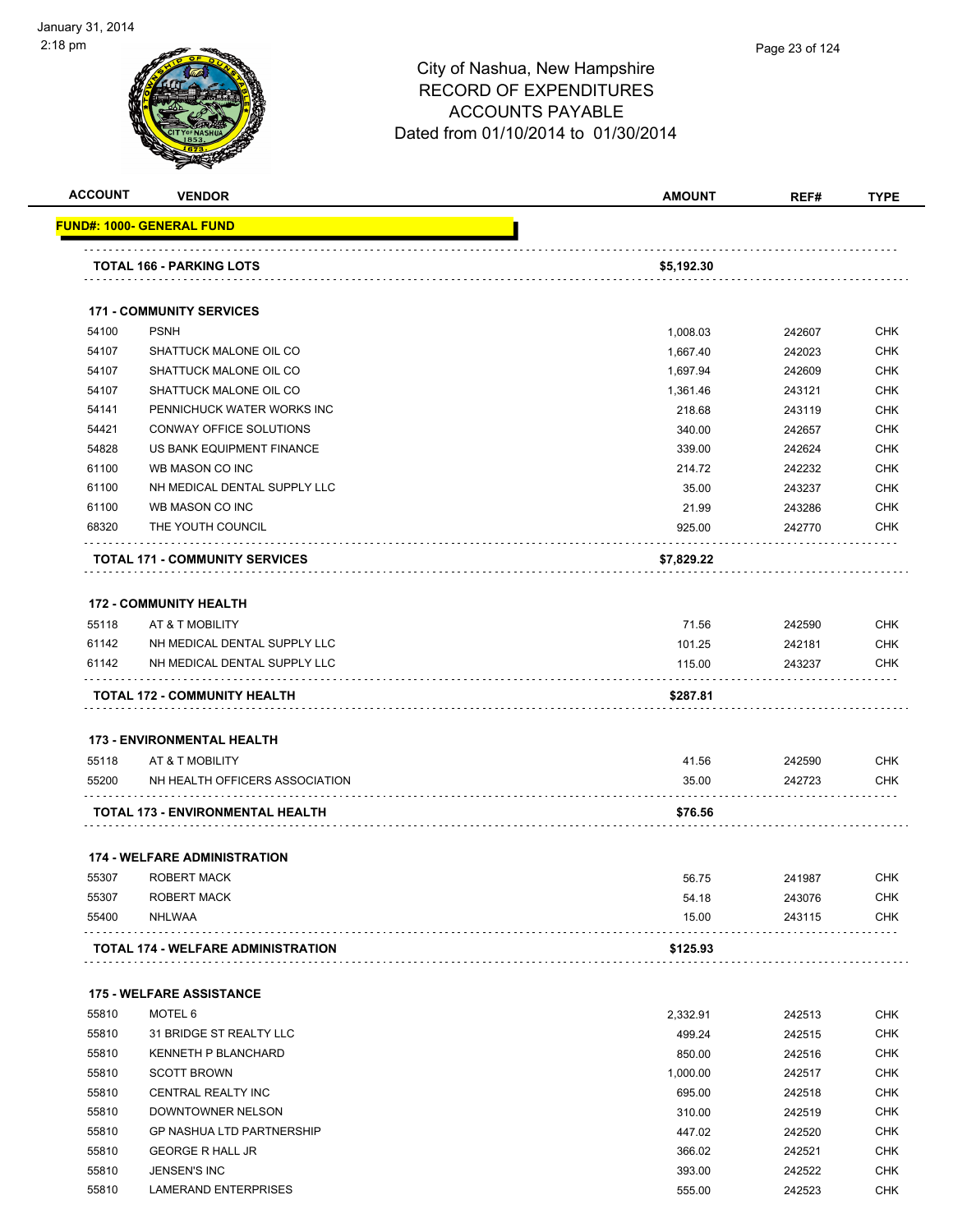

**ACCOUNT VENDOR AMOUNT REF# TYPE**

|       | <u> FUND#: 1000- GENERAL FUND</u>     |             |        |  |
|-------|---------------------------------------|-------------|--------|--|
|       | <b>175 - WELFARE ASSISTANCE</b>       |             |        |  |
| 55810 | OLIVER & MARIE LAPOINTE ETAL          | 220.00      | 242524 |  |
| 55810 | <b>LIGHT PARTNERS</b>                 | 1,027.96    | 242525 |  |
| 55810 | 17-21 ABBOTT ST LLC                   | 190.00      | 242925 |  |
| 55810 | 188 CONCORD ST LLC                    | 777.00      | 242926 |  |
| 55810 | 28-34 RAILROAD SQUARE LLC             | 1,175.00    | 242927 |  |
| 55810 | 4-10 PIERCE ST LLC                    | 411.39      | 242928 |  |
| 55810 | <b>BAY RIDGE AT NASHUA</b>            | 785.87      | 242929 |  |
| 55810 | KENNETH P BLANCHARD                   | 200.00      | 242930 |  |
| 55810 | <b>COUNTRY BARN MOTEL</b>             | 120.00      | 242931 |  |
| 55810 | <b>GAUTHIER REAL ESTATE MGMT CORP</b> | 461.50      | 242932 |  |
| 55810 | <b>CONSTANCE GAUTHIER</b>             | 510.00      | 242933 |  |
| 55810 | <b>JENSEN'S INC</b>                   | 383.00      | 242934 |  |
| 55810 | ROBERT W LEITH                        | 238.42      | 242935 |  |
| 55810 | <b>MARC A MICHAUD</b>                 | 750.00      | 242937 |  |
| 55810 | ADELAIDA NORENA                       | 357.46      | 242938 |  |
| 55810 | OTD REALTY LLC                        | 400.00      | 242939 |  |
| 55810 | <b>GRACE M RATZEL</b>                 | 275.00      | 242940 |  |
| 55810 | MOTEL 6                               | 5,349.38    | 243505 |  |
| 55810 | 18-24 ASH STREET LLC                  | 527.61      | 243508 |  |
| 55810 | 85 WEST HOLLIS ST LLC                 | 600.00      | 243509 |  |
| 55810 | <b>BCAD PROPERTIES</b>                | 575.00      | 243510 |  |
| 55810 | <b>GAUTHIER REAL ESTATE MGMT CORP</b> | 452.45      | 243511 |  |
| 55810 | HAMMERHEAD RENTAL PROP LLC            | 330.00      | 243512 |  |
| 55810 | ROBERT O JUNGKMAN                     | 686.62      | 243513 |  |
| 55810 | LAMERAND ENTERPRISES                  | 720.00      | 243514 |  |
| 55810 | NASHUA HOUSING AUTHORITY              | 272.00      | 243515 |  |
| 55810 | <b>FERNAND POULIN</b>                 | 510.00      | 243516 |  |
| 55810 | <b>GEORGE K RAUH</b>                  | 135.00      | 243517 |  |
| 55810 | RJ REAL ESTATE PARTNERSHIP            | 924.64      | 243519 |  |
| 55810 | <b>DIANE URQUHART</b>                 | 264.85      | 243520 |  |
| 55810 | ANGELO P VILLACIS                     | 450.00      | 243521 |  |
| 55812 | RITE AID ACCT#1009804                 | 3,629.12    | 243518 |  |
| 55814 | NORTHEAST UTILITIES                   | 148.18      | 242514 |  |
| 55814 | NORTHEAST UTILITIES                   | 16.85       | 242923 |  |
| 55814 | PENNICHUCK WATER WORKS INC            | 248.26      | 242924 |  |
| 55814 | NORTHEAST UTILITIES                   | 247.00      | 243506 |  |
| 55814 | PENNICHUCK WATER WORKS INC            | 100.00      | 243507 |  |
| 55816 | MARKET BASKET ACCT 2589096            | 458.90      | 242936 |  |
| 55818 | MARKET BASKET ACCT 2589096            | 63.35       | 242936 |  |
|       | <b>TOTAL 175 - WELFARE ASSISTANCE</b> | \$32,440.00 |        |  |
|       |                                       |             |        |  |

#### **177 - PARKS & RECREATION**

| 44549 | CHRISTIAN FERLAN      | 50.00  | 242916 | <b>CHK</b> |
|-------|-----------------------|--------|--------|------------|
| 44549 | <b>JOHN FERLAN</b>    | 120.00 | 242917 | <b>CHK</b> |
| 44549 | KATELYN E HENMUELLER  | 110.00 | 242918 | CHK        |
| 44549 | <b>BRIAN OLSEN</b>    | 88.00  | 242919 | <b>CHK</b> |
| 44549 | <b>REGINALD PERRY</b> | 20.00  | 242920 | CHK        |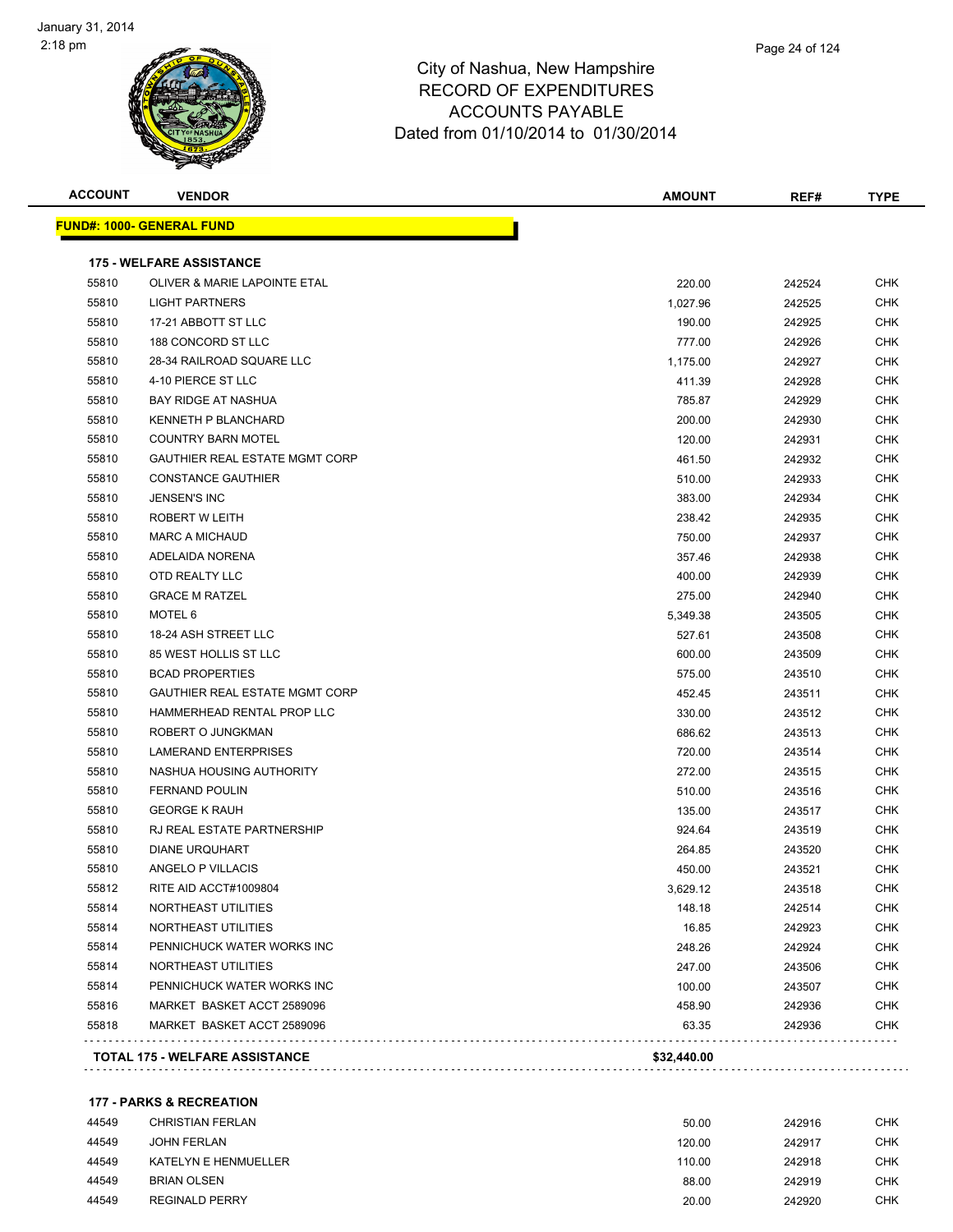

Page 25 of 124

| <b>ACCOUNT</b> | <b>VENDOR</b>                       | <b>AMOUNT</b> | REF#   | <b>TYPE</b> |
|----------------|-------------------------------------|---------------|--------|-------------|
|                | <u> FUND#: 1000- GENERAL FUND</u>   |               |        |             |
|                | <b>177 - PARKS &amp; RECREATION</b> |               |        |             |
| 44549          | <b>RON WELLIVER</b>                 | 88.00         | 242921 | CHK         |
| 44549          | <b>BRAD ZAPENAS</b>                 | 410.00        | 242922 | CHK         |
| 54100          | <b>PSNH</b>                         | 3,269.88      | 242021 | CHK         |
| 54100          | PSNH-LARGE POWER                    | 4,255.41      | 242022 | CHK         |
| 54100          | <b>PSNH</b>                         | 40.32         | 242607 | CHK         |
| 54100          | <b>PSNH</b>                         | 121.98        | 243120 | CHK         |
| 54114          | <b>LIBERTY UTILITIES</b>            | 40.94         | 242008 | <b>CHK</b>  |
| 54114          | <b>LIBERTY UTILITIES</b>            | 396.92        | 242010 | CHK         |
| 54114          | LIBERTY UTILITIES - NH              | 46.40         | 243105 | CHK         |
| 54114          | LIBERTY UTILITIES - NH              | 47.76         | 243109 | CHK         |
| 54114          | <b>HESS CORPORATION</b>             | 842.04        | 243198 | <b>CHK</b>  |
| 54141          | PENNICHUCK WATER WORKS INC          | 400.29        | 242020 | <b>CHK</b>  |
| 54141          | PENNICHUCK WATER WORKS INC          | 905.58        | 242606 | <b>CHK</b>  |
| 54141          | PENNICHUCK WATER WORKS INC          | 362.07        | 243119 | <b>CHK</b>  |
| 54280          | <b>BOT L GAS INC</b>                | 100.00        | 242077 | <b>CHK</b>  |
| 54280          | BROX INDUSTRIES INC                 | 46.45         | 242078 | CHK         |
| 54280          | CHEMSERVE ENVIRONMENTAL ANALYS      | 265.50        | 242087 | CHK         |
| 54280          | CORRIVEAU ROUTHIER INC              | 110.55        | 242093 | <b>CHK</b>  |
| 54280          | F W WEBB CO                         | 20.93         | 242107 | CHK         |
| 54280          | HOME DEPOT CREDIT SERVICE 3065      | 1,051.91      | 242133 | CHK         |
| 54280          | JOHNSONS ELECTRIC INC               | 275.52        | 242144 | CHK         |
| 54280          | LOWE'S - 3502                       | 75.71         | 242151 | <b>CHK</b>  |
| 54280          | M & M ELECTRICAL SUPPLY CO INC      | 18.75         | 242154 | <b>CHK</b>  |
| 54280          | NASHUA WALLPAPER & PAINT CO         | 179.96        | 242178 | <b>CHK</b>  |
| 54280          | PIONEER TREE SERVICE LLC            | 1,950.00      | 242193 | <b>CHK</b>  |
| 54280          | <b>B &amp; S LOCKSMITHS INC</b>     | 8.00          | 242636 | CHK         |
| 54280          | F W WEBB CO                         | 1,014.32      | 242671 | CHK         |
| 54280          | HOME DEPOT CREDIT SERVICE 3065      | 663.39        | 242685 | CHK         |
| 54280          | JOHNSONS ELECTRIC INC               | 686.10        | 242693 | <b>CHK</b>  |
| 54280          | NASHUA WALLPAPER & PAINT CO         | 198.43        | 242720 | CHK         |
| 54280          | PEABODY SUPPLY CO                   | 2.84          | 242727 | CHK         |
| 54280          | AIRGAS USA LLC                      | 334.00        | 243132 | <b>CHK</b>  |
| 54280          | BOT L GAS INC                       | 102.67        | 243151 | <b>CHK</b>  |
| 54421          | CONWAY OFFICE SOLUTIONS             | 90.00         | 242657 | <b>CHK</b>  |
| 54821          | UNITED SITE SERVICES NORTHEAST      | 54.97         | 242761 | <b>CHK</b>  |
| 54821          | UNITED SITE SERVICES NORTHEAST      | 109.94        | 243283 | <b>CHK</b>  |
| 54828          | US BANK EQUIPMENT FINANCE           | 83.85         | 242623 | <b>CHK</b>  |
| 55109          | PAETEC COMMUNICATIONS INC           | 8.52          | 243116 | <b>CHK</b>  |
| 55118          | AT & T MOBILITY                     | 204.82        | 242590 | <b>CHK</b>  |
| 55200          | <b>NESTMA</b>                       | 385.00        | 242014 | <b>CHK</b>  |
| 55200          | NEW ENGLAND PARK ASOCIATION         | 100.00        | 242015 | <b>CHK</b>  |
| 55400          | SUMMER CAMP EXPO/PARENTING NH       | 190.00        | 242612 | <b>CHK</b>  |
| 61110          | ALECS SHOE STORE INC                | 110.00        | 242052 | <b>CHK</b>  |
| 61310          | ALTERNATIVE VEHICLE SERVICE GR      | 1,718.29      | 243139 | <b>CHK</b>  |
| 61799          | <b>CARPARTS OF NASHUA</b>           | (99.20)       | 242082 | CHK         |
| 61799          | FREIGHTLINER OF NH INC              | 18.00         | 242114 | <b>CHK</b>  |
| 61799          | LIBERTY INTNL TRUCKS OF NH LLC      | 340.89        | 242149 | <b>CHK</b>  |

MAYNARD & LESIEUR INC 438.20 242161 CHK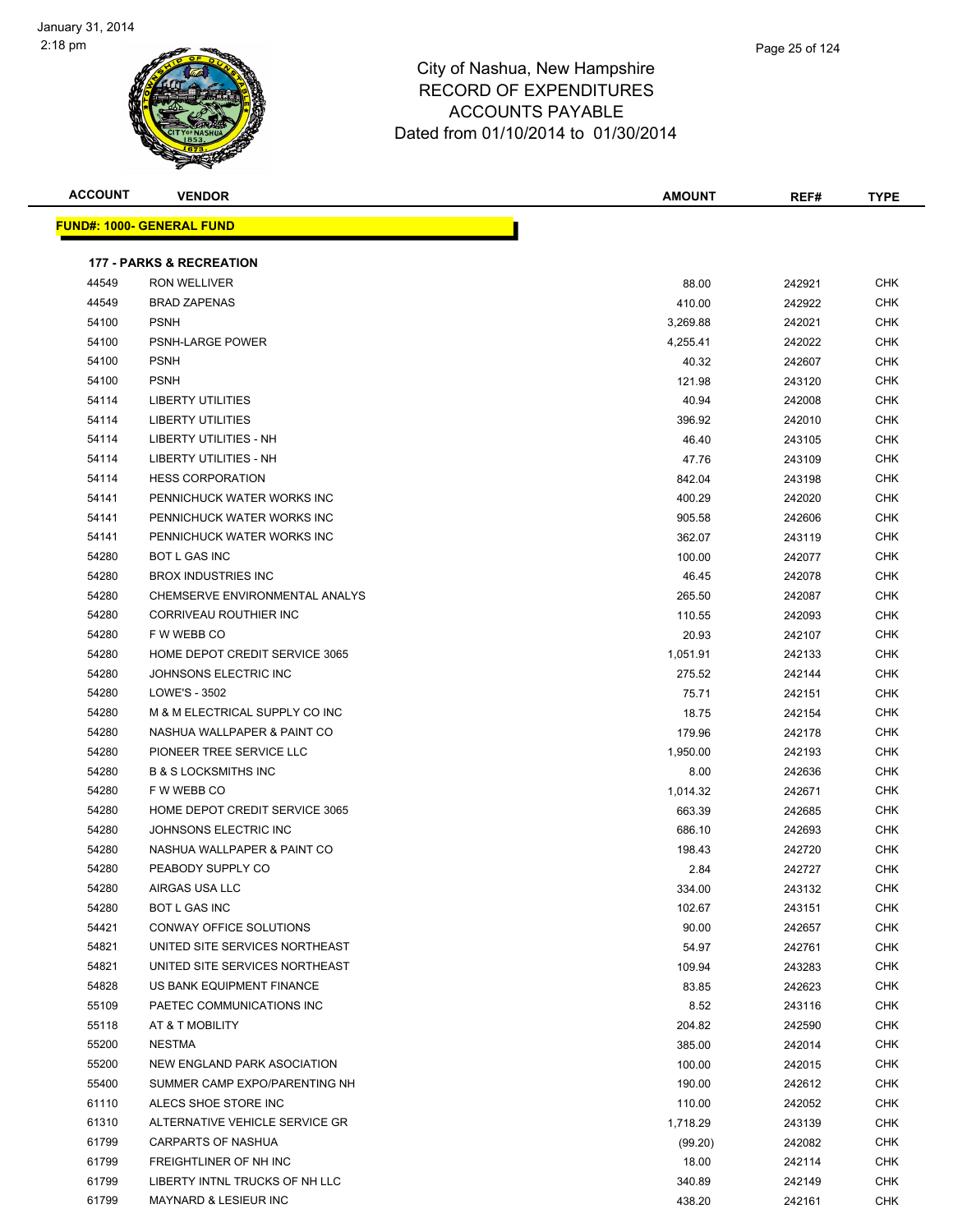

**ACCOUNT VENDOR AMOUNT REF# TYPE**

|                | <b>177 - PARKS &amp; RECREATION</b>               |                    |                  |            |
|----------------|---------------------------------------------------|--------------------|------------------|------------|
| 61799          | NAPA AUTO PARTS                                   | 9.76               | 242171           | <b>CHK</b> |
| 61799          | <b>NAPA AUTO PARTS</b>                            | 34.16              | 242173           | <b>CHK</b> |
| 61799          | NASHUA OUTDOOR POWER EQUIPMENT                    | 177.00             | 242176           | <b>CHK</b> |
| 61799          | SOUTHWORTH-MILTON INC                             | 289.07             | 242207           | <b>CHK</b> |
| 61799          | <b>CARPARTS OF NASHUA</b>                         | 442.61             | 242650           | <b>CHK</b> |
| 61799          | NAPA AUTO PARTS                                   | 14.66              | 242715           | <b>CHK</b> |
| 61799          | NAPA AUTO PARTS                                   | 121.77             | 242716           | CHK        |
| 61799          | SANEL AUTO PARTS CO                               | 131.23             | 242739           | <b>CHK</b> |
| 61799          | TST HYDRAULICS INC                                | 707.81             | 242756           | CHK        |
| 61799          | <b>BEST FORD</b>                                  | 80.78              | 243148           | <b>CHK</b> |
| 61799          | <b>CARPARTS OF NASHUA</b>                         | 368.87             | 243160           | CHK        |
| 61799          | SANEL AUTO PARTS CO                               | 148.58             | 243257           | CHK        |
| 61799          | <b>TST HYDRAULICS INC</b>                         | 7.63               | 243278           | CHK        |
| 61830          | THE TELEGRAPH                                     | 208.00             | 242614           | CHK        |
|                | <b>TOTAL 177 - PARKS &amp; RECREATION</b>         | \$25,215.83        |                  |            |
|                |                                                   |                    |                  |            |
| 52800          | 179 - LIBRARY<br><b>JULIE ANDREWS</b>             | 711.00             | 242057           | <b>CHK</b> |
|                | <b>HESS CORPORATION</b>                           |                    |                  | <b>CHK</b> |
| 54114          |                                                   | 129.50             | 242683           | <b>CHK</b> |
| 54114<br>54114 | LIBERTY UTILITIES - NH<br><b>HESS CORPORATION</b> | 917.66             | 243097           | <b>CHK</b> |
| 54141          | PENNICHUCK WATER WORKS INC                        | 2,516.50<br>282.47 | 243198<br>242606 | <b>CHK</b> |
| 54280          | <b>JP PEST SERVICES</b>                           | 125.00             | 242141           | <b>CHK</b> |
| 54280          | <b>SCHOOL OUTFITTERS</b>                          | 998.27             | 243259           | <b>CHK</b> |
| 54280          | <b>ULINE</b>                                      | 33.31              | 243279           | <b>CHK</b> |
| 54421          | CONWAY OFFICE SOLUTIONS                           | 300.00             | 242657           | <b>CHK</b> |
| 54428          | COMCAST CABLE COMMUNICATIONS I                    | 99.90              | 243091           | <b>CHK</b> |
| 54428          | <b>OCLC INC</b>                                   | 591.00             | 243241           | <b>CHK</b> |
| 54828          | US BANK EQUIPMENT FINANCE                         | 133.06             | 242037           | <b>CHK</b> |
| 55109          | AT & T MOBILITY                                   | 41.56              | 242590           | <b>CHK</b> |
| 55109          | PAETEC COMMUNICATIONS INC                         | (9.31)             | 243116           | <b>CHK</b> |
| 55200          | PEABODY ESSEX MUSEUM                              | 300.00             | 242605           | <b>CHK</b> |
| 55200          | MUSEUM OF FINE ARTS BOSTON                        | 475.00             | 242714           | <b>CHK</b> |
| 55200          | NH LIBRARY ASSOCIATION                            | 485.00             | 243114           | <b>CHK</b> |
| 55300          | <b>CARA BARLOW</b>                                | 41.44              | 242069           | <b>CHK</b> |
| 55300          | LINDA WALKER                                      | 52.72              | 243285           | CHK        |
| 55699          | 2020 VISION QUEST                                 | 100.00             | 241980           | <b>CHK</b> |
| 55699          | <b>DENIS BEAUDRY</b>                              | 100.00             | 241981           | <b>CHK</b> |
| 55699          | PETTY CASH                                        | 32.60              | 241989           | <b>CHK</b> |
| 55699          | STEPHEN LONG                                      | 200.00             | 241995           | <b>CHK</b> |
| 55699          | <b>MARINA FORBES</b>                              | 261.00             | 242576           | <b>CHK</b> |
| 55699          | NANETTE PERROTTE                                  | 230.00             | 243080           | <b>CHK</b> |
| 55699          | <b>JENNIFER PUSTZ</b>                             | 100.00             | 243083           | <b>CHK</b> |
| 61100          | WB MASON CO INC                                   | 672.76             | 242232           | <b>CHK</b> |
| 61100          | WB MASON CO INC                                   | 1.90               | 242767           | CHK        |
| 61100          | WB MASON CO INC                                   | 399.50             | 243286           | CHK        |
|                |                                                   |                    |                  |            |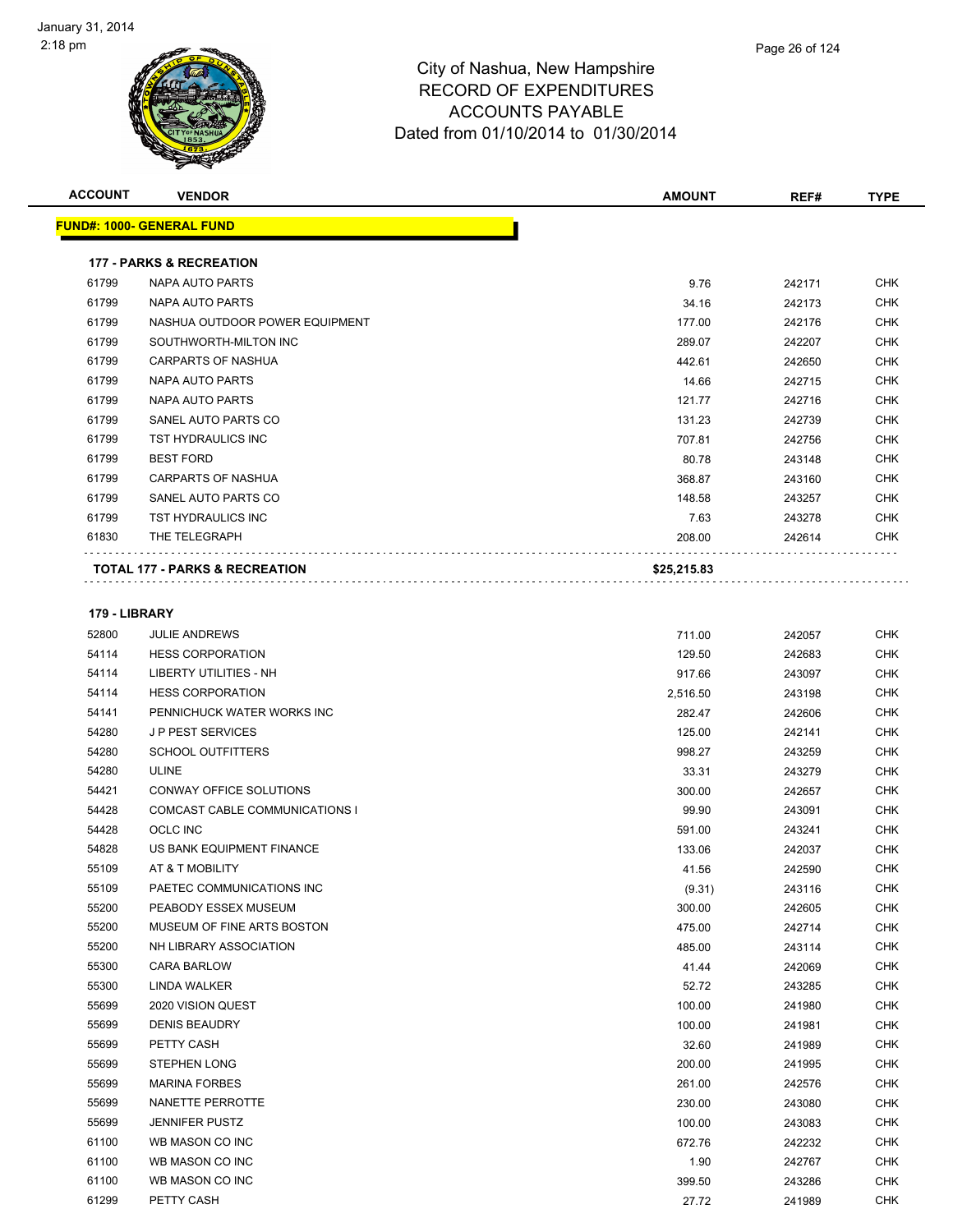

| <b>ACCOUNT</b> | <b>VENDOR</b>                     | <b>AMOUNT</b> | REF#   | <b>TYPE</b> |
|----------------|-----------------------------------|---------------|--------|-------------|
|                | <u> FUND#: 1000- GENERAL FUND</u> |               |        |             |
| 179 - LIBRARY  |                                   |               |        |             |
| 61299          | <b>DEMCO</b>                      | 244.71        | 242099 | CHK         |
| 61299          | <b>GENERAL BOOK COVERS</b>        | 164.91        | 242119 | CHK         |
| 61299          | SAM'S CLUB DIRECT-0860            | 63.83         | 242201 | <b>CHK</b>  |
| 61428          | NEW ENGLAND PAPER & SUPPLY        | 420.06        | 242179 | <b>CHK</b>  |
| 61650          | WB MASON CO INC                   | 290.30        | 243286 | <b>CHK</b>  |
| 61807          | <b>BAKER &amp; TAYLOR</b>         | 1,251.11      | 242068 | <b>CHK</b>  |
| 61807          | <b>GREY HOUSE PUBLISHING</b>      | 442.05        | 242125 | <b>CHK</b>  |
| 61807          | <b>INGRAM LIBRARY SERVICES</b>    | 386.84        | 242137 | <b>CHK</b>  |
| 61807          | <b>MATTHEW BENDER &amp; CO</b>    | 75.08         | 242159 | <b>CHK</b>  |
| 61807          | PETERSON'S NELNET COMPANY         | 240.51        | 242191 | <b>CHK</b>  |
| 61807          | <b>BAKER &amp; TAYLOR</b>         | 1,136.36      | 242638 | <b>CHK</b>  |
| 61807          | <b>INGRAM LIBRARY SERVICES</b>    | 917.13        | 242686 | <b>CHK</b>  |
| 61807          | AMAZON                            | 34.89         | 243089 | <b>CHK</b>  |
| 61807          | <b>ACTRACE</b>                    | 425.00        | 243130 | <b>CHK</b>  |
| 61807          | <b>BAKER &amp; TAYLOR</b>         | 1,809.00      | 243143 | <b>CHK</b>  |
| 61807          | <b>INGRAM LIBRARY SERVICES</b>    | 128.56        | 243204 | <b>CHK</b>  |
| 61807          | SCHOLASTIC LIBRARY PUBLISHING     | 180.00        | 243258 | <b>CHK</b>  |
| 61807          | <b>SIMON &amp; SCHUSTER</b>       | 44.52         | 243262 | <b>CHK</b>  |
| 61807          | THE PENWORTHY CO                  | 1,985.23      | 243272 | CHK         |
| 61807          | <b>THOMSON REUTERS</b>            | 98.80         | 243273 | <b>CHK</b>  |
| 61807          | <b>TOWER PUBLISHING</b>           | 92.00         | 243274 | <b>CHK</b>  |
| 61814          | <b>MICRO MARKETING ASSOCIATES</b> | 426.98        | 242166 | <b>CHK</b>  |
| 61814          | <b>MIDWEST TAPE</b>               | 1,300.09      | 242167 | <b>CHK</b>  |
| 61814          | RANDOM HOUSE INC                  | 33.75         | 242197 | <b>CHK</b>  |
| 61814          | <b>BAKER &amp; TAYLOR</b>         | 175.92        | 242638 | <b>CHK</b>  |
| 61814          | <b>MICRO MARKETING ASSOCIATES</b> | 33.99         | 242708 | <b>CHK</b>  |
| 61814          | <b>MIDWEST TAPE</b>               | 352.87        | 242709 | <b>CHK</b>  |
| 61814          | <b>AMAZON</b>                     | 25.31         | 243089 | <b>CHK</b>  |
| 61814          | <b>BAKER &amp; TAYLOR</b>         | 41.23         | 243143 | <b>CHK</b>  |
| 61814          | <b>MIDWEST TAPE</b>               | 329.89        | 243228 | CHK         |
| 61814          | RANDOM HOUSE LLC                  | 30.00         | 243250 | <b>CHK</b>  |
| 61816          | PETTY CASH                        | 86.21         | 241989 | <b>CHK</b>  |
| 61816          | AC MOORE INC                      | 48.35         | 242628 | CHK         |
| 61819          | PETTY CASH                        | 52.24         | 241989 | CHK         |
| 61819          | SOPHIE SMITH                      | 70.26         | 242206 | <b>CHK</b>  |
| 61819          | <b>INGRAM LIBRARY SERVICES</b>    | 93.44         | 242686 | <b>CHK</b>  |
| 61821          | <b>EBSCO INFORMATION SERVICES</b> | 70.17         | 243180 | <b>CHK</b>  |
| 61830          | <b>COUNTRY WATCH INC</b>          | 399.00        | 242095 | <b>CHK</b>  |
| 61830          | <b>TUMBLEWEED PRESS</b>           | 425.00        | 242757 | <b>CHK</b>  |
| 61830          | <b>BRAINFUSE INC</b>              | 22,500.00     | 243152 | <b>CHK</b>  |
| 61830          | <b>GALE/CENGAGE LEARNING</b>      | 300.00        | 243190 | <b>CHK</b>  |
| 71221          | <b>SCHOOL OUTFITTERS</b>          | 101.88        | 243259 | <b>CHK</b>  |
|                | <b>TOTAL 179 - LIBRARY</b>        | \$47,677.03   |        |             |
|                |                                   |               |        |             |

#### **181 - COMMUNITY DEVELOPMENT**

| 54421 | CONWAY OFFICE SOLUTIONS   | 493.00 | 242657 | СНК |
|-------|---------------------------|--------|--------|-----|
| 54828 | US BANK EQUIPMENT FINANCE | 364.19 | 242039 | CHK |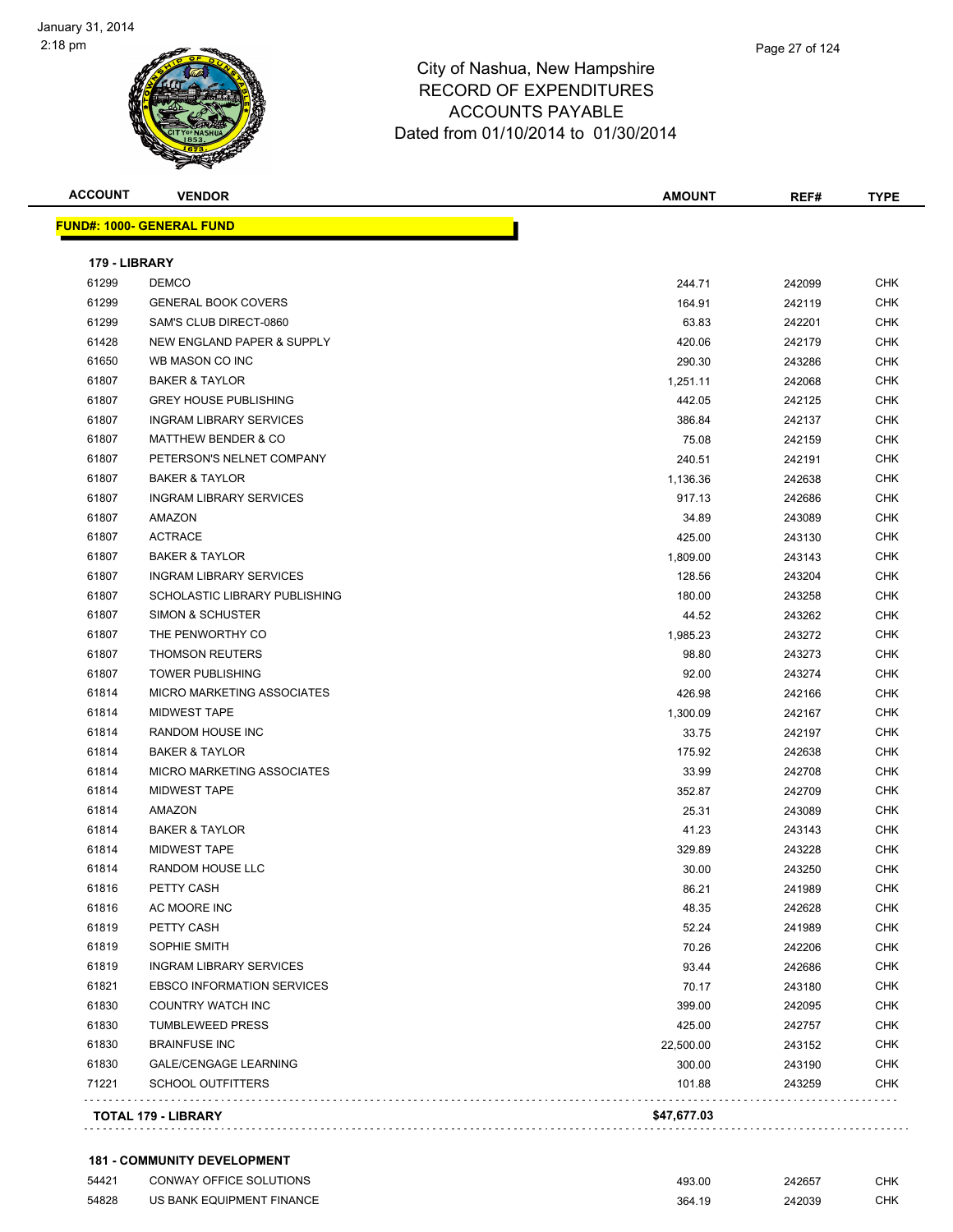| <b>ACCOUNT</b> | <b>VENDOR</b>                                                | <b>AMOUNT</b> | REF#   | <b>TYPE</b> |
|----------------|--------------------------------------------------------------|---------------|--------|-------------|
|                | <u> FUND#: 1000- GENERAL FUND</u>                            |               |        |             |
|                | <b>181 - COMMUNITY DEVELOPMENT</b>                           |               |        |             |
| 61100          | WB MASON CO INC                                              | 247.81        | 242232 | <b>CHK</b>  |
| 61100          | WB MASON CO INC                                              | 160.15        | 242767 | <b>CHK</b>  |
| 61650          | WB MASON CO INC                                              | 58.06         | 242767 | <b>CHK</b>  |
|                | TOTAL 181 - COMMUNITY DEVELOPMENT                            | \$1,323.21    |        |             |
|                |                                                              |               |        |             |
|                | <b>182 - PLANNING &amp; ZONING</b>                           |               |        |             |
| 55200          | NEW HAMPSHIRE PLANNERS ASSOC                                 | 182.50        | 242016 | <b>CHK</b>  |
| 55307          | PETTY CASH                                                   | 153.38        | 243045 | <b>CHK</b>  |
| 55307          | <b>CARTER FALK</b>                                           | 55.44         | 243071 | <b>CHK</b>  |
| 55421          | JOSEPH MERRITT & CO INC                                      | 5.40          | 242145 | <b>CHK</b>  |
| 55421          | NH MUNICIPAL ASSOCIATION LLC                                 | 35.00         | 242182 | <b>CHK</b>  |
| 55614          | HILLSBOROUGH COUNTY REGISTRY                                 | 1.00          | 242132 | CHK         |
|                | TOTAL 182 - PLANNING & ZONING                                | \$432.72      |        |             |
|                |                                                              |               |        |             |
| 54421          | <b>183 - ECONOMIC DEVELOPMENT</b><br>CONWAY OFFICE SOLUTIONS | 68.75         | 242657 | CHK         |
|                |                                                              |               |        |             |
|                | TOTAL 183 - ECONOMIC DEVELOPMENT                             | \$68.75       |        |             |
| 191 - SCHOOL   |                                                              |               |        |             |
| 52800          | <b>ALEXIS BAKER</b>                                          | 540.00        | 242254 | <b>CHK</b>  |
| 52800          | <b>KYLE MARIE LANGILLE</b>                                   | 210.00        | 242328 | <b>CHK</b>  |
| 52800          | <b>INGE THOMAS</b>                                           | 1,140.00      | 242384 | <b>CHK</b>  |
| 52800          | <b>JESSICA MACINTYRE</b>                                     | 2,366.40      | 242854 | <b>CHK</b>  |
| 52800          | <b>TANYA ACKERMAN</b>                                        | 1,231.20      | 243305 | <b>CHK</b>  |
| 52800          | STEPHANIE AUCOIN                                             | 540.00        | 243308 | <b>CHK</b>  |
| 52800          | NANCY BURNETT                                                | 2,040.00      | 243321 | <b>CHK</b>  |
| 52800          | <b>NATHAN BURNS</b>                                          | 2,640.00      | 243322 | <b>CHK</b>  |
| 52800          | RANDY CALHOUN                                                | 1,632.00      | 243323 | <b>CHK</b>  |
| 52800          | <b>THOMAS CASEY</b>                                          | 768.00        | 243326 | <b>CHK</b>  |
| 52800          | <b>ISABEL GUNTHER</b>                                        | 1,084.80      | 243362 | <b>CHK</b>  |
| 52800          | JOHANNA SEEBA                                                | 540.00        | 243437 | <b>CHK</b>  |
| 52800          | DANIELLE ST PIERRE                                           | 1,183.20      | 243444 | <b>CHK</b>  |
| 53128          | <b>JACKSON LEWIS LLP</b>                                     |               |        | <b>CHK</b>  |
| 53600          | SCHOLASTIC BOOK FAIRS - 14                                   | 1,120.00      | 243375 | <b>CHK</b>  |
|                |                                                              | 37.02         | 242373 |             |
| 53600          | ADULT LEARNING CENTER                                        | 28,485.00     | 242782 | <b>CHK</b>  |
| 53600          | <b>HAMPSTEAD HOSPITAL</b>                                    | 225.00        | 242830 | <b>CHK</b>  |
| 53600          | DYANN G LEVESQUE                                             | 366.45        | 243388 | <b>CHK</b>  |
| 53614          | COMPASSIONATE STAFFING LLC                                   | 585.00        | 242809 | <b>CHK</b>  |
| 53614          | <b>CAROL DUFFY</b>                                           | 12.00         | 242816 | <b>CHK</b>  |
| 53614          | FIRST STUDENT INC                                            | 311.46        | 242819 | <b>CHK</b>  |
| 53614          | AMY MCCARTNEY                                                | 4,388.20      | 242863 | <b>CHK</b>  |
| 53614          | <b>CLARK ASSOC</b>                                           | 34,098.50     | 243332 | <b>CHK</b>  |
| 53628          | STATE OF NH CRIMINAL RECORDS                                 | 997.50        | 242241 | <b>CHK</b>  |

 WILLIAM R CLOSS III 60.00 242279 CHK EDUCATION INC 744.80 242292 CHK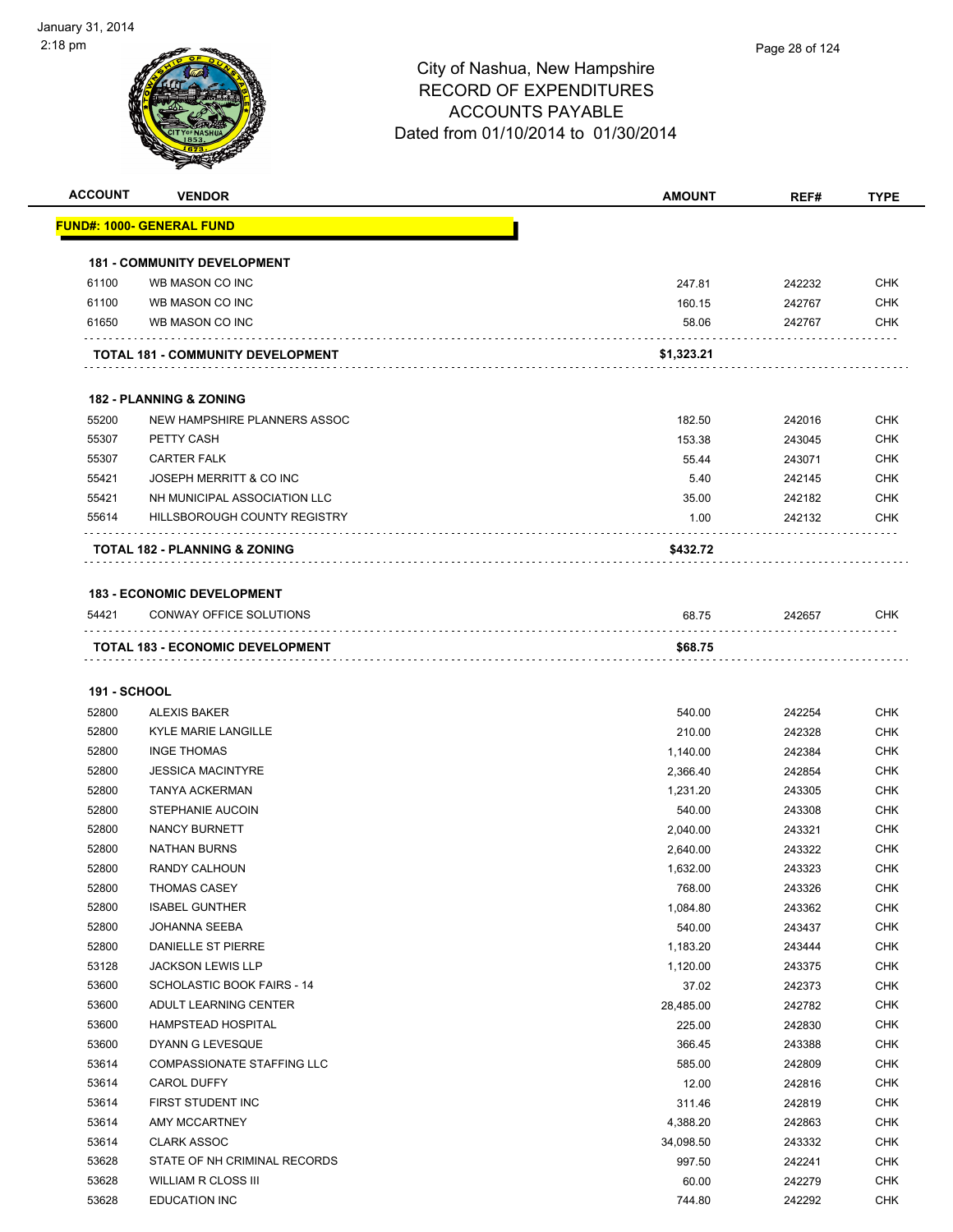

| <b>ACCOUNT</b>      | <b>VENDOR</b>                                         | <b>AMOUNT</b>    | REF#             | TYPE              |
|---------------------|-------------------------------------------------------|------------------|------------------|-------------------|
|                     | <u> FUND#: 1000- GENERAL FUND</u>                     |                  |                  |                   |
|                     |                                                       |                  |                  |                   |
| <b>191 - SCHOOL</b> |                                                       |                  |                  |                   |
| 53628               | <b>HEWLETT PACKARD CO</b>                             | 19,298.02        | 242315           | <b>CHK</b>        |
| 53628               | <b>MULTI STATE BILLING SERVICES L</b>                 | 7,422.14         | 242343           | <b>CHK</b>        |
| 53628               | YOUTH EDUCATIONAL EMPLOYMENT                          | 3,750.00         | 242391           | <b>CHK</b>        |
| 53628               | <b>EDUCATION INC</b>                                  | 1,745.63         | 242817           | CHK               |
| 53628               | NORTHEAST PRO-CON SOLUTIONS                           | 743.00           | 242882           | <b>CHK</b>        |
| 53628               | CLARITY WATER TECHNOLOGIES LLC                        | 822.92           | 243331           | <b>CHK</b>        |
| 54100               | <b>PSNH</b>                                           | 21,871.67        | 242777           | <b>CHK</b>        |
| 54100               | PUBLIC SERVICE OF NH-LARGE POW                        | 83,032.72        | 242894           | <b>CHK</b>        |
| 54100               | <b>PSNH</b>                                           | 8,406.16         | 243300           | <b>CHK</b>        |
| 54114               | <b>ENERGYNORTH PROPANE</b>                            | 1,621.04         | 242295           | <b>CHK</b>        |
| 54114               | <b>HESS CORPORATION</b>                               | 66.26            | 242314           | <b>CHK</b>        |
| 54114               | <b>LIBERTY UTILITIES - NH</b>                         | 17,972.65        | 243296           | <b>CHK</b>        |
| 54114               | <b>HESS CORPORATION</b>                               | 60,636.41        | 243369           | <b>CHK</b>        |
| 54141               | PENNICHUCK WATER WORKS INC                            | 6,689.32         | 242776           | <b>CHK</b>        |
| 54141               | PENNICHUCK WATER WORKS INC                            | 3,753.31         | 243298           | CHK               |
| 54243               | CONTROL TECHNOLOGIES INC                              | 492.87           | 243336           | CHK               |
| 54280               | NASHUA WALLPAPER & PAINT CO                           | 253.20           | 242346           | CHK               |
| 54280               | SECURADYNE SYSTEMS                                    | 1,847.92         | 242375           | <b>CHK</b>        |
| 54280               | MARVELL PLATE GLASS INC                               | 980.68           | 242860           | <b>CHK</b>        |
| 54280               | NASHUA GLASS                                          | 523.00           | 242871           | <b>CHK</b>        |
| 54280               | SECURADYNE SYSTEMS                                    | 558.49           | 242900           | CHK               |
| 54280               | SECURADYNE SYSTEMS                                    | 1,692.60         | 243436           | <b>CHK</b>        |
| 54280               | <b>VIKING ROOFING INC</b>                             | 2,875.99         | 243450           | <b>CHK</b>        |
| 54450               | COMPUTER HUT dba IT INSIDERS                          | 174.95           | 242282           | <b>CHK</b>        |
| 54450               | SERVICE CASTER CORP                                   | 173.41           | 242902           | <b>CHK</b>        |
| 54487               | RICE MACHINERY INC                                    | 1,838.00         | 242366           | CHK               |
| 54487               | TRIDENT MACHINE TOOLS LLC                             | 1,440.00         | 242385           | <b>CHK</b>        |
| 54487               | <b>JEFFREY LEONE</b>                                  | 107.00           | 242848           | <b>CHK</b>        |
| 54487               | <b>NELSON PIANO SERVICE</b>                           | 420.00           | 242875           | <b>CHK</b>        |
| 54487               | PRO AV SYSTEMS INC                                    | 1,276.00         | 242891           | <b>CHK</b>        |
| 54487               | PLANT OPS PETTY CASH                                  | 93.67            | 243299           | CHK               |
| 54487               | TECHNICAL EDUCATION SOLUTIONS                         | 840.00           | 243301           | <b>CHK</b>        |
| 54487               | <b>DAVID BAILEY</b>                                   | 120.00           | 243310           | <b>CHK</b>        |
| 54487               | HILLYARD/MANCHESTER<br>SIROIS & SON APPLIANCE REPAIRS | 1,204.60         | 243370           | <b>CHK</b>        |
| 54487               |                                                       | 77.00            | 243440           | <b>CHK</b>        |
| 54600<br>54600      | <b>BEST FORD</b><br><b>DMR SERVICES</b>               | 89.42            | 242258           | <b>CHK</b>        |
| 54600               | LOU'S CUSTOM EXHAUST                                  | 344.46<br>680.00 | 242289<br>242332 | CHK<br><b>CHK</b> |
| 54600               | MAYNARD & LESIEUR INC                                 | 974.50           | 242340           | CHK               |
| 54600               | NAPA AUTO PARTS                                       | 70.50            | 242344           | <b>CHK</b>        |
| 54600               | NASHUA WHOLESALE TIRE INC                             | 238.00           | 242347           | <b>CHK</b>        |
| 54600               | MAYNARD & LESIEUR INC                                 | 46.85            | 242861           | CHK               |
| 54600               | <b>HEAVY DUTY TRUCK &amp; DIESEL SERV</b>             | 668.88           | 243368           | <b>CHK</b>        |
| 54600               | <b>MAYNARD &amp; LESIEUR INC</b>                      | 208.80           | 243398           | <b>CHK</b>        |
| 54600               | <b>MB TRACTOR &amp; EQUIPMENT</b>                     | 353.25           | 243400           | <b>CHK</b>        |
| 54600               | SANEL AUTO PARTS CO                                   | 1,286.83         | 243428           | <b>CHK</b>        |
| 54899               | <b>BOYS &amp; GIRLS CLUB OF</b>                       | 2,563.33         | 242264           | CHK               |
| 55109               | FAIRPOINT COMMUNICATIONS                              | 819.34           | 241997           | <b>CHK</b>        |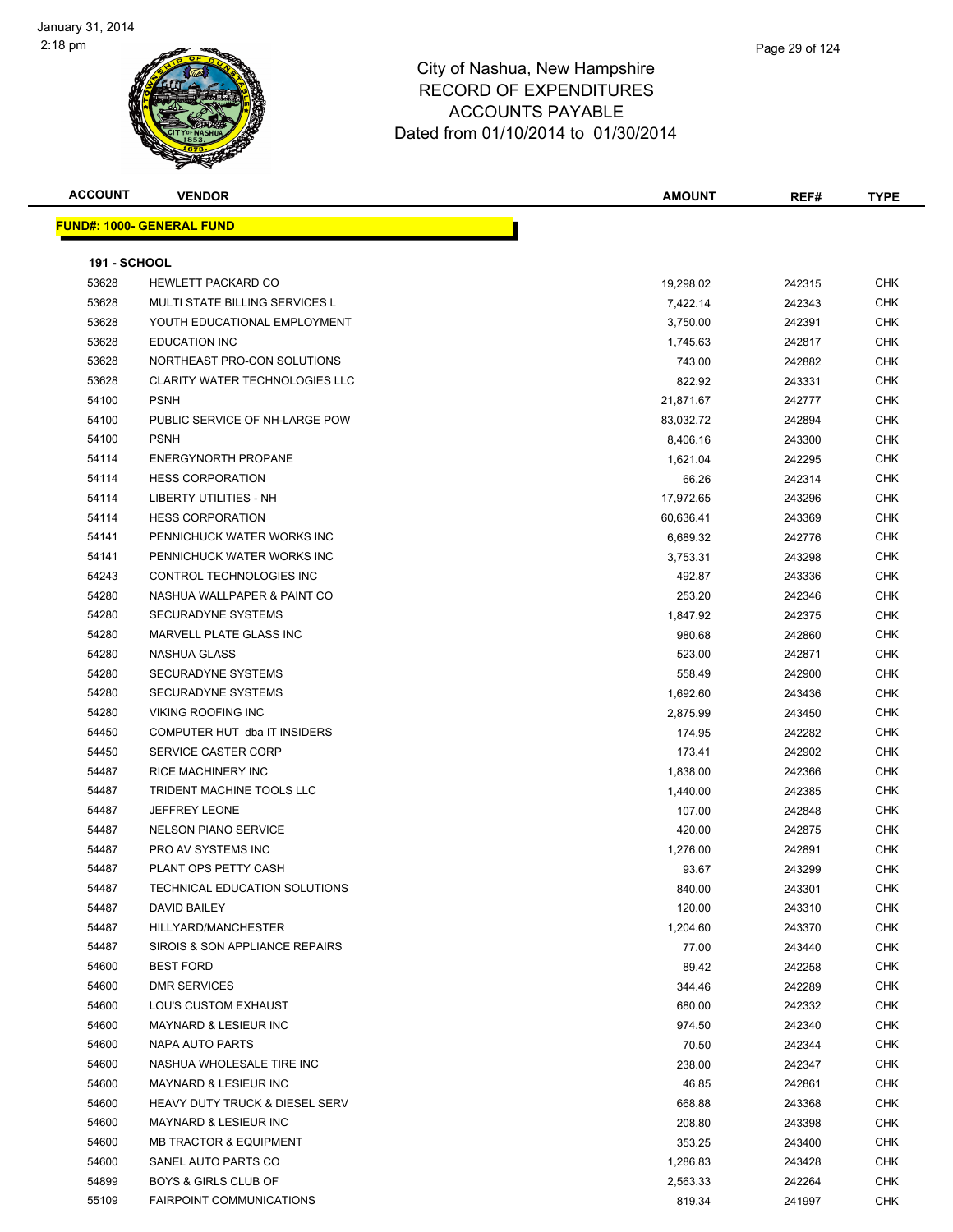| <b>ACCOUNT</b>      | <b>VENDOR</b>                     | <b>AMOUNT</b> | REF#   | <b>TYPE</b> |
|---------------------|-----------------------------------|---------------|--------|-------------|
|                     | <u> FUND#: 1000- GENERAL FUND</u> |               |        |             |
|                     |                                   |               |        |             |
| <b>191 - SCHOOL</b> |                                   |               |        |             |
| 55109               | <b>EARTHLINK BUSINESS</b>         | 1,016.25      | 242237 | <b>CHK</b>  |
| 55109               | <b>FAIRPOINT COMMUNICATIONS</b>   | 96.33         | 242240 | <b>CHK</b>  |
| 55109               | BAYRING COMMUNICATIONS            | 2,228.90      | 242772 | <b>CHK</b>  |
| 55109               | <b>FAIRPOINT COMMUNICATIONS</b>   | 32.42         | 242774 | CHK         |
| 55109               | VERIZON WIRELESS 742005979        | 502.78        | 242779 | <b>CHK</b>  |
| 55109               | <b>FAIRPOINT COMMUNICATIONS</b>   | 5,023.39      | 243294 | <b>CHK</b>  |
| 55200               | NH INDOOR TRACK LEAGUE            | 200.00        | 242352 | <b>CHK</b>  |
| 55200               | TREASURER STATE OF NH             | 75.00         | 242778 | <b>CHK</b>  |
| 55300               | <b>KALIN HAMILTON</b>             | 70.00         | 242308 | <b>CHK</b>  |
| 55300               | <b>CAREER TRACK</b>               | 79.00         | 242773 | <b>CHK</b>  |
| 55300               | <b>COURTNEY MACKAY</b>            | 70.00         | 242855 | CHK         |
| 55300               | <b>STEPHEN SHANNON</b>            | 70.00         | 242903 | <b>CHK</b>  |
| 55300               | <b>BELINDA BODNAR</b>             | 18.59         | 243315 | <b>CHK</b>  |
| 55300               | LYNNE JOSEPH                      | 373.48        | 243376 | <b>CHK</b>  |
| 55300               | LUTHERAN COMMUNITY SERVICES SH    | 180.00        | 243391 | <b>CHK</b>  |
| 55307               | <b>MARIE ALSUP</b>                | 36.72         | 242248 | <b>CHK</b>  |
| 55307               | ROBERT ANASTAS                    | 23.31         | 242250 | <b>CHK</b>  |
| 55307               | <b>JANICE ARCARO</b>              | 199.70        | 242252 | <b>CHK</b>  |
| 55307               | <b>ESTHER BRODEUR</b>             | 34.75         | 242266 | CHK         |
| 55307               | <b>MARK CONRAD</b>                | 110.72        | 242283 | <b>CHK</b>  |
| 55307               | <b>JENNIFER DIMARIA</b>           | 25.51         | 242288 | <b>CHK</b>  |
| 55307               | <b>MARIANNE DUSTIN</b>            | 90.55         | 242291 | <b>CHK</b>  |
| 55307               | <b>VIRGINIA ESSON</b>             | 10.85         | 242296 | <b>CHK</b>  |
| 55307               | <b>WENDY GUAL</b>                 | 15.82         | 242307 | <b>CHK</b>  |
| 55307               | <b>CARMEN KOSOW</b>               | 14.26         | 242321 | <b>CHK</b>  |
| 55307               | DONNA LATINA                      | 42.94         | 242329 | <b>CHK</b>  |
| 55307               | <b>MAUREEN ODEA</b>               | 252.83        | 242353 | <b>CHK</b>  |
| 55307               | PAULA PAPANICOLAOU                | 45.76         | 242355 | <b>CHK</b>  |
| 55307               | MICHELLE PAPANICOLAU              | 207.35        | 242356 | <b>CHK</b>  |
| 55307               | MARGARET REYNOLDS                 | 39.83         | 242365 | <b>CHK</b>  |
| 55307               | PHILIP SCHAPPLER                  | 41.81         | 242372 | <b>CHK</b>  |
| 55307               | <b>ALAN VERLEY</b>                | 9.75          | 242386 | <b>CHK</b>  |
| 55307               | ARELINDA ALVES                    | 27.41         | 242785 | <b>CHK</b>  |
| 55307               | <b>MARCIA BAGLEY</b>              | 115.16        | 242788 | <b>CHK</b>  |
| 55307               | KIMBERLY CALLAN                   | 421.35        | 242799 | <b>CHK</b>  |
| 55307               | DANIEL DONOVAN                    | 5.25          | 242815 | <b>CHK</b>  |
| 55307               | <b>DIANE KEENE</b>                | 71.47         | 242840 | <b>CHK</b>  |
| 55307               | PLANT OPS PETTY CASH              | 2.75          | 243299 | <b>CHK</b>  |
| 55307               | CLAUDIA CASTANO-VELEZ             | 28.28         | 243327 | <b>CHK</b>  |
| 55307               | <b>ELLEN GREENBERG</b>            | 342.85        | 243359 | <b>CHK</b>  |
| 55307               | <b>ISA ROSS</b>                   | 108.76        | 243426 | <b>CHK</b>  |
| 55307               | NICOLE SARGENT                    | 30.82         | 243429 | <b>CHK</b>  |
| 55400               | POONGOTHAI BALASANJEEVI           | 915.00        | 242255 | <b>CHK</b>  |
| 55400               | <b>RISA BROWSTEIN</b>             | 125.00        | 242267 | CHK         |
| 55400               | <b>WILLIAM NELSON</b>             | 65.00         | 242349 | <b>CHK</b>  |
| 55400               | SHARON FLESHER-DUFFY              | 23.61         | 242821 | CHK         |
| 55400               | ROBERTA GREELEY-CURTIS            | 22.45         | 242828 | CHK         |
| 55400               | <b>BARBARA HAWKINS</b>            | 690.00        | 242831 | <b>CHK</b>  |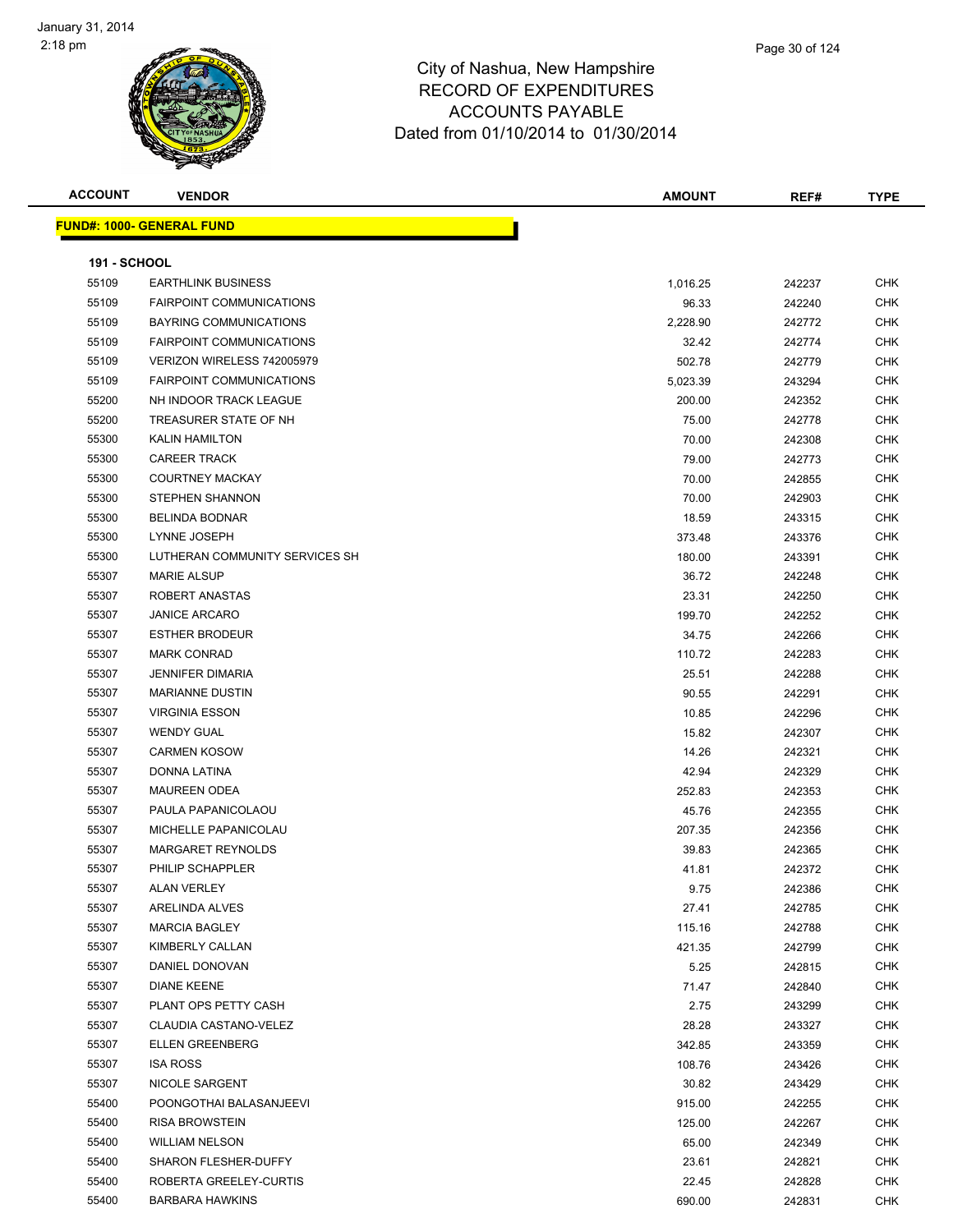

| <b>ACCOUNT</b>      | <b>VENDOR</b>                     | <b>AMOUNT</b> | REF#   | <b>TYPE</b> |
|---------------------|-----------------------------------|---------------|--------|-------------|
|                     | <u> FUND#: 1000- GENERAL FUND</u> |               |        |             |
|                     |                                   |               |        |             |
| <b>191 - SCHOOL</b> |                                   |               |        |             |
| 55400               | <b>SUE LAMBRIGHT</b>              | 70.00         | 242844 | <b>CHK</b>  |
| 55400               | SHEILA MARCOUX                    | 135.00        | 242857 | <b>CHK</b>  |
| 55400               | <b>NHICC</b>                      | 600.00        | 242879 | <b>CHK</b>  |
| 55400               | <b>NHSAA</b>                      | 1,660.00      | 242880 | <b>CHK</b>  |
| 55400               | <b>DENNIS NORMAN APRIL</b>        | 250.00        | 243307 | <b>CHK</b>  |
| 55400               | POLLY KOCZALKA                    | 800.00        | 243380 | <b>CHK</b>  |
| 55400               | MICHAEL SCHULTZ                   | 250.00        | 243434 | <b>CHK</b>  |
| 55600               | <b>TIFFANY HYATT</b>              | 222.54        | 243372 | <b>CHK</b>  |
| 55607               | FAIRGROUNDS MIDDLE SCH PETTY C    | 22.40         | 242239 | <b>CHK</b>  |
| 55607               | <b>BROAD ST PETTY CASH</b>        | 10.60         | 242798 | <b>CHK</b>  |
| 55607               | AMHERST ST PETTY CASH             | 175.90        | 243291 | <b>CHK</b>  |
| 55607               | BICENTENNIAL SCHOOL PETTY CASH    | 7.37          | 243292 | <b>CHK</b>  |
| 55607               | LEDGE ST SCH PETTY CASH           | 6.15          | 243295 | <b>CHK</b>  |
| 55607               | PLANT OPS PETTY CASH              | 46.00         | 243299 | <b>CHK</b>  |
| 55607               | MAILFINANCE                       | 413.82        | 243395 | <b>CHK</b>  |
| 55607               | <b>US POSTAL SERVICE</b>          | 383.00        | 243448 | <b>CHK</b>  |
| 55607               | <b>USPS HASLER</b>                | 2,000.00      | 243449 | <b>CHK</b>  |
| 55607               | <b>MELISSA WEIKLE</b>             | 46.00         | 243453 | <b>CHK</b>  |
| 55635               | NASHUA SCHOOL DISTRICT 42         | 1,573.00      | 14682  | ACH         |
| 55642               | <b>BRIAN ALLISON</b>              | 82.00         | 242245 | <b>CHK</b>  |
| 55642               | EARL J ALMY                       | 114.00        | 242247 | <b>CHK</b>  |
| 55642               | <b>ANTHONY ANZIVINO</b>           | 62.00         | 242251 | <b>CHK</b>  |
| 55642               | DANIEL BELLIVEAU SR               | 82.00         | 242256 | <b>CHK</b>  |
| 55642               | <b>KELLI BOOTH</b>                | 82.00         | 242261 | <b>CHK</b>  |
| 55642               | NORBERT BRETON                    | 82.00         | 242265 | <b>CHK</b>  |
| 55642               | PETER BURKHART                    | 82.00         | 242269 | CHK         |
| 55642               | KATHLEEN CAMPBELL-KELLEY          | 62.00         | 242270 | <b>CHK</b>  |
| 55642               | RONALD CHANDLER                   | 62.00         | 242277 | <b>CHK</b>  |
| 55642               | ROBERT DONNELLY                   | 82.00         | 242290 | <b>CHK</b>  |
| 55642               | <b>SEAN EDWARDS</b>               | 124.00        | 242293 | <b>CHK</b>  |
| 55642               | EINSIDLER MOORE BRUCE             | 114.00        | 242294 | <b>CHK</b>  |
| 55642               | <b>DON FERNANDES</b>              | 62.00         | 242299 | <b>CHK</b>  |
| 55642               | <b>KEITH FROST</b>                | 82.00         | 242302 | <b>CHK</b>  |
| 55642               | MICHAEL HARRINGTON                | 62.00         | 242312 | <b>CHK</b>  |
| 55642               | DANIEL HURLEY JR                  | 164.00        | 242318 | <b>CHK</b>  |
| 55642               | <b>GARY KUBA</b>                  | 144.00        | 242322 | <b>CHK</b>  |
| 55642               | DAVID KUZMICK                     | 62.00         | 242323 | <b>CHK</b>  |
| 55642               | <b>SYLVAIN LABELLE</b>            | 82.00         | 242324 | <b>CHK</b>  |
| 55642               | LEE LAJOIE                        | 96.00         | 242325 | <b>CHK</b>  |
| 55642               | <b>LINDY LAMBERT</b>              | 62.00         | 242327 | <b>CHK</b>  |
| 55642               | <b>SHAWN LOUGHRAN</b>             | 62.00         | 242333 | <b>CHK</b>  |
| 55642               | <b>DON MARCOTTE</b>               | 82.00         | 242337 | <b>CHK</b>  |
| 55642               | PAUL MARTINEAU                    | 124.00        | 242339 | <b>CHK</b>  |
| 55642               | DANIEL MOYLAN                     | 106.00        | 242342 | <b>CHK</b>  |
| 55642               | <b>WILLIAM NEVERETT</b>           | 114.00        | 242350 | <b>CHK</b>  |
| 55642               | <b>KEVIN PALANSKI</b>             | 82.00         | 242354 | CHK         |
| 55642               | TOM PELLETIER                     | 114.00        | 242359 | CHK         |
| 55642               | PAUL PEPIN                        | 82.00         | 242360 | <b>CHK</b>  |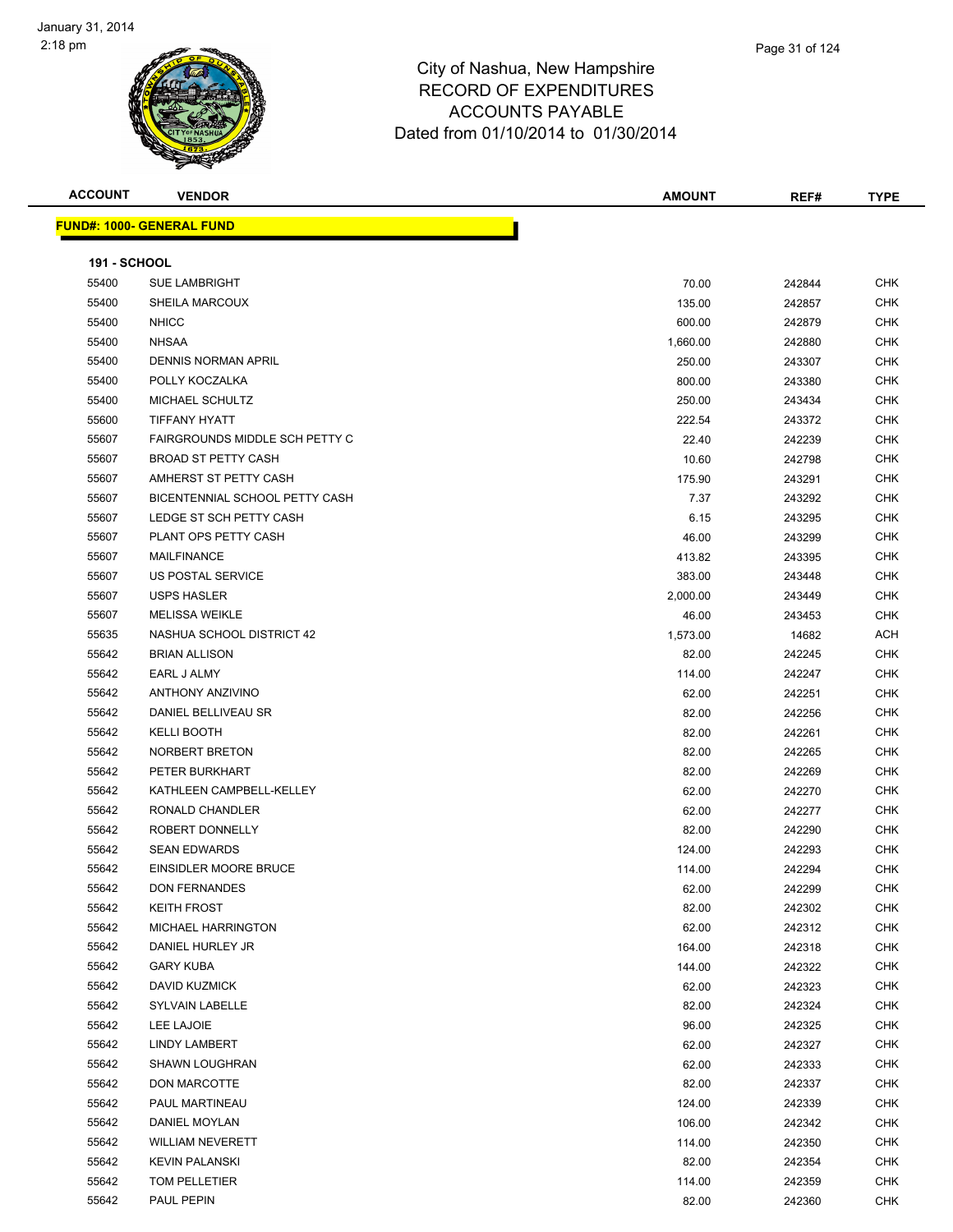

|                | Page 32 of 124 |
|----------------|----------------|
| oshire         |                |
| $I^{\text{D}}$ |                |

**ACCOUNT VENDOR AMOUNT REF# TYPE FUND#: 1000- GENERAL FUND 191 - SCHOOL** SCOTT M PLUMER 82.00 242361 CHK FRANK SAIA 62.00 242369 CHK DAVE ZWICKER 62.00 242392 CHK BRIAN ALLISON 82.00 242783 CHK MICHELLE BEAM 94.00 242791 CHK SHANE BELANGER 82.00 242792 CHK

| 5504Z | SHAINE BELAINGER           | 82.00  | 242792 | UMN        |
|-------|----------------------------|--------|--------|------------|
| 55642 | <b>EDWARD BOWERS</b>       | 62.00  | 242796 | <b>CHK</b> |
| 55642 | <b>HUGO BRITOS</b>         | 92.00  | 242797 | <b>CHK</b> |
| 55642 | DAVE CHESTNUTT             | 62.00  | 242805 | CHK        |
| 55642 | SARAH CHRANE               | 94.00  | 242806 | <b>CHK</b> |
| 55642 | NATHAN CHRISTOPHER         | 114.00 | 242807 | <b>CHK</b> |
| 55642 | <b>LEW DOKMO</b>           | 62.00  | 242814 | <b>CHK</b> |
| 55642 | <b>MICHEL FARMER</b>       | 124.00 | 242818 | <b>CHK</b> |
| 55642 | <b>CHARLES J FITZWATER</b> | 96.29  | 242820 | <b>CHK</b> |
| 55642 | <b>ADAM HICKS</b>          | 82.00  | 242832 | <b>CHK</b> |
| 55642 | DONALD HURLEY              | 62.00  | 242835 | CHK        |
| 55642 | <b>MARK JOHANSEN</b>       | 62.00  | 242837 | <b>CHK</b> |
| 55642 | JAMES W JOSEF              | 114.00 | 242838 | <b>CHK</b> |
| 55642 | <b>DAVID KUZMICK</b>       | 144.00 | 242842 | <b>CHK</b> |
| 55642 | STEPHEN LAFORGE            | 62.00  | 242843 | <b>CHK</b> |
| 55642 | SHAWN LOUGHRAN             | 238.00 | 242851 | <b>CHK</b> |
| 55642 | PAUL MARTINEAU             | 62.00  | 242859 | <b>CHK</b> |
| 55642 | RAYMOND MAYNARD            | 82.00  | 242862 | <b>CHK</b> |
| 55642 | PETER OLSON                | 131.12 | 242883 | <b>CHK</b> |
| 55642 | <b>ROY PARKER</b>          | 82.00  | 242885 | <b>CHK</b> |
| 55642 | <b>EDWARD PETERSON</b>     | 82.00  | 242888 | <b>CHK</b> |
| 55642 | RONALD PINCENCE            | 62.00  | 242889 | <b>CHK</b> |
| 55642 | ROBERT SCHILLING           | 124.00 | 242898 | <b>CHK</b> |
| 55642 | DAVE ZWICKER               | 176.00 | 242915 | <b>CHK</b> |
| 55642 | <b>KELLI BOOTH</b>         | 82.00  | 243316 | <b>CHK</b> |
| 55642 | <b>KEN BOURQUE</b>         | 62.00  | 243318 | <b>CHK</b> |
| 55642 | <b>DENNIS BURKHART</b>     | 114.00 | 243320 | <b>CHK</b> |
| 55642 | RONALD CHANDLER            | 62.00  | 243329 | <b>CHK</b> |
| 55642 | DAVE CHESTNUTT             | 62.00  | 243330 | <b>CHK</b> |
| 55642 | PHILIP CLINTON             | 124.00 | 243333 | CHK        |
| 55642 | ROBERT DUBE                | 62.00  | 243341 | <b>CHK</b> |
| 55642 | <b>LEE EMMETT</b>          | 96.00  | 243344 | <b>CHK</b> |
| 55642 | STACIE L GREENWOOD         | 176.00 | 243360 | <b>CHK</b> |
| 55642 | STEVE GREENWOOD            | 114.00 | 243361 | <b>CHK</b> |
| 55642 | <b>CHARLES KAJEN</b>       | 62.00  | 243377 | <b>CHK</b> |
| 55642 | <b>GARY KUBA</b>           | 248.00 | 243381 | <b>CHK</b> |
| 55642 | STEPHEN LAFORGE            | 114.00 | 243382 | <b>CHK</b> |
| 55642 | <b>ANTHONY LAMONICA</b>    | 82.00  | 243383 | <b>CHK</b> |
| 55642 | <b>LANCE LAVERRIERE</b>    | 82.00  | 243384 | <b>CHK</b> |
| 55642 | RAYMOND MAYNARD            | 164.00 | 243399 | <b>CHK</b> |
| 55642 | <b>MARK W NOTINI</b>       | 176.00 | 243412 | <b>CHK</b> |
| 55642 | <b>WILLIAM NUNNALLY</b>    | 82.00  | 243414 | <b>CHK</b> |

COLIN O'MEARA 176.00 243415 CHK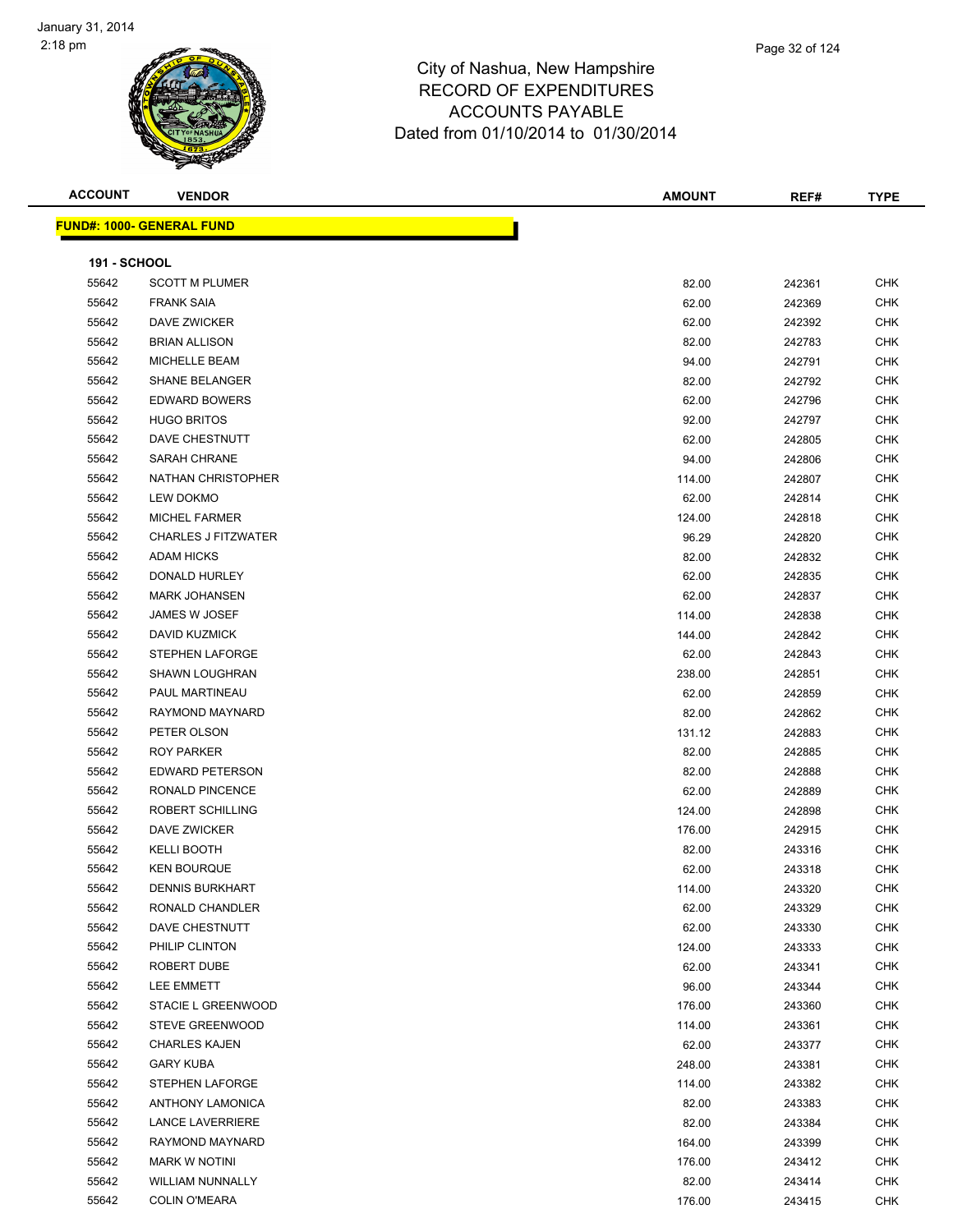

| npshire      |  |  |
|--------------|--|--|
| <b>TURES</b> |  |  |

Page 33 of 124

|  |  |  | . |  |
|--|--|--|---|--|
|  |  |  |   |  |
|  |  |  |   |  |
|  |  |  |   |  |

|                     | s<br>$\tilde{\phantom{a}}$            |               |        |             |
|---------------------|---------------------------------------|---------------|--------|-------------|
| <b>ACCOUNT</b>      | <b>VENDOR</b>                         | <b>AMOUNT</b> | REF#   | <b>TYPE</b> |
|                     | <b>FUND#: 1000- GENERAL FUND</b>      |               |        |             |
| <b>191 - SCHOOL</b> |                                       |               |        |             |
| 55642               | <b>JIM PAIVA</b>                      | 82.00         | 243416 | <b>CHK</b>  |
| 55642               | <b>KEVIN PALANSKI</b>                 | 82.00         | 243417 | <b>CHK</b>  |
| 55642               | PAUL PEPIN                            | 82.00         | 243420 | <b>CHK</b>  |
| 55642               | <b>RONALD PINCENCE</b>                | 62.00         | 243421 | <b>CHK</b>  |
| 55642               | <b>GEORGE ROY</b>                     | 82.00         | 243427 | <b>CHK</b>  |
| 55642               | ROBERT SCHILLING                      | 62.00         | 243430 | <b>CHK</b>  |
| 55642               | <b>DAVID SINCLAIR</b>                 | 62.00         | 243439 | <b>CHK</b>  |
| 55642               | AL STERLING                           | 82.00         | 243445 | <b>CHK</b>  |
| 55642               | <b>GARY WONG</b>                      | 82.00         | 243455 | <b>CHK</b>  |
| 55690               | FIRST STUDENT INC                     | 10,588.29     | 242300 | <b>CHK</b>  |
| 55690               | FIRST STUDENT INC                     | 4,086.00      | 242819 | <b>CHK</b>  |
| 55690               | <b>BARBARA MELANSON</b>               | 118.65        | 242864 | <b>CHK</b>  |
| 55690               | FIRST STUDENT INC                     | 3,346.88      | 243347 | <b>CHK</b>  |
| 55691               | <b>CARING HANDS TRANSPORTATION LL</b> | 8,610.00      | 242800 | <b>CHK</b>  |
| 55691               | FIRST STUDENT INC                     | 49,168.14     | 242819 | <b>CHK</b>  |
| 55691               | THE PROVIDER ENTERPRISES INC          | 35,090.10     | 242893 | <b>CHK</b>  |
| 55691               | <b>SARAH WINSLOW</b>                  | 291.64        | 242913 | <b>CHK</b>  |
| 55694               | <b>CEDARCREST INC</b>                 | 9,200.94      | 242802 | <b>CHK</b>  |
| 55694               | <b>EDUCATION INC</b>                  | 605.15        | 242817 | <b>CHK</b>  |
| 55694               | HAMPSTEAD HOSPITAL                    | 450.00        | 242830 | <b>CHK</b>  |
| 55694               | LEARNING CENTER FOR THE DEAF          | 12,555.36     | 242846 | <b>CHK</b>  |
| 55694               | LIGHTHOUSE SCHOOL INC                 | 89,472.00     | 242849 | <b>CHK</b>  |
| 55694               | MERRIMACK SPEC ED COLLABORATIV        | 29,142.00     | 242865 | <b>CHK</b>  |
| 55694               | NASHOBA LEARNING GROUP                | 6,909.90      | 242869 | <b>CHK</b>  |
|                     |                                       |               |        |             |

| 55694 | <b>HAMPSTEAD HOSPITAL</b>            | 450.00    | 242830 | CHK        |
|-------|--------------------------------------|-----------|--------|------------|
| 55694 | LEARNING CENTER FOR THE DEAF         | 12,555.36 | 242846 | CHK        |
| 55694 | LIGHTHOUSE SCHOOL INC                | 89,472.00 | 242849 | CHK        |
| 55694 | MERRIMACK SPEC ED COLLABORATIV       | 29,142.00 | 242865 | <b>CHK</b> |
| 55694 | NASHOBA LEARNING GROUP               | 6,909.90  | 242869 | CHK        |
| 55694 | NASHUA CHILDRENS HOME                | 27,592.80 | 242870 | <b>CHK</b> |
| 55694 | NFI NORTH INC                        | 664.60    | 242878 | <b>CHK</b> |
| 55694 | ST ANNS HOME INC                     | 9,748.80  | 242906 | <b>CHK</b> |
| 55694 | TREASURER STATE OF NH                | 14,694.00 | 242909 | CHK        |
| 55694 | YOUTH VILLAGES                       | 15,595.80 | 242914 | <b>CHK</b> |
| 55694 | <b>CEDARCREST INC</b>                | 4,133.82  | 243328 | <b>CHK</b> |
| 55694 | CROTCHED MOUNTAIN REHAB CTR          | 9,628.82  | 243338 | CHK        |
| 55694 | <b>EASTER SEALS OF NEW HAMPSHIRE</b> | 27,485.58 | 243343 | CHK        |
| 55694 | GREATER LAWRENCE ED COLLABORAT       | 4,605.00  | 243357 | CHK        |
| 55694 | INSTITUTE OF PROFESSIONAL PRAC       | 1,397.88  | 243373 | CHK        |
| 55694 | MOUNT PROSPECT ACADEMY INC           | 3,121.86  | 243403 | CHK        |
| 55694 | NFI NORTH INC                        | 830.75    | 243409 | <b>CHK</b> |
| 55694 | <b>SERESC</b>                        | 14,055.75 | 243438 | <b>CHK</b> |
| 55694 | SPAULDING YOUTH CENTER               | 7,782.48  | 243442 | CHK        |
| 55694 | ST ANNS HOME INC                     | 8,124.00  | 243443 | CHK        |
| 55694 | YOUTH VILLAGES                       | 16,115.66 | 243457 | <b>CHK</b> |
| 61100 | FAIRGROUNDS MIDDLE SCH PETTY C       | 24.99     | 242239 | CHK        |
| 61100 | <b>BROAD ST PETTY CASH</b>           | 38.97     | 242798 | <b>CHK</b> |
| 61100 | LEDGE ST SCH PETTY CASH              | 25.98     | 243295 | CHK        |
| 61100 | WB MASON CO INC                      | 5,937.57  | 243452 | <b>CHK</b> |
| 61107 | <b>BENS UNIFORMS</b>                 | 33.90     | 242257 | <b>CHK</b> |
| 61135 | FAIRGROUNDS ELEM SCH PETTY CAS       | 119.74    | 242238 | CHK        |
| 61135 | FAIRGROUNDS MIDDLE SCH PETTY C       | 34.93     | 242239 | <b>CHK</b> |
| 61135 | A & E COFFEE ROASTERY LLC            | 65.60     | 242243 | CHK        |
|       |                                      |           |        |            |
|       |                                      |           |        |            |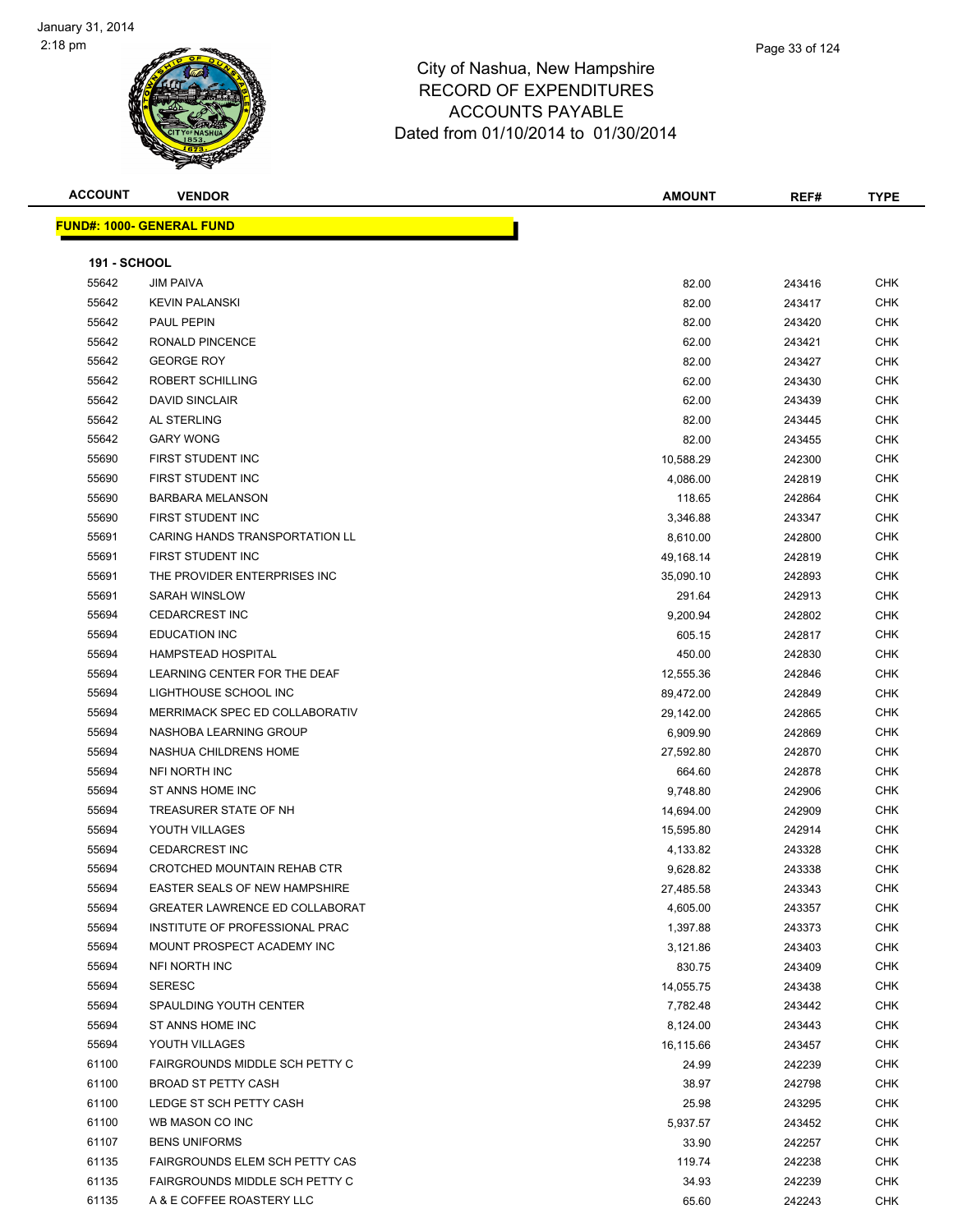

| <b>ACCOUNT</b>      | <b>VENDOR</b>                      | <b>AMOUNT</b> | REF#   | <b>TYPE</b> |
|---------------------|------------------------------------|---------------|--------|-------------|
|                     | <b>FUND#: 1000- GENERAL FUND</b>   |               |        |             |
|                     |                                    |               |        |             |
| <b>191 - SCHOOL</b> |                                    |               |        |             |
| 61135               | <b>MARK AMBROSE</b>                | 50.75         | 242249 | <b>CHK</b>  |
| 61135               | CARPARTS OF NASHUA                 | 75.97         | 242272 | <b>CHK</b>  |
| 61135               | CARTRIDGE WORLD NASHUA             | 79.99         | 242273 | <b>CHK</b>  |
| 61135               | <b>COBBLESTONE &amp; CRICKET</b>   | 8.95          | 242280 | <b>CHK</b>  |
| 61135               | <b>FRANK COVART</b>                | 46.45         | 242285 | <b>CHK</b>  |
| 61135               | <b>CRYSTAL ROCK BOTTLED WATER</b>  | 78.35         | 242286 | <b>CHK</b>  |
| 61135               | <b>BRENDA G FRENETTE</b>           | 9.16          | 242301 | <b>CHK</b>  |
| 61135               | HANDWRITING WITHOUT TEARS          | 90.75         | 242309 | <b>CHK</b>  |
| 61135               | <b>HANNAFORD</b>                   | 635.31        | 242310 | CHK         |
| 61135               | HOME DEPOT CREDIT SERVICE          | 267.61        | 242316 | <b>CHK</b>  |
| 61135               | <b>JOSEF LAMBERT</b>               | 89.98         | 242326 | <b>CHK</b>  |
| 61135               | DONNA LUNA                         | 68.15         | 242334 | <b>CHK</b>  |
| 61135               | MARKET BASKET ACCT 2589096         | 922.01        | 242338 | CHK         |
| 61135               | MODERN SCHOOL SUPPLIES INC         | 1,056.00      | 242341 | <b>CHK</b>  |
| 61135               | <b>NCS PEARSON</b>                 | 301.25        | 242348 | <b>CHK</b>  |
| 61135               | REALLY GOOD STUFF INC              | 189.84        | 242364 | CHK         |
| 61135               | <b>SCHOOL SPECIALTY</b>            | 311.60        | 242374 | CHK         |
| 61135               | SYSCO BOSTON LLC                   | 421.68        | 242382 | <b>CHK</b>  |
| 61135               | <b>WAL-MART</b>                    | 24.93         | 242387 | <b>CHK</b>  |
| 61135               | WB MASON CO INC                    | 22.19         | 242388 | <b>CHK</b>  |
| 61135               | <b>JEAN WITMER</b>                 | 100.00        | 242390 | <b>CHK</b>  |
| 61135               | <b>NHTM</b>                        | 50.00         | 242775 | <b>CHK</b>  |
| 61135               | AC MOORE                           | 40.37         | 242780 | <b>CHK</b>  |
| 61135               | ASCD                               | 79.00         | 242787 | <b>CHK</b>  |
| 61135               | DAVID BAILEY                       | 40.00         | 242789 | <b>CHK</b>  |
| 61135               | <b>BROAD ST PETTY CASH</b>         | 17.34         | 242798 | <b>CHK</b>  |
| 61135               | DJ PROS ENTERTAINMENT LLP          | 200.00        | 242813 | <b>CHK</b>  |
| 61135               | HOME DEPOT CREDIT SERVICE          | 427.69        | 242833 | <b>CHK</b>  |
| 61135               | LYNNE JOSEPH                       | 9.38          | 242839 | <b>CHK</b>  |
| 61135               | MAINE OXY                          | 138.10        | 242856 | CHK         |
| 61135               | MARKET BASKET ACCT 2589096         | 33.06         | 242858 | <b>CHK</b>  |
| 61135               | MOORE MEDICAL LLC                  | 316.49        | 242866 | <b>CHK</b>  |
| 61135               | <b>NELSON PIANO SERVICE</b>        | 210.00        | 242875 | CHK         |
| 61135               | PITSCO INC                         | 63.13         | 242890 | CHK         |
| 61135               | <b>SCHOOL SPECIALTY</b>            | 268.94        | 242899 | <b>CHK</b>  |
| 61135               | <b>SHARYN THOMS</b>                | 100.00        | 242908 | CHK         |
| 61135               | <b>WEST MUSIC</b>                  | 22.96         | 242912 | <b>CHK</b>  |
| 61135               | BICENTENNIAL SCHOOL PETTY CASH     | 83.04         | 243292 | CHK         |
| 61135               | ELM ST PETTY CASH                  | 78.82         | 243293 | CHK         |
| 61135               | <b>BELLETETES INC</b>              | 30.73         | 243312 | <b>CHK</b>  |
| 61135               | <b>BEST BUY BUSINESS ADVANTAGE</b> | 56.74         | 243313 | CHK         |
| 61135               | <b>BELINDA BODNAR</b>              | 73.04         | 243315 | CHK         |
| 61135               | RANDY CALHOUN                      | 124.60        | 243323 | CHK         |
| 61135               | CARD TECH ID                       | 226.80        | 243324 | CHK         |
| 61135               | CARTRIDGE WORLD NASHUA             | 842.86        | 243325 | CHK         |
| 61135               | NICOLE CONNORS                     | 53.95         | 243335 | CHK         |
| 61135               | <b>COLLEEN DERDERIAN</b>           | 6.11          | 243339 | CHK         |
| 61135               | CHRISTINA DONAHUE                  | 72.53         | 243340 | <b>CHK</b>  |
|                     |                                    |               |        |             |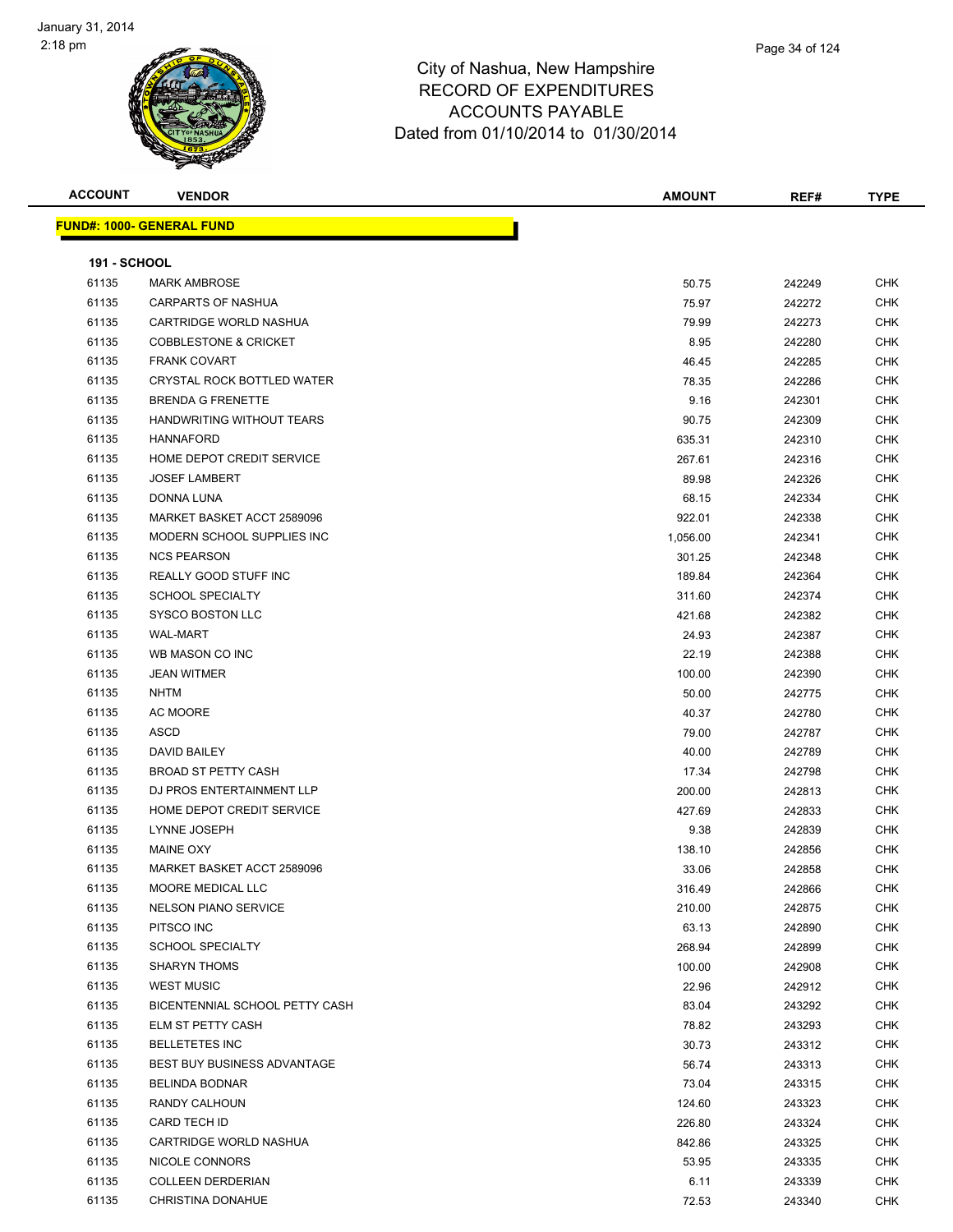

| <b>ACCOUNT</b>      | <b>VENDOR</b>                     |                    | <b>AMOUNT</b> | REF#    | <b>TYPE</b> |
|---------------------|-----------------------------------|--------------------|---------------|---------|-------------|
|                     | <u> FUND#: 1000- GENERAL FUND</u> |                    |               |         |             |
|                     |                                   |                    |               |         |             |
| <b>191 - SCHOOL</b> |                                   |                    |               |         |             |
| 61135               | KATHLEEN DUDEVOIR                 |                    | 54.28         | 243342  | <b>CHK</b>  |
| 61135               | <b>GLOBAL TRADEQUEST INC</b>      |                    | 120.65        | 243355  | CHK         |
| 61135               | <b>KAREN GREEN</b>                |                    | 57.49         | 243358  | CHK         |
| 61135               | <b>HANNAFORD</b>                  |                    | 37.22         | 243364  | <b>CHK</b>  |
| 61135               | HOME DEPOT CREDIT SERVICE         |                    | 118.13        | 243371  | CHK         |
| 61135               | J W PEPPER & SON INC              |                    | 1,938.92      | 243374  | CHK         |
| 61135               | <b>LIBRARY STORE</b>              |                    | 183.75        | 243389  | CHK         |
| 61135               | <b>MAINE OXY</b>                  |                    | 11.04         | 243396  | <b>CHK</b>  |
| 61135               | MARKET BASKET ACCT 2589096        |                    | 649.97        | 243397  | <b>CHK</b>  |
| 61135               | DAVID MCKEAN                      |                    | 97.08         | 243401  | <b>CHK</b>  |
| 61135               | MYCABLEMART.COM                   |                    | 121.77        | 243404  | <b>CHK</b>  |
| 61135               | <b>SUSAN NICHOLS</b>              |                    | 149.94        | 243410  | CHK         |
| 61135               | MICHELLE QUADROS                  |                    | 100.00        | 243422  | <b>CHK</b>  |
| 61135               | <b>SCHOOL SPECIALTY</b>           |                    | 459.59        | 243433  | <b>CHK</b>  |
| 61135               | <b>RENEE SCHWARZ</b>              |                    | 92.00         | 243435  | <b>CHK</b>  |
| 61135               | <b>WAL-MART</b>                   |                    | 51.08         | 243451  | CHK         |
| 61135               | WB MASON CO INC                   |                    | 1,297.39      | 243452  | CHK         |
| 61135               | CITIZENS BANK CREDIT CARD         | <b>DOLLAR TREE</b> | 36.00         | 9201410 | ACH         |
| 61142               | FAIRGROUNDS ELEM SCH PETTY CAS    |                    | 17.99         | 242238  | <b>CHK</b>  |
| 61142               | FAIRGROUNDS MIDDLE SCH PETTY C    |                    | 9.98          | 242239  | <b>CHK</b>  |
| 61142               | <b>WAL-MART</b>                   |                    | 119.70        | 242910  | <b>CHK</b>  |
| 61142               | BICENTENNIAL SCHOOL PETTY CASH    |                    | 16.93         | 243292  | <b>CHK</b>  |
| 61142               | ELM ST PETTY CASH                 |                    | 6.00          | 243293  | CHK         |
| 61142               | WILLIAM V MACGILL & CO            |                    | 180.99        | 243454  | <b>CHK</b>  |
| 61249               | HOUGHTON MIFFLIN HARCOURT PUB     |                    | 946.55        | 242317  | <b>CHK</b>  |
| 61249               | <b>MOLLY SILLICH</b>              |                    | 59.98         | 242376  | <b>CHK</b>  |
| 61299               | BUDGET 1 HR. SIGN CTR., INC.      |                    | 40.00         | 242268  | CHK         |
| 61299               | <b>HALLIE STONE</b>               |                    | 16.00         | 242381  | CHK         |
| 61299               | <b>WILLIAM TENNANT</b>            |                    | 74.50         | 242383  | <b>CHK</b>  |
| 61299               | HOME DEPOT CREDIT SERVICES        |                    | 179.87        | 242834  | <b>CHK</b>  |
| 61299               | LINEN & SHADE BIN INC             |                    | 3,717.50      | 242850  | <b>CHK</b>  |
| 61299               | PLANT OPS PETTY CASH              |                    | 2.18          | 243299  | <b>CHK</b>  |
| 61299               | <b>FASTENAL CO</b>                |                    | 230.85        | 243346  | <b>CHK</b>  |
| 61299               | <b>FLETCHERS APPLIANCE</b>        |                    | 100.55        | 243348  | <b>CHK</b>  |
| 61299               | <b>TARA KINSELLA</b>              |                    | 37.62         | 243378  | <b>CHK</b>  |
| 61299               | WB MASON CO INC                   |                    | 165.71        | 243452  | <b>CHK</b>  |
| 61299               | CITIZENS BANK CREDIT CARD         | SURVEY MONKEY.COM  | 200.00        | 9201410 | ACH         |
| 61407               | CEN-COM                           |                    | 56.00         | 242275  | <b>CHK</b>  |
| 61407               | LIFE SAFETY FIRE PROTECTION IN    |                    | 157.25        | 242331  | <b>CHK</b>  |
| 61407               | M & M ELECTRICAL SUPPLY CO INC    |                    | 884.48        | 242335  | <b>CHK</b>  |
| 61407               | <b>RADIOSHACK</b>                 |                    | 63.98         | 242362  | <b>CHK</b>  |
| 61407               | M & M ELECTRICAL SUPPLY CO INC    |                    | 539.07        | 242852  | <b>CHK</b>  |
| 61407               | PLANT OPS PETTY CASH              |                    | 44.99         | 243299  | <b>CHK</b>  |
| 61407               | M & M ELECTRICAL SUPPLY CO INC    |                    | 1,693.08      | 243392  | <b>CHK</b>  |
| 61414               | PEABODY SUPPLY CO                 |                    | 6.99          | 242358  | <b>CHK</b>  |
| 61414               | PEABODY SUPPLY CO                 |                    | 186.94        | 242887  | <b>CHK</b>  |
| 61414               | PEABODY SUPPLY CO                 |                    | 1,801.33      | 243419  | <b>CHK</b>  |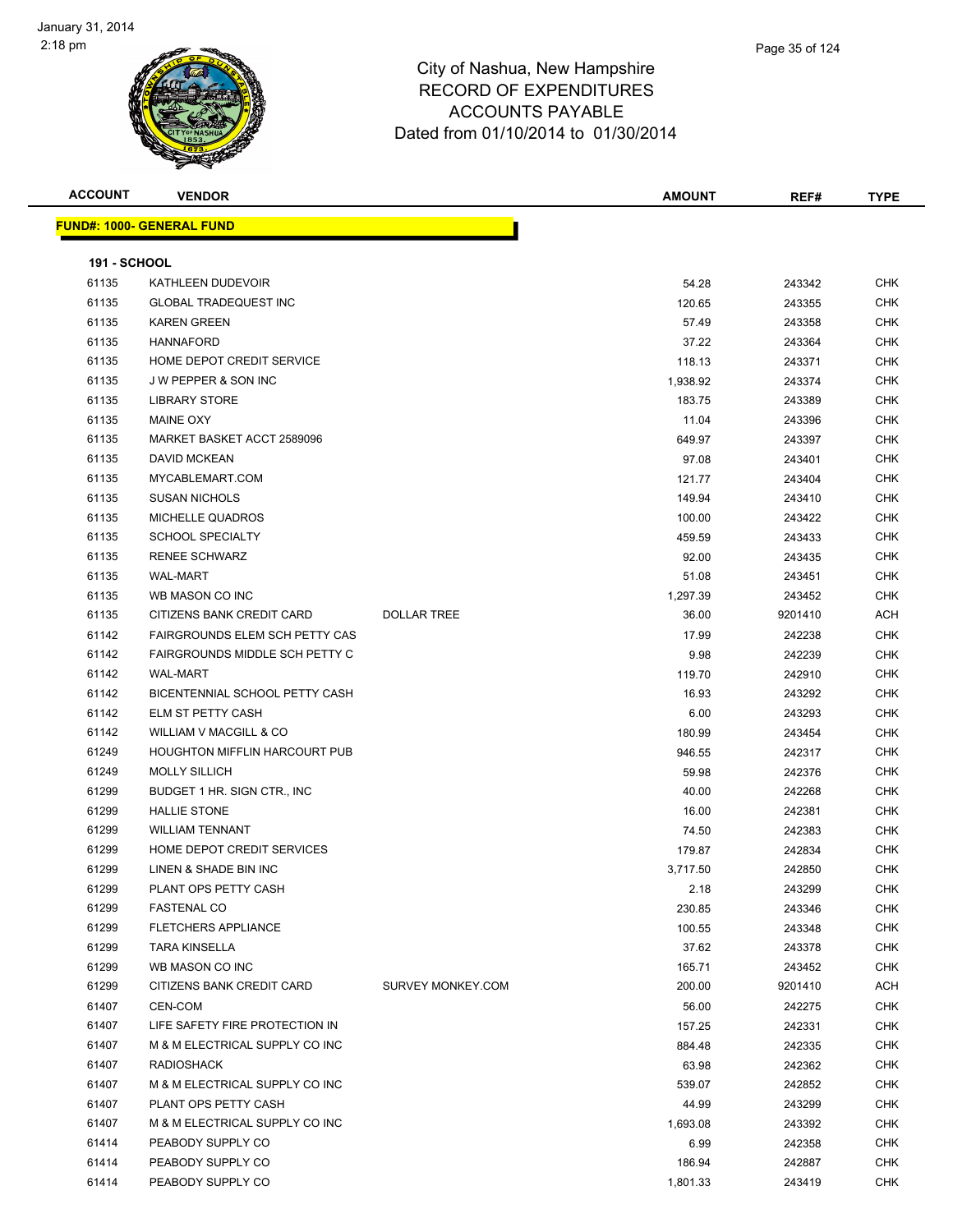

| <b>ACCOUNT</b>      | <b>VENDOR</b>                        | <b>AMOUNT</b> | REF#   | <b>TYPE</b>               |
|---------------------|--------------------------------------|---------------|--------|---------------------------|
|                     | <b>FUND#: 1000- GENERAL FUND</b>     |               |        |                           |
| <b>191 - SCHOOL</b> |                                      |               |        |                           |
| 61421               | NEW HAMPSHIRE HYDRAULICS INC         | 247.31        | 242877 | <b>CHK</b>                |
| 61421               | <b>HEATING SPECIALTIES OF NH INC</b> | 393.56        | 243367 | <b>CHK</b>                |
| 61428               | CENTRAL PAPER PRODUCTS CO            | 4,151.76      | 242276 | <b>CHK</b>                |
| 61428               | MARKET BASKET ACCT 2589096           | 298.80        | 242338 | <b>CHK</b>                |
| 61428               | CENTRAL PAPER PRODUCTS CO            | 980.51        | 242803 | <b>CHK</b>                |
| 61428               | NATIONAL CHEMICAL LABS               | 5,027.40      | 242873 | <b>CHK</b>                |
| 61428               | NATIONWIDE SALES & SERVICE           | 204.82        | 242874 | <b>CHK</b>                |
| 61428               | NATIONWIDE SALES & SERVICE           | 1,672.77      | 243406 | <b>CHK</b>                |
| 61599               | NASHUA OUTDOOR POWER EQUIPMENT       | 264.74        | 242345 | <b>CHK</b>                |
| 61599               | NASHUA OUTDOOR POWER EQUIPMENT       | 19.20         | 242872 | <b>CHK</b>                |
| 61599               | NASHUA OUTDOOR POWER EQUIPMENT       | 29.12         | 243405 | <b>CHK</b>                |
| 61650               | CANON SOLUTIONS AMERICA              | 115.00        | 242271 | <b>CHK</b>                |
| 61807               | <b>NSTA SCIENCE STORE</b>            | 86.89         | 243413 | <b>CHK</b>                |
| 61814               | <b>FOLLETT LIBRARY RESOURCES</b>     | 11.65         | 243349 | <b>CHK</b>                |
| 61814               | <b>TERRAPIN SOFTWARE</b>             | 80.95         | 243447 | <b>CHK</b>                |
| 61821               | <b>COOKING LIGHT</b>                 | 36.00         | 242236 | <b>CHK</b>                |
| 61830               | N <sub>2</sub> Y, INC                | 1,415.50      | 242867 | <b>CHK</b>                |
| 61830               | <b>GALE/CENGAGE LEARNING</b>         | 50.00         | 243350 | <b>CHK</b>                |
| 61875               | SCHOLASTIC BOOK FAIRS - 14           | 1,015.00      | 242373 | <b>CHK</b>                |
| 61875               | <b>NHSTE</b>                         | 1,899.00      | 242881 | <b>CHK</b>                |
| 61875               | <b>ALLYSON HASTINGS</b>              | 40.00         | 243366 | <b>CHK</b>                |
| 61875               | <b>WILLIAM NELSON</b>                | 47.13         | 243407 | <b>CHK</b>                |
| 71221               | COMPUTER HUT dba IT INSIDERS         | 278.00        | 242282 | <b>CHK</b>                |
| 71221               | PRO AV SYSTEMS INC                   | 1,209.00      | 242891 | <b>CHK</b>                |
| 71228               | LEARNING.COM                         | 3,900.00      | 242847 | <b>CHK</b>                |
| 71999               | <b>SCHOOL SPECIALTY</b>              | 127.76        | 243433 | <b>CHK</b>                |
|                     | TOTAL 191 - SCHOOL                   | \$862,328.38  |        |                           |
|                     | <b>193 - DEBT SERVICE</b>            |               |        |                           |
| 75100               | US BANK N.A. (091000022)             | 305,000.00    | 14683  | <b>ACH</b>                |
| 75000               | LIC DANILALA (004000000)             | 0.074.00      | 11000  | $\Lambda$ $\cap$ $\Gamma$ |

|       | <b>TOTAL 193 - DEBT SERVICE</b> | \$1,479,497.31 |       |            |
|-------|---------------------------------|----------------|-------|------------|
| 75200 | US BANK N.A. (091000022)        | 56.856.25      | 14773 | <b>ACH</b> |
| 75200 | US BANK N.A. (091000022)        | 1.102.600.01   | 14685 | <b>ACH</b> |
| 75200 | US BANK N.A. (091000022)        | 8.369.17       | 14684 | <b>ACH</b> |
| 75200 | US BANK N.A. (091000022)        | 6.671.88       | 14683 | <b>ACH</b> |
| 75100 | US BAINN N.A. (USTUUUUZZ)       | 305,000.00     | 14683 | ACH        |

**TOTAL FUND 1000 - GENERAL FUND \$6,308,772.37** 

#### **FUND#: 1001- GF-CAPITAL IMPROVEMENTS**

#### **161 - STREETS-CAP IMP**

| 81100 | CAPITAL STREETSCAPES LLC       | 290.00   | 242080 | <b>CHK</b> |
|-------|--------------------------------|----------|--------|------------|
| 81100 | NEW ENGLAND SIGNAL SYSTEMS INC | 1.200.00 | 242722 | <b>CHK</b> |
| 81100 | A H HARRIS & SONS INC          | 333.82   | 242047 | <b>CHK</b> |
| 81100 | UNITED SITE SERVICES NORTHEAST | 60.97    | 242227 | CHK        |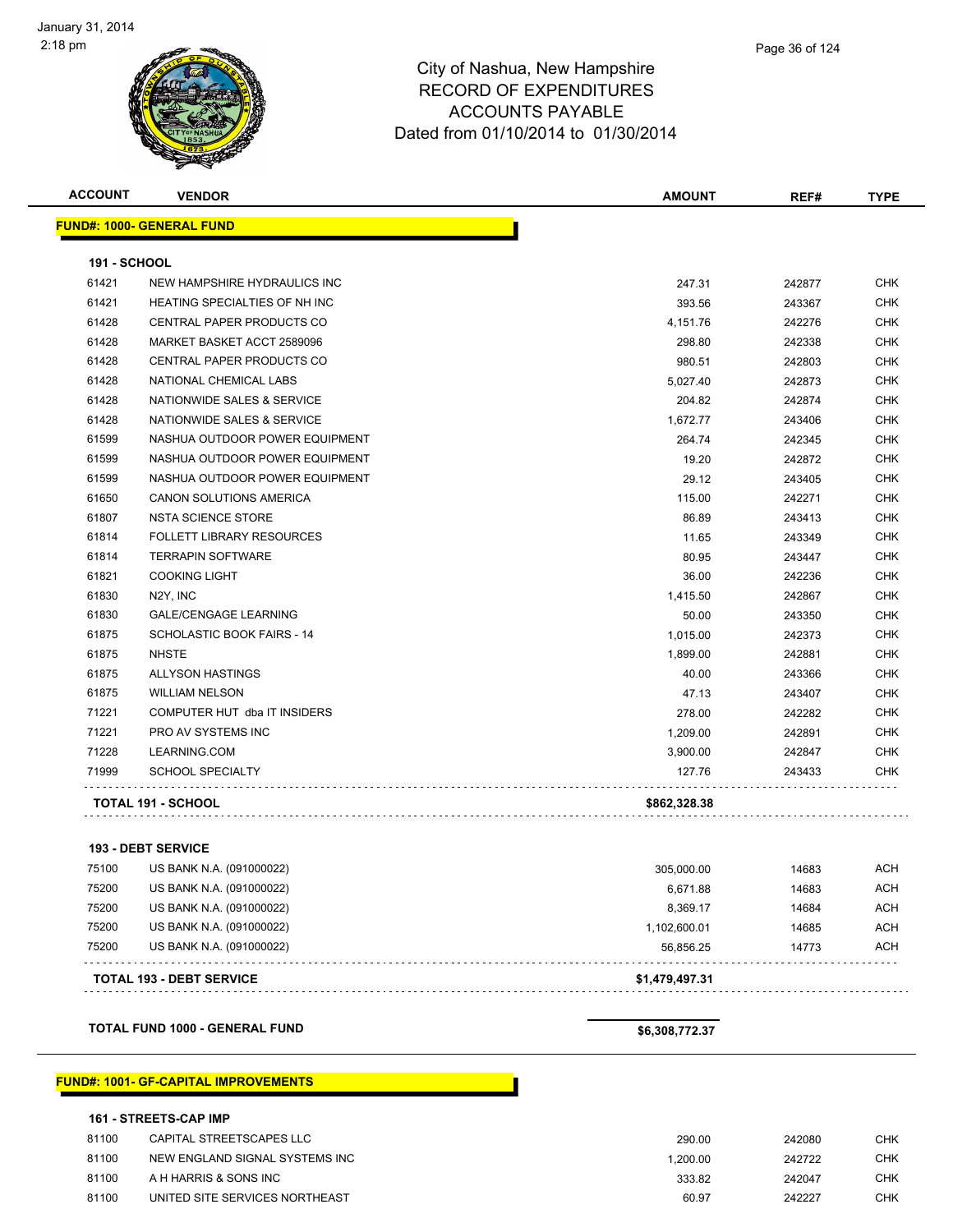| <b>ACCOUNT</b>      | <b>VENDOR</b>                                    | <b>AMOUNT</b> | REF#   | <b>TYPE</b> |
|---------------------|--------------------------------------------------|---------------|--------|-------------|
|                     | <b>FUND#: 1001- GF-CAPITAL IMPROVEMENTS</b>      |               |        |             |
|                     | 161 - STREETS-CAP IMP                            |               |        |             |
| 81100               | <b>BROX INDUSTRIES INC</b>                       | 109.90        | 243156 | <b>CHK</b>  |
| 81100               | CORRIVEAU ROUTHIER INC                           | 446.24        | 243169 | <b>CHK</b>  |
| 81100               | NEW ENGLAND SIGNAL SYSTEMS INC                   | 600.00        | 242722 | <b>CHK</b>  |
| 81100               | NEW ENGLAND SIGNAL SYSTEMS INC                   | 600.00        | 242722 | <b>CHK</b>  |
|                     | TOTAL 161 - STREETS-CAP IMP                      | \$3,640.93    |        |             |
|                     | <b>166 - PARKING-CAP IMP</b>                     |               |        |             |
| 81100               | <b>CALE AMERICA</b>                              | 1,040.00      | 243158 | <b>CHK</b>  |
|                     | <b>TOTAL 166 - PARKING-CAP IMP</b>               | \$1,040.00    |        |             |
|                     | <b>TOTAL FUND 1001 - GF-CAPITAL IMPROVEMENTS</b> | \$4,680.93    |        |             |
|                     | <b>FUND#: 1010- GF-PRIOR YEAR ESCROWS</b>        |               |        |             |
|                     | <b>126 - FINANCIAL SERVICES</b>                  |               |        |             |
| 53452               | KROLL, BECKER & WING LLC                         | 522.44        | 243042 | CHK         |
|                     | <b>TOTAL 126 - FINANCIAL SERVICES</b>            | \$522.44      |        |             |
|                     | <b>150 - POLICE-PRIOR YEAR</b>                   |               |        |             |
| 61121               | RILEYS SPORT SHOP INC                            | 3,585.04      | 243251 | <b>CHK</b>  |
| 71221               | <b>CDW GOVERNMENT</b>                            | 376.00        | 242651 | <b>CHK</b>  |
| 71228               | CELLEBRITE USA CORPORATION                       | 8,083.00      | 243161 | CHK         |
|                     | <b>TOTAL 150 - POLICE-PRIOR YEAR</b>             | \$12,044.04   |        |             |
|                     | <b>161 - STREETS-PRIOR YEAR</b>                  |               |        |             |
| 81100               | NEW ENGLAND SIGNAL SYSTEMS INC                   | 6,200.00      | 242722 | <b>CHK</b>  |
| 81100               | M & M ELECTRICAL SUPPLY CO INC                   | 8.79          | 242702 | <b>CHK</b>  |
|                     | <b>TOTAL 161 - STREETS-PRIOR YEAR</b>            | \$6,208.79    |        |             |
|                     | 177 - PARKS & RECREATION-PRIOR YEAR              |               |        |             |
| 81650               | GATE CITY FENCE CO INC                           | 990.00        | 242117 | <b>CHK</b>  |
|                     | TOTAL 177 - PARKS & RECREATION-PRIOR YEAR        | \$990.00      |        |             |
| <b>191 - SCHOOL</b> |                                                  |               |        |             |
| 61142               | WILLIAM V MACGILL & CO                           | 94.99         | 243454 | CHK         |
|                     | TOTAL 191 - SCHOOL                               | \$94.99       |        |             |
|                     |                                                  |               |        |             |
|                     | <b>TOTAL FUND 1010 - GF-PRIOR YEAR ESCROWS</b>   | \$19,860.26   |        |             |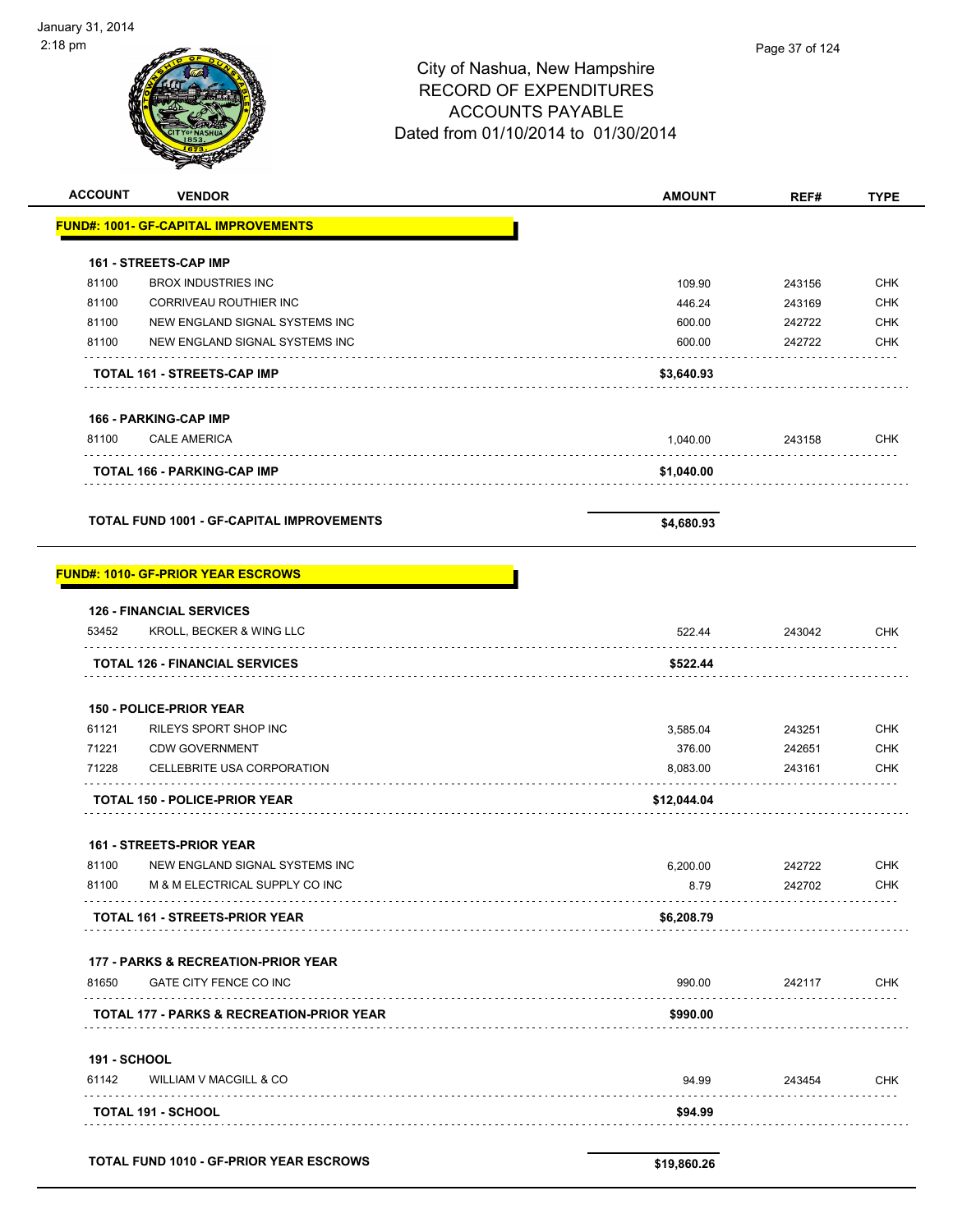

| Page 38 of 124 |
|----------------|
|                |

| <b>ACCOUNT</b> | <b>VENDOR</b>                          | <b>AMOUNT</b> | REF#   | <b>TYPE</b> |
|----------------|----------------------------------------|---------------|--------|-------------|
|                | <b>FUND#: 2100- FOOD SERVICES</b>      |               |        |             |
| 44503          | <b>GANGLI FAN</b>                      | 7.10          | 242298 | <b>CHK</b>  |
| 44503          | JORDAN WILMOT                          | 25.00         | 242389 | <b>CHK</b>  |
| 44503          | PATRICE COSTA                          | 67.00         | 242812 | <b>CHK</b>  |
| 44503          | DANA ABRAHAM                           | 51.80         | 243303 | <b>CHK</b>  |
| 55307          | LISA BORDELEAU                         | 90.68         | 242262 | <b>CHK</b>  |
| 55307          | PAULE RALPH                            | 44.49         | 242363 | <b>CHK</b>  |
| 55307          | <b>ODETTE SLOSEK</b>                   | 87.58         | 242378 | <b>CHK</b>  |
| 55307          | <b>KARYN LAWLESS</b>                   | 66.67         | 243385 | <b>CHK</b>  |
| 55400          | SNA LOCKBOX CREDENTIALING              | 117.25        | 242379 | <b>CHK</b>  |
| 55400          | SNA LOCKBOX CREDENTIALING              | 47.25         | 243441 | <b>CHK</b>  |
| 55607          | UNITED PARCEL SERVICE                  | 42.23         | 243302 | <b>CHK</b>  |
| 61100          | EVA AXNE                               | 7.19          | 243309 | CHK         |
| 61214          | TREASURER ST OF NH - SURPLUS D         | 5,055.00      | 242242 | CHK         |
| 61214          | ASIAN FOOD SOLUTIONS, INC.             | 10,335.12     | 242253 | <b>CHK</b>  |
| 61214          | <b>BIMBO FOODS BAKERIES INC</b>        | 3,911.49      | 242259 | <b>CHK</b>  |
| 61214          | <b>BOSTON PIE INC</b>                  | 2,160.30      | 242263 | <b>CHK</b>  |
| 61214          | COCA COLA BOTTLING CO                  | 1,774.80      | 242281 | <b>CHK</b>  |
| 61214          | COSTA FRUIT & PRODUCE CO INC           | 29,789.29     | 242284 | <b>CHK</b>  |
| 61214          | <b>FRANCISCA EVERHART</b>              | 480.00        | 242297 | <b>CHK</b>  |
| 61214          | <b>GARELICK FARMS LYNN</b>             | 15,310.78     | 242303 | <b>CHK</b>  |
| 61214          | GILLS PIZZA CO                         | 6,000.10      | 242305 | <b>CHK</b>  |
| 61214          | <b>GREAT STATE BEVERAGES INC</b>       | 596.40        | 242306 | <b>CHK</b>  |
| 61214          | <b>LYNN KILLGREN</b>                   | 91.35         | 242319 | <b>CHK</b>  |
| 61214          | M SAUNDERS INC                         | 14,628.86     | 242336 | <b>CHK</b>  |
| 61214          | NEW ENGLAND ICE CREAM                  | 3,753.71      | 242351 | <b>CHK</b>  |
| 61214          | <b>BIMBO FOODS BAKERIES INC</b>        | 1,074.48      | 242793 | <b>CHK</b>  |
| 61214          | COCA COLA BOTTLING CO                  | 1,148.65      | 242808 | <b>CHK</b>  |
| 61214          | COSTA FRUIT & PRODUCE CO INC           | 18,034.13     | 242811 | <b>CHK</b>  |
| 61214          | <b>GARELICK FARMS LYNN</b>             | 10,094.27     | 242823 | <b>CHK</b>  |
| 61214          | GILLS PIZZA CO                         | 3,537.70      | 242825 | <b>CHK</b>  |
| 61214          | <b>GREAT STATE BEVERAGES INC</b>       | 248.60        | 242827 | <b>CHK</b>  |
| 61214          | <b>M SAUNDERS INC</b>                  | 5,270.42      | 242853 | <b>CHK</b>  |
| 61214          | <b>BIMBO FOODS BAKERIES INC</b>        | 995.66        | 243314 | <b>CHK</b>  |
| 61214          | <b>BOSTON PIE INC</b>                  | 2,439.60      | 243317 | <b>CHK</b>  |
| 61214          | COCA COLA BOTTLING CO                  | 312.85        | 243334 | <b>CHK</b>  |
| 61214          | COSTA FRUIT & PRODUCE CO INC           | 18,306.74     | 243337 | <b>CHK</b>  |
| 61214          | <b>GARELICK FARMS LYNN</b>             | 12,930.58     | 243351 | <b>CHK</b>  |
| 61214          | GILLS PIZZA CO                         | 2,015.00      | 243353 | <b>CHK</b>  |
| 61214          | <b>GREAT STATE BEVERAGES INC</b>       | 486.60        | 243356 | CHK         |
| 61214          | M SAUNDERS INC                         | 5,358.08      | 243393 | <b>CHK</b>  |
| 61214          | <b>NEW ENGLAND ICE CREAM</b>           | 6,839.39      | 243408 | <b>CHK</b>  |
| 61299          | AMY CASSIDY                            | 6.39          | 242274 | <b>CHK</b>  |
| 61299          | CENTRAL PAPER PRODUCTS CO              | 7,891.87      | 242276 | <b>CHK</b>  |
| 61299          | CENTRAL PAPER PRODUCTS CO              | 6,946.83      | 242803 | CHK         |
| 71000          | KITTREDGE EQUIPMENT CO - NH            | 553.88        | 243379 | <b>CHK</b>  |
| 71221          | PCS REVENUE CONTROL SYSTEMS IN         | 438.90        | 243418 | <b>CHK</b>  |
|                | <b>TOTAL FUND 2100 - FOOD SERVICES</b> | \$199,472.06  |        |             |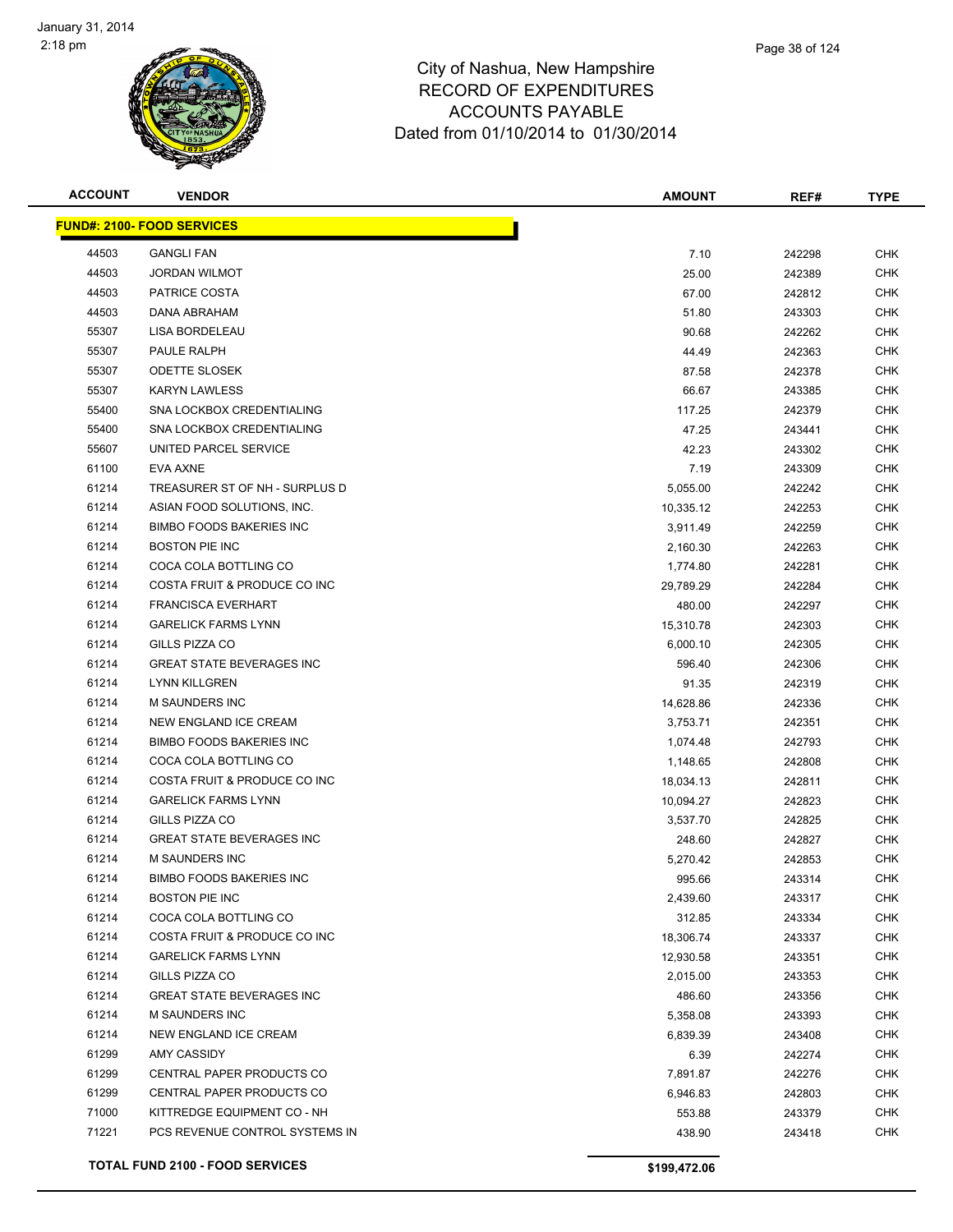

| <b>ACCOUNT</b> | <b>VENDOR</b>                                   | <b>AMOUNT</b> | REF#   | <b>TYPE</b> |
|----------------|-------------------------------------------------|---------------|--------|-------------|
|                | <b>FUND#: 2201- DRIVERS EDUCATION</b>           |               |        |             |
| 61799          | RIDE-AWAY CORP                                  | 200.00        | 242367 | <b>CHK</b>  |
|                | TOTAL FUND 2201 - DRIVERS EDUCATION             | \$200.00      |        |             |
|                | <b>FUND#: 2207- ADULT ED/CONTINUING ED</b>      |               |        |             |
| 55500          | <b>SENIOR BEACON</b>                            | 140.00        | 242901 | <b>CHK</b>  |
| 61299          | MARKET BASKET ACCT 2589096                      | 163.30        | 242338 | <b>CHK</b>  |
|                | <b>TOTAL FUND 2207 - ADULT ED/CONTINUING ED</b> | \$303.30      |        |             |
|                | <b>FUND#: 2212- ATHLETICS REVENUE FUND</b>      |               |        |             |
| 44563          | NASHUA SCHOOL DISTRICT 42                       | 250.00        | 14682  | <b>ACH</b>  |
| 61107          | <b>OPERATION HAT TRICK</b>                      | 2,880.00      | 243297 | <b>CHK</b>  |
| 61107          | AMANDA GILMAN                                   | 95.00         | 243354 | <b>CHK</b>  |
| 61299          | JEFFREY ARBOGAST                                | 15.98         | 242786 | <b>CHK</b>  |
| 61299          | DANIEL LEGRO                                    | 21.10         | 243387 | <b>CHK</b>  |
|                | <b>TOTAL FUND 2212 - ATHLETICS REVENUE FUND</b> | \$3,262.08    |        |             |
|                | <b>FUND#: 2222- AFTER SCHOOL PROGRAM</b>        |               |        |             |
| 55300          | <b>SUSAN ALMEIDA</b>                            | 218.21        | 242246 | <b>CHK</b>  |
| 55690          | FIRST STUDENT INC                               | 4,385.52      | 242300 | <b>CHK</b>  |
| 61299          | AC MOORE INC                                    | 29.19         | 242244 | <b>CHK</b>  |
| 61299          | <b>BOYS &amp; GIRLS CLUB OF</b>                 | 1,000.00      | 242264 | <b>CHK</b>  |
| 61299          | <b>ERIC CHARTERS</b>                            | 17.43         | 242278 | <b>CHK</b>  |
| 61299          | <b>GARELICK FARMS LYNN</b>                      | 185.89        | 242303 | <b>CHK</b>  |
| 61299          | MARKET BASKET ACCT 2589096                      | 177.35        | 242338 | <b>CHK</b>  |
| 61299          | NEW ENGLAND ICE CREAM                           | 110.16        | 242351 | <b>CHK</b>  |
| 61299          | <b>ALAN PARADISE</b>                            | 126.35        | 242357 | <b>CHK</b>  |
| 61299          | SAMS CLUB/GECRB (21ST)                          | 71.53         | 242370 | <b>CHK</b>  |
| 61299          | AC MOORE INC                                    | 44.32         | 242781 | <b>CHK</b>  |
| 61299          | <b>SUSAN ALMEIDA</b>                            | 38.24         | 242784 | <b>CHK</b>  |
| 61299          | <b>ERIC CHARTERS</b>                            | 69.82         | 242804 | <b>CHK</b>  |

| 61299 | AC MOORE INC               | 44.32  | 242781 | <b>CHK</b> |
|-------|----------------------------|--------|--------|------------|
| 61299 | <b>SUSAN ALMEIDA</b>       | 38.24  | 242784 | <b>CHK</b> |
| 61299 | <b>ERIC CHARTERS</b>       | 69.82  | 242804 | <b>CHK</b> |
| 61299 | SAMANTHA GOODSPEED         | 14.98  | 242826 | <b>CHK</b> |
| 61299 | M SAUNDERS INC             | 23.95  | 242853 | <b>CHK</b> |
| 61299 | MARKET BASKET ACCT 2589096 | 144.13 | 242858 | <b>CHK</b> |
| 61299 | SABRINA NADEAU             | 32.25  | 242868 | <b>CHK</b> |
| 61299 | NEW ENGLAND ICE CREAM      | 110.16 | 242876 | <b>CHK</b> |
| 61299 | SAMS CLUB/GECRB (21ST)     | 40.60  | 242896 | <b>CHK</b> |
| 61299 | WB MASON CO INC            | 580.26 | 242911 | <b>CHK</b> |
| 61299 | AC MOORE INC               | 21.69  | 243304 | <b>CHK</b> |
| 61299 | <b>GARELICK FARMS LYNN</b> | 484.54 | 243351 | <b>CHK</b> |
| 61299 | <b>M SAUNDERS INC</b>      | 25.95  | 243393 | CHK        |
| 61299 | MARKET BASKET ACCT 2589096 | 200.78 | 243397 | <b>CHK</b> |
| 61299 | NEW ENGLAND ICE CREAM      | 943.20 | 243408 | CHK        |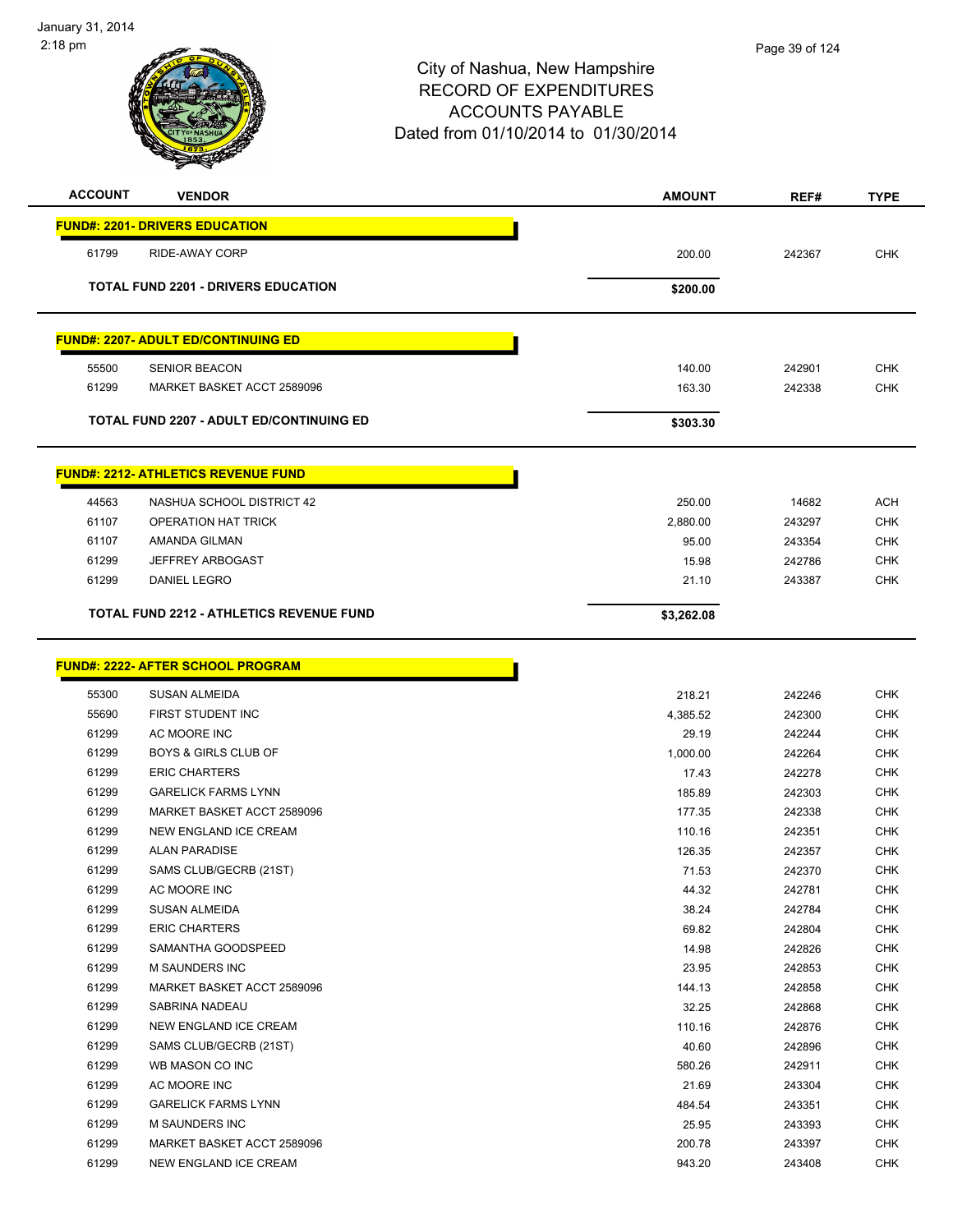# City of Nashua, New Hampshire RECORD OF EXPENDITURES ACCOUNTS PAYABLE Dated from 01/10/2014 to 01/30/2014 **ACCOUNT VENDOR AMOUNT REF# TYPE TOTAL FUND 2222 - AFTER SCHOOL PROGRAM \$9,096.50 \$9,096.50**

|                | <b>FUND#: 2247- CULINARY ARTS</b>                       |                 |                  |                   |
|----------------|---------------------------------------------------------|-----------------|------------------|-------------------|
| 53628          | D A BUCCI & SONS INC                                    | 54.00           | 242287           | <b>CHK</b>        |
| 61135          | <b>GENERAL LINEN SERVICE INC</b>                        | 74.76           | 242304           | <b>CHK</b>        |
| 61135          | <b>GENERAL LINEN SERVICE INC</b>                        | 74.76           | 242824           | <b>CHK</b>        |
| 61135          | <b>GENERAL LINEN SERVICE INC</b>                        | 404.13          | 243352           | <b>CHK</b>        |
| 61135          | NORTH CENTER FOOD SERVICE                               | 1,562.93        | 243411           | <b>CHK</b>        |
|                |                                                         |                 |                  |                   |
|                | <b>TOTAL FUND 2247 - CULINARY ARTS</b>                  | \$2,170.58      |                  |                   |
|                | <b>FUND#: 2501- PUBLIC HEALTH CLIENT FEES FUND</b>      |                 |                  |                   |
| 55845          | TREASURER STATE OF NH                                   | 90.00           | 242618           | <b>CHK</b>        |
|                | <b>TOTAL FUND 2501 - PUBLIC HEALTH CLIENT FEES FUND</b> | \$90.00         |                  |                   |
|                | <b>FUND#: 2503- PARKS &amp; REC PROGRAMS FUND</b>       |                 |                  |                   |
|                |                                                         |                 |                  |                   |
| 44549          | <b>RIFFAT FAHEEM</b>                                    | 125.00          | 243504           | <b>CHK</b>        |
| 51400          | ANNIKA KOSSAYDA                                         | 150.00          | 243458           | <b>CHK</b>        |
|                | <b>TOTAL FUND 2503 - PARKS &amp; REC PROGRAMS FUND</b>  | \$275.00        |                  |                   |
|                |                                                         |                 |                  |                   |
|                | <b>FUND#: 2505- GOVT &amp; EDUCATION CHANNELS FUND</b>  |                 |                  |                   |
| 53470          |                                                         |                 |                  |                   |
| 53470          | JOHN COLLINS                                            | 50.00           | 242656           | <b>CHK</b>        |
|                | MIKE JEYNES                                             | 150.00          | 242691           | <b>CHK</b>        |
| 53470          | <b>THOMAS KING</b>                                      | 50.00           | 242695           | CHK               |
| 53470          | <b>JIM MCLEAN</b>                                       | 200.00          | 242706           | <b>CHK</b>        |
| 53470          | <b>TIM O'NEIL</b>                                       | 225.00          | 242725           | <b>CHK</b>        |
| 53470          | FRANK J WALLENT                                         | 375.00          | 242765           | <b>CHK</b>        |
| 54114          | <b>LIBERTY UTILITIES</b>                                | 29.21           | 242004           | <b>CHK</b>        |
| 54114          | LIBERTY UTILITIES - NH                                  | 37.43           | 243100           | <b>CHK</b>        |
| 54114          | <b>HESS CORPORATION</b>                                 | 135.43          | 243198           | <b>CHK</b>        |
| 54141          | PENNICHUCK WATER WORKS INC                              | 24.44           | 242020           | <b>CHK</b>        |
| 54141          | PENNICHUCK WATER WORKS INC                              | 16.57           | 242606           | <b>CHK</b>        |
| 55300          | <b>JEFF POEHNERT</b>                                    | 100.24          | 243082           | <b>CHK</b>        |
|                | TOTAL FUND 2505 - GOVT & EDUCATION CHANNELS FUND        | \$1,393.32      |                  |                   |
|                | <b>FUND#: 2506- HUNT BLDG FACILITY RENTALS</b>          |                 |                  |                   |
|                |                                                         |                 |                  |                   |
| 54114<br>54141 | <b>LIBERTY UTILITIES</b><br>PENNICHUCK WATER WORKS INC  | 40.94<br>105.46 | 242007<br>242606 | CHK<br><b>CHK</b> |

## **TOTAL FUND 2506 - HUNT BLDG FACILITY RENTALS \$146.40**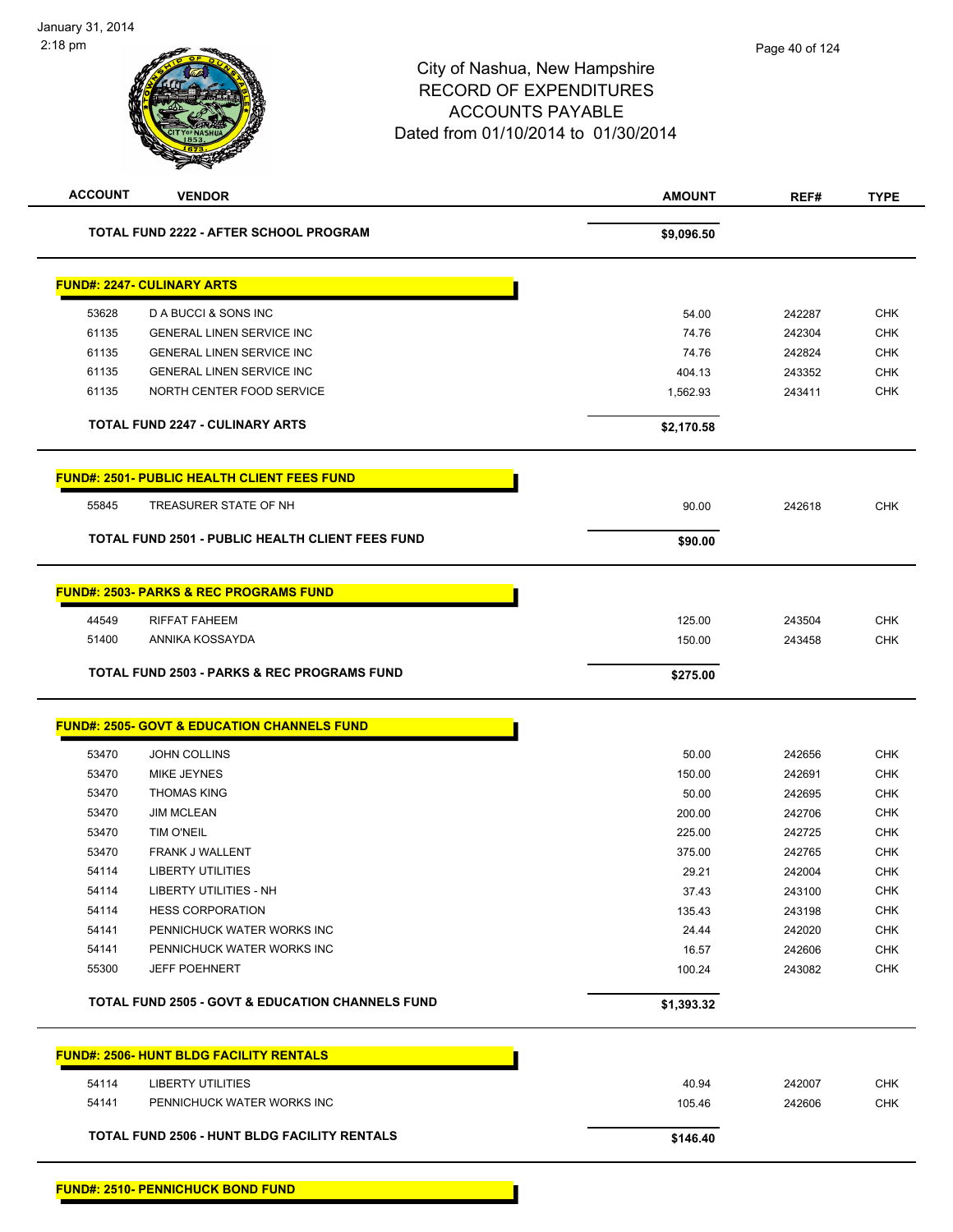

| <b>ACCOUNT</b> | <b>VENDOR</b>                                         | <b>AMOUNT</b>                | REF#   | <b>TYPE</b> |
|----------------|-------------------------------------------------------|------------------------------|--------|-------------|
|                | <b>FUND#: 2510- PENNICHUCK BOND FUND</b>              |                              |        |             |
| 75100          | US BANK N.A. (091000022)                              |                              | 14686  | <b>ACH</b>  |
| 75200          | US BANK N.A. (091000022)                              | 3,250,000.00<br>2,756,575.65 | 14686  | <b>ACH</b>  |
|                |                                                       |                              |        |             |
|                | <b>TOTAL FUND 2510 - PENNICHUCK BOND FUND</b>         | \$6,006,575.65               |        |             |
|                | <b>FUND#: 3015- HUNT BLDG GRANTS FUND</b>             |                              |        |             |
| 55699          | NEW HAMPSHIRE MAGAZINE                                | 340.00                       | 242180 | <b>CHK</b>  |
|                | <b>TOTAL FUND 3015 - HUNT BLDG GRANTS FUND</b>        | \$340.00                     |        |             |
|                | <b>FUND#: 3050- POLICE GRANTS FUND</b>                |                              |        |             |
| 61110          | RILEYS SPORT SHOP INC                                 | 3,563.72                     | 243251 | <b>CHK</b>  |
| 61110          | RILEYS SPORT SHOP INC                                 | 2,061.28                     | 243251 | <b>CHK</b>  |
| 71000          | <b>MED-ENG LLC</b>                                    | 40,928.00                    | 243225 | <b>CHK</b>  |
|                | <b>TOTAL FUND 3050 - POLICE GRANTS FUND</b>           | \$46,553.00                  |        |             |
|                |                                                       |                              |        |             |
|                | <b>FUND#: 3068- COMMUNITY SERVICES GRANTS</b>         |                              |        |             |
| 53999          | <b>GREATER NASHUA MENTAL HEALTH C</b>                 | 1,400.53                     | 242124 | CHK         |
| 55100          | AT & T MOBILITY                                       | 100.00                       | 242590 | <b>CHK</b>  |
| 55300          | LISA VASQUEZ                                          | 59.40                        | 242588 | <b>CHK</b>  |
| 55421          | <b>NHICEP</b>                                         | 40.00                        | 242603 | <b>CHK</b>  |
| 55421          | <b>NHADACA</b>                                        | 75.00                        | 242601 | <b>CHK</b>  |
| 55699          | SOUTHERN NH HIV AIDS TASK FORC                        | 8,095.00                     | 242743 | <b>CHK</b>  |
| 55810          | <b>HARBOR HOMES INC</b>                               | 56,199.00                    | 242127 | <b>CHK</b>  |
| 61100          | CARD TECH ID                                          | 54.94                        | 242081 | <b>CHK</b>  |
| 61100          | <b>CARD TECH ID</b>                                   | 107.49                       | 242649 | <b>CHK</b>  |
| 61142          | WI STATE LABORATORY OF HYGIENE                        | 255.00                       | 242768 | <b>CHK</b>  |
| 68235          | <b>HARBOR HOMES INC</b>                               | 3,992.03                     | 242127 | <b>CHK</b>  |
| 68235          | SOUTHERN NH HIV AIDS TASK FORC                        | 567.00                       | 242743 | CHK         |
| 69025          | HARBOR HOMES INC                                      | 830.00                       | 242127 | <b>CHK</b>  |
| 71000          | AMAZON                                                | 69.69                        | 243089 | <b>CHK</b>  |
|                | <b>TOTAL FUND 3068 - COMMUNITY SERVICES GRANTS</b>    | \$71,845.08                  |        |             |
|                |                                                       |                              |        |             |
|                | <b>FUND#: 3070- COMMUNITY HEALTH GRANTS FUND</b>      |                              |        |             |
| 55699          | ALEXANDER GRANOK MD                                   | 800.00                       | 242123 | <b>CHK</b>  |
| 61142          | NH MEDICAL DENTAL SUPPLY LLC                          | 75.00                        | 243237 | <b>CHK</b>  |
| 61149          | <b>FISHER SCIENTIFIC</b>                              | 34.10                        | 243185 | <b>CHK</b>  |
|                | <b>TOTAL FUND 3070 - COMMUNITY HEALTH GRANTS FUND</b> | \$909.10                     |        |             |
|                | <b>FUND#: 3080- COMMUNITY DEVELOPMENT GRANTS</b>      |                              |        |             |
| 54210          | <b>GATE CITY COMMUNITY GARDENS</b>                    | 405.04                       | 242680 | <b>CHK</b>  |
| 68400          | JOHN P STABILE II                                     | 43,077.35                    | 243044 | <b>CHK</b>  |
|                |                                                       |                              |        |             |
|                |                                                       |                              |        |             |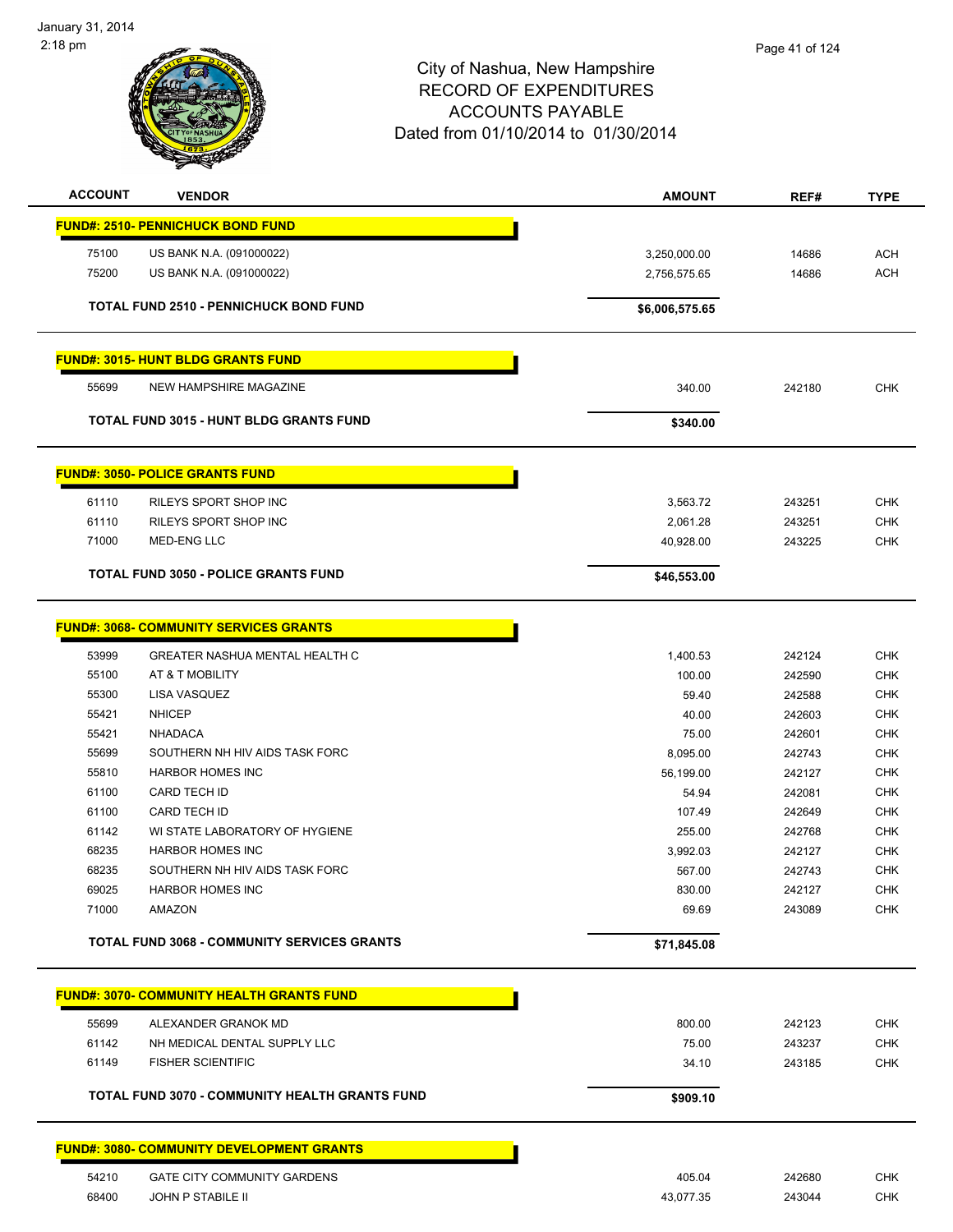

| <b>ACCOUNT</b> | <b>VENDOR</b>                                         | <b>AMOUNT</b> | REF#   | <b>TYPE</b> |
|----------------|-------------------------------------------------------|---------------|--------|-------------|
|                | <b>FUND#: 3080- COMMUNITY DEVELOPMENT GRANTS</b>      |               |        |             |
| 68400          | SOUTHERN NH SERVICES                                  | 48.928.62     | 243265 | <b>CHK</b>  |
| 81700          | CORRIVEAU ROUTHIER INC                                | 896.40        | 242093 | <b>CHK</b>  |
| 81700          | TRAFFICGUARD DIRECT INC                               | 2,656.00      | 242219 | <b>CHK</b>  |
| 81700          | PETTY CASH                                            | 91.20         | 243045 | <b>CHK</b>  |
| 81700          | PRECISION GRANITE LLC                                 | 3.450.00      | 243246 | <b>CHK</b>  |
| 81700          | SIGN-A-RAMA OF NASHUA                                 | 1,472.00      | 243261 | <b>CHK</b>  |
|                | <b>TOTAL FUND 3080 - COMMUNITY DEVELOPMENT GRANTS</b> | \$100,976.61  |        |             |

Г

#### **FUND#: 3090- URBAN PROGRAM GRANTS**

|       | <b>TOTAL FUND 3090 - URBAN PROGRAM GRANTS</b> |                   | \$28,161.80 |         |            |
|-------|-----------------------------------------------|-------------------|-------------|---------|------------|
| 69025 | CHRISTOPHER PRIORE AND DAD'S                  |                   | 11,950.00   | 241991  | <b>CHK</b> |
| 69010 | <b>SOLAR ILLUMINATIONS</b>                    |                   | 1,525.28    | 243122  | <b>CHK</b> |
| 61100 | AMAZON                                        |                   | 122.46      | 243089  | <b>CHK</b> |
| 55614 | HILLSBOROUGH COUNTY REGISTRY                  |                   | 12.00       | 242132  | <b>CHK</b> |
| 55614 | <b>HILLSBOROUGH COUNTY REGISTRY</b>           |                   | 6.00        | 242132  | <b>CHK</b> |
| 55421 | JONATHAN CANFIELD                             |                   | 350.00      | 242648  | <b>CHK</b> |
| 55421 | DAD'S ABATEMENT LLC                           |                   | 2,450.00    | 242573  | <b>CHK</b> |
| 55421 | <b>MIKE SAY</b>                               |                   | 350.00      | 242205  | <b>CHK</b> |
| 55421 | ROBERT ROLANDO                                |                   | 350.00      | 242199  | <b>CHK</b> |
| 55421 | JOHN RANDOLPH                                 |                   | 350.00      | 242196  | <b>CHK</b> |
| 55421 | <b>NICK NORMAN</b>                            |                   | 350.00      | 242183  | <b>CHK</b> |
| 55421 | PATRICK MULVEY                                |                   | 350.00      | 242170  | CHK        |
| 55421 | <b>SCOTT MACMILLAN</b>                        |                   | 350.00      | 242155  | <b>CHK</b> |
| 55421 | <b>HOWARD HACKMAN</b>                         |                   | 350.00      | 242126  | <b>CHK</b> |
| 55421 | <b>STEPHEN CORZILIUS</b>                      |                   | 350.00      | 242094  | <b>CHK</b> |
| 55421 | <b>JERRY BOLDUC</b>                           |                   | 350.00      | 242076  | <b>CHK</b> |
| 55421 | AJ WOOD CONSTRUCTION                          |                   | 350.00      | 242050  | <b>CHK</b> |
| 55400 | CITIZENS BANK CREDIT CARD                     | Southwest Airline | 127.80      | 9201410 | <b>ACH</b> |
| 55307 | <b>ROBERT RICE</b>                            |                   | 219.22      | 241993  | <b>CHK</b> |
| 55307 | <b>DAVID SULLIVAN</b>                         |                   | 252.60      | 243085  | <b>CHK</b> |
| 55307 | SHAWNASEY MADISON                             |                   | 176.28      | 242587  | <b>CHK</b> |
| 55300 | CITIZENS BANK CREDIT CARD                     | Southwest Airline | 127.80      | 9201410 | <b>ACH</b> |
| 55300 | CITIZENS BANK CREDIT CARD                     | Southwest Airline | 127.80      | 9201410 | <b>ACH</b> |
| 55118 | AT & T MOBILITY                               |                   | 41.56       | 242590  | <b>CHK</b> |
| 54225 | ALCHEMY LEAD MANAGMENT                        |                   | 2,113.00    | 243133  | <b>CHK</b> |
| 54225 | ALCHEMY LEAD MANAGMENT                        |                   | 5,060.00    | 242051  | <b>CHK</b> |

|       | <u> FUND#: 3120- TRANSIT GRANTS_</u> |          |        |     |
|-------|--------------------------------------|----------|--------|-----|
| 54114 | LIBERTY UTILITIES                    | 108.09   | 242004 | CHK |
| 54114 | LIBERTY UTILITIES - NH               | 138.51   | 243100 | CHK |
| 54114 | <b>HESS CORPORATION</b>              | 501.06   | 243198 | CHK |
| 54114 | LIBERTY UTILITIES                    | 279.32   | 242005 | CHK |
| 54114 | LIBERTY UTILITIES - NH               | 435.23   | 243101 | CHK |
| 54114 | <b>HESS CORPORATION</b>              | 1,471.10 | 243198 | CHK |
|       |                                      |          |        |     |

| 54114 | LIBERTY UTILITIES       | 108.09   | 242004 | <b>CHK</b> |
|-------|-------------------------|----------|--------|------------|
| 54114 | LIBERTY UTILITIES - NH  | 138.51   | 243100 | <b>CHK</b> |
| 54114 | <b>HESS CORPORATION</b> | 501.06   | 243198 | <b>CHK</b> |
| 54114 | LIBERTY UTILITIES       | 279.32   | 242005 | <b>CHK</b> |
| 54114 | LIBERTY UTILITIES - NH  | 435.23   | 243101 | <b>CHK</b> |
| 54114 | <b>HESS CORPORATION</b> | 1.471.10 | 243198 | <b>CHK</b> |
| 54114 | LIBERTY UTILITIES - NH  | 117.98   | 242596 | <b>CHK</b> |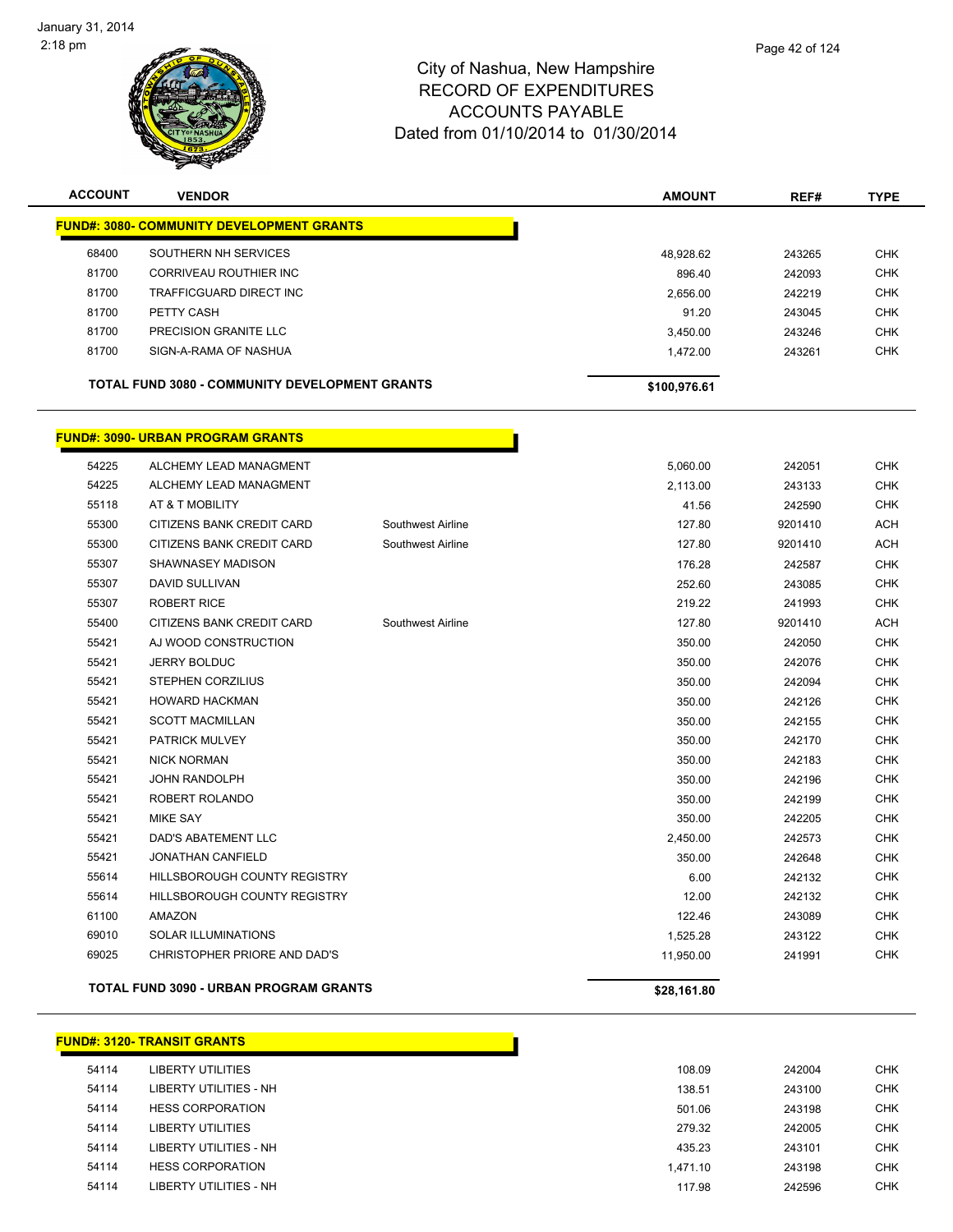

| <b>ACCOUNT</b> | <b>VENDOR</b>                          | <b>AMOUNT</b> | REF#   | <b>TYPE</b> |
|----------------|----------------------------------------|---------------|--------|-------------|
|                | <b>FUND#: 3120- TRANSIT GRANTS</b>     |               |        |             |
| 54114          | <b>HESS CORPORATION</b>                | 160.30        | 243198 | <b>CHK</b>  |
| 54141          | PENNICHUCK WATER WORKS INC             | 89.60         | 242020 | CHK         |
| 54141          | PENNICHUCK WATER WORKS INC             | 60.75         | 242606 | CHK         |
| 54141          | PENNICHUCK WATER WORKS INC             | 146.15        | 242020 | <b>CHK</b>  |
| 54141          | PENNICHUCK WATER WORKS INC             | 45.78         | 243119 | <b>CHK</b>  |
| 54421          | CONWAY OFFICE SOLUTIONS                | 383.53        | 242657 | <b>CHK</b>  |
| 55118          | AT & T MOBILITY                        | 261.92        | 242590 | CHK         |
| 55699          | VERIZON WIRELESS-342008805             | 130.80        | 242043 | CHK         |
| 55699          | VERIZON WIRELESS-842008777             | 381.60        | 242044 | <b>CHK</b>  |
| 55699          | <b>LOOMIS</b>                          | 143.20        | 242150 | CHK         |
| 55699          | DEPENDABLE LOCK SERVICE INC            | 45.00         | 242101 | CHK         |
| 55699          | <b>MASI PLUMBING &amp; HEATING INC</b> | 532.00        | 242158 | CHK         |
| 55699          | <b>CINTAS UNIFORMS</b>                 | 42.93         | 243166 | CHK         |
| 61299          | WB MASON CO INC                        | 43.00         | 243286 | CHK         |
| 61299          | <b>FRANK'S SIGNS INC</b>               | 525.00        | 242113 | CHK         |
| 61299          | HOME DEPOT CREDIT SERVICE 3065         | 189.90        | 242133 | <b>CHK</b>  |
| 61299          | RYDER FLEET PRODUCTS                   | 85.46         | 242734 | <b>CHK</b>  |
| 61299          | HOME DEPOT CREDIT SERVICE 3065         | 82.35         | 243200 | CHK         |
| 61300          | CITY OF NASHUA/TAX COLLECTORS          | 168.14        | 241984 | <b>CHK</b>  |
| 61705          | <b>MAYNARD &amp; LESIEUR INC</b>       | 225.00        | 242163 | <b>CHK</b>  |
| 61799          | <b>CUMMINS NORTHEAST LLC</b>           | 290.82        | 242659 | CHK         |
| 61799          | <b>GILLIG LLC</b>                      | 161.43        | 242681 | CHK         |
| 61799          | NAPA AUTO PARTS                        | 50.94         | 242717 | <b>CHK</b>  |
| 61799          | RYDER FLEET PRODUCTS                   | 56.51         | 242734 | <b>CHK</b>  |
| 61799          | ALLIANCE BUS GROUP INC                 | 70.00         | 243135 | CHK         |
| 61799          | <b>GILLIG LLC</b>                      | 9.76          | 243192 | CHK         |
| 61799          | ALLIANCE BUS GROUP INC                 | 175.00        | 242054 | CHK         |
| 61799          | NAPA AUTO PARTS                        | 210.91        | 242174 | <b>CHK</b>  |
| 61799          | NAPA AUTO PARTS                        | 81.62         | 242717 | CHK         |
| 61799          | COHEN STEEL SUPPLY INC                 | 15.00         | 243167 | CHK         |
| 61799          | NAPA AUTO PARTS                        | 30.42         | 243233 | CHK         |
| 61799          | NAPA AUTO PARTS                        | 12.42         | 242174 | CHK         |
| 61799          | <b>NAPA AUTO PARTS</b>                 | 134.36        | 242717 | <b>CHK</b>  |
| 61799          | <b>FASTENAL CO</b>                     | 27.67         | 242108 | <b>CHK</b>  |
| 61799          | <b>NAPA AUTO PARTS</b>                 | 5.64          | 242174 | <b>CHK</b>  |
| 61799          | COHEN STEEL SUPPLY INC                 | 102.65        | 243167 | <b>CHK</b>  |
| 61799          | NAPA AUTO PARTS                        | 116.93        | 243233 | <b>CHK</b>  |
| 61799          | NAPA AUTO PARTS                        | 44.37         | 242717 | <b>CHK</b>  |
| 61799          | NAPA AUTO PARTS                        | 45.26         | 243233 | <b>CHK</b>  |
|                | TOTAL FUND 3120 - TRANSIT GRANTS       | \$8,435.41    |        |             |

|       | <b>FUND#: 3800- SCHOOL GRANTS FUND</b> |          |        |  |
|-------|----------------------------------------|----------|--------|--|
| 53607 | <b>GAYLE R ESTERLY</b>                 | 1.300.00 | 243345 |  |
| 53628 | <b>TERESE PAWLETKO</b>                 | 2,119.00 | 242886 |  |
| 53628 | <b>TIMOTHY F BOSCH</b>                 | 262.50   | 242795 |  |
| 53628 | <b>HOLLY LAVINE</b>                    | 100.00   | 242845 |  |
| 53628 | <b>JULIE K OTA</b>                     | 100.00   | 242884 |  |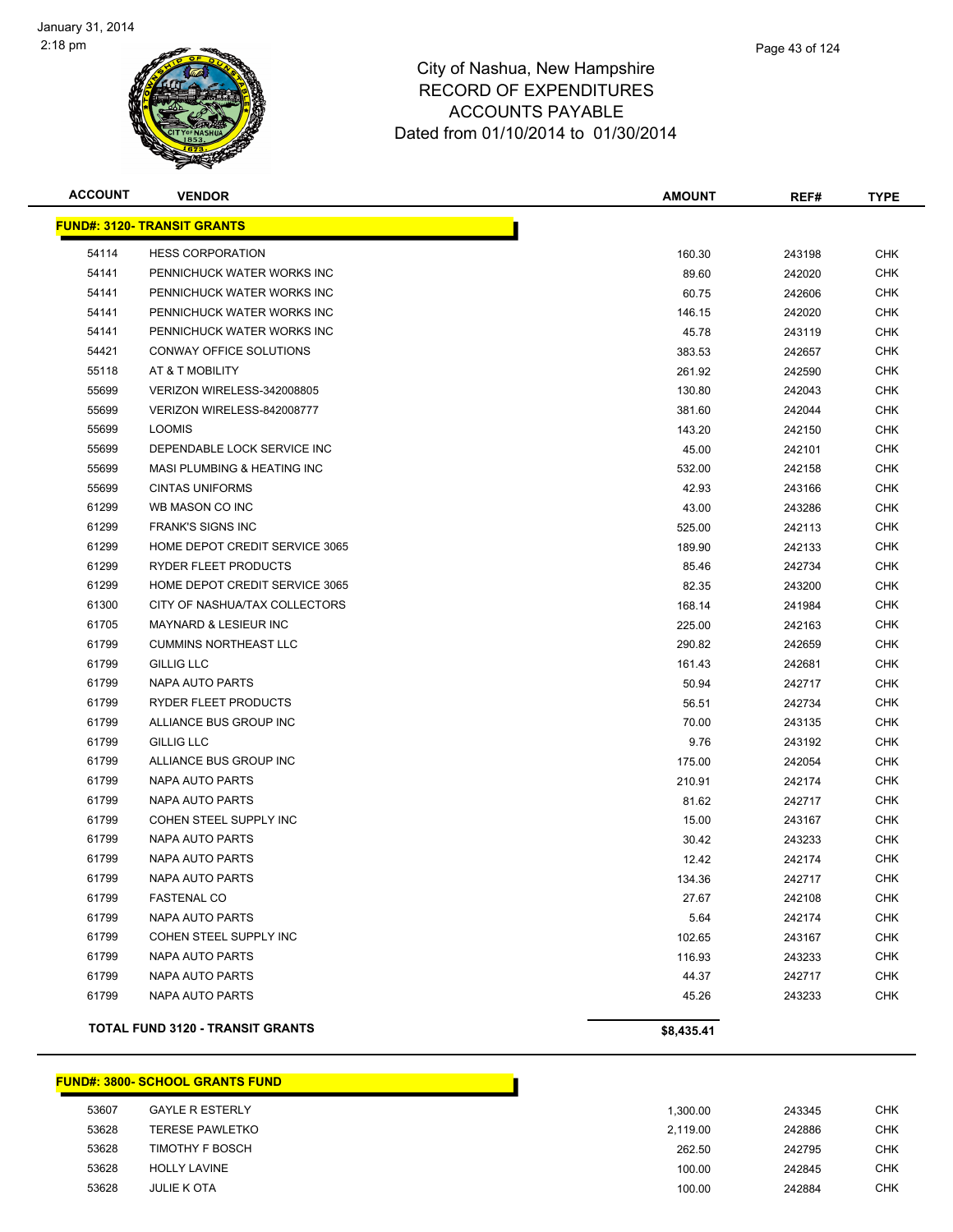

| <b>ACCOUNT</b> | <b>VENDOR</b>                               |                               | <b>AMOUNT</b> | REF#    | <b>TYPE</b> |
|----------------|---------------------------------------------|-------------------------------|---------------|---------|-------------|
|                | <b>FUND#: 3800- SCHOOL GRANTS FUND</b>      |                               |               |         |             |
| 53628          | SILVER TOUCH HHC                            |                               | 540.00        | 242377  | <b>CHK</b>  |
| 53628          | <b>INTERIM HEALTH CARE</b>                  |                               | 1,381.50      | 242836  | <b>CHK</b>  |
| 55109          | <b>FAIRPOINT COMMUNICATIONS</b>             |                               | 162.72        | 241997  | <b>CHK</b>  |
| 55300          | CITIZENS BANK CREDIT CARD                   | COURTYARD MARRIOTT MIDDLEBURY | 169.41        | 9201410 | ACH         |
| 55300          | CITIZENS BANK CREDIT CARD                   | EAST RESTAURANT WELLS ME      | 30.52         | 9201410 | ACH         |
| 55300          | CITIZENS BANK CREDIT CARD                   | HAMPTON INN WELLS ME          | 117.72        | 9201410 | ACH         |
| 55300          | CITIZENS BANK CREDIT CARD                   | <b>HAMPTON INN WELLS ME</b>   | 117.72        | 9201410 | ACH         |
| 55300          | CHRISTINE LEFAVE-REMINGTON                  |                               | 240.00        | 243386  | <b>CHK</b>  |
| 55400          | <b>CHERRIE FULTON</b>                       |                               | 200.68        | 242822  | <b>CHK</b>  |
| 55400          | KIMBERLY CALLAN                             |                               | 125.00        | 242799  | <b>CHK</b>  |
| 55690          | FIRST STUDENT INC                           |                               | 129.05        | 242300  | <b>CHK</b>  |
| 55690          | FIRST STUDENT INC                           |                               | 661.40        | 243347  | <b>CHK</b>  |
| 61135          | HALO BRANDED SOLUTIONS INC                  |                               | 468.75        | 242829  | <b>CHK</b>  |
| 61135          | <b>HALO BRANDED SOLUTIONS INC</b>           |                               | 411.68        | 243363  | <b>CHK</b>  |
| 61135          | WB MASON CO INC                             |                               | 201.24        | 242388  | CHK         |
| 61135          | WB MASON CO INC                             |                               | 100.75        | 243452  | CHK         |
| 61135          | LAZEL                                       |                               | 249.79        | 242330  | <b>CHK</b>  |
| 61135          | WB MASON CO INC                             |                               | 54.88         | 242388  | <b>CHK</b>  |
| 61135          | WB MASON CO INC                             |                               | 38.13         | 242911  | <b>CHK</b>  |
| 61135          | <b>JULIA MACINTOSH</b>                      |                               | 76.13         | 243394  | <b>CHK</b>  |
| 61135          | <b>LYNDSAY ROBERTS</b>                      |                               | 39.99         | 242368  | <b>CHK</b>  |
| 61135          | <b>JENNIFER SCARPATI</b>                    |                               | 107.97        | 242371  | <b>CHK</b>  |
| 61135          | <b>LYNDSAY ROBERTS</b>                      |                               | 82.48         | 242895  | <b>CHK</b>  |
| 61135          | <b>LYNDSAY ROBERTS</b>                      |                               | 143.86        | 243425  | <b>CHK</b>  |
| 61299          | <b>BRIAN GILBERT ASSOCIATES</b>             |                               | 478.00        | 243319  | <b>CHK</b>  |
| 61299          | <b>WAL-MART</b>                             |                               | 178.15        | 242387  | <b>CHK</b>  |
| 61299          | WB MASON CO INC                             |                               | 50.59         | 243452  | <b>CHK</b>  |
| 61299          | COMPUTER HUT dba IT INSIDERS                |                               | 239.80        | 242810  | <b>CHK</b>  |
| 61875          | <b>SCHOLASTIC INC</b>                       |                               | 407.56        | 243432  | <b>CHK</b>  |
| 61875          | <b>BARNES &amp; NOBLE INC</b>               |                               | 587.55        | 242790  | <b>CHK</b>  |
| 61875          | SCHOLASTIC INC                              |                               | 613.12        | 243431  | CHK         |
| 61875          | <b>CHERRIE FULTON</b>                       |                               | 17.85         | 242822  | <b>CHK</b>  |
| 61875          | <b>LRP PUBLICATIONS</b>                     |                               | 50.75         | 243390  | <b>CHK</b>  |
| 61875          | <b>HEINEMANN</b>                            |                               | 353.65        | 242313  | <b>CHK</b>  |
| 71221          | <b>APPLE INC</b>                            |                               | 1,996.00      | 243306  | <b>CHK</b>  |
| 71221          | WORTHINGTON DIRECT INC                      |                               | 3,902.85      | 243456  | <b>CHK</b>  |
| 71999          | CARTRIDGE WORLD NASHUA                      |                               | 83.45         | 242801  | <b>CHK</b>  |
| 71999          | PRO-CUT INTERNATIONAL INC                   |                               | 9,374.00      | 242892  | <b>CHK</b>  |
| 71999          | STRYKER MEDICAL                             |                               | 385.22        | 242907  | <b>CHK</b>  |
| 71999          | KITTREDGE EQUIPMENT CO - NH                 |                               | 4,524.00      | 243379  | <b>CHK</b>  |
| 71999          | STRYKER SALES CORPORATION                   |                               | 8,422.31      | 243446  | <b>CHK</b>  |
| 71999          | <b>RIFTON EQUIPMENT</b>                     |                               | 1,875.00      | 243424  | <b>CHK</b>  |
|                | <b>TOTAL FUND 3800 - SCHOOL GRANTS FUND</b> |                               | \$43,272.72   |         |             |

|                      | FUND#: 4005- TRAFFIC VIOLATIONS FUND_ |  |
|----------------------|---------------------------------------|--|
| $A E A \cap \bigcap$ | ANITLIONIV ADAMO                      |  |

| 45400 | <b>ANTHONY ADAMS</b> | 20.00      | 242061                  | CHK |
|-------|----------------------|------------|-------------------------|-----|
| 45400 | LUIZ FERREIRA        | 70.00<br>. | 242465<br>$\sim$ $\sim$ | CHK |

Г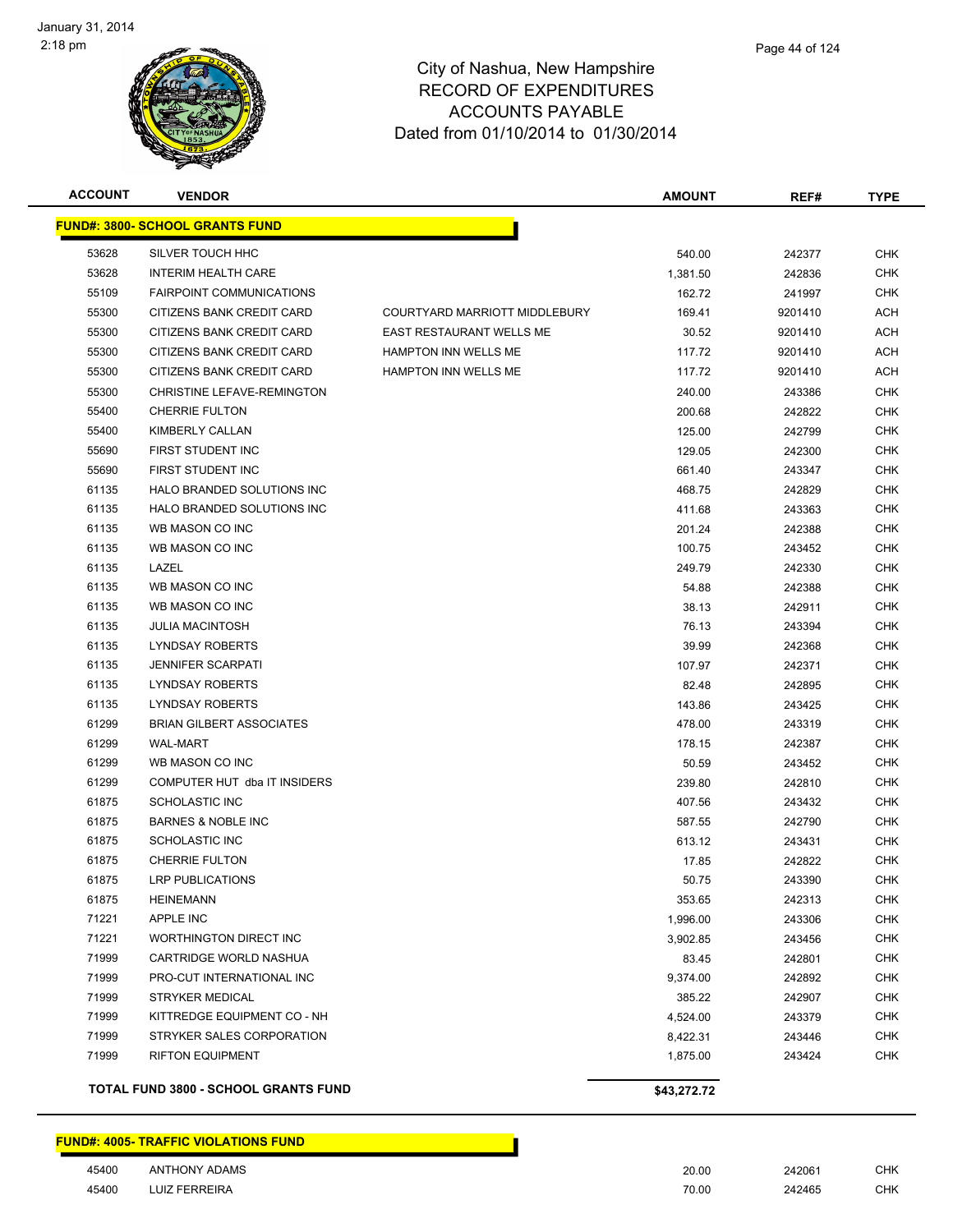

Page 45 of 124

| <b>ACCOUNT</b> | <b>VENDOR</b>                                      | <b>AMOUNT</b> | REF#    | <b>TYPE</b> |
|----------------|----------------------------------------------------|---------------|---------|-------------|
|                | <b>FUND#: 4005- TRAFFIC VIOLATIONS FUND</b>        |               |         |             |
| 45400          | <b>ROBERT LEFEBVRE</b>                             | 40.00         | 242485  | <b>CHK</b>  |
| 55607          | <b>MAILINGS UNLIMITED - MVR</b>                    | 875.00        | 14681   | <b>ACH</b>  |
| 55699          | 1ST PRIORITY TOWING & RECOVERY                     | 1,330.00      | 242046  | <b>CHK</b>  |
| 55699          | D & R TOWING INC                                   | 315.00        | 242098  | <b>CHK</b>  |
| 55699          | STATEWIDE COLLISION LLC                            | 3,260.00      | 242212  | CHK         |
| 55699          | <b>D &amp; R TOWING INC</b>                        | 600.00        | 242660  | <b>CHK</b>  |
| 55699          | VERIZON WIRELESS-742016226                         | 155.19        | 243128  | <b>CHK</b>  |
| 55699          | D & R TOWING INC                                   | 630.00        | 243171  | <b>CHK</b>  |
| 61107          | <b>BENS UNIFORMS</b>                               | 195.00        | 242072  | <b>CHK</b>  |
|                | <b>TOTAL FUND 4005 - TRAFFIC VIOLATIONS FUND</b>   | \$7,490.19    |         |             |
|                | <b>FUND#: 4010- MOTOR VEHICLE ADMIN FUND</b>       |               |         |             |
| 55307          | <b>BRIAN PINSONNEAULT</b>                          | 51.46         | 243081  | <b>CHK</b>  |
| 55699          | <b>CINTAS DOCUMENT MANAGEMENT</b>                  | 37.45         | 242090  | <b>CHK</b>  |
| 55699          | <b>CINTAS DOCUMENT MANAGEMENT</b>                  | 40.45         | 243164  | <b>CHK</b>  |
| 61100          | MILES KEDEX CO INC                                 | 539.62        | 242168  | <b>CHK</b>  |
|                | <b>TOTAL FUND 4010 - MOTOR VEHICLE ADMIN FUND</b>  | \$668.98      |         |             |
|                | <b>FUND#: 4025- DOJ DRUG FORFEITURE FUNDS</b>      |               |         |             |
| 54100          | <b>PSNH</b>                                        | 243.54        | 242607  | <b>CHK</b>  |
| 54899          | LAW REALTY CO INC                                  | 416.67        | 242697  | <b>CHK</b>  |
| 54899          | LITCHFIELD VANTAGE LLC                             | 1,583.33      | 242700  | <b>CHK</b>  |
| 55118          | VERIZON WIRELESS-785728687                         | 462.17        | 243127  | <b>CHK</b>  |
| 55699          | TLO LLC                                            | 109.50        | 242217  | <b>CHK</b>  |
| 55699          | CITIZENS BANK CREDIT CARD<br>WM Ezpay              | 50.00         | 9201410 | <b>ACH</b>  |
| 56315          | HILLSBOROUGH COUNTY CHILD                          | 1,666.66      | 242088  | <b>CHK</b>  |
| 56347          | THE YOUTH COUNCIL                                  | 300.00        | 242235  | <b>CHK</b>  |
| 71000          | <b>TI TRAINING CORP</b>                            | 36,239.00     | 242215  | <b>CHK</b>  |
|                | <b>TOTAL FUND 4025 - DOJ DRUG FORFEITURE FUNDS</b> | \$41,070.87   |         |             |
|                | <b>FUND#: 4090- LIB-LOST/DAMAGED BOOK FINES</b>    |               |         |             |
|                |                                                    |               |         |             |
| 54280          | ANDY'S CARPENTRY INC                               | 2,802.00      | 242058  | <b>CHK</b>  |
| 54280          | TINT KING INC                                      | 995.00        | 242216  | <b>CHK</b>  |
| 54487          | <b>ROBERT SMITH</b>                                | 1,085.00      | 243263  | <b>CHK</b>  |
| 61814          | MIDWEST TAPE                                       | 73.20         | 242167  | CHK         |
| 61814          | <b>MIDWEST TAPE</b>                                | 35.12         | 243228  | <b>CHK</b>  |
| 61875          | <b>INGRAM LIBRARY SERVICES</b>                     | 120.45        | 242137  | <b>CHK</b>  |

 WEEKS PUBLIC LIBRARY 26.00 242233 CHK BAKER & TAYLOR 27.70 242638 CHK INGRAM LIBRARY SERVICES 54.56 242686 CHK BAKER & TAYLOR 167.37 243143 CHK INGRAM LIBRARY SERVICES 10.92 243204 CHK UNIQUE MANAGEMENT SERVICES INC 474.35 243281 CHK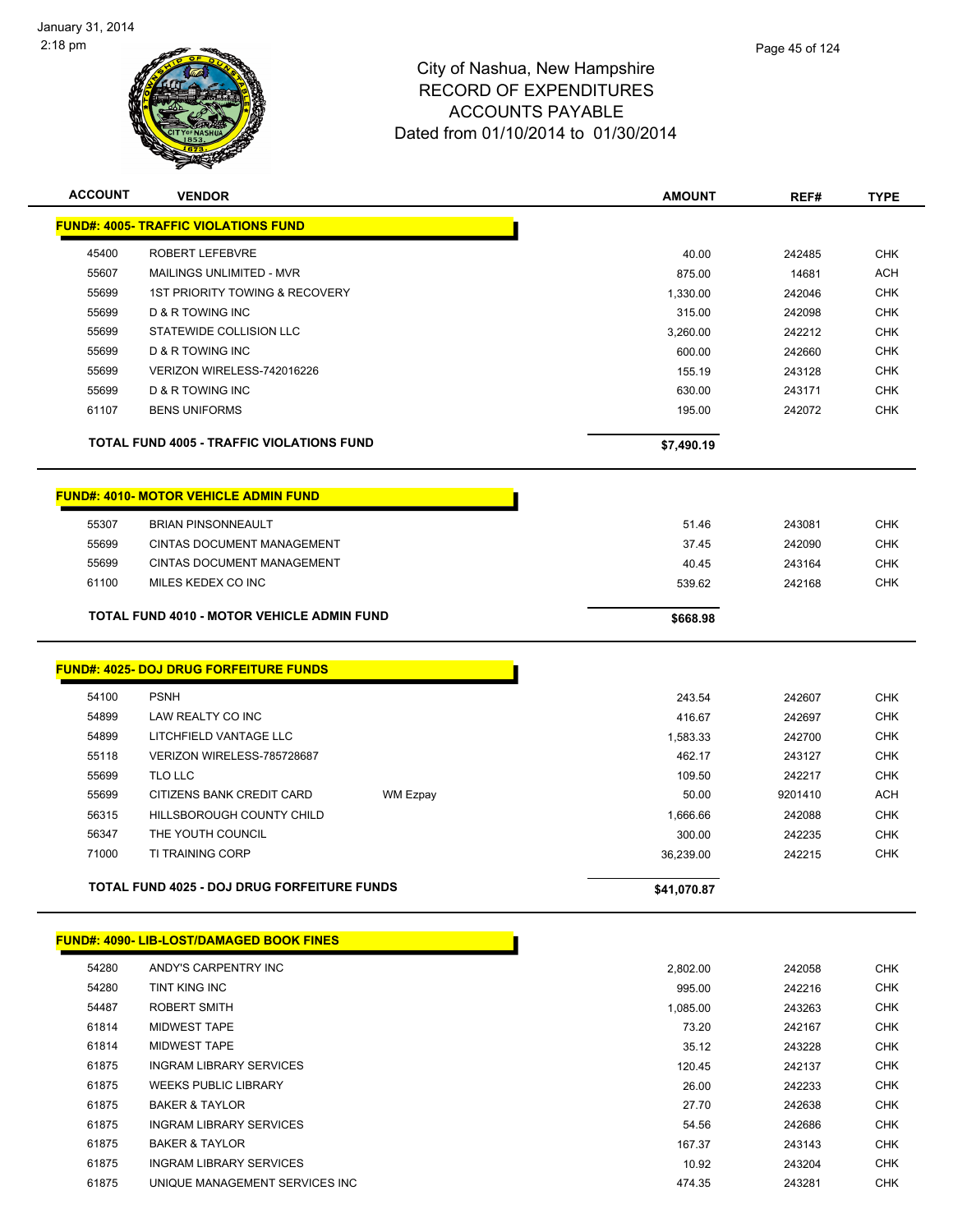| January 31, 2014<br>2:18 pm |                                                       | City of Nashua, New Hampshire<br><b>RECORD OF EXPENDITURES</b><br><b>ACCOUNTS PAYABLE</b><br>Dated from 01/10/2014 to 01/30/2014 | Page 46 of 124 |             |
|-----------------------------|-------------------------------------------------------|----------------------------------------------------------------------------------------------------------------------------------|----------------|-------------|
| <b>ACCOUNT</b>              | <b>VENDOR</b>                                         | <b>AMOUNT</b>                                                                                                                    | REF#           | <b>TYPE</b> |
|                             | <b>TOTAL FUND 4090 - LIB-LOST/DAMAGED BOOK FINES</b>  | \$5,871.67                                                                                                                       |                |             |
|                             | <b>FUND#: 4100- COMM DEV-ENVIRONMENTAL RLF</b>        |                                                                                                                                  |                |             |
| 53142                       | NASHUA REGIONAL PLANNING COMM                         | 405.00                                                                                                                           | 243236         | <b>CHK</b>  |
|                             | <b>TOTAL FUND 4100 - COMM DEV-ENVIRONMENTAL RLF</b>   | \$405.00                                                                                                                         |                |             |
|                             | FUND#: 4602- HUD SECTION 108 LOAN FUND                |                                                                                                                                  |                |             |
| 75200                       | THE BANK OF NEW YORK MELLON                           | 2,827.34                                                                                                                         | 9201409        | <b>ACH</b>  |
|                             | <b>TOTAL FUND 4602 - HUD SECTION 108 LOAN FUND</b>    | \$2,827.34                                                                                                                       |                |             |
|                             | <b>FUND#: 5000- CAP PROJECTS-GEN GOVT BLDGS</b>       |                                                                                                                                  |                |             |
| 81200                       | KAPESCO PAINTING LLC                                  | 1,950.00                                                                                                                         | 242146         | <b>CHK</b>  |
| 81200                       | <b>KAPESCO PAINTING LLC</b>                           | 925.00                                                                                                                           | 243209         | <b>CHK</b>  |
| 81200                       | SCOTT WOODBURY CONTRACTOR                             | 9,500.00                                                                                                                         | 243260         | <b>CHK</b>  |
|                             | <b>TOTAL FUND 5000 - CAP PROJECTS-GEN GOVT BLDGS</b>  | \$12,375.00                                                                                                                      |                |             |
|                             | <b>FUND#: 5010- CAP PROJECTS-INFO TECHNOLOGY</b>      |                                                                                                                                  |                |             |
| 81342                       | <b>MICHAEL ROY</b>                                    | 61.19                                                                                                                            | 242586         | <b>CHK</b>  |
| 81342                       | <b>KRONOS INC</b>                                     | 1,080.00                                                                                                                         | 242696         | <b>CHK</b>  |
| 81342                       | <b>MICHAEL ROY</b>                                    | 49.83                                                                                                                            | 243043         | <b>CHK</b>  |
|                             | <b>TOTAL FUND 5010 - CAP PROJECTS-INFO TECHNOLOGY</b> | \$1,191.02                                                                                                                       |                |             |
|                             | <b>FUND#: 5700- CAP PROJECTS-BROAD ST PKWY</b>        |                                                                                                                                  |                |             |
| 81700                       | <b>DENNIS MIRES PA</b>                                | 2,500.00                                                                                                                         | 242663         | <b>CHK</b>  |
| 81700                       | HISTORIC DOCUMENTATION COMPANY                        | 14,967.58                                                                                                                        | 242684         | <b>CHK</b>  |
| 81700                       | FAY SPOFFORD & THORNDIKE                              | 641.12                                                                                                                           | 242673         | CHK         |
| 81700                       | CITIZENS BANK CREDIT CARD<br>godaddy.com              | 28.34                                                                                                                            | 9201410        | <b>ACH</b>  |
|                             | TOTAL FUND 5700 - CAP PROJECTS-BROAD ST PKWY          | \$18,137.04                                                                                                                      |                |             |
|                             | <b>FUND#: 5800- SCHOOL CAPITAL PROJECTS FUND</b>      |                                                                                                                                  |                |             |
| 81200                       | SECURADYNE SYSTEMS                                    | 26,181.77                                                                                                                        | 242375         | <b>CHK</b>  |
| 81200                       | <b>HARRIMAN ASSOCIATES</b>                            | 107,796.23                                                                                                                       | 242311         | CHK         |

 81200 HARRIMAN ASSOCIATES 9,990.11 243365 CHK 81200 R W GILLESPIE & ASSOC INC **Example 2018 120 ACC 120 ACC 243423** CHK

**TOTAL FUND 5800 - SCHOOL CAPITAL PROJECTS FUND**  $$146,951.57$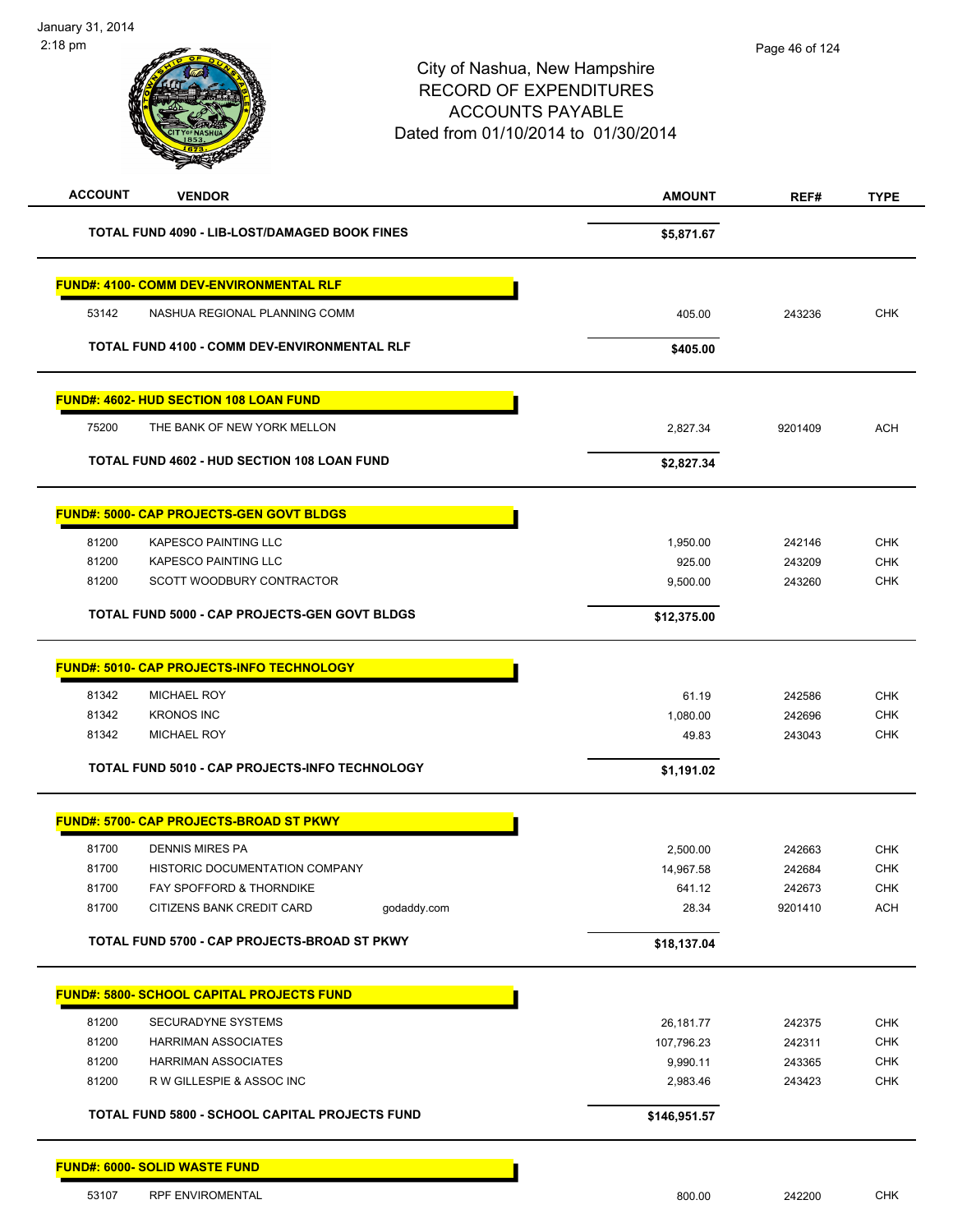

| <b>ACCOUNT</b> | <b>VENDOR</b>                        | <b>AMOUNT</b> | REF#   | <b>TYPE</b> |
|----------------|--------------------------------------|---------------|--------|-------------|
|                | <b>FUND#: 6000- SOLID WASTE FUND</b> |               |        |             |
| 53107          | <b>ECS INC</b>                       | 4,866.75      | 243181 | <b>CHK</b>  |
| 53107          | SANBORN HEAD & ASSOC INC             | 14,176.76     | 243254 | <b>CHK</b>  |
| 53999          | USDA, APHIS, GENERAL                 | 14,024.63     | 243126 | <b>CHK</b>  |
| 54100          | <b>PSNH</b>                          | 872.23        | 243120 | <b>CHK</b>  |
| 54114          | <b>ENERGYNORTH PROPANE</b>           | 2,747.41      | 242106 | <b>CHK</b>  |
| 54141          | PENNICHUCK WATER WORKS INC           | 268.26        | 242020 | <b>CHK</b>  |
| 54280          | HOME DEPOT CREDIT SERVICE 3065       | 113.33        | 242133 | CHK         |
| 54280          | HOME DEPOT CREDIT SERVICE 3065       | 25.96         | 242685 | CHK         |
| 54280          | PETTY CASH                           | 15.96         | 243045 | CHK         |
| 54280          | ABLE AIR CORPORATION                 | 188.00        | 243129 | CHK         |
| 54280          | <b>FOUR SEASONS AIR</b>              | 2,144.00      | 243187 | CHK         |
| 54421          | CONWAY OFFICE SOLUTIONS              | 63.00         | 242657 | <b>CHK</b>  |
| 54600          | CARPARTS OF NASHUA                   | 92.60         | 242082 | CHK         |
| 54600          | FREIGHTLINER OF NH INC               | 46.44         | 242114 | <b>CHK</b>  |
| 54600          | <b>GRANITE STATE GLASS</b>           | 760.00        | 242122 | <b>CHK</b>  |
| 54600          | MACMULKIN CHEVROLET INC              | 23.00         | 242156 | CHK         |
| 54600          | NASHUA OUTDOOR POWER EQUIPMENT       | 124.76        | 242176 | <b>CHK</b>  |
| 54600          | <b>POWERPLAN</b>                     | 817.43        | 242194 | <b>CHK</b>  |
| 54600          | SANEL AUTO PARTS CO                  | 439.01        | 242202 | <b>CHK</b>  |
| 54600          | <b>CARPARTS OF NASHUA</b>            | 262.74        | 242650 | <b>CHK</b>  |
| 54600          | <b>FLEETPRIDE INC</b>                | 278.47        | 242676 | CHK         |
| 54600          | FREIGHTLINER OF NH INC               | 28.62         | 242679 | <b>CHK</b>  |
| 54600          | LIBERTY INTNL TRUCKS OF NH LLC       | 426.18        | 242698 | <b>CHK</b>  |
| 54600          | MACMULKIN CHEVROLET INC              | 87.70         | 242703 | CHK         |
| 54600          | PINE MOTOR PARTS                     | 44.98         | 242728 | <b>CHK</b>  |
| 54600          | <b>POWERPLAN</b>                     | 524.00        | 242730 | <b>CHK</b>  |
| 54600          | SANEL AUTO PARTS CO                  | 35.06         | 242738 | CHK         |
| 54600          | <b>CARPARTS OF NASHUA</b>            | 157.03        | 243160 | <b>CHK</b>  |
| 54600          | FREIGHTLINER OF NH INC               | 3.07          | 243188 | CHK         |
| 54600          | MACMULKIN CHEVROLET INC              | 116.28        | 243215 | CHK         |
| 54600          | MCDEVITT TRUCKS INC                  | (328.64)      | 243221 | CHK         |
| 54600          | MCNEILUS TRUCK & MANUFACTURING       | 400.28        | 243224 | CHK         |
| 54600          | SANEL AUTO PARTS CO                  | 6.45          | 243255 | <b>CHK</b>  |
| 54600          | SOUTHWORTH-MILTON INC                | 4,030.54      | 243266 | <b>CHK</b>  |
| 54625          | D & R TOWING INC                     | 165.00        | 242660 | <b>CHK</b>  |
| 55109          | <b>FAIRPOINT COMMUNICATIONS</b>      | 30.41         | 242593 | <b>CHK</b>  |
| 55109          | COMCAST CABLE COMMUNICATIONS I       | 94.30         | 243091 | <b>CHK</b>  |
| 55109          | PAETEC COMMUNICATIONS INC            | 4.55          | 243116 | <b>CHK</b>  |
| 55118          | AT & T MOBILITY                      | 156.33        | 242590 | <b>CHK</b>  |
| 55200          | TREASURER STATE OF NH                | 50.00         | 242029 | <b>CHK</b>  |
| 55200          | TREASURER STATE OF NH                | 50.00         | 242030 | <b>CHK</b>  |
| 55200          | TREASURER STATE OF NH                | 50.00         | 242031 | <b>CHK</b>  |
| 55200          | TREASURER STATE OF NH                | 50.00         | 242032 | <b>CHK</b>  |
| 55200          | TREASURER STATE OF NH                | 150.00        | 242033 | <b>CHK</b>  |
| 55200          | TREASURER STATE OF NH                | 50.00         | 242034 | <b>CHK</b>  |
| 55200          | TREASURER STATE OF NH                | 50.00         | 242035 | <b>CHK</b>  |
| 55200          | SWANA                                | 195.00        | 242613 | <b>CHK</b>  |
| 55200          | NRRA (NORTHEAST RESOURCE RECOV       | 1,500.00      | 242724 | <b>CHK</b>  |
| 55200          | APWA                                 | 217.50        | 243136 | <b>CHK</b>  |
|                |                                      |               |        |             |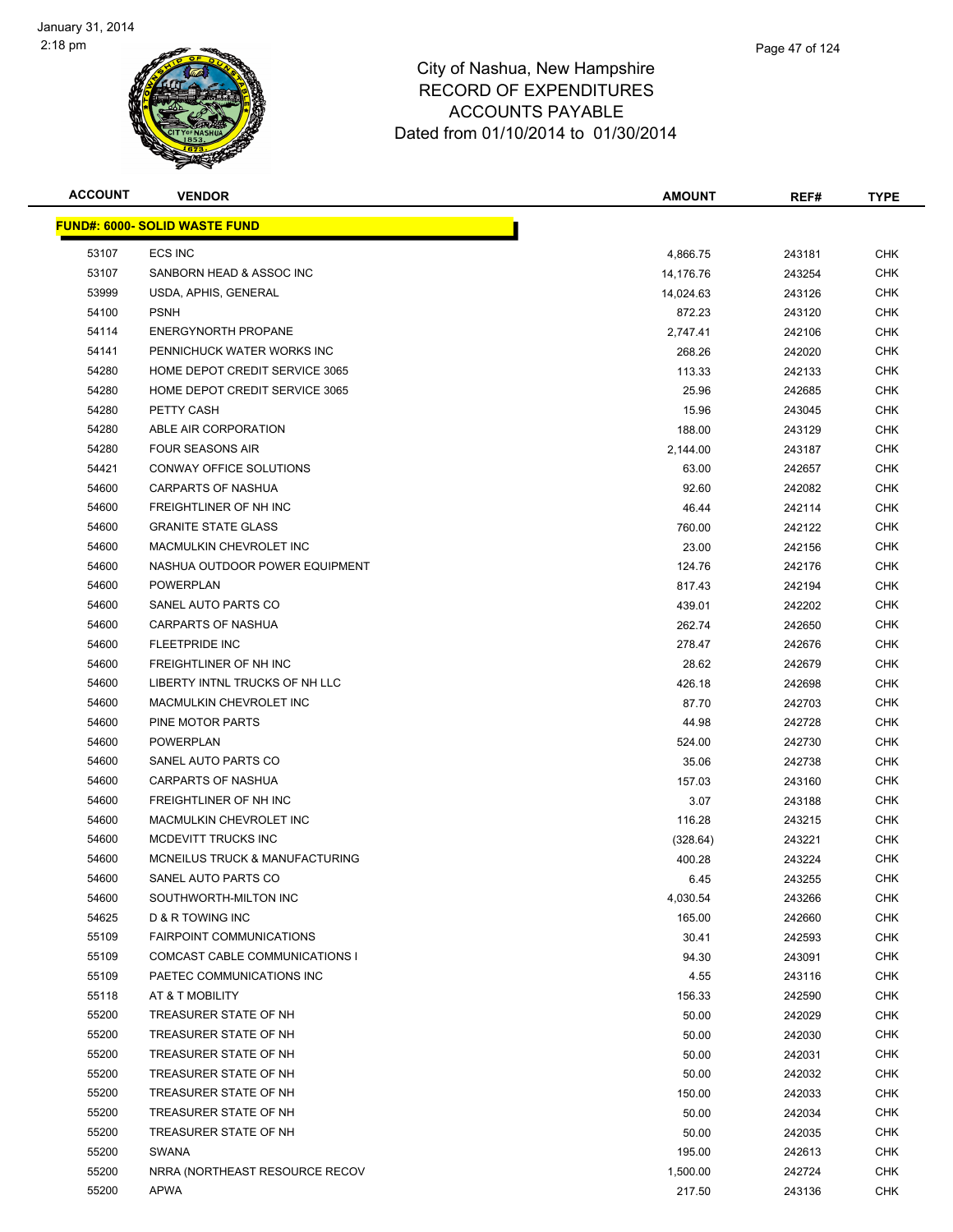

| <b>ACCOUNT</b> | <b>VENDOR</b>                         | <b>AMOUNT</b> | REF#   | <b>TYPE</b> |
|----------------|---------------------------------------|---------------|--------|-------------|
|                | <b>FUND#: 6000- SOLID WASTE FUND</b>  |               |        |             |
| 55400          | <b>SWANA</b>                          | 195.00        | 242024 | <b>CHK</b>  |
| 55400          | <b>JEFF LAFLEUR</b>                   | 65.00         | 242580 | <b>CHK</b>  |
| 55607          | PETTY CASH                            | 13.95         | 243045 | CHK         |
| 55699          | THE NAGLER GROUP                      | 870.32        | 242214 | <b>CHK</b>  |
| 55699          | UNIVERSAL RECYCLING TECH              | 4,608.62      | 242229 | <b>CHK</b>  |
| 55699          | CHEMSERVE ENVIRONMENTAL ANALYS        | 127.00        | 242653 | <b>CHK</b>  |
| 55699          | <b>LIBERTY TIRE RECYCLING LLC</b>     | 1,505.79      | 242699 | <b>CHK</b>  |
| 55699          | SANBORN HEAD & ASSOC INC              | 3,000.00      | 243254 | <b>CHK</b>  |
| 55699          | THE NAGLER GROUP                      | 485.76        | 243271 | <b>CHK</b>  |
| 61107          | UNIFIRST CORPORATION                  | 168.34        | 242225 | <b>CHK</b>  |
| 61107          | ALECS SHOE STORE INC                  | 644.75        | 242632 | <b>CHK</b>  |
| 61107          | UNIFIRST CORPORATION                  | 374.13        | 243280 | <b>CHK</b>  |
| 61192          | STANLEY CONVERGENT SECURITY           | 89.04         | 242209 | <b>CHK</b>  |
| 61192          | <b>CALLOGIX INC</b>                   | 136.17        | 243159 | <b>CHK</b>  |
| 61307          | SHATTUCK MALONE OIL CO                | 1,085.64      | 242023 | <b>CHK</b>  |
| 61307          | SHATTUCK MALONE OIL CO                | 2,129.46      | 242609 | CHK         |
| 61307          | SHATTUCK MALONE OIL CO                | 1,277.05      | 243121 | <b>CHK</b>  |
| 61310          | ALTERNATIVE VEHICLE SERVICE GR        | 12,233.52     | 243139 | CHK         |
| 61428          | <b>NEW ENGLAND PAPER &amp; SUPPLY</b> | 259.03        | 242179 | <b>CHK</b>  |
| 61542          | STAY SAFE TRAFFIC PRODUCTS INC        | 65.00         | 242747 | CHK         |
| 61705          | MAYNARD & LESIEUR INC                 | 700.00        | 242160 | <b>CHK</b>  |
| 61705          | <b>MAYNARD &amp; LESIEUR INC</b>      | 1,400.00      | 242705 | CHK         |
| 61705          | MAYNARD & LESIEUR INC                 | 1,690.66      | 243219 | <b>CHK</b>  |
| 61830          | THE TELEGRAPH                         | 161.20        | 242615 | CHK         |
| 71000          | DONOVAN EQUIPMENT CO INC              | 150.88        | 242103 | CHK         |
| 71228          | <b>DLT SOLUTIONS</b>                  | 598.52        | 242665 | <b>CHK</b>  |
| 75200          | US BANK N.A. (091000022)              | 403.33        | 14684  | ACH         |
| 81100          | SANBORN HEAD & ASSOC INC              | 4,272.80      | 243254 | CHK         |
|                | TOTAL FUND 6000 - SOLID WASTE FUND    | \$90,206.34   |        |             |

#### **FUND#: 6200- WASTEWATER FUND**

| 21775 | <b>ERIC RHODES</b>              | 396.46    | 242427 | <b>CHK</b> |
|-------|---------------------------------|-----------|--------|------------|
| 21775 | <b>GAUTHIER &amp; MACMARTIN</b> | 59.77     | 242439 | <b>CHK</b> |
| 21775 | <b>SAMIA KHOURY</b>             | 52.63     | 242490 | <b>CHK</b> |
| 21775 | SARA KOWALCZYK                  | 59.75     | 242491 | <b>CHK</b> |
| 44595 | HILLSBOROUGH COUNTY REGISTRY    | 96.50     | 242132 | <b>CHK</b> |
| 53107 | CHEMSERVE ENVIRONMENTAL ANALYS  | 917.54    | 242087 | <b>CHK</b> |
| 53107 | CHEMSERVE ENVIRONMENTAL ANALYS  | 87.71     | 242653 | <b>CHK</b> |
| 53107 | CHEMSERVE ENVIRONMENTAL ANALYS  | 471.49    | 243163 | <b>CHK</b> |
| 53107 | EASTERN ANALYTICAL INC          | 256.75    | 243177 | <b>CHK</b> |
| 53467 | MAILINGS UNLIMITED - NWS        | 6,500.00  | 14679  | ACH        |
| 53467 | PENNICHUCK WATER WORKS INC      | 9,033.94  | 243118 | <b>CHK</b> |
| 53467 | <b>MAILINGS UNLIMITED</b>       | 476.71    | 243216 | <b>CHK</b> |
| 54100 | <b>PSNH</b>                     | 1,695.22  | 242607 | <b>CHK</b> |
| 54100 | <b>PSNH-LARGE POWER</b>         | 43,729.50 | 242608 | <b>CHK</b> |
| 54114 | LIBERTY UTILITIES - NH          | 170.78    | 243106 | <b>CHK</b> |
| 54114 | LIBERTY UTILITIES - NH          | 495.09    | 243107 | <b>CHK</b> |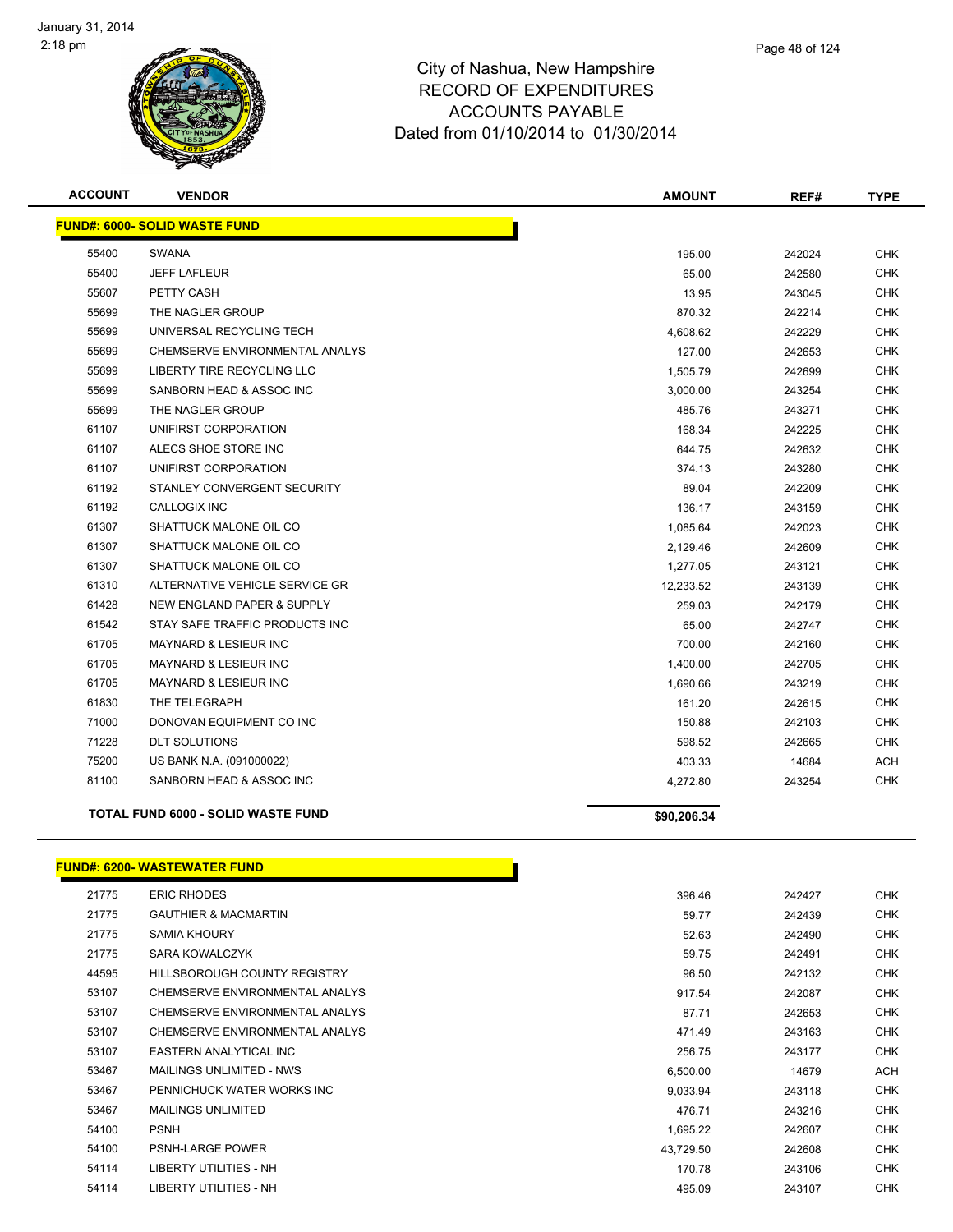

| Page 49 of 124 |  |
|----------------|--|
|                |  |

| <b>ACCOUNT</b> | <b>VENDOR</b>                         | <b>AMOUNT</b> | REF#   | TYPE       |
|----------------|---------------------------------------|---------------|--------|------------|
|                | <b>FUND#: 6200- WASTEWATER FUND</b>   |               |        |            |
| 54114          | <b>HESS CORPORATION</b>               | 20,646.82     | 243198 | <b>CHK</b> |
| 54141          | PENNICHUCK WATER WORKS INC            | 55.88         | 242020 | <b>CHK</b> |
| 54141          | PENNICHUCK WATER WORKS INC            | 194.95        | 242606 | <b>CHK</b> |
| 54141          | PENNICHUCK WATER WORKS INC            | 15,133.49     | 243119 | <b>CHK</b> |
| 54200          | ALL GREEN COMMERCIAL JANITORS         | 693.33        | 242053 | <b>CHK</b> |
| 54221          | <b>CASELLA ORGANICS</b>               | 40,730.36     | 242083 | <b>CHK</b> |
| 54280          | M & M ELECTRICAL SUPPLY CO INC        | 81.72         | 242154 | <b>CHK</b> |
| 54300          | CORRIVEAU ROUTHIER INC                | 69.90         | 242093 | <b>CHK</b> |
| 54300          | <b>BROX INDUSTRIES INC</b>            | 390.60        | 242647 | <b>CHK</b> |
| 54300          | CORRIVEAU ROUTHIER INC                | 92.95         | 242658 | <b>CHK</b> |
| 54300          | E J PRESCOTT INC                      | 573.39        | 242668 | <b>CHK</b> |
| 54300          | <b>BROX INDUSTRIES INC</b>            | 1,157.10      | 243156 | <b>CHK</b> |
| 54300          | CORRIVEAU ROUTHIER INC                | 879.45        | 243169 | <b>CHK</b> |
| 54300          | OMEGA INDUSTRIAL SUPPLY INC           | 3,441.78      | 243242 | <b>CHK</b> |
| 54421          | CONWAY OFFICE SOLUTIONS               | 90.00         | 242657 | <b>CHK</b> |
| 54487          | ATCO INTERNATIONAL                    | 913.60        | 242063 | <b>CHK</b> |
| 54487          | <b>B &amp; D SEPTIC SERVICE</b>       | 375.00        | 242066 | <b>CHK</b> |
| 54487          | F W WEBB CO                           | 237.69        | 242107 | CHK        |
| 54487          | <b>FASTENAL CO</b>                    | 631.60        | 242108 | <b>CHK</b> |
| 54487          | <b>GH PHILBRICK SONS INC</b>          | 4,380.00      | 242116 | <b>CHK</b> |
| 54487          | <b>GRAINGER</b>                       | 2,304.34      | 242120 | <b>CHK</b> |
| 54487          | <b>HIGHLAND POWER</b>                 | 3,841.01      | 242130 | <b>CHK</b> |
| 54487          | <b>HOME DEPOT CREDIT SERVICE 3065</b> | 47.88         | 242133 | <b>CHK</b> |
| 54487          | M & B MACHINING AND WELDING           | 1,391.00      | 242153 | <b>CHK</b> |
| 54487          | M & M ELECTRICAL SUPPLY CO INC        | 47.18         | 242154 | <b>CHK</b> |
| 54487          | MCMASTER-CARR                         | 1,754.16      | 242165 | <b>CHK</b> |
| 54487          | PEABODY SUPPLY CO                     | 848.15        | 242188 | <b>CHK</b> |
| 54487          | PINE MOTOR PARTS                      | 9.18          | 242192 | <b>CHK</b> |
| 54487          | SAM'S CLUB DIRECT-0860                | 49.98         | 242201 | CHK        |
| 54487          | <b>FASTENAL CO</b>                    | 13.57         | 242672 | CHK        |
| 54487          | <b>FLOWROX INC</b>                    | 1,350.60      | 242677 | <b>CHK</b> |
| 54487          | <b>GRAINGER</b>                       | 26.40         | 242682 | <b>CHK</b> |
| 54487          | <b>HOME DEPOT CREDIT SERVICE 3065</b> | 148.01        | 242685 | <b>CHK</b> |
| 54487          | M & M ELECTRICAL SUPPLY CO INC        | 45.17         | 242702 | <b>CHK</b> |
| 54487          | MCMASTER-CARR                         | 130.36        | 242707 | <b>CHK</b> |
| 54487          | AERZEN USA CORP                       | 211.80        | 243131 | <b>CHK</b> |
| 54487          | ATCO INTERNATIONAL                    | 160.00        | 243137 | <b>CHK</b> |
| 54487          | <b>HIGHLAND POWER</b>                 | 1,098.00      | 243199 | <b>CHK</b> |
| 54487          | M & M ELECTRICAL SUPPLY CO INC        | 32.48         | 243214 | <b>CHK</b> |
| 54487          | MCMASTER-CARR                         | 222.04        | 243223 | CHK        |
| 54487          | PEABODY SUPPLY CO                     | 75.12         | 243243 | CHK        |
| 54487          | PINE MOTOR PARTS                      | 32.95         | 243244 | <b>CHK</b> |
| 54487          | SNAP ON TOOLS                         | 808.10        | 243264 | CHK        |
| 54600          | <b>BEST FORD</b>                      | 373.06        | 242074 | CHK        |
| 54600          | <b>CARPARTS OF NASHUA</b>             | 317.14        | 242082 | CHK        |
| 54600          | <b>MAYNARD &amp; LESIEUR INC</b>      | 162.00        | 242162 | CHK        |
| 54600          | NAPA AUTO PARTS                       | 840.26        | 242172 | <b>CHK</b> |
| 54600          | PINE MOTOR PARTS                      | 21.99         | 243244 | <b>CHK</b> |
| 54828          | US BANK EQUIPMENT FINANCE             | 113.54        | 242038 | <b>CHK</b> |
|                |                                       |               |        |            |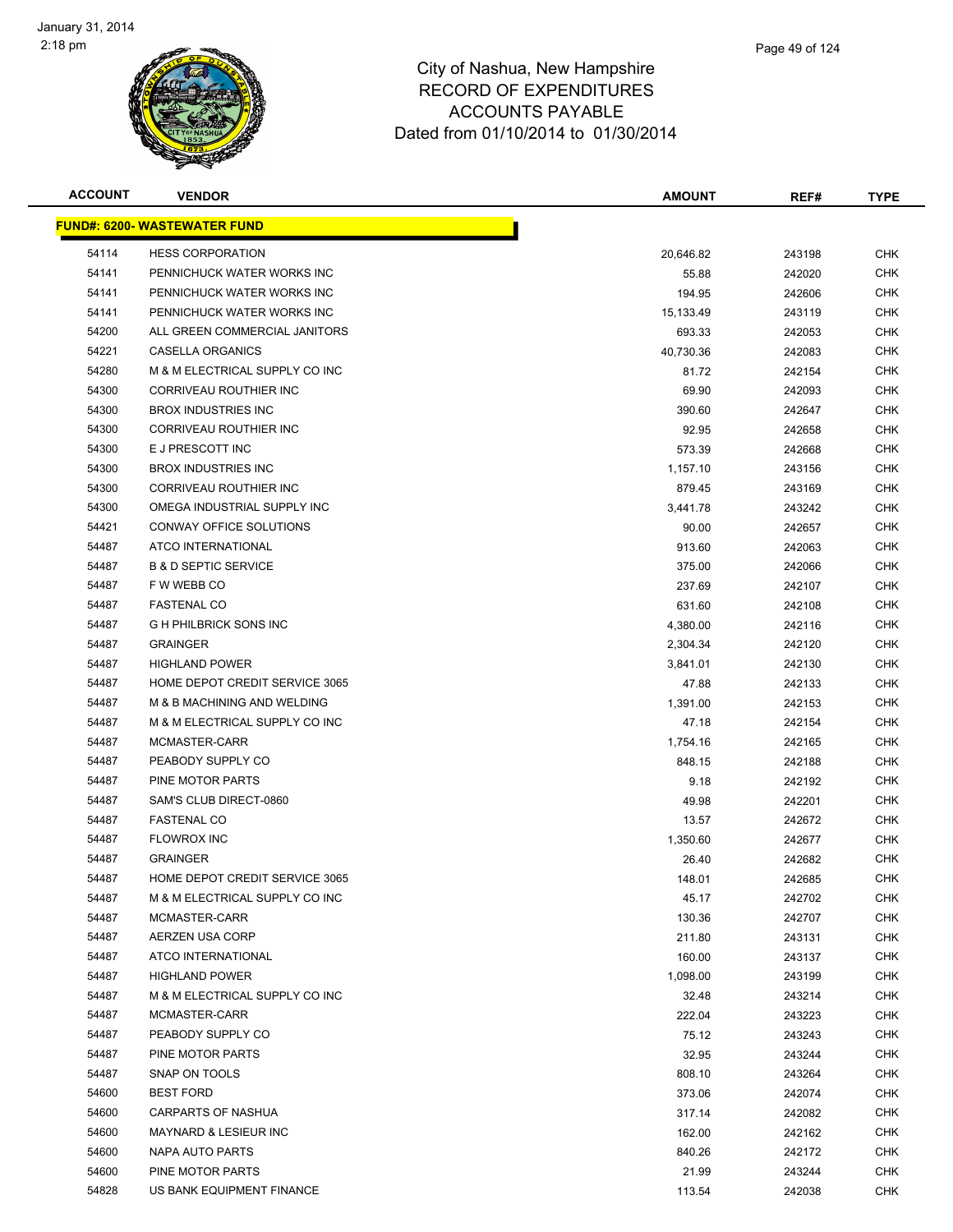

| <b>ACCOUNT</b> | <b>VENDOR</b>                            | <b>AMOUNT</b> | REF#   | <b>TYPE</b> |
|----------------|------------------------------------------|---------------|--------|-------------|
|                | <b>FUND#: 6200- WASTEWATER FUND</b>      |               |        |             |
| 55109          | <b>FAIRPOINT COMMUNICATIONS</b>          | 710.41        | 241997 | <b>CHK</b>  |
| 55109          | <b>BAYRING COMMUNICATIONS</b>            | 60.21         | 242591 | <b>CHK</b>  |
| 55109          | PAETEC COMMUNICATIONS INC                | 4.43          | 243116 | <b>CHK</b>  |
| 55118          | AT & T MOBILITY                          | 382.51        | 242590 | <b>CHK</b>  |
| 55400          | <b>NEWEA</b>                             | 360.00        | 242017 | <b>CHK</b>  |
| 55400          | <b>NHWPCA</b>                            | 960.00        | 242019 | <b>CHK</b>  |
| 55421          | TREASURER STATE OF NH                    | 270.00        | 242028 | <b>CHK</b>  |
| 55421          | TREASURER STATE OF NH                    | 200.00        | 243124 | <b>CHK</b>  |
| 55607          | PETTY CASH                               | 70.90         | 243045 | <b>CHK</b>  |
| 55618          | <b>CITIZENS BANK</b>                     | 1,531.11      | 14689  | <b>ACH</b>  |
| 55618          | <b>CITIZENS BANK</b>                     | 914.81        | 14690  | <b>ACH</b>  |
| 55699          | <b>CRITTER CONTROL</b>                   | 975.00        | 242097 | <b>CHK</b>  |
| 61100          | <b>SPILLERS</b>                          | 781.95        | 242208 | <b>CHK</b>  |
| 61100          | WB MASON CO INC                          | 94.65         | 242767 | <b>CHK</b>  |
| 61100          | <b>AMAZON</b>                            | 99.67         | 243089 | <b>CHK</b>  |
| 61107          | UNIFIRST CORPORATION                     | 423.79        | 242759 | <b>CHK</b>  |
| 61107          | UNIFIRST CORPORATION                     | 343.55        | 243280 | <b>CHK</b>  |
| 61149          | <b>VWR INTERNATIONAL</b>                 | 636.27        | 242231 | <b>CHK</b>  |
| 61149          | <b>VWR INTERNATIONAL</b>                 | 44.10         | 242764 | <b>CHK</b>  |
| 61156          | <b>BASF CORP</b>                         | 9,478.08      | 242070 | <b>CHK</b>  |
| 61156          | JCI JONES CHEMICALS INC                  | 2,497.26      | 242143 | <b>CHK</b>  |
| 61156          | UNIVAR USA INC                           | 1,083.49      | 242228 | <b>CHK</b>  |
| 61156          | <b>JCI JONES CHEMICALS INC</b>           | 2,473.24      | 242690 | <b>CHK</b>  |
| 61299          | M & M ELECTRICAL SUPPLY CO INC           | 142.56        | 242154 | <b>CHK</b>  |
| 61299          | MCMASTER-CARR                            | 70.88         | 242165 | <b>CHK</b>  |
| 61299          | PINE MOTOR PARTS                         | 150.45        | 242192 | <b>CHK</b>  |
| 61299          | PETTY CASH                               | 20.00         | 243045 | <b>CHK</b>  |
| 61299          | <b>J F MCDERMOTT CORP</b>                | 168.34        | 243206 | <b>CHK</b>  |
| 61299          | <b>MOORE MEDICAL LLC</b>                 | 148.60        | 243231 | <b>CHK</b>  |
| 61307          | SHATTUCK MALONE OIL CO                   | 6,769.18      | 242023 | <b>CHK</b>  |
| 61310          | ALTERNATIVE VEHICLE SERVICE GR           | 501.62        | 243139 | <b>CHK</b>  |
| 61807          | M & M ELECTRICAL SUPPLY CO INC           | 209.60        | 242154 | <b>CHK</b>  |
| 71025          | M & M ELECTRICAL SUPPLY CO INC           | 11.35         | 242154 | <b>CHK</b>  |
| 71025          | SNAP ON TOOLS                            | 181.20        | 242741 | <b>CHK</b>  |
| 71228          | <b>DLT SOLUTIONS</b>                     | 2,394.10      | 242665 | <b>CHK</b>  |
| 75200          | US BANK N.A. (091000022)                 | 302.50        | 14684  | ACH         |
| 81700          | PETTY CASH                               | 48.00         | 243045 | <b>CHK</b>  |
|                | <b>TOTAL FUND 6200 - WASTEWATER FUND</b> | \$207,258.73  |        |             |

|       | <b>FUND#: 6500- PROPERTY &amp; CASUALTY FUND</b> |           |        |            |
|-------|--------------------------------------------------|-----------|--------|------------|
| 53142 | HUB INT'L NEW ENGLAND LLC                        | 35,000.00 | 14750  | <b>ACH</b> |
| 54267 | STANLEY ELEVATOR CO INC                          | 4.443.63  | 242210 | <b>CHK</b> |
| 54267 | TREASURER STATE OF NH                            | 250.00    | 242617 | <b>CHK</b> |
| 54421 | CONWAY OFFICE SOLUTIONS                          | 130.00    | 242657 | <b>CHK</b> |
| 55118 | AT & T MOBILITY                                  | 41.56     | 242590 | <b>CHK</b> |
| 59120 | HUB INT'L NEW ENGLAND LLC                        | 312.39    | 14750  | ACH        |
| 59148 | HUB INT'L NEW ENGLAND LLC                        | 78.417.00 | 14750  | ACH        |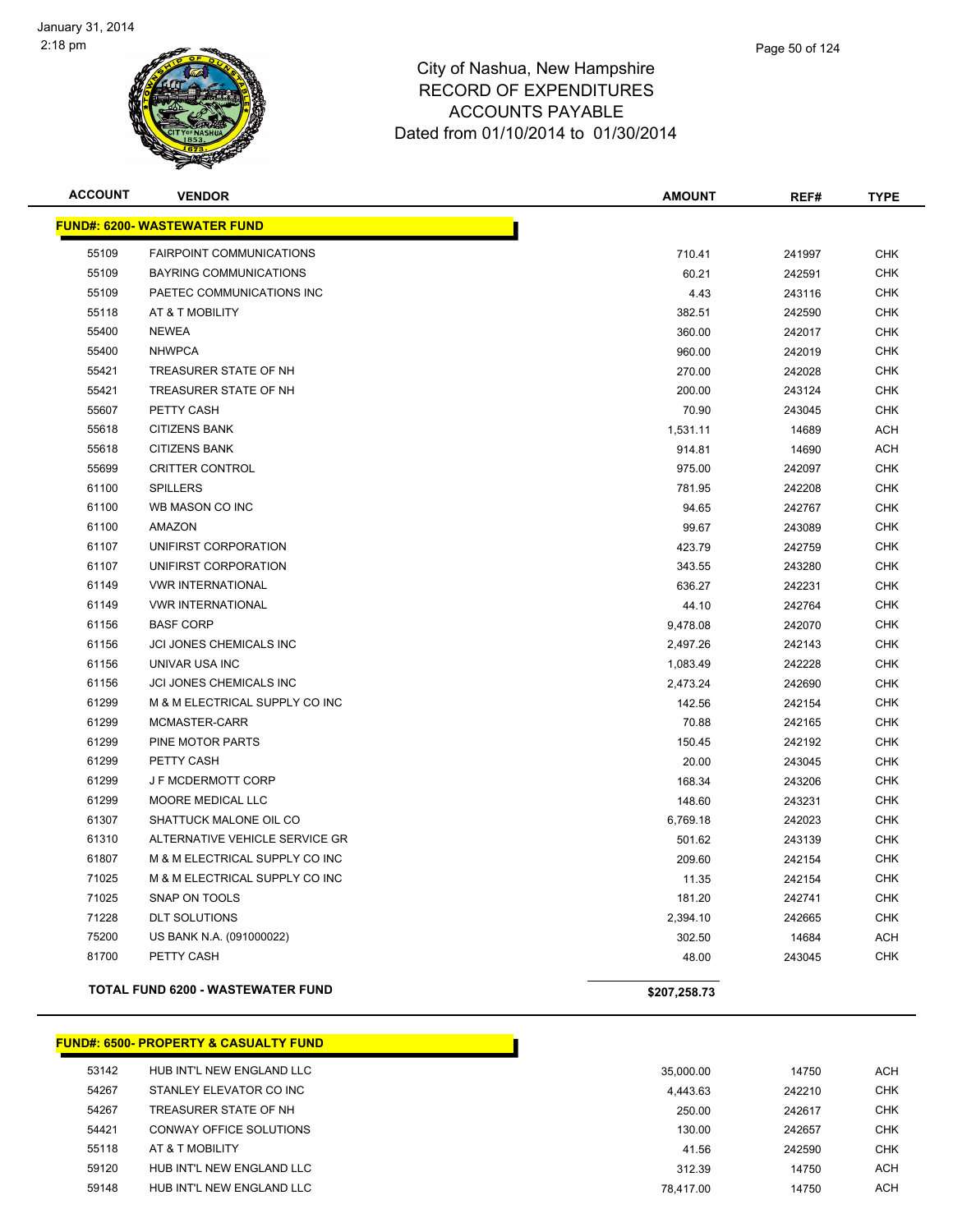

|    | Page 51 of 124 |
|----|----------------|
| re |                |
| .c |                |

| <b>ACCOUNT</b> | <b>VENDOR</b>                                    | AMOUNT    | REF#   | <b>TYPE</b> |
|----------------|--------------------------------------------------|-----------|--------|-------------|
|                | <b>FUND#: 6500- PROPERTY &amp; CASUALTY FUND</b> |           |        |             |
| 59207          | APPLE NASHUA LLC                                 | 290.00    | 242526 | <b>CHK</b>  |
| 59207          | APPLE THERAPY LONDONDERRY                        | 325.00    | 242527 | <b>CHK</b>  |
| 59207          | APPLE THERAPY MANCHESTER                         | 764.00    | 242528 | <b>CHK</b>  |
| 59207          | <b>BERNARD &amp; MERRILL PLLC</b>                | 1,718.86  | 242529 | <b>CHK</b>  |
| 59207          | <b>BOSTON SPORTS &amp; SHOULDER CTR</b>          | 225.00    | 242530 | <b>CHK</b>  |
| 59207          | <b>COMPRESSION SOLUTIONS INC</b>                 | 725.00    | 242531 | <b>CHK</b>  |
| 59207          | COVENTRY HEALTH CARE WORKERS C                   | 132.60    | 242532 | <b>CHK</b>  |
| 59207          | <b>CPTE NASHUA</b>                               | 2,498.00  | 242533 | <b>CHK</b>  |
| 59207          | DARTMOUTH HITCHCOCK CLINIC                       | 175.00    | 242534 | <b>CHK</b>  |
| 59207          | EXCEL ORTHOPAEDIC SPECIALISTS                    | 7,016.80  | 242536 | CHK         |
| 59207          | FOUNDATION MEDICAL PARTNERS                      | 311.00    | 242537 | <b>CHK</b>  |
| 59207          | FOUR SEASONS ORTHOPEDIC CENTER                   | 459.00    | 242538 | <b>CHK</b>  |
| 59207          | KING MEDICAL ASSOCIATES                          | 150.00    | 242539 | <b>CHK</b>  |
| 59207          | <b>KEVIN S MORIARTY DC</b>                       | 260.00    | 242540 | <b>CHK</b>  |
| 59207          | NASHUA EYE ASSOC PA                              | 115.00    | 242541 | <b>CHK</b>  |
| 59207          | NEWTON WELLESLEY ORTHOPEDIC                      | 425.00    | 242542 | <b>CHK</b>  |
| 59207          | OCCUPATIONAL HEALTH CTRS SOUTH                   | 797.65    | 242543 | <b>CHK</b>  |
| 59207          | RUNNING BROOK EMERGENCY                          | 1,379.00  | 242545 | <b>CHK</b>  |
| 59207          | ST JOSEPH BUSINESS & HEALTH                      | 123.00    | 242546 | <b>CHK</b>  |
| 59207          | <b>ST JOSEPHS HOSPITAL</b>                       | 446.50    | 242547 | <b>CHK</b>  |
| 59207          | STONERIVER PHARMACY SOLUTIONS                    | 320.06    | 242548 | <b>CHK</b>  |
| 59207          | <b>WINCHESTER HOSPITAL</b>                       | 126.55    | 242549 | <b>CHK</b>  |
| 59207          | <b>CPTE NASHUA</b>                               | 637.00    | 243029 | CHK         |
| 59207          | FOUR SEASONS ORTHOPEDIC CENTER                   | 1,895.00  | 243031 | <b>CHK</b>  |
| 59207          | KING MEDICAL ASSOCIATES                          | 300.00    | 243032 | <b>CHK</b>  |
| 59207          | <b>ERIK KOLDEN</b>                               | 526.29    | 243033 | <b>CHK</b>  |
| 59207          | NASHUA EYE ASSOC PA                              | 115.00    | 243034 | <b>CHK</b>  |
| 59207          | NH INSURANCE GUARANTY ASSOC                      | 2,200.65  | 243035 | <b>CHK</b>  |
| 59207          | <b>TIMOTHY REARDON</b>                           | 735.48    | 243036 | <b>CHK</b>  |
| 59207          | SOUTHERN NH INTERNAL MEDICINE                    | 130.00    | 243038 | <b>CHK</b>  |
| 59207          | STEPHANIE ROSS-SAURI                             | 24.13     | 243040 | <b>CHK</b>  |
| 59207          | TREASURER STATE OF NH                            | 73,256.80 | 243123 | CHK         |
| 59207          | CAPE MEDICAL SUPPLY INC                          | 36.05     | 243522 | <b>CHK</b>  |
| 59207          | COUGHLIN RAINBOTH MURPHY & LOWN                  | 500.00    | 243523 | <b>CHK</b>  |
| 59207          | <b>CPTE NASHUA</b>                               | 1,893.00  | 243524 | <b>CHK</b>  |
| 59207          | KING MEDICAL ASSOCIATES                          | 100.00    | 243526 | <b>CHK</b>  |
| 59207          | NASHUA AMBULATORY SURGICAL CTR                   | 3,189.00  | 243527 | CHK         |
| 59207          | NASHUA RADIOLOGY PA                              | 38.00     | 243528 | <b>CHK</b>  |
| 59207          | NH NEUROSPINE INSTITUTE                          | 145.00    | 243529 | <b>CHK</b>  |
| 59207          | SO NH REGIONAL MEDICAL CENTER                    | 303.44    | 243530 | CHK         |
| 59207          | ST JOSEPH BUSINESS & HEALTH                      | 308.00    | 243531 | <b>CHK</b>  |
| 59225          | DEVINE MILLIMET & BRANCH PA                      | 997.45    | 242535 | <b>CHK</b>  |
| 59225          | <b>JOHN KUCHINSKI</b>                            | 3,500.00  | 242579 | CHK         |
| 59275          | OVERHEAD DOOR CO OF MANCHESTER                   | 219.45    | 242544 | <b>CHK</b>  |
| 59275          | ENTERPRISE HOLDINGS INC                          | 1,663.64  | 243030 | CHK         |
| 59275          | <b>SALLY ROUSSELLE</b>                           | 638.51    | 243037 | CHK         |
| 59275          | STATEWIDE COLLISION LLC                          | 1,094.30  | 243039 | CHK         |
| 59275          | CRISP CONTRACTING LLC                            | 1,800.00  | 243525 | CHK         |
| 61100          | WB MASON CO INC                                  | 325.23    | 243286 | <b>CHK</b>  |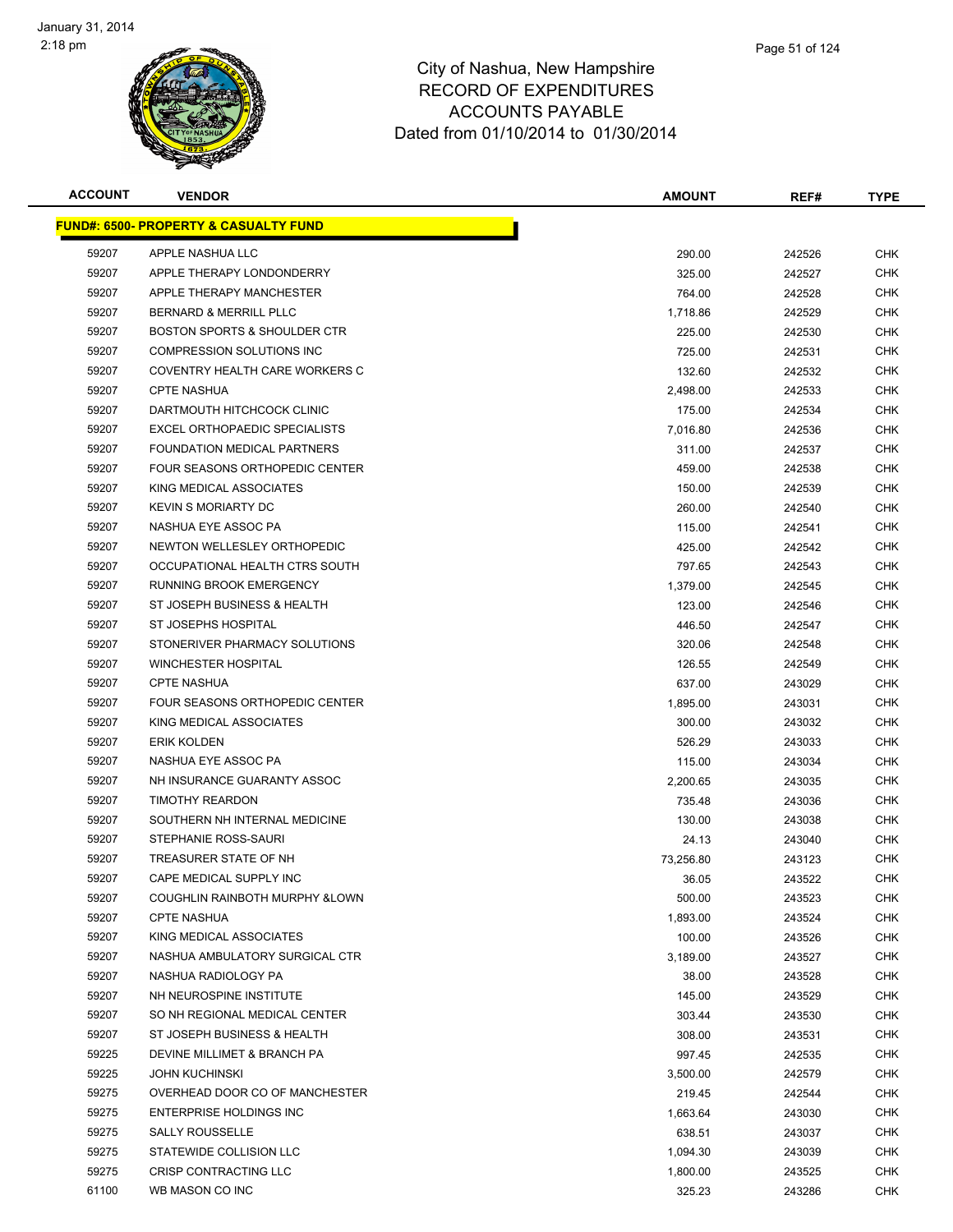| <b>ACCOUNT</b> | <b>VENDOR</b>                                    | <b>AMOUNT</b>  | REF#   | <b>TYPE</b> |
|----------------|--------------------------------------------------|----------------|--------|-------------|
|                | <b>FUND#: 6500- PROPERTY &amp; CASUALTY FUND</b> |                |        |             |
| 61192          | WB MASON CO INC                                  | 119.98         | 242232 | <b>CHK</b>  |
| 61192          | <b>B &amp; S LOCKSMITHS INC</b>                  | 1,000.00       | 243140 | <b>CHK</b>  |
|                | TOTAL FUND 6500 - PROPERTY & CASUALTY FUND       | \$235,069.00   |        |             |
|                | <b>FUND#: 6600- BENEFITS SELF INSURANCE FUND</b> |                |        |             |
| 21500          | <b>ITT HARTFORD</b>                              | 37,759.26      | 14716  | <b>ACH</b>  |
| 21505          | PROTECTIVE LIFE INSURANCE CO                     | 47.08          | 14718  | <b>ACH</b>  |
| 21516          | BOSTON MUTUAL LIFE INSURANCE                     | 9,148.52       | 14713  | <b>ACH</b>  |
| 21520          | SUN LIFE ASSURANCE CO OF CANAD                   | 4,227.69       | 14719  | <b>ACH</b>  |
| 21990          | WILLIAM A BATTE JR                               | 10,515.68      | 241958 | <b>CHK</b>  |
| 21990          | <b>RICHARD SPRANKLE</b>                          | 751.12         | 243084 | <b>CHK</b>  |
| 21990          | <b>DIANE MARCUM</b>                              | 721.12         | 243174 | <b>CHK</b>  |
| 52809          | CHERYL BONANNO                                   | 27.50          | 243067 | <b>CHK</b>  |
| 52815          | <b>ANTHEM - EAP</b>                              | 14,094.00      | 14673  | ACH         |
| 59165          | HM LIFE INSURANCE CO                             | 106,413.32     | 14715  | <b>ACH</b>  |
| 59500          | NORTHEAST DELTA DENTAL                           | 11,639.44      | 14677  | <b>ACH</b>  |
| 59500          | ANTHEM BCBS OF NE                                | 86,015.97      | 14712  | <b>ACH</b>  |
| 59500          | HARVARD PILGRIM HEALTH CARE                      | 22,521.78      | 14714  | <b>ACH</b>  |
| 59507          | ANTHEM BCBS OF NE                                | 352.64         | 14674  | ACH         |
| 59507          | ANTHEM BCBS OF NE                                | 23.29          | 14712  | <b>ACH</b>  |
| 59507          | ANTHEM BCBS OF NE                                | 349.49         | 14743  | ACH         |
| 59507          | ANTHEM BCBS OF NE                                | 376,334.83     | 14674  | <b>ACH</b>  |
| 59507          | ANTHEM BCBS OF NE                                | 377,400.11     | 14712  | <b>ACH</b>  |
| 59507          | ANTHEM BCBS OF NE                                | 344,053.87     | 14743  | ACH         |
| 59507          | ANTHEM BCBS OF NE                                | 29,795.49      | 14674  | <b>ACH</b>  |
| 59507          | ANTHEM BCBS OF NE                                | 42,529.86      | 14712  | <b>ACH</b>  |
| 59507          | ANTHEM BCBS OF NE                                | 54,110.91      | 14743  | <b>ACH</b>  |
| 59507          | ANTHEM BCBS OF NE                                | 30,777.88      | 14674  | <b>ACH</b>  |
| 59507          | HARVARD PILGRIM HEALTH CARE                      | 76,116.76      | 14676  | <b>ACH</b>  |
| 59507          | ANTHEM BCBS OF NE                                | 31,832.34      | 14712  | <b>ACH</b>  |
| 59507          | HARVARD PILGRIM HEALTH CARE                      | 98,104.66      | 14714  | <b>ACH</b>  |
| 59507          | ANTHEM BCBS OF NE                                | 34,643.27      | 14743  | <b>ACH</b>  |
| 59507          | HARVARD PILGRIM HEALTH CARE                      | 64,930.67      | 14745  | <b>ACH</b>  |
| 59525          | NORTHEAST DELTA DENTAL                           | 40,223.13      | 14677  | <b>ACH</b>  |
| 59525          | NORTHEAST DELTA DENTAL                           | 15,808.00      | 14717  | <b>ACH</b>  |
| 59525          | NORTHEAST DELTA DENTAL                           | 19,229.71      | 14746  | <b>ACH</b>  |
| 59585          | DEPARTMENT OF TREASURY                           | 5,483.00       | 243046 | <b>CHK</b>  |
|                | TOTAL FUND 6600 - BENEFITS SELF INSURANCE FUND   | \$1,945,982.39 |        |             |

#### **FUND#: 7076- REG VOC ED CAPITAL RESERVE**

| 71000 | BIO-RAD LABORATORIES INC    | 14.726.00 | 242260 | CHK        |
|-------|-----------------------------|-----------|--------|------------|
| 71000 | KITTREDGE EQUIPMENT CO - NH | 4.313.65  | 242320 | <b>CHK</b> |
| 71000 | SNAP-ON INDUSTRIAL          | 367.50    | 242380 | <b>CHK</b> |
| 71000 | BIO-RAD LABORATORIES INC    | 5.140.00  | 242794 | CHK        |
| 71000 | KITTREDGE EQUIPMENT CO - NH | 178.50    | 242841 | CHK        |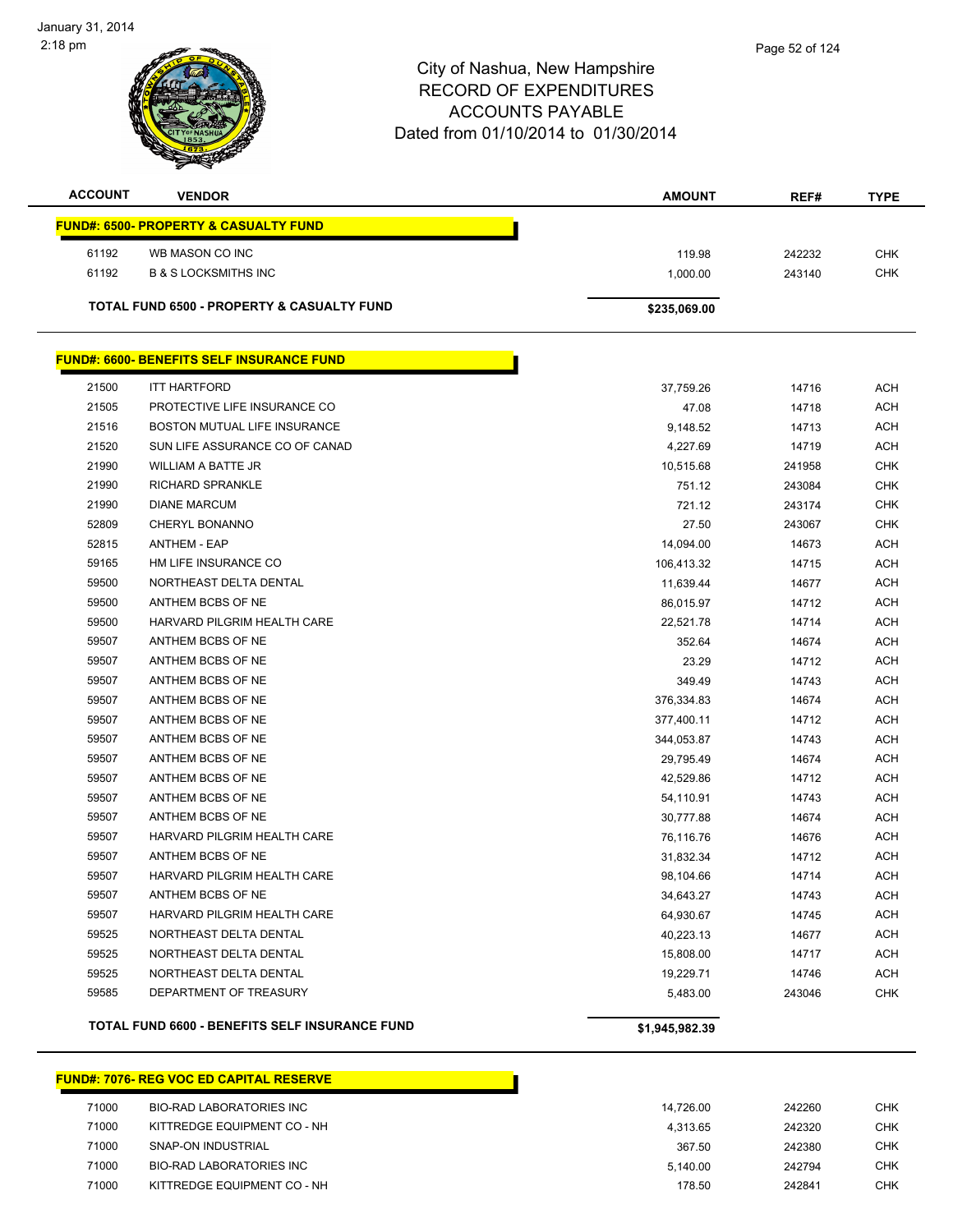

| <b>ACCOUNT</b> | <b>VENDOR</b>                                          | <b>AMOUNT</b> | REF#   | <b>TYPE</b> |
|----------------|--------------------------------------------------------|---------------|--------|-------------|
|                | <b>FUND#: 7076- REG VOC ED CAPITAL RESERVE</b>         |               |        |             |
| 71000          | <b>SARGENT WELCH</b>                                   | 3,941.76      | 242897 | <b>CHK</b>  |
| 71000          | SNAP ON TOOLS                                          | 11,554.46     | 242904 | <b>CHK</b>  |
| 71000          | SNAP-ON INDUSTRIAL                                     | 2,383.68      | 242905 | <b>CHK</b>  |
| 71000          | KITTREDGE EQUIPMENT CO - NH                            | 4,300.40      | 243379 | <b>CHK</b>  |
| 71000          | <b>MOHAWK RESOURCES LTD</b>                            | 44,530.60     | 243402 | <b>CHK</b>  |
|                | TOTAL FUND 7076 - REG VOC ED CAPITAL RESERVE           | \$91,436.55   |        |             |
|                | <b>FUND#: 7506- ETF CONTRIB-WOODLAWN CEMETERY</b>      |               |        |             |
| 61299          | <b>HARDY DORIC INC</b>                                 | 585.00        | 242128 | <b>CHK</b>  |
|                | TOTAL FUND 7506 - ETF CONTRIB-WOODLAWN CEMETERY        | \$585.00      |        |             |
|                | <b>FUND#: 7536- LIBRARY-DANIEL HUSSEY</b>              |               |        |             |
| 55699          | MESH INTERACTIVE AGENCY                                | 6,000.00      | 243227 | <b>CHK</b>  |
|                | TOTAL FUND 7536 - LIBRARY-DANIEL HUSSEY                | \$6,000.00    |        |             |
|                | <b>FUND#: 7565- SCHOOL RELATED PROGRAMS-ETF</b>        |               |        |             |
| 61135          | <b>BARNES &amp; NOBLE INC</b>                          | 246.07        | 243311 | <b>CHK</b>  |
|                | <b>TOTAL FUND 7565 - SCHOOL RELATED PROGRAMS-ETF</b>   | \$246.07      |        |             |
|                | <b>FUND#: 8001- PINEWOOD CEMETERY PERP-CARE</b>        |               |        |             |
| 10684          | NATIONAL FINANCIAL SERVICE LLC                         | 150.00        | 243110 | <b>CHK</b>  |
|                | <b>TOTAL FUND 8001 - PINEWOOD CEMETERY PERP-CARE</b>   | \$150.00      |        |             |
|                | <b>FUND#: 8007- EDGEWOOD CEMETERY PERP-CARE</b>        |               |        |             |
| 10640          | TD BANK ACCT#664854015                                 | 10,700.00     | 243269 | <b>CHK</b>  |
|                | TOTAL FUND 8007 - EDGEWOOD CEMETERY PERP-CARE          | \$10,700.00   |        |             |
|                | <b>FUND#: 8010- EDGEWOOD CEMETERY FLOWER FUND</b>      |               |        |             |
| 10644          | TD BANK ACCT#664855012                                 | 900.00        | 243270 | <b>CHK</b>  |
|                | <b>TOTAL FUND 8010 - EDGEWOOD CEMETERY FLOWER FUND</b> | \$900.00      |        |             |
|                | <b>FUND#: 8014- SUBURBAN CEMETERY PERP-CARE</b>        |               |        |             |
| 10628          | TD BANK ACCT#663492015                                 | 3,000.00      | 243268 | <b>CHK</b>  |
|                | <b>TOTAL FUND 8014 - SUBURBAN CEMETERY PERP-CARE</b>   | \$3,000.00    |        |             |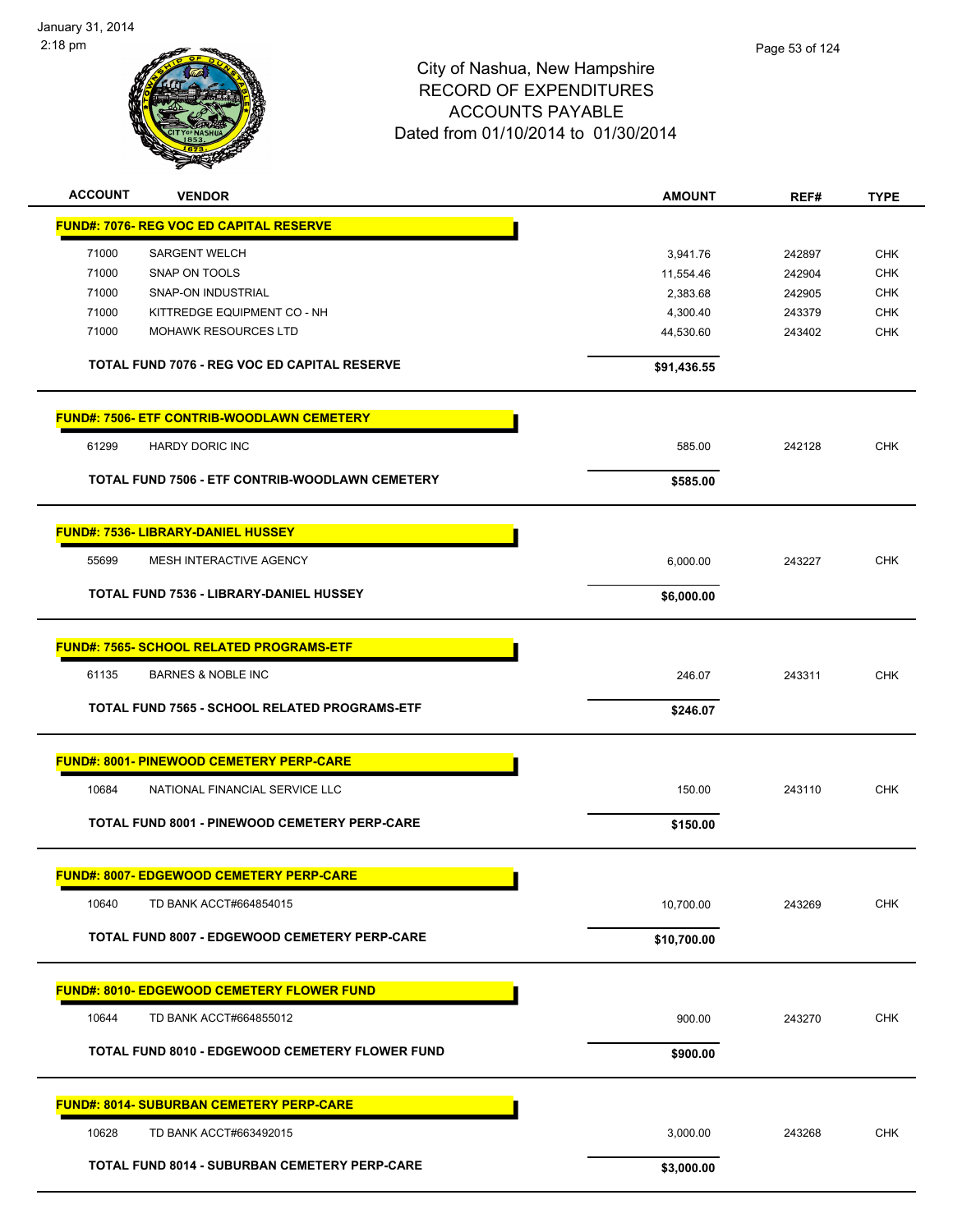

| <b>ACCOUNT</b> | <b>VENDOR</b>                                       | <b>AMOUNT</b> | REF#   | <b>TYPE</b> |
|----------------|-----------------------------------------------------|---------------|--------|-------------|
|                | <b>FUND#: 8063- LIBRARY-HENRY STEARNS FUND</b>      |               |        |             |
| 61807          | <b>BAKER &amp; TAYLOR</b>                           | 267.57        | 242638 | <b>CHK</b>  |
| 61807          | PROQUEST INFO & LEARNING                            | 148.00        | 242731 | <b>CHK</b>  |
| 61807          | AMAZON                                              | 93.40         | 243089 | <b>CHK</b>  |
| 61807          | <b>BAKER &amp; TAYLOR</b>                           | 318.28        | 243143 | <b>CHK</b>  |
|                |                                                     |               |        |             |
|                | <b>TOTAL FUND 8063 - LIBRARY-HENRY STEARNS FUND</b> | \$827.25      |        |             |
|                | <b>FUND#: 8676- EDGEWOOD-CAMILLE M COTE</b>         |               |        |             |
| 61299          | PETTY CASH                                          | 50.00         | 243045 | <b>CHK</b>  |

**Grand Total:**

**\$15,686,192.18**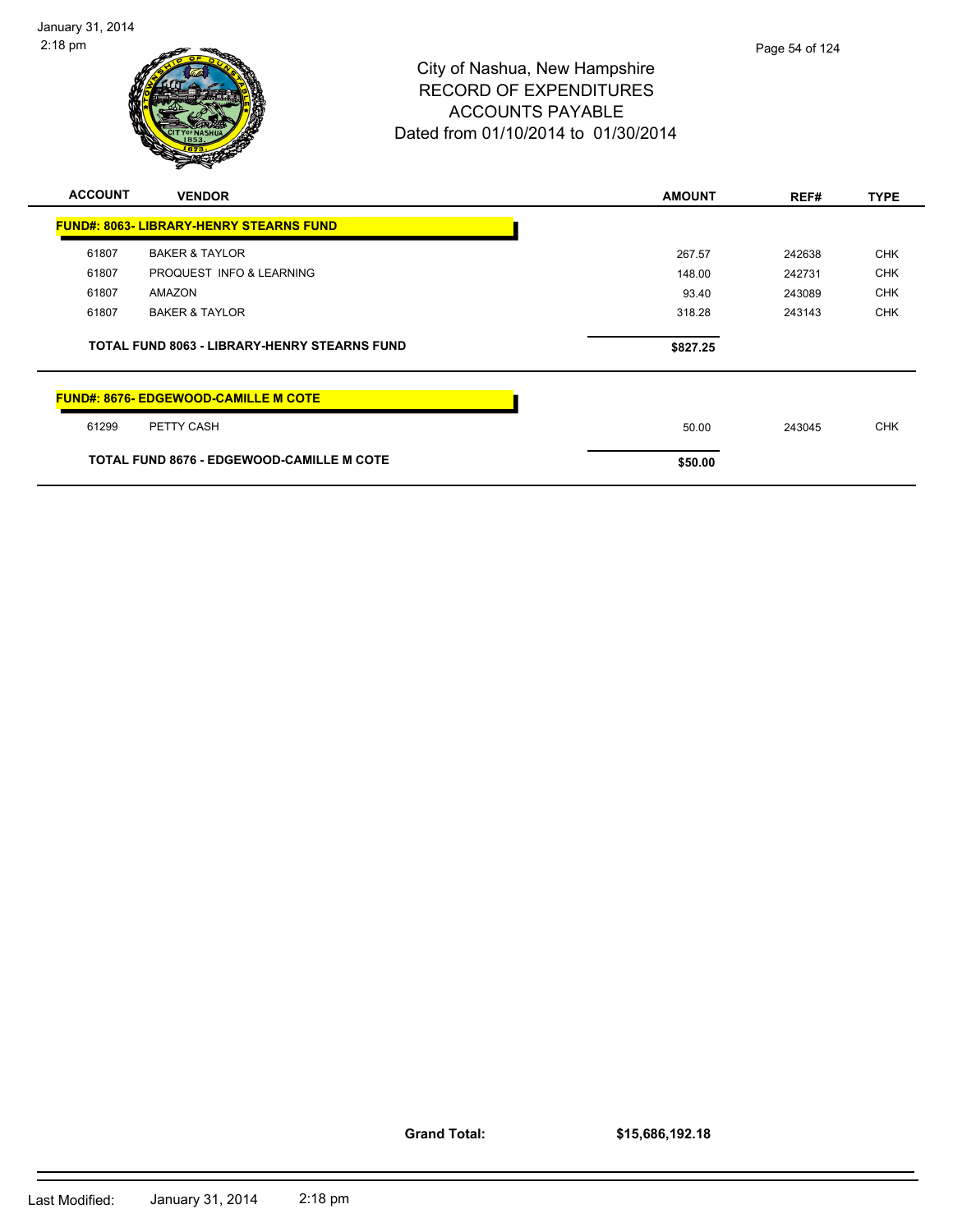

|     | <b>PAY DATE</b>                   | <b>ACCOUNT</b>                       | <b>DESCRIPTION</b>                               | <b>AMOUNT</b>        |
|-----|-----------------------------------|--------------------------------------|--------------------------------------------------|----------------------|
|     | <b>FUND#: 1000 - GENERAL FUND</b> |                                      |                                                  |                      |
| 101 | <b>MAYOR</b>                      |                                      |                                                  |                      |
|     | 1/16/14                           | 51100                                | CITIZEN SERVICES DIRECTOR                        | 951.12               |
|     | 1/23/14                           | 51100                                | CITIZEN SERVICES DIRECTOR                        | 929.80               |
|     | 1/30/14                           | 51100                                | CITIZEN SERVICES DIRECTOR                        | 929.80               |
|     | 1/16/14                           | 51100                                | <b>COMMUNICATIONS DIRECTOR</b>                   | 852.15               |
|     | 1/23/14                           | 51100                                | <b>COMMUNICATIONS DIRECTOR</b>                   | 852.15               |
|     | 1/30/14                           | 51100                                | <b>COMMUNICATIONS DIRECTOR</b>                   | 852.15               |
|     | 1/16/14                           | 51100                                | EXECUTIVE SECRETARY AA                           | 918.69               |
|     | 1/23/14                           | 51100                                | EXECUTIVE SECRETARY AA                           | 903.15               |
|     | 1/30/14                           | 51100                                | EXECUTIVE SECRETARY AA                           | 903.15               |
|     | 1/16/14                           | 51100                                | RESOURCE COORDINATOR                             | 452.45               |
|     | 1/23/14                           | 51100                                | RESOURCE COORDINATOR                             | 452.45               |
|     | 1/30/14                           | 51100                                | <b>RESOURCE COORDINATOR</b>                      | 452.45               |
|     | 1/16/14                           | 51100                                | SECRETARY RECEPTIONIST                           | 565.55               |
|     | 1/23/14                           | 51100                                | SECRETARY RECEPTIONIST                           | 565.55               |
|     | 1/30/14                           | 51100                                | SECRETARY RECEPTIONIST                           | 565.55               |
|     | 1/16/14                           | 51500                                | <b>MAYOR</b>                                     | 2,115.95             |
|     | 1/23/14                           | 51500                                | <b>MAYOR</b>                                     | 2,115.95             |
|     | 1/30/14                           | 51500                                | <b>MAYOR</b>                                     | 2,115.95             |
|     | 1/30/14                           | 55118                                | TELEPHONE-CELLULAR                               | 50.00                |
|     | <b>TOTAL 101 - MAYOR</b>          |                                      |                                                  | \$17,544.01          |
|     |                                   |                                      |                                                  |                      |
| 102 |                                   | <b>BOARD OF ALDERMEN</b>             |                                                  |                      |
|     | 1/16/14                           | 51100                                | ALDERMANIC LEGISLATION MANAGER                   | 1,404.70             |
|     | 1/23/14                           | 51100                                | ALDERMANIC LEGISLATION MANAGER                   | 1,404.70             |
|     | 1/30/14                           | 51100                                | ALDERMANIC LEGISLATION MANAGER                   | 1,404.70             |
|     | 1/23/14                           | 51200                                | LEGISLATIVE TRANSCRIPTION SPEC                   | 391.38               |
|     | 1/30/14                           | 51200                                | LEGISLATIVE TRANSCRIPTION SPEC                   | 336.68               |
|     |                                   | <b>TOTAL 102 - BOARD OF ALDERMEN</b> |                                                  | \$4,942.16           |
| 103 | <b>LEGAL</b>                      |                                      |                                                  |                      |
|     |                                   |                                      | ASSISTANT CORP COUNSEL                           | 1,324.90             |
|     | 1/16/14                           | 51100                                | ASSISTANT CORP COUNSEL                           | 1,324.90             |
|     | 1/23/14<br>1/30/14                | 51100                                | ASSISTANT CORP COUNSEL                           | 1,324.90             |
|     |                                   | 51100                                | <b>CORPORATION COUNSEL</b>                       | 2,183.75             |
|     | 1/16/14                           | 51100                                |                                                  | 2,183.75             |
|     | 1/23/14                           | 51100                                | <b>CORPORATION COUNSEL</b>                       |                      |
|     | 1/30/14                           | 51100                                | CORPORATION COUNSEL                              | 2,183.75             |
|     | 1/16/14                           | 51100                                | DEPUTY CORPORATION COUNSEL                       | 1,986.70             |
|     | 1/23/14                           | 51100                                | DEPUTY CORPORATION COUNSEL                       | 1,986.70             |
|     | 1/30/14                           | 51100                                | DEPUTY CORPORATION COUNSEL                       | 1,986.70             |
|     | 1/16/14<br>1/23/14                | 51100<br>51100                       | <b>LEGAL ASSISTANT</b><br><b>LEGAL ASSISTANT</b> | 1,846.55<br>1,846.55 |

1/30/14 55118 TELEPHONE-CELLULAR 100.00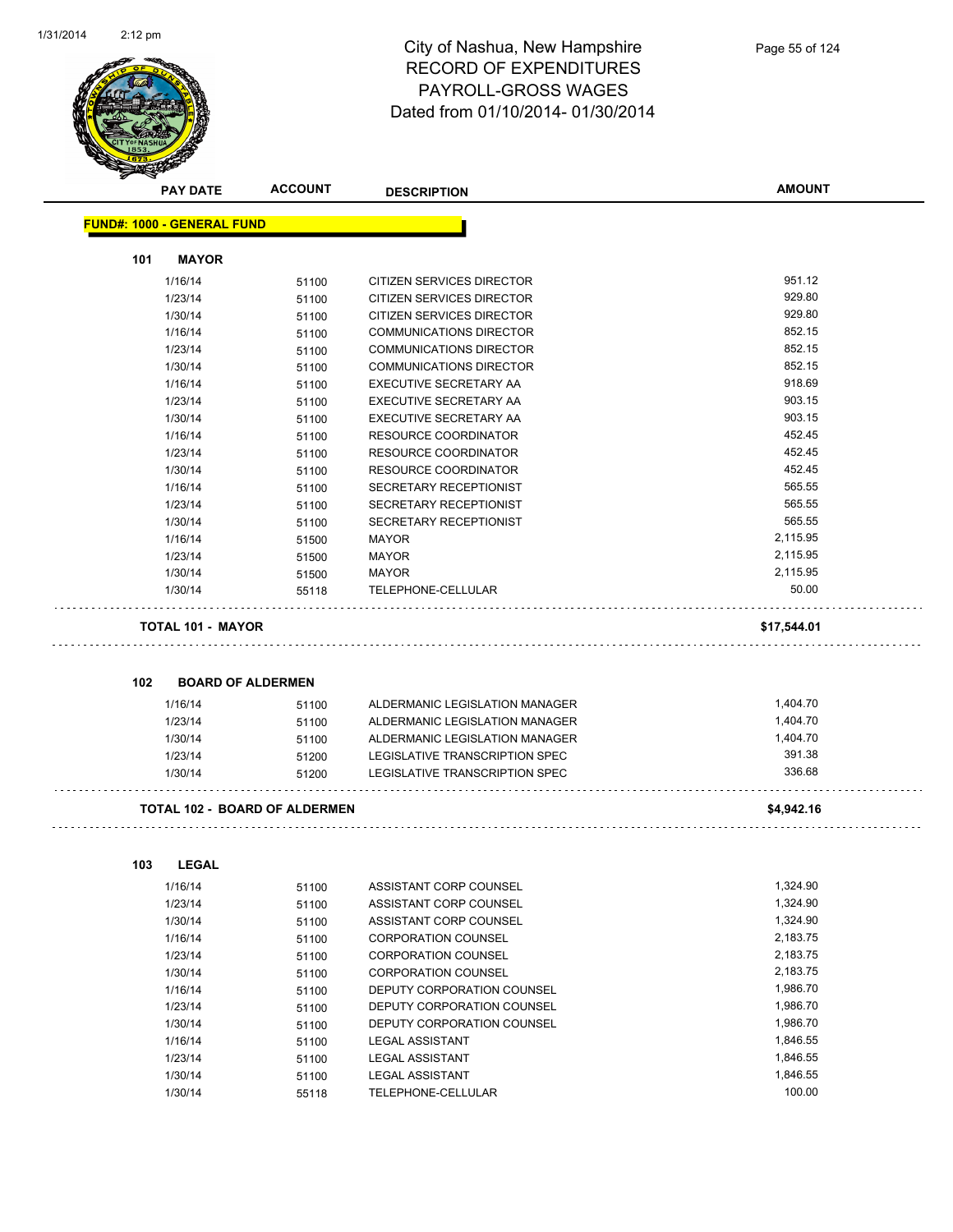

|     | <b>PAY DATE</b>                   | <b>ACCOUNT</b> | <b>DESCRIPTION</b>            | <b>AMOUNT</b> |
|-----|-----------------------------------|----------------|-------------------------------|---------------|
|     | <b>FUND#: 1000 - GENERAL FUND</b> |                |                               |               |
|     |                                   |                |                               |               |
|     | <b>TOTAL 103 - LEGAL</b>          |                |                               | \$22,125.70   |
| 105 | <b>CITI-STAT</b>                  |                |                               |               |
|     | 1/16/14                           | 51100          | <b>DIRECTOR CITISTAT</b>      | 1,529.80      |
|     | 1/23/14                           | 51100          | DIRECTOR CITISTAT             | 1,529.80      |
|     | 1/30/14                           | 51100          | DIRECTOR CITISTAT             | 1,529.80      |
|     | 1/16/14                           | 51100          | OPERATIONS ANALYST            | 690.85        |
|     | 1/23/14                           | 51100          | OPERATIONS ANALYST            | 690.85        |
|     | 1/30/14                           | 51100          | OPERATIONS ANALYST            | 690.85        |
|     | <b>TOTAL 105 - CITI-STAT</b>      |                |                               | \$6,661.95    |
| 107 | <b>CITY CLERK</b>                 |                |                               |               |
|     | 1/16/14                           | 51100          | <b>CITY CLERK</b>             | 1,771.20      |
|     | 1/23/14                           | 51100          | <b>CITY CLERK</b>             | 1,771.20      |
|     | 1/30/14                           | 51100          | <b>CITY CLERK</b>             | 1,771.20      |
|     | 1/16/14                           | 51100          | <b>CLERK VITAL RECORDS II</b> | 2,085.78      |
|     | 1/23/14                           | 51100          | <b>CLERK VITAL RECORDS II</b> | 2,094.11      |
|     | 1/30/14                           | 51100          | <b>CLERK VITAL RECORDS II</b> | 2,089.95      |
|     | 1/16/14                           | 51100          | DEPARTMENT COORDINATOR, CC    | 791.44        |
|     | 1/23/14                           | 51100          | DEPARTMENT COORDINATOR, CC    | 791.45        |
|     | 1/30/14                           | 51100          | DEPARTMENT COORDINATOR, CC    | 791.45        |
|     | 1/16/14                           | 51100          | DEPUTY CITY CLERK             | 1,371.00      |
|     | 1/23/14                           | 51100          | DEPUTY CITY CLERK             | 1,371.00      |
|     | 1/30/14                           | 51100          | DEPUTY CITY CLERK             | 1,371.00      |
|     | 1/16/14                           | 51300          | OVERTIME-REGULAR              | 14.84         |
|     | 1/23/14                           | 51300          | OVERTIME-REGULAR              | 7.42          |
|     | 1/30/14                           | 51300          | OVERTIME-REGULAR              | 29.68         |
|     | <b>TOTAL 107 - CITY CLERK</b>     |                |                               | \$18,122.72   |
|     |                                   |                |                               |               |
| 111 | <b>HUMAN RESOURCES</b>            |                |                               |               |
|     | 1/16/14                           | 51100          | <b>HR ANALYST</b>             | 1,014.70      |
|     | 1/23/14                           | 51100          | HR ANALYST                    | 1,014.70      |
|     | 1/30/14                           | 51100          | HR ANALYST                    | 1,014.70      |
|     | 1/16/14                           | 51100          | HR SPEC                       | 833.85        |
|     | 1/23/14                           | 51100          | HR SPEC                       | 833.85        |
|     | 1/30/14                           | 51100          | HR SPEC                       | 833.85        |
|     | 1/16/14                           | 51100          | HUMAN RESOURCES DIRECTOR      | 1,546.45      |
|     | 1/23/14                           | 51100          | HUMAN RESOURCES DIRECTOR      | 1,546.45      |
|     | 1/30/14                           | 51100          | HUMAN RESOURCES DIRECTOR      | 1,546.45      |
|     | 1/16/14                           | 51200          | ADMINISTRATIVE ASSISTANT I    | 255.60        |
|     | 1/23/14                           | 51200          | ADMINISTRATIVE ASSISTANT I    | 255.60        |
|     | 1/30/14                           | 51200          | ADMINISTRATIVE ASSISTANT I    | 255.60        |
|     | 1/30/14                           | 55118          | TELEPHONE-CELLULAR            | 50.00         |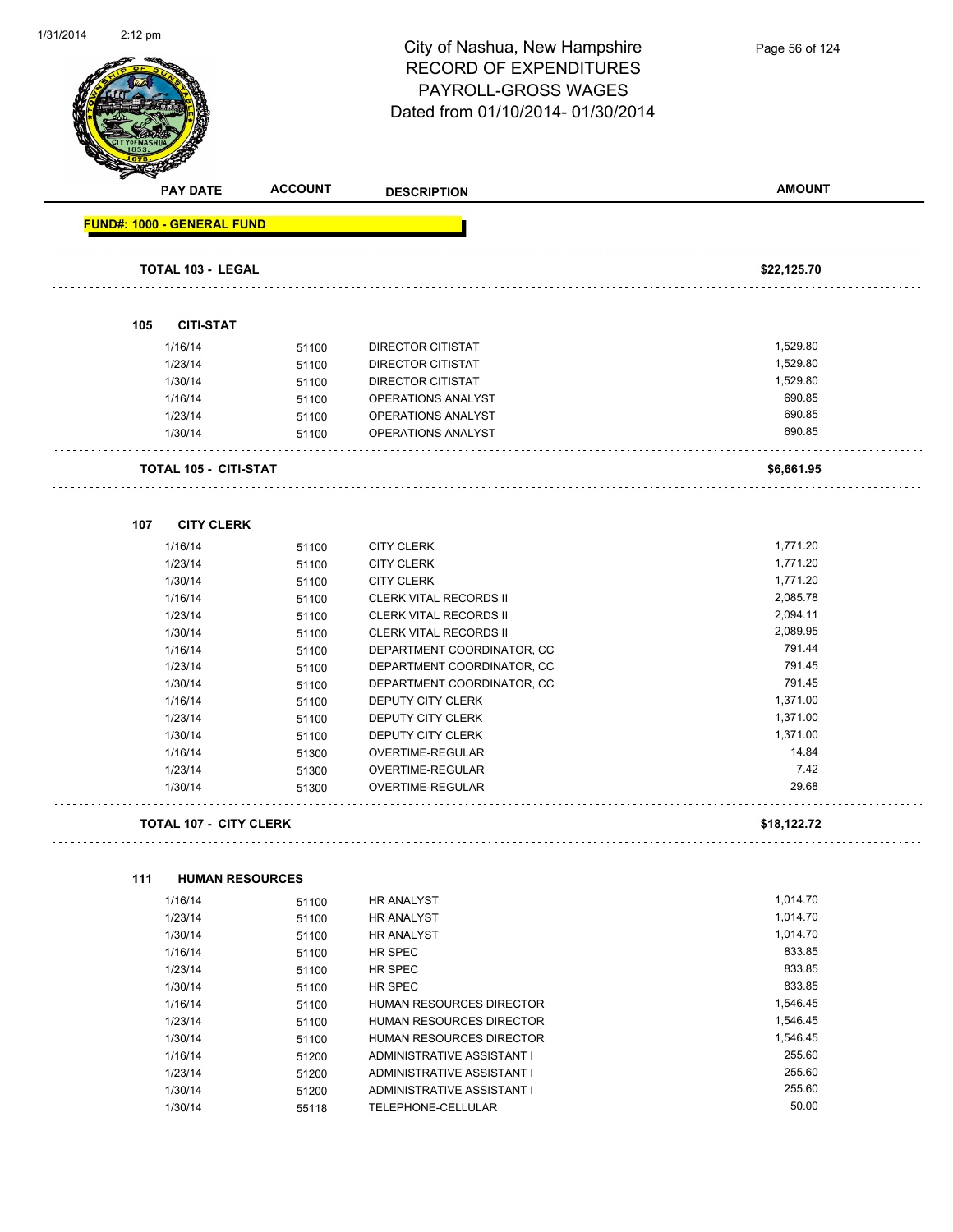$\overline{\phantom{0}}$ 



| <b>PAY DATE</b>                      | <b>ACCOUNT</b>                | <b>DESCRIPTION</b>      | <b>AMOUNT</b> |
|--------------------------------------|-------------------------------|-------------------------|---------------|
| <b>FUND#: 1000 - GENERAL FUND</b>    |                               |                         |               |
| <b>TOTAL 111 - HUMAN RESOURCES</b>   |                               |                         | \$11,001.80   |
| 115<br><b>CITYWIDE PENSIONS</b>      |                               |                         |               |
| 3/21/13                              | 52120                         | PENSION DISTRIBUTIONS   | (112.74)      |
| 12/31/13                             | 52120                         | PENSION DISTRIBUTIONS   | 112.74        |
| 1/30/14                              | 52120                         | PENSION DISTRIBUTIONS   | 50.00         |
| <b>TOTAL 115 - CITYWIDE PENSIONS</b> |                               |                         | \$50.00       |
| 122                                  | <b>INFORMATION TECHNOLOGY</b> |                         |               |
| 111C11A                              | FAA                           | A DIMINI A COICTANIT II | GGE GO        |

| 1/16/14 | 51100 | <b>ADMIN ASSISTANT II</b>         | 665.60   |
|---------|-------|-----------------------------------|----------|
| 1/23/14 | 51100 | ADMIN ASSISTANT II                | 665.60   |
| 1/30/14 | 51100 | ADMIN ASSISTANT II                | 665.60   |
| 1/16/14 | 51100 | ERP SYSTEM ADMIN DBA              | 1,622.10 |
| 1/23/14 | 51100 | ERP SYSTEM ADMIN DBA              | 1,622.10 |
| 1/30/14 | 51100 | ERP SYSTEM ADMIN DBA              | 1,622.10 |
| 1/16/14 | 51100 | INTER INTRA APPL DEV PROJ LDR     | 1,579.20 |
| 1/23/14 | 51100 | INTER INTRA APPL DEV PROJ LDR     | 1,579.20 |
| 1/30/14 | 51100 | INTER INTRA APPL DEV PROJ LDR     | 1,579.20 |
| 1/16/14 | 51100 | INTERNET INTRANET APPL DEV        | 1,459.20 |
| 1/23/14 | 51100 | INTERNET INTRANET APPL DEV        | 1,459.20 |
| 1/30/14 | 51100 | <b>INTERNET INTRANET APPL DEV</b> | 1,459.20 |
| 1/16/14 | 51100 | IT APPLICATIONS ANALYST           | 1,143.65 |
| 1/23/14 | 51100 | IT APPLICATIONS ANALYST           | 1,143.65 |
| 1/30/14 | 51100 | IT APPLICATIONS ANALYST           | 1,143.65 |
| 1/16/14 | 51100 | IT DIVISION DIRECTOR              | 1,986.70 |
| 1/23/14 | 51100 | IT DIVISION DIRECTOR              | 1,986.70 |
| 1/30/14 | 51100 | IT DIVISION DIRECTOR              | 1,986.70 |
| 1/16/14 | 51100 | IT INFRASTRUCTURE ANALYST         | 1,194.35 |
| 1/23/14 | 51100 | IT INFRASTRUCTURE ANALYST         | 1,194.35 |
| 1/30/14 | 51100 | IT INFRASTRUCTURE ANALYST         | 1,194.35 |
| 1/16/14 | 51100 | IT INFRASTRUCTURE TEAM LEADER     | 1,771.20 |
| 1/23/14 | 51100 | IT INFRASTRUCTURE TEAM LEADER     | 1,771.20 |
| 1/30/14 | 51100 | IT INFRASTRUCTURE TEAM LEADER     | 1,771.20 |
| 1/16/14 | 51100 | SYSTEMS ADM DATABASE ADM          | 1,611.15 |
| 1/23/14 | 51100 | SYSTEMS ADM DATABASE ADM          | 1,611.15 |
| 1/30/14 | 51100 | SYSTEMS ADM DATABASE ADM          | 1,611.15 |
| 1/16/14 | 51100 | TECHNICAL SPEC II NET SUPPORT     | 2,310.91 |
| 1/23/14 | 51100 | TECHNICAL SPEC II NET SUPPORT     | 2,310.90 |
| 1/30/14 | 51100 | TECHNICAL SPEC II NET SUPPORT     | 2,310.90 |
| 1/16/14 | 51100 | <b>TECHNICAL SPEC III</b>         | 1,444.15 |
| 1/23/14 | 51100 | <b>TECHNICAL SPEC III</b>         | 1,444.15 |
| 1/30/14 | 51100 | <b>TECHNICAL SPEC III</b>         | 1,444.15 |
| 1/16/14 | 51100 | <b>WEB DESIGNER</b>               | 633.45   |
| 1/23/14 | 51100 | <b>WEB DESIGNER</b>               | 633.45   |
| 1/30/14 | 51100 | <b>WEB DESIGNER</b>               | 633.45   |
| 1/16/14 | 51300 | OVERTIME-REGULAR                  | 136.26   |
| 1/23/14 | 51300 | OVERTIME-REGULAR                  | 77.21    |
| 1/30/14 | 51300 | OVERTIME-REGULAR                  | 20.37    |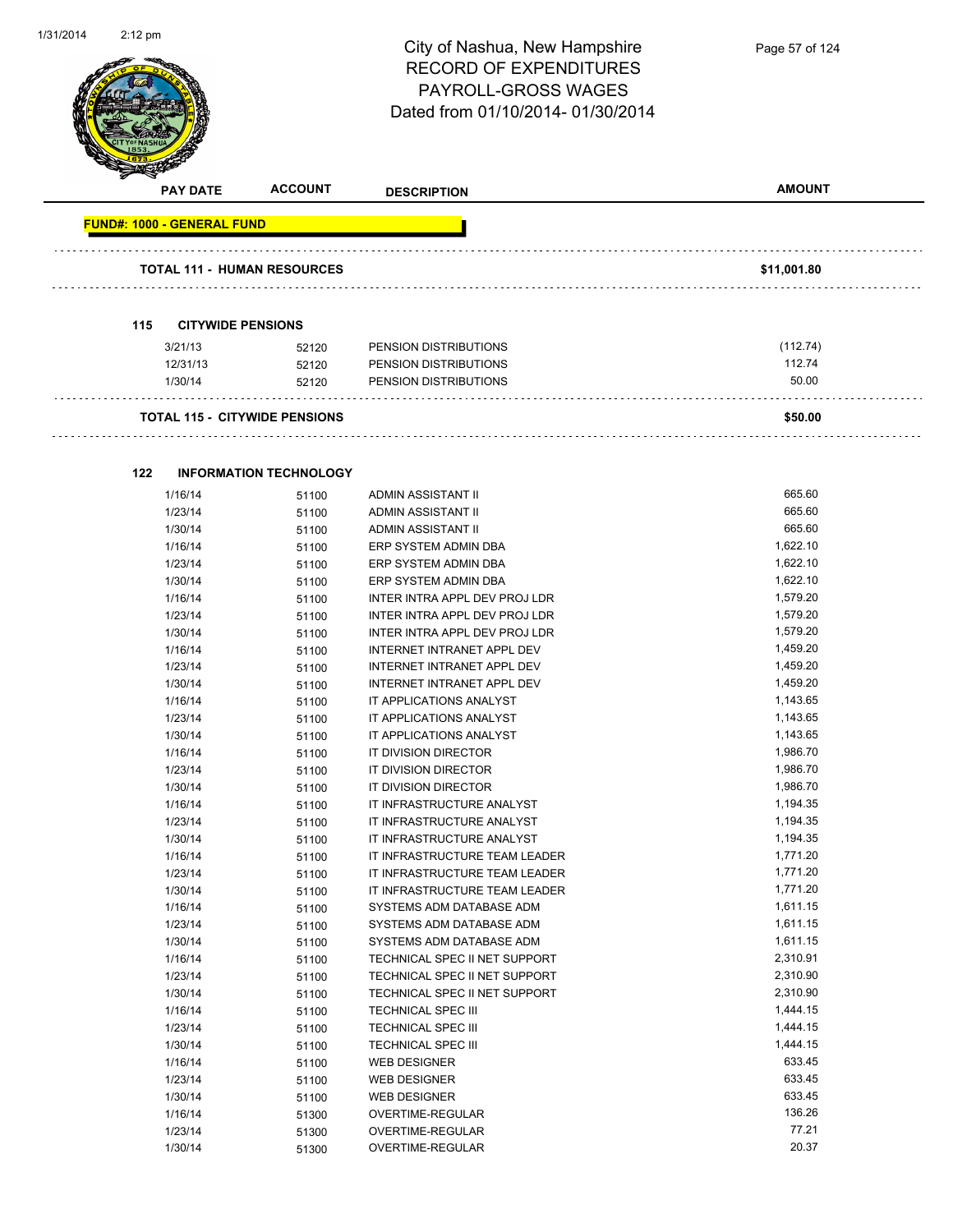| 1/31/2014 | $2:12$ pm                         |                                           | City of Nashua, New Hampshire<br><b>RECORD OF EXPENDITURES</b><br><b>PAYROLL-GROSS WAGES</b><br>Dated from 01/10/2014-01/30/2014 | Page 58 of 124       |
|-----------|-----------------------------------|-------------------------------------------|----------------------------------------------------------------------------------------------------------------------------------|----------------------|
|           | <b>PAY DATE</b>                   | <b>ACCOUNT</b>                            | <b>DESCRIPTION</b>                                                                                                               | <b>AMOUNT</b>        |
|           | <b>FUND#: 1000 - GENERAL FUND</b> |                                           |                                                                                                                                  |                      |
|           | 122                               | <b>INFORMATION TECHNOLOGY</b>             |                                                                                                                                  |                      |
|           | 1/30/14                           | 55118                                     | TELEPHONE-CELLULAR                                                                                                               | 250.00               |
|           |                                   | <b>TOTAL 122 - INFORMATION TECHNOLOGY</b> |                                                                                                                                  | \$52,748.80          |
|           |                                   |                                           |                                                                                                                                  |                      |
|           | 126                               | <b>FINANCIAL SERVICES</b>                 |                                                                                                                                  |                      |
|           | 1/16/14<br>1/23/14                | 51100<br>51100                            | <b>ACCOUNTANT</b><br><b>ACCOUNTANT</b>                                                                                           | 898.10<br>898.10     |
|           | 1/30/14                           | 51100                                     | <b>ACCOUNTANT</b>                                                                                                                | 898.10               |
|           | 1/16/14                           | 51100                                     | ACCOUNTING COMPLIANCE MGR                                                                                                        | 1,073.50             |
|           | 1/23/14                           | 51100                                     | ACCOUNTING COMPLIANCE MGR                                                                                                        | 1,073.50             |
|           | 1/30/14                           | 51100                                     | ACCOUNTING COMPLIANCE MGR                                                                                                        | 1,073.50             |
|           | 1/16/14                           | 51100                                     | ACCOUNTS PAYABLE COORDINATOR                                                                                                     | 1,510.60             |
|           | 1/23/14                           | 51100                                     | ACCOUNTS PAYABLE COORDINATOR                                                                                                     | 1,509.59             |
|           | 1/30/14                           | 51100                                     | ACCOUNTS PAYABLE COORDINATOR                                                                                                     | 1,506.23             |
|           | 1/16/14                           | 51100                                     | <b>ACCOUNTS PAYABLE SUPV</b>                                                                                                     | 929.80               |
|           | 1/23/14                           | 51100                                     | ACCOUNTS PAYABLE SUPV                                                                                                            | 929.80               |
|           | 1/30/14                           | 51100                                     | ACCOUNTS PAYABLE SUPV                                                                                                            | 929.80               |
|           | 1/16/14                           | 51100                                     | ADMINISTRATIVE ASSISTANT I                                                                                                       | 646.80               |
|           | 1/23/14                           | 51100                                     | ADMINISTRATIVE ASSISTANT I                                                                                                       | 646.80               |
|           | 1/30/14                           | 51100                                     | ADMINISTRATIVE ASSISTANT I                                                                                                       | 646.80               |
|           | 1/16/14                           | 51100                                     | <b>CFO COMPTROLLER</b>                                                                                                           | 1,999.70             |
|           | 1/23/14                           | 51100                                     | CFO COMPTROLLER                                                                                                                  | 1,999.70             |
|           | 1/30/14                           | 51100                                     | CFO COMPTROLLER                                                                                                                  | 1,999.70<br>1,533.60 |
|           | 1/16/14<br>1/23/14                | 51100                                     | <b>COMPENSATION MANAGER</b>                                                                                                      | 1,533.60             |
|           | 1/30/14                           | 51100<br>51100                            | <b>COMPENSATION MANAGER</b><br><b>COMPENSATION MANAGER</b>                                                                       | 1,533.60             |
|           | 1/16/14                           | 51100                                     | DEP TREASURER TAX COLLECTOR                                                                                                      | 1,076.20             |
|           | 1/23/14                           | 51100                                     | DEP TREASURER TAX COLLECTOR                                                                                                      | 1,076.20             |
|           | 1/30/14                           | 51100                                     | DEP TREASURER TAX COLLECTOR                                                                                                      | 1,076.20             |
|           | 1/16/14                           | 51100                                     | FINANCE AND ADMIN MANAGER                                                                                                        | 744.65               |
|           | 1/23/14                           | 51100                                     | FINANCE AND ADMIN MANAGER                                                                                                        | 744.65               |
|           | 1/30/14                           | 51100                                     | FINANCE AND ADMIN MANAGER                                                                                                        | 744.65               |
|           | 1/16/14                           | 51100                                     | FINANCIAL MANAGER GENERAL GOVT                                                                                                   | 1,367.60             |
|           | 1/23/14                           | 51100                                     | FINANCIAL MANAGER GENERAL GOVT                                                                                                   | 1,367.60             |
|           | 1/30/14                           | 51100                                     | FINANCIAL MANAGER GENERAL GOVT                                                                                                   | 1,367.60             |
|           | 1/16/14                           | 51100                                     | FINANCIAL SERVICES COORDINATOR                                                                                                   | 936.70               |
|           | 1/23/14                           | 51100                                     | FINANCIAL SERVICES COORDINATOR                                                                                                   | 936.71               |
|           | 1/30/14                           | 51100                                     | FINANCIAL SERVICES COORDINATOR                                                                                                   | 936.70               |
|           | 1/16/14                           | 51100                                     | MOTOR VEHICLE COORDINATOR                                                                                                        | 646.80               |
|           | 1/23/14                           | 51100                                     | MOTOR VEHICLE COORDINATOR                                                                                                        | 646.80               |
|           | 1/30/14                           | 51100                                     | MOTOR VEHICLE COORDINATOR                                                                                                        | 646.80               |
|           | 1/16/14                           | 51100                                     | MV CLERK II REGISTRATION                                                                                                         | 632.00               |
|           | 1/23/14                           | 51100                                     | MV CLERK II REGISTRATION                                                                                                         | 632.00<br>632.00     |
|           | 1/30/14                           | 51100                                     | MV CLERK II REGISTRATION                                                                                                         | 1,770.56             |
|           | 1/16/14                           | 51100                                     | PAYROLL ANALYST II<br>PAYROLL ANALYST II                                                                                         | 1,770.55             |
|           | 1/23/14<br>1/30/14                | 51100                                     | PAYROLL ANALYST II                                                                                                               | 1,770.55             |
|           | 1/16/14                           | 51100                                     | REVENUE ACCOUNTS SPEC                                                                                                            | 829.85               |
|           | 1/23/14                           | 51100<br>51100                            | REVENUE ACCOUNTS SPEC                                                                                                            | 829.85               |
|           | 1/30/14                           | 51100                                     | REVENUE ACCOUNTS SPEC                                                                                                            | 829.85               |
|           |                                   |                                           |                                                                                                                                  |                      |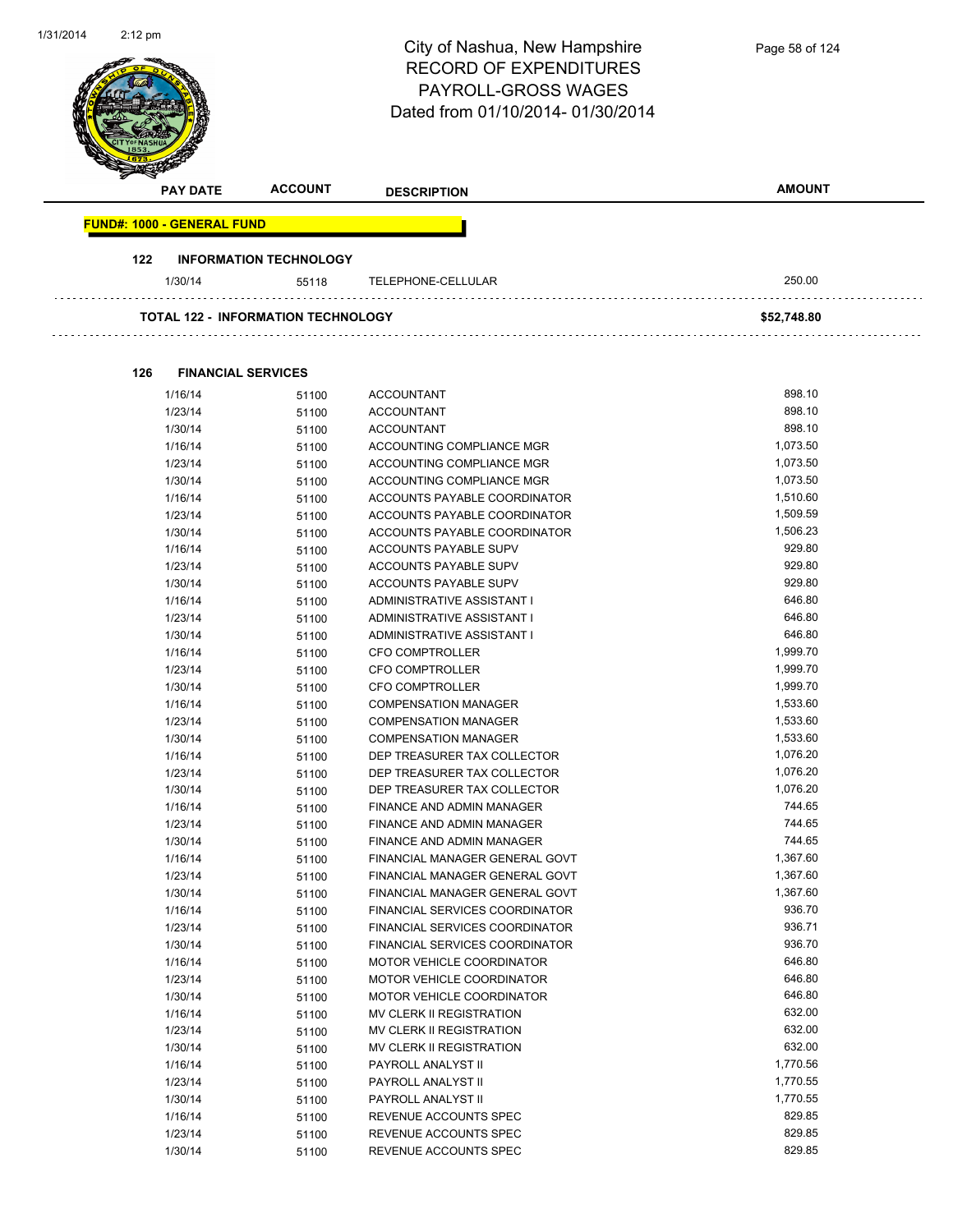

|                                   | <b>PAY DATE</b>           | <b>ACCOUNT</b>                        | <b>DESCRIPTION</b>                                   | <b>AMOUNT</b>        |
|-----------------------------------|---------------------------|---------------------------------------|------------------------------------------------------|----------------------|
| <b>FUND#: 1000 - GENERAL FUND</b> |                           |                                       |                                                      |                      |
| 126                               | <b>FINANCIAL SERVICES</b> |                                       |                                                      |                      |
| 1/16/14                           |                           |                                       | REVENUE COORDINATOR                                  | 1,040.85             |
| 1/23/14                           |                           | 51100                                 | REVENUE COORDINATOR                                  | 1,040.85             |
| 1/30/14                           |                           | 51100                                 | REVENUE COORDINATOR                                  | 1,040.85             |
| 1/16/14                           |                           | 51100                                 | SENIOR FINANCIAL ANALYST                             | 1,100.45             |
| 1/23/14                           |                           | 51100                                 |                                                      | 1,100.45             |
| 1/30/14                           |                           | 51100                                 | SENIOR FINANCIAL ANALYST<br>SENIOR FINANCIAL ANALYST | 1,100.45             |
|                                   |                           | 51100                                 | <b>SUPV VEHICLE REGISTRATION</b>                     | 1,014.70             |
| 1/16/14                           |                           | 51100                                 | <b>SUPV VEHICLE REGISTRATION</b>                     | 1,014.70             |
| 1/23/14                           |                           | 51100                                 |                                                      |                      |
| 1/30/14                           |                           | 51100                                 | <b>SUPV VEHICLE REGISTRATION</b>                     | 1,014.70<br>1,771.20 |
| 1/16/14                           |                           | 51100                                 | TREASURER TAX COLLECTOR                              |                      |
| 1/23/14                           |                           | 51100                                 | TREASURER TAX COLLECTOR                              | 1,771.20             |
| 1/30/14                           |                           | 51100                                 | TREASURER TAX COLLECTOR                              | 1,771.20             |
| 1/16/14                           |                           | 51100                                 | <b>VEHICLE REGISTRATION CLERK</b>                    | 1,629.94             |
| 1/23/14                           |                           | 51100                                 | <b>VEHICLE REGISTRATION CLERK</b>                    | 1,629.94             |
| 1/30/14                           |                           | 51100                                 | <b>VEHICLE REGISTRATION CLERK</b>                    | 1,629.95             |
| 1/16/14                           |                           | 51200                                 | TRUST ACCOUNTANT PT                                  | 580.00               |
| 1/23/14                           |                           | 51200                                 | TRUST ACCOUNTANT PT                                  | 631.74               |
| 1/30/14                           |                           | 51200                                 | TRUST ACCOUNTANT PT                                  | 503.15               |
| 1/16/14                           |                           | 51300                                 | OVERTIME-REGULAR                                     | 102.96               |
| 1/23/14                           |                           | 51300                                 | OVERTIME-REGULAR                                     | 78.91                |
| 1/30/14                           |                           | 51300                                 | OVERTIME-REGULAR                                     | 176.52               |
|                                   |                           | <b>TOTAL 126 - FINANCIAL SERVICES</b> |                                                      | \$71,528.70          |
|                                   |                           |                                       |                                                      |                      |
| 129                               | <b>CITY BUILDINGS</b>     |                                       |                                                      |                      |
| 1/16/14                           |                           | 51100                                 | <b>BUILDING MANAGER</b>                              | 788.60               |
| 1/23/14                           |                           | 51100                                 | <b>BUILDING MANAGER</b>                              | 788.60               |
| 1/30/14                           |                           | 51100                                 | <b>BUILDING MANAGER</b>                              | 788.60               |
| 1/16/14                           |                           | 51100                                 | <b>CUSTODIAN I</b>                                   | 1,166.85             |
| 1/23/14                           |                           | 51100                                 | <b>CUSTODIAN I</b>                                   | 1,166.86             |
| 1/30/14                           |                           | 51100                                 | <b>CUSTODIAN I</b>                                   | 1,166.85             |
| 1/16/14                           |                           | 51100                                 | <b>MAINTENANCE SPEC</b>                              | 663.85               |
| 1/23/14                           |                           | 51100                                 | <b>MAINTENANCE SPEC</b>                              | 663.85               |
| 1/30/14                           |                           | 51100                                 | <b>MAINTENANCE SPEC</b>                              | 663.85               |
| 1/16/14                           |                           | 51200                                 | <b>CUSTODIAN I</b>                                   | 306.75               |
| 1/23/14                           |                           | 51200                                 | <b>CUSTODIAN I</b>                                   | 306.75               |
| 1/30/14                           |                           | 51200                                 | <b>CUSTODIAN I</b>                                   | 306.75               |
| 1/30/14                           |                           | 51300                                 | OVERTIME-REGULAR                                     | 236.84               |
|                                   |                           |                                       |                                                      |                      |

| 130 | <b>PURCHASING</b> |       |                           |        |
|-----|-------------------|-------|---------------------------|--------|
|     | 1/16/14           | 51100 | PRINTING TECH MAIL DIST   | 972.30 |
|     | 1/23/14           | 51100 | PRINTING TECH MAIL DIST   | 972.31 |
|     | 1/30/14           | 51100 | PRINTING TECH MAIL DIST   | 972.30 |
|     | 1/16/14           | 51100 | PURCHASING AGENT I        | 661.95 |
|     | 1/23/14           | 51100 | PURCHASING AGENT I        | 661.95 |
|     | 1/30/14           | 51100 | <b>PURCHASING AGENT I</b> | 661.95 |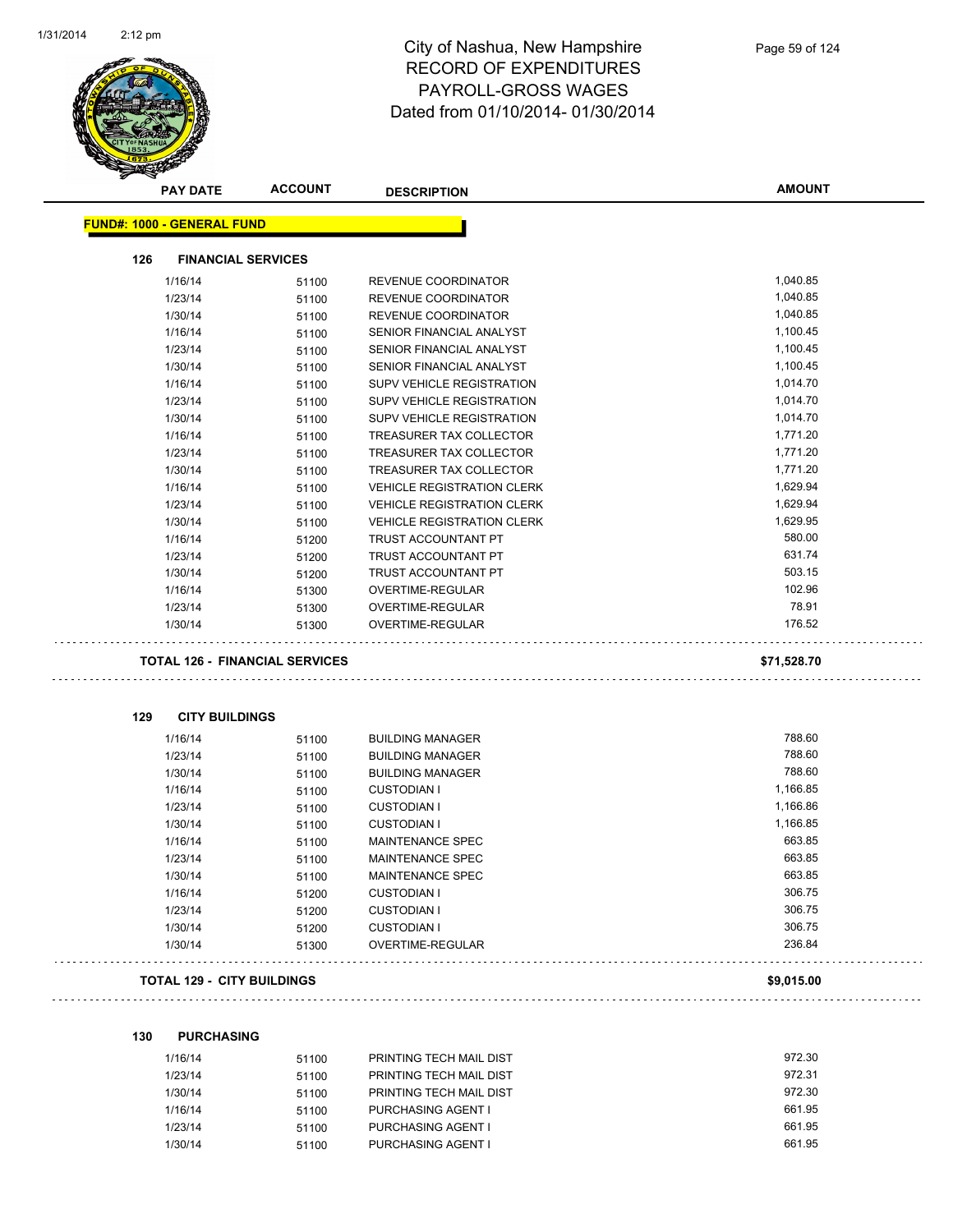

|     | <b>PAY DATE</b>                   | <b>ACCOUNT</b> | <b>DESCRIPTION</b>                                         | <b>AMOUNT</b>    |
|-----|-----------------------------------|----------------|------------------------------------------------------------|------------------|
|     | <b>FUND#: 1000 - GENERAL FUND</b> |                |                                                            |                  |
| 130 | <b>PURCHASING</b>                 |                |                                                            |                  |
|     | 1/16/14                           | 51100          | PURCHASING AGENT II                                        | 1,020.45         |
|     | 1/23/14                           | 51100          | PURCHASING AGENT II                                        | 1,020.45         |
|     | 1/30/14                           | 51100          | PURCHASING AGENT II                                        | 1,020.45         |
|     | 1/16/14                           | 51100          | PURCHASING MANAGER                                         | 1,364.20         |
|     | 1/23/14                           | 51100          | PURCHASING MANAGER                                         | 1,364.20         |
|     | 1/30/14                           | 51100          | PURCHASING MANAGER                                         | 1,364.20         |
|     | <b>TOTAL 130 - PURCHASING</b>     |                |                                                            | \$12,056.71      |
| 131 | <b>HUNT BUILDING</b>              |                |                                                            |                  |
|     |                                   |                |                                                            |                  |
|     | 1/16/14                           | 51200          | HUNT BUILDING ADMINISTRATOR                                | 319.05           |
|     | 1/23/14                           | 51200          | HUNT BUILDING ADMINISTRATOR                                | 319.05           |
|     | 1/30/14                           | 51200          | HUNT BUILDING ADMINISTRATOR                                | 319.05           |
|     | <b>TOTAL 131 - HUNT BUILDING</b>  |                |                                                            | \$957.15         |
| 132 | <b>ASSESSING</b>                  |                |                                                            |                  |
|     |                                   |                |                                                            |                  |
|     | 1/16/14                           | 51100          | APPRAISER I                                                | 853.70           |
|     | 1/23/14                           | 51100          | <b>APPRAISER I</b>                                         | 853.70           |
|     | 1/30/14                           | 51100          | <b>APPRAISER I</b>                                         | 853.70           |
|     | 1/16/14                           | 51100          | <b>APPRAISER II</b>                                        | 1,020.45         |
|     | 1/23/14                           | 51100          | <b>APPRAISER II</b>                                        | 1,020.45         |
|     | 1/30/14                           | 51100          | <b>APPRAISER II</b>                                        | 1,020.45         |
|     | 1/16/14                           | 51100          | <b>APPRAISER III</b>                                       | 1,162.45         |
|     | 1/23/14                           | 51100          | <b>APPRAISER III</b>                                       | 1,162.45         |
|     | 1/30/14                           | 51100          | <b>APPRAISER III</b>                                       | 1,162.45         |
|     | 1/16/14                           | 51100          | ASSESSING ADMIN SPEC I CSR                                 | 603.39<br>603.39 |
|     | 1/23/14                           | 51100          | ASSESSING ADMIN SPEC I CSR                                 | 603.39           |
|     | 1/30/14                           | 51100          | ASSESSING ADMIN SPEC I CSR                                 | 699.35           |
|     | 1/16/14<br>1/23/14                | 51100          | ASSESSING ADMIN SPEC II CSR<br>ASSESSING ADMIN SPEC II CSR | 699.35           |
|     | 1/30/14                           | 51100          | ASSESSING ADMIN SPEC II CSR                                | 699.35           |
|     | 1/16/14                           | 51100          | ASSESSING ADMIN SPEC III CSR                               | 888.76           |
|     | 1/23/14                           | 51100<br>51100 | ASSESSING ADMIN SPEC III CSR                               | 888.76           |
|     | 1/30/14                           | 51100          | ASSESSING ADMIN SPEC III CSR                               | 888.76           |
|     | 1/16/14                           | 51100          | CHIEF ASSESSOR GIS MANAGER                                 | 2,077.25         |
|     | 1/23/14                           | 51100          | CHIEF ASSESSOR GIS MANAGER                                 | 2,077.25         |
|     | 1/30/14                           | 51100          | CHIEF ASSESSOR GIS MANAGER                                 | 2,077.25         |
|     | 1/16/14                           | 51100          | DEPARTMENT COORDINATOR                                     | 844.05           |
|     | 1/23/14                           | 51100          | DEPARTMENT COORDINATOR                                     | 844.04           |
|     | 1/30/14                           | 51100          | DEPARTMENT COORDINATOR                                     | 844.05           |
|     | 1/16/14                           | 51100          | DEPUTY MANAGER APPRAISER IV                                | 1,450.00         |
|     | 1/23/14                           | 51100          | DEPUTY MANAGER APPRAISER IV                                | 1,450.00         |

1/30/14 51100 DEPUTY MANAGER APPRAISER IV 1,450.00 1/30/14 51500 ELECTED BOARD MEMBER 562.50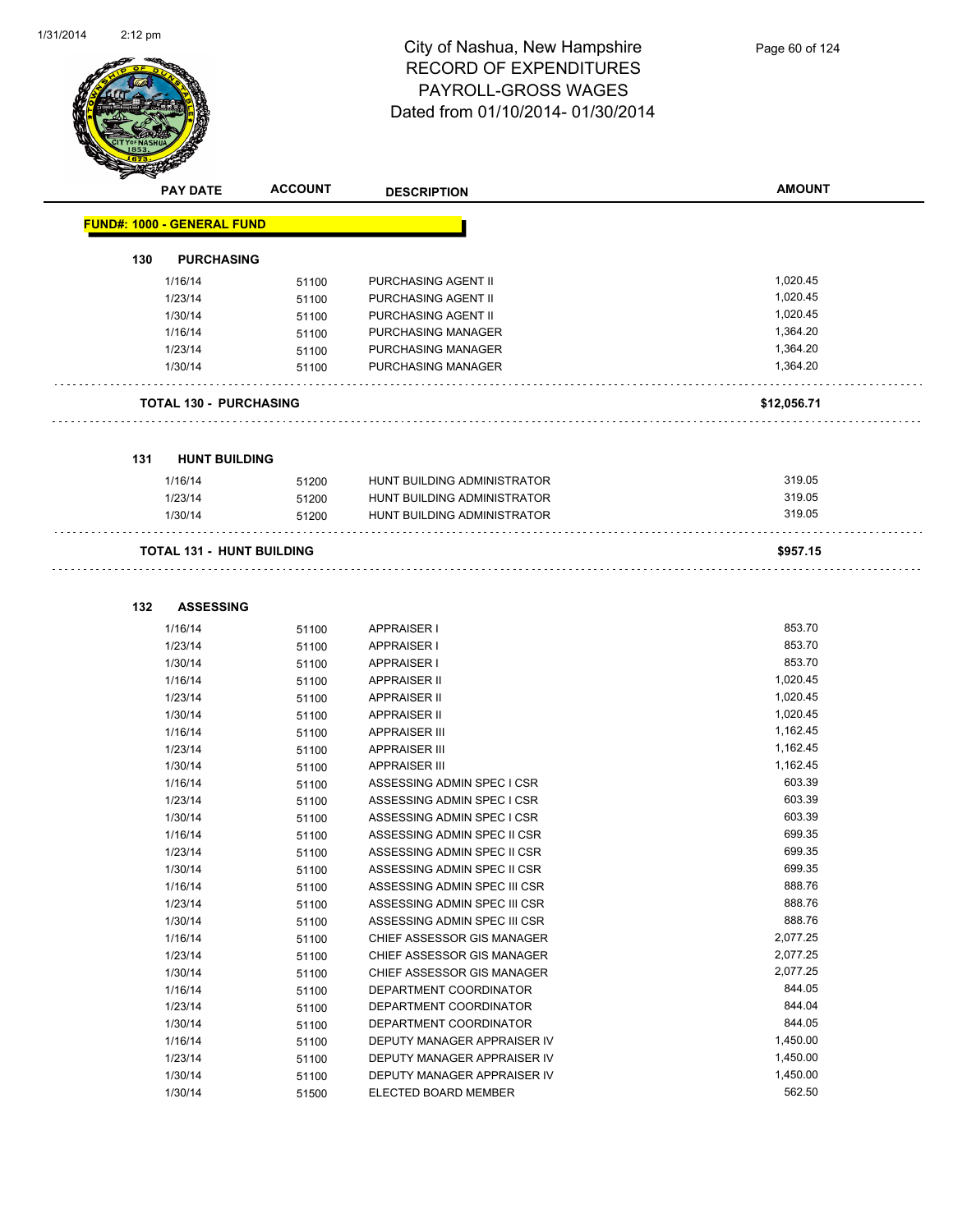

|     | <b>PAY DATE</b>                   | <b>ACCOUNT</b>                       | <b>DESCRIPTION</b>            | <b>AMOUNT</b>        |
|-----|-----------------------------------|--------------------------------------|-------------------------------|----------------------|
|     | <b>FUND#: 1000 - GENERAL FUND</b> |                                      |                               |                      |
|     | <b>TOTAL 132 - ASSESSING</b>      |                                      |                               | \$29,360.69          |
|     |                                   |                                      |                               |                      |
| 134 | <b>GIS</b>                        |                                      |                               |                      |
|     | 1/16/14                           | 51100                                | <b>GIS TECHNICIAN II</b>      | 1,042.60             |
|     | 1/23/14                           | 51100                                | <b>GIS TECHNICIAN II</b>      | 1,042.59<br>1,042.60 |
|     | 1/30/14                           | 51100                                | <b>GIS TECHNICIAN II</b>      |                      |
|     | <b>TOTAL 134 - GIS</b>            |                                      |                               | \$3,127.79           |
| 142 |                                   | <b>WOODLAWN CEMETERY</b>             |                               |                      |
|     | 1/16/14                           | 51100                                | <b>GROUNDSKEEPER CEMETERY</b> | 1,260.45             |
|     | 1/23/14                           | 51100                                | <b>GROUNDSKEEPER CEMETERY</b> | 1,264.41             |
|     | 1/30/14                           | 51100                                | <b>GROUNDSKEEPER CEMETERY</b> | 1,264.41             |
|     | 1/16/14                           | 51100                                | SUBFOREMAN CEMETERY           | 709.34               |
|     | 1/23/14                           | 51100                                | SUBFOREMAN CEMETERY           | 722.90               |
|     | 1/30/14                           | 51100                                | <b>SUBFOREMAN CEMETERY</b>    | 713.86               |
|     | 1/16/14                           | 51100                                | SUPERINTENDENT CEMETERY I     | 1,014.70             |
|     | 1/23/14                           | 51100                                | SUPERINTENDENT CEMETERY I     | 1,014.70             |
|     | 1/30/14                           | 51100                                | SUPERINTENDENT CEMETERY I     | 1,014.70             |
|     | 1/30/14                           | 51300                                | OVERTIME-REGULAR              | 118.54               |
|     |                                   | <b>TOTAL 142 - WOODLAWN CEMETERY</b> |                               | \$9,098.01           |
| 144 |                                   | <b>EDGEWOOD CEMETERY</b>             |                               |                      |
|     | 1/16/14                           | 51100                                | <b>GROUNDSKEEPER CEMETERY</b> | 1,094.45             |
|     | 1/23/14                           | 51100                                | <b>GROUNDSKEEPER CEMETERY</b> | 1,094.45             |
|     | 1/30/14                           | 51100                                | <b>GROUNDSKEEPER CEMETERY</b> | 1,094.45             |
|     | 1/16/14                           | 51100                                | SUBFOREMAN CEMETERY           | 783.65               |
|     | 1/23/14                           | 51100                                | SUBFOREMAN CEMETERY           | 783.65               |
|     | 1/30/14                           | 51100                                | SUBFOREMAN CEMETERY           | 783.65               |
|     | 1/16/14                           | 51100                                | SUPERINTENDENT CEMETERY II    | 1,124.65             |
|     | 1/23/14                           | 51100                                | SUPERINTENDENT CEMETERY II    | 1,124.65             |
|     | 1/30/14                           | 51100                                | SUPERINTENDENT CEMETERY II    | 1,124.65             |
|     | 1/16/14                           | 51300                                | OVERTIME-REGULAR              | 59.76                |
|     | 1/30/14                           | 51300                                | OVERTIME-REGULAR              | 151.53               |
|     |                                   | <b>TOTAL 144 - EDGEWOOD CEMETERY</b> |                               | \$9,219.54           |
| 150 | <b>POLICE</b>                     |                                      |                               |                      |
|     | 1/16/14                           | 51100                                | <b>1ST YEAR OFFICERS</b>      | 5,634.60             |
|     | 1/23/14                           | 51100                                | <b>1ST YEAR OFFICERS</b>      | 5.634.60             |

|         | .     |                                |          |
|---------|-------|--------------------------------|----------|
| 1/23/14 | 51100 | <b>1ST YEAR OFFICERS</b>       | 5,634.60 |
| 1/30/14 | 51100 | <b>1ST YEAR OFFICERS</b>       | 5,634.60 |
| 1/16/14 | 51100 | 1ST YR OFFICERS CERTIFIED SPEC | 981.45   |
| 1/23/14 | 51100 | 1ST YR OFFICERS CERTIFIED SPEC | 981.45   |
| 1/30/14 | 51100 | 1ST YR OFFICERS CERTIFIED SPEC | 981.45   |
| 1/16/14 | 51100 | ACCOUNT CLERK III              | 2,091.00 |
|         |       |                                |          |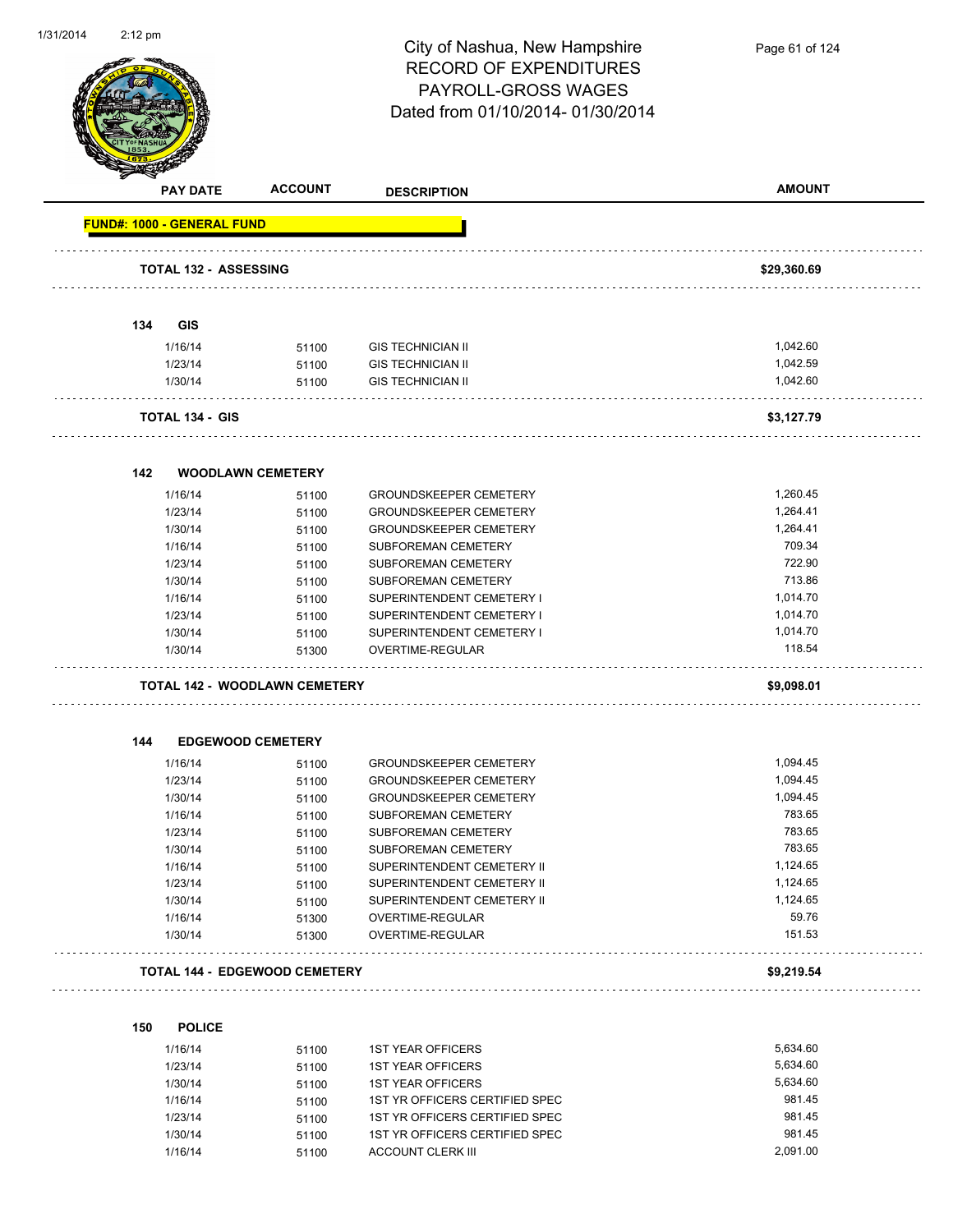

|     | PAY DATE                          | <b>ACCOUNT</b> | <b>DESCRIPTION</b>               | <b>AMOUNT</b> |
|-----|-----------------------------------|----------------|----------------------------------|---------------|
|     | <b>FUND#: 1000 - GENERAL FUND</b> |                |                                  |               |
|     |                                   |                |                                  |               |
| 150 | <b>POLICE</b>                     |                |                                  |               |
|     | 1/23/14                           | 51100          | <b>ACCOUNT CLERK III</b>         | 2,091.00      |
|     | 1/30/14                           | 51100          | <b>ACCOUNT CLERK III</b>         | 2,107.55      |
|     | 1/16/14                           | 51100          | ADMINISTRATIVE PROJECT SPEC      | 1,212.05      |
|     | 1/23/14                           | 51100          | ADMINISTRATIVE PROJECT SPEC      | 1,212.05      |
|     | 1/30/14                           | 51100          | ADMINISTRATIVE PROJECT SPEC      | 1,212.05      |
|     | 1/16/14                           | 51100          | ANIMAL CONTROL OFFICER           | 904.75        |
|     | 1/23/14                           | 51100          | ANIMAL CONTROL OFFICER           | 904.75        |
|     | 1/30/14                           | 51100          | ANIMAL CONTROL OFFICER           | 904.75        |
|     | 1/16/14                           | 51100          | AUTO MECHANIC 1ST CLASS          | 781.35        |
|     | 1/23/14                           | 51100          | AUTO MECHANIC 1ST CLASS          | 781.35        |
|     | 1/30/14                           | 51100          | AUTO MECHANIC 1ST CLASS          | 781.35        |
|     | 1/16/14                           | 51100          | <b>BUILDING MAINTENANCE SUPV</b> | 922.05        |
|     | 1/23/14                           | 51100          | <b>BUILDING MAINTENANCE SUPV</b> | 938.80        |
|     | 1/30/14                           | 51100          | <b>BUILDING MAINTENANCE SUPV</b> | 1,446.85      |
|     | 1/16/14                           | 51100          | <b>CAPTAIN</b>                   | 13,991.25     |
|     | 1/23/14                           | 51100          | <b>CAPTAIN</b>                   | 13,991.25     |
|     | 1/30/14                           | 51100          | <b>CAPTAIN</b>                   | 13,991.25     |
|     | 1/16/14                           | 51100          | CHIEF OF POLICE                  | 2,462.75      |
|     | 1/23/14                           | 51100          | CHIEF OF POLICE                  | 2,462.75      |
|     | 1/30/14                           | 51100          | CHIEF OF POLICE                  | 2,462.75      |
|     | 1/16/14                           | 51100          | COMM TECH ALL DESIGNATIONS       | 8,506.14      |
|     | 1/23/14                           | 51100          | COMM TECH ALL DESIGNATIONS       | 8,603.55      |
|     | 1/30/14                           | 51100          | COMM TECH ALL DESIGNATIONS       | 8,506.15      |
|     | 1/16/14                           | 51100          | COMMUNITY POLICE COORD CEMD      | 1,214.00      |
|     | 1/23/14                           | 51100          | COMMUNITY POLICE COORD CEMD      | 1,236.00      |
|     | 1/30/14                           | 51100          | COMMUNITY POLICE COORD CEMD      | 1,851.84      |
|     | 1/16/14                           | 51100          | <b>CRIME ANALYST</b>             | 1,199.75      |
|     | 1/23/14                           | 51100          | <b>CRIME ANALYST</b>             | 1,199.75      |
|     | 1/30/14                           | 51100          | <b>CRIME ANALYST</b>             | 1,199.75      |
|     | 1/16/14                           | 51100          | <b>CUSTODIAN II</b>              | 723.40        |
|     | 1/23/14                           | 51100          | <b>CUSTODIAN II</b>              | 723.40        |
|     | 1/30/14                           | 51100          | <b>CUSTODIAN II</b>              | 723.40        |
|     | 1/16/14                           | 51100          | <b>CUSTODIAN III</b>             | 1,414.00      |
|     | 1/23/14                           | 51100          | <b>CUSTODIAN III</b>             | 1,413.99      |
|     | 1/30/14                           | 51100          | <b>CUSTODIAN III</b>             | 1,414.00      |
|     | 1/16/14                           | 51100          | DEPUTY CHIEF OF POLICE           | 4,463.40      |
|     | 1/23/14                           | 51100          | DEPUTY CHIEF OF POLICE           | 4,463.40      |
|     | 1/30/14                           | 51100          | DEPUTY CHIEF OF POLICE           | 4,463.40      |
|     | 1/16/14                           | 51100          | DETENTION SPEC                   | 817.20        |
|     | 1/23/14                           | 51100          | DETENTION SPEC                   | 817.20        |
|     | 1/30/14                           | 51100          | DETENTION SPEC                   | 817.20        |
|     | 1/16/14                           | 51100          | DISPATCHERS ALL DESIGNATIONS     | 7,518.42      |
|     | 1/23/14                           | 51100          | DISPATCHERS ALL DESIGNATIONS     | 7,518.41      |
|     | 1/30/14                           | 51100          | DISPATCHERS ALL DESIGNATIONS     | 7,518.42      |
|     | 1/23/14                           | 51100          | DOMESTIC VIOLENCE ADVOCATE       | 0.00          |
|     | 1/16/14                           | 51100          | FLEET MAINTENANCE ASST SUPV      | 863.24        |
|     | 1/23/14                           | 51100          | FLEET MAINTENANCE ASST SUPV      | 878.80        |
|     | 1/30/14                           | 51100          | FLEET MAINTENANCE ASST SUPV      | 1,342.72      |
|     | 1/16/14                           | 51100          | IT MANAGER/SOFTWARE SPECIALIST   | 1,576.80      |
|     | 1/23/14                           | 51100          | IT MANAGER/SOFTWARE SPECIALIST   | 1,576.80      |
|     | 1/30/14                           | 51100          | IT MANAGER/SOFTWARE SPECIALIST   | 1,576.80      |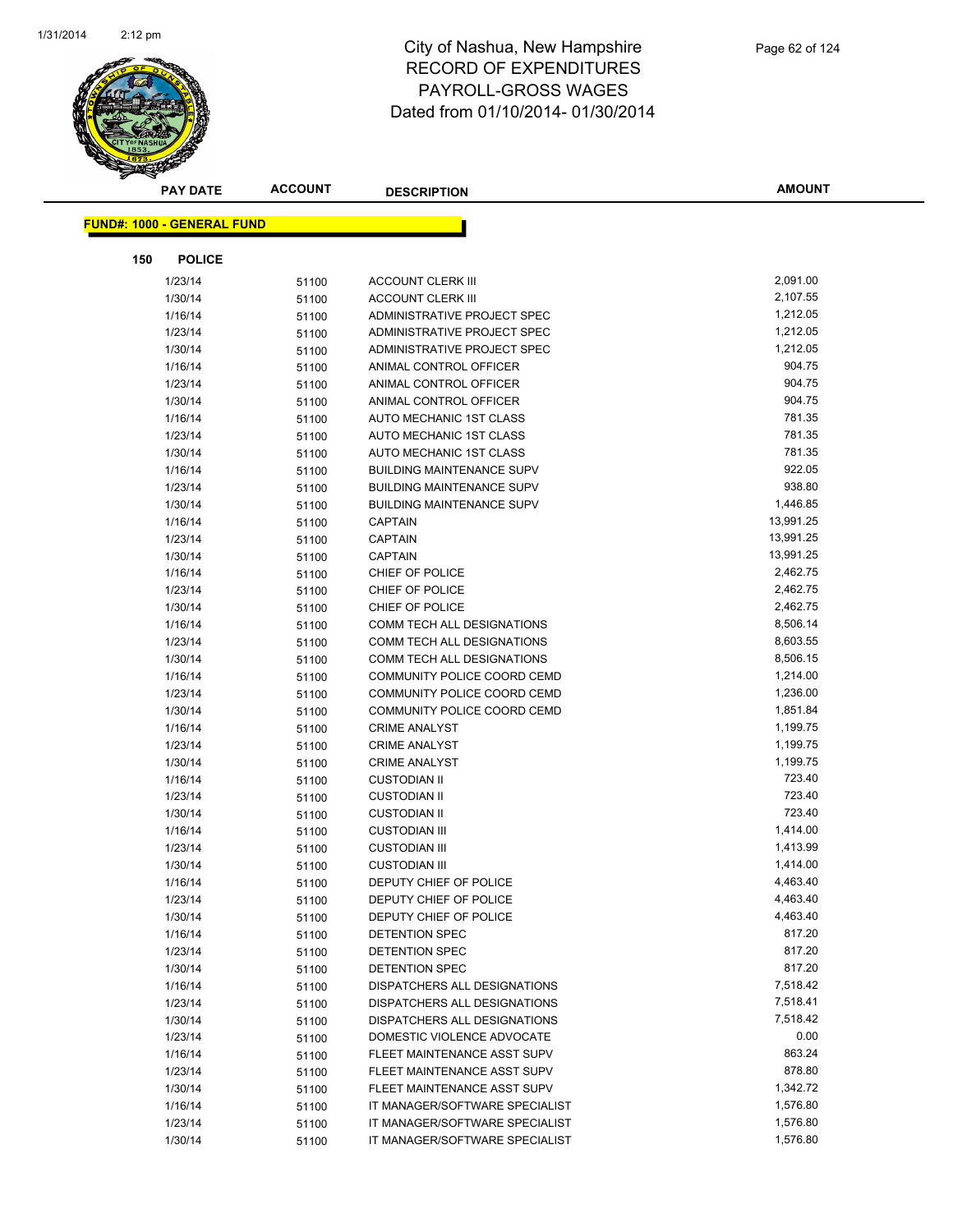

| <b>PAY DATE</b>                    | <b>ACCOUNT</b> | <b>DESCRIPTION</b>          | <b>AMOUNT</b> |
|------------------------------------|----------------|-----------------------------|---------------|
| <u> FUND#: 1000 - GENERAL FUND</u> |                |                             |               |
|                                    |                |                             |               |
| 150<br><b>POLICE</b>               |                |                             |               |
| 1/16/14                            | 51100          | IT SYSTEM SUPPORT SPEC      | 996.71        |
| 1/23/14                            | 51100          | IT SYSTEM SUPPORT SPEC      | 1,013.86      |
| 1/30/14                            | 51100          | IT SYSTEM SUPPORT SPEC      | 1,451.77      |
| 1/16/14                            | 51100          | <b>LEGAL SECRETARY</b>      | 661.86        |
| 1/23/14                            | 51100          | <b>LEGAL SECRETARY</b>      | 661.85        |
| 1/30/14                            | 51100          | LEGAL SECRETARY             | 661.85        |
| 1/16/14                            | 51100          | LIEUTENANT                  | 14,485.50     |
| 1/23/14                            | 51100          | LIEUTENANT                  | 14,485.50     |
| 1/30/14                            | 51100          | LIEUTENANT                  | 14,485.50     |
| 1/16/14                            | 51100          | NPD BUSINESS COORDINATOR    | 922.05        |
| 1/23/14                            | 51100          | NPD BUSINESS COORDINATOR    | 938.80        |
| 1/30/14                            | 51100          | NPD BUSINESS COORDINATOR    | 1,407.88      |
| 1/16/14                            | 51100          | NPD BUSINESS MANAGER        | 1,674.50      |
| 1/23/14                            | 51100          | NPD BUSINESS MANAGER        | 1,674.50      |
| 1/30/14                            | 51100          | NPD BUSINESS MANAGER        | 1,674.50      |
| 1/16/14                            | 51100          | PARALEGAL                   | 925.55        |
| 1/23/14                            | 51100          | PARALEGAL                   | 925.55        |
| 1/30/14                            | 51100          | PARALEGAL                   | 925.55        |
| 1/16/14                            | 51100          | PATROLMAN ALL RANKS         | 151,379.73    |
| 1/23/14                            | 51100          | PATROLMAN ALL RANKS         | 151,304.96    |
| 1/30/14                            | 51100          | PATROLMAN ALL RANKS         | 151,209.80    |
| 1/16/14                            | 51100          | POLICE ATTORNEY             | 1,496.60      |
| 1/23/14                            | 51100          | POLICE ATTORNEY             | 1,523.60      |
| 1/30/14                            | 51100          | POLICE ATTORNEY             | 2,279.46      |
| 1/16/14                            | 51100          | <b>RECORDS MANAGER</b>      | 1,178.65      |
| 1/23/14                            | 51100          | <b>RECORDS MANAGER</b>      | 1,200.00      |
| 1/30/14                            | 51100          | <b>RECORDS MANAGER</b>      | 1,797.79      |
| 1/16/14                            | 51100          | <b>RECORDS TECHNICIAN I</b> | 2,490.00      |
| 1/23/14                            | 51100          | <b>RECORDS TECHNICIAN I</b> | 2,490.00      |
| 1/30/14                            | 51100          | <b>RECORDS TECHNICIAN I</b> | 2,489.99      |
| 1/16/14                            | 51100          | RECORDS TECHNICIAN II       | 1,608.00      |
| 1/23/14                            | 51100          | RECORDS TECHNICIAN II       | 1,608.00      |
| 1/30/14                            | 51100          | RECORDS TECHNICIAN II       | 1,608.00      |
| 1/16/14                            | 51100          | SEC DOMESTIC VIOLENCE UNIT  | 683.95        |
| 1/23/14                            | 51100          | SEC DOMESTIC VIOLENCE UNIT  | 683.95        |
| 1/30/14                            | 51100          | SEC DOMESTIC VIOLENCE UNIT  | 683.95        |
| 1/16/14                            | 51100          | SECRETARIAL SUPV DET BUREAU | 846.15        |
| 1/23/14                            | 51100          | SECRETARIAL SUPV DET BUREAU | 861.20        |
| 1/30/14                            | 51100          | SECRETARIAL SUPV DET BUREAU | 1,282.60      |
| 1/16/14                            | 51100          | <b>SECRETARY III</b>        | 2,662.40      |
| 1/23/14                            | 51100          | <b>SECRETARY III</b>        | 2,662.39      |
| 1/30/14                            | 51100          | <b>SECRETARY III</b>        | 2,662.40      |
| 1/16/14                            | 51100          | <b>SECRETARY V</b>          | 3,159.20      |
| 1/23/14                            | 51100          | SECRETARY V                 | 3,159.20      |
| 1/30/14                            | 51100          | <b>SECRETARY V</b>          | 3,159.21      |
| 1/16/14                            | 51100          | <b>SERGEANT</b>             | 34, 187. 15   |
| 1/23/14                            | 51100          | SERGEANT                    | 34,187.20     |
| 1/30/14                            | 51100          | <b>SERGEANT</b>             | 34,224.34     |
| 1/16/14                            | 51100          | <b>SUPV POLICE FLEET</b>    | 1,171.15      |
| 1/23/14                            | 51100          | <b>SUPV POLICE FLEET</b>    | 1,192.40      |
| 1/30/14                            | 51100          | SUPV POLICE FLEET           | 1,811.82      |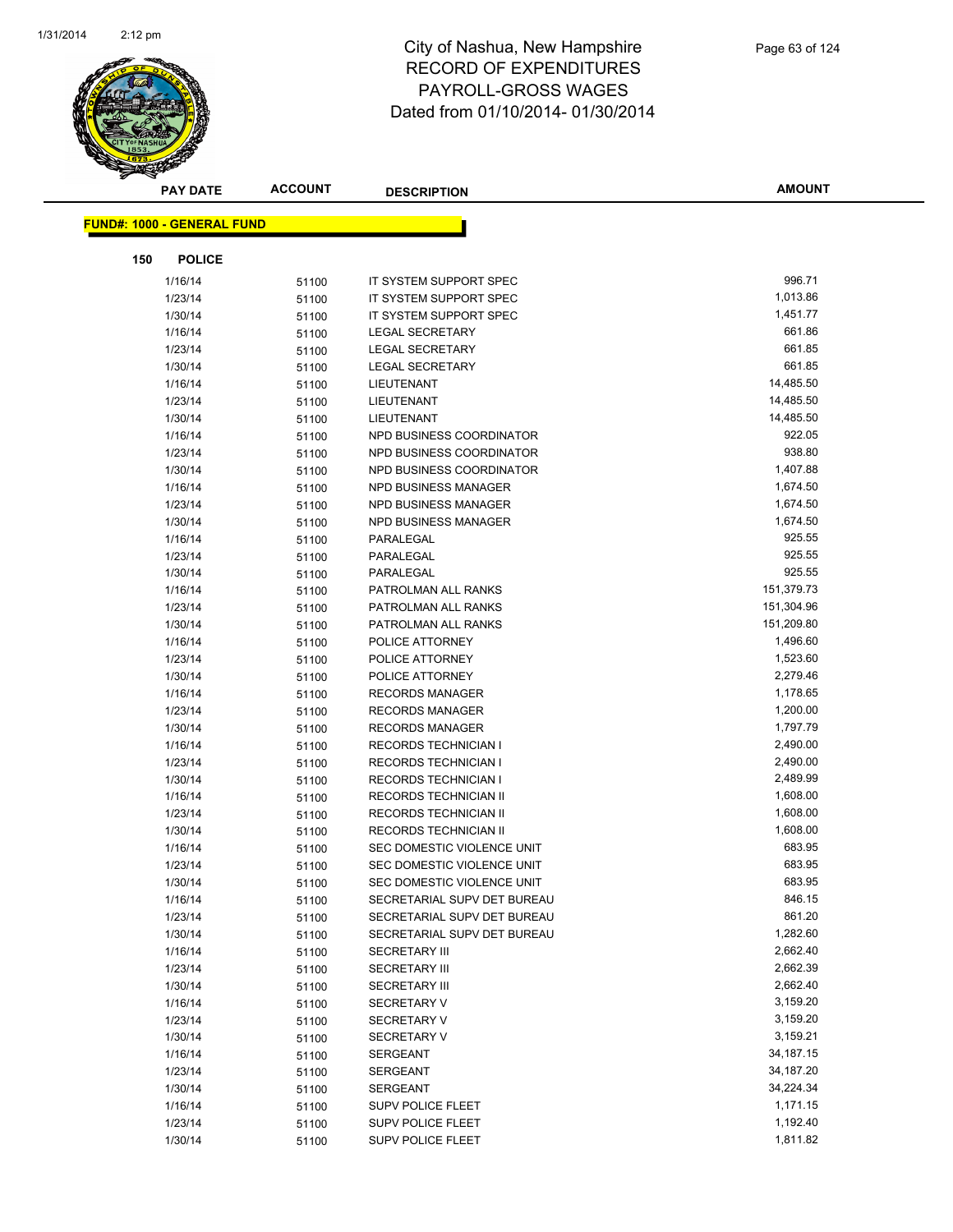

|                                   | <b>PAY DATE</b>           | <b>ACCOUNT</b> | <b>DESCRIPTION</b>                     | <b>AMOUNT</b> |
|-----------------------------------|---------------------------|----------------|----------------------------------------|---------------|
| <b>FUND#: 1000 - GENERAL FUND</b> |                           |                |                                        |               |
|                                   |                           |                |                                        |               |
| 150                               | <b>POLICE</b>             |                |                                        |               |
|                                   | 1/16/14                   | 51200          | <b>ACCREDITATION MANAGER</b>           | 1,017.76      |
|                                   | 1/23/14                   | 51200          | <b>ACCREDITATION MANAGER</b>           | 1,017.76      |
|                                   | 1/30/14                   | 51200          | <b>ACCREDITATION MANAGER</b>           | 1,017.76      |
|                                   | 12/31/13                  | 51200          | DETENTION SPEC                         | 699.17        |
|                                   | 1/23/14                   | 51200          | DETENTION SPEC                         | 699.16        |
|                                   | 1/30/14                   | 51200          | <b>DETENTION SPEC</b>                  | 699.16        |
|                                   | 1/16/14                   | 51200          | POLICE ATTORNEY PT                     | 1,158.52      |
|                                   | 1/23/14                   | 51200          | POLICE ATTORNEY PT                     | 1,179.52      |
|                                   | 1/30/14                   | 51200          | POLICE ATTORNEY PT                     | 1,767.52      |
|                                   | 1/16/14                   | 51200          | PRISONER TRANSPORT OFFICER             | 726.00        |
|                                   | 1/23/14                   | 51200          | PRISONER TRANSPORT OFFICER             | 726.00        |
|                                   | 1/30/14                   | 51200          | PRISONER TRANSPORT OFFICER             | 726.00        |
|                                   | 1/16/14                   | 51300          | OVERTIME-REGULAR                       | 3,198.12      |
|                                   | 1/23/14                   | 51300          | OVERTIME-REGULAR                       | 4,655.39      |
|                                   | 1/30/14                   | 51300          | OVERTIME-REGULAR                       | 6,202.13      |
|                                   | 1/23/14                   | 51309          | OVERTIME-TRAINING                      | 835.99        |
|                                   | 1/30/14                   | 51309          | <b>OVERTIME-TRAINING</b>               | 373.35        |
|                                   | 1/16/14                   | 51315          | <b>OVERTIME-WITNESS</b>                | 4,462.02      |
|                                   | 1/23/14                   | 51315          | <b>OVERTIME-WITNESS</b>                | 6,495.37      |
|                                   | 1/30/14                   | 51315          | <b>OVERTIME-WITNESS</b>                | 4,138.90      |
|                                   | 1/16/14                   | 51322          | OVERTIME-INVESTIGATIVE                 | 25,076.34     |
|                                   | 1/23/14                   | 51322          | OVERTIME-INVESTIGATIVE                 | 19,500.68     |
|                                   | 1/30/14                   | 51322          | OVERTIME-INVESTIGATIVE                 | 2,648.26      |
|                                   | 1/16/14                   | 51330          | OVERTIME-COVERAGE                      | 3,771.27      |
|                                   | 1/23/14                   | 51330          | OVERTIME-COVERAGE                      | 3,236.10      |
|                                   | 1/30/14                   | 51330          | OVERTIME-COVERAGE                      | 1,719.51      |
|                                   | 1/16/14                   | 51412          | <b>WAGES PER DIEM</b>                  | 1,280.00      |
|                                   | 1/23/14                   | 51412          | <b>WAGES PER DIEM</b>                  | 990.00        |
|                                   | 1/30/14                   | 51412          | <b>WAGES PER DIEM</b>                  | 526.79        |
|                                   | 1/16/14                   | 51600          | <b>LONGEVITY</b>                       | 5,200.00      |
|                                   | 1/23/14                   | 51600          | <b>LONGEVITY</b>                       | 1,650.00      |
|                                   | 1/30/14                   | 51628          | <b>EXTRA HOLIDAY</b>                   | 8,552.68      |
|                                   | 1/16/14                   | 51750          | <b>RETIREMENT &amp; SEPARATION PAY</b> | 2,084.98      |
|                                   | 1/30/14                   | 55118          | TELEPHONE-CELLULAR                     | 117.00        |
|                                   | 1/23/14                   | 61107          | <b>CLOTHING &amp; UNIFORMS</b>         | 1,838.79      |
|                                   | 1/30/14                   | 61107          | <b>CLOTHING &amp; UNIFORMS</b>         | 600.51        |
|                                   | <b>TOTAL 150 - POLICE</b> |                |                                        | \$959,150.21  |

 $\ldots$ 

**152 FIRE** 1/16/14 51100 ADMINISTRATIVE ASSISTANT II 2,206.25 1/23/14 51100 ADMINISTRATIVE ASSISTANT II 2,206.25 1/30/14 51100 ADMINISTRATIVE ASSISTANT II 2,206.26 1/16/14 51100 ASST FIRE CHIEF 2,032.40 1/23/14 51100 ASST FIRE CHIEF 2,032.40 1/30/14 51100 ASST FIRE CHIEF 2,032.40 1/16/14 51100 ASST SUPERINTENDENT FIRE ALARM 1,425.60 1/23/14 51100 ASST SUPERINTENDENT FIRE ALARM 1,425.60 1/30/14 51100 ASST SUPERINTENDENT FIRE ALARM 4,383.70 1/16/14 51100 ASST SUPERINTENDENT FIRE FLEET 1,411.48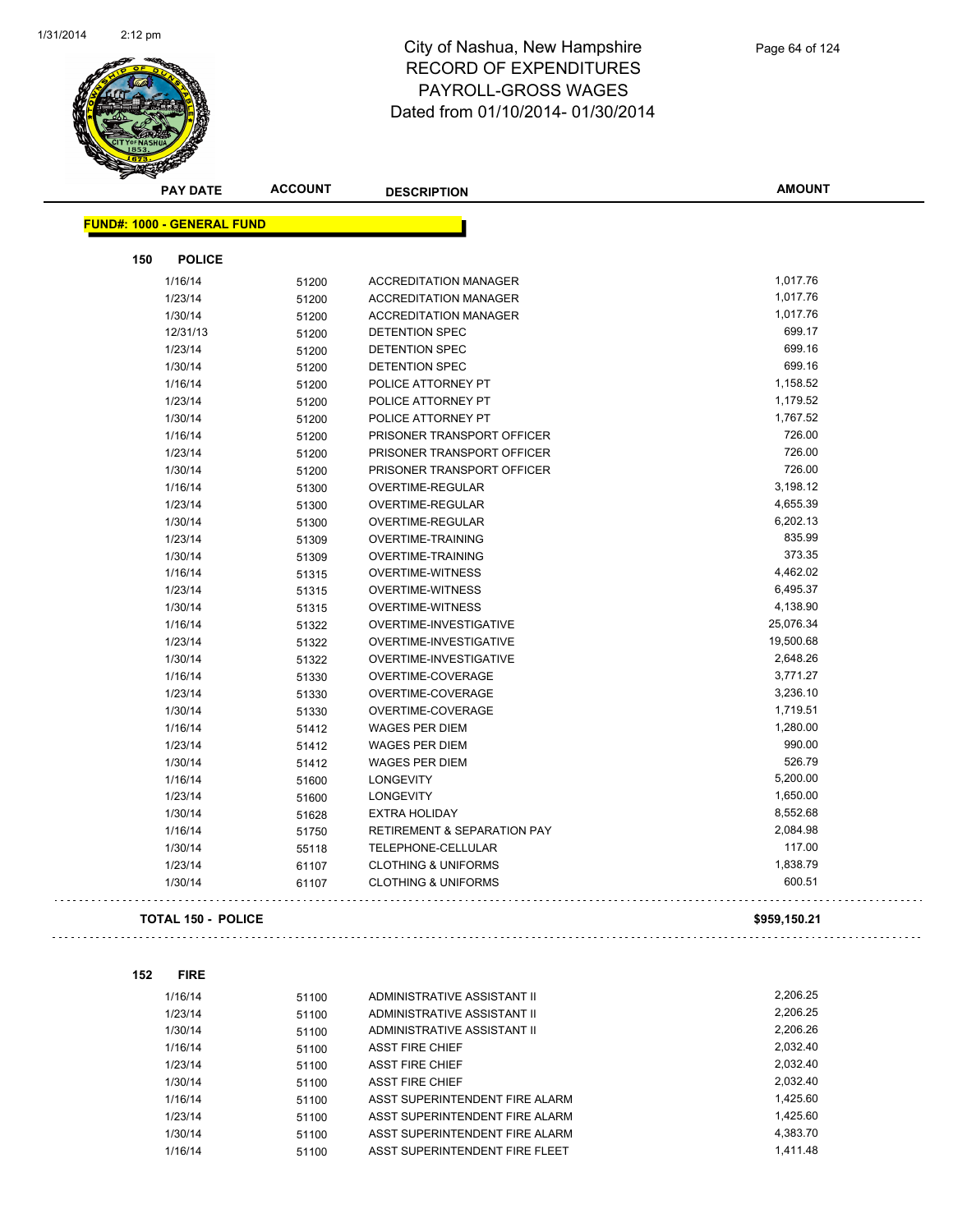

|     | <b>PAY DATE</b>                    | <b>ACCOUNT</b> | <b>DESCRIPTION</b>              | <b>AMOUNT</b> |
|-----|------------------------------------|----------------|---------------------------------|---------------|
|     | <u> FUND#: 1000 - GENERAL FUND</u> |                |                                 |               |
|     |                                    |                |                                 |               |
| 152 | <b>FIRE</b>                        |                |                                 |               |
|     | 1/23/14                            | 51100          | ASST SUPERINTENDENT FIRE FLEET  | 1,411.48      |
|     | 1/30/14                            | 51100          | ASST SUPERINTENDENT FIRE FLEET  | 1,461.24      |
|     | 1/16/14                            | 51100          | ASST SUPERINTENDENT PREVENTION  | 2,851.20      |
|     | 1/23/14                            | 51100          | ASST SUPERINTENDENT PREVENTION  | 3,015.64      |
|     | 1/30/14                            | 51100          | ASST SUPERINTENDENT PREVENTION  | 4,018.40      |
|     | 1/16/14                            | 51100          | <b>CAPTAIN</b>                  | 11,534.77     |
|     | 1/23/14                            | 51100          | <b>CAPTAIN</b>                  | 11,534.77     |
|     | 1/30/14                            | 51100          | <b>CAPTAIN</b>                  | 11,838.04     |
|     | 1/16/14                            | 51100          | CAPTAIN FIRE TRAINING SAFETY    | 1,605.92      |
|     | 1/23/14                            | 51100          | CAPTAIN FIRE TRAINING SAFETY    | 1,605.92      |
|     | 1/30/14                            | 51100          | CAPTAIN FIRE TRAINING SAFETY    | 2,880.64      |
|     | 1/16/14                            | 51100          | DEPUTY FIRE CHIEF               | 6,594.37      |
|     | 1/23/14                            | 51100          | DEPUTY FIRE CHIEF               | 7,002.22      |
|     | 1/30/14                            | 51100          | DEPUTY FIRE CHIEF               | 7,002.22      |
|     | 1/16/14                            | 51100          | <b>EXEC ASST BUSINESS COORD</b> | 1,041.35      |
|     | 1/23/14                            | 51100          | <b>EXEC ASST BUSINESS COORD</b> | 1,041.35      |
|     | 1/30/14                            | 51100          | <b>EXEC ASST BUSINESS COORD</b> | 1,041.35      |
|     | 1/16/14                            | 51100          | <b>FIRE CHIEF</b>               | 2,331.28      |
|     | 1/23/14                            | 51100          | <b>FIRE CHIEF</b>               | 2,331.28      |
|     | 1/30/14                            | 51100          | <b>FIRE CHIEF</b>               | 2,331.28      |
|     | 1/16/14                            | 51100          | FIRE DISPATCH ALL RANKS         | 6,464.35      |
|     | 1/23/14                            | 51100          | FIRE DISPATCH ALL RANKS         | 6,877.87      |
|     | 1/30/14                            | 51100          | FIRE DISPATCH ALL RANKS         | 6,797.54      |
|     | 1/16/14                            | 51100          | FIRE DISPATCHER CLERK TRAINER   | 1,457.24      |
|     | 1/23/14                            | 51100          | FIRE DISPATCHER CLERK TRAINER   | 1,032.21      |
|     | 1/30/14                            | 51100          | FIRE DISPATCHER CLERK TRAINER   | 1,182.48      |
|     | 1/16/14                            | 51100          | FIRE LIEUTENANT                 | 36,322.57     |
|     | 1/23/14                            | 51100          | FIRE LIEUTENANT                 | 36,254.23     |
|     | 1/30/14                            | 51100          | FIRE LIEUTENANT                 | 37,213.78     |
|     | 1/16/14                            | 51100          | <b>FIRE MECHANIC</b>            | 1,276.56      |
|     | 1/23/14                            | 51100          | <b>FIRE MECHANIC</b>            | 1,276.56      |
|     | 1/30/14                            | 51100          | <b>FIRE MECHANIC</b>            | 1,308.48      |
|     | 1/16/14                            | 51100          | FIRE TRAINING OFFICER           | 1,411.48      |
|     | 1/23/14                            | 51100          | <b>FIRE TRAINING OFFICER</b>    | 1,411.48      |
|     | 1/30/14                            | 51100          | FIRE TRAINING OFFICER           | 1,446.76      |
|     | 1/16/14                            | 51100          | <b>FIREFIGHTERS ALL RANKS</b>   | 111,992.72    |
|     | 1/23/14                            | 51100          | <b>FIREFIGHTERS ALL RANKS</b>   | 112,078.81    |
|     | 1/30/14                            | 51100          | FIREFIGHTERS ALL RANKS          | 114,635.03    |
|     | 1/16/14                            | 51100          | SUPERINTENDENT FIRE ALARM       | 1,590.04      |
|     | 1/23/14                            | 51100          | SUPERINTENDENT FIRE ALARM       | 1,590.04      |
|     | 1/30/14                            | 51100          | SUPERINTENDENT FIRE ALARM       | 1,629.80      |
|     | 1/16/14                            | 51100          | SUPERINTENDENT FIRE FLEET       | 1,590.04      |
|     | 1/23/14                            | 51100          | SUPERINTENDENT FIRE FLEET       | 1,590.04      |
|     | 1/30/14                            | 51100          | SUPERINTENDENT FIRE FLEET       | 1,629.80      |
|     | 1/16/14                            | 51100          | SUPERINTENDENT FIRE PREVENTION  | 1,535.92      |
|     | 1/23/14                            | 51100          | SUPERINTENDENT FIRE PREVENTION  | 1,535.92      |
|     | 1/30/14                            | 51100          | SUPERINTENDENT FIRE PREVENTION  | 1,574.32      |
|     | 1/16/14                            | 51300          | OVERTIME-REGULAR                | 3,533.45      |
|     | 1/23/14                            | 51300          | OVERTIME-REGULAR                | 1,826.57      |
|     | 1/30/14                            | 51300          | OVERTIME-REGULAR                | 684.99        |
|     | 1/16/14                            | 51330          | OVERTIME-COVERAGE               | 6,822.96      |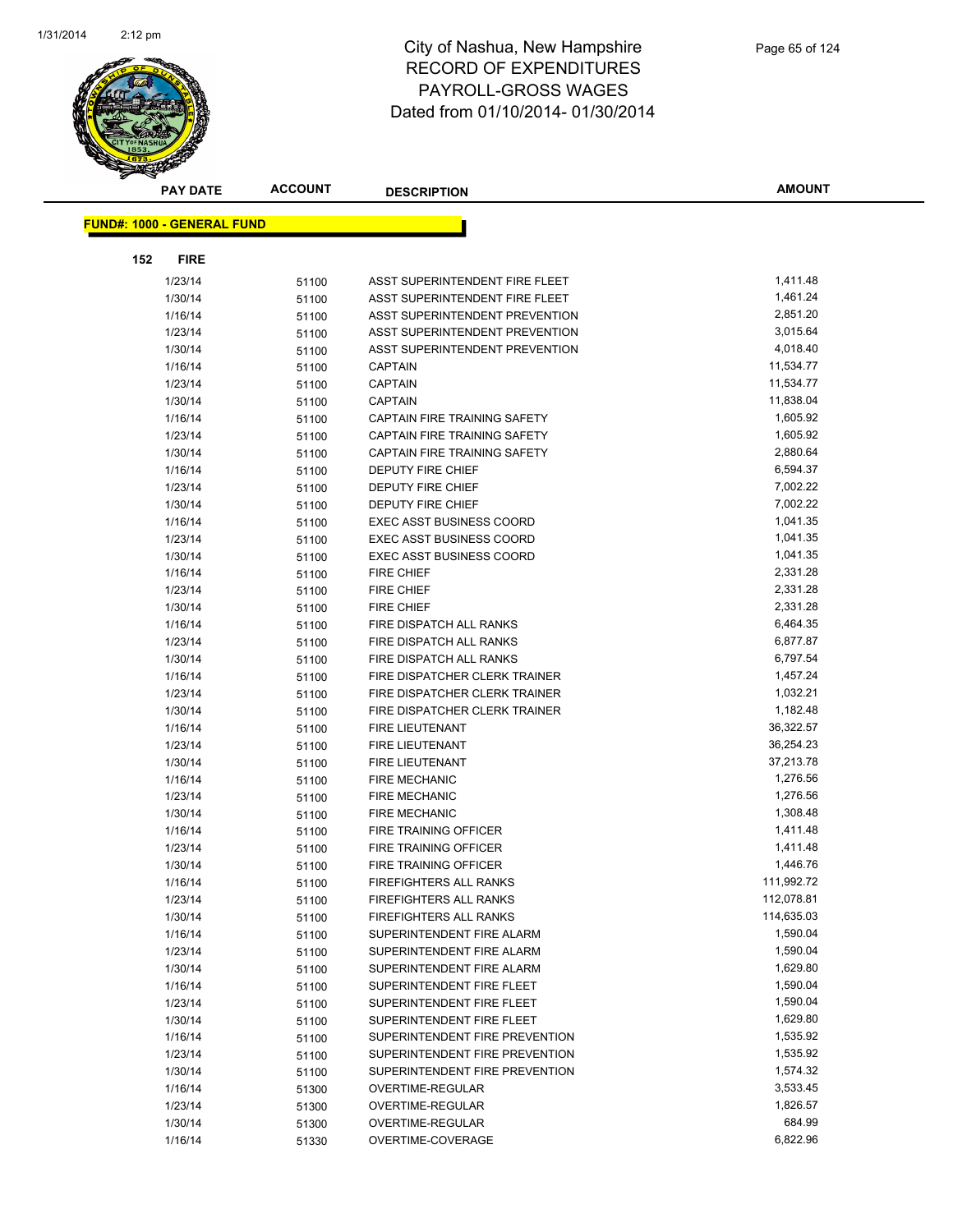$\sim$  .

 $\sim$   $\sim$ 

i.



#### City of Nashua, New Hampshire RECORD OF EXPENDITURES PAYROLL-GROSS WAGES Dated from 01/10/2014- 01/30/2014

| <b>PAY DATE</b>                   | <b>ACCOUNT</b> | <b>DESCRIPTION</b>                    | <b>AMOUNT</b> |
|-----------------------------------|----------------|---------------------------------------|---------------|
| <b>FUND#: 1000 - GENERAL FUND</b> |                |                                       |               |
|                                   |                |                                       |               |
| 152<br><b>FIRE</b>                |                |                                       |               |
| 1/23/14                           | 51330          | OVERTIME-COVERAGE                     | 4,703.63      |
| 1/30/14                           | 51330          | OVERTIME-COVERAGE                     | 4,571.42      |
| 1/16/14                           | 51600          | <b>LONGEVITY</b>                      | 60.00         |
| 1/30/14                           | 51628          | <b>EXTRA HOLIDAY</b>                  | 49,618.62     |
| 1/16/14                           | 51650          | <b>ADDITIONAL HOURS</b>               | 19,987.94     |
| 1/23/14                           | 51650          | <b>ADDITIONAL HOURS</b>               | 13,853.91     |
| 1/30/14                           | 51650          | <b>ADDITIONAL HOURS</b>               | 17,053.01     |
| 1/16/14                           | 51700          | <b>STIPENDS</b>                       | 4,266.44      |
| 1/23/14                           | 51700          | <b>STIPENDS</b>                       | 4,266.44      |
| 1/30/14                           | 51700          | <b>STIPENDS</b>                       | 4,377.30      |
| 1/30/14                           | 55118          | TELEPHONE-CELLULAR                    | 352.00        |
| 1/23/14                           | 61107          | <b>CLOTHING &amp; UNIFORMS</b>        | 418.25        |
| <b>TOTAL 152 - FIRE</b>           |                |                                       | \$736,940.06  |
|                                   |                |                                       |               |
| 153<br><b>BUILDING INSPECTION</b> |                |                                       |               |
| 1/16/14                           | 51100          | <b>BUILDING AND UTILITIES INSPCTR</b> | 3,224.39      |
| 1/23/14                           | 51100          | <b>BUILDING AND UTILITIES INSPCTR</b> | 3,224.39      |
| 1/30/14                           | 51100          | <b>BUILDING AND UTILITIES INSPCTR</b> | 3,224.40      |
| 1/16/14                           | 51100          | <b>BUILDING DEPARTMENT MANAGER</b>    | 1,367.60      |
| 1/23/14                           | 51100          | <b>BUILDING DEPARTMENT MANAGER</b>    | 1,367.60      |
| 1/30/14                           | 51100          | <b>BUILDING DEPARTMENT MANAGER</b>    | 1,367.60      |
| 1/16/14                           | 51100          | PERMIT TECHNICIAN I                   | 601.55        |
| 1/23/14                           | 51100          | PERMIT TECHNICIAN I                   | 601.55        |
| 1/30/14                           | 51100          | PERMIT TECHNICIAN I                   | 601.55        |
| 1/16/14                           | 51100          | PERMIT TECHNICIAN III                 | 734.80        |
| 1/23/14                           | 51100          | PERMIT TECHNICIAN III                 | 734.80        |
| 1/30/14                           | 51100          | PERMIT TECHNICIAN III                 | 734.80        |
| 1/16/14                           | 51100          | <b>PLANS EXAMINER</b>                 | 1,131.50      |
| 1/23/14                           | 51100          | <b>PLANS EXAMINER</b>                 | 1,131.50      |
| 1/30/14                           | 51100          | <b>PLANS EXAMINER</b>                 | 1,131.50      |
| 1/16/14                           | 51200          | <b>BUILDING AND UTILITIES INSPCTR</b> | 768.61        |
| 1/23/14                           | 51200          | <b>BUILDING AND UTILITIES INSPCTR</b> | 768.60        |
| 1/30/14                           | 51200          | <b>BUILDING AND UTILITIES INSPCTR</b> | 839.06        |
| 1/16/14                           | 51300          | <b>OVERTIME-REGULAR</b>               | 37.66         |
| 1/30/14                           | 51300          | <b>OVERTIME-REGULAR</b>               | 18.83         |
|                                   |                |                                       |               |

#### **TOTAL 153 - BUILDING INSPECTION \$23,612.29**

#### **155 CODE ENFORCEMENT**

| 1/16/14 | 51100 | CODE ENFORCEMENT OFFICER II | 2.026.65 |
|---------|-------|-----------------------------|----------|
| 1/23/14 | 51100 | CODE ENFORCEMENT OFFICER II | 2.026.65 |
| 1/30/14 | 51100 | CODE ENFORCEMENT OFFICER II | 2.026.65 |
| 1/16/14 | 51100 | MGR CODE ENFORCEMENT DEPT   | 1.289.90 |
| 1/23/14 | 51100 | MGR CODE ENFORCEMENT DEPT   | 1.289.90 |
| 1/30/14 | 51100 | MGR CODE ENFORCEMENT DEPT   | 1.289.90 |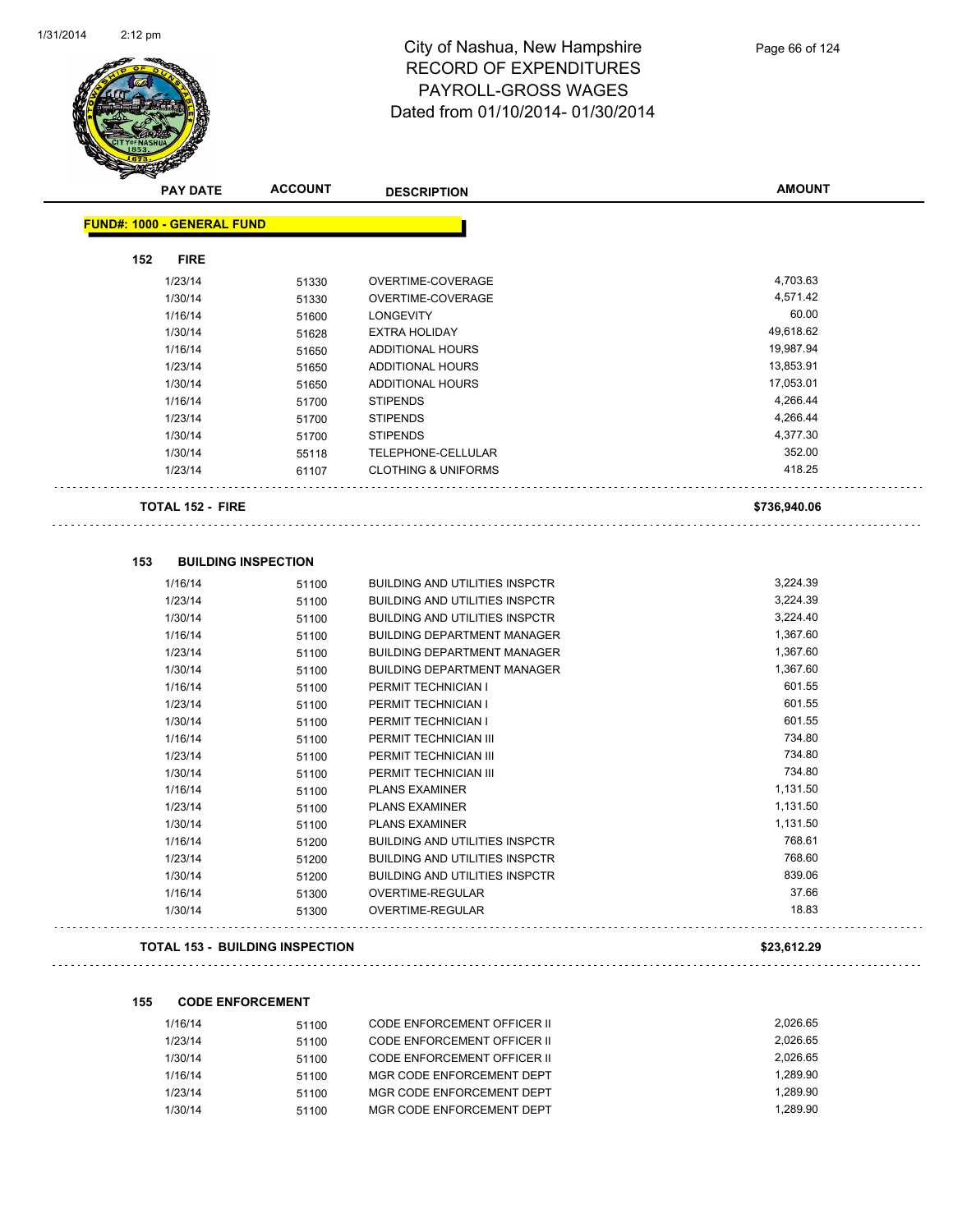

Page 67 of 124

|     |                    | <b>ACCOUNT</b><br><b>PAY DATE</b>          | <b>DESCRIPTION</b>                                          | <b>AMOUNT</b>      |
|-----|--------------------|--------------------------------------------|-------------------------------------------------------------|--------------------|
|     |                    | <b>FUND#: 1000 - GENERAL FUND</b>          |                                                             |                    |
|     |                    | <b>TOTAL 155 - CODE ENFORCEMENT</b>        |                                                             | \$9,949.65         |
|     |                    |                                            |                                                             |                    |
| 156 |                    | <b>EMERGENCY MANAGEMENT</b>                |                                                             |                    |
|     | 1/16/14            | 51100                                      | <b>EMERGENCY MANAGEMENT DIRECTOR</b>                        | 1,442.85           |
|     | 1/23/14            | 51100                                      | EMERGENCY MANAGEMENT DIRECTOR                               | 1,442.85           |
|     | 1/30/14            | 51100                                      | EMERGENCY MANAGEMENT DIRECTOR                               | 1,442.85           |
|     | 1/30/14            | 55118                                      | TELEPHONE-CELLULAR                                          | 50.00              |
|     |                    | <b>TOTAL 156 - EMERGENCY MANAGEMENT</b>    |                                                             | \$4,378.55         |
|     |                    |                                            |                                                             |                    |
| 157 |                    | <b>CITYWIDE COMMUNICATIONS</b>             |                                                             |                    |
|     | 1/16/14            | 51100                                      | COMM SYS ENGR TECH 536                                      | 1,449.60           |
|     | 1/23/14            | 51100                                      | <b>COMM SYS ENGR TECH 536</b>                               | 1,475.60           |
|     | 1/30/14            | 51100                                      | COMM SYS ENGR TECH 536                                      | 2,203.60           |
|     | 1/16/14            | 51200                                      | RADIO SYSTEMS MANAGER 536                                   | 1,230.12           |
|     | 1/23/14            | 51200                                      | RADIO SYSTEMS MANAGER 536                                   | 1,252.16           |
|     | 1/30/14            | 51200                                      | RADIO SYSTEMS MANAGER 536                                   | 1,869.28           |
|     | 1/30/14            | 55118                                      | TELEPHONE-CELLULAR                                          | 100.00             |
|     |                    | <b>TOTAL 157 - CITYWIDE COMMUNICATIONS</b> |                                                             | \$9,580.36         |
|     |                    |                                            |                                                             |                    |
| 160 |                    | <b>PUBLIC WORKS-ADMIN/ENGINEERING</b>      |                                                             |                    |
|     | 1/16/14            | 51100                                      | ADMINISTRATIVE ASSISTANT II                                 | 665.60             |
|     | 1/23/14            | 51100                                      | ADMINISTRATIVE ASSISTANT II                                 | 665.60             |
|     | 1/30/14            | 51100                                      | ADMINISTRATIVE ASSISTANT II                                 | 665.60             |
|     | 1/16/14            | 51100                                      | CITIZEN SERVICES COORDINATOR                                | 721.90             |
|     | 1/23/14            | 51100                                      | CITIZEN SERVICES COORDINATOR                                | 721.90             |
|     | 1/30/14            | 51100                                      | CITIZEN SERVICES COORDINATOR                                | 577.52             |
|     | 1/16/14            | 51100                                      | <b>CITY ENGINEER</b>                                        | 993.35             |
|     | 1/23/14            | 51100                                      | <b>CITY ENGINEER</b>                                        | 993.35             |
|     | 1/30/14            | 51100                                      | <b>CITY ENGINEER</b>                                        | 993.35             |
|     | 1/16/14            | 51100                                      | DEPUTY MANAGER OF ENGINEERING                               | 670.20             |
|     | 1/23/14            | 51100                                      | DEPUTY MANAGER OF ENGINEERING                               | 670.20             |
|     | 1/30/14            | 51100                                      | DEPUTY MANAGER OF ENGINEERING                               | 670.20             |
|     | 1/16/14            | 51100                                      | <b>DIRECTOR PUBLIC WORKS</b>                                | 1,441.50           |
|     | 1/23/14            | 51100                                      | DIRECTOR PUBLIC WORKS                                       | 1,441.50           |
|     | 1/30/14            | 51100                                      | DIRECTOR PUBLIC WORKS<br><b>DIVISION OPERATIONS MANAGER</b> | 1,441.50           |
|     | 1/16/14            | 51100                                      |                                                             | 1,372.56           |
|     | 1/23/14            | 51100                                      | DIVISION OPERATIONS MANAGER                                 | 1,372.55           |
|     | 1/30/14            | 51100                                      | DIVISION OPERATIONS MANAGER                                 | 1,372.55<br>324.85 |
|     | 1/16/14            | 51100                                      | DPW CONTRACT ADMINISTRATOR                                  | 324.85             |
|     | 1/23/14<br>1/30/14 | 51100                                      | DPW CONTRACT ADMINISTRATOR<br>DPW CONTRACT ADMINISTRATOR    | 324.85             |
|     |                    | 51100                                      | ENGINEERING DESIGNER INSP                                   | 912.76             |
|     | 1/16/14<br>1/23/14 | 51100                                      | ENGINEERING DESIGNER INSP                                   | 912.76             |
|     | 1/30/14            | 51100<br>51100                             | ENGINEERING DESIGNER INSP                                   | 912.77             |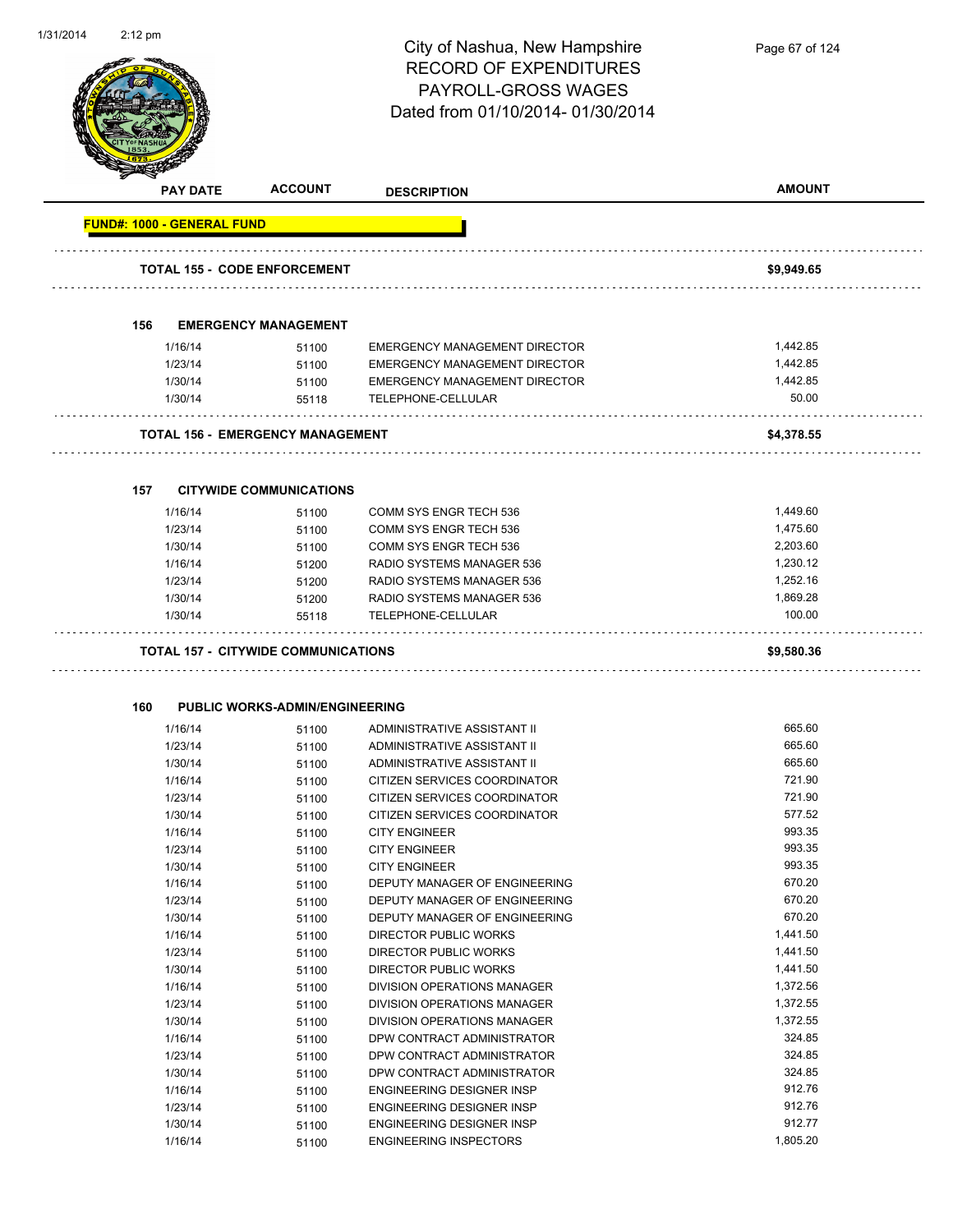

| <b>PAY DATE</b>                   | <b>ACCOUNT</b>                        | <b>DESCRIPTION</b>             | <b>AMOUNT</b> |
|-----------------------------------|---------------------------------------|--------------------------------|---------------|
| <b>FUND#: 1000 - GENERAL FUND</b> |                                       |                                |               |
| 160                               | <b>PUBLIC WORKS-ADMIN/ENGINEERING</b> |                                |               |
|                                   |                                       |                                |               |
| 1/23/14                           | 51100                                 | <b>ENGINEERING INSPECTORS</b>  | 891.65        |
| 1/30/14                           | 51100                                 | <b>ENGINEERING INSPECTORS</b>  | 2,718.75      |
| 1/16/14                           | 51100                                 | <b>EXECUTIVE ADMINISTRATOR</b> | 668.90        |
| 1/23/14                           | 51100                                 | <b>EXECUTIVE ADMINISTRATOR</b> | 673.10        |
| 1/30/14                           | 51100                                 | <b>EXECUTIVE ADMINISTRATOR</b> | 673.10        |
| 1/16/14                           | 51100                                 | <b>SENIOR FOREMAN</b>          | 1,248.00      |
| 1/23/14                           | 51100                                 | <b>SENIOR FOREMAN</b>          | 1,248.00      |
| 1/30/14                           | 51100                                 | <b>SENIOR FOREMAN</b>          | 1,248.00      |
| 1/16/14                           | 51100                                 | <b>SENIOR STAFF ENGINEER</b>   | 1,219.70      |
| 1/23/14                           | 51100                                 | <b>SENIOR STAFF ENGINEER</b>   | 1,219.70      |
| 1/30/14                           | 51100                                 | <b>SENIOR STAFF ENGINEER</b>   | 1,219.70      |
| 1/16/14                           | 51100                                 | SENIOR TRAFFIC ENGINEER        | 1,533.60      |
| 1/23/14                           | 51100                                 | SENIOR TRAFFIC ENGINEER        | 1,533.60      |
| 1/30/14                           | 51100                                 | <b>SENIOR TRAFFIC ENGINEER</b> | 1,464.12      |
| 1/16/14                           | 51100                                 | <b>STAFF ENGINEER</b>          | 400.16        |
| 1/23/14                           | 51100                                 | <b>STAFF ENGINEER</b>          | 400.15        |
| 1/30/14                           | 51100                                 | <b>STAFF ENGINEER</b>          | 400.15        |
| 1/16/14                           | 51100                                 | STREET CONSTRUCTION ENGINEER   | 1,285.00      |
| 1/23/14                           | 51100                                 | STREET CONSTRUCTION ENGINEER   | 1,285.00      |
| 1/30/14                           | 51100                                 | STREET CONSTRUCTION ENGINEER   | 1,285.00      |
| 1/16/14                           | 51100                                 | <b>SURVEY TECHNICIAN</b>       | 1,096.65      |
| 1/23/14                           | 51100                                 | <b>SURVEY TECHNICIAN</b>       | 1,096.65      |
| 1/30/14                           | 51100                                 | <b>SURVEY TECHNICIAN</b>       | 1,096.65      |
| 1/16/14                           | 51300                                 | OVERTIME-REGULAR               | 694.55        |
| 1/23/14                           | 51300                                 | OVERTIME-REGULAR               | 569.15        |
| 1/30/14                           | 51300                                 | OVERTIME-REGULAR               | 937.71        |
| 1/30/14                           | 55118                                 | <b>TELEPHONE-CELLULAR</b>      | 201.00        |
|                                   |                                       |                                |               |

#### **TOTAL 160 - PUBLIC WORKS-ADMIN/ENGINEERING \$51,276.71**

. . . . . . . . . . . . . . . . . .

 $\sim$   $\sim$ 

```
161 STREETS
```
 $\sim$   $\sim$   $\sim$ 

| 1/30/14 | 51100 | ADMINISTRATIVE ASSISTANT I     | 81.54    |
|---------|-------|--------------------------------|----------|
| 1/16/14 | 51100 | ADMINISTRATIVE ASSISTANT III   | 953.25   |
| 1/23/14 | 51100 | ADMINISTRATIVE ASSISTANT III   | 953.25   |
| 1/30/14 | 51100 | ADMINISTRATIVE ASSISTANT III   | 953.25   |
| 1/16/14 | 51100 | AUTO MECH 1ST CLASS NIGHTS     | 3,033.60 |
| 1/23/14 | 51100 | AUTO MECH 1ST CLASS NIGHTS     | 3,033.61 |
| 1/30/14 | 51100 | AUTO MECH 1ST CLASS NIGHTS     | 3,031.21 |
| 1/16/14 | 51100 | <b>AUTO MECH 2ND CLASS</b>     | 1,818.40 |
| 1/23/14 | 51100 | <b>AUTO MECH 2ND CLASS</b>     | 1,836.40 |
| 1/30/14 | 51100 | AUTO MECH 2ND CLASS            | 1,818.40 |
| 1/16/14 | 51100 | AUTO MECH 2ND CLASS NIGHTS     | 936.80   |
| 1/23/14 | 51100 | AUTO MECH 2ND CLASS NIGHTS     | 921.20   |
| 1/30/14 | 51100 | AUTO MECH 2ND CLASS NIGHTS     | 914.00   |
| 1/16/14 | 51100 | <b>EQUIP OPR STREET REPAIR</b> | 7,273.61 |
| 1/23/14 | 51100 | EQUIP OPR STREET REPAIR        | 7,274.40 |
| 1/30/14 | 51100 | <b>EQUIP OPR STREET REPAIR</b> | 7,273.60 |
| 1/30/14 | 51100 | EQUIPMENT OPERATOR, PARKS      | 181.84   |
| 1/16/14 | 51100 | FLEET MANAGER STREET DEPT      | 1,056.15 |
| 1/23/14 | 51100 | FLEET MANAGER STREET DEPT      | 1,056.15 |
|         |       |                                |          |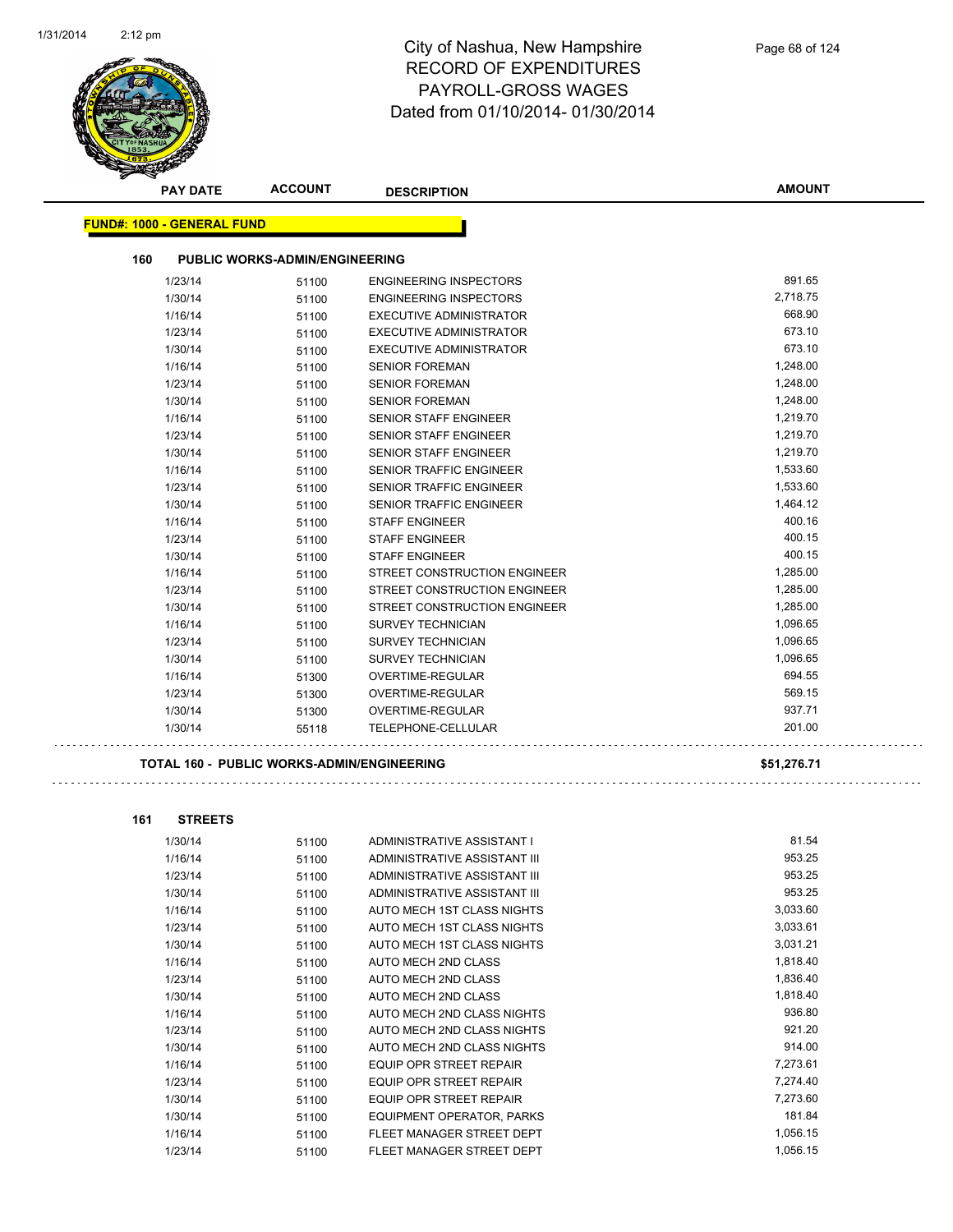

|     | <b>PAY DATE</b>                   | <b>ACCOUNT</b> | <b>DESCRIPTION</b>                | <b>AMOUNT</b> |
|-----|-----------------------------------|----------------|-----------------------------------|---------------|
|     | <b>FUND#: 1000 - GENERAL FUND</b> |                |                                   |               |
|     |                                   |                |                                   |               |
| 161 | <b>STREETS</b>                    |                |                                   |               |
|     | 1/30/14                           | 51100          | FLEET MANAGER STREET DEPT         | 1,056.14      |
|     | 1/16/14                           | 51100          | FOREMAN LABOR SHOP EQUIP          | 1,096.65      |
|     | 1/23/14                           | 51100          | FOREMAN LABOR SHOP EQUIP          | 1,096.65      |
|     | 1/30/14                           | 51100          | FOREMAN LABOR SHOP EQUIP          | 1,096.65      |
|     | 1/16/14                           | 51100          | <b>MASON PIPELAYER</b>            | 1,739.20      |
|     | 1/23/14                           | 51100          | <b>MASON PIPELAYER</b>            | 1,739.21      |
|     | 1/30/14                           | 51100          | <b>MASON PIPELAYER</b>            | 1,739.20      |
|     | 1/16/14                           | 51100          | MECHANIC AUTO 1ST CLASS           | 2,993.61      |
|     | 1/23/14                           | 51100          | MECHANIC AUTO 1ST CLASS           | 2,993.61      |
|     | 1/30/14                           | 51100          | MECHANIC AUTO 1ST CLASS           | 2,993.61      |
|     | 1/16/14                           | 51100          | OPERATIONS COORDINATOR            | 788.04        |
|     | 1/23/14                           | 51100          | OPERATIONS COORDINATOR            | 788.05        |
|     | 1/30/14                           | 51100          | OPERATIONS COORDINATOR            | 788.04        |
|     | 1/16/14                           | 51100          | <b>SIGN MAINTENANCE</b>           | 854.78        |
|     | 1/23/14                           | 51100          | <b>SIGN MAINTENANCE</b>           | 865.60        |
|     | 1/30/14                           | 51100          | SIGN MAINTENANCE                  | 865.60        |
|     | 1/16/14                           | 51100          | SIGN MAINTENANCE ASSISTANT        | 807.21        |
|     | 1/23/14                           | 51100          | SIGN MAINTENANCE ASSISTANT        | 807.20        |
|     | 1/30/14                           | 51100          | SIGN MAINTENANCE ASSISTANT        | 807.20        |
|     | 1/30/14                           | 51100          | SOLID WASTE FOREMAN               | 28.85         |
|     | 1/16/14                           | 51100          | STOREKEEPER PWD                   | 895.65        |
|     | 1/23/14                           | 51100          | STOREKEEPER PWD                   | 1,074.78      |
|     | 1/30/14                           | 51100          | STOREKEEPER PWD                   | 1,074.78      |
|     | 1/16/14                           | 51100          | STR CONSTR RPR AND PERMT COORD    | 1,075.15      |
|     | 1/23/14                           | 51100          | STR CONSTR RPR AND PERMT COORD    | 1,075.15      |
|     | 1/30/14                           | 51100          | STR CONSTR RPR AND PERMT COORD    | 1,075.15      |
|     | 1/16/14                           | 51100          | <b>STREET FOREMAN</b>             | 4,616.60      |
|     | 1/23/14                           | 51100          | <b>STREET FOREMAN</b>             | 4,616.59      |
|     | 1/30/14                           | 51100          | <b>STREET FOREMAN</b>             | 4,609.37      |
|     | 1/16/14                           | 51100          | SUPERINTENDENT OF STREETS         | 1,720.00      |
|     | 1/23/14                           | 51100          | SUPERINTENDENT OF STREETS         | 1,720.00      |
|     | 1/30/14                           | 51100          | SUPERINTENDENT OF STREETS         | 1,720.00      |
|     | 1/16/14                           | 51100          | TRAFFIC MAINTENANCE ASSISTANT     | 860.80        |
|     | 1/23/14                           | 51100          | TRAFFIC MAINTENANCE ASSISTANT     | 860.80        |
|     | 1/30/14                           | 51100          | TRAFFIC MAINTENANCE ASSISTANT     | 860.80        |
|     | 1/16/14                           | 51100          | <b>TRAFFIC MANAGER</b>            | 1,331.45      |
|     | 1/23/14                           | 51100          | <b>TRAFFIC MANAGER</b>            | 1,331.45      |
|     | 1/30/14                           | 51100          | <b>TRAFFIC MANAGER</b>            | 1,331.45      |
|     | 1/16/14                           | 51100          | <b>TRAFFIC TECHNICIAN I</b>       | 2,071.20      |
|     | 1/23/14                           | 51100          | <b>TRAFFIC TECHNICIAN I</b>       | 2,071.20      |
|     | 1/30/14                           | 51100          | <b>TRAFFIC TECHNICIAN I</b>       | 2,071.20      |
|     | 12/31/13                          | 51100          | <b>TRUCK DRIVER STREET REPAIR</b> | 9.60          |
|     | 1/16/14                           | 51100          | TRUCK DRIVER STREET REPAIR        | 15,501.43     |
|     | 1/23/14                           | 51100          | <b>TRUCK DRIVER STREET REPAIR</b> | 15,260.73     |
|     | 1/30/14                           | 51100          | TRUCK DRIVER STREET REPAIR        | 15,084.26     |
|     | 1/16/14                           | 51100          | <b>WELDER FIRST CLASS</b>         | 1,968.81      |
|     | 1/23/14                           | 51100          | <b>WELDER FIRST CLASS</b>         | 1,968.81      |
|     | 1/30/14                           | 51100          | <b>WELDER FIRST CLASS</b>         | 1,968.80      |
|     | 12/31/13                          | 51300          | OVERTIME-REGULAR                  | 432.34        |
|     | 1/16/14                           | 51300          | OVERTIME-REGULAR                  | 35,012.13     |
|     | 1/23/14                           | 51300          | OVERTIME-REGULAR                  | 46,642.52     |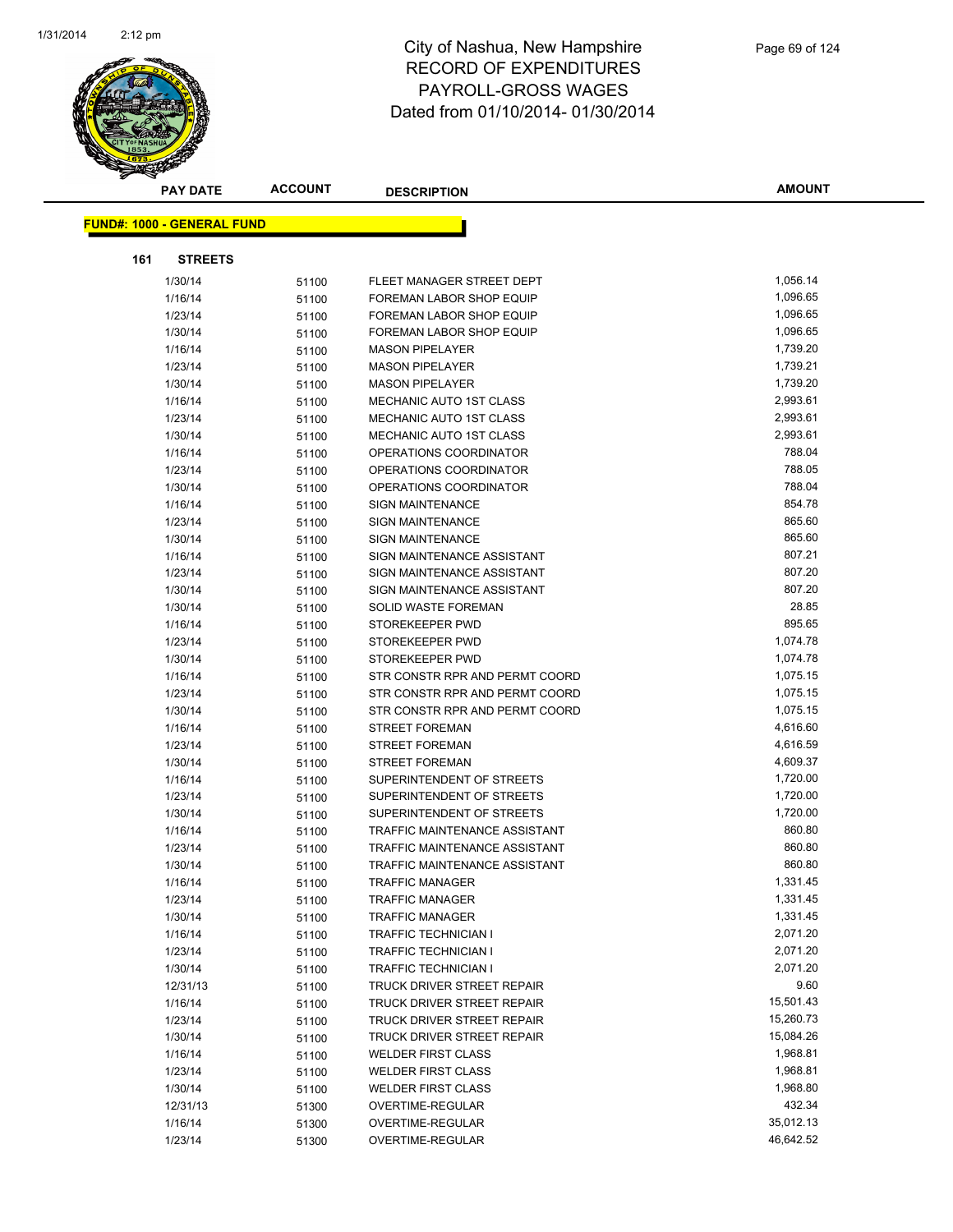

|     | <b>PAY DATE</b>                   | <b>ACCOUNT</b>                        | <b>DESCRIPTION</b>           | <b>AMOUNT</b> |
|-----|-----------------------------------|---------------------------------------|------------------------------|---------------|
|     | <b>FUND#: 1000 - GENERAL FUND</b> |                                       |                              |               |
| 161 | <b>STREETS</b>                    |                                       |                              |               |
|     | 1/30/14                           | 51300                                 | OVERTIME-REGULAR             | 68,835.81     |
|     | 1/16/14                           | 51600                                 | <b>LONGEVITY</b>             | 1,200.00      |
|     | 1/30/14                           | 55118                                 | TELEPHONE-CELLULAR           | 67.00         |
|     | <b>TOTAL 161 - STREETS</b>        |                                       |                              | \$312,361.57  |
|     |                                   |                                       |                              |               |
| 166 | <b>PARKING LOTS</b>               |                                       |                              |               |
|     | 1/16/14                           | 51100                                 | ADMINISTRATIVE ASSISTANT II  | 665.60        |
|     | 1/23/14                           | 51100                                 | ADMINISTRATIVE ASSISTANT II  | 665.60        |
|     | 1/30/14                           | 51100                                 | ADMINISTRATIVE ASSISTANT II  | 665.60        |
|     | 1/16/14                           | 51100                                 | PARKING MAINTENANCE          | 1,315.20      |
|     | 1/23/14                           | 51100                                 | PARKING MAINTENANCE          | 1,315.20      |
|     | 1/30/14                           | 51100                                 | PARKING MAINTENANCE          | 1,315.20      |
|     | 1/16/14                           | 51100                                 | TRANSPORTATION DEPT MANAGER  | 76.85         |
|     | 1/23/14                           | 51100                                 | TRANSPORTATION DEPT MANAGER  | 76.85         |
|     | 1/30/14                           | 51100                                 | TRANSPORTATION DEPT MANAGER  | 76.85         |
|     | 1/23/14                           | 51300                                 | OVERTIME-REGULAR             | 425.38        |
|     | 1/30/14                           | 51300                                 | <b>OVERTIME-REGULAR</b>      | 246.60        |
|     | 1/30/14                           | 55118                                 | TELEPHONE-CELLULAR           | 51.00         |
|     | <b>TOTAL 166 - PARKING LOTS</b>   |                                       |                              | \$6,895.93    |
| 171 | <b>COMMUNITY SERVICES</b>         |                                       |                              |               |
|     | 1/16/14                           | 51100                                 | DIRECTOR HEALTH AND COMM SVS | 1,677.05      |
|     | 1/23/14                           | 51100                                 | DIRECTOR HEALTH AND COMM SVS | 1,677.05      |
|     | 1/30/14                           | 51100                                 | DIRECTOR HEALTH AND COMM SVS | 1,677.05      |
|     | 1/16/14                           | 51100                                 | PROGRAM ASSISTANT            | 419.80        |
|     | 1/23/14                           | 51100                                 | PROGRAM ASSISTANT            | 419.80        |
|     | 1/30/14                           | 51100                                 | PROGRAM ASSISTANT            | 419.80        |
|     | 1/16/14                           | 51100                                 | PROGRAM COORDINATOR          | 903.15        |
|     | 1/23/14                           | 51100                                 | PROGRAM COORDINATOR          | 903.15        |
|     | 1/30/14                           | 51100                                 | PROGRAM COORDINATOR          | 903.15        |
|     | 1/23/14                           | 51512                                 | WAGES APPOINTED OFFICIALS    | 2,140.00      |
|     | 1/30/14                           | 55118                                 | TELEPHONE-CELLULAR           | 50.00         |
|     |                                   | <b>TOTAL 171 - COMMUNITY SERVICES</b> |                              | \$11,190.00   |

| 1/16/14 | 51100 | ADMINISTRATIVE ASSISTANT II     | 688.04   |
|---------|-------|---------------------------------|----------|
| 1/23/14 | 51100 | ADMINISTRATIVE ASSISTANT II     | 696.75   |
| 1/30/14 | 51100 | ADMINISTRATIVE ASSISTANT II     | 696.75   |
| 1/16/14 | 51100 | BILINGUAL OUTREACH WORKER       | 708.00   |
| 1/23/14 | 51100 | BILINGUAL OUTREACH WORKER       | 708.00   |
| 1/30/14 | 51100 | BILINGUAL OUTREACH WORKER       | 708.00   |
| 1/16/14 | 51100 | MANAGER COMMUNITY HEALTH        | 1.364.20 |
| 1/23/14 | 51100 | <b>MANAGER COMMUNITY HEALTH</b> | 1.364.20 |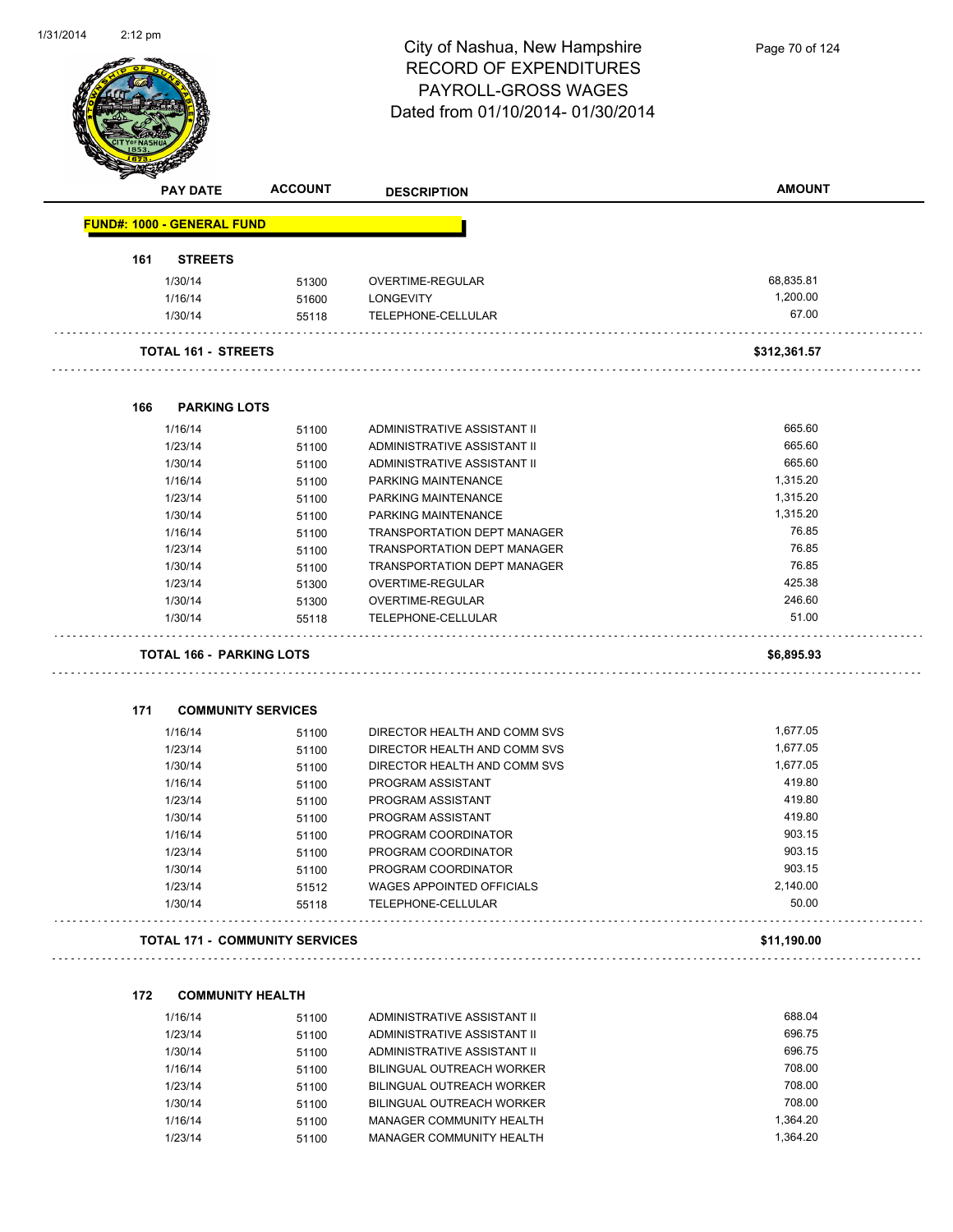

| <b>FUND#: 1000 - GENERAL FUND</b><br>172<br><b>COMMUNITY HEALTH</b><br>1/30/14<br>1/16/14<br>1/23/14<br>1/30/14<br>TOTAL 172 - COMMUNITY HEALTH<br><b>ENVIRONMENTAL HEALTH</b><br>173<br>1/16/14<br>1/23/14<br>1/30/14<br>1/16/14<br>1/23/14<br>1/30/14<br>1/16/14<br>1/23/14<br>1/30/14<br>1/16/14<br>1/23/14<br>1/30/14<br>1/16/14<br>1/30/14<br>174<br><b>WELFARE ADMINISTRATION</b><br>1/16/14<br>1/23/14<br>1/30/14<br>1/16/14<br>1/23/14<br>1/30/14<br>1/16/14<br>1/23/14<br>1/30/14<br>1/16/14 | 51100<br>51100<br>51100<br>51100<br>51100<br>51100<br>51100<br>51100<br>51100<br>51100<br>51100<br>51100<br>51100<br>51100<br>51100<br>51100<br>51300<br>55118 | <b>MANAGER COMMUNITY HEALTH</b><br>PUB HEALTH NURSE<br>PUB HEALTH NURSE<br>PUB HEALTH NURSE<br>ENVIRONMENTAL HEALTH SPEC I<br>ENVIRONMENTAL HEALTH SPEC I<br>ENVIRONMENTAL HEALTH SPEC I<br>ENVIRONMENTAL HEALTH SPEC II<br>ENVIRONMENTAL HEALTH SPEC II<br>ENVIRONMENTAL HEALTH SPEC II<br>ENVIRONMENTAL TECH OFFICE MGR<br>ENVIRONMENTAL TECH OFFICE MGR<br>ENVIRONMENTAL TECH OFFICE MGR<br>MANAGER ENVIRONMENTAL HEALTH<br>MANAGER ENVIRONMENTAL HEALTH<br>MANAGER ENVIRONMENTAL HEALTH<br>OVERTIME-REGULAR | 1,364.20<br>3,342.60<br>3,342.60<br>3,342.59<br>\$18,325.93<br>1,598.16<br>1,598.16<br>1,598.15<br>1,044.25<br>1,044.25<br>1,044.25<br>964.36<br>964.36<br>964.36<br>1,404.70<br>1,404.70<br>1,404.70<br>27.12<br>84.00 |  |
|-------------------------------------------------------------------------------------------------------------------------------------------------------------------------------------------------------------------------------------------------------------------------------------------------------------------------------------------------------------------------------------------------------------------------------------------------------------------------------------------------------|----------------------------------------------------------------------------------------------------------------------------------------------------------------|-----------------------------------------------------------------------------------------------------------------------------------------------------------------------------------------------------------------------------------------------------------------------------------------------------------------------------------------------------------------------------------------------------------------------------------------------------------------------------------------------------------------|-------------------------------------------------------------------------------------------------------------------------------------------------------------------------------------------------------------------------|--|
|                                                                                                                                                                                                                                                                                                                                                                                                                                                                                                       |                                                                                                                                                                |                                                                                                                                                                                                                                                                                                                                                                                                                                                                                                                 |                                                                                                                                                                                                                         |  |
|                                                                                                                                                                                                                                                                                                                                                                                                                                                                                                       |                                                                                                                                                                |                                                                                                                                                                                                                                                                                                                                                                                                                                                                                                                 |                                                                                                                                                                                                                         |  |
|                                                                                                                                                                                                                                                                                                                                                                                                                                                                                                       |                                                                                                                                                                |                                                                                                                                                                                                                                                                                                                                                                                                                                                                                                                 |                                                                                                                                                                                                                         |  |
|                                                                                                                                                                                                                                                                                                                                                                                                                                                                                                       |                                                                                                                                                                |                                                                                                                                                                                                                                                                                                                                                                                                                                                                                                                 |                                                                                                                                                                                                                         |  |
|                                                                                                                                                                                                                                                                                                                                                                                                                                                                                                       |                                                                                                                                                                |                                                                                                                                                                                                                                                                                                                                                                                                                                                                                                                 |                                                                                                                                                                                                                         |  |
|                                                                                                                                                                                                                                                                                                                                                                                                                                                                                                       |                                                                                                                                                                |                                                                                                                                                                                                                                                                                                                                                                                                                                                                                                                 |                                                                                                                                                                                                                         |  |
|                                                                                                                                                                                                                                                                                                                                                                                                                                                                                                       |                                                                                                                                                                |                                                                                                                                                                                                                                                                                                                                                                                                                                                                                                                 |                                                                                                                                                                                                                         |  |
|                                                                                                                                                                                                                                                                                                                                                                                                                                                                                                       |                                                                                                                                                                |                                                                                                                                                                                                                                                                                                                                                                                                                                                                                                                 |                                                                                                                                                                                                                         |  |
|                                                                                                                                                                                                                                                                                                                                                                                                                                                                                                       |                                                                                                                                                                |                                                                                                                                                                                                                                                                                                                                                                                                                                                                                                                 |                                                                                                                                                                                                                         |  |
|                                                                                                                                                                                                                                                                                                                                                                                                                                                                                                       |                                                                                                                                                                |                                                                                                                                                                                                                                                                                                                                                                                                                                                                                                                 |                                                                                                                                                                                                                         |  |
|                                                                                                                                                                                                                                                                                                                                                                                                                                                                                                       |                                                                                                                                                                |                                                                                                                                                                                                                                                                                                                                                                                                                                                                                                                 |                                                                                                                                                                                                                         |  |
|                                                                                                                                                                                                                                                                                                                                                                                                                                                                                                       |                                                                                                                                                                |                                                                                                                                                                                                                                                                                                                                                                                                                                                                                                                 |                                                                                                                                                                                                                         |  |
|                                                                                                                                                                                                                                                                                                                                                                                                                                                                                                       |                                                                                                                                                                |                                                                                                                                                                                                                                                                                                                                                                                                                                                                                                                 |                                                                                                                                                                                                                         |  |
|                                                                                                                                                                                                                                                                                                                                                                                                                                                                                                       |                                                                                                                                                                |                                                                                                                                                                                                                                                                                                                                                                                                                                                                                                                 |                                                                                                                                                                                                                         |  |
|                                                                                                                                                                                                                                                                                                                                                                                                                                                                                                       |                                                                                                                                                                |                                                                                                                                                                                                                                                                                                                                                                                                                                                                                                                 |                                                                                                                                                                                                                         |  |
|                                                                                                                                                                                                                                                                                                                                                                                                                                                                                                       |                                                                                                                                                                |                                                                                                                                                                                                                                                                                                                                                                                                                                                                                                                 |                                                                                                                                                                                                                         |  |
|                                                                                                                                                                                                                                                                                                                                                                                                                                                                                                       |                                                                                                                                                                |                                                                                                                                                                                                                                                                                                                                                                                                                                                                                                                 |                                                                                                                                                                                                                         |  |
|                                                                                                                                                                                                                                                                                                                                                                                                                                                                                                       |                                                                                                                                                                |                                                                                                                                                                                                                                                                                                                                                                                                                                                                                                                 |                                                                                                                                                                                                                         |  |
|                                                                                                                                                                                                                                                                                                                                                                                                                                                                                                       |                                                                                                                                                                |                                                                                                                                                                                                                                                                                                                                                                                                                                                                                                                 |                                                                                                                                                                                                                         |  |
|                                                                                                                                                                                                                                                                                                                                                                                                                                                                                                       |                                                                                                                                                                |                                                                                                                                                                                                                                                                                                                                                                                                                                                                                                                 |                                                                                                                                                                                                                         |  |
|                                                                                                                                                                                                                                                                                                                                                                                                                                                                                                       |                                                                                                                                                                |                                                                                                                                                                                                                                                                                                                                                                                                                                                                                                                 |                                                                                                                                                                                                                         |  |
|                                                                                                                                                                                                                                                                                                                                                                                                                                                                                                       |                                                                                                                                                                | TELEPHONE-CELLULAR                                                                                                                                                                                                                                                                                                                                                                                                                                                                                              |                                                                                                                                                                                                                         |  |
|                                                                                                                                                                                                                                                                                                                                                                                                                                                                                                       | TOTAL 173 - ENVIRONMENTAL HEALTH                                                                                                                               |                                                                                                                                                                                                                                                                                                                                                                                                                                                                                                                 |                                                                                                                                                                                                                         |  |
|                                                                                                                                                                                                                                                                                                                                                                                                                                                                                                       |                                                                                                                                                                |                                                                                                                                                                                                                                                                                                                                                                                                                                                                                                                 |                                                                                                                                                                                                                         |  |
|                                                                                                                                                                                                                                                                                                                                                                                                                                                                                                       |                                                                                                                                                                |                                                                                                                                                                                                                                                                                                                                                                                                                                                                                                                 |                                                                                                                                                                                                                         |  |
|                                                                                                                                                                                                                                                                                                                                                                                                                                                                                                       | 51100                                                                                                                                                          | ADMINISTRATIVE ASSISTANT I                                                                                                                                                                                                                                                                                                                                                                                                                                                                                      | 812.25                                                                                                                                                                                                                  |  |
|                                                                                                                                                                                                                                                                                                                                                                                                                                                                                                       | 51100                                                                                                                                                          | ADMINISTRATIVE ASSISTANT I                                                                                                                                                                                                                                                                                                                                                                                                                                                                                      | 812.25                                                                                                                                                                                                                  |  |
|                                                                                                                                                                                                                                                                                                                                                                                                                                                                                                       | 51100                                                                                                                                                          | ADMINISTRATIVE ASSISTANT I                                                                                                                                                                                                                                                                                                                                                                                                                                                                                      | 812.25                                                                                                                                                                                                                  |  |
|                                                                                                                                                                                                                                                                                                                                                                                                                                                                                                       | 51100                                                                                                                                                          | CASE TECHNICIAN WELFARE                                                                                                                                                                                                                                                                                                                                                                                                                                                                                         | 2,311.50                                                                                                                                                                                                                |  |
|                                                                                                                                                                                                                                                                                                                                                                                                                                                                                                       | 51100                                                                                                                                                          | CASE TECHNICIAN WELFARE                                                                                                                                                                                                                                                                                                                                                                                                                                                                                         | 2,311.50                                                                                                                                                                                                                |  |
|                                                                                                                                                                                                                                                                                                                                                                                                                                                                                                       | 51100                                                                                                                                                          | CASE TECHNICIAN WELFARE                                                                                                                                                                                                                                                                                                                                                                                                                                                                                         | 2,311.50                                                                                                                                                                                                                |  |
|                                                                                                                                                                                                                                                                                                                                                                                                                                                                                                       | 51100                                                                                                                                                          | INTAKE WORKER ACCOUNTANT                                                                                                                                                                                                                                                                                                                                                                                                                                                                                        | 909.85                                                                                                                                                                                                                  |  |
|                                                                                                                                                                                                                                                                                                                                                                                                                                                                                                       | 51100                                                                                                                                                          | INTAKE WORKER ACCOUNTANT                                                                                                                                                                                                                                                                                                                                                                                                                                                                                        | 909.84                                                                                                                                                                                                                  |  |
|                                                                                                                                                                                                                                                                                                                                                                                                                                                                                                       | 51100                                                                                                                                                          | INTAKE WORKER ACCOUNTANT                                                                                                                                                                                                                                                                                                                                                                                                                                                                                        | 909.84                                                                                                                                                                                                                  |  |
|                                                                                                                                                                                                                                                                                                                                                                                                                                                                                                       | 51100                                                                                                                                                          | SENIOR CASE TECHNICIAN                                                                                                                                                                                                                                                                                                                                                                                                                                                                                          | 929.80                                                                                                                                                                                                                  |  |
| 1/23/14                                                                                                                                                                                                                                                                                                                                                                                                                                                                                               | 51100                                                                                                                                                          | SENIOR CASE TECHNICIAN                                                                                                                                                                                                                                                                                                                                                                                                                                                                                          | 929.80                                                                                                                                                                                                                  |  |
| 1/30/14                                                                                                                                                                                                                                                                                                                                                                                                                                                                                               | 51100                                                                                                                                                          | SENIOR CASE TECHNICIAN                                                                                                                                                                                                                                                                                                                                                                                                                                                                                          | 929.81                                                                                                                                                                                                                  |  |
| 1/16/14                                                                                                                                                                                                                                                                                                                                                                                                                                                                                               |                                                                                                                                                                | <b>WELFARE OFFICER</b>                                                                                                                                                                                                                                                                                                                                                                                                                                                                                          | 1,408.20                                                                                                                                                                                                                |  |
| 1/23/14                                                                                                                                                                                                                                                                                                                                                                                                                                                                                               | 51100                                                                                                                                                          | <b>WELFARE OFFICER</b>                                                                                                                                                                                                                                                                                                                                                                                                                                                                                          | 1,408.20                                                                                                                                                                                                                |  |
| 1/30/14<br>1/30/14                                                                                                                                                                                                                                                                                                                                                                                                                                                                                    | 51100                                                                                                                                                          |                                                                                                                                                                                                                                                                                                                                                                                                                                                                                                                 | 1,408.20<br>50.00                                                                                                                                                                                                       |  |
|                                                                                                                                                                                                                                                                                                                                                                                                                                                                                                       | 51100<br>55118                                                                                                                                                 | <b>WELFARE OFFICER</b><br>TELEPHONE-CELLULAR                                                                                                                                                                                                                                                                                                                                                                                                                                                                    |                                                                                                                                                                                                                         |  |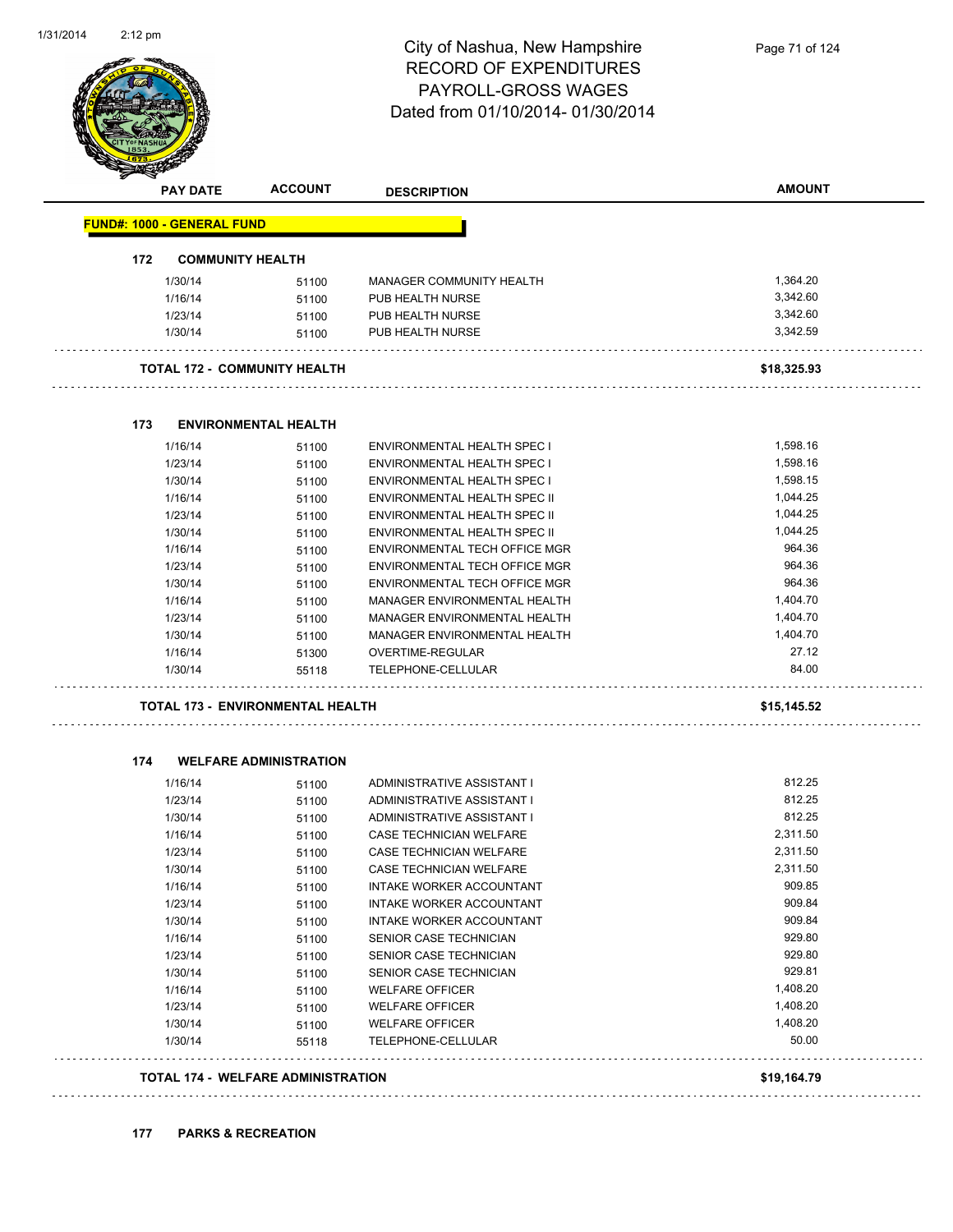

|     | <b>PAY DATE</b>                   | <b>ACCOUNT</b>                | <b>DESCRIPTION</b>                                      | <b>AMOUNT</b>     |
|-----|-----------------------------------|-------------------------------|---------------------------------------------------------|-------------------|
|     | <b>FUND#: 1000 - GENERAL FUND</b> |                               |                                                         |                   |
|     |                                   |                               |                                                         |                   |
| 177 |                                   | <b>PARKS &amp; RECREATION</b> |                                                         |                   |
|     | 1/16/14                           | 51100                         | ADMINISTRATIVE ASSISTANT II                             | 734.81            |
|     | 1/23/14                           | 51100                         | ADMINISTRATIVE ASSISTANT II                             | 734.80            |
|     | 1/30/14                           | 51100                         | ADMINISTRATIVE ASSISTANT II                             | 734.80            |
|     | 1/16/14                           | 51100                         | <b>EQUIPMENT OPERATOR, PARKS</b>                        | 909.20            |
|     | 1/23/14                           | 51100                         | <b>EQUIPMENT OPERATOR, PARKS</b>                        | 909.20            |
|     | 1/30/14                           | 51100                         | <b>EQUIPMENT OPERATOR, PARKS</b>                        | 727.36            |
|     | 1/16/14                           | 51100                         | <b>FOREMAN LABOR PARK</b>                               | 3,283.08          |
|     | 1/23/14                           | 51100                         | FOREMAN LABOR PARK                                      | 3,289.94          |
|     | 1/30/14                           | 51100                         | FOREMAN LABOR PARK                                      | 3,289.95          |
|     | 1/16/14                           | 51100                         | <b>GROUNDS KEEPER PARK MAINT</b>                        | 6,593.42          |
|     | 1/23/14                           | 51100                         | <b>GROUNDS KEEPER PARK MAINT</b>                        | 6,605.20          |
|     | 1/30/14                           | 51100                         | <b>GROUNDS KEEPER PARK MAINT</b>                        | 6,605.20          |
|     | 1/16/14                           | 51100                         | <b>GROUNDSMAN I PARKS</b>                               | 2,338.80          |
|     | 1/23/14                           | 51100                         | <b>GROUNDSMAN I PARKS</b>                               | 2,338.81          |
|     | 1/30/14                           | 51100                         | <b>GROUNDSMAN I PARKS</b>                               | 2,359.76          |
|     | 1/16/14                           | 51100                         | <b>GROUNDSMAN II PARKS</b>                              | 818.80            |
|     | 1/23/14                           | 51100                         | <b>GROUNDSMAN II PARKS</b>                              | 818.80            |
|     | 1/30/14                           | 51100                         | <b>GROUNDSMAN II PARKS</b>                              | 818.80            |
|     | 1/16/14                           | 51100                         | <b>LEAD GROUNDSMAN</b>                                  | 2,758.80          |
|     | 1/23/14                           | 51100                         | <b>LEAD GROUNDSMAN</b>                                  | 2,758.80          |
|     | 1/30/14                           | 51100                         | <b>LEAD GROUNDSMAN</b>                                  | 2,758.80          |
|     | 1/16/14                           | 51100                         | NURSERY WORKER PARKS                                    | 865.60            |
|     | 1/23/14                           | 51100                         | <b>NURSERY WORKER PARKS</b>                             | 865.60            |
|     | 1/16/14                           | 51100                         | PROGRAM COORDINATOR                                     | 347.85            |
|     | 1/23/14                           | 51100                         | PROGRAM COORDINATOR                                     | 347.85            |
|     | 1/30/14                           | 51100                         | PROGRAM COORDINATOR                                     | 347.85            |
|     | 1/16/14                           | 51100                         | RECREATION PROGRAM MANAGER                              | 1,075.60          |
|     | 1/23/14                           | 51100                         | RECREATION PROGRAM MANAGER                              | 1,075.60          |
|     | 1/30/14                           | 51100                         | RECREATION PROGRAM MANAGER                              | 1,075.60          |
|     | 1/16/14                           | 51100                         | STELLOS STADIUM ATTENDANT                               | 909.20            |
|     | 1/23/14                           | 51100                         | STELLOS STADIUM ATTENDANT                               | 909.20            |
|     | 1/30/14                           | 51100                         | STELLOS STADIUM ATTENDANT                               | 909.20            |
|     | 1/16/14                           | 51100                         | SUPERINTENDENT OF PARKS RECR                            | 1,670.35          |
|     | 1/23/14                           | 51100                         | SUPERINTENDENT OF PARKS RECR                            | 1,670.35          |
|     | 1/30/14                           | 51100                         | SUPERINTENDENT OF PARKS RECR                            | 1,670.35          |
|     | 1/16/14                           | 51100                         | TRUCK DRIVER PARKS RECR                                 | 832.00            |
|     | 1/23/14                           | 51100                         | TRUCK DRIVER PARKS RECR                                 | 832.00<br>832.00  |
|     | 1/30/14                           | 51100                         | <b>TRUCK DRIVER PARKS RECR</b>                          | 544.93            |
|     | 1/16/14                           | 51300                         | OVERTIME-REGULAR<br><b>OVERTIME-REGULAR</b>             | 399.32            |
|     | 1/23/14                           | 51300                         |                                                         | 349.59            |
|     | 1/30/14                           | 51300                         | OVERTIME-REGULAR                                        | 1,600.00          |
|     | 1/16/14                           | 51600                         | <b>LONGEVITY</b>                                        |                   |
|     | 1/23/14                           | 51600                         | <b>LONGEVITY</b>                                        | 1,200.00<br>67.00 |
|     | 1/30/14                           | 55118                         | TELEPHONE-CELLULAR                                      | 452.00            |
|     | 1/23/14                           | 55642                         | <b>GAME OFFICIALS</b><br><b>CLOTHING &amp; UNIFORMS</b> | 266.00            |
|     | 1/23/14                           | 61107                         |                                                         |                   |

#### **TOTAL 177 - PARKS & RECREATION \$73,302.17**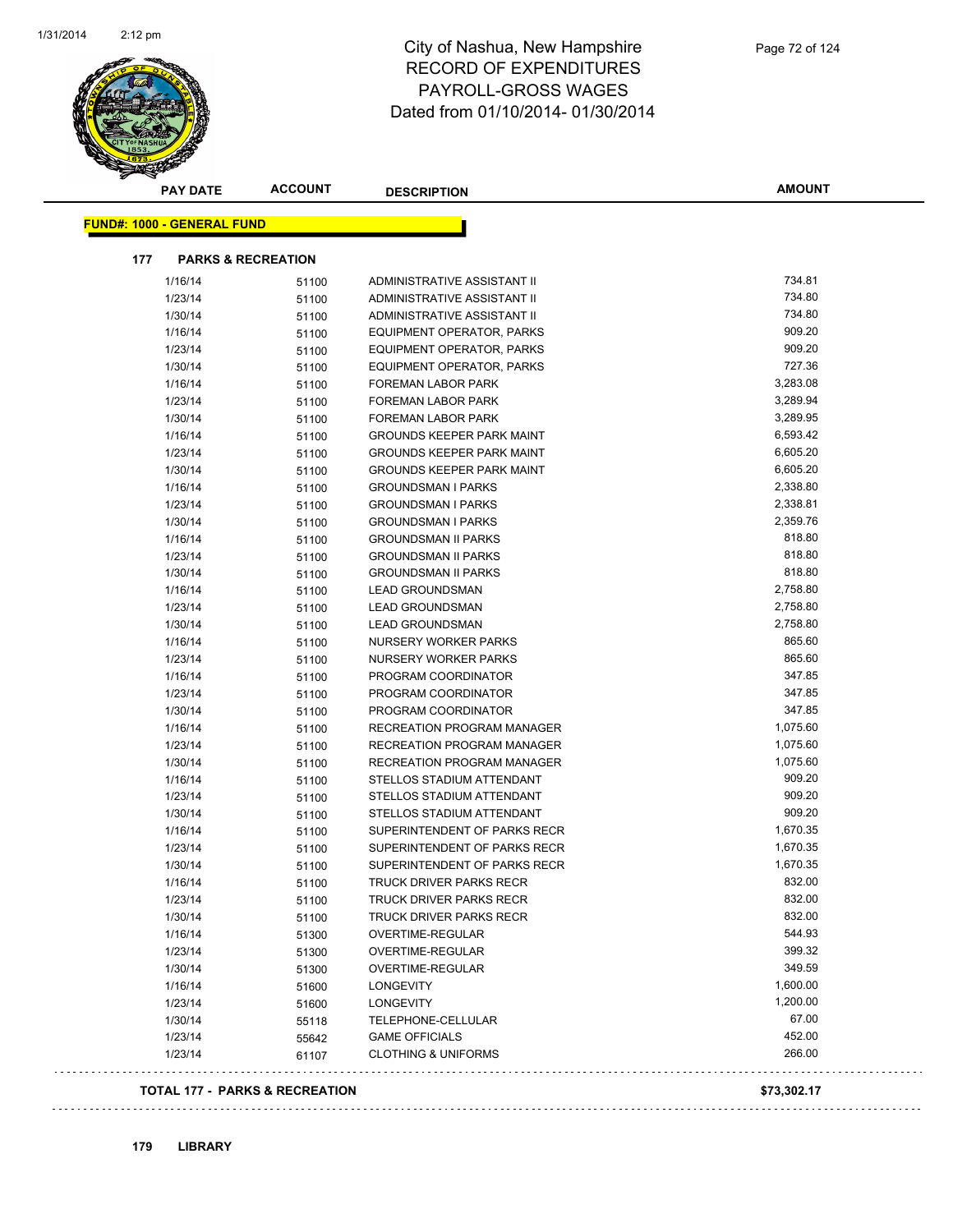

| <b>PAY DATE</b>                   | <b>ACCOUNT</b> | <b>DESCRIPTION</b>                                   | <b>AMOUNT</b>    |
|-----------------------------------|----------------|------------------------------------------------------|------------------|
| <b>FUND#: 1000 - GENERAL FUND</b> |                |                                                      |                  |
|                                   |                |                                                      |                  |
| 179<br><b>LIBRARY</b>             |                |                                                      |                  |
| 1/16/14                           | 51100          | ADMIN ASST COST ACCOUNTANT                           | 782.40           |
| 1/23/14                           | 51100          | ADMIN ASST COST ACCOUNTANT                           | 782.40           |
| 1/30/14                           | 51100          | ADMIN ASST COST ACCOUNTANT                           | 782.40           |
| 1/16/14                           | 51100          | ASSISTANT DIRECTOR LIBRARY                           | 1,255.85         |
| 1/23/14                           | 51100          | ASSISTANT DIRECTOR LIBRARY                           | 1,255.85         |
| 1/30/14                           | 51100          | ASSISTANT DIRECTOR LIBRARY                           | 1,255.85         |
| 1/16/14                           | 51100          | ASSISTANT LIBRARIAN CIRCULATIO                       | 945.05           |
| 1/23/14                           | 51100          | ASSISTANT LIBRARIAN CIRCULATIO                       | 945.05           |
| 1/30/14                           | 51100          | ASSISTANT LIBRARIAN CIRCULATIO                       | 945.05           |
| 1/16/14                           | 51100          | ASSISTANT LIBRARIAN MEDIA SERV                       | 731.04           |
| 1/23/14                           | 51100          | ASSISTANT LIBRARIAN MEDIA SERV                       | 725.53           |
| 1/30/14                           | 51100          | ASSISTANT LIBRARIAN MEDIA SERV                       | 733.80           |
| 1/16/14                           | 51100          | ASSISTANT LIBRARIAN TECH SVS                         | 975.45           |
| 1/23/14                           | 51100          | ASSISTANT LIBRARIAN TECH SVS                         | 975.45           |
| 1/30/14                           | 51100          | ASSISTANT LIBRARIAN TECH SVS                         | 975.45           |
| 1/16/14                           | 51100          | ASSISTANT LIBRARIAN YOUTH SERV                       | 757.40           |
| 1/23/14                           | 51100          | ASSISTANT LIBRARIAN YOUTH SERV                       | 757.40           |
| 1/30/14                           | 51100          | ASSISTANT LIBRARIAN YOUTH SERV                       | 757.40           |
| 12/31/13                          | 51100          | <b>DIRECTOR LIBRARY</b>                              | 1,464.97         |
| 1/16/14                           | 51100          | <b>DIRECTOR LIBRARY</b>                              | 366.24           |
| 1/23/14                           | 51100          | <b>DIRECTOR LIBRARY</b>                              | 1,831.20         |
| 1/30/14                           | 51100          | <b>DIRECTOR LIBRARY</b>                              | 1,831.20         |
| 1/16/14                           | 51100          | EXECUTIVE ASST OFFICE MANAGER                        | 833.85           |
| 1/23/14                           | 51100          | EXECUTIVE ASST OFFICE MANAGER                        | 833.85           |
| 1/30/14                           | 51100          | EXECUTIVE ASST OFFICE MANAGER                        | 833.85           |
| 1/16/14                           | 51100          | <b>JANITOR</b>                                       | 472.28<br>474.78 |
| 1/23/14                           | 51100          | <b>JANITOR</b>                                       | 476.20           |
| 1/30/14                           | 51100          | <b>JANITOR</b>                                       | 643.21           |
| 1/16/14<br>1/23/14                | 51100          | LIBRARIAN ADULT SERVICES<br>LIBRARIAN ADULT SERVICES | 934.55           |
| 1/30/14                           | 51100<br>51100 | <b>LIBRARIAN ADULT SERVICES</b>                      | 934.55           |
| 1/16/14                           |                | LIBRARIAN CIRCULATION                                | 972.29           |
| 1/23/14                           | 51100          | LIBRARIAN CIRCULATION                                | 973.99           |
| 1/30/14                           | 51100<br>51100 | <b>LIBRARIAN CIRCULATION</b>                         | 974.00           |
| 1/16/14                           | 51100          | LIBRARIAN MEDIA SERVICES                             | 885.23           |
| 1/23/14                           |                | <b>LIBRARIAN MEDIA SERVICES</b>                      | 887.00           |
| 1/30/14                           | 51100<br>51100 | LIBRARIAN MEDIA SERVICES                             | 887.02           |
| 1/16/14                           | 51100          | LIBRARIAN OUTREACH SVS                               | 970.10           |
| 1/23/14                           | 51100          | LIBRARIAN OUTREACH SVS                               | 969.13           |
| 1/30/14                           | 51100          | LIBRARIAN OUTREACH SVS                               | 970.09           |
| 1/16/14                           | 51100          | <b>LIBRARIAN TECH SERVICES</b>                       | 1,852.93         |
| 1/23/14                           | 51100          | <b>LIBRARIAN TECH SERVICES</b>                       | 1,852.94         |
| 1/30/14                           | 51100          | <b>LIBRARIAN TECH SERVICES</b>                       | 1,852.95         |
| 1/16/14                           | 51100          | <b>LIBRARIAN YOUTH SERVICES</b>                      | 2,212.50         |
| 1/23/14                           | 51100          | <b>LIBRARIAN YOUTH SERVICES</b>                      | 2,213.20         |
| 1/30/14                           | 51100          | <b>LIBRARIAN YOUTH SERVICES</b>                      | 2,216.71         |
| 1/16/14                           | 51100          | LIBRARY ASSISTANT ADULT SERVIC                       | 645.45           |
| 1/23/14                           | 51100          | LIBRARY ASSISTANT ADULT SERVIC                       | 645.45           |
| 1/30/14                           | 51100          | LIBRARY ASSISTANT ADULT SERVIC                       | 645.45           |
| 1/16/14                           | 51100          | LIBRARY ASSISTANT CIRCULATION                        | 2,528.47         |
| 1/23/14                           | 51100          | LIBRARY ASSISTANT CIRCULATION                        | 2,794.01         |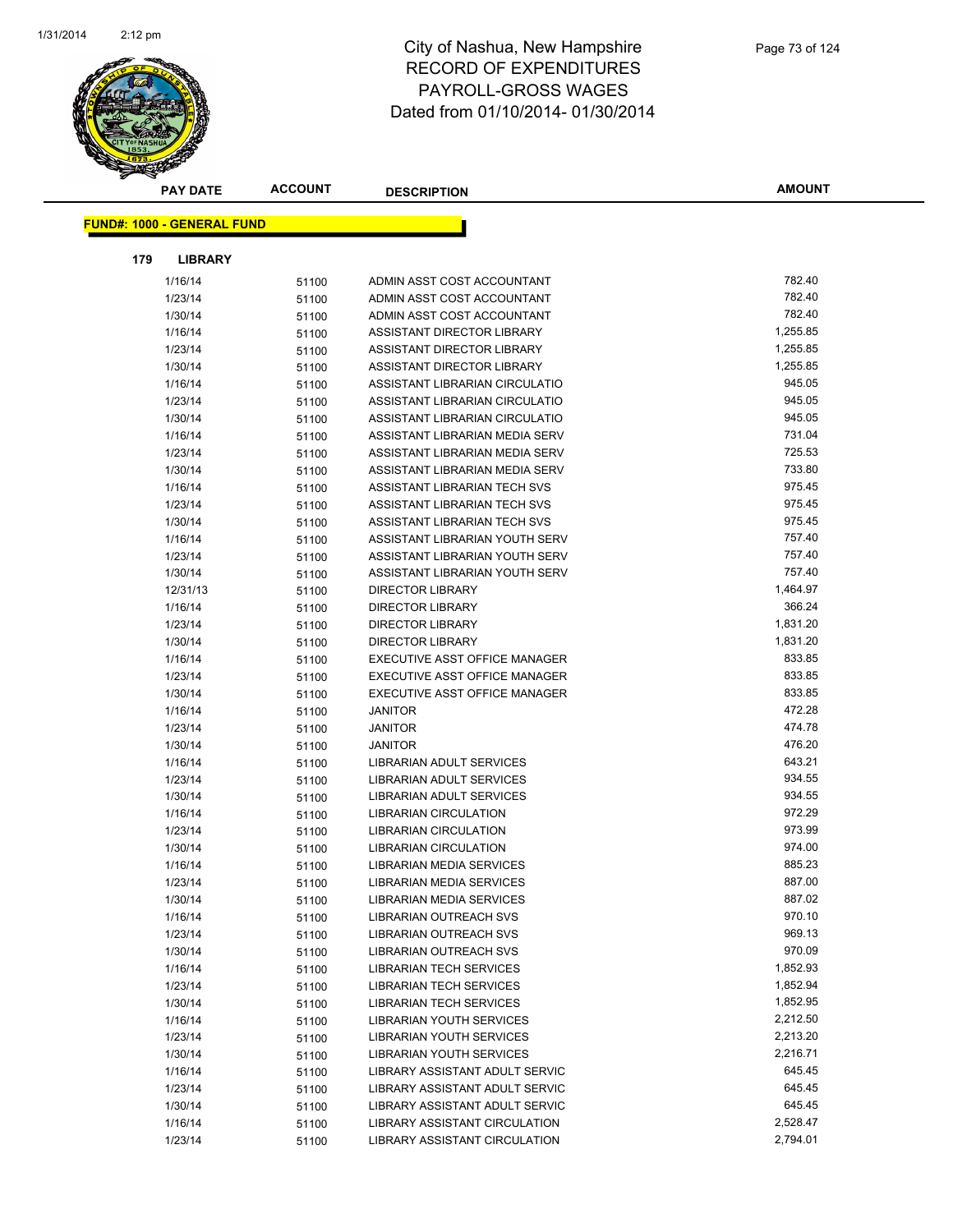

| <b>PAY DATE</b>                   | <b>ACCOUNT</b> | <b>DESCRIPTION</b>                   | <b>AMOUNT</b> |
|-----------------------------------|----------------|--------------------------------------|---------------|
| <b>FUND#: 1000 - GENERAL FUND</b> |                |                                      |               |
|                                   |                |                                      |               |
| 179<br><b>LIBRARY</b>             |                |                                      |               |
| 1/30/14                           | 51100          | <b>LIBRARY ASSISTANT CIRCULATION</b> | 3,201.43      |
| 1/16/14                           | 51100          | LIBRARY ASSISTANT MEDIA SERVIC       | 1,990.55      |
| 1/23/14                           | 51100          | LIBRARY ASSISTANT MEDIA SERVIC       | 1,990.55      |
| 1/30/14                           | 51100          | LIBRARY ASSISTANT MEDIA SERVIC       | 1,990.56      |
| 1/16/14                           | 51100          | LIBRARY ASSISTANT TECH SVS           | 806.40        |
| 1/23/14                           | 51100          | LIBRARY ASSISTANT TECH SVS           | 686.30        |
| 1/30/14                           | 51100          | <b>LIBRARY ASSISTANT TECH SVS</b>    | 686.30        |
| 1/16/14                           | 51100          | LIBRARY ASSISTANT YOUTH SERVIC       | 1,651.80      |
| 1/23/14                           | 51100          | LIBRARY ASSISTANT YOUTH SERVIC       | 1,604.55      |
| 1/30/14                           | 51100          | LIBRARY ASSISTANT YOUTH SERVIC       | 1,604.55      |
| 1/16/14                           | 51100          | <b>MAINTENANCE SUPV</b>              | 827.70        |
| 1/23/14                           | 51100          | <b>MAINTENANCE SUPV</b>              | 827.70        |
| 1/30/14                           | 51100          | <b>MAINTENANCE SUPV</b>              | 827.70        |
| 1/16/14                           | 51100          | <b>MEDIA SERVICES COORDINATOR</b>    | 1,169.96      |
| 1/23/14                           | 51100          | <b>MEDIA SERVICES COORDINATOR</b>    | 1,169.96      |
| 1/30/14                           | 51100          | <b>MEDIA SERVICES COORDINATOR</b>    | 1,169.96      |
| 1/16/14                           | 51100          | REFERENCE LIBRARIAN ADULT SERV       | 2,966.94      |
| 1/23/14                           | 51100          | REFERENCE LIBRARIAN ADULT SERV       | 2,968.49      |
| 1/30/14                           | 51100          | REFERENCE LIBRARIAN ADULT SERV       | 2,968.30      |
| 1/16/14                           | 51100          | REFERENCE LIBRARIAN TECH SVS         | 734.40        |
| 1/23/14                           | 51100          | REFERENCE LIBRARIAN TECH SVS         | 734.40        |
| 1/30/14                           | 51100          | REFERENCE LIBRARIAN TECH SVS         | 734.40        |
| 1/16/14                           | 51100          | <b>SECURITY LIBRARY</b>              | 666.20        |
| 1/23/14                           | 51100          | <b>SECURITY LIBRARY</b>              | 666.20        |
| 1/30/14                           | 51100          | <b>SECURITY LIBRARY</b>              | 666.20        |
| 1/16/14                           | 51200          | LIBRARY ASSISTANT CIRCULATION        | 483.47        |
| 1/23/14                           | 51200          | LIBRARY ASSISTANT CIRCULATION        | 483.95        |
| 1/30/14                           | 51200          | LIBRARY ASSISTANT CIRCULATION        | 483.96        |
| 1/16/14                           | 51200          | LIBRARY ASSISTANT TECH SVS           | 403.40        |
| 1/23/14                           | 51200          | LIBRARY ASSISTANT TECH SVS           | 403.40        |
| 1/30/14                           | 51200          | <b>LIBRARY ASSISTANT TECH SVS</b>    | 403.40        |
| 1/16/14                           | 51200          | LIBRARY PAGE YOUTH SERVICES          | 275.10        |
| 1/23/14                           | 51200          | LIBRARY PAGE YOUTH SERVICES          | 275.10        |
| 1/30/14                           | 51200          | LIBRARY PAGE YOUTH SERVICES          | 229.25        |
| 1/16/14                           | 51200          | LIBRARY PAGES CIRCULATION            | 829.34        |
| 1/23/14                           | 51200          | LIBRARY PAGES CIRCULATION            | 733.19        |
| 1/30/14                           | 51200          | <b>LIBRARY PAGES CIRCULATION</b>     | 776.74        |
| 1/16/14                           | 51200          | LIBRARY PAGES MEDIA SERVICES         | 578.51        |
| 1/23/14                           | 51200          | LIBRARY PAGES MEDIA SERVICES         | 556.26        |
| 1/30/14                           | 51200          | LIBRARY PAGES MEDIA SERVICES         | 391.60        |
| 1/16/14                           | 51300          | OVERTIME-REGULAR                     | 959.89        |
| 1/23/14                           | 51300          | OVERTIME-REGULAR                     | 1,317.83      |
| 1/30/14                           | 51300          | OVERTIME-REGULAR                     | 1,075.25      |

#### **TOTAL 179 - LIBRARY \$102,189.60**

#### **181 COMMUNITY DEVELOPMENT**

| 1/16/14 | 51100 | ADMINISTRATIVE ASSISTANT II | 665.60 |
|---------|-------|-----------------------------|--------|
| 1/23/14 | 51100 | ADMINISTRATIVE ASSISTANT II | 665.60 |
| 1/30/14 | 51100 | ADMINISTRATIVE ASSISTANT II | 665.60 |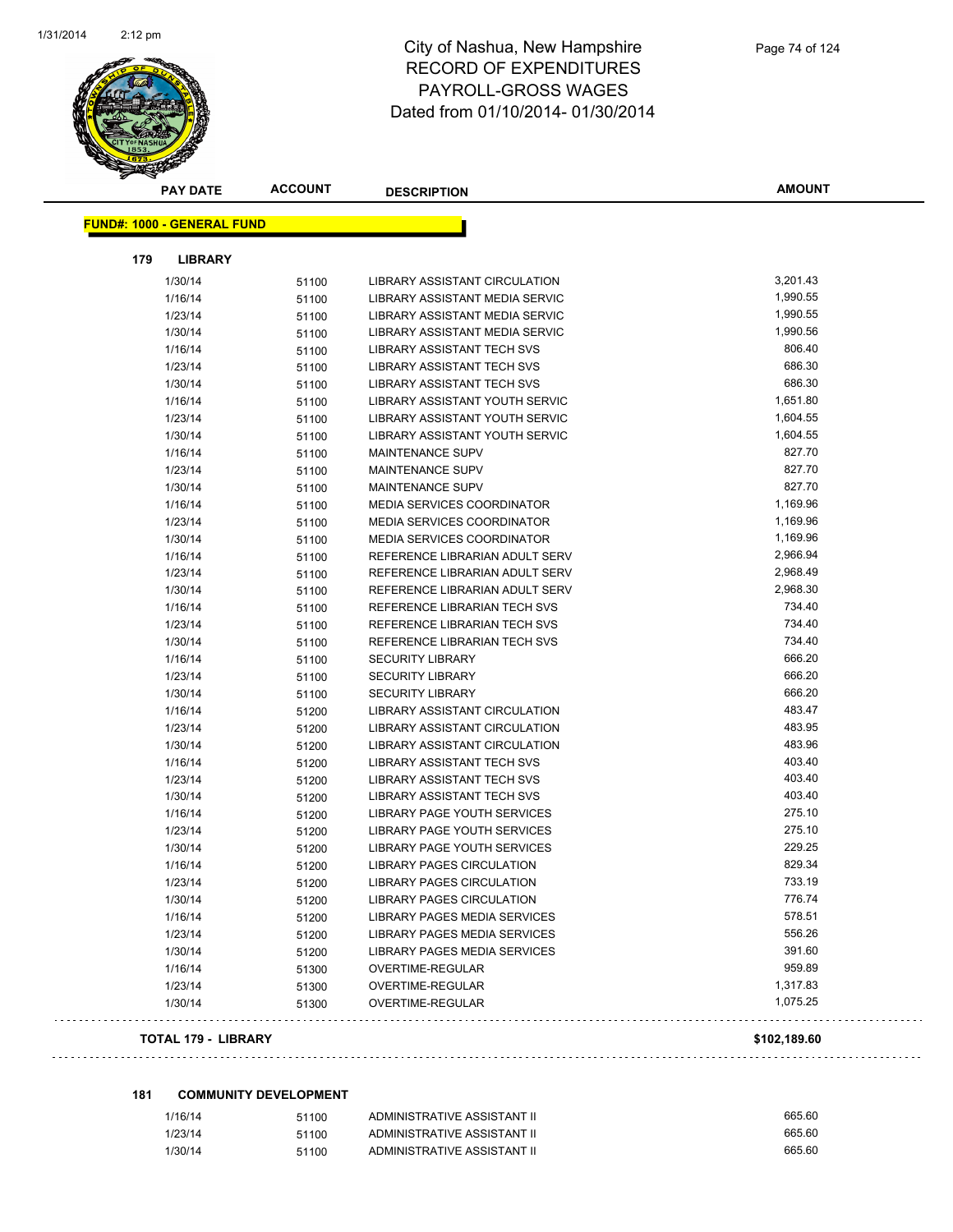

| <b>PAY DATE</b>                          | <b>ACCOUNT</b>               | <b>DESCRIPTION</b>             | <b>AMOUNT</b> |
|------------------------------------------|------------------------------|--------------------------------|---------------|
| <b>FUND#: 1000 - GENERAL FUND</b>        |                              |                                |               |
| 181                                      | <b>COMMUNITY DEVELOPMENT</b> |                                |               |
| 1/16/14                                  | 51200                        | <b>CLERK TYPIST II PT</b>      | 298.45        |
| 1/23/14                                  | 51200                        | <b>CLERK TYPIST II PT</b>      | 327.46        |
| 1/30/14                                  | 51200                        | <b>CLERK TYPIST II PT</b>      | 344.04        |
| 1/16/14                                  | 51400                        | <b>WAGES TEMP-SEASONAL</b>     | 100.00        |
| 1/23/14                                  | 51400                        | <b>WAGES TEMP-SEASONAL</b>     | 95.00         |
| 1/30/14                                  | 51400                        | WAGES TEMP-SEASONAL            | 95.00         |
| <b>TOTAL 181 - COMMUNITY DEVELOPMENT</b> |                              |                                | \$3,256.75    |
| 182<br><b>PLANNING &amp; ZONING</b>      |                              |                                |               |
| 1/16/14                                  | 51100                        | DEPARTMENT COORDINATOR         | 913.60        |
| 1/23/14                                  | 51100                        | DEPARTMENT COORDINATOR         | 913.60        |
| 1/30/14                                  | 51100                        | DEPARTMENT COORDINATOR         | 913.60        |
| 1/16/14                                  | 51100                        | <b>DEPUTY PLANNING MANAGER</b> | 2,589.60      |
| 1/23/14                                  | 51100                        | DEPUTY PLANNING MANAGER        | 2,589.60      |
| 1/30/14                                  | 51100                        | <b>DEPUTY PLANNING MANAGER</b> | 2,589.60      |
| 1/16/14                                  | 51100                        | MANAGER PLANNING DEPT          | 1,865.85      |
| 1/23/14                                  | 51100                        | MANAGER PLANNING DEPT          | 1,865.85      |
| 1/30/14                                  | 51100                        | MANAGER PLANNING DEPT          | 1,865.85      |
| 1/16/14                                  | 51100                        | <b>PLANNER I</b>               | 1,675.35      |
| 1/23/14                                  | 51100                        | <b>PLANNER I</b>               | 1,675.35      |
| 1/30/14                                  | 51100                        | <b>PLANNER I</b>               | 1,675.35      |
| 1/16/14                                  | 51100                        | <b>PLANNER II</b>              | 1,095.40      |
| 1/23/14                                  | 51100                        | <b>PLANNER II</b>              | 1,095.40      |
| 1/30/14                                  | 51100                        | <b>PLANNER II</b>              | 1,095.40      |
| 1/16/14                                  | 51100                        | ZONING COORDINATOR             | 682.30        |
| 1/23/14                                  | 51100                        | ZONING COORDINATOR             | 682.29        |
| 1/30/14                                  | 51100                        | ZONING COORDINATOR             | 682.30        |
| 1/16/14                                  | 53428                        | STENOGRAPHIC SERVICES          | 250.00        |
| 1/23/14                                  | 53428                        | STENOGRAPHIC SERVICES          | 250.00        |
| 1/30/14                                  | 55118                        | TELEPHONE-CELLULAR             | 17.00         |
| <b>TOTAL 182 - PLANNING &amp; ZONING</b> |                              |                                | \$26,983.29   |
| 183                                      | <b>ECONOMIC DEVELOPMENT</b>  |                                |               |
| 1/16/14                                  | 51100                        | <b>ECONOMIC DEV DIRECTOR</b>   | 1,819.35      |
| 1/23/14                                  | 51100                        | <b>ECONOMIC DEV DIRECTOR</b>   | 1,819.35      |
| 1/30/14                                  | 51100                        | <b>ECONOMIC DEV DIRECTOR</b>   | 1,819.35      |
| 1/16/14                                  | 51100                        | OED PROGRAM COORDINATOR        | 385.00        |
| 1/23/14                                  | 51100                        | OED PROGRAM COORDINATOR        | 385.00        |
| 1/30/14                                  | 51100                        | OED PROGRAM COORDINATOR        | 385.00        |
| 12/31/13                                 | 55118                        | TELEPHONE-CELLULAR             | 600.00        |
| 1/30/14                                  | 55118                        | TELEPHONE-CELLULAR             | 50.00         |
| <b>TOTAL 183 - ECONOMIC DEVELOPMENT</b>  |                              |                                | \$7,263.05    |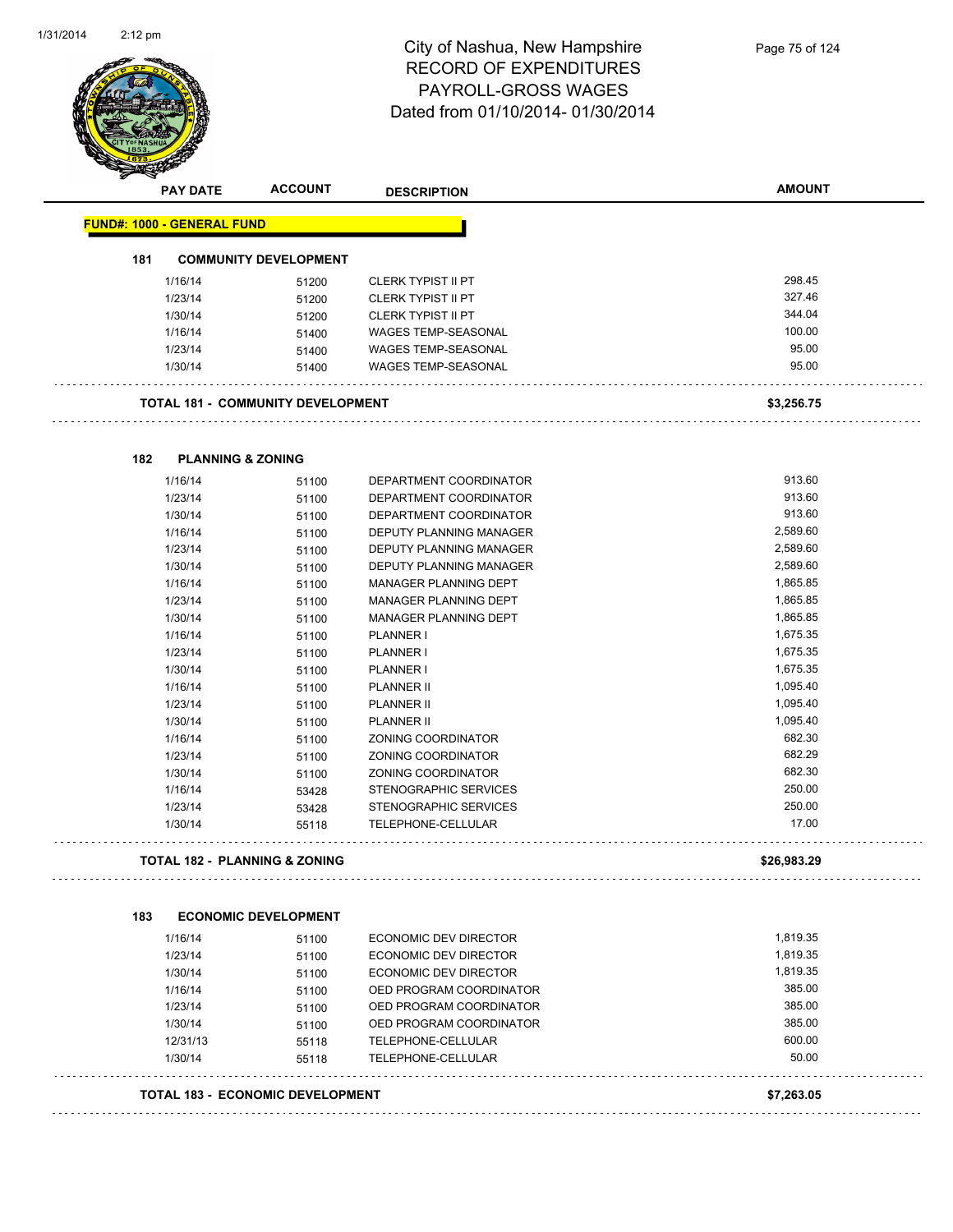

|     | <b>PAY DATE</b>                    | <b>ACCOUNT</b> | <b>DESCRIPTION</b>             | <b>AMOUNT</b> |
|-----|------------------------------------|----------------|--------------------------------|---------------|
|     | <u> FUND#: 1000 - GENERAL FUND</u> |                |                                |               |
|     |                                    |                |                                |               |
| 191 | <b>SCHOOL</b>                      |                |                                |               |
|     | 1/16/14                            | 51100          | 21 CENTURY ELEM MFAM RES COORD | 2,325.80      |
|     | 1/30/14                            | 51100          | 21 CENTURY ELEM MFAM RES COORD | 2,609.35      |
|     | 1/16/14                            | 51100          | ASSISTANT PRINCIPAL AMH        | 2,762.61      |
|     | 1/30/14                            | 51100          | ASSISTANT PRINCIPAL AMH        | 3,558.20      |
|     | 1/16/14                            | 51100          | ASSISTANT PRINCIPAL BIC        | 2,873.98      |
|     | 1/30/14                            | 51100          | ASSISTANT PRINCIPAL BIC        | 3,701.66      |
|     | 1/16/14                            | 51100          | ASSISTANT PRINCIPAL BRO        | 1,403.82      |
|     | 1/30/14                            | 51100          | ASSISTANT PRINCIPAL BRO        | 1,403.80      |
|     | 1/16/14                            | 51100          | ASSISTANT PRINCIPAL CHARL      | 2,915.08      |
|     | 1/30/14                            | 51100          | ASSISTANT PRINCIPAL CHARL      | 3,754.56      |
|     | 1/16/14                            | 51100          | ASSISTANT PRINCIPAL DR CRSP    | 2,873.98      |
|     | 1/30/14                            | 51100          | ASSISTANT PRINCIPAL DR CRSP    | 3,701.66      |
|     | 1/16/14                            | 51100          | ASSISTANT PRINCIPAL ELM        | 6,488.02      |
|     | 1/30/14                            | 51100          | <b>ASSISTANT PRINCIPAL ELM</b> | 7,470.40      |
|     | 1/16/14                            | 51100          | <b>ASSISTANT PRINCIPAL FES</b> | 2,915.07      |
|     | 1/30/14                            | 51100          | ASSISTANT PRINCIPAL FES        | 3,754.56      |
|     | 1/16/14                            | 51100          | ASSISTANT PRINCIPAL FMS        | 3,411.10      |
|     | 1/30/14                            | 51100          | ASSISTANT PRINCIPAL FMS        | 4,393.50      |
|     | 1/16/14                            | 51100          | ASSISTANT PRINCIPAL LEDGE      | 2,762.61      |
|     | 1/30/14                            | 51100          | ASSISTANT PRINCIPAL LEDGE      | 3,558.20      |
|     | 1/16/14                            | 51100          | ASSISTANT PRINCIPAL MDE        | 1,381.30      |
|     | 1/30/14                            | 51100          | ASSISTANT PRINCIPAL MDE        | 1,779.05      |
|     | 1/16/14                            | 51100          | ASSISTANT PRINCIPAL MTP        | 2,892.52      |
|     | 1/30/14                            | 51100          | ASSISTANT PRINCIPAL MTP        | 2,892.50      |
|     | 1/16/14                            | 51100          | ASSISTANT PRINCIPAL NHN        | 12,898.92     |
|     | 1/30/14                            | 51100          | ASSISTANT PRINCIPAL NHN        | 14,720.05     |
|     | 1/16/14                            | 51100          | ASSISTANT PRINCIPAL NHS        | 12,407.29     |
|     | 1/30/14                            | 51100          | ASSISTANT PRINCIPAL NHS        | 15,183.52     |
|     | 1/16/14                            | 51100          | ASSISTANT PRINCIPAL PMS        | 3,214.79      |
|     | 1/30/14                            | 51100          | ASSISTANT PRINCIPAL PMS        | 4,140.58      |
|     | 1/16/14                            | 51100          | ASSISTANT PRINCIPAL SHE        | 2,807.70      |
|     | 1/30/14                            | 51100          | ASSISTANT PRINCIPAL SHE        | 2,807.70      |
|     | 1/16/14                            | 51100          | ASSISTANT SUPERINTENDENT       | 8,186.80      |
|     | 1/30/14                            | 51100          | ASSISTANT SUPERINTENDENT       | 9,381.43      |
|     | 1/16/14                            | 51100          | ASST DIRECTOR PLANT OPS        | 4,219.70      |
|     | 1/30/14                            | 51100          | ASST DIRECTOR PLANT OPS        | 6,358.24      |
|     | 1/16/14                            | 51100          | <b>ASST DIRECTOR SPED</b>      | 5,972.10      |
|     | 1/30/14                            | 51100          | <b>ASST DIRECTOR SPED</b>      | 7,691.93      |
|     | 1/16/14                            | 51100          | ASST SYSTEMS ADMIN FULL YEAR   | 12,221.20     |
|     | 1/30/14                            | 51100          | ASST SYSTEMS ADMIN FULL YEAR   | 16,064.27     |
|     | 1/16/14                            | 51100          | ASST SYSTEMS ADMIN SCH YEAR    | 759.96        |
|     | 1/23/14                            | 51100          | ASST SYSTEMS ADMIN SCH YEAR    | 786.36        |
|     | 1/30/14                            | 51100          | ASST SYSTEMS ADMIN SCH YEAR    | 1,053.49      |
|     | 1/16/14                            | 51100          | <b>ATTENDANCE OFFICER</b>      | 2,225.69      |
|     | 1/30/14                            | 51100          | ATTENDANCE OFFICER             | 2,759.84      |
|     | 1/16/14                            | 51100          | CAREER CENTER COORD NHN        | 1,449.39      |
|     | 1/30/14                            | 51100          | CAREER CENTER COORD NHN        | 1,797.26      |
|     | 1/16/14                            | 51100          | CAREER CENTER COORD NHS        | 1,449.39      |
|     | 1/30/14                            | 51100          | CAREER CENTER COORD NHS        | 1,797.26      |
|     | 1/16/14                            | 51100          | CHIEF OPERATING OFFICER        | 3,868.10      |
|     | 1/30/14                            | 51100          | CHIEF OPERATING OFFICER        | 4,982.07      |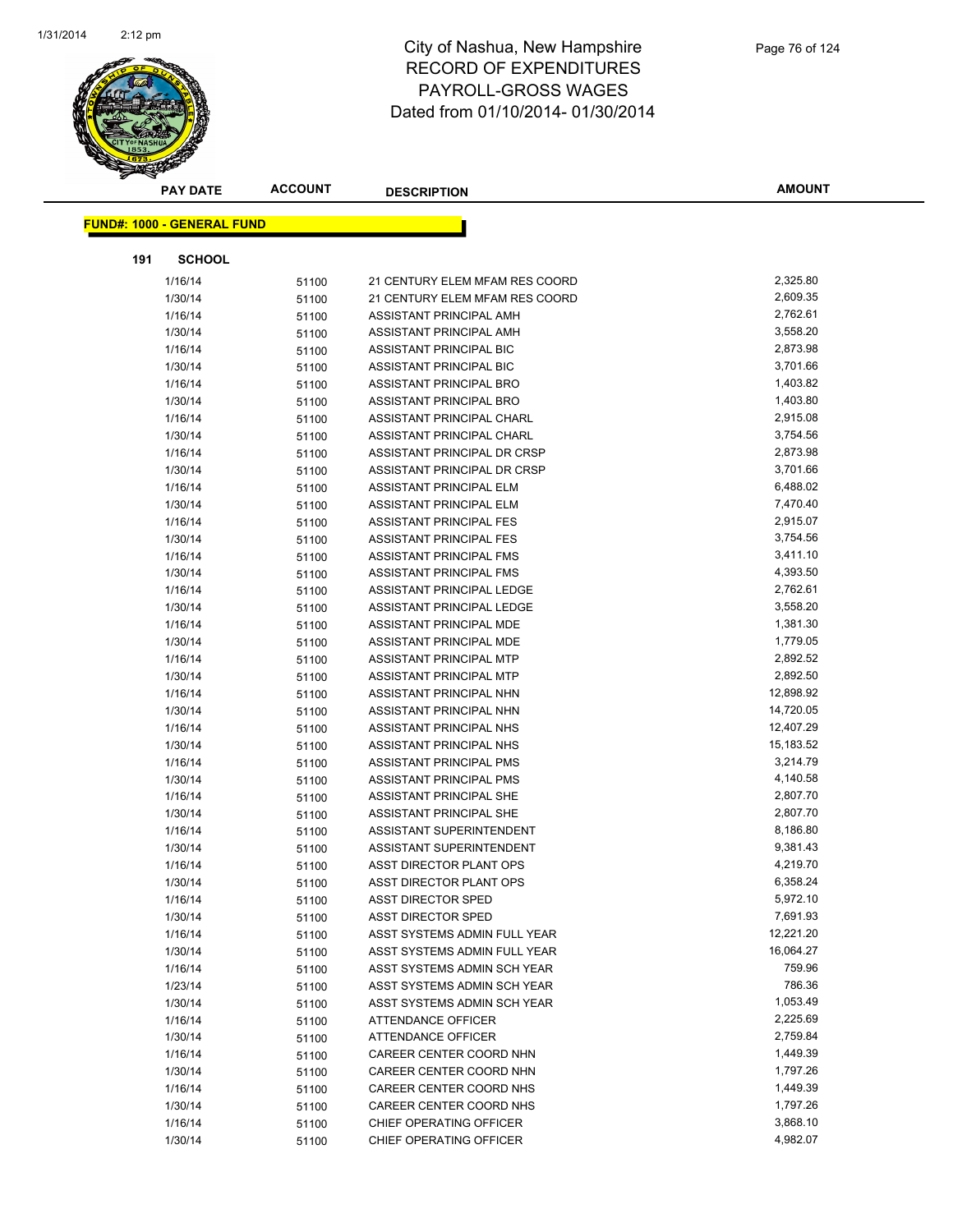

|     | <b>PAY DATE</b>                   | <b>ACCOUNT</b> | <b>DESCRIPTION</b>              | <b>AMOUNT</b> |
|-----|-----------------------------------|----------------|---------------------------------|---------------|
|     | <b>FUND#: 1000 - GENERAL FUND</b> |                |                                 |               |
|     |                                   |                |                                 |               |
| 191 | <b>SCHOOL</b>                     |                |                                 | 2,619.57      |
|     | 1/16/14                           | 51100          | CLERICAL ACADEMY NHN            |               |
|     | 1/23/14                           | 51100          | CLERICAL ACADEMY NHN            | 2,644.20      |
|     | 1/30/14                           | 51100          | CLERICAL ACADEMY NHN            | 2,644.20      |
|     | 1/16/14                           | 51100          | <b>CLERICAL ACADEMY NHS</b>     | 2,595.88      |
|     | 1/23/14                           | 51100          | CLERICAL ACADEMY NHS            | 2,612.31      |
|     | 1/30/14                           | 51100          | CLERICAL ACADEMY NHS            | 2,612.31      |
|     | 1/16/14                           | 51100          | <b>CLERICAL ASST SUPER SUP</b>  | 1,978.24      |
|     | 1/23/14                           | 51100          | CLERICAL ASST SUPER SUP         | 1,978.24      |
|     | 1/30/14                           | 51100          | CLERICAL ASST SUPER SUP         | 3,006.39      |
|     | 1/16/14                           | 51100          | CLERICAL ATHLETIC NHN           | 690.40        |
|     | 1/23/14                           | 51100          | CLERICAL ATHLETIC NHN           | 690.39        |
|     | 1/30/14                           | 51100          | CLERICAL ATHLETIC NHN           | 690.40        |
|     | 1/16/14                           | 51100          | CLERICAL ATHLETIC NHS           | 679.15        |
|     | 1/23/14                           | 51100          | <b>CLERICAL ATHLETIC NHS</b>    | 679.15        |
|     | 1/30/14                           | 51100          | CLERICAL ATHLETIC NHS           | 679.15        |
|     | 1/16/14                           | 51100          | CLERICAL BOARD OF ED SUP        | 759.55        |
|     | 1/23/14                           | 51100          | CLERICAL BOARD OF ED SUP        | 759.55        |
|     | 1/30/14                           | 51100          | CLERICAL BOARD OF ED SUP        | 1,205.45      |
|     | 1/16/14                           | 51100          | <b>CLERICAL BUSINESS</b>        | 3,455.35      |
|     | 1/23/14                           | 51100          | <b>CLERICAL BUSINESS</b>        | 3,451.03      |
|     | 1/30/14                           | 51100          | <b>CLERICAL BUSINESS</b>        | 3,455.34      |
|     | 1/16/14                           | 51100          | CLERICAL CHIEF OP OFFICER SUP   | 779.39        |
|     | 1/23/14                           | 51100          | CLERICAL CHIEF OP OFFICER SUP   | 779.40        |
|     | 1/30/14                           | 51100          | CLERICAL CHIEF OP OFFICER SUP   | 1,236.31      |
|     | 1/16/14                           | 51100          | <b>CLERICAL CTE NHN</b>         | 720.90        |
|     | 1/23/14                           | 51100          | <b>CLERICAL CTE NHN</b>         | 718.90        |
|     | 1/30/14                           | 51100          | <b>CLERICAL CTE NHN</b>         | 716.39        |
|     | 1/16/14                           | 51100          | <b>CLERICAL CTE NHS</b>         | 690.40        |
|     | 1/23/14                           | 51100          | <b>CLERICAL CTE NHS</b>         | 690.40        |
|     | 1/30/14                           | 51100          | <b>CLERICAL CTE NHS</b>         | 690.40        |
|     | 1/16/14                           | 51100          | <b>CLERICAL GUIDANCE ELM</b>    | 724.15        |
|     | 1/23/14                           | 51100          | CLERICAL GUIDANCE ELM           | 719.32        |
|     | 1/30/14                           | 51100          | <b>CLERICAL GUIDANCE ELM</b>    | 724.15        |
|     | 1/16/14                           | 51100          | <b>CLERICAL GUIDANCE NHN</b>    | 2,648.25      |
|     | 1/23/14                           | 51100          | <b>CLERICAL GUIDANCE NHN</b>    | 2,648.26      |
|     | 1/30/14                           | 51100          | CLERICAL GUIDANCE NHN           | 2,542.40      |
|     | 1/16/14                           | 51100          | <b>CLERICAL GUIDANCE NHS</b>    | 2,683.49      |
|     | 1/23/14                           | 51100          | <b>CLERICAL GUIDANCE NHS</b>    | 2,697.75      |
|     | 1/30/14                           | 51100          | <b>CLERICAL GUIDANCE NHS</b>    | 2,583.69      |
|     | 1/16/14                           | 51100          | <b>CLERICAL HUMAN RESOURCES</b> | 2,002.67      |
|     | 1/23/14                           | 51100          | CLERICAL HUMAN RESOURCES        | 2,025.69      |
|     | 1/30/14                           | 51100          | <b>CLERICAL HUMAN RESOURCES</b> | 2,025.69      |
|     | 1/16/14                           | 51100          | <b>CLERICAL PAYROLL SUP</b>     | 647.65        |
|     | 1/23/14                           | 51100          | <b>CLERICAL PAYROLL SUP</b>     | 647.65        |
|     | 1/30/14                           | 51100          | <b>CLERICAL PAYROLL SUP</b>     | 647.65        |
|     | 1/16/14                           | 51100          | <b>CLERICAL PLANT OPS</b>       | 724.15        |
|     | 1/23/14                           | 51100          | <b>CLERICAL PLANT OPS</b>       | 724.15        |
|     | 1/30/14                           | 51100          | <b>CLERICAL PLANT OPS</b>       | 724.15        |
|     | 1/16/14                           | 51100          | <b>CLERICAL PRINCIPAL AMH</b>   | 1,231.51      |
|     | 1/23/14                           | 51100          | <b>CLERICAL PRINCIPAL AMH</b>   | 1,231.50      |
|     | 1/30/14                           | 51100          | CLERICAL PRINCIPAL AMH          | 1,227.40      |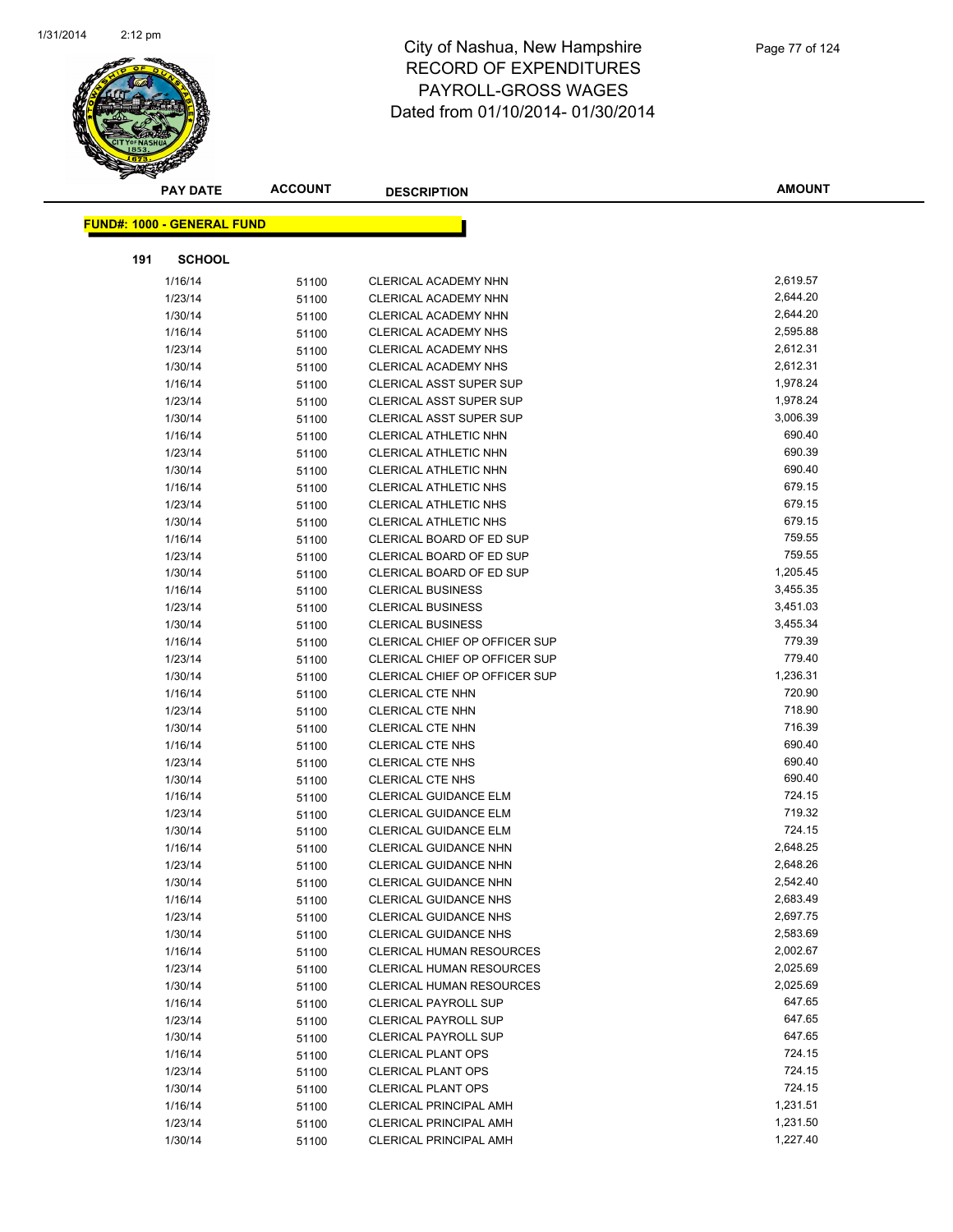

|     | <b>PAY DATE</b>                   | <b>ACCOUNT</b> | <b>DESCRIPTION</b>            | <b>AMOUNT</b> |
|-----|-----------------------------------|----------------|-------------------------------|---------------|
|     | <b>FUND#: 1000 - GENERAL FUND</b> |                |                               |               |
| 191 | <b>SCHOOL</b>                     |                |                               |               |
|     | 1/16/14                           | 51100          | <b>CLERICAL PRINCIPAL BIC</b> | 1,306.15      |
|     | 1/23/14                           | 51100          | <b>CLERICAL PRINCIPAL BIC</b> | 1,306.15      |
|     | 1/30/14                           | 51100          | <b>CLERICAL PRINCIPAL BIC</b> | 1,306.16      |
|     | 1/16/14                           | 51100          | <b>CLERICAL PRINCIPAL BIR</b> | 1,366.99      |
|     | 1/23/14                           | 51100          | <b>CLERICAL PRINCIPAL BIR</b> | 1,380.80      |
|     | 1/30/14                           | 51100          | <b>CLERICAL PRINCIPAL BIR</b> | 1,380.80      |
|     | 1/16/14                           | 51100          | <b>CLERICAL PRINCIPAL BRO</b> | 1,322.50      |
|     | 1/23/14                           | 51100          | <b>CLERICAL PRINCIPAL BRO</b> | 1,414.55      |
|     | 1/30/14                           | 51100          | <b>CLERICAL PRINCIPAL BRO</b> | 1,414.55      |
|     | 1/16/14                           | 51100          | CLERICAL PRINCIPAL CHA        | 1,295.30      |
|     | 1/23/14                           | 51100          | CLERICAL PRINCIPAL CHA        | 1,295.29      |
|     | 1/30/14                           | 51100          | CLERICAL PRINCIPAL CHA        | 1,295.30      |
|     | 1/16/14                           | 51100          | <b>CLERICAL PRINCIPAL DRC</b> | 1,295.30      |
|     | 1/23/14                           | 51100          | <b>CLERICAL PRINCIPAL DRC</b> | 1,295.30      |
|     | 1/30/14                           | 51100          | <b>CLERICAL PRINCIPAL DRC</b> | 1,295.30      |
|     | 1/16/14                           | 51100          | <b>CLERICAL PRINCIPAL ELM</b> | 3,123.59      |
|     | 1/23/14                           | 51100          | <b>CLERICAL PRINCIPAL ELM</b> | 2,966.66      |
|     | 1/30/14                           | 51100          | <b>CLERICAL PRINCIPAL ELM</b> | 2,882.30      |
|     | 1/16/14                           | 51100          | <b>CLERICAL PRINCIPAL FES</b> | 1,322.48      |
|     | 1/23/14                           | 51100          | <b>CLERICAL PRINCIPAL FES</b> | 1,322.48      |
|     | 1/30/14                           | 51100          | <b>CLERICAL PRINCIPAL FES</b> | 1,322.48      |
|     | 1/16/14                           | 51100          | <b>CLERICAL PRINCIPAL FMS</b> | 2,026.06      |
|     | 1/23/14                           | 51100          | <b>CLERICAL PRINCIPAL FMS</b> | 2,039.56      |
|     | 1/30/14                           | 51100          | <b>CLERICAL PRINCIPAL FMS</b> | 2,039.63      |
|     | 1/16/14                           | 51100          | <b>CLERICAL PRINCIPAL LDG</b> | 1,263.40      |
|     | 1/23/14                           | 51100          | <b>CLERICAL PRINCIPAL LDG</b> | 1,263.40      |
|     | 1/30/14                           | 51100          | <b>CLERICAL PRINCIPAL LDG</b> | 1,263.40      |
|     | 1/16/14                           | 51100          | CLERICAL PRINCIPAL MDE        | 1,403.30      |
|     | 1/23/14                           | 51100          | CLERICAL PRINCIPAL MDE        | 1,403.30      |
|     | 1/30/14                           | 51100          | CLERICAL PRINCIPAL MDE        | 1,403.30      |
|     | 1/16/14                           | 51100          | <b>CLERICAL PRINCIPAL MTP</b> | 1,338.05      |
|     | 1/23/14                           | 51100          | <b>CLERICAL PRINCIPAL MTP</b> | 1,338.05      |
|     | 1/30/14                           | 51100          | <b>CLERICAL PRINCIPAL MTP</b> | 1,338.05      |
|     | 1/16/14                           | 51100          | CLERICAL PRINCIPAL NHN        | 2,533.10      |
|     | 1/23/14                           | 51100          | <b>CLERICAL PRINCIPAL NHN</b> | 2,533.10      |
|     | 1/30/14                           | 51100          | CLERICAL PRINCIPAL NHN        | 2,417.24      |
|     | 1/16/14                           | 51100          | <b>CLERICAL PRINCIPAL NHS</b> | 1,356.08      |
|     | 1/23/14                           | 51100          | CLERICAL PRINCIPAL NHS        | 1,372.51      |
|     | 1/30/14                           | 51100          | <b>CLERICAL PRINCIPAL NHS</b> | 1,372.52      |
|     | 1/16/14                           | 51100          | <b>CLERICAL PRINCIPAL NSE</b> | 1,369.55      |
|     | 1/23/14                           | 51100          | <b>CLERICAL PRINCIPAL NSE</b> | 1,369.55      |
|     | 1/30/14                           | 51100          | <b>CLERICAL PRINCIPAL NSE</b> | 1,369.55      |
|     | 1/16/14                           | 51100          | <b>CLERICAL PRINCIPAL PMS</b> | 2,019.05      |
|     | 1/23/14                           | 51100          | <b>CLERICAL PRINCIPAL PMS</b> | 2,019.05      |
|     | 1/30/14                           | 51100          | <b>CLERICAL PRINCIPAL PMS</b> | 2,019.05      |
|     | 1/16/14                           | 51100          | <b>CLERICAL PRINCIPAL SHE</b> | 1,414.55      |
|     | 1/23/14                           | 51100          | CLERICAL PRINCIPAL SHE        | 1,414.55      |
|     | 1/30/14                           | 51100          | <b>CLERICAL PRINCIPAL SHE</b> | 1,414.55      |
|     | 1/16/14                           | 51100          | CLERICAL RECEPTIONIST NHS     | 615.76        |
|     | 1/23/14                           | 51100          | CLERICAL RECEPTIONIST NHS     | 611.65        |
|     | 1/30/14                           | 51100          | CLERICAL RECEPTIONIST NHS     | 492.60        |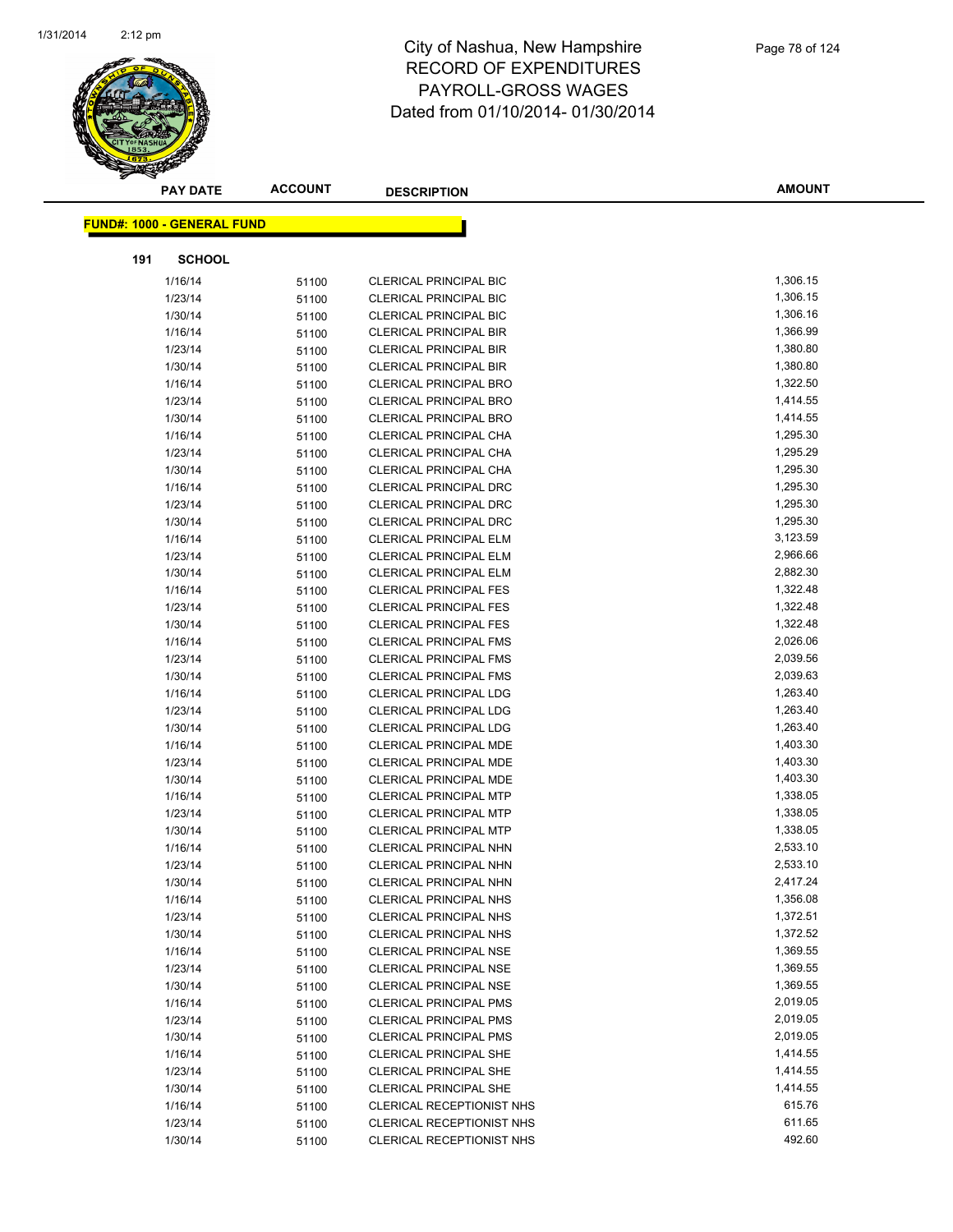

|     | <b>PAY DATE</b>                   | <b>ACCOUNT</b> | <b>DESCRIPTION</b>                           | <b>AMOUNT</b>    |
|-----|-----------------------------------|----------------|----------------------------------------------|------------------|
|     | <b>FUND#: 1000 - GENERAL FUND</b> |                |                                              |                  |
|     |                                   |                |                                              |                  |
| 191 | <b>SCHOOL</b>                     |                |                                              |                  |
|     | 1/16/14                           | 51100          | CLERICAL SPECIAL ED NHS                      | 724.15           |
|     | 1/23/14                           | 51100          | CLERICAL SPECIAL ED NHS                      | 724.15           |
|     | 1/30/14                           | 51100          | CLERICAL SPECIAL ED NHS                      | 724.15           |
|     | 1/16/14                           | 51100          | CLERICAL SPECIAL ED SUP                      | 1,448.30         |
|     | 1/23/14                           | 51100          | <b>CLERICAL SPECIAL ED SUP</b>               | 1,448.30         |
|     | 1/30/14                           | 51100          | <b>CLERICAL SPECIAL ED SUP</b>               | 1,448.30         |
|     | 1/16/14                           | 51100          | <b>CLERICAL STUDENT SERV SUP</b>             | 768.70           |
|     | 1/23/14                           | 51100          | CLERICAL STUDENT SERV SUP                    | 768.70           |
|     | 1/30/14                           | 51100          | CLERICAL STUDENT SERV SUP                    | 1,231.61         |
|     | 1/16/14                           | 51100          | CLERICAL SUB SERVICE SUP                     | 723.65           |
|     | 1/23/14                           | 51100          | <b>CLERICAL SUB SERVICE SUP</b>              | 723.15           |
|     | 1/30/14                           | 51100          | <b>CLERICAL SUB SERVICE SUP</b>              | 592.82           |
|     | 1/16/14                           | 51100          | <b>CLERICAL SUPERINTENDANT SUP</b>           | 907.64           |
|     | 1/23/14                           | 51100          | <b>CLERICAL SUPERINTENDANT SUP</b>           | 907.65           |
|     | 1/30/14                           | 51100          | <b>CLERICAL SUPERINTENDANT SUP</b>           | 1,454.62         |
|     | 1/16/14                           | 51100          | CLERICAL TRANSPORTATION SUP                  | 724.15           |
|     | 1/23/14                           | 51100          | <b>CLERICAL TRANSPORTATION SUP</b>           | 724.15           |
|     | 1/30/14                           | 51100          | <b>CLERICAL TRANSPORTATION SUP</b>           | 724.15<br>680.70 |
|     | 1/16/14                           | 51100          | CLERICAL VOCATIONAL NHN                      | 724.15           |
|     | 1/23/14                           | 51100          | <b>CLERICAL VOCATIONAL NHN</b>               | 714.49           |
|     | 1/30/14                           | 51100          | CLERICAL VOCATIONAL NHN                      | 5,797.30         |
|     | 1/16/14                           | 51100          | <b>CURRICULUM SUPERVISOR</b>                 | 6,592.90         |
|     | 1/30/14                           | 51100          | <b>CURRICULUM SUPERVISOR</b>                 | 1,941.60         |
|     | 1/16/14                           | 51100          | <b>CUSTODIAN AMH</b>                         | 1,941.60         |
|     | 1/23/14<br>1/30/14                | 51100          | <b>CUSTODIAN AMH</b><br><b>CUSTODIAN AMH</b> | 2,021.32         |
|     | 1/16/14                           | 51100          | <b>CUSTODIAN ASST HEAD ELM</b>               | 736.80           |
|     | 1/23/14                           | 51100          | <b>CUSTODIAN ASST HEAD ELM</b>               | 617.07           |
|     | 1/30/14                           | 51100<br>51100 | <b>CUSTODIAN ASST HEAD ELM</b>               | 736.80           |
|     | 1/16/14                           | 51100          | <b>CUSTODIAN ASST HEAD FMS</b>               | 736.80           |
|     | 1/23/14                           | 51100          | <b>CUSTODIAN ASST HEAD FMS</b>               | 736.80           |
|     | 1/30/14                           | 51100          | <b>CUSTODIAN ASST HEAD FMS</b>               | 736.80           |
|     | 1/16/14                           | 51100          | <b>CUSTODIAN ASST HEAD NHN</b>               | 1,618.01         |
|     | 1/23/14                           | 51100          | <b>CUSTODIAN ASST HEAD NHN</b>               | 1,618.01         |
|     | 1/30/14                           | 51100          | <b>CUSTODIAN ASST HEAD NHN</b>               | 1,618.01         |
|     | 1/16/14                           | 51100          | <b>CUSTODIAN ASST HEAD NHS</b>               | 1,618.01         |
|     | 1/23/14                           | 51100          | <b>CUSTODIAN ASST HEAD NHS</b>               | 1,882.37         |
|     | 1/30/14                           | 51100          | <b>CUSTODIAN ASST HEAD NHS</b>               | 1,618.01         |
|     | 1/16/14                           | 51100          | <b>CUSTODIAN BIC</b>                         | 1,941.60         |
|     | 1/23/14                           | 51100          | <b>CUSTODIAN BIC</b>                         | 1,941.60         |
|     | 1/30/14                           | 51100          | <b>CUSTODIAN BIC</b>                         | 1,941.60         |
|     | 1/16/14                           | 51100          | <b>CUSTODIAN BIR</b>                         | 1,941.60         |
|     | 1/23/14                           | 51100          | <b>CUSTODIAN BIR</b>                         | 1,941.60         |
|     | 1/30/14                           | 51100          | <b>CUSTODIAN BIR</b>                         | 1,941.60         |
|     | 1/16/14                           | 51100          | <b>CUSTODIAN BRO</b>                         | 1,234.62         |
|     | 1/23/14                           | 51100          | <b>CUSTODIAN BRO</b>                         | 1,294.40         |
|     | 1/30/14                           | 51100          | <b>CUSTODIAN BRO</b>                         | 1,294.40         |
|     | 1/16/14                           | 51100          | <b>CUSTODIAN CHA</b>                         | 1,294.40         |
|     | 1/23/14                           | 51100          | <b>CUSTODIAN CHA</b>                         | 1,294.40         |
|     | 1/30/14                           | 51100          | <b>CUSTODIAN CHA</b>                         | 1,294.40         |
|     | 1/16/14                           | 51100          | <b>CUSTODIAN DRC</b>                         | 1,294.40         |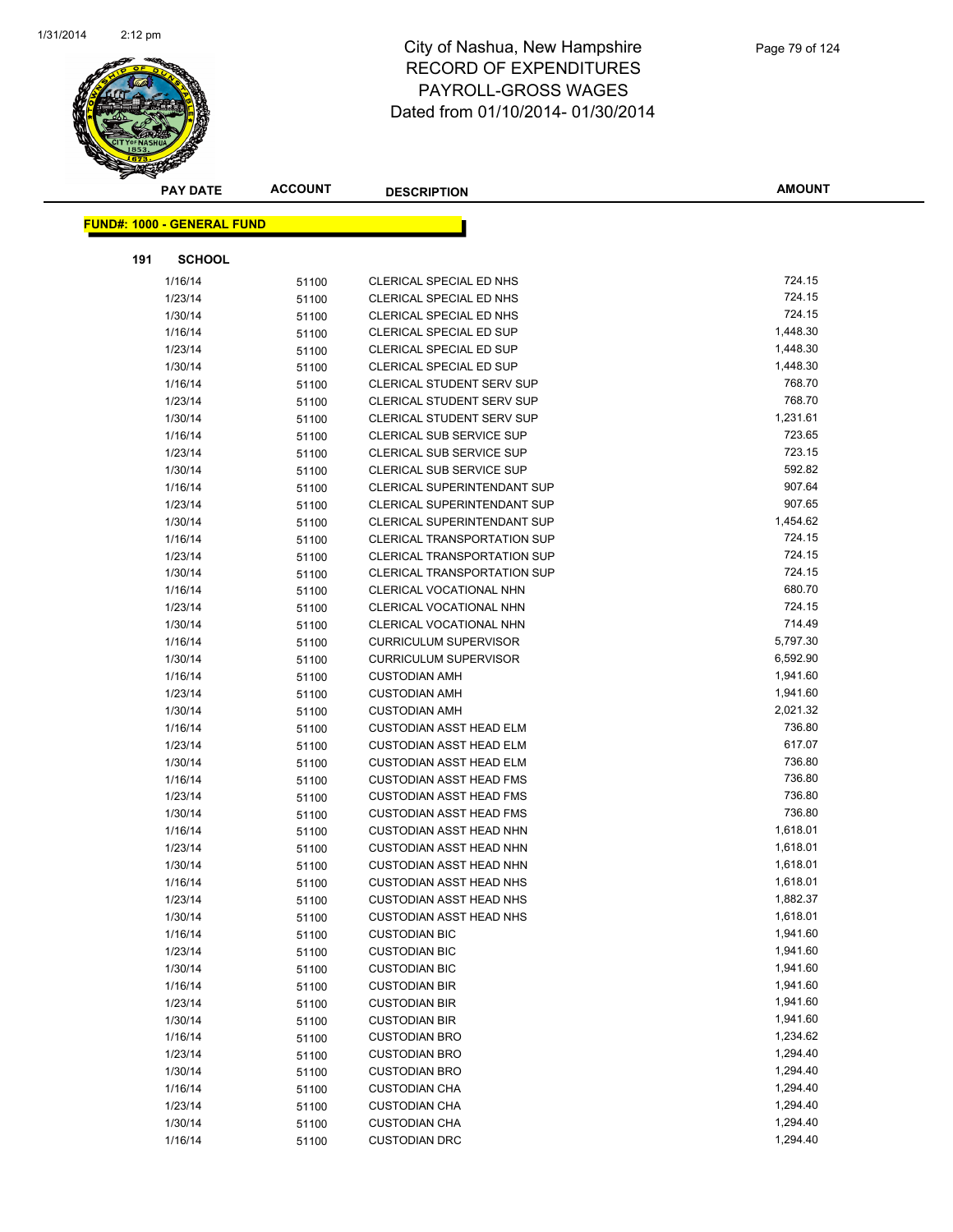

|     | <b>PAY DATE</b>                    | <b>ACCOUNT</b> | <b>DESCRIPTION</b>        | <b>AMOUNT</b> |  |
|-----|------------------------------------|----------------|---------------------------|---------------|--|
|     | <u> FUND#: 1000 - GENERAL FUND</u> |                |                           |               |  |
|     |                                    |                |                           |               |  |
| 191 | <b>SCHOOL</b>                      |                |                           |               |  |
|     | 1/23/14                            | 51100          | <b>CUSTODIAN DRC</b>      | 1,294.40      |  |
|     | 1/30/14                            | 51100          | <b>CUSTODIAN DRC</b>      | 1,294.40      |  |
|     | 1/16/14                            | 51100          | <b>CUSTODIAN ELM</b>      | 5,232.49      |  |
|     | 1/23/14                            | 51100          | <b>CUSTODIAN ELM</b>      | 5,567.15      |  |
|     | 1/30/14                            | 51100          | <b>CUSTODIAN ELM</b>      | 5,018.10      |  |
|     | 1/16/14                            | 51100          | <b>CUSTODIAN FES</b>      | 1,294.40      |  |
|     | 1/23/14                            | 51100          | <b>CUSTODIAN FES</b>      | 1,294.40      |  |
|     | 1/30/14                            | 51100          | <b>CUSTODIAN FES</b>      | 1,294.40      |  |
|     | 1/16/14                            | 51100          | <b>CUSTODIAN FMS</b>      | 2,678.40      |  |
|     | 1/23/14                            | 51100          | <b>CUSTODIAN FMS</b>      | 2,304.00      |  |
|     | 1/30/14                            | 51100          | <b>CUSTODIAN FMS</b>      | 2,653.52      |  |
|     | 1/16/14                            | 51100          | <b>CUSTODIAN HEAD AMH</b> | 736.80        |  |
|     | 1/23/14                            | 51100          | <b>CUSTODIAN HEAD AMH</b> | 736.80        |  |
|     | 1/30/14                            | 51100          | <b>CUSTODIAN HEAD AMH</b> | 736.80        |  |
|     | 1/16/14                            | 51100          | <b>CUSTODIAN HEAD BIC</b> | 736.80        |  |
|     | 1/23/14                            | 51100          | <b>CUSTODIAN HEAD BIC</b> | 736.80        |  |
|     | 1/30/14                            | 51100          | <b>CUSTODIAN HEAD BIC</b> | 736.80        |  |
|     | 1/16/14                            | 51100          | <b>CUSTODIAN HEAD BIR</b> | 736.80        |  |
|     | 1/23/14                            | 51100          | <b>CUSTODIAN HEAD BIR</b> | 736.80        |  |
|     | 1/30/14                            | 51100          | <b>CUSTODIAN HEAD BIR</b> | 736.81        |  |
|     | 1/16/14                            | 51100          | <b>CUSTODIAN HEAD BRO</b> | 736.80        |  |
|     | 1/23/14                            | 51100          | <b>CUSTODIAN HEAD BRO</b> | 736.80        |  |
|     | 1/30/14                            | 51100          | <b>CUSTODIAN HEAD BRO</b> | 736.80        |  |
|     | 1/16/14                            | 51100          | <b>CUSTODIAN HEAD CHA</b> | 736.80        |  |
|     | 1/23/14                            | 51100          | <b>CUSTODIAN HEAD CHA</b> | 736.80        |  |
|     | 1/30/14                            | 51100          | <b>CUSTODIAN HEAD CHA</b> | 736.80        |  |
|     | 1/16/14                            | 51100          | <b>CUSTODIAN HEAD DRC</b> | 299.35        |  |
|     | 1/23/14                            | 51100          | <b>CUSTODIAN HEAD DRC</b> | 299.35        |  |
|     | 1/30/14                            | 51100          | <b>CUSTODIAN HEAD DRC</b> | 386.84        |  |
|     | 1/16/14                            | 51100          | <b>CUSTODIAN HEAD ELM</b> | 873.20        |  |
|     | 1/23/14                            | 51100          | <b>CUSTODIAN HEAD ELM</b> | 873.20        |  |
|     | 1/30/14                            | 51100          | <b>CUSTODIAN HEAD ELM</b> | 873.20        |  |
|     | 1/16/14                            | 51100          | <b>CUSTODIAN HEAD FES</b> | 736.80        |  |
|     | 1/23/14                            | 51100          | <b>CUSTODIAN HEAD FES</b> | 736.80        |  |
|     | 1/30/14                            | 51100          | <b>CUSTODIAN HEAD FES</b> | 736.80        |  |
|     | 1/16/14                            | 51100          | <b>CUSTODIAN HEAD FMS</b> | 283.79        |  |
|     | 1/23/14                            | 51100          | <b>CUSTODIAN HEAD FMS</b> | 698.56        |  |
|     | 1/30/14                            | 51100          | <b>CUSTODIAN HEAD FMS</b> | 873.20        |  |
|     | 1/16/14                            | 51100          | <b>CUSTODIAN HEAD LDG</b> | 736.80        |  |
|     | 1/23/14                            | 51100          | <b>CUSTODIAN HEAD LDG</b> | 736.80        |  |
|     | 1/30/14                            | 51100          | <b>CUSTODIAN HEAD LDG</b> | 736.81        |  |
|     | 1/16/14                            | 51100          | <b>CUSTODIAN HEAD MDE</b> | 736.80        |  |
|     | 1/23/14                            | 51100          | <b>CUSTODIAN HEAD MDE</b> | 736.80        |  |
|     | 1/30/14                            | 51100          | <b>CUSTODIAN HEAD MDE</b> | 736.80        |  |
|     | 1/16/14                            | 51100          | <b>CUSTODIAN HEAD MTP</b> | 736.80        |  |
|     | 1/23/14                            | 51100          | <b>CUSTODIAN HEAD MTP</b> | 736.80        |  |
|     | 1/30/14                            | 51100          | <b>CUSTODIAN HEAD MTP</b> | 736.80        |  |
|     | 1/16/14                            | 51100          | <b>CUSTODIAN HEAD NHN</b> | 878.40        |  |
|     | 1/23/14                            | 51100          | <b>CUSTODIAN HEAD NHN</b> | 878.40        |  |
|     | 1/30/14                            | 51100          | <b>CUSTODIAN HEAD NHN</b> | 878.40        |  |
|     | 1/16/14                            | 51100          | <b>CUSTODIAN HEAD NHS</b> | 878.40        |  |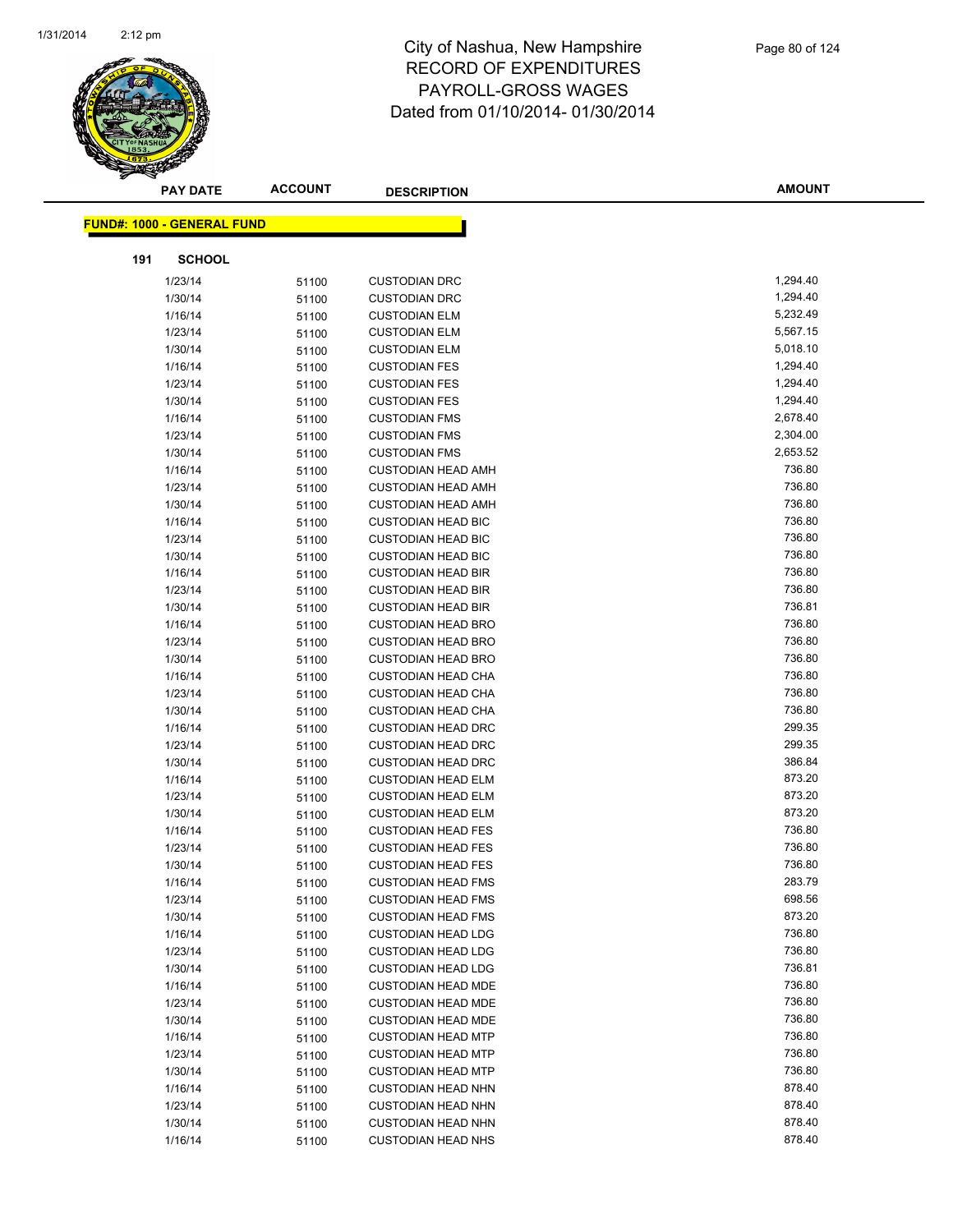

|     | <b>PAY DATE</b>                   | <b>ACCOUNT</b> | <b>DESCRIPTION</b>              | <b>AMOUNT</b> |
|-----|-----------------------------------|----------------|---------------------------------|---------------|
|     | <b>FUND#: 1000 - GENERAL FUND</b> |                |                                 |               |
|     |                                   |                |                                 |               |
| 191 | <b>SCHOOL</b>                     |                |                                 |               |
|     | 1/23/14                           | 51100          | <b>CUSTODIAN HEAD NHS</b>       | 878.40        |
|     | 1/30/14                           | 51100          | <b>CUSTODIAN HEAD NHS</b>       | 944.28        |
|     | 1/16/14                           | 51100          | <b>CUSTODIAN HEAD NSE</b>       | 736.80        |
|     | 1/23/14                           | 51100          | <b>CUSTODIAN HEAD NSE</b>       | 736.80        |
|     | 1/30/14                           | 51100          | <b>CUSTODIAN HEAD NSE</b>       | 736.80        |
|     | 1/16/14                           | 51100          | <b>CUSTODIAN HEAD PMS</b>       | 1,241.60      |
|     | 1/23/14                           | 51100          | <b>CUSTODIAN HEAD PMS</b>       | 1,241.60      |
|     | 1/30/14                           | 51100          | <b>CUSTODIAN HEAD PMS</b>       | 1,610.00      |
|     | 1/16/14                           | 51100          | <b>CUSTODIAN HEAD SHE</b>       | 294.72        |
|     | 1/23/14                           | 51100          | <b>CUSTODIAN HEAD SHE</b>       | 257.88        |
|     | 1/30/14                           | 51100          | <b>CUSTODIAN HEAD SHE</b>       | 147.36        |
|     | 1/16/14                           | 51100          | <b>CUSTODIAN LDG</b>            | 1,941.60      |
|     | 1/23/14                           | 51100          | <b>CUSTODIAN LDG</b>            | 1,941.61      |
|     | 1/30/14                           | 51100          | <b>CUSTODIAN LDG</b>            | 1,941.60      |
|     | 1/16/14                           | 51100          | <b>CUSTODIAN MDE</b>            | 1,294.40      |
|     | 1/23/14                           | 51100          | <b>CUSTODIAN MDE</b>            | 1,294.40      |
|     | 1/30/14                           | 51100          | <b>CUSTODIAN MDE</b>            | 1,294.40      |
|     | 1/16/14                           | 51100          | <b>CUSTODIAN MTP</b>            | 1,290.36      |
|     | 1/23/14                           | 51100          | <b>CUSTODIAN MTP</b>            | 1,294.40      |
|     | 1/30/14                           | 51100          | <b>CUSTODIAN MTP</b>            | 1,294.40      |
|     | 1/16/14                           | 51100          | <b>CUSTODIAN NHN</b>            | 10,411.21     |
|     | 1/23/14                           | 51100          | <b>CUSTODIAN NHN</b>            | 10,386.66     |
|     | 1/30/14                           | 51100          | <b>CUSTODIAN NHN</b>            | 10,407.11     |
|     | 1/16/14                           | 51100          | <b>CUSTODIAN NHS</b>            | 9,390.98      |
|     | 1/23/14                           | 51100          | <b>CUSTODIAN NHS</b>            | 10,038.88     |
|     | 1/30/14                           | 51100          | <b>CUSTODIAN NHS</b>            | 10,476.34     |
|     | 1/16/14                           | 51100          | <b>CUSTODIAN NSE</b>            | 1,294.40      |
|     | 1/23/14                           | 51100          | <b>CUSTODIAN NSE</b>            | 1,294.41      |
|     | 1/30/14                           | 51100          | <b>CUSTODIAN NSE</b>            | 1,294.40      |
|     | 1/16/14                           | 51100          | <b>CUSTODIAN PMS</b>            | 1,941.60      |
|     | 1/23/14                           | 51100          | <b>CUSTODIAN PMS</b>            | 1,994.19      |
|     | 1/30/14                           | 51100          | <b>CUSTODIAN PMS</b>            | 1,941.60      |
|     | 1/16/14                           | 51100          | <b>CUSTODIAN SHE</b>            | 2,031.20      |
|     | 1/23/14                           | 51100          | <b>CUSTODIAN SHE</b>            | 2,019.07      |
|     | 1/30/14                           | 51100          | <b>CUSTODIAN SHE</b>            | 2,031.20      |
|     | 1/16/14                           | 51100          | CUSTODIAN SUPERVISOR WPO        | 1,950.60      |
|     | 1/30/14                           | 51100          | <b>CUSTODIAN SUPERVISOR WPO</b> | 2,512.35      |
|     | 1/16/14                           | 51100          | <b>CUSTODIAN WID</b>            | 1,384.00      |
|     | 1/23/14                           | 51100          | <b>CUSTODIAN WID</b>            | 1,384.00      |
|     | 1/30/14                           | 51100          | <b>CUSTODIAN WID</b>            | 1,384.00      |
|     | 1/16/14                           | 51100          | DATA ANALYST                    | 1,726.30      |
|     | 1/30/14                           | 51100          | DATA ANALYST                    | 2,278.69      |
|     | 1/16/14                           | 51100          | DIRECTOR ADULT ED               | 3,076.90      |
|     | 1/30/14                           | 51100          | DIRECTOR ADULT ED               | 3,076.90      |
|     | 1/16/14                           | 51100          | <b>DIRECTOR ATHLETICS</b>       | 3,342.30      |
|     | 1/30/14                           | 51100          | <b>DIRECTOR ATHLETICS</b>       | 3,342.30      |
|     | 1/16/14                           | 51100          | <b>DIRECTOR BUSINESS</b>        | 2,841.80      |
|     | 1/30/14                           | 51100          | <b>DIRECTOR BUSINESS</b>        | 3,660.29      |
|     | 1/16/14                           | 51100          | DIRECTOR COM GRANTS             | 2,955.70      |
|     | 1/30/14                           | 51100          | DIRECTOR COM GRANTS             | 3,806.93      |
|     | 1/16/14                           | 51100          | <b>DIRECTOR GUIDANCE</b>        | 3,214.80      |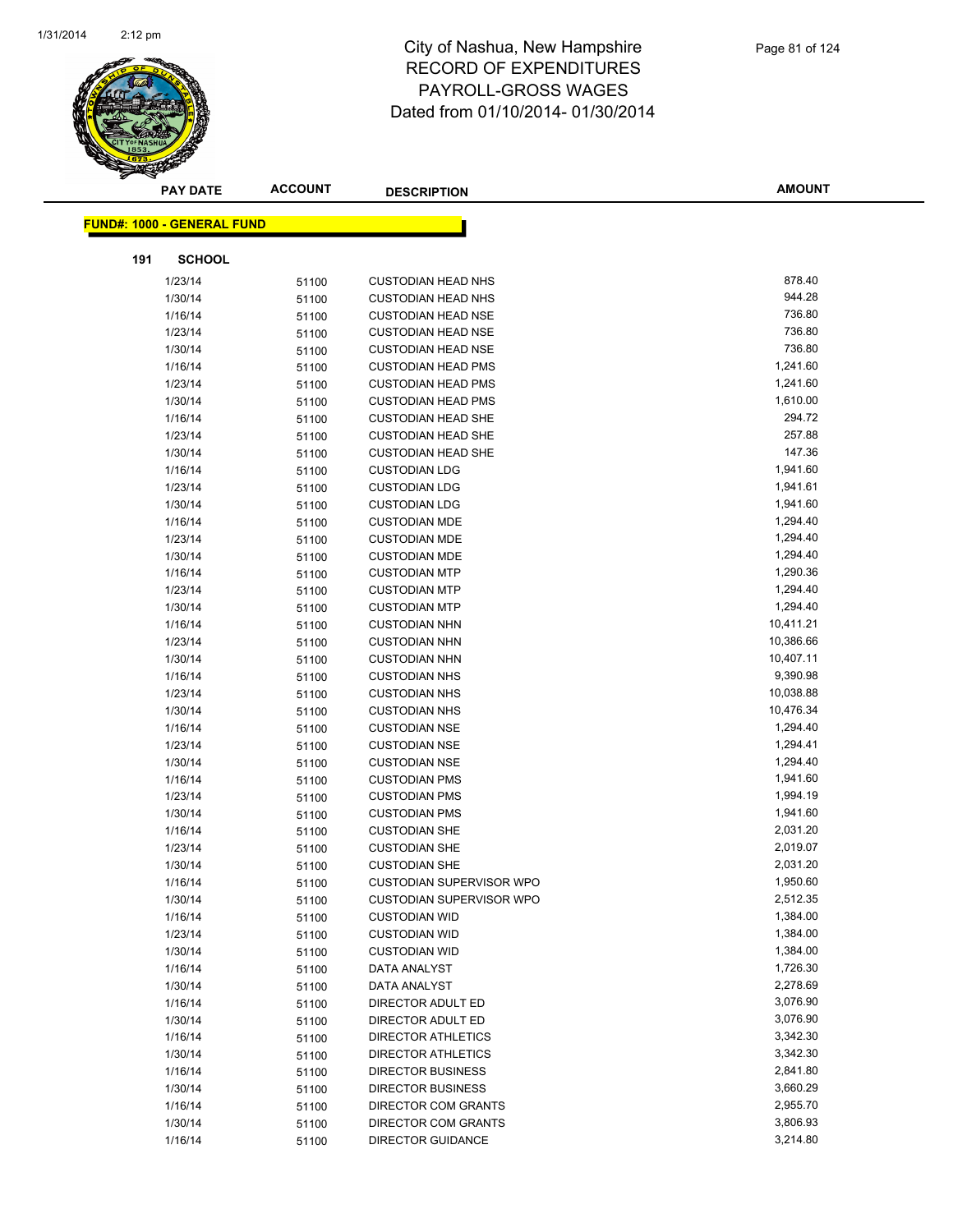

|     | <b>PAY DATE</b>                    | <b>ACCOUNT</b> | <b>DESCRIPTION</b>                                      | <b>AMOUNT</b>        |
|-----|------------------------------------|----------------|---------------------------------------------------------|----------------------|
|     | <u> FUND#: 1000 - GENERAL FUND</u> |                |                                                         |                      |
|     |                                    |                |                                                         |                      |
| 191 | <b>SCHOOL</b>                      |                |                                                         |                      |
|     | 1/30/14                            | 51100          | <b>DIRECTOR GUIDANCE</b>                                | 4,140.58             |
|     | 1/16/14                            | 51100          | DIRECTOR HUMAN RESOURCES                                | 3,061.90             |
|     | 1/30/14                            | 51100          | DIRECTOR HUMAN RESOURCES                                | 3,943.70             |
|     | 1/16/14                            | 51100          | DIRECTOR PLANT OPS                                      | 3,451.20             |
|     | 1/30/14                            | 51100          | <b>DIRECTOR PLANT OPS</b>                               | 4,445.12             |
|     | 1/16/14                            | 51100          | DIRECTOR PRE SCHOOL                                     | 2,470.00             |
|     | 1/30/14                            | 51100          | DIRECTOR PRE SCHOOL                                     | 4,445.96             |
|     | 1/16/14                            | 51100          | DIRECTOR SEC CURRICULUM & INST                          | 3,310.30             |
|     | 1/30/14                            | 51100          | DIRECTOR SEC CURRICULUM & INST                          | 4,263.67             |
|     | 1/16/14                            | 51100          | DIRECTOR SPECIAL ED                                     | 3,591.80             |
|     | 1/30/14                            | 51100          | DIRECTOR SPECIAL ED                                     | 4,626.17             |
|     | 1/16/14                            | 51100          | DIRECTOR STUDENT SERVICES                               | 3,081.80             |
|     | 1/30/14                            | 51100          | DIRECTOR STUDENT SERVICES                               | 3,969.38             |
|     | 1/16/14                            | 51100          | DIRECTOR TECHNOLOGY                                     | 3,881.70             |
|     | 1/30/14                            | 51100          | DIRECTOR TECHNOLOGY                                     | 4,999.67             |
|     | 1/16/14                            | 51100          | DIRECTOR TRANSPORTATION                                 | 2,933.70             |
|     | 1/30/14                            | 51100          | DIRECTOR TRANSPORTATION                                 | 3,778.59             |
|     | 1/16/14                            | 51100          | DIRECTOR VOCATIONAL                                     | 6,776.00             |
|     | 1/30/14                            | 51100          | DIRECTOR VOCATIONAL                                     | 8,727.64             |
|     | 1/16/14                            | 51100          | DW TECHNOLOGY PEER COACH                                | 2,458.00<br>2,984.11 |
|     | 1/30/14                            | 51100          | DW TECHNOLOGY PEER COACH                                |                      |
|     | 1/16/14                            | 51100          | ELL OUTREACH WORKER                                     | 1,802.30<br>2,024.55 |
|     | 1/30/14                            | 51100          | ELL OUTREACH WORKER                                     | 1,650.70             |
|     | 1/16/14<br>1/30/14                 | 51100          | GUIDANCE COUNSELOR AMH<br><b>GUIDANCE COUNSELOR AMH</b> | 2,176.82             |
|     | 1/16/14                            | 51100          | GUIDANCE COUNSELOR BIC                                  | 1,426.90             |
|     | 1/30/14                            | 51100<br>51100 | <b>GUIDANCE COUNSELOR BIC</b>                           | 1,426.90             |
|     | 1/16/14                            | 51100          | <b>GUIDANCE COUNSELOR BIR</b>                           | 2,717.59             |
|     | 1/30/14                            | 51100          | <b>GUIDANCE COUNSELOR BIR</b>                           | 3,243.72             |
|     | 1/16/14                            | 51100          | GUIDANCE COUNSELOR BRO                                  | 1,650.70             |
|     | 1/30/14                            | 51100          | <b>GUIDANCE COUNSELOR BRO</b>                           | 1,650.70             |
|     | 1/16/14                            | 51100          | GUIDANCE COUNSELOR CHA                                  | 2,717.59             |
|     | 1/30/14                            | 51100          | <b>GUIDANCE COUNSELOR CHA</b>                           | 3,243.72             |
|     | 1/16/14                            | 51100          | <b>GUIDANCE COUNSELOR DRC</b>                           | 2,631.00             |
|     | 1/30/14                            | 51100          | <b>GUIDANCE COUNSELOR DRC</b>                           | 3,157.11             |
|     | 1/16/14                            | 51100          | <b>GUIDANCE COUNSELOR ELM</b>                           | 10,528.91            |
|     | 1/30/14                            | 51100          | <b>GUIDANCE COUNSELOR ELM</b>                           | 13,159.77            |
|     | 1/16/14                            | 51100          | <b>GUIDANCE COUNSELOR FES</b>                           | 2,631.00             |
|     | 1/30/14                            | 51100          | <b>GUIDANCE COUNSELOR FES</b>                           | 3,157.12             |
|     | 1/16/14                            | 51100          | <b>GUIDANCE COUNSELOR FMS</b>                           | 5,479.51             |
|     | 1/30/14                            | 51100          | <b>GUIDANCE COUNSELOR FMS</b>                           | 7,057.95             |
|     | 1/16/14                            | 51100          | <b>GUIDANCE COUNSELOR LDG</b>                           | 2,496.39             |
|     | 1/30/14                            | 51100          | <b>GUIDANCE COUNSELOR LDG</b>                           | 3,022.52             |
|     | 1/16/14                            | 51100          | <b>GUIDANCE COUNSELOR MDE</b>                           | 2,075.48             |
|     | 1/30/14                            | 51100          | <b>GUIDANCE COUNSELOR MDE</b>                           | 2,601.62             |
|     | 1/16/14                            | 51100          | <b>GUIDANCE COUNSELOR MTP</b>                           | 2,631.00             |
|     | 1/30/14                            | 51100          | <b>GUIDANCE COUNSELOR MTP</b>                           | 3,157.11             |
|     | 1/16/14                            | 51100          | GUIDANCE COUNSELOR NHN                                  | 18,553.02            |
|     | 1/30/14                            | 51100          | GUIDANCE COUNSELOR NHN                                  | 22,857.81            |
|     | 1/16/14                            | 51100          | GUIDANCE COUNSELOR NHS                                  | 19,618.23            |
|     | 1/30/14                            | 51100          | GUIDANCE COUNSELOR NHS                                  | 23,827.34            |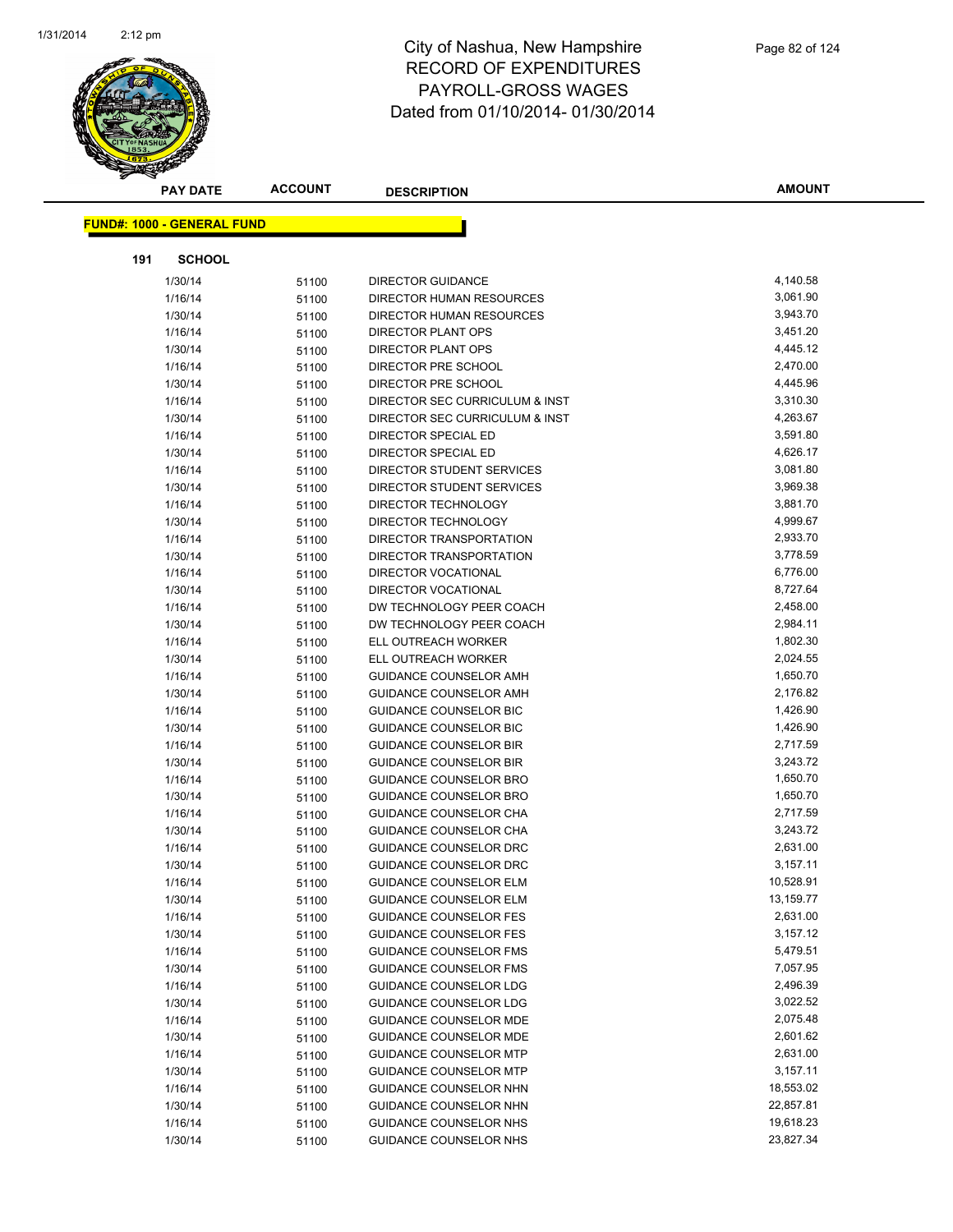

|     | <b>PAY DATE</b>                    | <b>ACCOUNT</b> | <b>DESCRIPTION</b>            | <b>AMOUNT</b> |
|-----|------------------------------------|----------------|-------------------------------|---------------|
|     | <u> FUND#: 1000 - GENERAL FUND</u> |                |                               |               |
|     |                                    |                |                               |               |
| 191 | <b>SCHOOL</b>                      |                |                               |               |
|     | 1/16/14                            | 51100          | <b>GUIDANCE COUNSELOR NSE</b> | 2,631.00      |
|     | 1/30/14                            | 51100          | GUIDANCE COUNSELOR NSE        | 3,157.11      |
|     | 1/16/14                            | 51100          | <b>GUIDANCE COUNSELOR PMS</b> | 9,071.91      |
|     | 1/30/14                            | 51100          | <b>GUIDANCE COUNSELOR PMS</b> | 11,272.15     |
|     | 1/16/14                            | 51100          | GUIDANCE COUNSELOR SHE        | 2,414.72      |
|     | 1/30/14                            | 51100          | <b>GUIDANCE COUNSELOR SHE</b> | 2,940.92      |
|     | 1/16/14                            | 51100          | JOB DEVELOPER SPED NHN        | 2,717.59      |
|     | 1/30/14                            | 51100          | JOB DEVELOPER SPED NHN        | 3,243.72      |
|     | 1/16/14                            | 51100          | <b>LIBRARIAN AMH</b>          | 2,414.72      |
|     | 1/30/14                            | 51100          | LIBRARIAN AMH                 | 2,940.92      |
|     | 1/16/14                            | 51100          | <b>LIBRARIAN BIC</b>          | 1,718.28      |
|     | 1/30/14                            | 51100          | <b>LIBRARIAN BIC</b>          | 2,244.41      |
|     | 1/16/14                            | 51100          | <b>LIBRARIAN BIR</b>          | 1,779.22      |
|     | 1/30/14                            | 51100          | <b>LIBRARIAN BIR</b>          | 2,305.42      |
|     | 1/16/14                            | 51100          | <b>LIBRARIAN BRO</b>          | 1,639.61      |
|     | 1/30/14                            | 51100          | <b>LIBRARIAN BRO</b>          | 2,165.82      |
|     | 1/16/14                            | 51100          | LIBRARIAN CHA                 | 2,717.59      |
|     | 1/30/14                            | 51100          | <b>LIBRARIAN CHA</b>          | 3,243.72      |
|     | 1/16/14                            | 51100          | LIBRARIAN DRC                 | 1,639.61      |
|     | 1/30/14                            | 51100          | <b>LIBRARIAN DRC</b>          | 2,165.82      |
|     | 1/16/14                            | 51100          | <b>LIBRARIAN ELM</b>          | 1,510.91      |
|     | 1/30/14                            | 51100          | <b>LIBRARIAN ELM</b>          | 2,037.11      |
|     | 1/16/14                            | 51100          | <b>LIBRARIAN FES</b>          | 2,102.71      |
|     | 1/30/14                            | 51100          | <b>LIBRARIAN FES</b>          | 2,724.50      |
|     | 1/16/14                            | 51100          | <b>LIBRARIAN FMS</b>          | 3,109.38      |
|     | 1/30/14                            | 51100          | <b>LIBRARIAN FMS</b>          | 3,731.21      |
|     | 1/16/14                            | 51100          | <b>LIBRARIAN LDG</b>          | 1,779.22      |
|     | 1/30/14                            | 51100          | <b>LIBRARIAN LDG</b>          | 2,305.42      |
|     | 1/16/14                            | 51100          | <b>LIBRARIAN MDE</b>          | 2,075.48      |
|     | 1/30/14                            | 51100          | LIBRARIAN MDE                 | 2,601.62      |
|     | 1/16/14                            | 51100          | <b>LIBRARIAN MTP</b>          | 2,252.09      |
|     | 1/30/14                            | 51100          | <b>LIBRARIAN MTP</b>          | 2,778.22      |
|     | 1/16/14                            | 51100          | <b>LIBRARIAN NHN</b>          | 4,237.22      |
|     | 1/30/14                            | 51100          | <b>LIBRARIAN NHN</b>          | 5,289.53      |
|     | 1/16/14                            | 51100          | <b>LIBRARIAN NHS</b>          | 4,494.51      |
|     | 1/30/14                            | 51100          | <b>LIBRARIAN NHS</b>          | 5,642.41      |
|     | 1/16/14                            | 51100          | <b>LIBRARIAN NSE</b>          | 2,075.48      |
|     | 1/30/14                            | 51100          | <b>LIBRARIAN NSE</b>          | 2,601.63      |
|     | 1/16/14                            | 51100          | <b>LIBRARIAN PMS</b>          | 2,717.59      |
|     | 1/30/14                            | 51100          | <b>LIBRARIAN PMS</b>          | 3,243.72      |
|     | 1/16/14                            | 51100          | <b>LIBRARIAN SHE</b>          | 2,631.00      |
|     | 1/30/14                            | 51100          | <b>LIBRARIAN SHE</b>          | 3,157.11      |
|     | 1/16/14                            | 51100          | LICENSED PRACTICAL NURSE AMH  | 1,104.22      |
|     | 1/30/14                            | 51100          | LICENSED PRACTICAL NURSE AMH  | 1,369.24      |
|     | 1/16/14                            | 51100          | LICENSED PRACTICAL NURSE ELM  | 1,409.00      |
|     | 1/30/14                            | 51100          | LICENSED PRACTICAL NURSE ELM  | 1,747.17      |
|     | 1/16/14                            | 51100          | MAINTENANCE ALARM WPO         | 930.40        |
|     | 1/23/14                            | 51100          | MAINTENANCE ALARM WPO         | 930.40        |
|     | 1/30/14                            | 51100          | MAINTENANCE ALARM WPO         | 930.41        |
|     | 1/16/14                            | 51100          | MAINTENANCE CARPENTER WPO     | 909.20        |
|     | 1/23/14                            | 51100          | MAINTENANCE CARPENTER WPO     | 909.20        |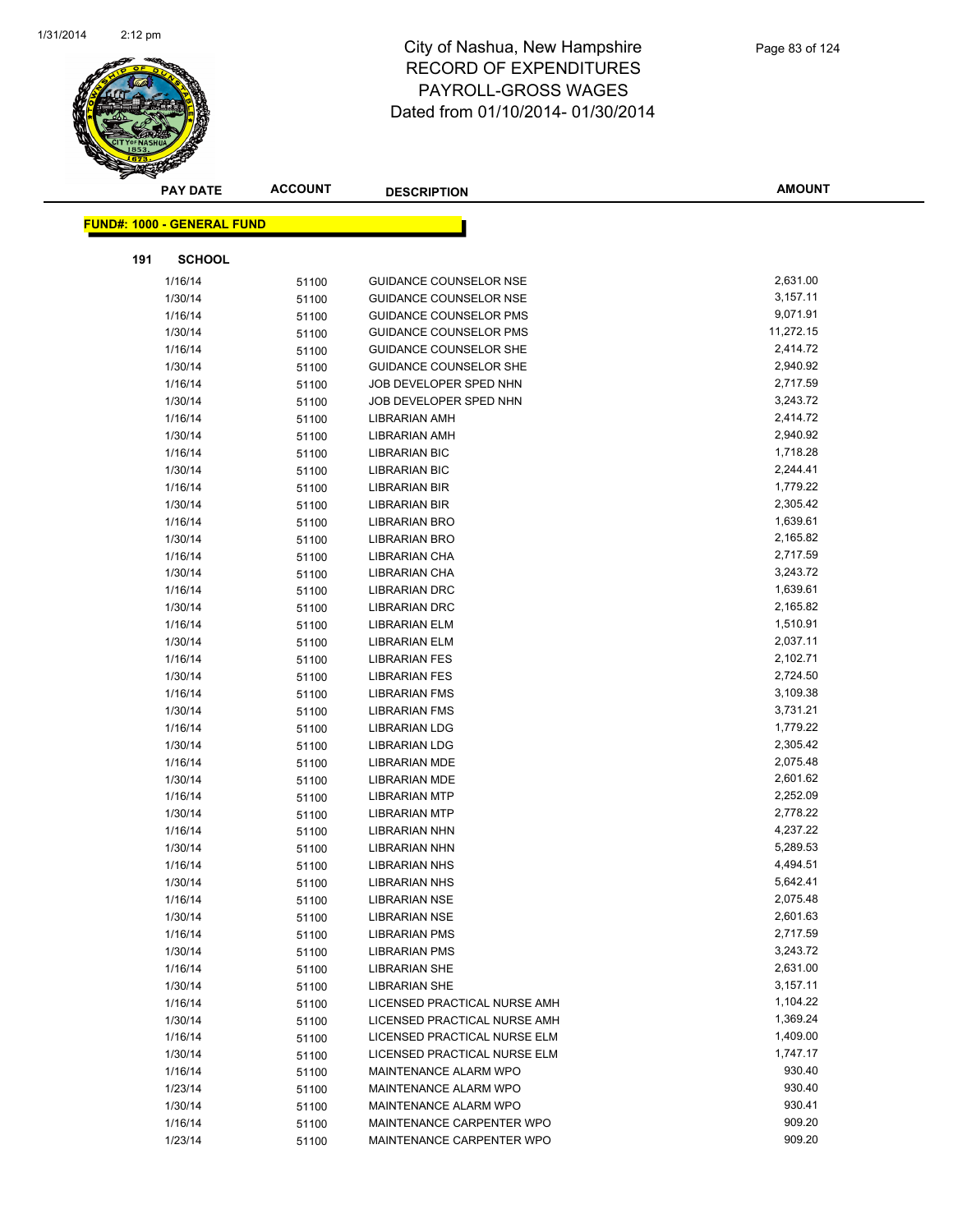

|     | <b>ACCOUNT</b><br><b>PAY DATE</b> |       | <b>DESCRIPTION</b>          | <b>AMOUNT</b> |
|-----|-----------------------------------|-------|-----------------------------|---------------|
|     | <b>FUND#: 1000 - GENERAL FUND</b> |       |                             |               |
|     |                                   |       |                             |               |
| 191 | <b>SCHOOL</b>                     |       |                             |               |
|     | 1/30/14                           | 51100 | MAINTENANCE CARPENTER WPO   | 909.20        |
|     | 1/16/14                           | 51100 | MAINTENANCE ELECTRICIAN WPO | 1,860.80      |
|     | 1/23/14                           | 51100 | MAINTENANCE ELECTRICIAN WPO | 1,860.80      |
|     | 1/30/14                           | 51100 | MAINTENANCE ELECTRICIAN WPO | 1,860.80      |
|     | 1/16/14                           | 51100 | MAINTENANCE GRDS FORMEN WPO | 909.20        |
|     | 1/23/14                           | 51100 | MAINTENANCE GRDS FORMEN WPO | 977.39        |
|     | 1/30/14                           | 51100 | MAINTENANCE GRDS FORMEN WPO | 909.21        |
|     | 1/16/14                           | 51100 | MAINTENANCE GROUNDS WPO     | 4,007.20      |
|     | 1/23/14                           | 51100 | MAINTENANCE GROUNDS WPO     | 4,045.98      |
|     | 1/30/14                           | 51100 | MAINTENANCE GROUNDS WPO     | 3,982.43      |
|     | 1/16/14                           | 51100 | MAINTENANCE HVAC WPO        | 3,454.96      |
|     | 1/23/14                           | 51100 | MAINTENANCE HVAC WPO        | 3,636.80      |
|     | 1/30/14                           | 51100 | MAINTENANCE HVAC WPO        | 3,818.64      |
|     | 1/16/14                           | 51100 | MAINTENANCE MESSENGER WPO   | 873.20        |
|     | 1/23/14                           | 51100 | MAINTENANCE MESSENGER WPO   | 873.20        |
|     | 1/30/14                           | 51100 | MAINTENANCE MESSENGER WPO   | 873.20        |
|     | 1/16/14                           | 51100 | MAINTENANCE PLUMBER WPO     | 1,860.80      |
|     | 1/23/14                           | 51100 | MAINTENANCE PLUMBER WPO     | 1,860.80      |
|     | 1/30/14                           | 51100 | MAINTENANCE PLUMBER WPO     | 1,860.80      |
|     | 1/16/14                           | 51100 | MAINTENANCE TRADES WPO      | 1,810.40      |
|     | 1/23/14                           | 51100 | MAINTENANCE TRADES WPO      | 1,810.40      |
|     | 1/30/14                           | 51100 | MAINTENANCE TRADES WPO      | 1,810.40      |
|     | 1/16/14                           | 51100 | MARKETING TEACHER NHS       | 2,075.48      |
|     | 1/30/14                           | 51100 | MARKETING TEACHER NHS       | 2,601.62      |
|     | 1/16/14                           | 51100 | NURSE AMH                   | 2,288.30      |
|     | 1/30/14                           | 51100 | <b>NURSE AMH</b>            | 3,349.88      |
|     | 1/16/14                           | 51100 | <b>NURSE BIC</b>            | 2,168.62      |
|     | 1/30/14                           | 51100 | <b>NURSE BIC</b>            | 3,426.04      |
|     | 1/16/14                           | 51100 | <b>NURSE BIR</b>            | 1,439.30      |
|     | 1/16/14                           | 51100 | <b>NURSE BRO</b>            | 1,946.20      |
|     | 1/30/14                           | 51100 | <b>NURSE BRO</b>            | 2,919.59      |
|     | 1/16/14                           | 51100 | <b>NURSE CHA</b>            | 2,288.30      |
|     | 1/30/14                           | 51100 | <b>NURSE CHA</b>            | 3,349.88      |
|     | 1/16/14                           | 51100 | <b>NURSE DRC</b>            | 2,288.30      |
|     | 1/30/14                           | 51100 | <b>NURSE DRC</b>            | 3,540.98      |
|     | 1/16/14                           | 51100 | <b>NURSE ELM</b>            | 2,704.38      |
|     | 1/30/14                           | 51100 | <b>NURSE ELM</b>            | 3,958.91      |
|     | 1/16/14                           | 51100 | <b>NURSE FES</b>            | 1,407.50      |
|     | 1/30/14                           | 51100 | <b>NURSE FES</b>            | 2,241.92      |
|     | 1/16/14                           | 51100 | <b>NURSE FMS</b>            | 2,288.30      |
|     | 1/30/14                           | 51100 | <b>NURSE FMS</b>            | 3,349.88      |
|     | 1/16/14                           | 51100 | <b>NURSE LDG</b>            | 1,795.68      |
|     | 1/30/14                           | 51100 | <b>NURSE LDG</b>            | 2,729.82      |
|     | 1/16/14                           | 51100 | <b>NURSE MDE</b>            | 2,288.30      |
|     | 1/30/14                           | 51100 | <b>NURSE MDE</b>            | 3,349.88      |
|     | 1/16/14                           | 51100 | <b>NURSE MTP</b>            | 1,407.50      |
|     | 1/30/14                           | 51100 | <b>NURSE MTP</b>            | 2,241.92      |
|     | 1/16/14                           | 51100 | <b>NURSE NHN</b>            | 4,385.08      |
|     | 1/30/14                           | 51100 | <b>NURSE NHN</b>            | 6,458.79      |
|     | 1/16/14                           | 51100 | <b>NURSE NHS</b>            | 4,576.60      |
|     | 1/30/14                           | 51100 | <b>NURSE NHS</b>            | 6,699.76      |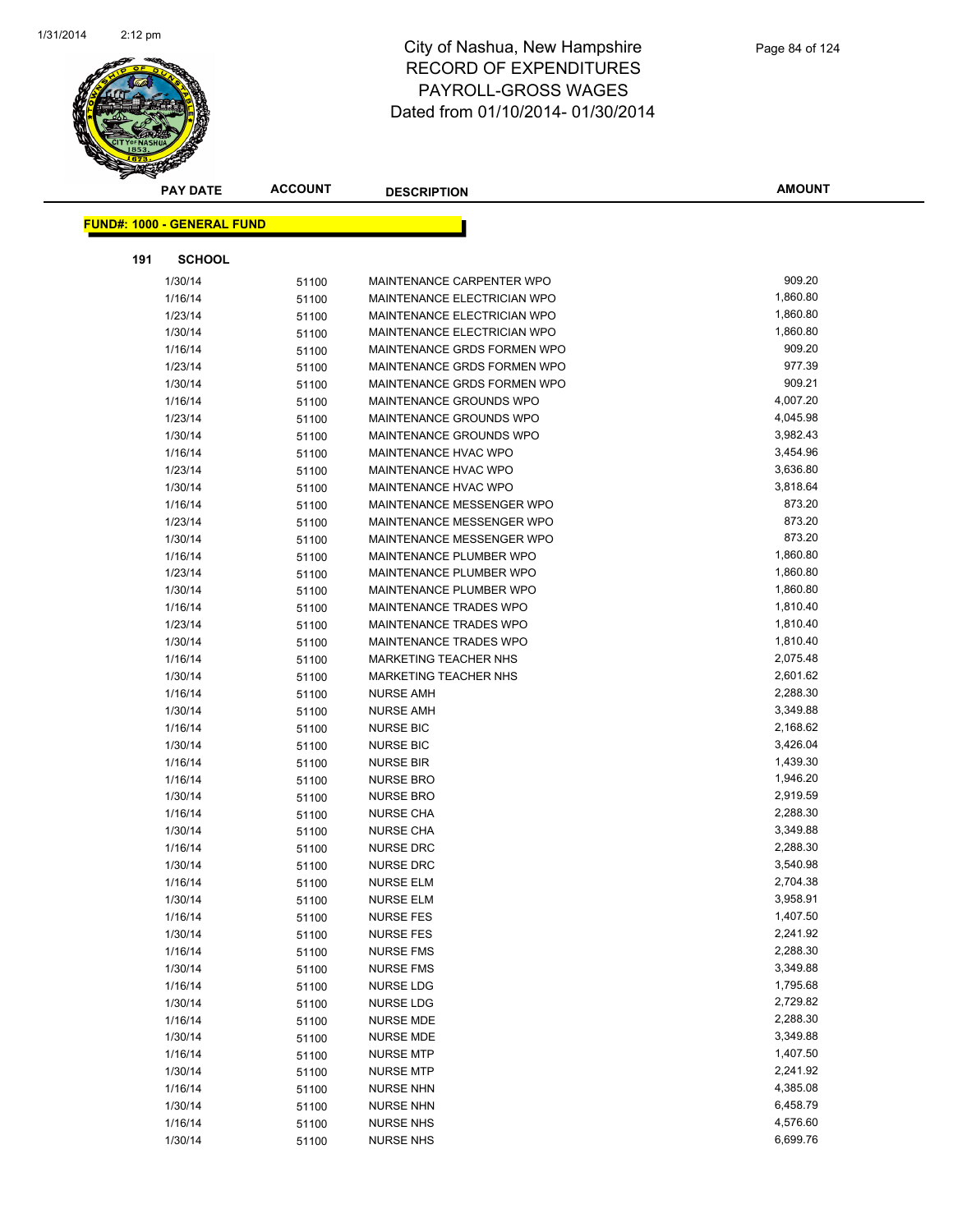

|     | <b>PAY DATE</b>                   | <b>ACCOUNT</b> | <b>DESCRIPTION</b>              | <b>AMOUNT</b> |
|-----|-----------------------------------|----------------|---------------------------------|---------------|
|     | <b>FUND#: 1000 - GENERAL FUND</b> |                |                                 |               |
|     |                                   |                |                                 |               |
| 191 | <b>SCHOOL</b>                     |                |                                 |               |
|     | 1/16/14                           | 51100          | <b>NURSE NSE</b>                | 2,096.78      |
|     | 1/30/14                           | 51100          | <b>NURSE NSE</b>                | 3,108.91      |
|     | 1/16/14                           | 51100          | <b>NURSE PMS</b>                | 4,576.60      |
|     | 1/30/14                           | 51100          | <b>NURSE PMS</b>                | 6,699.76      |
|     | 1/16/14                           | 51100          | <b>NURSE SHE</b>                | 2,704.38      |
|     | 1/30/14                           | 51100          | <b>NURSE SHE</b>                | 3,958.91      |
|     | 1/16/14                           | 51100          | OFFICE MANAGER BUSINESS         | 2,346.90      |
|     | 1/30/14                           | 51100          | OFFICE MANAGER BUSINESS         | 3,022.76      |
|     | 1/16/14                           | 51100          | OFFICE MANAGER PLANT OPS        | 1,829.30      |
|     | 1/30/14                           | 51100          | OFFICE MANAGER PLANT OPS        | 2,414.67      |
|     | 1/16/14                           | 51100          | OFFICE MANAGER SPED             | 1,795.50      |
|     | 1/30/14                           | 51100          | OFFICE MANAGER SPED             | 2,370.04      |
|     | 1/16/14                           | 51100          | <b>OUT DISTRICT COORDINATOR</b> | 2,925.00      |
|     | 1/30/14                           | 51100          | <b>OUT DISTRICT COORDINATOR</b> | 3,767.46      |
|     | 1/16/14                           | 51100          | PARA ALT AMH                    | 516.71        |
|     | 1/23/14                           | 51100          | PARA ALT AMH                    | 534.84        |
|     | 1/30/14                           | 51100          | PARA ALT AMH                    | 448.72        |
|     | 1/16/14                           | 51100          | PARA ALT DRC                    | 397.22        |
|     | 1/23/14                           | 51100          | PARA ALT DRC                    | 417.59        |
|     | 1/30/14                           | 51100          | PARA ALT DRC                    | 325.92        |
|     | 1/16/14                           | 51100          | PARA ALT FMS                    | 580.17        |
|     | 1/23/14                           | 51100          | PARA ALT FMS                    | 589.25        |
|     | 1/30/14                           | 51100          | PARA ALT FMS                    | 471.39        |
|     | 1/16/14                           | 51100          | PARA ALT MTP                    | 410.81        |
|     | 1/23/14                           | 51100          | PARA ALT MTP                    | 424.39        |
|     | 1/30/14                           | 51100          | PARA ALT MTP                    | 332.72        |
|     | 1/16/14                           | 51100          | PARA ALT PMS                    | 557.53        |
|     | 1/23/14                           | 51100          | PARA ALT PMS                    | 553.14        |
|     | 1/30/14                           | 51100          | PARA ALT PMS                    | 447.78        |
|     | 1/16/14                           | 51100          | PARA DW SPEC ED AMH             | 9,054.86      |
|     | 1/23/14                           | 51100          | PARA DW SPEC ED AMH             | 9,104.65      |
|     | 1/30/14                           | 51100          | PARA DW SPEC ED AMH             | 7,412.54      |
|     | 1/16/14                           | 51100          | PARA DW SPEC ED BIC             | 972.00        |
|     | 1/23/14                           | 51100          | PARA DW SPEC ED BIC             | 992.91        |
|     | 1/30/14                           | 51100          | PARA DW SPEC ED BIC             | 794.78        |
|     | 12/31/13                          | 51100          | PARA DW SPEC ED BIR             | 418.20        |
|     | 1/16/14                           | 51100          | PARA DW SPEC ED BIR             | 894.48        |
|     | 1/23/14                           | 51100          | PARA DW SPEC ED BIR             | 1,349.50      |
|     | 1/30/14                           | 51100          | PARA DW SPEC ED BIR             | 1,101.61      |
|     | 1/16/14                           | 51100          | PARA DW SPEC ED BRO             | 3,822.37      |
|     | 1/23/14                           | 51100          | PARA DW SPEC ED BRO             | 3,815.97      |
|     | 1/30/14                           | 51100          | PARA DW SPEC ED BRO             | 3,060.62      |
|     | 1/16/14                           | 51100          | PARA DW SPEC ED CHA             | 6,087.02      |
|     | 1/23/14                           | 51100          | PARA DW SPEC ED CHA             | 6,308.67      |
|     | 1/30/14                           | 51100          | PARA DW SPEC ED CHA             | 5,061.96      |
|     | 1/16/14                           | 51100          | PARA DW SPEC ED DRC             | 475.09        |
|     | 1/23/14                           | 51100          | PARA DW SPEC ED DRC             | 475.08        |
|     | 1/30/14                           | 51100          | PARA DW SPEC ED DRC             | 378.53        |
|     | 1/16/14                           | 51100          | PARA DW SPEC ED FMS             | 1,545.26      |
|     | 1/23/14                           | 51100          | PARA DW SPEC ED FMS             | 1,628.92      |
|     | 1/30/14                           | 51100          | PARA DW SPEC ED FMS             | 1,203.99      |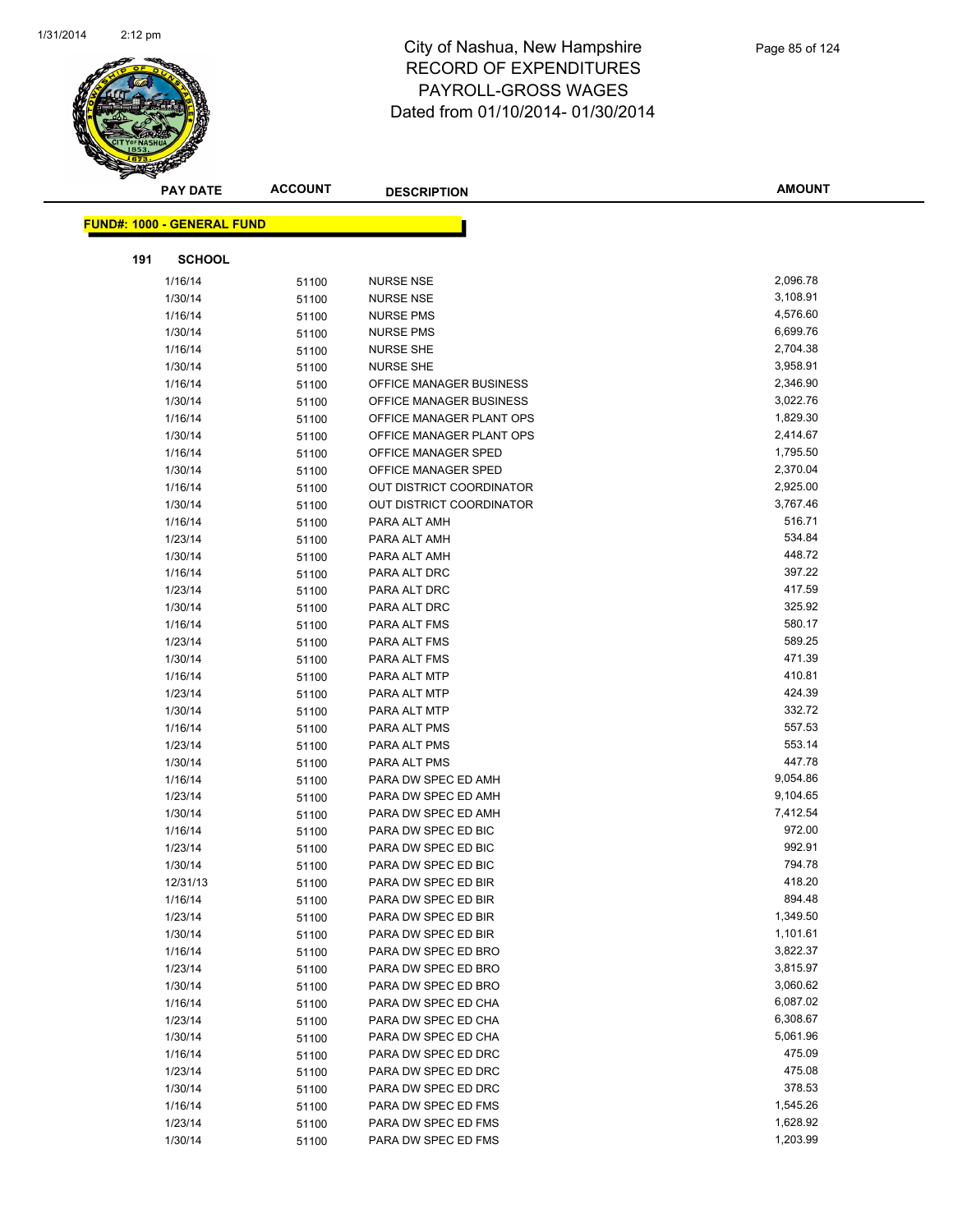

|     | <b>PAY DATE</b>                   | <b>ACCOUNT</b> | <b>DESCRIPTION</b>  | <b>AMOUNT</b> |
|-----|-----------------------------------|----------------|---------------------|---------------|
|     | <b>FUND#: 1000 - GENERAL FUND</b> |                |                     |               |
|     |                                   |                |                     |               |
| 191 | <b>SCHOOL</b>                     |                |                     |               |
|     | 1/16/14                           | 51100          | PARA DW SPEC ED MDE | 7,665.43      |
|     | 1/23/14                           | 51100          | PARA DW SPEC ED MDE | 7,832.62      |
|     | 1/30/14                           | 51100          | PARA DW SPEC ED MDE | 6,695.44      |
|     | 1/16/14                           | 51100          | PARA DW SPEC ED NHN | 3,996.11      |
|     | 1/23/14                           | 51100          | PARA DW SPEC ED NHN | 4,098.91      |
|     | 1/30/14                           | 51100          | PARA DW SPEC ED NHN | 3,296.49      |
|     | 1/16/14                           | 51100          | PARA DW SPEC ED NHS | 7,446.27      |
|     | 1/23/14                           | 51100          | PARA DW SPEC ED NHS | 7,331.09      |
|     | 1/30/14                           | 51100          | PARA DW SPEC ED NHS | 5,977.12      |
|     | 1/16/14                           | 51100          | PARA DW SPEC ED NSE | 5,272.36      |
|     | 1/23/14                           | 51100          | PARA DW SPEC ED NSE | 5,366.20      |
|     | 1/30/14                           | 51100          | PARA DW SPEC ED NSE | 4,321.48      |
|     | 1/16/14                           | 51100          | PARA DW SPEC ED PMS | 5,639.73      |
|     | 1/23/14                           | 51100          | PARA DW SPEC ED PMS | 5,869.93      |
|     | 1/30/14                           | 51100          | PARA DW SPEC ED PMS | 4,637.82      |
|     | 12/31/13                          | 51100          | PARA DW SPEC ED SHE | 379.87        |
|     | 1/16/14                           | 51100          | PARA DW SPEC ED SHE | 7,689.12      |
|     | 1/23/14                           | 51100          | PARA DW SPEC ED SHE | 8,236.50      |
|     | 1/30/14                           | 51100          | PARA DW SPEC ED SHE | 6,773.67      |
|     | 11/16/14                          | 51100          | PARA DW SPEC ED SHE | (379.87)      |
|     | 1/16/14                           | 51100          | PARA DW SPEC ED WID | 2,031.00      |
|     | 1/23/14                           | 51100          | PARA DW SPEC ED WID | 2,043.69      |
|     | 1/30/14                           | 51100          | PARA DW SPEC ED WID | 1,659.45      |
|     | 1/9/14                            | 51100          | PARA DW SPEC ELM    | (254.94)      |
|     | 1/16/14                           | 51100          | PARA DW SPEC ELM    | 4,373.97      |
|     | 1/23/14                           | 51100          | PARA DW SPEC ELM    | 4,436.51      |
|     | 1/30/14                           | 51100          | PARA DW SPEC ELM    | 3,543.38      |
|     | 1/16/14                           | 51100          | PARA ELL BIR        | 502.52        |
|     | 1/23/14                           | 51100          | PARA ELL BIR        | 489.63        |
|     | 1/30/14                           | 51100          | PARA ELL BIR        | 412.32        |
|     | 1/16/14                           | 51100          | PARA ELL DRC        | 502.52        |
|     | 1/23/14                           | 51100          | PARA ELL DRC        | 515.40        |
|     | 1/30/14                           | 51100          | PARA ELL DRC        | 420.91        |
|     | 1/16/14                           | 51100          | PARA ELL ELM        | 536.90        |
|     | 1/23/14                           | 51100          | PARA ELL ELM        | 545.48        |
|     | 1/30/14                           | 51100          | PARA ELL ELM        | 429.52        |
|     | 1/16/14                           | 51100          | PARA ELL FES        | 441.30        |
|     | 1/23/14                           | 51100          | PARA ELL FES        | 441.30        |
|     | 1/30/14                           | 51100          | PARA ELL FES        | 353.04        |
|     | 1/16/14                           | 51100          | PARA ELL FMS        | 406.21        |
|     | 1/23/14                           | 51100          | PARA ELL FMS        | 422.72        |
|     | 1/30/14                           | 51100          | PARA ELL FMS        | 333.55        |
|     | 1/16/14                           | 51100          | PARA ELL LDG        | 890.50        |
|     | 1/23/14                           | 51100          | PARA ELL LDG        | 890.50        |
|     | 1/30/14                           | 51100          | PARA ELL LDG        | 709.92        |
|     | 1/16/14                           | 51100          | PARA ELL MTP        | 368.90        |
|     | 1/23/14                           | 51100          | PARA ELL MTP        | 372.00        |
|     | 1/30/14                           | 51100          | PARA ELL MTP        | 297.60        |
|     | 1/16/14                           | 51100          | PARA ELL NHS        | 536.88        |
|     | 1/23/14                           | 51100          | PARA ELL NHS        | 528.29        |
|     | 1/30/14                           | 51100          | PARA ELL NHS        | 433.81        |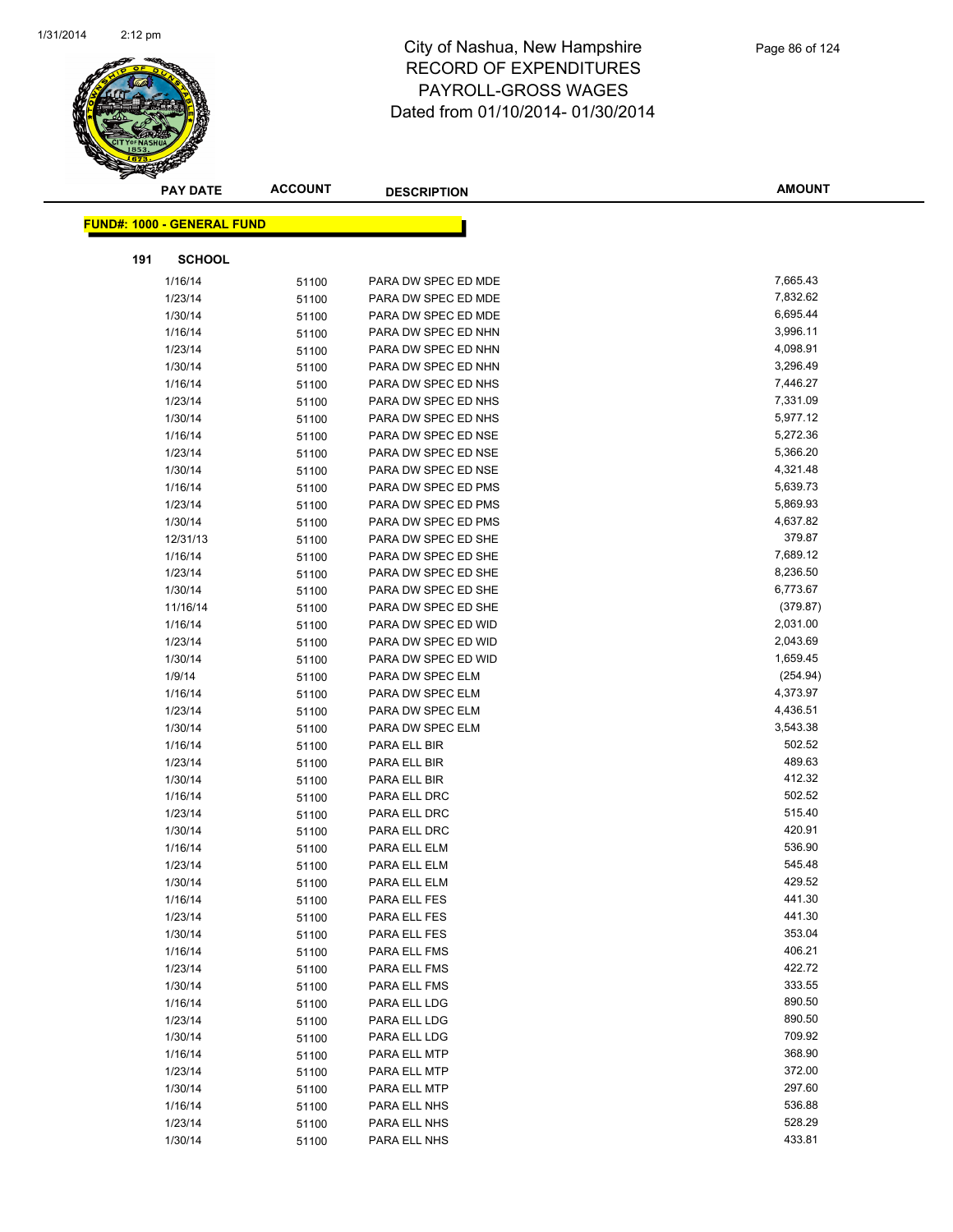

| <b>FUND#: 1000 - GENERAL FUND</b><br>191<br><b>SCHOOL</b><br>541.09<br>1/16/14<br>PARA ELL PMS<br>51100<br>554.40<br>1/23/14<br>PARA ELL PMS<br>51100<br>443.52<br>1/30/14<br>PARA ELL PMS<br>51100<br>498.22<br>1/16/14<br>PARA ELL SHE<br>51100<br>515.40<br>1/23/14<br>PARA ELL SHE<br>51100<br>412.32<br>1/30/14<br>PARA ELL SHE<br>51100<br>552.96<br>1/16/14<br>PARA GRAPH NHN<br>51100<br>584.69<br>1/23/14<br>PARA GRAPH NHN<br>51100<br>462.31<br>1/30/14<br>PARA GRAPH NHN<br>51100<br>2,406.54<br>1/16/14<br>PARA INST AMH<br>51100<br>2,432.13<br>1/23/14<br>PARA INST AMH<br>51100<br>1,969.51<br>1/30/14<br>PARA INST AMH<br>51100<br>5,654.29<br>1/16/14<br>PARA INST BIC<br>51100<br>5,677.55<br>1/23/14<br>PARA INST BIC<br>51100<br>4,542.83<br>1/30/14<br>PARA INST BIC<br>51100<br>3,912.63<br>1/16/14<br>PARA INST BIR<br>51100<br>3,948.53<br>1/23/14<br>PARA INST BIR<br>51100<br>3,224.19<br>1/30/14<br>PARA INST BIR<br>51100<br>3,177.67<br>1/16/14<br>PARA INST BRO<br>51100<br>3,212.43<br>1/23/14<br>PARA INST BRO<br>51100<br>2,576.07<br>1/30/14<br>PARA INST BRO<br>51100<br>5,503.85<br>1/16/14<br>PARA INST CHA<br>51100<br>5,779.23<br>1/23/14<br>PARA INST CHA<br>51100<br>4,615.03<br>1/30/14<br>PARA INST CHA<br>51100<br>3,964.46<br>1/16/14<br>PARA INST DRC<br>51100<br>4,003.99<br>1/23/14<br>PARA INST DRC<br>51100<br>3,165.91<br>1/30/14<br>PARA INST DRC<br>51100<br>1/16/14<br>6,102.04<br>PARA INST ELM<br>51100<br>6,010.36<br>1/23/14<br>PARA INST ELM<br>51100<br>4,990.64<br>1/30/14<br>PARA INST ELM<br>51100<br>5,587.50<br>1/16/14<br>PARA INST FES<br>51100<br>1/23/14<br>PARA INST FES<br>5,539.58<br>51100<br>4,403.26<br>1/30/14<br>PARA INST FES<br>51100<br>5,021.72<br>1/16/14<br>PARA INST FMS<br>51100<br>5,048.84<br>1/23/14<br>51100<br>PARA INST FMS<br>4,177.95<br>1/30/14<br>PARA INST FMS<br>51100<br>7,675.75<br>1/16/14<br>PARA INST LDG<br>51100<br>7,664.82<br>1/23/14<br>PARA INST LDG<br>51100<br>6,155.65<br>1/30/14<br>PARA INST LDG<br>51100<br>4,024.58<br>1/16/14<br>PARA INST MDE<br>51100<br>4,249.53<br>1/23/14<br>PARA INST MDE<br>51100<br>3,344.23<br>1/30/14<br>PARA INST MDE<br>51100<br>2,583.88<br>1/16/14<br>PARA INST MTP<br>51100<br>2,507.52<br>1/23/14<br>PARA INST MTP<br>51100<br>1,791.87<br>1/30/14<br>PARA INST MTP<br>51100<br>2,960.23<br>1/16/14<br>51100<br>PARA INST NHN<br>1/23/14<br>2,647.92<br>PARA INST NHN<br>51100<br>2,118.05<br>1/30/14<br>PARA INST NHN<br>51100<br>1/16/14<br>2,034.15<br>PARA INST NHS<br>51100<br>2,073.93<br>1/23/14<br>PARA INST NHS<br>51100 | <b>PAY DATE</b> | <b>ACCOUNT</b> | <b>DESCRIPTION</b> | <b>AMOUNT</b> |
|----------------------------------------------------------------------------------------------------------------------------------------------------------------------------------------------------------------------------------------------------------------------------------------------------------------------------------------------------------------------------------------------------------------------------------------------------------------------------------------------------------------------------------------------------------------------------------------------------------------------------------------------------------------------------------------------------------------------------------------------------------------------------------------------------------------------------------------------------------------------------------------------------------------------------------------------------------------------------------------------------------------------------------------------------------------------------------------------------------------------------------------------------------------------------------------------------------------------------------------------------------------------------------------------------------------------------------------------------------------------------------------------------------------------------------------------------------------------------------------------------------------------------------------------------------------------------------------------------------------------------------------------------------------------------------------------------------------------------------------------------------------------------------------------------------------------------------------------------------------------------------------------------------------------------------------------------------------------------------------------------------------------------------------------------------------------------------------------------------------------------------------------------------------------------------------------------------------------------------------------------------------------------------------------------------------------------------------------------------------------------------------------------------------------------------------------------------------------------------------------------------------------------------------------------------------------------------------|-----------------|----------------|--------------------|---------------|
|                                                                                                                                                                                                                                                                                                                                                                                                                                                                                                                                                                                                                                                                                                                                                                                                                                                                                                                                                                                                                                                                                                                                                                                                                                                                                                                                                                                                                                                                                                                                                                                                                                                                                                                                                                                                                                                                                                                                                                                                                                                                                                                                                                                                                                                                                                                                                                                                                                                                                                                                                                                        |                 |                |                    |               |
|                                                                                                                                                                                                                                                                                                                                                                                                                                                                                                                                                                                                                                                                                                                                                                                                                                                                                                                                                                                                                                                                                                                                                                                                                                                                                                                                                                                                                                                                                                                                                                                                                                                                                                                                                                                                                                                                                                                                                                                                                                                                                                                                                                                                                                                                                                                                                                                                                                                                                                                                                                                        |                 |                |                    |               |
|                                                                                                                                                                                                                                                                                                                                                                                                                                                                                                                                                                                                                                                                                                                                                                                                                                                                                                                                                                                                                                                                                                                                                                                                                                                                                                                                                                                                                                                                                                                                                                                                                                                                                                                                                                                                                                                                                                                                                                                                                                                                                                                                                                                                                                                                                                                                                                                                                                                                                                                                                                                        |                 |                |                    |               |
|                                                                                                                                                                                                                                                                                                                                                                                                                                                                                                                                                                                                                                                                                                                                                                                                                                                                                                                                                                                                                                                                                                                                                                                                                                                                                                                                                                                                                                                                                                                                                                                                                                                                                                                                                                                                                                                                                                                                                                                                                                                                                                                                                                                                                                                                                                                                                                                                                                                                                                                                                                                        |                 |                |                    |               |
|                                                                                                                                                                                                                                                                                                                                                                                                                                                                                                                                                                                                                                                                                                                                                                                                                                                                                                                                                                                                                                                                                                                                                                                                                                                                                                                                                                                                                                                                                                                                                                                                                                                                                                                                                                                                                                                                                                                                                                                                                                                                                                                                                                                                                                                                                                                                                                                                                                                                                                                                                                                        |                 |                |                    |               |
|                                                                                                                                                                                                                                                                                                                                                                                                                                                                                                                                                                                                                                                                                                                                                                                                                                                                                                                                                                                                                                                                                                                                                                                                                                                                                                                                                                                                                                                                                                                                                                                                                                                                                                                                                                                                                                                                                                                                                                                                                                                                                                                                                                                                                                                                                                                                                                                                                                                                                                                                                                                        |                 |                |                    |               |
|                                                                                                                                                                                                                                                                                                                                                                                                                                                                                                                                                                                                                                                                                                                                                                                                                                                                                                                                                                                                                                                                                                                                                                                                                                                                                                                                                                                                                                                                                                                                                                                                                                                                                                                                                                                                                                                                                                                                                                                                                                                                                                                                                                                                                                                                                                                                                                                                                                                                                                                                                                                        |                 |                |                    |               |
|                                                                                                                                                                                                                                                                                                                                                                                                                                                                                                                                                                                                                                                                                                                                                                                                                                                                                                                                                                                                                                                                                                                                                                                                                                                                                                                                                                                                                                                                                                                                                                                                                                                                                                                                                                                                                                                                                                                                                                                                                                                                                                                                                                                                                                                                                                                                                                                                                                                                                                                                                                                        |                 |                |                    |               |
|                                                                                                                                                                                                                                                                                                                                                                                                                                                                                                                                                                                                                                                                                                                                                                                                                                                                                                                                                                                                                                                                                                                                                                                                                                                                                                                                                                                                                                                                                                                                                                                                                                                                                                                                                                                                                                                                                                                                                                                                                                                                                                                                                                                                                                                                                                                                                                                                                                                                                                                                                                                        |                 |                |                    |               |
|                                                                                                                                                                                                                                                                                                                                                                                                                                                                                                                                                                                                                                                                                                                                                                                                                                                                                                                                                                                                                                                                                                                                                                                                                                                                                                                                                                                                                                                                                                                                                                                                                                                                                                                                                                                                                                                                                                                                                                                                                                                                                                                                                                                                                                                                                                                                                                                                                                                                                                                                                                                        |                 |                |                    |               |
|                                                                                                                                                                                                                                                                                                                                                                                                                                                                                                                                                                                                                                                                                                                                                                                                                                                                                                                                                                                                                                                                                                                                                                                                                                                                                                                                                                                                                                                                                                                                                                                                                                                                                                                                                                                                                                                                                                                                                                                                                                                                                                                                                                                                                                                                                                                                                                                                                                                                                                                                                                                        |                 |                |                    |               |
|                                                                                                                                                                                                                                                                                                                                                                                                                                                                                                                                                                                                                                                                                                                                                                                                                                                                                                                                                                                                                                                                                                                                                                                                                                                                                                                                                                                                                                                                                                                                                                                                                                                                                                                                                                                                                                                                                                                                                                                                                                                                                                                                                                                                                                                                                                                                                                                                                                                                                                                                                                                        |                 |                |                    |               |
|                                                                                                                                                                                                                                                                                                                                                                                                                                                                                                                                                                                                                                                                                                                                                                                                                                                                                                                                                                                                                                                                                                                                                                                                                                                                                                                                                                                                                                                                                                                                                                                                                                                                                                                                                                                                                                                                                                                                                                                                                                                                                                                                                                                                                                                                                                                                                                                                                                                                                                                                                                                        |                 |                |                    |               |
|                                                                                                                                                                                                                                                                                                                                                                                                                                                                                                                                                                                                                                                                                                                                                                                                                                                                                                                                                                                                                                                                                                                                                                                                                                                                                                                                                                                                                                                                                                                                                                                                                                                                                                                                                                                                                                                                                                                                                                                                                                                                                                                                                                                                                                                                                                                                                                                                                                                                                                                                                                                        |                 |                |                    |               |
|                                                                                                                                                                                                                                                                                                                                                                                                                                                                                                                                                                                                                                                                                                                                                                                                                                                                                                                                                                                                                                                                                                                                                                                                                                                                                                                                                                                                                                                                                                                                                                                                                                                                                                                                                                                                                                                                                                                                                                                                                                                                                                                                                                                                                                                                                                                                                                                                                                                                                                                                                                                        |                 |                |                    |               |
|                                                                                                                                                                                                                                                                                                                                                                                                                                                                                                                                                                                                                                                                                                                                                                                                                                                                                                                                                                                                                                                                                                                                                                                                                                                                                                                                                                                                                                                                                                                                                                                                                                                                                                                                                                                                                                                                                                                                                                                                                                                                                                                                                                                                                                                                                                                                                                                                                                                                                                                                                                                        |                 |                |                    |               |
|                                                                                                                                                                                                                                                                                                                                                                                                                                                                                                                                                                                                                                                                                                                                                                                                                                                                                                                                                                                                                                                                                                                                                                                                                                                                                                                                                                                                                                                                                                                                                                                                                                                                                                                                                                                                                                                                                                                                                                                                                                                                                                                                                                                                                                                                                                                                                                                                                                                                                                                                                                                        |                 |                |                    |               |
|                                                                                                                                                                                                                                                                                                                                                                                                                                                                                                                                                                                                                                                                                                                                                                                                                                                                                                                                                                                                                                                                                                                                                                                                                                                                                                                                                                                                                                                                                                                                                                                                                                                                                                                                                                                                                                                                                                                                                                                                                                                                                                                                                                                                                                                                                                                                                                                                                                                                                                                                                                                        |                 |                |                    |               |
|                                                                                                                                                                                                                                                                                                                                                                                                                                                                                                                                                                                                                                                                                                                                                                                                                                                                                                                                                                                                                                                                                                                                                                                                                                                                                                                                                                                                                                                                                                                                                                                                                                                                                                                                                                                                                                                                                                                                                                                                                                                                                                                                                                                                                                                                                                                                                                                                                                                                                                                                                                                        |                 |                |                    |               |
|                                                                                                                                                                                                                                                                                                                                                                                                                                                                                                                                                                                                                                                                                                                                                                                                                                                                                                                                                                                                                                                                                                                                                                                                                                                                                                                                                                                                                                                                                                                                                                                                                                                                                                                                                                                                                                                                                                                                                                                                                                                                                                                                                                                                                                                                                                                                                                                                                                                                                                                                                                                        |                 |                |                    |               |
|                                                                                                                                                                                                                                                                                                                                                                                                                                                                                                                                                                                                                                                                                                                                                                                                                                                                                                                                                                                                                                                                                                                                                                                                                                                                                                                                                                                                                                                                                                                                                                                                                                                                                                                                                                                                                                                                                                                                                                                                                                                                                                                                                                                                                                                                                                                                                                                                                                                                                                                                                                                        |                 |                |                    |               |
|                                                                                                                                                                                                                                                                                                                                                                                                                                                                                                                                                                                                                                                                                                                                                                                                                                                                                                                                                                                                                                                                                                                                                                                                                                                                                                                                                                                                                                                                                                                                                                                                                                                                                                                                                                                                                                                                                                                                                                                                                                                                                                                                                                                                                                                                                                                                                                                                                                                                                                                                                                                        |                 |                |                    |               |
|                                                                                                                                                                                                                                                                                                                                                                                                                                                                                                                                                                                                                                                                                                                                                                                                                                                                                                                                                                                                                                                                                                                                                                                                                                                                                                                                                                                                                                                                                                                                                                                                                                                                                                                                                                                                                                                                                                                                                                                                                                                                                                                                                                                                                                                                                                                                                                                                                                                                                                                                                                                        |                 |                |                    |               |
|                                                                                                                                                                                                                                                                                                                                                                                                                                                                                                                                                                                                                                                                                                                                                                                                                                                                                                                                                                                                                                                                                                                                                                                                                                                                                                                                                                                                                                                                                                                                                                                                                                                                                                                                                                                                                                                                                                                                                                                                                                                                                                                                                                                                                                                                                                                                                                                                                                                                                                                                                                                        |                 |                |                    |               |
|                                                                                                                                                                                                                                                                                                                                                                                                                                                                                                                                                                                                                                                                                                                                                                                                                                                                                                                                                                                                                                                                                                                                                                                                                                                                                                                                                                                                                                                                                                                                                                                                                                                                                                                                                                                                                                                                                                                                                                                                                                                                                                                                                                                                                                                                                                                                                                                                                                                                                                                                                                                        |                 |                |                    |               |
|                                                                                                                                                                                                                                                                                                                                                                                                                                                                                                                                                                                                                                                                                                                                                                                                                                                                                                                                                                                                                                                                                                                                                                                                                                                                                                                                                                                                                                                                                                                                                                                                                                                                                                                                                                                                                                                                                                                                                                                                                                                                                                                                                                                                                                                                                                                                                                                                                                                                                                                                                                                        |                 |                |                    |               |
|                                                                                                                                                                                                                                                                                                                                                                                                                                                                                                                                                                                                                                                                                                                                                                                                                                                                                                                                                                                                                                                                                                                                                                                                                                                                                                                                                                                                                                                                                                                                                                                                                                                                                                                                                                                                                                                                                                                                                                                                                                                                                                                                                                                                                                                                                                                                                                                                                                                                                                                                                                                        |                 |                |                    |               |
|                                                                                                                                                                                                                                                                                                                                                                                                                                                                                                                                                                                                                                                                                                                                                                                                                                                                                                                                                                                                                                                                                                                                                                                                                                                                                                                                                                                                                                                                                                                                                                                                                                                                                                                                                                                                                                                                                                                                                                                                                                                                                                                                                                                                                                                                                                                                                                                                                                                                                                                                                                                        |                 |                |                    |               |
|                                                                                                                                                                                                                                                                                                                                                                                                                                                                                                                                                                                                                                                                                                                                                                                                                                                                                                                                                                                                                                                                                                                                                                                                                                                                                                                                                                                                                                                                                                                                                                                                                                                                                                                                                                                                                                                                                                                                                                                                                                                                                                                                                                                                                                                                                                                                                                                                                                                                                                                                                                                        |                 |                |                    |               |
|                                                                                                                                                                                                                                                                                                                                                                                                                                                                                                                                                                                                                                                                                                                                                                                                                                                                                                                                                                                                                                                                                                                                                                                                                                                                                                                                                                                                                                                                                                                                                                                                                                                                                                                                                                                                                                                                                                                                                                                                                                                                                                                                                                                                                                                                                                                                                                                                                                                                                                                                                                                        |                 |                |                    |               |
|                                                                                                                                                                                                                                                                                                                                                                                                                                                                                                                                                                                                                                                                                                                                                                                                                                                                                                                                                                                                                                                                                                                                                                                                                                                                                                                                                                                                                                                                                                                                                                                                                                                                                                                                                                                                                                                                                                                                                                                                                                                                                                                                                                                                                                                                                                                                                                                                                                                                                                                                                                                        |                 |                |                    |               |
|                                                                                                                                                                                                                                                                                                                                                                                                                                                                                                                                                                                                                                                                                                                                                                                                                                                                                                                                                                                                                                                                                                                                                                                                                                                                                                                                                                                                                                                                                                                                                                                                                                                                                                                                                                                                                                                                                                                                                                                                                                                                                                                                                                                                                                                                                                                                                                                                                                                                                                                                                                                        |                 |                |                    |               |
|                                                                                                                                                                                                                                                                                                                                                                                                                                                                                                                                                                                                                                                                                                                                                                                                                                                                                                                                                                                                                                                                                                                                                                                                                                                                                                                                                                                                                                                                                                                                                                                                                                                                                                                                                                                                                                                                                                                                                                                                                                                                                                                                                                                                                                                                                                                                                                                                                                                                                                                                                                                        |                 |                |                    |               |
|                                                                                                                                                                                                                                                                                                                                                                                                                                                                                                                                                                                                                                                                                                                                                                                                                                                                                                                                                                                                                                                                                                                                                                                                                                                                                                                                                                                                                                                                                                                                                                                                                                                                                                                                                                                                                                                                                                                                                                                                                                                                                                                                                                                                                                                                                                                                                                                                                                                                                                                                                                                        |                 |                |                    |               |
|                                                                                                                                                                                                                                                                                                                                                                                                                                                                                                                                                                                                                                                                                                                                                                                                                                                                                                                                                                                                                                                                                                                                                                                                                                                                                                                                                                                                                                                                                                                                                                                                                                                                                                                                                                                                                                                                                                                                                                                                                                                                                                                                                                                                                                                                                                                                                                                                                                                                                                                                                                                        |                 |                |                    |               |
|                                                                                                                                                                                                                                                                                                                                                                                                                                                                                                                                                                                                                                                                                                                                                                                                                                                                                                                                                                                                                                                                                                                                                                                                                                                                                                                                                                                                                                                                                                                                                                                                                                                                                                                                                                                                                                                                                                                                                                                                                                                                                                                                                                                                                                                                                                                                                                                                                                                                                                                                                                                        |                 |                |                    |               |
|                                                                                                                                                                                                                                                                                                                                                                                                                                                                                                                                                                                                                                                                                                                                                                                                                                                                                                                                                                                                                                                                                                                                                                                                                                                                                                                                                                                                                                                                                                                                                                                                                                                                                                                                                                                                                                                                                                                                                                                                                                                                                                                                                                                                                                                                                                                                                                                                                                                                                                                                                                                        |                 |                |                    |               |
|                                                                                                                                                                                                                                                                                                                                                                                                                                                                                                                                                                                                                                                                                                                                                                                                                                                                                                                                                                                                                                                                                                                                                                                                                                                                                                                                                                                                                                                                                                                                                                                                                                                                                                                                                                                                                                                                                                                                                                                                                                                                                                                                                                                                                                                                                                                                                                                                                                                                                                                                                                                        |                 |                |                    |               |
|                                                                                                                                                                                                                                                                                                                                                                                                                                                                                                                                                                                                                                                                                                                                                                                                                                                                                                                                                                                                                                                                                                                                                                                                                                                                                                                                                                                                                                                                                                                                                                                                                                                                                                                                                                                                                                                                                                                                                                                                                                                                                                                                                                                                                                                                                                                                                                                                                                                                                                                                                                                        |                 |                |                    |               |
|                                                                                                                                                                                                                                                                                                                                                                                                                                                                                                                                                                                                                                                                                                                                                                                                                                                                                                                                                                                                                                                                                                                                                                                                                                                                                                                                                                                                                                                                                                                                                                                                                                                                                                                                                                                                                                                                                                                                                                                                                                                                                                                                                                                                                                                                                                                                                                                                                                                                                                                                                                                        |                 |                |                    |               |
|                                                                                                                                                                                                                                                                                                                                                                                                                                                                                                                                                                                                                                                                                                                                                                                                                                                                                                                                                                                                                                                                                                                                                                                                                                                                                                                                                                                                                                                                                                                                                                                                                                                                                                                                                                                                                                                                                                                                                                                                                                                                                                                                                                                                                                                                                                                                                                                                                                                                                                                                                                                        |                 |                |                    |               |
|                                                                                                                                                                                                                                                                                                                                                                                                                                                                                                                                                                                                                                                                                                                                                                                                                                                                                                                                                                                                                                                                                                                                                                                                                                                                                                                                                                                                                                                                                                                                                                                                                                                                                                                                                                                                                                                                                                                                                                                                                                                                                                                                                                                                                                                                                                                                                                                                                                                                                                                                                                                        |                 |                |                    |               |
|                                                                                                                                                                                                                                                                                                                                                                                                                                                                                                                                                                                                                                                                                                                                                                                                                                                                                                                                                                                                                                                                                                                                                                                                                                                                                                                                                                                                                                                                                                                                                                                                                                                                                                                                                                                                                                                                                                                                                                                                                                                                                                                                                                                                                                                                                                                                                                                                                                                                                                                                                                                        |                 |                |                    |               |
|                                                                                                                                                                                                                                                                                                                                                                                                                                                                                                                                                                                                                                                                                                                                                                                                                                                                                                                                                                                                                                                                                                                                                                                                                                                                                                                                                                                                                                                                                                                                                                                                                                                                                                                                                                                                                                                                                                                                                                                                                                                                                                                                                                                                                                                                                                                                                                                                                                                                                                                                                                                        |                 |                |                    |               |
|                                                                                                                                                                                                                                                                                                                                                                                                                                                                                                                                                                                                                                                                                                                                                                                                                                                                                                                                                                                                                                                                                                                                                                                                                                                                                                                                                                                                                                                                                                                                                                                                                                                                                                                                                                                                                                                                                                                                                                                                                                                                                                                                                                                                                                                                                                                                                                                                                                                                                                                                                                                        |                 |                |                    |               |
|                                                                                                                                                                                                                                                                                                                                                                                                                                                                                                                                                                                                                                                                                                                                                                                                                                                                                                                                                                                                                                                                                                                                                                                                                                                                                                                                                                                                                                                                                                                                                                                                                                                                                                                                                                                                                                                                                                                                                                                                                                                                                                                                                                                                                                                                                                                                                                                                                                                                                                                                                                                        |                 |                |                    |               |
|                                                                                                                                                                                                                                                                                                                                                                                                                                                                                                                                                                                                                                                                                                                                                                                                                                                                                                                                                                                                                                                                                                                                                                                                                                                                                                                                                                                                                                                                                                                                                                                                                                                                                                                                                                                                                                                                                                                                                                                                                                                                                                                                                                                                                                                                                                                                                                                                                                                                                                                                                                                        |                 |                |                    |               |
|                                                                                                                                                                                                                                                                                                                                                                                                                                                                                                                                                                                                                                                                                                                                                                                                                                                                                                                                                                                                                                                                                                                                                                                                                                                                                                                                                                                                                                                                                                                                                                                                                                                                                                                                                                                                                                                                                                                                                                                                                                                                                                                                                                                                                                                                                                                                                                                                                                                                                                                                                                                        |                 |                |                    |               |
|                                                                                                                                                                                                                                                                                                                                                                                                                                                                                                                                                                                                                                                                                                                                                                                                                                                                                                                                                                                                                                                                                                                                                                                                                                                                                                                                                                                                                                                                                                                                                                                                                                                                                                                                                                                                                                                                                                                                                                                                                                                                                                                                                                                                                                                                                                                                                                                                                                                                                                                                                                                        |                 |                |                    |               |
|                                                                                                                                                                                                                                                                                                                                                                                                                                                                                                                                                                                                                                                                                                                                                                                                                                                                                                                                                                                                                                                                                                                                                                                                                                                                                                                                                                                                                                                                                                                                                                                                                                                                                                                                                                                                                                                                                                                                                                                                                                                                                                                                                                                                                                                                                                                                                                                                                                                                                                                                                                                        |                 |                |                    |               |
|                                                                                                                                                                                                                                                                                                                                                                                                                                                                                                                                                                                                                                                                                                                                                                                                                                                                                                                                                                                                                                                                                                                                                                                                                                                                                                                                                                                                                                                                                                                                                                                                                                                                                                                                                                                                                                                                                                                                                                                                                                                                                                                                                                                                                                                                                                                                                                                                                                                                                                                                                                                        |                 |                |                    |               |
|                                                                                                                                                                                                                                                                                                                                                                                                                                                                                                                                                                                                                                                                                                                                                                                                                                                                                                                                                                                                                                                                                                                                                                                                                                                                                                                                                                                                                                                                                                                                                                                                                                                                                                                                                                                                                                                                                                                                                                                                                                                                                                                                                                                                                                                                                                                                                                                                                                                                                                                                                                                        |                 |                |                    |               |
|                                                                                                                                                                                                                                                                                                                                                                                                                                                                                                                                                                                                                                                                                                                                                                                                                                                                                                                                                                                                                                                                                                                                                                                                                                                                                                                                                                                                                                                                                                                                                                                                                                                                                                                                                                                                                                                                                                                                                                                                                                                                                                                                                                                                                                                                                                                                                                                                                                                                                                                                                                                        | 1/30/14         | 51100          | PARA INST NHS      | 1,611.16      |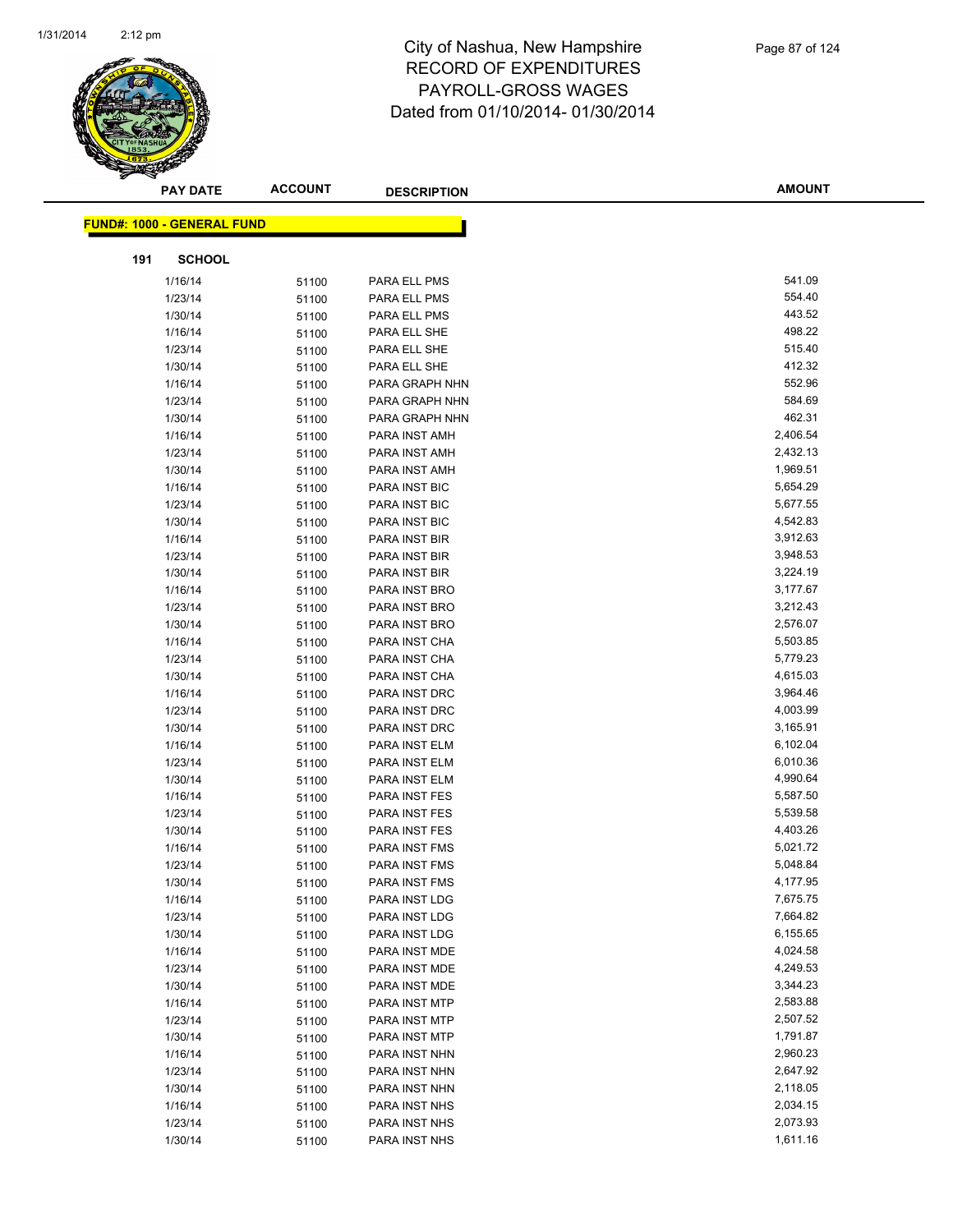

|     | <b>PAY DATE</b>                   | <b>ACCOUNT</b> | <b>DESCRIPTION</b>             | <b>AMOUNT</b>    |
|-----|-----------------------------------|----------------|--------------------------------|------------------|
|     |                                   |                |                                |                  |
|     | <b>FUND#: 1000 - GENERAL FUND</b> |                |                                |                  |
| 191 | <b>SCHOOL</b>                     |                |                                |                  |
|     | 1/16/14                           | 51100          | PARA INST NSE                  | 948.42           |
|     | 1/23/14                           | 51100          | PARA INST NSE                  | 927.08           |
|     | 1/30/14                           | 51100          | PARA INST NSE                  | 765.91           |
|     | 1/16/14                           | 51100          | PARA INST PMS                  | 4,221.48         |
|     | 1/23/14                           | 51100          | PARA INST PMS                  | 4,338.33         |
|     | 1/30/14                           | 51100          | PARA INST PMS                  | 3,472.36         |
|     | 1/16/14                           | 51100          | PARA INST SHE                  | 3,580.20         |
|     | 1/23/14                           | 51100          | PARA INST SHE                  | 3,679.28         |
|     | 1/30/14                           | 51100          | PARA INST SHE                  | 2,783.82         |
|     | 1/16/14                           | 51100          | PARA JOB COACH                 | 478.79           |
|     | 1/23/14                           | 51100          | PARA JOB COACH                 | 493.87           |
|     | 1/30/14                           | 51100          | PARA JOB COACH                 | 395.85           |
|     | 1/16/14                           | 51100          | PARA KIND AMH                  | 924.17           |
|     | 1/23/14                           | 51100          | PARA KIND AMH                  | 862.55           |
|     | 1/30/14                           | 51100          | PARA KIND AMH                  | 756.11           |
|     | 1/16/14                           | 51100          | PARA KIND BIC                  | 541.07           |
|     | 1/23/14                           | 51100          | PARA KIND BIC                  | 549.94           |
|     | 1/30/14                           | 51100          | PARA KIND BIC                  | 434.63           |
|     | 1/16/14                           | 51100          | PARA KIND BIR                  | 506.82           |
|     | 1/23/14                           | 51100          | PARA KIND BIR                  | 524.00           |
|     | 1/30/14                           | 51100          | PARA KIND BIR                  | 412.32           |
|     | 1/16/14                           | 51100          | PARA KIND BRO                  | 536.64           |
|     | 1/23/14                           | 51100          | PARA KIND BRO                  | 545.52           |
|     | 1/30/14                           | 51100          | PARA KIND BRO                  | 434.64           |
|     | 1/16/14                           | 51100          | PARA KIND CHA                  | 439.09           |
|     | 1/23/14                           | 51100          | PARA KIND CHA                  | 441.30           |
|     | 1/30/14                           | 51100          | PARA KIND CHA                  | 353.04           |
|     | 1/16/14                           | 51100          | PARA KIND DRC                  | 523.99           |
|     | 1/23/14                           | 51100          | PARA KIND DRC                  | 523.99           |
|     | 1/30/14                           | 51100          | PARA KIND DRC                  | 412.32           |
|     | 1/16/14                           | 51100          | PARA KIND FES                  | 1,198.82         |
|     | 1/23/14                           | 51100          | PARA KIND FES                  | 1,208.73         |
|     | 1/30/14                           | 51100          | PARA KIND FES                  | 980.86           |
|     | 1/16/14                           | 51100          | PARA KIND LDG                  | 928.51           |
|     | 1/23/14                           | 51100          | PARA KIND LDG                  | 932.94           |
|     | 1/30/14                           | 51100          | PARA KIND LDG                  | 742.80           |
|     | 1/16/14                           | 51100          | PARA KIND MDE                  | 536.64           |
|     | 1/23/14                           | 51100          | PARA KIND MDE                  | 545.51<br>425.76 |
|     | 1/30/14                           | 51100          | PARA KIND MDE                  | 1,068.84         |
|     | 1/16/14                           | 51100          | PARA KIND MTP<br>PARA KIND MTP | 1,108.78         |
|     | 1/23/14<br>1/30/14                | 51100          | PARA KIND MTP                  | 882.58           |
|     | 1/16/14                           | 51100<br>51100 | PARA KIND NSE                  | 545.51           |
|     | 1/23/14                           |                | PARA KIND NSE                  | 545.52           |
|     | 1/30/14                           | 51100<br>51100 | PARA KIND NSE                  | 447.94           |
|     | 1/16/14                           | 51100          | PARA KIND SHE                  | 603.18           |
|     | 1/23/14                           | 51100          | PARA KIND SHE                  | 594.31           |
|     | 1/30/14                           | 51100          | PARA KIND SHE                  | 479.00           |
|     | 1/16/14                           | 51100          | PARA MEDIA NHN                 | 616.43           |
|     | 1/23/14                           | 51100          | PARA MEDIA NHN                 | 611.90           |
|     | 1/30/14                           | 51100          | PARA MEDIA NHN                 | 489.52           |
|     |                                   |                |                                |                  |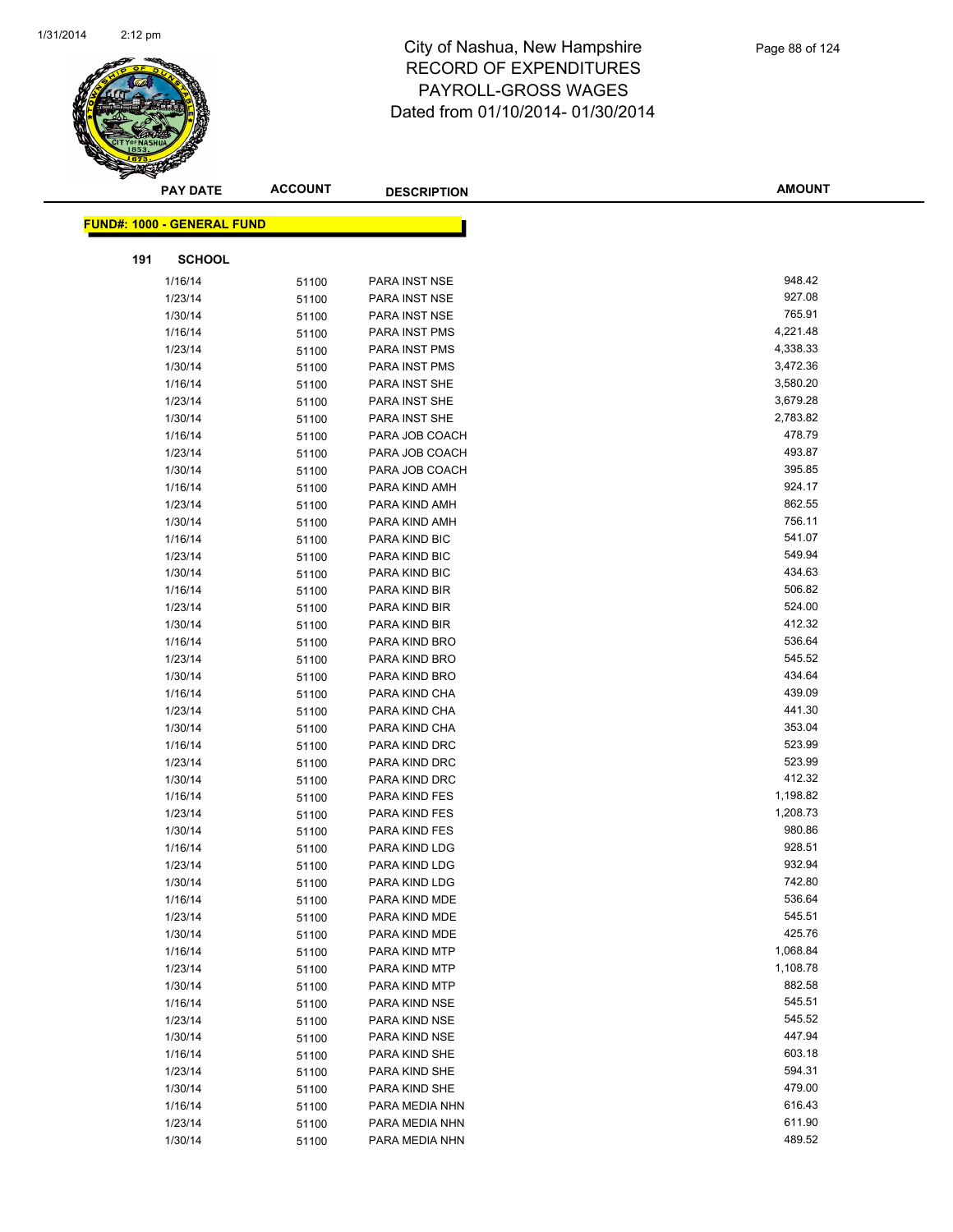

|     | <b>PAY DATE</b>                   | <b>ACCOUNT</b> | <b>DESCRIPTION</b>           | <b>AMOUNT</b>    |  |
|-----|-----------------------------------|----------------|------------------------------|------------------|--|
|     | <b>FUND#: 1000 - GENERAL FUND</b> |                |                              |                  |  |
|     |                                   |                |                              |                  |  |
| 191 | <b>SCHOOL</b>                     |                |                              |                  |  |
|     | 1/16/14                           | 51100          | PARA MEDIA NHS               | 1,129.91         |  |
|     | 1/23/14                           | 51100          | PARA MEDIA NHS               | 1,128.39         |  |
|     | 1/30/14                           | 51100          | PARA MEDIA NHS               | 896.68           |  |
|     | 1/16/14                           | 51100          | PARA PRE SCH BIC             | 1,352.27         |  |
|     | 1/23/14                           | 51100          | PARA PRE SCH BIC             | 920.61           |  |
|     | 1/30/14                           | 51100          | PARA PRE SCH BIC             | 720.77           |  |
|     | 1/16/14                           | 51100          | PARA PRE SCH BRO             | 3,909.64         |  |
|     | 1/23/14                           | 51100          | PARA PRE SCH BRO             | 3,927.35         |  |
|     | 1/30/14                           | 51100          | PARA PRE SCH BRO             | 3,137.01         |  |
|     | 1/16/14                           | 51100          | PARA PRE SCH DRC             | 295.20           |  |
|     | 1/16/14                           | 51100          | PARA READ ELM                | 563.27           |  |
|     | 1/23/14                           | 51100          | PARA READ ELM                | 563.27           |  |
|     | 1/30/14                           | 51100          | PARA READ ELM                | 452.39           |  |
|     | 1/16/14                           | 51100          | PARA SCI NHN                 | 566.55           |  |
|     | 1/23/14                           | 51100          | PARA SCI NHN                 | 571.09           |  |
|     | 1/30/14                           | 51100          | PARA SCI NHN                 | 462.32           |  |
|     | 1/16/14                           | 51100          | PARA SCI NHS                 | 548.75           |  |
|     | 1/23/14                           | 51100          | PARA SCI NHS                 | 548.75           |  |
|     | 1/30/14                           | 51100          | PARA SCI NHS                 | 439.00           |  |
|     | 1/16/14                           | 51100          | PARA TECH LDG                | 530.31           |  |
|     | 1/23/14                           | 51100          | PARA TECH LDG                | 543.90           |  |
|     | 1/30/14                           | 51100          | PARA TECH LDG                | 439.65           |  |
|     | 1/16/14                           | 51100          | PARA TTI AMH                 | 372.00           |  |
|     | 1/23/14                           | 51100          | PARA TTI AMH                 | 372.00<br>300.70 |  |
|     | 1/30/14                           | 51100          | PARA TTI AMH                 | 372.00           |  |
|     | 1/16/14                           | 51100          | PARA TTI LDG                 | 353.40           |  |
|     | 1/23/14<br>1/30/14                | 51100<br>51100 | PARA TTI LDG<br>PARA TTI LDG | 297.60           |  |
|     | 1/16/14                           | 51100          | PARA VOC NHS                 | 922.87           |  |
|     | 1/23/14                           | 51100          | PARA VOC NHS                 | 909.52           |  |
|     | 1/30/14                           | 51100          | PARA VOC NHS                 | 721.81           |  |
|     | 1/16/14                           | 51100          | PEER COACH SCIENCE           | 5,348.59         |  |
|     | 1/30/14                           | 51100          | PEER COACH SCIENCE           | 6,400.83         |  |
|     | 1/16/14                           | 51100          | PRINCIPAL AMH                | 3,365.40         |  |
|     | 1/30/14                           | 51100          | PRINCIPAL AMH                | 4,334.65         |  |
|     | 1/16/14                           | 51100          | PRINCIPAL BIC                | 3,724.50         |  |
|     | 1/30/14                           | 51100          | PRINCIPAL BIC                | 4,797.10         |  |
|     | 1/16/14                           | 51100          | PRINCIPAL BIR                | 3,469.20         |  |
|     | 1/30/14                           | 51100          | PRINCIPAL BIR                | 4,468.39         |  |
|     | 1/16/14                           | 51100          | PRINCIPAL BRO                | 3,509.50         |  |
|     | 1/30/14                           | 51100          | PRINCIPAL BRO                | 4,520.15         |  |
|     | 1/16/14                           | 51100          | PRINCIPAL CHA                | 3,413.40         |  |
|     | 1/30/14                           | 51100          | PRINCIPAL CHA                | 4,396.52         |  |
|     | 1/16/14                           | 51100          | PRINCIPAL DRC                | 3,572.10         |  |
|     | 1/30/14                           | 51100          | PRINCIPAL DRC                | 4,600.86         |  |
|     | 1/16/14                           | 51100          | PRINCIPAL ELM                | 3,630.60         |  |
|     | 1/30/14                           | 51100          | PRINCIPAL ELM                | 3,630.60         |  |
|     | 1/16/14                           | 51100          | PRINCIPAL FES                | 3,365.40         |  |
|     | 1/30/14                           | 51100          | PRINCIPAL FES                | 4,334.65         |  |
|     | 1/16/14                           | 51100          | PRINCIPAL FMS                | 3,909.90         |  |
|     | 1/30/14                           | 51100          | PRINCIPAL FMS                | 5,035.86         |  |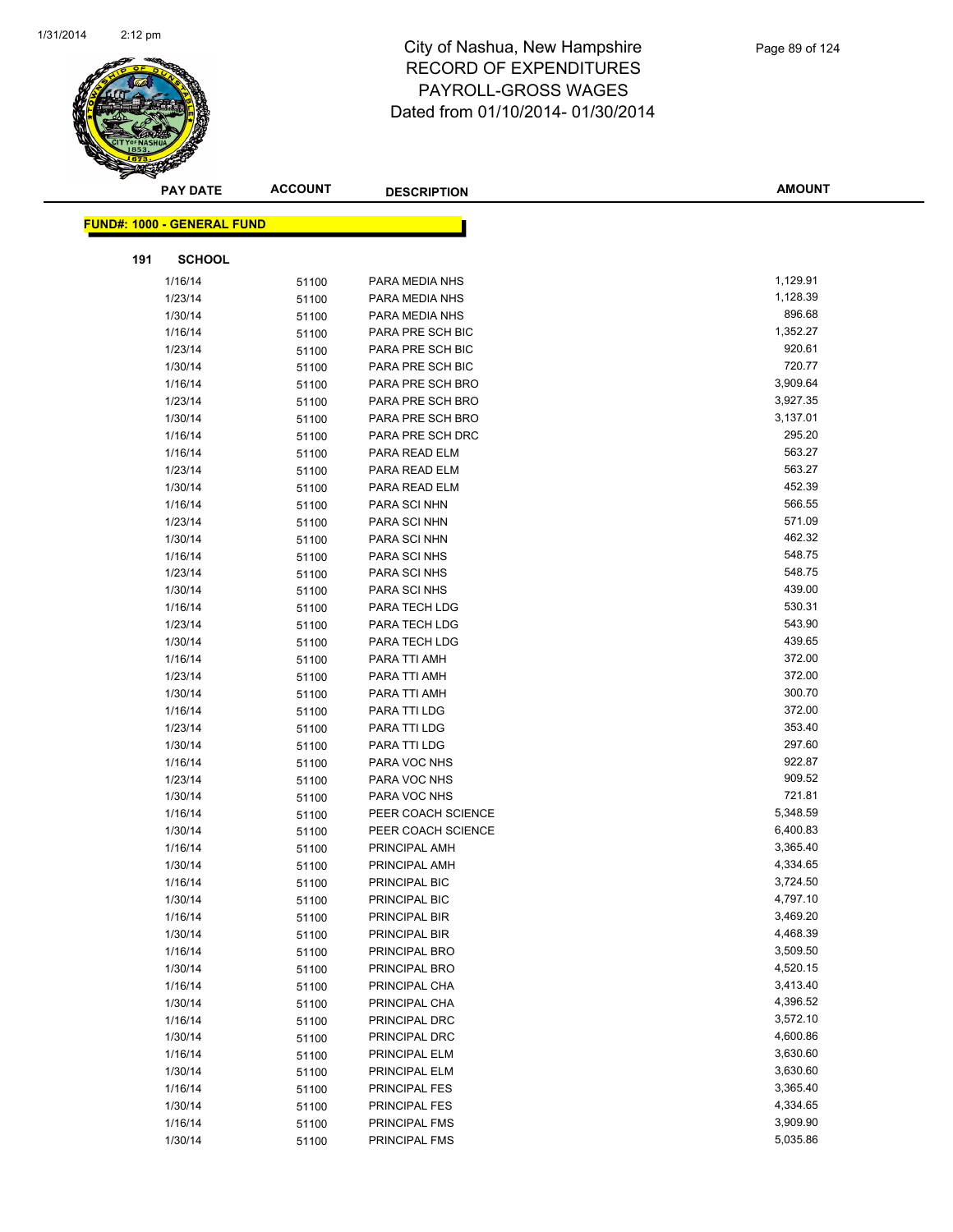

|     | <b>PAY DATE</b>                   | <b>ACCOUNT</b> | <b>DESCRIPTION</b>          | <b>AMOUNT</b> |
|-----|-----------------------------------|----------------|-----------------------------|---------------|
|     | <b>FUND#: 1000 - GENERAL FUND</b> |                |                             |               |
|     |                                   |                |                             |               |
| 191 | <b>SCHOOL</b>                     |                |                             |               |
|     | 1/16/14                           | 51100          | PRINCIPAL LDG               | 3,727.90      |
|     | 1/30/14                           | 51100          | PRINCIPAL LDG               | 4,801.64      |
|     | 1/16/14                           | 51100          | PRINCIPAL MDE               | 3,413.40      |
|     | 1/30/14                           | 51100          | PRINCIPAL MDE               | 4,396.52      |
|     | 1/16/14                           | 51100          | PRINCIPAL MTP               | 3,509.50      |
|     | 1/30/14                           | 51100          | PRINCIPAL MTP               | 4,520.15      |
|     | 1/16/14                           | 51100          | PRINCIPAL NHN               | 4,021.50      |
|     | 1/30/14                           | 51100          | PRINCIPAL NHN               | 4,021.50      |
|     | 1/16/14                           | 51100          | PRINCIPAL NHS               | 3,961.50      |
|     | 1/30/14                           | 51100          | PRINCIPAL NHS               | 5,102.41      |
|     | 1/16/14                           | 51100          | PRINCIPAL NSE               | 3,122.28      |
|     | 1/30/14                           | 51100          | PRINCIPAL NSE               | 4,468.39      |
|     | 1/16/14                           | 51100          | PRINCIPAL PMS               | 3,615.40      |
|     | 1/30/14                           | 51100          | PRINCIPAL PMS               | 4,656.65      |
|     | 1/16/14                           | 51100          | PRINCIPAL SHE               | 3,773.80      |
|     | 1/30/14                           | 51100          | PRINCIPAL SHE               | 4,860.73      |
|     | 1/16/14                           | 51100          | SCHOOL PSYCHOLOGIST WID     | 36,207.89     |
|     | 1/30/14                           | 51100          | SCHOOL PSYCHOLOGIST WID     | 43, 143. 43   |
|     | 1/16/14                           | 51100          | SCHOOL PSYCHOLOGY INTERN    | 318.10        |
|     | 1/16/14                           | 51100          | SECURITY GUARD NHS          | 1,384.01      |
|     | 1/23/14                           | 51100          | SECURITY GUARD NHS          | 1,384.00      |
|     | 1/30/14                           | 51100          | SECURITY GUARD NHS          | 1,384.00      |
|     | 1/16/14                           | 51100          | SECURITY MONITOR NHN        | 1,941.60      |
|     | 1/23/14                           | 51100          | SECURITY MONITOR NHN        | 1,941.60      |
|     | 1/30/14                           | 51100          | SECURITY MONITOR NHN        | 1,419.80      |
|     | 1/16/14                           | 51100          | <b>SECURITY MONITOR NHS</b> | 1,294.40      |
|     | 1/23/14                           | 51100          | SECURITY MONITOR NHS        | 1,294.40      |
|     | 1/30/14                           | 51100          | <b>SECURITY MONITOR NHS</b> | 1,294.40      |
|     | 1/16/14                           | 51100          | SIGN LANGUAGE INTERPRETER   | 2,857.35      |
|     | 1/23/14                           | 51100          | SIGN LANGUAGE INTERPRETER   | 2,885.72      |
|     | 1/30/14                           | 51100          | SIGN LANGUAGE INTERPRETER   | 3,372.02      |
|     | 1/16/14                           | 51100          | SOCIAL WORKER ELM           | 2,245.11      |
|     | 1/30/14                           | 51100          | SOCIAL WORKER ELM           | 2,771.32      |
|     | 1/16/14                           | 51100          | SOCIAL WORKER FMS           | 2,496.39      |
|     | 1/30/14                           | 51100          | SOCIAL WORKER FMS           | 3,022.51      |
|     | 1/16/14                           | 51100          | SPEECH LANG PATHOLOGIST WID | 49,496.09     |
|     | 1/30/14                           | 51100          | SPEECH LANG PATHOLOGIST WID | 59,540.59     |
|     | 1/16/14                           | 51100          | SPEECH LANGUAGE ASST        | 649.28        |
|     | 1/23/14                           | 51100          | SPEECH LANGUAGE ASST        | 659.11        |
|     | 1/30/14                           | 51100          | SPEECH LANGUAGE ASST        | 749.73        |
|     | 1/16/14                           | 51100          | STUDENT ACTIVITY COORD NHN  | 1,143.00      |
|     | 1/30/14                           | 51100          | STUDENT ACTIVITY COORD NHN  | 1,417.35      |
|     | 1/16/14                           | 51100          | STUDENT ACTIVITY COORD NHS  | 1,074.38      |
|     | 1/30/14                           | 51100          | STUDENT ACTIVITY COORD NHS  | 1,332.25      |
|     | 1/16/14                           | 51100          | STUDENT INFO COORDINATOR    | 1,817.31      |
|     | 1/30/14                           | 51100          | STUDENT INFO COORDINATOR    | 1,817.31      |
|     | 1/16/14                           | 51100          | <b>SUPERINTENDENT</b>       | 5,407.80      |
|     | 1/30/14                           | 51100          | <b>SUPERINTENDENT</b>       | 5,407.80      |
|     | 1/16/14                           | 51100          | SYSTEMS ADMIN FULL YEAR     | 12,918.10     |
|     | 1/30/14                           | 51100          | SYSTEMS ADMIN FULL YEAR     | 16,638.35     |
|     | 1/16/14                           | 51100          | <b>TEACHER ART AMH</b>      | 2,458.00      |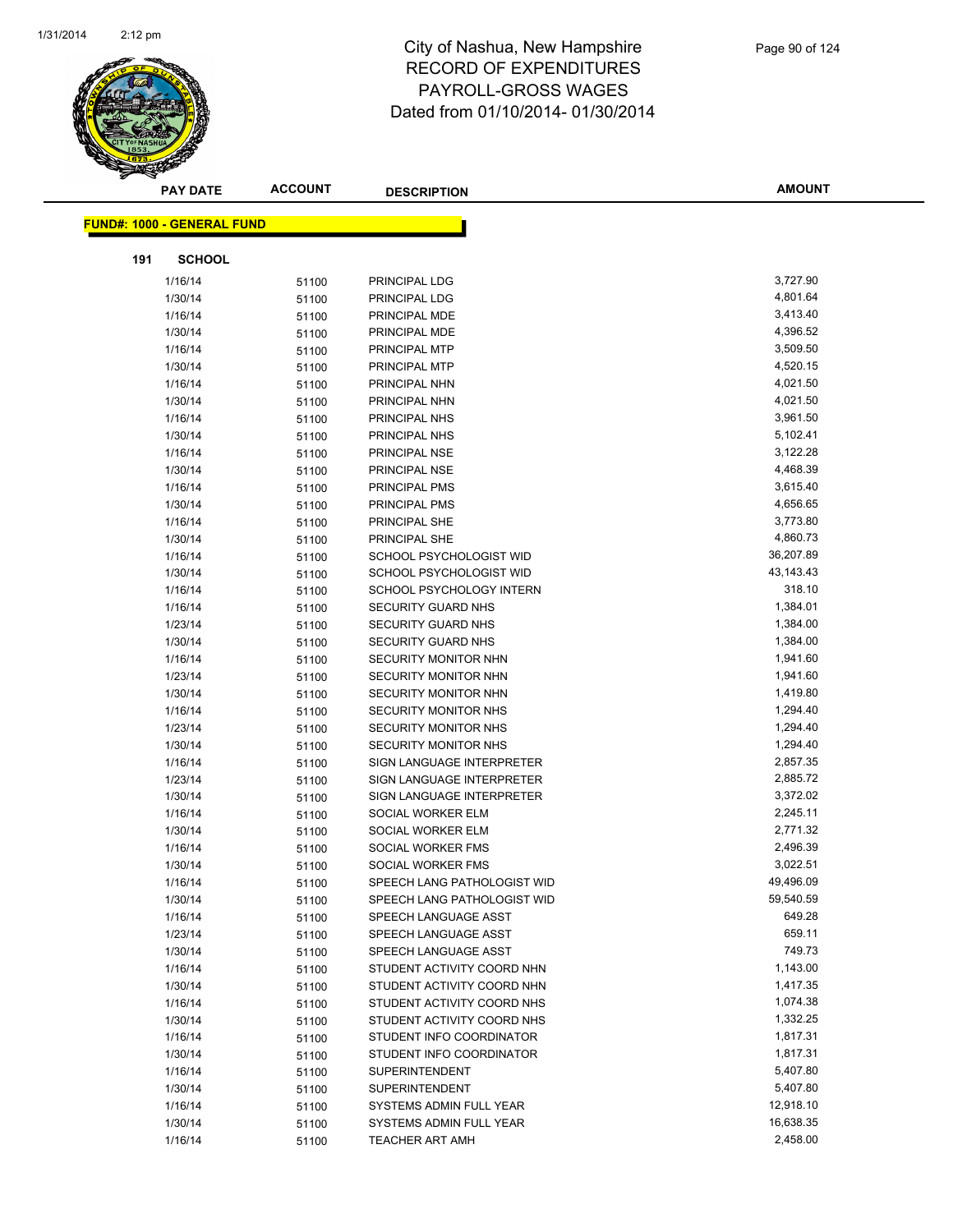

|     | <b>PAY DATE</b>                   | <b>ACCOUNT</b> | <b>DESCRIPTION</b>                                         | <b>AMOUNT</b>        |
|-----|-----------------------------------|----------------|------------------------------------------------------------|----------------------|
|     | <b>FUND#: 1000 - GENERAL FUND</b> |                |                                                            |                      |
|     |                                   |                |                                                            |                      |
| 191 | <b>SCHOOL</b>                     |                |                                                            |                      |
|     | 1/30/14                           | 51100          | <b>TEACHER ART AMH</b>                                     | 2,984.11             |
|     | 1/16/14                           | 51100          | <b>TEACHER ART BIC</b>                                     | 1,779.22             |
|     | 1/30/14                           | 51100          | <b>TEACHER ART BIC</b>                                     | 2,305.42             |
|     | 1/16/14                           | 51100          | <b>TEACHER ART BIR</b>                                     | 2,458.00             |
|     | 1/30/14                           | 51100          | <b>TEACHER ART BIR</b>                                     | 2,984.11             |
|     | 1/16/14                           | 51100          | <b>TEACHER ART BRO</b>                                     | 2,653.31             |
|     | 1/30/14                           | 51100          | <b>TEACHER ART BRO</b>                                     | 2,951.67             |
|     | 1/16/14                           | 51100          | <b>TEACHER ART CHA</b>                                     | 2,631.00             |
|     | 1/30/14                           | 51100          | <b>TEACHER ART CHA</b>                                     | 3,157.11             |
|     | 1/16/14                           | 51100          | <b>TEACHER ART DRC</b>                                     | 1,753.28             |
|     | 1/30/14                           | 51100          | <b>TEACHER ART DRC</b>                                     | 2,314.41             |
|     | 1/16/14                           | 51100          | <b>TEACHER ART ELM</b>                                     | 4,806.98             |
|     | 1/30/14                           | 51100          | <b>TEACHER ART ELM</b>                                     | 5,954.91             |
|     | 1/16/14                           | 51100          | <b>TEACHER ART FES</b>                                     | 2,631.00             |
|     | 1/30/14                           | 51100          | <b>TEACHER ART FES</b>                                     | 3,157.11             |
|     | 1/16/14                           | 51100          | <b>TEACHER ART FMS</b>                                     | 4,548.18             |
|     | 1/30/14                           | 51100          | <b>TEACHER ART FMS</b>                                     | 5,600.43             |
|     | 1/16/14                           | 51100          | <b>TEACHER ART LDG</b>                                     | 1,928.28             |
|     | 1/30/14                           | 51100          | <b>TEACHER ART LDG</b>                                     | 2,454.41             |
|     | 1/16/14                           | 51100          | <b>TEACHER ART MDE</b>                                     | 1,718.28             |
|     | 1/30/14                           | 51100          | <b>TEACHER ART MDE</b>                                     | 2,244.41             |
|     | 1/16/14                           | 51100          | <b>TEACHER ART NHN</b>                                     | 9,737.91             |
|     | 1/30/14                           | 51100          | <b>TEACHER ART NHN</b>                                     | 12,368.79            |
|     | 12/31/13                          | 51100          | <b>TEACHER ART NHS</b>                                     | 2,252.08             |
|     | 1/16/14                           | 51100          | <b>TEACHER ART NHS</b>                                     | 8,987.03             |
|     | 1/30/14                           | 51100          | <b>TEACHER ART NHS</b>                                     | 16,122.08            |
|     | 11/16/14                          | 51100          | <b>TEACHER ART NHS</b>                                     | (2,252.08)           |
|     | 1/16/14                           | 51100          | <b>TEACHER ART NSE</b>                                     | 2,717.59             |
|     | 1/30/14                           | 51100          | <b>TEACHER ART NSE</b>                                     | 3,243.72             |
|     | 1/16/14                           | 51100          | <b>TEACHER ART PMS</b>                                     | 3,298.19             |
|     | 1/30/14                           | 51100          | <b>TEACHER ART PMS</b>                                     | 4,350.52             |
|     | 1/16/14                           | 51100          | <b>TEACHER ART SHE</b>                                     | 1,635.61             |
|     | 1/30/14                           | 51100          | <b>TEACHER ART SHE</b>                                     | 1,635.60             |
|     | 1/16/14                           | 51100          | <b>TEACHER AUTO NHN</b>                                    | 4,916.00             |
|     | 1/30/14                           | 51100          | <b>TEACHER AUTO NHN</b>                                    | 5,968.22<br>5,262.00 |
|     | 1/16/14                           | 51100          | TEACHER BEHAVIOR SPEC WID                                  | 6,314.22             |
|     | 1/30/14                           | 51100          | <b>TEACHER BEHAVIOR SPEC WID</b>                           | 2,047.32             |
|     | 1/16/14                           | 51100          | TEACHER BIO TEC NHN                                        | 2,573.51             |
|     | 1/30/14                           | 51100          | TEACHER BIO TEC NHN<br>TEACHER BUILD CONST NHS             | 2,458.00             |
|     | 1/16/14                           | 51100          |                                                            | 2,984.11             |
|     | 1/30/14<br>1/16/14                | 51100          | TEACHER BUILD CONST NHS<br><b>TEACHER BUSINESS NHN</b>     | 10,337.58            |
|     | 1/30/14                           | 51100          | <b>TEACHER BUSINESS NHN</b>                                | 12,537.86            |
|     |                                   | 51100          |                                                            | 4,962.70             |
|     | 1/16/14<br>1/30/14                | 51100          | <b>TEACHER BUSINESS NHS</b><br><b>TEACHER BUSINESS NHS</b> | 6,015.04             |
|     |                                   | 51100          | TEACHER COMPUTER ELM                                       | 4,133.00             |
|     | 1/16/14<br>1/30/14                | 51100          |                                                            | 5,185.33             |
|     |                                   | 51100          | <b>TEACHER COMPUTER ELM</b><br><b>TEACHER COMPUTER FMS</b> | 2,631.00             |
|     | 1/16/14<br>1/30/14                | 51100          | TEACHER COMPUTER FMS                                       | 3,157.11             |
|     | 1/16/14                           | 51100          | TEACHER COMPUTER NHN                                       | 2,102.71             |
|     | 1/30/14                           | 51100          | TEACHER COMPUTER NHN                                       | 2,724.50             |
|     |                                   | 51100          |                                                            |                      |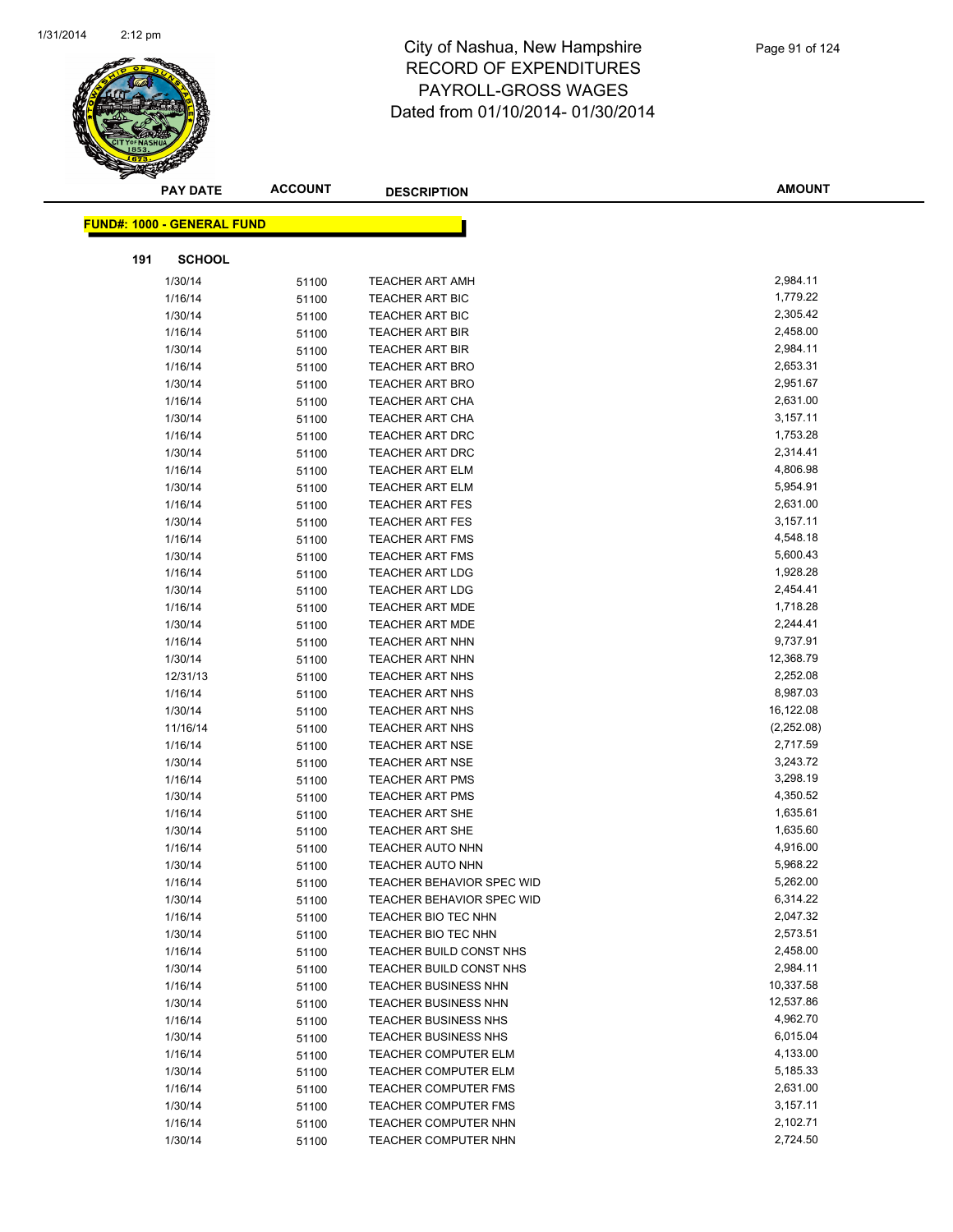

|     | <b>PAY DATE</b>                   | <b>ACCOUNT</b> | <b>DESCRIPTION</b>          | <b>AMOUNT</b> |
|-----|-----------------------------------|----------------|-----------------------------|---------------|
|     | <b>FUND#: 1000 - GENERAL FUND</b> |                |                             |               |
| 191 | <b>SCHOOL</b>                     |                |                             |               |
|     | 1/16/14                           | 51100          | TEACHER COMPUTER NHS        | 4,692.73      |
|     | 1/30/14                           | 51100          | TEACHER COMPUTER NHS        | 5,745.06      |
|     | 1/16/14                           | 51100          | <b>TEACHER COMPUTER PMS</b> | 8,246.72      |
|     | 1/30/14                           | 51100          | <b>TEACHER COMPUTER PMS</b> | 9,394.61      |
|     | 1/16/14                           | 51100          | TEACHER COSMETOLOGY NHN     | 5,311.79      |
|     | 1/30/14                           | 51100          | TEACHER COSMETOLOGY NHN     | 6,459.72      |
|     | 1/16/14                           | 51100          | <b>TEACHER CULINARY NHN</b> | 4,916.00      |
|     | 1/30/14                           | 51100          | <b>TEACHER CULINARY NHN</b> | 5,968.22      |
|     | 1/16/14                           | 51100          | <b>TEACHER DEAF NSE</b>     | 4,141.91      |
|     | 1/30/14                           | 51100          | <b>TEACHER DEAF NSE</b>     | 5,194.22      |
|     | 1/16/14                           | 51100          | <b>TEACHER DEAF WID</b>     | 1,721.47      |
|     | 1/30/14                           | 51100          | <b>TEACHER DEAF WID</b>     | 2,247.63      |
|     | 1/16/14                           | 51100          | <b>TEACHER DWSE AMH</b>     | 6,696.42      |
|     | 1/30/14                           | 51100          | TEACHER DWSE AMH            | 8,274.85      |
|     | 1/16/14                           | 51100          | <b>TEACHER DWSE BIR</b>     | 2,252.09      |
|     | 1/30/14                           | 51100          | <b>TEACHER DWSE BIR</b>     | 2,778.22      |
|     | 1/16/14                           | 51100          | <b>TEACHER DWSE BRO</b>     | 5,218.41      |
|     | 1/30/14                           | 51100          | <b>TEACHER DWSE BRO</b>     | 6,270.73      |
|     | 1/16/14                           | 51100          | TEACHER DWSE CHA            | 2,245.11      |
|     | 1/30/14                           | 51100          | <b>TEACHER DWSE CHA</b>     | 2,771.32      |
|     | 1/16/14                           | 51100          | <b>TEACHER DWSE ELM</b>     | 9,885.39      |
|     | 1/30/14                           | 51100          | <b>TEACHER DWSE ELM</b>     | 11,989.96     |
|     | 1/16/14                           | 51100          | TEACHER DWSE MDE            | 1,902.60      |
|     | 1/30/14                           | 51100          | TEACHER DWSE MDE            | 1,902.60      |
|     | 1/16/14                           | 51100          | <b>TEACHER DWSE NSE</b>     | 1,779.22      |
|     | 1/30/14                           | 51100          | <b>TEACHER DWSE NSE</b>     | 2,305.41      |
|     | 1/16/14                           | 51100          | <b>TEACHER DWSE PMS</b>     | 6,844.00      |
|     | 1/30/14                           | 51100          | <b>TEACHER DWSE PMS</b>     | 8,422.45      |
|     | 1/16/14                           | 51100          | <b>TEACHER DWSE SHE</b>     | 4,065.42      |
|     | 1/30/14                           | 51100          | <b>TEACHER DWSE SHE</b>     | 4,591.62      |
|     | 1/16/14                           | 51100          | <b>TEACHER ECE NHS</b>      | 5,262.00      |
|     | 1/30/14                           | 51100          | <b>TEACHER ECE NHS</b>      | 6,314.22      |
|     | 1/16/14                           | 51100          | TEACHER ELECTRICAL NHS      | 2,458.00      |
|     | 1/30/14                           | 51100          | TEACHER ELECTRICAL NHS      | 2,984.11      |
|     | 1/16/14                           | 51100          | <b>TEACHER ELL AMH</b>      | 1,639.61      |
|     | 1/30/14                           | 51100          | TEACHER ELL AMH             | 2,165.82      |
|     | 1/16/14                           | 51100          | TEACHER ELL BIR             | 2,631.00      |
|     | 1/30/14                           | 51100          | TEACHER ELL BIR             | 3,157.11      |
|     | 1/16/14                           | 51100          | TEACHER ELL DRC             | 5,442.49      |
|     | 1/30/14                           | 51100          | <b>TEACHER ELL DRC</b>      | 6,590.52      |
|     | 1/16/14                           | 51100          | TEACHER ELL ELM             | 4,209.59      |
|     | 1/30/14                           | 51100          | TEACHER ELL ELM             | 5,261.83      |
|     | 1/16/14                           | 51100          | TEACHER ELL FES             | 6,930.00      |
|     | 1/30/14                           | 51100          | TEACHER ELL FES             | 6,314.22      |
|     | 1/16/14                           | 51100          | <b>TEACHER ELL FMS</b>      | 1,905.80      |
|     | 1/30/14                           | 51100          | TEACHER ELL FMS             | 2,432.01      |
|     | 1/16/14                           | 51100          | TEACHER ELL LDG             | 5,691.69      |
|     | 1/30/14                           | 51100          | TEACHER ELL LDG             | 6,839.62      |
|     | 1/16/14                           | 51100          | <b>TEACHER ELL MTP</b>      | 2,631.00      |
|     | 1/30/14                           | 51100          | TEACHER ELL MTP             | 3,157.11      |
|     | 1/16/14                           | 51100          | <b>TEACHER ELL NHN</b>      | 3,929.04      |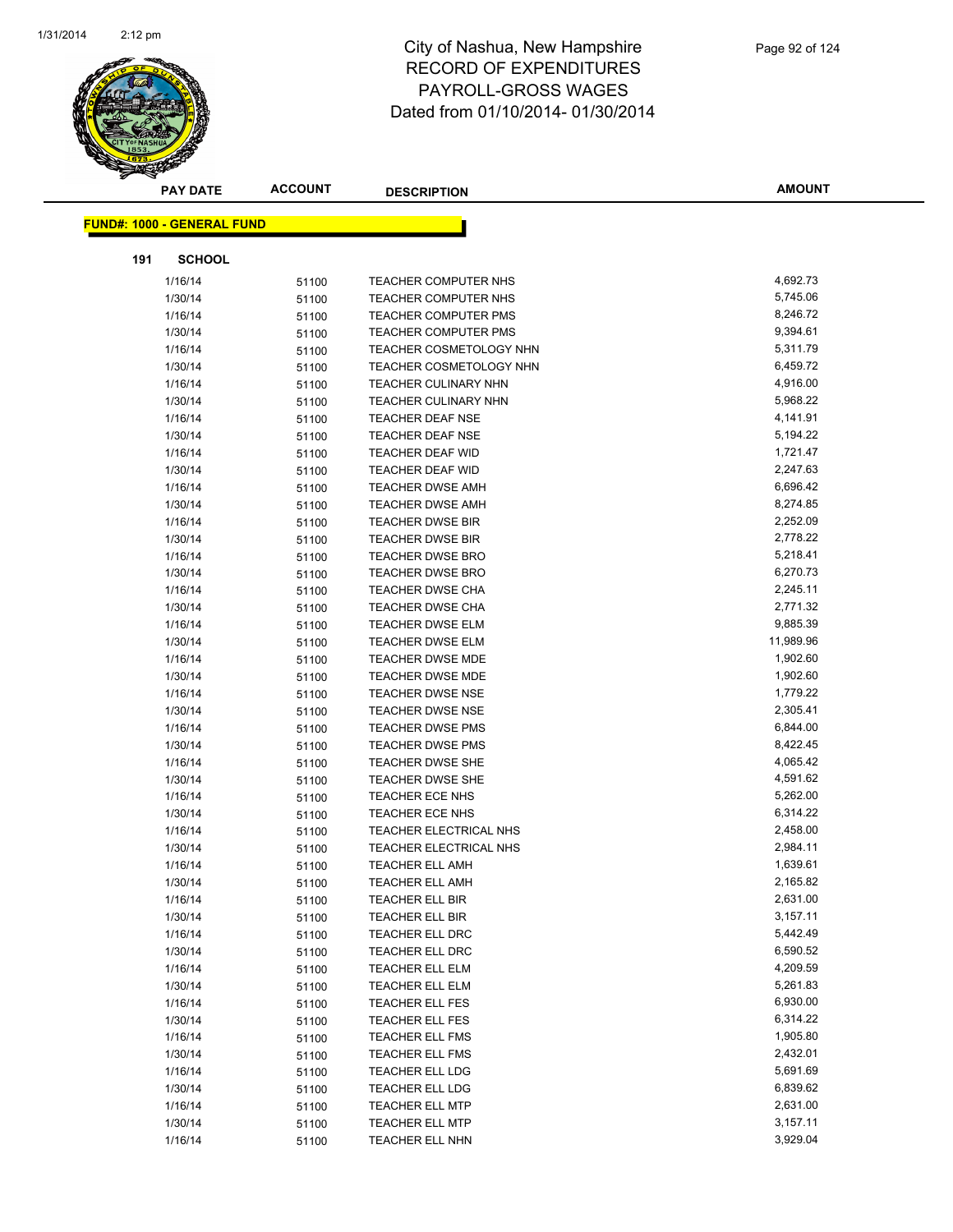

|     | <b>PAY DATE</b>                    | <b>ACCOUNT</b> | <b>DESCRIPTION</b>                                       | <b>AMOUNT</b>          |
|-----|------------------------------------|----------------|----------------------------------------------------------|------------------------|
|     | <u> FUND#: 1000 - GENERAL FUND</u> |                |                                                          |                        |
|     |                                    |                |                                                          |                        |
| 191 | <b>SCHOOL</b>                      |                |                                                          | 4,981.43               |
|     | 1/30/14                            | 51100          | TEACHER ELL NHN                                          |                        |
|     | 1/16/14                            | 51100          | TEACHER ELL NHS                                          | 6,571.18               |
|     | 1/30/14                            | 51100          | TEACHER ELL NHS                                          | 8,149.54               |
|     | 1/16/14                            | 51100          | <b>TEACHER ELL PMS</b>                                   | 1,779.22               |
|     | 1/30/14                            | 51100          | <b>TEACHER ELL PMS</b>                                   | 2,305.41               |
|     | 1/16/14                            | 51100          | TEACHER ELL SHE                                          | 1,911.91               |
|     | 1/30/14                            | 51100          | TEACHER ELL SHE                                          | 2,438.11               |
|     | 1/16/14                            | 51100          | TEACHER ENGINEER NHS                                     | 2,149.82               |
|     | 1/30/14                            | 51100          | TEACHER ENGINEER NHS                                     | 2,676.01               |
|     | 1/16/14                            | 51100          | <b>TEACHER ENGLISH ELM</b>                               | 22,067.82              |
|     | 1/30/14                            | 51100          | <b>TEACHER ENGLISH ELM</b>                               | 27,424.92<br>16,626.74 |
|     | 1/16/14                            | 51100          | <b>TEACHER ENGLISH FMS</b><br><b>TEACHER ENGLISH FMS</b> | 20,309.90              |
|     | 1/30/14<br>1/16/14                 | 51100          | <b>TEACHER ENGLISH NHN</b>                               | 35,511.38              |
|     | 1/30/14                            | 51100          | <b>TEACHER ENGLISH NHN</b>                               | 42,202.35              |
|     | 1/16/14                            | 51100          | <b>TEACHER ENGLISH NHS</b>                               | 42,306.97              |
|     | 1/30/14                            | 51100          | TEACHER ENGLISH NHS                                      | 46,893.78              |
|     | 1/16/14                            | 51100<br>51100 | <b>TEACHER ENGLISH PMS</b>                               | 15,149.11              |
|     | 1/30/14                            |                | <b>TEACHER ENGLISH PMS</b>                               | 18,305.89              |
|     | 1/16/14                            | 51100<br>51100 | <b>TEACHER FACS ELM</b>                                  | 3,212.52               |
|     | 1/30/14                            | 51100          | <b>TEACHER FACS ELM</b>                                  | 4,264.93               |
|     | 1/16/14                            | 51100          | <b>TEACHER FACS FMS</b>                                  | 4,326.63               |
|     | 1/30/14                            | 51100          | <b>TEACHER FACS FMS</b>                                  | 5,379.03               |
|     | 1/16/14                            | 51100          | <b>TEACHER FACS NHN</b>                                  | 5,652.39               |
|     | 1/30/14                            | 51100          | <b>TEACHER FACS NHN</b>                                  | 7,090.90               |
|     | 1/16/14                            | 51100          | <b>TEACHER FACS NHS</b>                                  | 1,928.28               |
|     | 1/30/14                            | 51100          | <b>TEACHER FACS NHS</b>                                  | 2,454.41               |
|     | 1/16/14                            | 51100          | <b>TEACHER FACS PMS</b>                                  | 5,089.00               |
|     | 1/30/14                            | 51100          | <b>TEACHER FACS PMS</b>                                  | 6,141.22               |
|     | 1/16/14                            | 51100          | TEACHER FOREIGN LANG ELM                                 | 5,348.59               |
|     | 1/30/14                            | 51100          | TEACHER FOREIGN LANG ELM                                 | 6,400.83               |
|     | 1/16/14                            | 51100          | <b>TEACHER FOREIGN LANG FMS</b>                          | 2,631.00               |
|     | 1/30/14                            | 51100          | <b>TEACHER FOREIGN LANG FMS</b>                          | 3,157.11               |
|     | 1/16/14                            | 51100          | TEACHER FOREIGN LANG NHN                                 | 12,307.94              |
|     | 1/30/14                            | 51100          | TEACHER FOREIGN LANG NHN                                 | 15,464.88              |
|     | 1/16/14                            | 51100          | TEACHER FOREIGN LANG NHS                                 | 16,459.16              |
|     | 1/30/14                            | 51100          | <b>TEACHER FOREIGN LANG NHS</b>                          | 20,142.00              |
|     | 1/16/14                            | 51100          | <b>TEACHER FOREIGN LANG PMS</b>                          | 5,175.59               |
|     | 1/30/14                            | 51100          | TEACHER FOREIGN LANG PMS                                 | 6,227.83               |
|     | 1/16/14                            | 51100          | <b>TEACHER GR1 AMH</b>                                   | 7,246.14               |
|     | 1/30/14                            | 51100          | <b>TEACHER GR1 AMH</b>                                   | 8,824.63               |
|     | 1/16/14                            | 51100          | <b>TEACHER GR1 BIC</b>                                   | 7,484.07               |
|     | 1/30/14                            | 51100          | <b>TEACHER GR1 BIC</b>                                   | 7,130.27               |
|     | 1/16/14                            | 51100          | <b>TEACHER GR1 BIR</b>                                   | 9,588.63               |
|     | 1/30/14                            | 51100          | <b>TEACHER GR1 BIR</b>                                   | 11,693.25              |
|     | 1/16/14                            | 51100          | <b>TEACHER GR1 BRO</b>                                   | 6,240.27               |
|     | 1/30/14                            | 51100          | <b>TEACHER GR1 BRO</b>                                   | 7,914.34               |
|     | 1/16/14                            | 51100          | <b>TEACHER GR1 CHA</b>                                   | 6,426.91               |
|     | 1/30/14                            | 51100          | <b>TEACHER GR1 CHA</b>                                   | 7,479.12               |
|     | 1/16/14                            | 51100          | <b>TEACHER GR1 DRC</b>                                   | 8,037.72               |
|     | 1/30/14                            | 51100          | <b>TEACHER GR1 DRC</b>                                   | 9,616.14               |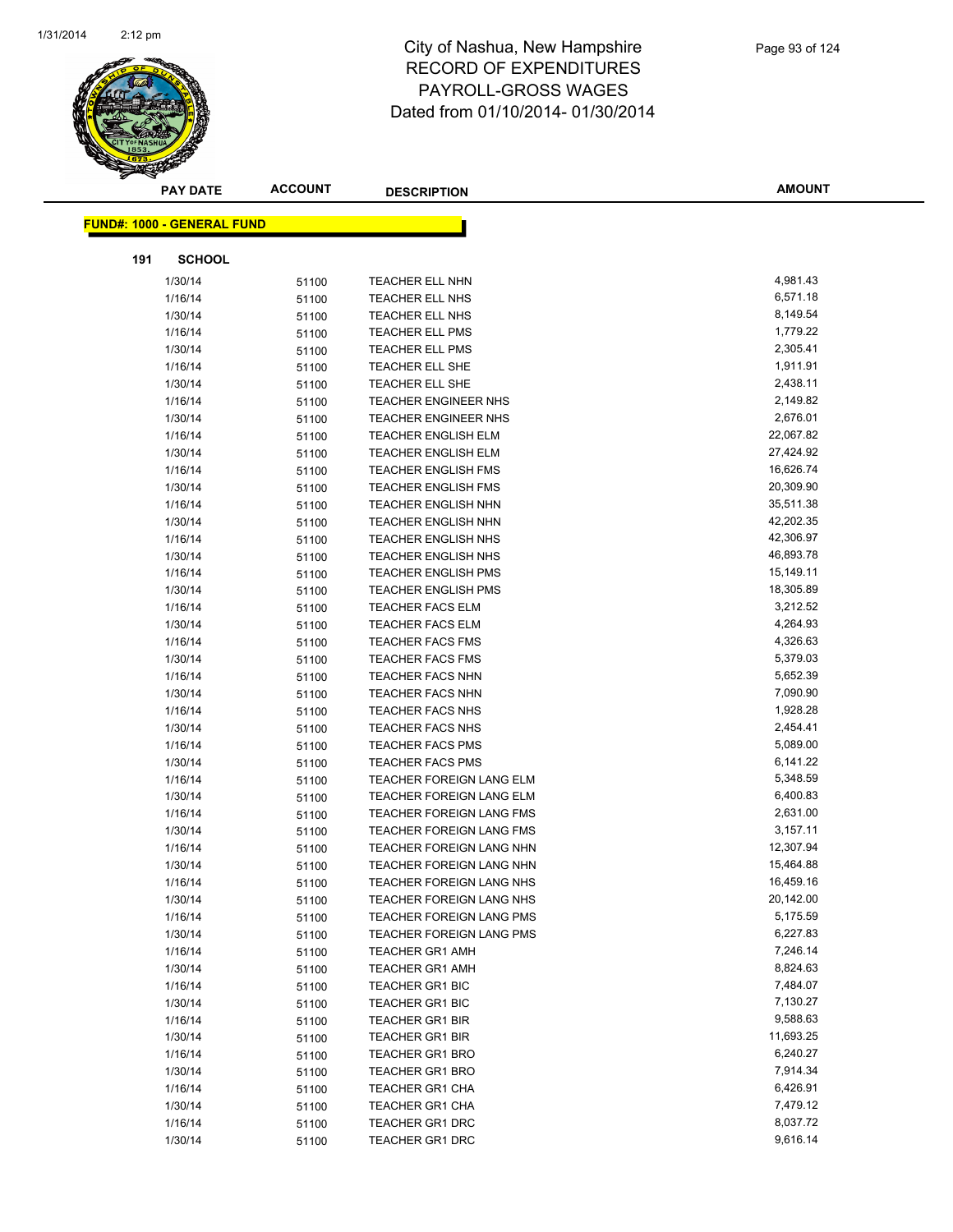

|     | <b>PAY DATE</b>                   | <b>ACCOUNT</b> | <b>DESCRIPTION</b>                               | <b>AMOUNT</b>         |
|-----|-----------------------------------|----------------|--------------------------------------------------|-----------------------|
|     | <b>FUND#: 1000 - GENERAL FUND</b> |                |                                                  |                       |
|     |                                   |                |                                                  |                       |
| 191 | <b>SCHOOL</b>                     |                |                                                  |                       |
|     | 1/16/14                           | 51100          | <b>TEACHER GR1 FES</b>                           | 9,686.49              |
|     | 1/30/14                           | 51100          | <b>TEACHER GR1 FES</b>                           | 12,317.17             |
|     | 1/16/14                           | 51100          | <b>TEACHER GR1 LDG</b>                           | 8,595.48              |
|     | 1/30/14                           | 51100          | <b>TEACHER GR1 LDG</b>                           | 10,700.06             |
|     | 1/16/14                           | 51100          | <b>TEACHER GR1 MDE</b>                           | 9,356.31              |
|     | 1/30/14                           | 51100          | <b>TEACHER GR1 MDE</b>                           | 11,987.19             |
|     | 1/16/14                           | 51100          | <b>TEACHER GR1 MTP</b>                           | 5,089.00              |
|     | 1/30/14                           | 51100          | <b>TEACHER GR1 MTP</b>                           | 6,141.22              |
|     | 1/16/14                           | 51100          | <b>TEACHER GR1 NSE</b>                           | 5,262.00              |
|     | 1/30/14                           | 51100          | <b>TEACHER GR1 NSE</b>                           | 6,314.22              |
|     | 1/16/14                           | 51100          | <b>TEACHER GR1 SHE</b>                           | 9,409.52              |
|     | 1/30/14                           | 51100          | <b>TEACHER GR1 SHE</b>                           | 11,514.16             |
|     | 1/16/14                           | 51100          | <b>TEACHER GR2 AMH</b>                           | 5,608.52              |
|     | 1/30/14                           | 51100          | <b>TEACHER GR2 AMH</b>                           | 7,187.04              |
|     | 1/16/14                           | 51100          | TEACHER GR2 BIC                                  | 11,383.49             |
|     | 1/30/14                           | 51100          | <b>TEACHER GR2 BIC</b>                           | 14,014.18             |
|     | 1/16/14                           | 51100          | <b>TEACHER GR2 BIR</b>                           | 9,327.42              |
|     | 1/30/14                           | 51100          | TEACHER GR2 BIR                                  | 11,431.97             |
|     | 1/16/14                           | 51100          | <b>TEACHER GR2 BRO</b>                           | 6,672.67              |
|     | 1/30/14                           | 51100          | <b>TEACHER GR2 BRO</b>                           | 8,251.04              |
|     | 1/16/14                           | 51100          | <b>TEACHER GR2 CHA</b>                           | 7,846.78              |
|     | 1/30/14                           | 51100          | <b>TEACHER GR2 CHA</b>                           | 9,951.34              |
|     | 1/16/14                           | 51100          | <b>TEACHER GR2 DRC</b>                           | 5,831.50              |
|     | 1/30/14                           | 51100          | TEACHER GR2 DRC                                  | 7,295.60              |
|     | 1/16/14                           | 51100          | <b>TEACHER GR2 FES</b>                           | 7,596.07              |
|     | 1/30/14                           | 51100          | <b>TEACHER GR2 FES</b>                           | 7,938.45              |
|     | 1/16/14                           | 51100          | <b>TEACHER GR2 LDG</b>                           | 9,327.42              |
|     | 1/30/14                           | 51100          | <b>TEACHER GR2 LDG</b>                           | 11,431.95             |
|     | 1/16/14                           | 51100          | TEACHER GR2 MDE                                  | 6,169.00              |
|     | 1/30/14                           | 51100          | <b>TEACHER GR2 MDE</b>                           | 7,747.55              |
|     | 1/16/14                           | 51100          | <b>TEACHER GR2 MTP</b>                           | 8,759.50<br>10,864.06 |
|     | 1/30/14                           | 51100          | <b>TEACHER GR2 MTP</b>                           | 6,327.40              |
|     | 1/16/14                           | 51100          | <b>TEACHER GR2 NSE</b>                           | 7,905.85              |
|     | 1/30/14                           | 51100          | <b>TEACHER GR2 NSE</b>                           | 5,643.91              |
|     | 1/16/14<br>1/30/14                | 51100          | <b>TEACHER GR2 SHE</b><br><b>TEACHER GR2 SHE</b> | 7,222.44              |
|     | 1/16/14                           | 51100          |                                                  | 4,368.29              |
|     |                                   | 51100          | <b>TEACHER GR3 AMH</b><br><b>TEACHER GR3 AMH</b> | 5,420.53              |
|     | 1/30/14                           | 51100          | <b>TEACHER GR3 BIC</b>                           | 6,531.05              |
|     | 1/16/14<br>1/30/14                | 51100          | <b>TEACHER GR3 BIC</b>                           | 8,109.65              |
|     | 1/16/14                           | 51100          | TEACHER GR3 BIR                                  | 8,067.55              |
|     | 1/30/14                           | 51100          | <b>TEACHER GR3 BIR</b>                           | 9,646.04              |
|     | 1/16/14                           | 51100          | <b>TEACHER GR3 BRO</b>                           | 7,495.66              |
|     | 1/30/14                           | 51100<br>51100 | <b>TEACHER GR3 BRO</b>                           | 9,169.73              |
|     | 1/16/14                           |                | <b>TEACHER GR3 CHA</b>                           | 5,198.05              |
|     | 1/30/14                           | 51100<br>51100 | <b>TEACHER GR3 CHA</b>                           | 6,776.66              |
|     | 1/16/14                           |                | <b>TEACHER GR3 DRC</b>                           | 5,209.14              |
|     | 1/30/14                           | 51100<br>51100 | <b>TEACHER GR3 DRC</b>                           | 6,787.64              |
|     | 1/16/14                           |                | <b>TEACHER GR3 FES</b>                           | 8,279.89              |
|     | 1/30/14                           | 51100<br>51100 | <b>TEACHER GR3 FES</b>                           | 10,384.56             |
|     | 1/16/14                           | 51100          | <b>TEACHER GR3 LDG</b>                           | 6,332.40              |
|     |                                   |                |                                                  |                       |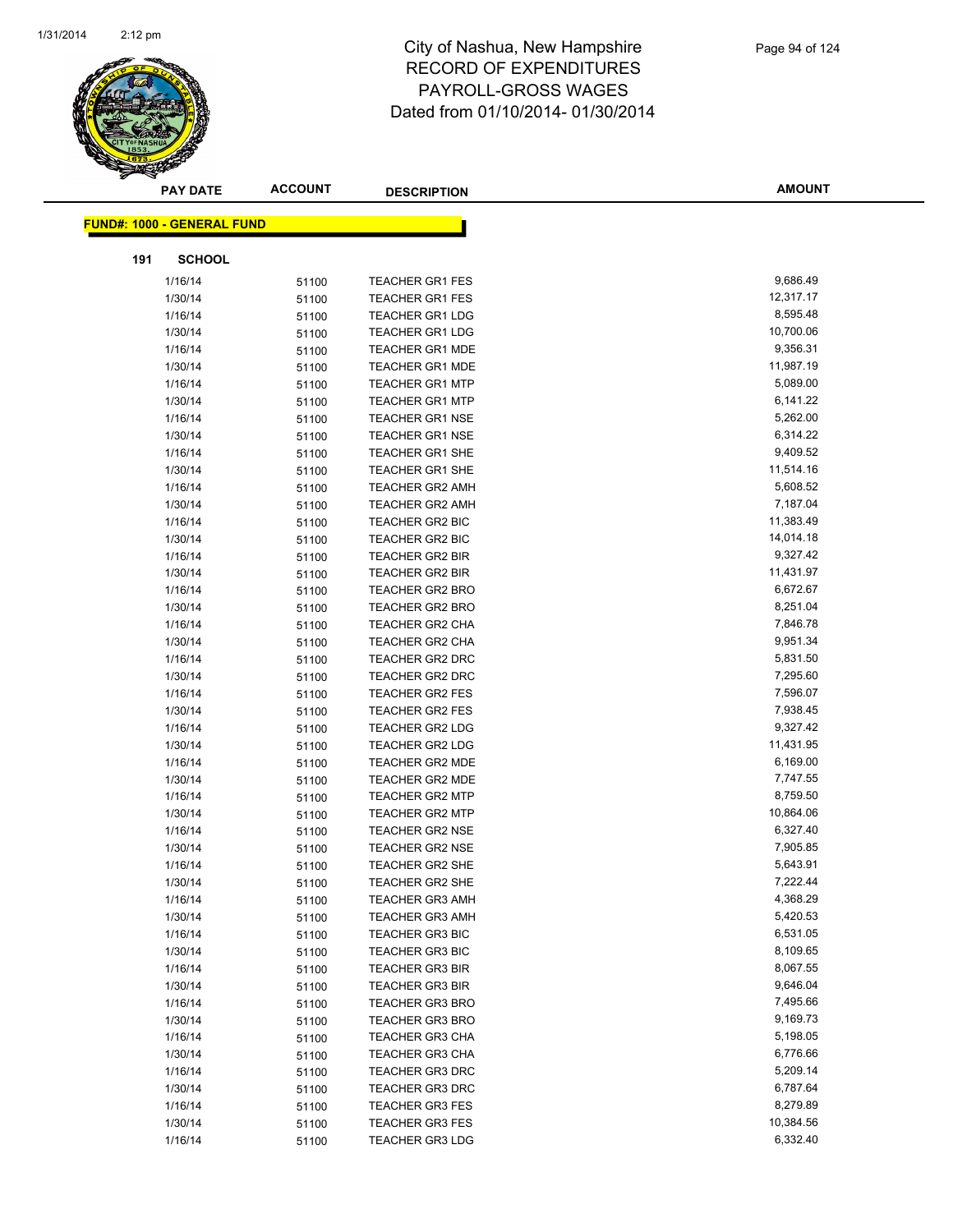

|     | <b>PAY DATE</b>                   | <b>ACCOUNT</b> | <b>DESCRIPTION</b>                               | <b>AMOUNT</b>        |
|-----|-----------------------------------|----------------|--------------------------------------------------|----------------------|
|     | <b>FUND#: 1000 - GENERAL FUND</b> |                |                                                  |                      |
|     |                                   |                |                                                  |                      |
| 191 | <b>SCHOOL</b>                     |                |                                                  |                      |
|     | 1/30/14                           | 51100          | <b>TEACHER GR3 LDG</b>                           | 7,384.62             |
|     | 1/16/14                           | 51100          | <b>TEACHER GR3 MDE</b>                           | 13,332.95            |
|     | 1/30/14                           | 51100          | <b>TEACHER GR3 MDE</b>                           | 16,489.90            |
|     | 1/16/14                           | 51100          | <b>TEACHER GR3 MTP</b>                           | 4,913.61             |
|     | 1/30/14                           | 51100          | <b>TEACHER GR3 MTP</b>                           | 6,061.63             |
|     | 1/16/14                           | 51100          | <b>TEACHER GR3 NSE</b>                           | 3,780.31             |
|     | 1/30/14                           | 51100          | <b>TEACHER GR3 NSE</b>                           | 4,832.64             |
|     | 1/16/14                           | 51100          | <b>TEACHER GR3 SHE</b>                           | 13,135.83            |
|     | 1/30/14                           | 51100          | <b>TEACHER GR3 SHE</b>                           | 16,292.59            |
|     | 1/16/14                           | 51100          | <b>TEACHER GR4 AMH</b>                           | 3,730.03             |
|     | 1/30/14                           | 51100          | <b>TEACHER GR4 AMH</b>                           | 4,878.02             |
|     | 1/16/14                           | 51100          | <b>TEACHER GR4 BIC</b>                           | 6,974.00             |
|     | 1/30/14                           | 51100          | <b>TEACHER GR4 BIC</b>                           | 8,552.45             |
|     | 1/16/14                           | 51100          | <b>TEACHER GR4 BIR</b>                           | 6,048.02             |
|     | 1/30/14                           | 51100          | <b>TEACHER GR4 BIR</b>                           | 7,626.43             |
|     | 1/16/14                           | 51100          | <b>TEACHER GR4 BRO</b>                           | 6,724.29             |
|     | 1/30/14                           | 51100          | <b>TEACHER GR4 BRO</b>                           | 8,302.64             |
|     | 1/16/14                           | 51100          | <b>TEACHER GR4 CHA</b>                           | 11,777.81            |
|     | 1/30/14                           | 51100          | TEACHER GR4 CHA                                  | 14,408.58            |
|     | 1/16/14                           | 51100          | <b>TEACHER GR4 DRC</b>                           | 4,809.11             |
|     | 1/30/14                           | 51100          | <b>TEACHER GR4 DRC</b>                           | 5,861.42             |
|     | 1/16/14                           | 51100          | <b>TEACHER GR4 FES</b>                           | 11,252.53            |
|     | 1/30/14                           | 51100          | <b>TEACHER GR4 FES</b>                           | 13,883.27            |
|     | 1/16/14                           | 51100          | <b>TEACHER GR4 LDG</b>                           | 8,540.98             |
|     | 1/30/14                           | 51100          | <b>TEACHER GR4 LDG</b>                           | 10,215.03            |
|     | 12/31/13                          | 51100          | <b>TEACHER GR4 MDE</b>                           | 1,905.80             |
|     | 1/16/14                           | 51100          | <b>TEACHER GR4 MDE</b>                           | 5,932.40             |
|     | 1/30/14                           | 51100          | <b>TEACHER GR4 MDE</b>                           | 7,510.73             |
|     | 1/16/14                           | 51100          | <b>TEACHER GR4 MTP</b>                           | 7,126.40             |
|     | 1/30/14                           | 51100          | <b>TEACHER GR4 MTP</b>                           | 8,164.98             |
|     | 1/16/14                           | 51100          | <b>TEACHER GR4 NSE</b>                           | 8,544.88             |
|     | 1/30/14                           | 51100          | <b>TEACHER GR4 NSE</b>                           | 10,649.48            |
|     | 1/16/14                           | 51100          | <b>TEACHER GR4 SHE</b>                           | 5,604.24             |
|     | 1/30/14                           | 51100          | <b>TEACHER GR4 SHE</b>                           | 7,182.85<br>5,089.00 |
|     | 1/16/14                           | 51100          | <b>TEACHER GR5 AMH</b>                           | 6,141.22             |
|     | 1/30/14<br>1/16/14                | 51100          | <b>TEACHER GR5 AMH</b>                           | 10,932.52            |
|     |                                   | 51100          | <b>TEACHER GR5 BIC</b><br><b>TEACHER GR5 BIC</b> | 13,037.05            |
|     | 1/30/14<br>1/16/14                | 51100          | <b>TEACHER GR5 BIR</b>                           | 9,688.07             |
|     | 1/30/14                           | 51100          | <b>TEACHER GR5 BIR</b>                           | 11,792.56            |
|     | 1/16/14                           | 51100<br>51100 | <b>TEACHER GR5 BRO</b>                           | 9,916.81             |
|     | 1/30/14                           | 51100          | <b>TEACHER GR5 BRO</b>                           | 12,021.47            |
|     | 1/16/14                           | 51100          | <b>TEACHER GR5 CHA</b>                           | 6,288.68             |
|     | 1/30/14                           | 51100          | <b>TEACHER GR5 CHA</b>                           | 7,867.05             |
|     | 1/16/14                           | 51100          | <b>TEACHER GR5 DRC</b>                           | 5,118.63             |
|     | 1/30/14                           | 51100          | <b>TEACHER GR5 DRC</b>                           | 6,697.15             |
|     | 1/16/14                           | 51100          | <b>TEACHER GR5 FES</b>                           | 7,567.62             |
|     | 1/30/14                           | 51100          | <b>TEACHER GR5 FES</b>                           | 9,672.46             |
|     | 1/16/14                           | 51100          | <b>TEACHER GR5 LDG</b>                           | 9,582.52             |
|     | 1/30/14                           | 51100          | <b>TEACHER GR5 LDG</b>                           | 11,687.16            |
|     | 1/16/14                           | 51100          | <b>TEACHER GR5 MDE</b>                           | 9,097.04             |
|     |                                   |                |                                                  |                      |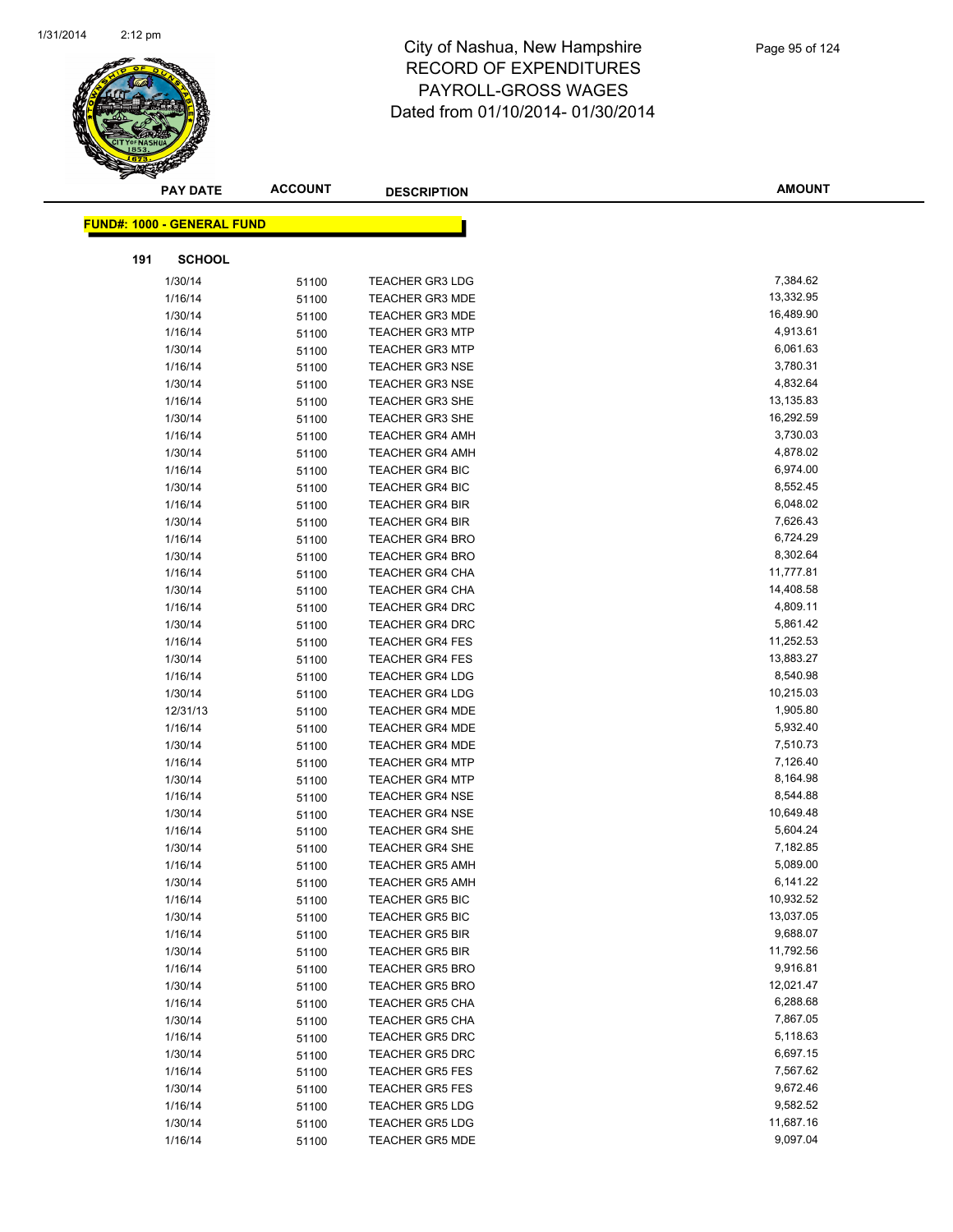

|     | <b>PAY DATE</b>                   | <b>ACCOUNT</b> | <b>DESCRIPTION</b>            | <b>AMOUNT</b> |
|-----|-----------------------------------|----------------|-------------------------------|---------------|
|     | <b>FUND#: 1000 - GENERAL FUND</b> |                |                               |               |
|     |                                   |                |                               |               |
| 191 | <b>SCHOOL</b>                     |                |                               |               |
|     | 1/30/14                           | 51100          | <b>TEACHER GR5 MDE</b>        | 11,201.65     |
|     | 1/16/14                           | 51100          | <b>TEACHER GR5 MTP</b>        | 5,433.37      |
|     | 1/30/14                           | 51100          | <b>TEACHER GR5 MTP</b>        | 7,011.85      |
|     | 1/16/14                           | 51100          | <b>TEACHER GR5 NSE</b>        | 7,590.22      |
|     | 1/30/14                           | 51100          | <b>TEACHER GR5 NSE</b>        | 9,168.64      |
|     | 1/16/14                           | 51100          | <b>TEACHER GR5 SHE</b>        | 5,089.00      |
|     | 1/30/14                           | 51100          | <b>TEACHER GR5 SHE</b>        | 6,141.22      |
|     | 1/16/14                           | 51100          | <b>TEACHER GR6 ELM</b>        | 28,535.99     |
|     | 1/30/14                           | 51100          | <b>TEACHER GR6 ELM</b>        | 35,998.11     |
|     | 1/16/14                           | 51100          | <b>TEACHER GR6 FMS</b>        | 25,614.61     |
|     | 1/30/14                           | 51100          | <b>TEACHER GR6 FMS</b>        | 31,402.27     |
|     | 1/16/14                           | 51100          | <b>TEACHER GR6 PMS</b>        | 22,327.33     |
|     | 1/30/14                           | 51100          | <b>TEACHER GR6 PMS</b>        | 27,158.33     |
|     | 1/16/14                           | 51100          | <b>TEACHER GRAPH NHS</b>      | 8,954.21      |
|     | 1/30/14                           | 51100          | <b>TEACHER GRAPH NHS</b>      | 11,058.85     |
|     | 1/16/14                           | 51100          | <b>TEACHER GRAPHICS NHN</b>   | 2,458.00      |
|     | 1/30/14                           | 51100          | <b>TEACHER GRAPHICS NHN</b>   | 2,984.11      |
|     | 1/16/14                           | 51100          | <b>TEACHER HEALTH ELM</b>     | 2,333.11      |
|     | 1/30/14                           | 51100          | TEACHER HEALTH ELM            | 2,859.32      |
|     | 1/16/14                           | 51100          | <b>TEACHER HEALTH NHN</b>     | 2,950.29      |
|     | 1/30/14                           | 51100          | TEACHER HEALTH NHN            | 3,572.11      |
|     | 1/16/14                           | 51100          | <b>TEACHER HEALTH NHS</b>     | 2,458.00      |
|     | 1/30/14                           | 51100          | <b>TEACHER HEALTH NHS</b>     | 2,984.11      |
|     | 1/16/14                           | 51100          | TEACHER HEALTHOC NHS          | 7,720.00      |
|     | 1/30/14                           | 51100          | TEACHER HEALTHOC NHS          | 9,298.33      |
|     | 1/16/14                           | 51100          | TEACHER IN SCH SUSPENSION ELM | 1,510.91      |
|     | 1/30/14                           | 51100          | TEACHER IN SCH SUSPENSION ELM | 1,510.90      |
|     | 1/16/14                           | 51100          | TEACHER IN SCH SUSPENSION NHS | 2,414.72      |
|     | 1/30/14                           | 51100          | TEACHER IN SCH SUSPENSION NHS | 2,940.92      |
|     | 1/16/14                           | 51100          | <b>TEACHER INST SPED WID</b>  | 5,198.94      |
|     | 1/30/14                           | 51100          | <b>TEACHER INST SPED WID</b>  | 5,988.15      |
|     | 1/16/14                           | 51100          | <b>TEACHER KIND AMH</b>       | 4,659.83      |
|     | 1/30/14                           | 51100          | <b>TEACHER KIND AMH</b>       | 5,712.24      |
|     | 1/16/14                           | 51100          | <b>TEACHER KIND BIC</b>       | 5,175.50      |
|     | 1/30/14                           | 51100          | <b>TEACHER KIND BIC</b>       | 6,227.71      |
|     | 1/16/14                           | 51100          | TEACHER KIND BIR              | 2,244.10      |
|     | 1/30/14                           | 51100          | <b>TEACHER KIND BIR</b>       | 2,244.10      |
|     | 1/16/14                           | 51100          | <b>TEACHER KIND BRO</b>       | 2,458.00      |
|     | 1/30/14                           | 51100          | <b>TEACHER KIND BRO</b>       | 2,984.11      |
|     | 1/16/14                           | 51100          | <b>TEACHER KIND CHA</b>       | 6,739.70      |
|     | 1/30/14                           | 51100          | <b>TEACHER KIND CHA</b>       | 7,835.72      |
|     | 1/16/14                           | 51100          | <b>TEACHER KIND DRC</b>       | 6,060.92      |
|     | 1/30/14                           | 51100          | <b>TEACHER KIND DRC</b>       | 7,639.34      |
|     | 1/16/14                           | 51100          | <b>TEACHER KIND FES</b>       | 7,198.20      |
|     | 1/30/14                           | 51100          | <b>TEACHER KIND FES</b>       | 8,776.64      |
|     | 1/16/14                           | 51100          | <b>TEACHER KIND LDG</b>       | 10,784.02     |
|     | 1/30/14                           | 51100          | <b>TEACHER KIND LDG</b>       | 13,414.76     |
|     | 1/16/14                           | 51100          | <b>TEACHER KIND MDE</b>       | 4,398.59      |
|     | 1/30/14                           | 51100          | <b>TEACHER KIND MDE</b>       | 5,450.95      |
|     | 1/16/14                           | 51100          | <b>TEACHER KIND MTP</b>       | 5,070.39      |
|     | 1/30/14                           | 51100          | <b>TEACHER KIND MTP</b>       | 6,122.62      |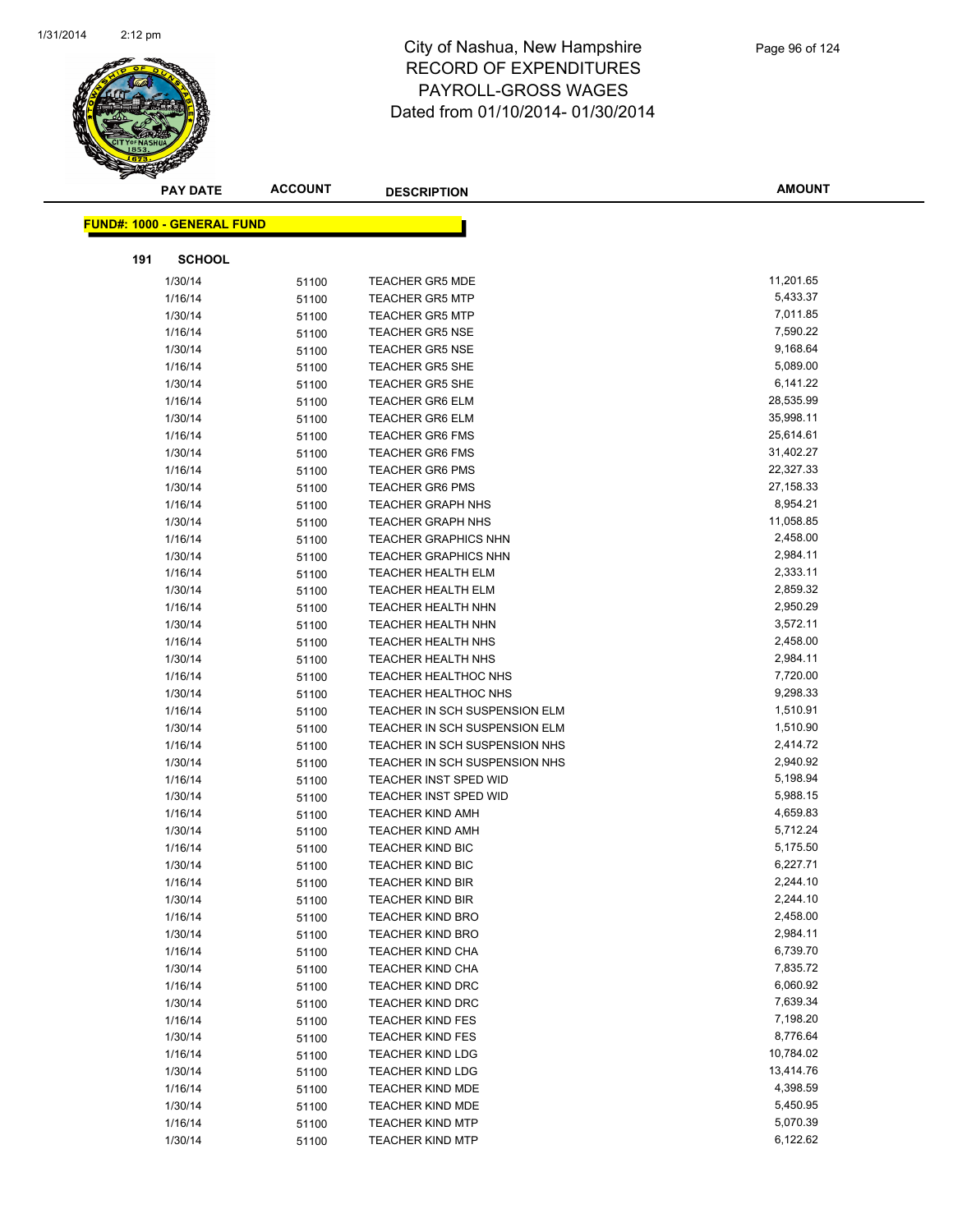

|     | <b>PAY DATE</b>                   | <b>ACCOUNT</b> | <b>DESCRIPTION</b>       | <b>AMOUNT</b> |
|-----|-----------------------------------|----------------|--------------------------|---------------|
|     | <b>FUND#: 1000 - GENERAL FUND</b> |                |                          |               |
|     |                                   |                |                          |               |
| 191 | <b>SCHOOL</b>                     |                |                          |               |
|     | 1/16/14                           | 51100          | <b>TEACHER KIND NSE</b>  | 3,586.39      |
|     | 1/30/14                           | 51100          | <b>TEACHER KIND NSE</b>  | 4,112.52      |
|     | 1/16/14                           | 51100          | <b>TEACHER KIND SHE</b>  | 2,013.97      |
|     | 1/30/14                           | 51100          | <b>TEACHER KIND SHE</b>  | 2,587.95      |
|     | 1/16/14                           | 51100          | <b>TEACHER MATH ELM</b>  | 19,154.33     |
|     | 1/30/14                           | 51100          | <b>TEACHER MATH ELM</b>  | 23,459.32     |
|     | 1/16/14                           | 51100          | <b>TEACHER MATH FMS</b>  | 13,695.84     |
|     | 1/30/14                           | 51100          | <b>TEACHER MATH FMS</b>  | 16,948.59     |
|     | 1/16/14                           | 51100          | <b>TEACHER MATH NHN</b>  | 33,520.11     |
|     | 1/30/14                           | 51100          | <b>TEACHER MATH NHN</b>  | 42,090.54     |
|     | 1/16/14                           | 51100          | <b>TEACHER MATH NHS</b>  | 36,895.25     |
|     | 1/30/14                           | 51100          | <b>TEACHER MATH NHS</b>  | 46,031.34     |
|     | 1/16/14                           | 51100          | <b>TEACHER MATH PMS</b>  | 10,015.40     |
|     | 1/30/14                           | 51100          | <b>TEACHER MATH PMS</b>  | 12,119.97     |
|     | 1/16/14                           | 51100          | <b>TEACHER MUSIC AMH</b> | 1,510.91      |
|     | 1/30/14                           | 51100          | <b>TEACHER MUSIC AMH</b> | 2,037.11      |
|     | 1/16/14                           | 51100          | TEACHER MUSIC BIC        | 2,458.00      |
|     | 1/30/14                           | 51100          | <b>TEACHER MUSIC BIC</b> | 2,984.11      |
|     | 1/16/14                           | 51100          | <b>TEACHER MUSIC BIR</b> | 2,458.00      |
|     | 1/30/14                           | 51100          | <b>TEACHER MUSIC BIR</b> | 2,984.11      |
|     | 1/16/14                           | 51100          | <b>TEACHER MUSIC BRO</b> | 2,631.00      |
|     | 1/30/14                           | 51100          | <b>TEACHER MUSIC BRO</b> | 3,157.11      |
|     | 1/16/14                           | 51100          | TEACHER MUSIC CHA        | 2,631.00      |
|     | 1/30/14                           | 51100          | <b>TEACHER MUSIC CHA</b> | 3,157.11      |
|     | 1/16/14                           | 51100          | <b>TEACHER MUSIC DRC</b> | 2,458.00      |
|     | 1/30/14                           | 51100          | <b>TEACHER MUSIC DRC</b> | 2,984.11      |
|     | 1/16/14                           | 51100          | <b>TEACHER MUSIC ELM</b> | 3,480.81      |
|     | 1/30/14                           | 51100          | <b>TEACHER MUSIC ELM</b> | 4,533.13      |
|     | 1/16/14                           | 51100          | <b>TEACHER MUSIC FMS</b> | 4,659.83      |
|     | 1/30/14                           | 51100          | <b>TEACHER MUSIC FMS</b> | 5,712.24      |
|     | 1/16/14                           | 51100          | <b>TEACHER MUSIC LDG</b> | 2,496.39      |
|     | 1/30/14                           | 51100          | <b>TEACHER MUSIC LDG</b> | 3,022.52      |
|     | 1/16/14                           | 51100          | <b>TEACHER MUSIC MDE</b> | 1,779.22      |
|     | 1/30/14                           | 51100          | <b>TEACHER MUSIC MDE</b> | 2,305.42      |
|     | 1/16/14                           | 51100          | <b>TEACHER MUSIC NHN</b> | 5,262.00      |
|     | 1/30/14                           | 51100          | TEACHER MUSIC NHN        | 6,314.22      |
|     | 1/16/14                           | 51100          | <b>TEACHER MUSIC NHS</b> | 4,710.09      |
|     | 1/30/14                           | 51100          | <b>TEACHER MUSIC NHS</b> | 5,762.33      |
|     | 1/16/14                           | 51100          | <b>TEACHER MUSIC NSE</b> | 1,835.09      |
|     | 1/30/14                           | 51100          | <b>TEACHER MUSIC NSE</b> | 2,361.22      |
|     | 1/16/14                           | 51100          | <b>TEACHER MUSIC PMS</b> | 4,037.91      |
|     | 1/30/14                           | 51100          | <b>TEACHER MUSIC PMS</b> | 5,090.22      |
|     | 1/16/14                           | 51100          | <b>TEACHER MUSIC SHE</b> | 2,252.09      |
|     | 1/30/14                           | 51100          | <b>TEACHER MUSIC SHE</b> | 2,778.22      |
|     | 1/16/14                           | 51100          | TEACHER PE BIC           | 1,841.20      |
|     | 1/30/14                           | 51100          | TEACHER PE BIC           | 2,367.31      |
|     | 1/16/14                           | 51100          | TEACHER PE BIR           | 2,496.39      |
|     | 1/30/14                           | 51100          | TEACHER PE BIR           | 3,022.52      |
|     | 1/16/14                           | 51100          | <b>TEACHER PE BRO</b>    | 2,544.50      |
|     | 1/30/14                           | 51100          | <b>TEACHER PE BRO</b>    | 3,070.61      |
|     | 1/16/14                           | 51100          | TEACHER PE CHA           | 2,458.00      |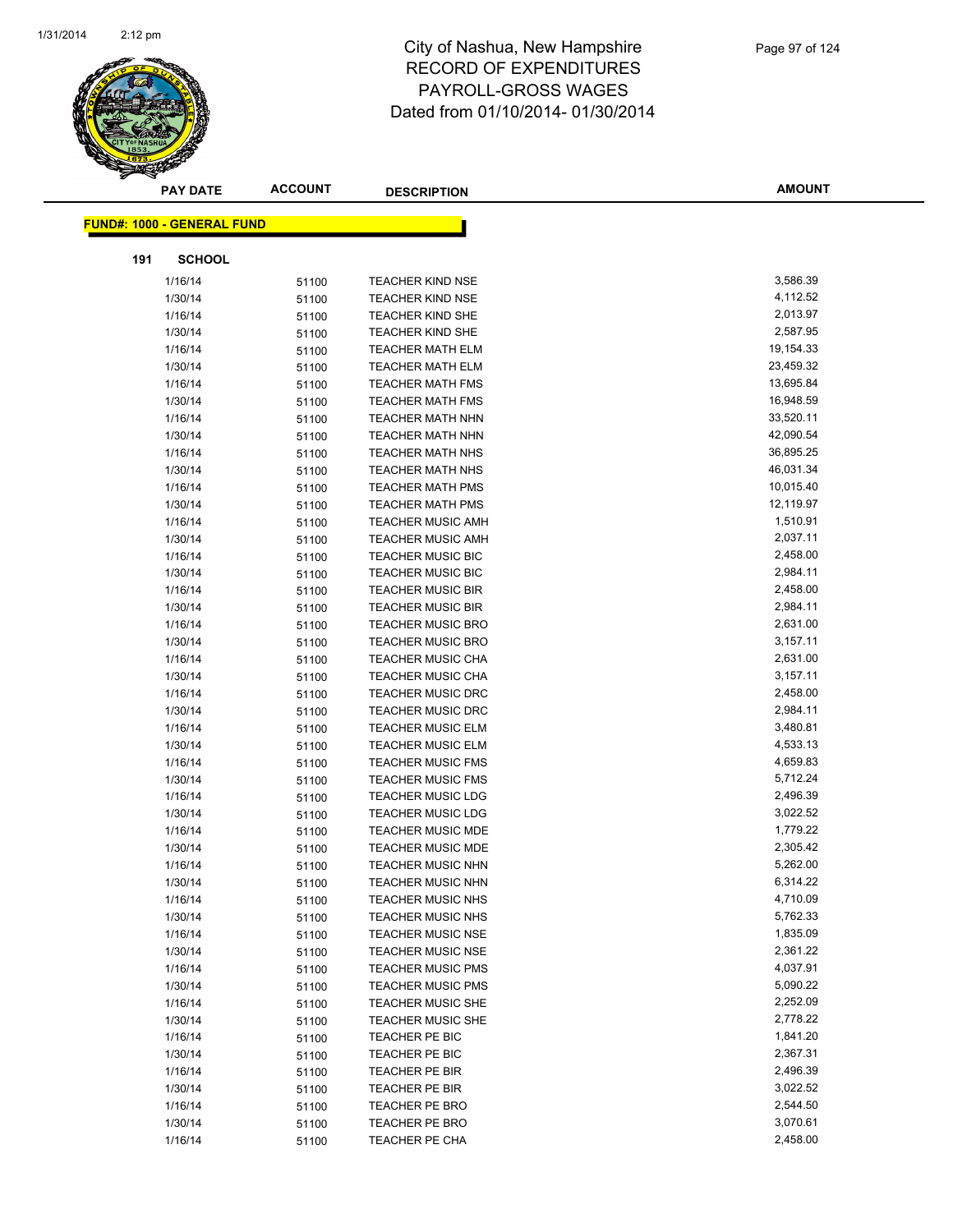

|     | <b>PAY DATE</b>                    | <b>ACCOUNT</b> | <b>DESCRIPTION</b>               | <b>AMOUNT</b>        |  |
|-----|------------------------------------|----------------|----------------------------------|----------------------|--|
|     | <u> FUND#: 1000 - GENERAL FUND</u> |                |                                  |                      |  |
| 191 | <b>SCHOOL</b>                      |                |                                  |                      |  |
|     |                                    |                |                                  | 2,984.11             |  |
|     | 1/30/14<br>1/16/14                 | 51100          | TEACHER PE CHA<br>TEACHER PE DRC | 2,666.00             |  |
|     |                                    | 51100          |                                  | 3,192.11             |  |
|     | 1/30/14<br>1/16/14                 | 51100          | TEACHER PE DRC<br>TEACHER PE ELM | 7,277.73             |  |
|     |                                    | 51100          |                                  | 8,951.94             |  |
|     | 1/30/14                            | 51100          | TEACHER PE ELM                   |                      |  |
|     | 1/16/14                            | 51100          | <b>TEACHER PE FES</b>            | 1,779.22<br>2,305.42 |  |
|     | 1/30/14<br>1/16/14                 | 51100          | <b>TEACHER PE FES</b>            | 4,916.00             |  |
|     | 1/30/14                            | 51100          | TEACHER PE FMS                   | 5,968.22             |  |
|     | 1/16/14                            | 51100          | TEACHER PE FMS<br>TEACHER PE LDG | 1,639.61             |  |
|     | 1/30/14                            | 51100          | TEACHER PE LDG                   | 2,165.82             |  |
|     |                                    | 51100          | <b>TEACHER PE MDE</b>            | 2,414.72             |  |
|     | 1/16/14<br>1/30/14                 | 51100          |                                  | 2,940.92             |  |
|     |                                    | 51100          | <b>TEACHER PE MDE</b>            | 1,757.46             |  |
|     | 1/16/14                            | 51100          | <b>TEACHER PE MTP</b>            |                      |  |
|     | 1/30/14                            | 51100          | <b>TEACHER PE MTP</b>            | 2,339.52<br>7,341.09 |  |
|     | 1/16/14                            | 51100          | TEACHER PE NHN                   |                      |  |
|     | 1/30/14                            | 51100          | TEACHER PE NHN                   | 8,919.45             |  |
|     | 1/16/14                            | 51100          | TEACHER PE NHS                   | 6,901.61             |  |
|     | 1/30/14                            | 51100          | TEACHER PE NHS                   | 8,480.04             |  |
|     | 1/16/14                            | 51100          | <b>TEACHER PE NSE</b>            | 2,252.31             |  |
|     | 1/30/14                            | 51100          | <b>TEACHER PE NSE</b>            | 2,874.11             |  |
|     | 1/16/14                            | 51100          | <b>TEACHER PE PMS</b>            | 5,089.00             |  |
|     | 1/30/14                            | 51100          | <b>TEACHER PE PMS</b>            | 6,141.22             |  |
|     | 1/16/14                            | 51100          | TEACHER PE SHE                   | 1,928.28             |  |
|     | 1/30/14                            | 51100          | TEACHER PE SHE                   | 2,454.42             |  |
|     | 1/16/14                            | 51100          | <b>TEACHER PRESCHOOL BIC</b>     | 7,299.40             |  |
|     | 1/30/14                            | 51100          | <b>TEACHER PRESCHOOL BIC</b>     | 8,351.63             |  |
|     | 1/16/14                            | 51100          | <b>TEACHER PRESCHOOL BRO</b>     | 6,918.90             |  |
|     | 1/30/14                            | 51100          | TEACHER PRESCHOOL BRO            | 8,497.36             |  |
|     | 1/16/14                            | 51100          | TEACHER PRESCHOOL DRC            | 2,458.00             |  |
|     | 1/30/14                            | 51100          | TEACHER PRESCHOOL DRC            | 2,984.12             |  |
|     | 1/16/14                            | 51100          | <b>TEACHER PRESCHOOL MTP</b>     | 4,270.61             |  |
|     | 1/30/14                            | 51100          | <b>TEACHER PRESCHOOL MTP</b>     | 5,322.93             |  |
|     | 1/16/14                            | 51100          | TEACHER PRESCHOOL NHS            | 869.61               |  |
|     | 1/30/14                            | 51100          | <b>TEACHER PRESCHOOL NHS</b>     | 1,037.94             |  |
|     | 1/16/14                            | 51100          | <b>TEACHER PRESCHOOL NSE</b>     | 7,041.10             |  |
|     | 1/30/14                            | 51100          | <b>TEACHER PRESCHOOL NSE</b>     | 8,619.64             |  |
|     | 1/16/14                            | 51100          | <b>TEACHER READ AMH</b>          | 2,717.59             |  |
|     | 1/30/14                            | 51100          | <b>TEACHER READ AMH</b>          | 3,243.72             |  |
|     | 1/16/14                            | 51100          | TEACHER READ BIC                 | 4,962.70             |  |
|     | 1/30/14                            | 51100          | <b>TEACHER READ BIC</b>          | 6,015.04             |  |
|     | 1/16/14                            | 51100          | <b>TEACHER READ BIR</b>          | 2,631.00             |  |
|     | 1/30/14                            | 51100          | TEACHER READ BIR                 | 3,129.83             |  |
|     | 1/16/14                            | 51100          | <b>TEACHER READ BRO</b>          | 1,708.48             |  |
|     | 1/30/14                            | 51100          | TEACHER READ BRO                 | 2,234.63             |  |
|     | 1/16/14                            | 51100          | TEACHER READ DRC                 | 2,717.59             |  |
|     | 1/30/14                            | 51100          | <b>TEACHER READ DRC</b>          | 3,243.72             |  |
|     | 1/16/14                            | 51100          | TEACHER READ ELM                 | 5,826.97             |  |
|     | 1/30/14                            | 51100          | <b>TEACHER READ ELM</b>          | 6,974.93             |  |
|     | 1/16/14                            | 51100          | <b>TEACHER READ FMS</b>          | 6,600.41             |  |
|     | 1/30/14                            | 51100          | <b>TEACHER READ FMS</b>          | 7,963.63             |  |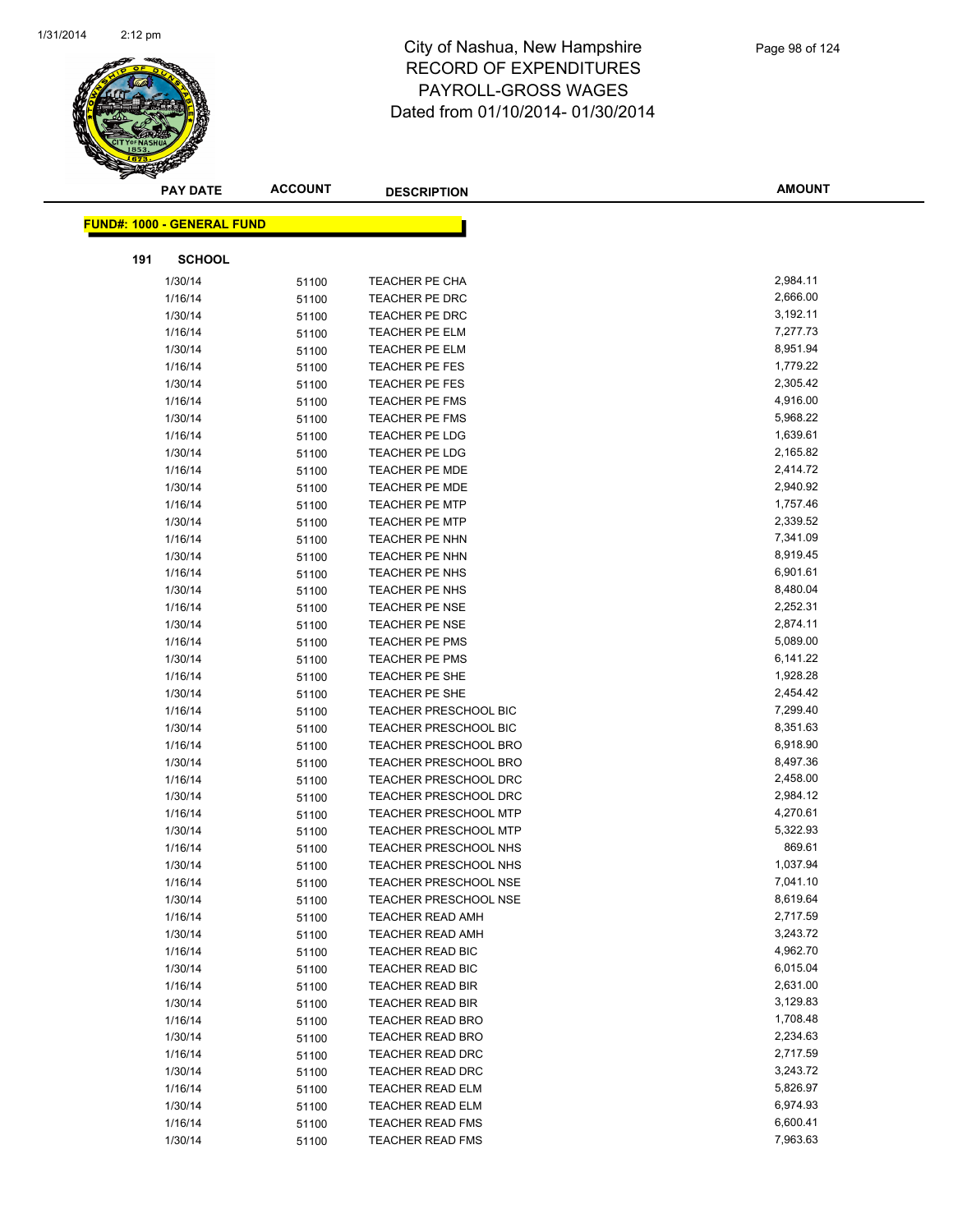

|     | <b>PAY DATE</b>                   | <b>ACCOUNT</b> | <b>DESCRIPTION</b>         | AMOUNT    |
|-----|-----------------------------------|----------------|----------------------------|-----------|
|     | <b>FUND#: 1000 - GENERAL FUND</b> |                |                            |           |
|     |                                   |                |                            |           |
| 191 | <b>SCHOOL</b>                     |                |                            |           |
|     | 1/16/14                           | 51100          | <b>TEACHER READ LDG</b>    | 2,245.11  |
|     | 1/30/14                           | 51100          | <b>TEACHER READ LDG</b>    | 2,771.32  |
|     | 1/16/14                           | 51100          | <b>TEACHER READ MDE</b>    | 2,631.00  |
|     | 1/30/14                           | 51100          | <b>TEACHER READ MDE</b>    | 3,157.11  |
|     | 1/16/14                           | 51100          | TEACHER READ NHN           | 1,510.91  |
|     | 1/30/14                           | 51100          | TEACHER READ NHN           | 2,037.11  |
|     | 1/16/14                           | 51100          | <b>TEACHER READ NSE</b>    | 3,109.38  |
|     | 1/30/14                           | 51100          | <b>TEACHER READ NSE</b>    | 3,731.21  |
|     | 1/16/14                           | 51100          | <b>TEACHER READ PMS</b>    | 4,133.00  |
|     | 1/30/14                           | 51100          | TEACHER READ PMS           | 4,837.91  |
|     | 1/16/14                           | 51100          | <b>TEACHER READ SHE</b>    | 2,414.72  |
|     | 1/30/14                           | 51100          | <b>TEACHER READ SHE</b>    | 2,940.92  |
|     | 1/16/14                           | 51100          | TEACHER READ WID           | 7,590.38  |
|     | 1/30/14                           | 51100          | <b>TEACHER READ WID</b>    | 9,264.43  |
|     | 1/16/14                           | 51100          | <b>TEACHER SCIENCE ELM</b> | 21,750.79 |
|     | 1/30/14                           | 51100          | <b>TEACHER SCIENCE ELM</b> | 26,581.85 |
|     | 1/16/14                           | 51100          | <b>TEACHER SCIENCE FMS</b> | 10,026.40 |
|     | 1/30/14                           | 51100          | <b>TEACHER SCIENCE FMS</b> | 12,752.98 |
|     | 1/16/14                           | 51100          | <b>TEACHER SCIENCE NHN</b> | 29,197.46 |
|     | 1/30/14                           | 51100          | <b>TEACHER SCIENCE NHN</b> | 35,607.09 |
|     | 1/16/14                           | 51100          | <b>TEACHER SCIENCE NHS</b> | 38,388.34 |
|     | 1/30/14                           | 51100          | <b>TEACHER SCIENCE NHS</b> | 48,050.66 |
|     | 1/16/14                           | 51100          | <b>TEACHER SCIENCE PMS</b> | 10,394.31 |
|     | 1/30/14                           | 51100          | <b>TEACHER SCIENCE PMS</b> | 12,498.91 |
|     | 1/16/14                           | 51100          | TEACHER SOCIAL STUDIES ELM | 14,285.25 |
|     | 1/30/14                           | 51100          | TEACHER SOCIAL STUDIES ELM | 17,968.42 |
|     | 1/16/14                           | 51100          | TEACHER SOCIAL STUDIES FMS | 12,563.48 |
|     | 1/30/14                           | 51100          | TEACHER SOCIAL STUDIES FMS | 15,289.76 |
|     | 1/16/14                           | 51100          | TEACHER SOCIAL STUDIES NHN | 34,830.34 |
|     | 1/30/14                           | 51100          | TEACHER SOCIAL STUDIES NHN | 42,682.38 |
|     | 1/16/14                           | 51100          | TEACHER SOCIAL STUDIES NHS | 36,719.71 |
|     | 1/30/14                           | 51100          | TEACHER SOCIAL STUDIES NHS | 45,234.05 |
|     | 1/16/14                           | 51100          | TEACHER SOCIAL STUDIES PMS | 10,833.37 |
|     | 1/30/14                           | 51100          | TEACHER SOCIAL STUDIES PMS | 13,464.07 |
|     | 1/16/14                           | 51100          | <b>TEACHER SPED BIC</b>    | 5,719.80  |
|     | 1/30/14                           | 51100          | TEACHER SPED BIC           | 7,298.37  |
|     | 1/16/14                           | 51100          | <b>TEACHER SPED BIR</b>    | 5,682.00  |
|     | 1/30/14                           | 51100          | <b>TEACHER SPED BIR</b>    | 7,260.45  |
|     | 1/16/14                           | 51100          | <b>TEACHER SPED BRO</b>    | 5,348.59  |
|     | 1/30/14                           | 51100          | <b>TEACHER SPED BRO</b>    | 6,400.83  |
|     | 1/16/14                           | 51100          | <b>TEACHER SPED CHA</b>    | 7,633.59  |
|     | 1/30/14                           | 51100          | <b>TEACHER SPED CHA</b>    | 9,211.94  |
|     | 1/16/14                           | 51100          | TEACHER SPED DRC           | 2,414.72  |
|     | 1/30/14                           | 51100          | <b>TEACHER SPED DRC</b>    | 2,940.92  |
|     | 1/16/14                           | 51100          | <b>TEACHER SPED ELM</b>    | 20,297.69 |
|     | 1/30/14                           | 51100          | TEACHER SPED ELM           | 25,559.44 |
|     | 1/16/14                           | 51100          | <b>TEACHER SPED FES</b>    | 5,860.19  |
|     | 1/30/14                           | 51100          | <b>TEACHER SPED FES</b>    | 6,912.43  |
|     | 1/16/14                           | 51100          | <b>TEACHER SPED FMS</b>    | 5,138.06  |
|     | 1/30/14                           | 51100          | <b>TEACHER SPED FMS</b>    | 8,109.59  |
|     | 1/16/14                           | 51100          | <b>TEACHER SPED LDG</b>    | 3,484.58  |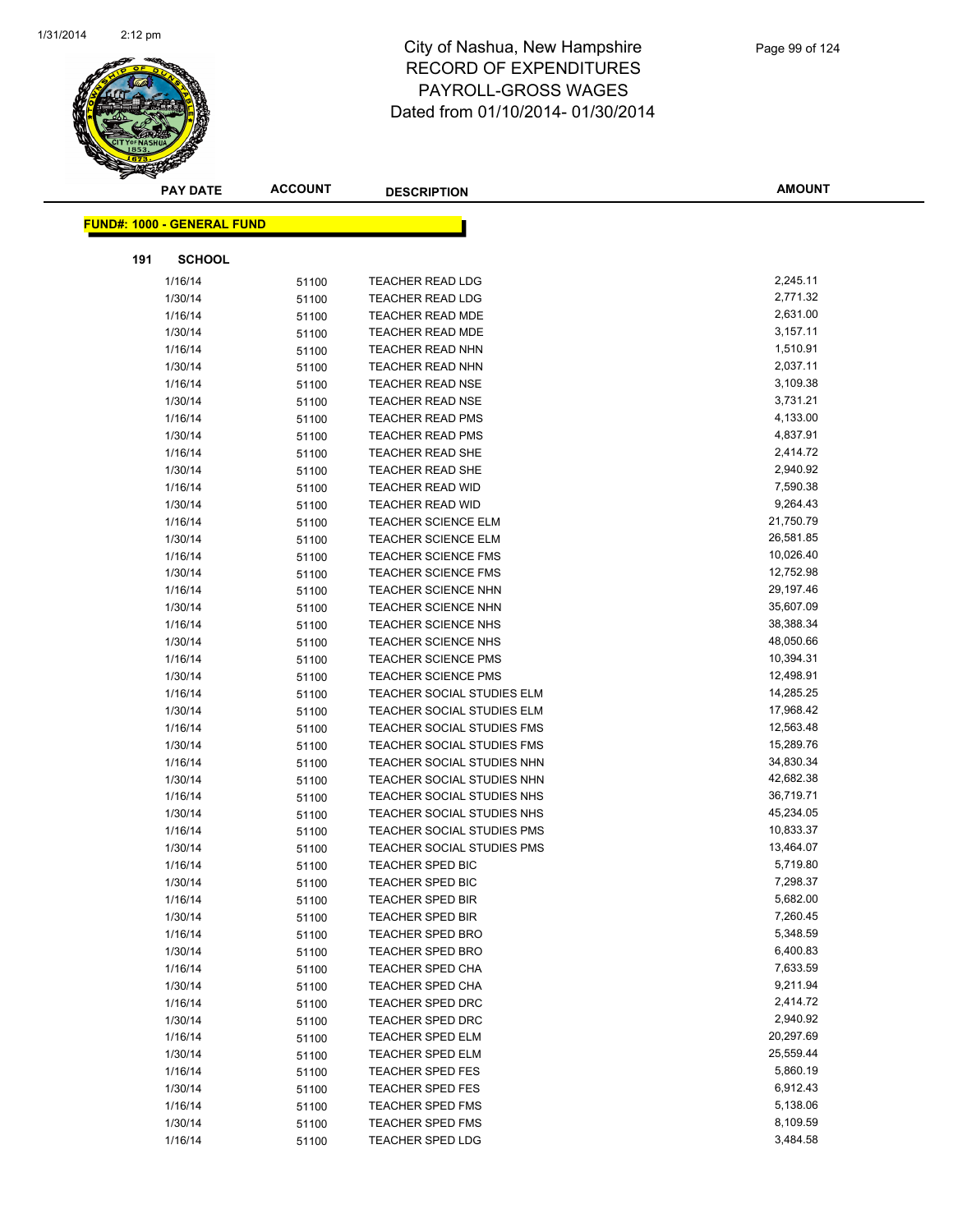

|     | <b>PAY DATE</b>                    | <b>ACCOUNT</b> | <b>DESCRIPTION</b>             | <b>AMOUNT</b> |
|-----|------------------------------------|----------------|--------------------------------|---------------|
|     | <u> FUND#: 1000 - GENERAL FUND</u> |                |                                |               |
|     |                                    |                |                                |               |
| 191 | <b>SCHOOL</b>                      |                |                                |               |
|     | 1/30/14                            | 51100          | TEACHER SPED LDG               | 4,010.72      |
|     | 1/16/14                            | 51100          | <b>TEACHER SPED MDE</b>        | 5,904.79      |
|     | 1/30/14                            | 51100          | <b>TEACHER SPED MDE</b>        | 7,483.25      |
|     | 1/16/14                            | 51100          | <b>TEACHER SPED MTP</b>        | 5,089.00      |
|     | 1/30/14                            | 51100          | <b>TEACHER SPED MTP</b>        | 6,141.22      |
|     | 1/16/14                            | 51100          | <b>TEACHER SPED NHN</b>        | 18,777.33     |
|     | 1/30/14                            | 51100          | TEACHER SPED NHN               | 22,986.41     |
|     | 1/16/14                            | 51100          | TEACHER SPED NHS               | 30,256.48     |
|     | 1/30/14                            | 51100          | TEACHER SPED NHS               | 37,096.49     |
|     | 1/16/14                            | 51100          | <b>TEACHER SPED NSE</b>        | 1,835.09      |
|     | 1/30/14                            | 51100          | <b>TEACHER SPED NSE</b>        | 2,361.22      |
|     | 1/16/14                            | 51100          | <b>TEACHER SPED PMS</b>        | 9,484.79      |
|     | 1/30/14                            | 51100          | <b>TEACHER SPED PMS</b>        | 11,589.37     |
|     | 1/16/14                            | 51100          | <b>TEACHER SPED SHE</b>        | 5,089.00      |
|     | 1/30/14                            | 51100          | <b>TEACHER SPED SHE</b>        | 6,141.22      |
|     | 1/16/14                            | 51100          | <b>TEACHER TECHED ELM</b>      | 7,932.87      |
|     | 1/30/14                            | 51100          | <b>TEACHER TECHED ELM</b>      | 9,606.94      |
|     | 1/16/14                            | 51100          | <b>TEACHER TECHED FMS</b>      | 5,132.31      |
|     | 1/30/14                            | 51100          | <b>TEACHER TECHED FMS</b>      | 6,184.64      |
|     | 1/16/14                            | 51100          | <b>TEACHER TECHED NHN</b>      | 7,884.12      |
|     | 1/30/14                            | 51100          | <b>TEACHER TECHED NHN</b>      | 9,558.28      |
|     | 1/16/14                            | 51100          | <b>TEACHER TECHED NHS</b>      | 7,547.00      |
|     | 1/30/14                            | 51100          | <b>TEACHER TECHED NHS</b>      | 9,125.34      |
|     | 1/16/14                            | 51100          | <b>TEACHER TECHED PMS</b>      | 2,631.00      |
|     | 1/30/14                            | 51100          | <b>TEACHER TECHED PMS</b>      | 3,157.11      |
|     | 1/16/14                            | 51100          | TEACHER TV PROD NHS            | 2,414.72      |
|     | 1/30/14                            | 51100          | TEACHER TV PROD NHS            | 2,940.92      |
|     | 1/16/14                            | 51100          | <b>TEACHER VISION WID</b>      | 3,211.69      |
|     | 1/30/14                            | 51100          | <b>TEACHER VISION WID</b>      | 3,833.51      |
|     | 1/16/14                            | 51100          | TECH INTERGRATION ASST BIC     | 586.10        |
|     | 1/23/14                            | 51100          | TECH INTERGRATION ASST BIC     | 581.25        |
|     | 1/30/14                            | 51100          | TECH INTERGRATION ASST BIC     | 673.26        |
|     | 1/16/14                            | 51100          | TECH INTERGRATION ASST CHA     | 548.44        |
|     | 1/23/14                            | 51100          | TECH INTERGRATION ASST CHA     | 562.50        |
|     | 1/30/14                            | 51100          | TECH INTERGRATION ASST CHA     | 450.00        |
|     | 1/16/14                            | 51100          | TECH INTERGRATION ASST FES     | 597.84        |
|     | 1/23/14                            | 51100          | TECH INTERGRATION ASST FES     | 494.08        |
|     | 1/30/14                            | 51100          | TECH INTERGRATION ASST FES     | 778.91        |
|     | 1/16/14                            | 51100          | TECH INTERGRATION ASST LDG     | 529.54        |
|     | 1/23/14                            | 51100          | TECH INTERGRATION ASST LDG     | 547.80        |
|     | 1/30/14                            | 51100          | TECH INTERGRATION ASST LDG     | 438.24        |
|     | 1/16/14                            | 51100          | TECH INTERGRATION ASST MDE     | 602.77        |
|     | 1/23/14                            | 51100          | TECH INTERGRATION ASST MDE     | 602.78        |
|     | 1/30/14                            | 51100          | TECH INTERGRATION ASST MDE     | 682.47        |
|     | 1/16/14                            | 51100          | TECH INTERGRATION ASST NSE     | 540.41        |
|     | 1/23/14                            | 51100          | TECH INTERGRATION ASST NSE     | 559.05        |
|     | 1/30/14                            | 51100          | TECH INTERGRATION ASST NSE     | 637.57        |
|     | 1/16/14                            | 51100          | TECH INTERGRATION ASST SHE     | 538.67        |
|     | 1/23/14                            | 51100          | TECH INTERGRATION ASST SHE     | 547.80        |
|     | 1/30/14                            | 51100          | TECH INTERGRATION ASST SHE     | 461.07        |
|     | 1/16/14                            | 51200          | 21 CENTURY ELEM MFAM RES COORD | 587.60        |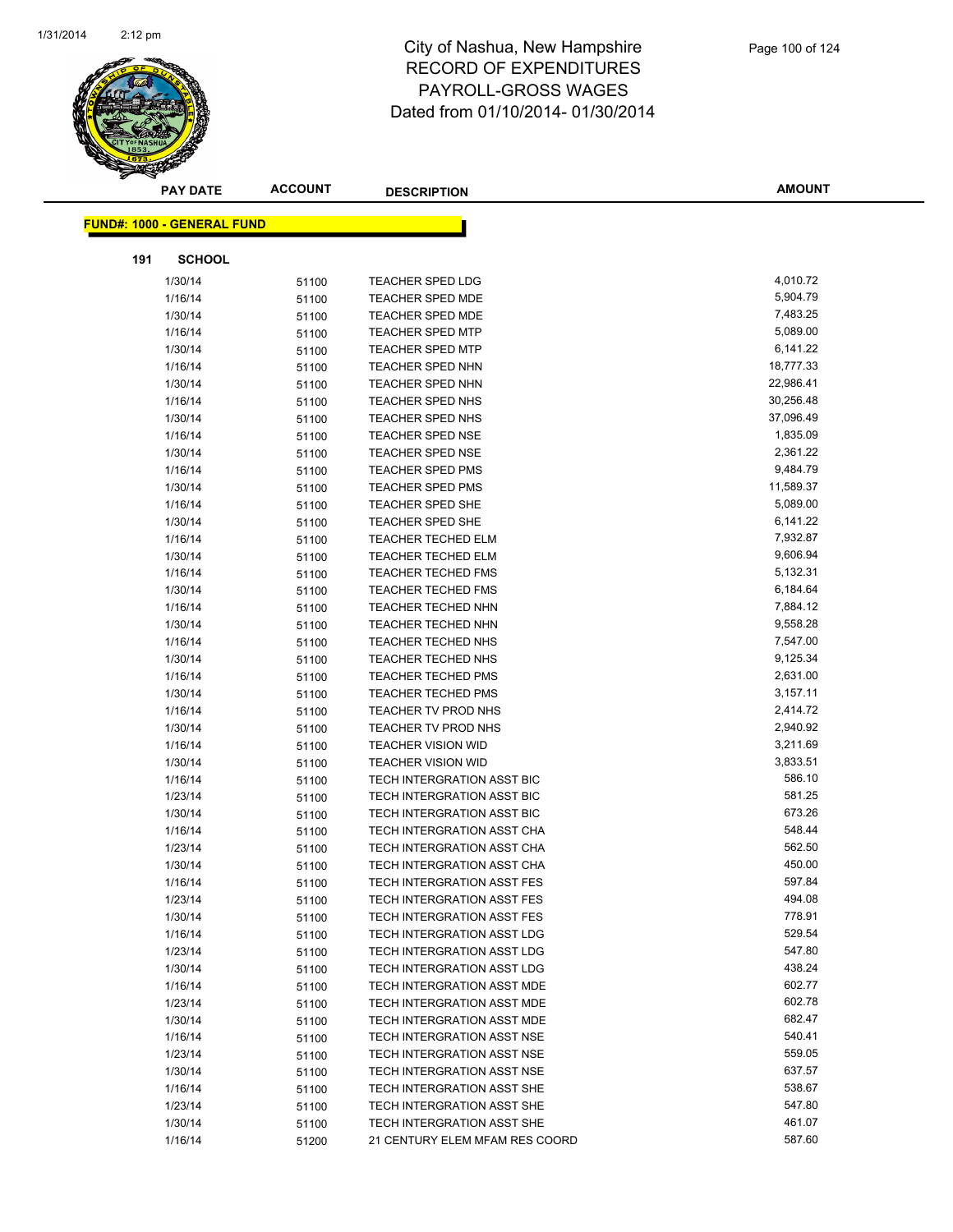

|     | <b>PAY DATE</b>                    | <b>ACCOUNT</b> | <b>DESCRIPTION</b>             | <b>AMOUNT</b> |
|-----|------------------------------------|----------------|--------------------------------|---------------|
|     | <u> FUND#: 1000 - GENERAL FUND</u> |                |                                |               |
|     |                                    |                |                                |               |
| 191 | <b>SCHOOL</b>                      |                |                                |               |
|     | 1/30/14                            | 51200          | 21 CENTURY ELEM MFAM RES COORD | 728.67        |
|     | 1/16/14                            | 51200          | ASSISTANT PRINCIPAL BIR        | 1,516.42      |
|     | 1/30/14                            | 51200          | ASSISTANT PRINCIPAL BIR        | 1,953.14      |
|     | 1/16/14                            | 51200          | ATHLETIC EQUIPMENT MANAGER NHN | 50.00         |
|     | 1/23/14                            | 51200          | ATHLETIC EQUIPMENT MANAGER NHN | 150.00        |
|     | 1/30/14                            | 51200          | ATHLETIC EQUIPMENT MANAGER NHN | 130.00        |
|     | 1/16/14                            | 51200          | ATHLETIC EQUIPMENT MANAGER NHS | 50.00         |
|     | 1/23/14                            | 51200          | ATHLETIC EQUIPMENT MANAGER NHS | 150.00        |
|     | 1/30/14                            | 51200          | ATHLETIC EQUIPMENT MANAGER NHS | 80.00         |
|     | 1/16/14                            | 51200          | <b>CLERICAL VOLUNTEER SUP</b>  | 449.04        |
|     | 1/23/14                            | 51200          | CLERICAL VOLUNTEER SUP         | 336.78        |
|     | 1/30/14                            | 51200          | <b>CLERICAL VOLUNTEER SUP</b>  | 336.78        |
|     | 1/16/14                            | 51200          | <b>CROSSING GUARD WPO</b>      | 1,694.83      |
|     | 1/23/14                            | 51200          | <b>CROSSING GUARD WPO</b>      | 1,483.55      |
|     | 1/30/14                            | 51200          | <b>CROSSING GUARD WPO</b>      | 3,611.02      |
|     | 1/16/14                            | 51200          | <b>CUSTODIAN CHA</b>           | 323.61        |
|     | 1/23/14                            | 51200          | <b>CUSTODIAN CHA</b>           | 323.60        |
|     | 1/30/14                            | 51200          | <b>CUSTODIAN CHA</b>           | 258.88        |
|     | 12/31/13                           | 51200          | <b>CUSTODIAN HEAD MTP</b>      | 110.29        |
|     | 1/27/14                            | 51200          | <b>CUSTODIAN HEAD MTP</b>      | 89.05         |
|     | 1/30/14                            | 51200          | <b>CUSTODIAN PMS</b>           | 41.10         |
|     | 1/16/14                            | 51200          | DW TECHNOLOGY PEER COACH       | 1,243.74      |
|     | 1/30/14                            | 51200          | DW TECHNOLOGY PEER COACH       | 1,492.54      |
|     | 1/16/14                            | 51200          | FOOD SERVICE ASST PT PMS       | 68.25         |
|     | 1/23/14                            | 51200          | FOOD SERVICE ASST PT PMS       | 171.26        |
|     | 1/30/14                            | 51200          | FOOD SERVICE ASST PT PMS       | 75.00         |
|     | 1/16/14                            | 51200          | FOOD SERVICE COOK LDG          | 68.50         |
|     | 1/23/14                            | 51200          | FOOD SERVICE COOK LDG          | 68.50         |
|     | 1/30/14                            | 51200          | FOOD SERVICE COOK LDG          | 60.00         |
|     | 1/16/14                            | 51200          | FOOD SERVICE COOK PMS          | 110.00        |
|     | 1/30/14                            | 51200          | FOOD SERVICE COOK PMS          | 220.00        |
|     | 1/16/14                            | 51200          | <b>INSTRUMENTAL MUSIC</b>      | 1,762.50      |
|     | 1/23/14                            | 51200          | <b>INSTRUMENTAL MUSIC</b>      | 1,512.50      |
|     | 1/30/14                            | 51200          | <b>INSTRUMENTAL MUSIC</b>      | 1,475.00      |
|     | 1/30/14                            | 51200          | LACROSSE VARSITY BOYS NHS      | 40.00         |
|     | 1/16/14                            | 51200          | LUNCH MONITOR AMH              | 479.96        |
|     | 1/23/14                            | 51200          | LUNCH MONITOR AMH              | 493.42        |
|     | 1/30/14                            | 51200          | LUNCH MONITOR AMH              | 568.11        |
|     | 1/16/14                            | 51200          | LUNCH MONITOR BIC              | 563.35        |
|     | 1/23/14                            | 51200          | LUNCH MONITOR BIC              | 601.09        |
|     | 1/30/14                            | 51200          | LUNCH MONITOR BIC              | 754.80        |
|     | 1/16/14                            | 51200          | LUNCH MONITOR BIR              | 684.15        |
|     | 1/23/14                            | 51200          | LUNCH MONITOR BIR              | 354.59        |
|     | 1/30/14                            | 51200          | LUNCH MONITOR BIR              | 1,424.46      |
|     | 1/16/14                            | 51200          | LUNCH MONITOR BRO              | 431.20        |
|     | 1/23/14                            | 51200          | <b>LUNCH MONITOR BRO</b>       | 415.04        |
|     | 1/30/14                            | 51200          | LUNCH MONITOR BRO              | 477.71        |
|     | 1/16/14                            | 51200          | LUNCH MONITOR CHA              | 619.85        |
|     | 1/23/14                            | 51200          | LUNCH MONITOR CHA              | 598.31        |
|     | 1/30/14                            | 51200          | LUNCH MONITOR CHA              | 734.13        |
|     | 1/16/14                            | 51200          | LUNCH MONITOR DRC              | 518.85        |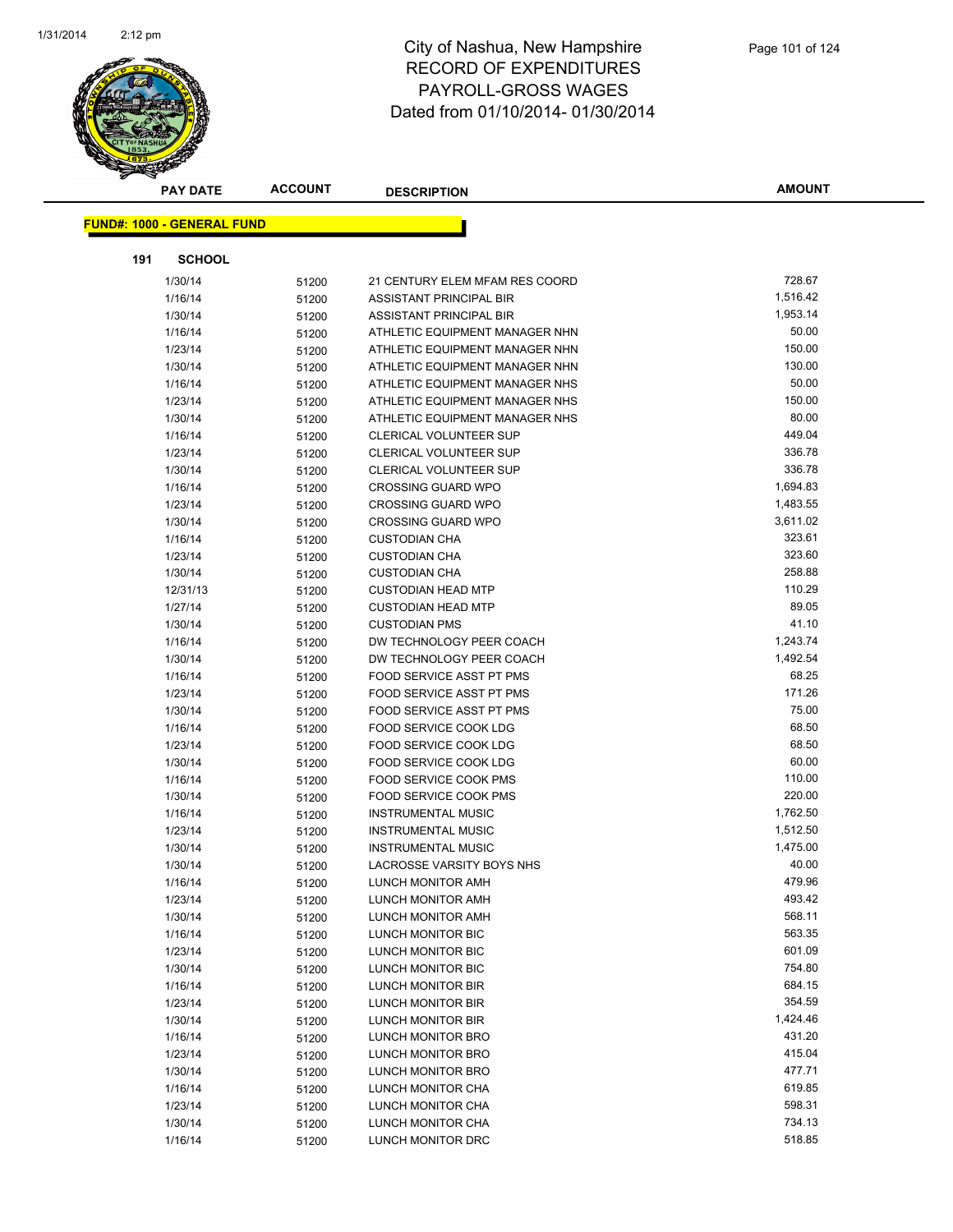

|     | <b>PAY DATE</b>                   | <b>ACCOUNT</b> | <b>DESCRIPTION</b>       | <b>AMOUNT</b> |
|-----|-----------------------------------|----------------|--------------------------|---------------|
|     | <b>FUND#: 1000 - GENERAL FUND</b> |                |                          |               |
|     |                                   |                |                          |               |
| 191 | <b>SCHOOL</b>                     |                |                          |               |
|     | 1/23/14                           | 51200          | LUNCH MONITOR DRC        | 264.12        |
|     | 1/30/14                           | 51200          | LUNCH MONITOR DRC        | 896.84        |
|     | 1/16/14                           | 51200          | LUNCH MONITOR ELM        | 382.03        |
|     | 1/23/14                           | 51200          | LUNCH MONITOR ELM        | 306.57        |
|     | 1/30/14                           | 51200          | LUNCH MONITOR ELM        | 531.32        |
|     | 1/16/14                           | 51200          | LUNCH MONITOR FES        | 624.63        |
|     | 1/23/14                           | 51200          | LUNCH MONITOR FES        | 499.70        |
|     | 1/30/14                           | 51200          | LUNCH MONITOR FES        | 755.12        |
|     | 1/16/14                           | 51200          | LUNCH MONITOR FMS        | 252.81        |
|     | 1/23/14                           | 51200          | LUNCH MONITOR FMS        | 197.94        |
|     | 1/30/14                           | 51200          | LUNCH MONITOR FMS        | 180.78        |
|     | 1/16/14                           | 51200          | LUNCH MONITOR LDG        | 574.38        |
|     | 1/23/14                           | 51200          | LUNCH MONITOR LDG        | 613.60        |
|     | 1/30/14                           | 51200          | LUNCH MONITOR LDG        | 666.10        |
|     | 1/16/14                           | 51200          | <b>LUNCH MONITOR MDE</b> | 663.14        |
|     | 1/23/14                           | 51200          | LUNCH MONITOR MDE        | 610.00        |
|     | 1/30/14                           | 51200          | LUNCH MONITOR MDE        | 742.47        |
|     | 1/16/14                           | 51200          | <b>LUNCH MONITOR MTP</b> | 405.60        |
|     | 1/23/14                           | 51200          | LUNCH MONITOR MTP        | 384.04        |
|     | 1/30/14                           | 51200          | <b>LUNCH MONITOR MTP</b> | 599.86        |
|     | 1/16/14                           | 51200          | LUNCH MONITOR NHN        | 366.54        |
|     | 1/23/14                           | 51200          | LUNCH MONITOR NHN        | 312.64        |
|     | 1/30/14                           | 51200          | LUNCH MONITOR NHN        | 292.32        |
|     | 1/16/14                           | 51200          | LUNCH MONITOR NHS        | 388.10        |
|     | 1/23/14                           | 51200          | LUNCH MONITOR NHS        | 338.20        |
|     | 1/30/14                           | 51200          | LUNCH MONITOR NHS        | 306.55        |
|     | 1/16/14                           | 51200          | LUNCH MONITOR NSE        | 409.64        |
|     | 1/23/14                           | 51200          | LUNCH MONITOR NSE        | 307.23        |
|     | 1/30/14                           | 51200          | LUNCH MONITOR NSE        | 492.70        |
|     | 1/16/14                           | 51200          | LUNCH MONITOR PMS        | 256.03        |
|     | 1/23/14                           | 51200          | <b>LUNCH MONITOR PMS</b> | 269.50        |
|     | 1/30/14                           | 51200          | <b>LUNCH MONITOR PMS</b> | 306.49        |
|     | 1/16/14                           | 51200          | LUNCH MONITOR SHE        | 603.29        |
|     | 1/23/14                           | 51200          | LUNCH MONITOR SHE        | 582.98        |
|     | 1/30/14                           | 51200          | LUNCH MONITOR SHE        | 746.00        |
|     | 1/16/14                           | 51200          | PARA DW SPEC ED BIR      | 223.04        |
|     | 1/23/14                           | 51200          | PARA DW SPEC ED BIR      | 232.88        |
|     | 1/30/14                           | 51200          | PARA DW SPEC ED BIR      | 164.00        |
|     | 1/16/14                           | 51200          | PARA DW SPEC ED NHN      | 450.00        |
|     | 1/30/14                           | 51200          | PARA DW SPEC ED NHN      | 250.00        |
|     | 1/16/14                           | 51200          | PARA DW SPEC ED NHS      | 210.00        |
|     | 1/23/14                           | 51200          | PARA DW SPEC ED NHS      | 110.00        |
|     | 1/30/14                           | 51200          | PARA DW SPEC ED NHS      | 200.00        |
|     | 1/16/14                           | 51200          | PARA DW SPEC ED PMS      | 64.68         |
|     | 1/23/14                           | 51200          | PARA DW SPEC ED PMS      | 80.85         |
|     | 1/30/14                           | 51200          | PARA DW SPEC ED PMS      | 64.68         |
|     | 1/16/14                           | 51200          | PARA INST AMH            | 567.69        |
|     | 1/23/14                           | 51200          | PARA INST AMH            | 687.43        |
|     | 1/30/14                           | 51200          | PARA INST AMH            | 483.43        |
|     | 1/16/14                           | 51200          | PARA INST BIC            | 594.49        |
|     | 1/23/14                           | 51200          | PARA INST BIC            | 590.19        |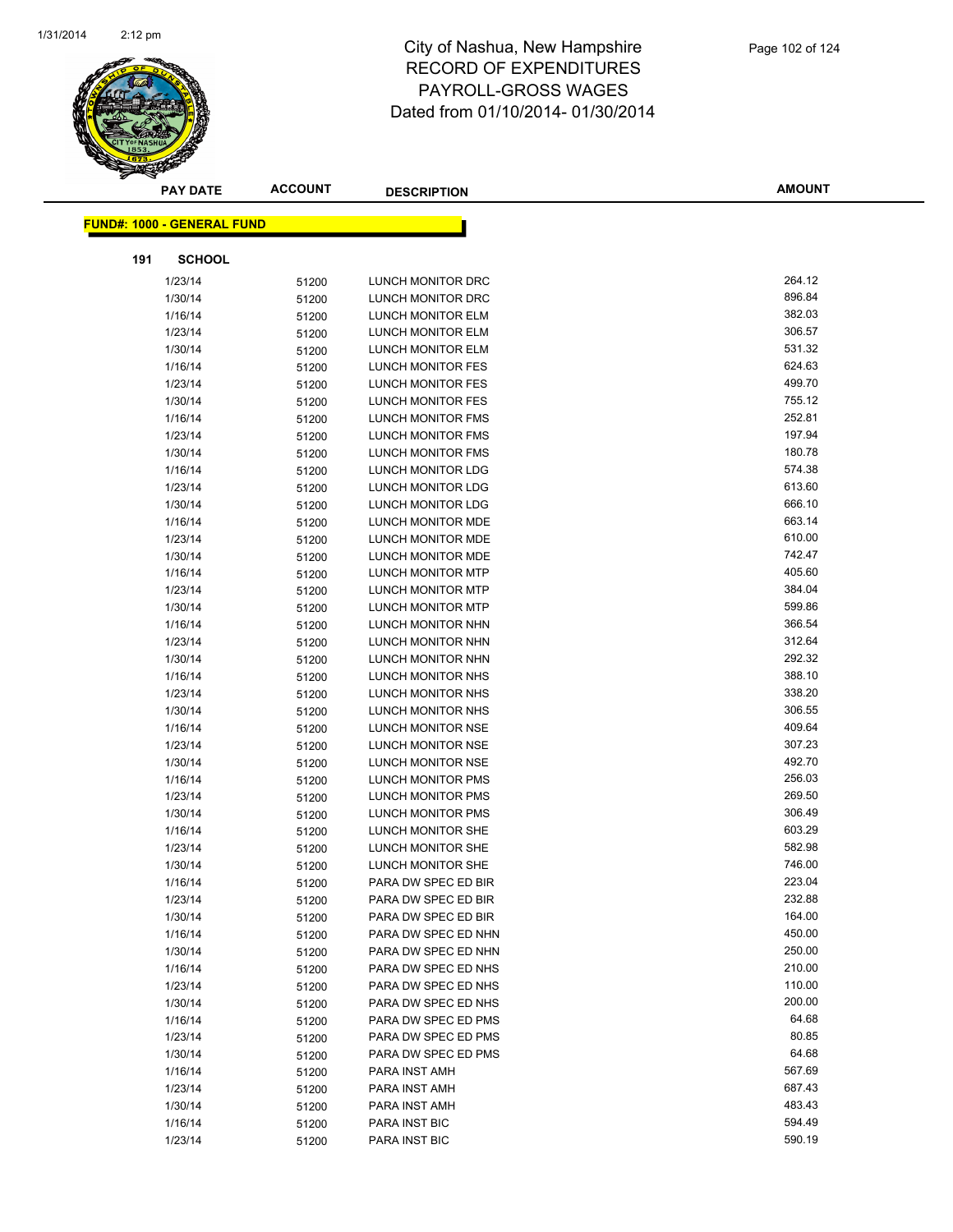

| <b>FUND#: 1000 - GENERAL FUND</b><br>191<br><b>SCHOOL</b><br>440.80<br>1/30/14<br>51200<br>PARA INST BIC<br>45.00<br>1/30/14<br>PARA INST FES<br>51200<br>329.98<br>1/16/14<br><b>PARA INST MTP</b><br>51200<br>343.28<br>1/23/14<br>PARA INST MTP<br>51200<br>270.73<br>1/30/14<br>PARA INST MTP<br>51200<br>472.58<br>1/16/14<br>PARA INST NHN<br>51200<br>479.97<br>1/23/14<br>PARA INST NHN<br>51200<br>472.57<br>1/30/14<br>PARA INST NHN<br>51200<br>200.00<br>1/16/14<br>51200<br>PARA INST NHS<br>250.00<br>1/30/14<br>PARA INST NHS<br>51200<br>60.47<br>1/16/14<br>PARA INST PMS<br>51200<br>183.88<br>1/16/14<br>PARA INST SHE<br>51200<br>161.82<br>1/23/14<br>PARA INST SHE<br>51200<br>183.88<br>1/30/14<br>PARA INST SHE<br>51200<br>266.10<br>1/16/14<br>PARA LIB NHN<br>51200<br>266.10<br>1/23/14<br>PARA LIB NHN<br>51200<br>266.10<br>1/30/14<br>PARA LIB NHN<br>51200<br>198.15<br>PARA LIB PMS<br>1/16/14<br>51200<br>234.48<br>1/23/14<br>PARA LIB PMS<br>51200<br>204.76<br>1/30/14<br>51200<br>PARA LIB PMS<br>191.40<br>1/16/14<br>PARA MEDIA NHS<br>51200<br>191.40<br>1/23/14<br>PARA MEDIA NHS<br>51200<br>191.40<br>1/30/14<br>PARA MEDIA NHS<br>51200<br>266.30<br>1/16/14<br>51200<br><b>PARA MUSIC FMS</b><br>266.30<br>1/23/14<br><b>PARA MUSIC FMS</b><br>51200<br>214.76<br>1/30/14<br><b>PARA MUSIC FMS</b><br>51200<br>2,263.07<br>1/16/14<br>PARA PRE SCH BIC<br>51200<br>2,712.16<br>1/23/14<br>PARA PRE SCH BIC<br>51200<br>1,972.53<br>1/30/14<br>PARA PRE SCH BIC<br>51200<br>PARA PRE SCH BRO<br>1,547.48<br>1/16/14<br>51200<br>PARA PRE SCH BRO<br>1,661.89<br>1/23/14<br>51200<br>1,256.90<br>1/30/14<br>PARA PRE SCH BRO<br>51200<br>704.91<br>1/16/14<br>PARA PRE SCH DRC<br>51200<br>870.37<br>1/23/14<br>PARA PRE SCH DRC<br>51200<br>814.12<br>1/30/14<br>PARA PRE SCH DRC<br>51200<br>2,047.62<br>1/16/14<br>PARA PRE SCH MTP<br>51200<br>2,103.95<br>1/23/14<br>51200<br>PARA PRE SCH MTP<br>1,614.95<br>1/30/14<br>PARA PRE SCH MTP<br>51200<br>2,962.29<br>1/16/14<br>51200<br>PARA PRE SCH NSE<br>3,253.81<br>1/23/14<br>PARA PRE SCH NSE<br>51200<br>2,558.84<br>1/30/14<br>PARA PRE SCH NSE<br>51200<br>261.58<br>1/16/14<br>PARA TECH ELM<br>51200<br>252.01<br>1/23/14<br>PARA TECH ELM<br>51200<br>223.30<br>1/30/14<br>PARA TECH ELM<br>51200<br>204.75<br>1/23/14<br>PARA TTI DRC<br>51200<br>204.76<br>PARA TTI DRC<br>1/30/14<br>51200<br>68.50<br>1/16/14<br>PARA TTI LDG<br>51200<br>68.50<br>1/23/14<br>PARA TTI LDG<br>51200<br>60.00<br>1/30/14<br>PARA TTI LDG<br>51200<br>4,434.37<br>SCHOOL PSYCHOLOGIST WID<br>1/16/14<br>51200<br>1/30/14<br>SCHOOL PSYCHOLOGIST WID<br>5,352.82<br>51200 | <b>PAY DATE</b> | <b>ACCOUNT</b> | <b>DESCRIPTION</b> | <b>AMOUNT</b> |
|-----------------------------------------------------------------------------------------------------------------------------------------------------------------------------------------------------------------------------------------------------------------------------------------------------------------------------------------------------------------------------------------------------------------------------------------------------------------------------------------------------------------------------------------------------------------------------------------------------------------------------------------------------------------------------------------------------------------------------------------------------------------------------------------------------------------------------------------------------------------------------------------------------------------------------------------------------------------------------------------------------------------------------------------------------------------------------------------------------------------------------------------------------------------------------------------------------------------------------------------------------------------------------------------------------------------------------------------------------------------------------------------------------------------------------------------------------------------------------------------------------------------------------------------------------------------------------------------------------------------------------------------------------------------------------------------------------------------------------------------------------------------------------------------------------------------------------------------------------------------------------------------------------------------------------------------------------------------------------------------------------------------------------------------------------------------------------------------------------------------------------------------------------------------------------------------------------------------------------------------------------------------------------------------------------------------------------------------------------------------------------------------------------------------------------------------------------------------------------------------------------------------------------------------------------------------------------------------------------------------------------------------------------------------------|-----------------|----------------|--------------------|---------------|
|                                                                                                                                                                                                                                                                                                                                                                                                                                                                                                                                                                                                                                                                                                                                                                                                                                                                                                                                                                                                                                                                                                                                                                                                                                                                                                                                                                                                                                                                                                                                                                                                                                                                                                                                                                                                                                                                                                                                                                                                                                                                                                                                                                                                                                                                                                                                                                                                                                                                                                                                                                                                                                                                       |                 |                |                    |               |
|                                                                                                                                                                                                                                                                                                                                                                                                                                                                                                                                                                                                                                                                                                                                                                                                                                                                                                                                                                                                                                                                                                                                                                                                                                                                                                                                                                                                                                                                                                                                                                                                                                                                                                                                                                                                                                                                                                                                                                                                                                                                                                                                                                                                                                                                                                                                                                                                                                                                                                                                                                                                                                                                       |                 |                |                    |               |
|                                                                                                                                                                                                                                                                                                                                                                                                                                                                                                                                                                                                                                                                                                                                                                                                                                                                                                                                                                                                                                                                                                                                                                                                                                                                                                                                                                                                                                                                                                                                                                                                                                                                                                                                                                                                                                                                                                                                                                                                                                                                                                                                                                                                                                                                                                                                                                                                                                                                                                                                                                                                                                                                       |                 |                |                    |               |
|                                                                                                                                                                                                                                                                                                                                                                                                                                                                                                                                                                                                                                                                                                                                                                                                                                                                                                                                                                                                                                                                                                                                                                                                                                                                                                                                                                                                                                                                                                                                                                                                                                                                                                                                                                                                                                                                                                                                                                                                                                                                                                                                                                                                                                                                                                                                                                                                                                                                                                                                                                                                                                                                       |                 |                |                    |               |
|                                                                                                                                                                                                                                                                                                                                                                                                                                                                                                                                                                                                                                                                                                                                                                                                                                                                                                                                                                                                                                                                                                                                                                                                                                                                                                                                                                                                                                                                                                                                                                                                                                                                                                                                                                                                                                                                                                                                                                                                                                                                                                                                                                                                                                                                                                                                                                                                                                                                                                                                                                                                                                                                       |                 |                |                    |               |
|                                                                                                                                                                                                                                                                                                                                                                                                                                                                                                                                                                                                                                                                                                                                                                                                                                                                                                                                                                                                                                                                                                                                                                                                                                                                                                                                                                                                                                                                                                                                                                                                                                                                                                                                                                                                                                                                                                                                                                                                                                                                                                                                                                                                                                                                                                                                                                                                                                                                                                                                                                                                                                                                       |                 |                |                    |               |
|                                                                                                                                                                                                                                                                                                                                                                                                                                                                                                                                                                                                                                                                                                                                                                                                                                                                                                                                                                                                                                                                                                                                                                                                                                                                                                                                                                                                                                                                                                                                                                                                                                                                                                                                                                                                                                                                                                                                                                                                                                                                                                                                                                                                                                                                                                                                                                                                                                                                                                                                                                                                                                                                       |                 |                |                    |               |
|                                                                                                                                                                                                                                                                                                                                                                                                                                                                                                                                                                                                                                                                                                                                                                                                                                                                                                                                                                                                                                                                                                                                                                                                                                                                                                                                                                                                                                                                                                                                                                                                                                                                                                                                                                                                                                                                                                                                                                                                                                                                                                                                                                                                                                                                                                                                                                                                                                                                                                                                                                                                                                                                       |                 |                |                    |               |
|                                                                                                                                                                                                                                                                                                                                                                                                                                                                                                                                                                                                                                                                                                                                                                                                                                                                                                                                                                                                                                                                                                                                                                                                                                                                                                                                                                                                                                                                                                                                                                                                                                                                                                                                                                                                                                                                                                                                                                                                                                                                                                                                                                                                                                                                                                                                                                                                                                                                                                                                                                                                                                                                       |                 |                |                    |               |
|                                                                                                                                                                                                                                                                                                                                                                                                                                                                                                                                                                                                                                                                                                                                                                                                                                                                                                                                                                                                                                                                                                                                                                                                                                                                                                                                                                                                                                                                                                                                                                                                                                                                                                                                                                                                                                                                                                                                                                                                                                                                                                                                                                                                                                                                                                                                                                                                                                                                                                                                                                                                                                                                       |                 |                |                    |               |
|                                                                                                                                                                                                                                                                                                                                                                                                                                                                                                                                                                                                                                                                                                                                                                                                                                                                                                                                                                                                                                                                                                                                                                                                                                                                                                                                                                                                                                                                                                                                                                                                                                                                                                                                                                                                                                                                                                                                                                                                                                                                                                                                                                                                                                                                                                                                                                                                                                                                                                                                                                                                                                                                       |                 |                |                    |               |
|                                                                                                                                                                                                                                                                                                                                                                                                                                                                                                                                                                                                                                                                                                                                                                                                                                                                                                                                                                                                                                                                                                                                                                                                                                                                                                                                                                                                                                                                                                                                                                                                                                                                                                                                                                                                                                                                                                                                                                                                                                                                                                                                                                                                                                                                                                                                                                                                                                                                                                                                                                                                                                                                       |                 |                |                    |               |
|                                                                                                                                                                                                                                                                                                                                                                                                                                                                                                                                                                                                                                                                                                                                                                                                                                                                                                                                                                                                                                                                                                                                                                                                                                                                                                                                                                                                                                                                                                                                                                                                                                                                                                                                                                                                                                                                                                                                                                                                                                                                                                                                                                                                                                                                                                                                                                                                                                                                                                                                                                                                                                                                       |                 |                |                    |               |
|                                                                                                                                                                                                                                                                                                                                                                                                                                                                                                                                                                                                                                                                                                                                                                                                                                                                                                                                                                                                                                                                                                                                                                                                                                                                                                                                                                                                                                                                                                                                                                                                                                                                                                                                                                                                                                                                                                                                                                                                                                                                                                                                                                                                                                                                                                                                                                                                                                                                                                                                                                                                                                                                       |                 |                |                    |               |
|                                                                                                                                                                                                                                                                                                                                                                                                                                                                                                                                                                                                                                                                                                                                                                                                                                                                                                                                                                                                                                                                                                                                                                                                                                                                                                                                                                                                                                                                                                                                                                                                                                                                                                                                                                                                                                                                                                                                                                                                                                                                                                                                                                                                                                                                                                                                                                                                                                                                                                                                                                                                                                                                       |                 |                |                    |               |
|                                                                                                                                                                                                                                                                                                                                                                                                                                                                                                                                                                                                                                                                                                                                                                                                                                                                                                                                                                                                                                                                                                                                                                                                                                                                                                                                                                                                                                                                                                                                                                                                                                                                                                                                                                                                                                                                                                                                                                                                                                                                                                                                                                                                                                                                                                                                                                                                                                                                                                                                                                                                                                                                       |                 |                |                    |               |
|                                                                                                                                                                                                                                                                                                                                                                                                                                                                                                                                                                                                                                                                                                                                                                                                                                                                                                                                                                                                                                                                                                                                                                                                                                                                                                                                                                                                                                                                                                                                                                                                                                                                                                                                                                                                                                                                                                                                                                                                                                                                                                                                                                                                                                                                                                                                                                                                                                                                                                                                                                                                                                                                       |                 |                |                    |               |
|                                                                                                                                                                                                                                                                                                                                                                                                                                                                                                                                                                                                                                                                                                                                                                                                                                                                                                                                                                                                                                                                                                                                                                                                                                                                                                                                                                                                                                                                                                                                                                                                                                                                                                                                                                                                                                                                                                                                                                                                                                                                                                                                                                                                                                                                                                                                                                                                                                                                                                                                                                                                                                                                       |                 |                |                    |               |
|                                                                                                                                                                                                                                                                                                                                                                                                                                                                                                                                                                                                                                                                                                                                                                                                                                                                                                                                                                                                                                                                                                                                                                                                                                                                                                                                                                                                                                                                                                                                                                                                                                                                                                                                                                                                                                                                                                                                                                                                                                                                                                                                                                                                                                                                                                                                                                                                                                                                                                                                                                                                                                                                       |                 |                |                    |               |
|                                                                                                                                                                                                                                                                                                                                                                                                                                                                                                                                                                                                                                                                                                                                                                                                                                                                                                                                                                                                                                                                                                                                                                                                                                                                                                                                                                                                                                                                                                                                                                                                                                                                                                                                                                                                                                                                                                                                                                                                                                                                                                                                                                                                                                                                                                                                                                                                                                                                                                                                                                                                                                                                       |                 |                |                    |               |
|                                                                                                                                                                                                                                                                                                                                                                                                                                                                                                                                                                                                                                                                                                                                                                                                                                                                                                                                                                                                                                                                                                                                                                                                                                                                                                                                                                                                                                                                                                                                                                                                                                                                                                                                                                                                                                                                                                                                                                                                                                                                                                                                                                                                                                                                                                                                                                                                                                                                                                                                                                                                                                                                       |                 |                |                    |               |
|                                                                                                                                                                                                                                                                                                                                                                                                                                                                                                                                                                                                                                                                                                                                                                                                                                                                                                                                                                                                                                                                                                                                                                                                                                                                                                                                                                                                                                                                                                                                                                                                                                                                                                                                                                                                                                                                                                                                                                                                                                                                                                                                                                                                                                                                                                                                                                                                                                                                                                                                                                                                                                                                       |                 |                |                    |               |
|                                                                                                                                                                                                                                                                                                                                                                                                                                                                                                                                                                                                                                                                                                                                                                                                                                                                                                                                                                                                                                                                                                                                                                                                                                                                                                                                                                                                                                                                                                                                                                                                                                                                                                                                                                                                                                                                                                                                                                                                                                                                                                                                                                                                                                                                                                                                                                                                                                                                                                                                                                                                                                                                       |                 |                |                    |               |
|                                                                                                                                                                                                                                                                                                                                                                                                                                                                                                                                                                                                                                                                                                                                                                                                                                                                                                                                                                                                                                                                                                                                                                                                                                                                                                                                                                                                                                                                                                                                                                                                                                                                                                                                                                                                                                                                                                                                                                                                                                                                                                                                                                                                                                                                                                                                                                                                                                                                                                                                                                                                                                                                       |                 |                |                    |               |
|                                                                                                                                                                                                                                                                                                                                                                                                                                                                                                                                                                                                                                                                                                                                                                                                                                                                                                                                                                                                                                                                                                                                                                                                                                                                                                                                                                                                                                                                                                                                                                                                                                                                                                                                                                                                                                                                                                                                                                                                                                                                                                                                                                                                                                                                                                                                                                                                                                                                                                                                                                                                                                                                       |                 |                |                    |               |
|                                                                                                                                                                                                                                                                                                                                                                                                                                                                                                                                                                                                                                                                                                                                                                                                                                                                                                                                                                                                                                                                                                                                                                                                                                                                                                                                                                                                                                                                                                                                                                                                                                                                                                                                                                                                                                                                                                                                                                                                                                                                                                                                                                                                                                                                                                                                                                                                                                                                                                                                                                                                                                                                       |                 |                |                    |               |
|                                                                                                                                                                                                                                                                                                                                                                                                                                                                                                                                                                                                                                                                                                                                                                                                                                                                                                                                                                                                                                                                                                                                                                                                                                                                                                                                                                                                                                                                                                                                                                                                                                                                                                                                                                                                                                                                                                                                                                                                                                                                                                                                                                                                                                                                                                                                                                                                                                                                                                                                                                                                                                                                       |                 |                |                    |               |
|                                                                                                                                                                                                                                                                                                                                                                                                                                                                                                                                                                                                                                                                                                                                                                                                                                                                                                                                                                                                                                                                                                                                                                                                                                                                                                                                                                                                                                                                                                                                                                                                                                                                                                                                                                                                                                                                                                                                                                                                                                                                                                                                                                                                                                                                                                                                                                                                                                                                                                                                                                                                                                                                       |                 |                |                    |               |
|                                                                                                                                                                                                                                                                                                                                                                                                                                                                                                                                                                                                                                                                                                                                                                                                                                                                                                                                                                                                                                                                                                                                                                                                                                                                                                                                                                                                                                                                                                                                                                                                                                                                                                                                                                                                                                                                                                                                                                                                                                                                                                                                                                                                                                                                                                                                                                                                                                                                                                                                                                                                                                                                       |                 |                |                    |               |
|                                                                                                                                                                                                                                                                                                                                                                                                                                                                                                                                                                                                                                                                                                                                                                                                                                                                                                                                                                                                                                                                                                                                                                                                                                                                                                                                                                                                                                                                                                                                                                                                                                                                                                                                                                                                                                                                                                                                                                                                                                                                                                                                                                                                                                                                                                                                                                                                                                                                                                                                                                                                                                                                       |                 |                |                    |               |
|                                                                                                                                                                                                                                                                                                                                                                                                                                                                                                                                                                                                                                                                                                                                                                                                                                                                                                                                                                                                                                                                                                                                                                                                                                                                                                                                                                                                                                                                                                                                                                                                                                                                                                                                                                                                                                                                                                                                                                                                                                                                                                                                                                                                                                                                                                                                                                                                                                                                                                                                                                                                                                                                       |                 |                |                    |               |
|                                                                                                                                                                                                                                                                                                                                                                                                                                                                                                                                                                                                                                                                                                                                                                                                                                                                                                                                                                                                                                                                                                                                                                                                                                                                                                                                                                                                                                                                                                                                                                                                                                                                                                                                                                                                                                                                                                                                                                                                                                                                                                                                                                                                                                                                                                                                                                                                                                                                                                                                                                                                                                                                       |                 |                |                    |               |
|                                                                                                                                                                                                                                                                                                                                                                                                                                                                                                                                                                                                                                                                                                                                                                                                                                                                                                                                                                                                                                                                                                                                                                                                                                                                                                                                                                                                                                                                                                                                                                                                                                                                                                                                                                                                                                                                                                                                                                                                                                                                                                                                                                                                                                                                                                                                                                                                                                                                                                                                                                                                                                                                       |                 |                |                    |               |
|                                                                                                                                                                                                                                                                                                                                                                                                                                                                                                                                                                                                                                                                                                                                                                                                                                                                                                                                                                                                                                                                                                                                                                                                                                                                                                                                                                                                                                                                                                                                                                                                                                                                                                                                                                                                                                                                                                                                                                                                                                                                                                                                                                                                                                                                                                                                                                                                                                                                                                                                                                                                                                                                       |                 |                |                    |               |
|                                                                                                                                                                                                                                                                                                                                                                                                                                                                                                                                                                                                                                                                                                                                                                                                                                                                                                                                                                                                                                                                                                                                                                                                                                                                                                                                                                                                                                                                                                                                                                                                                                                                                                                                                                                                                                                                                                                                                                                                                                                                                                                                                                                                                                                                                                                                                                                                                                                                                                                                                                                                                                                                       |                 |                |                    |               |
|                                                                                                                                                                                                                                                                                                                                                                                                                                                                                                                                                                                                                                                                                                                                                                                                                                                                                                                                                                                                                                                                                                                                                                                                                                                                                                                                                                                                                                                                                                                                                                                                                                                                                                                                                                                                                                                                                                                                                                                                                                                                                                                                                                                                                                                                                                                                                                                                                                                                                                                                                                                                                                                                       |                 |                |                    |               |
|                                                                                                                                                                                                                                                                                                                                                                                                                                                                                                                                                                                                                                                                                                                                                                                                                                                                                                                                                                                                                                                                                                                                                                                                                                                                                                                                                                                                                                                                                                                                                                                                                                                                                                                                                                                                                                                                                                                                                                                                                                                                                                                                                                                                                                                                                                                                                                                                                                                                                                                                                                                                                                                                       |                 |                |                    |               |
|                                                                                                                                                                                                                                                                                                                                                                                                                                                                                                                                                                                                                                                                                                                                                                                                                                                                                                                                                                                                                                                                                                                                                                                                                                                                                                                                                                                                                                                                                                                                                                                                                                                                                                                                                                                                                                                                                                                                                                                                                                                                                                                                                                                                                                                                                                                                                                                                                                                                                                                                                                                                                                                                       |                 |                |                    |               |
|                                                                                                                                                                                                                                                                                                                                                                                                                                                                                                                                                                                                                                                                                                                                                                                                                                                                                                                                                                                                                                                                                                                                                                                                                                                                                                                                                                                                                                                                                                                                                                                                                                                                                                                                                                                                                                                                                                                                                                                                                                                                                                                                                                                                                                                                                                                                                                                                                                                                                                                                                                                                                                                                       |                 |                |                    |               |
|                                                                                                                                                                                                                                                                                                                                                                                                                                                                                                                                                                                                                                                                                                                                                                                                                                                                                                                                                                                                                                                                                                                                                                                                                                                                                                                                                                                                                                                                                                                                                                                                                                                                                                                                                                                                                                                                                                                                                                                                                                                                                                                                                                                                                                                                                                                                                                                                                                                                                                                                                                                                                                                                       |                 |                |                    |               |
|                                                                                                                                                                                                                                                                                                                                                                                                                                                                                                                                                                                                                                                                                                                                                                                                                                                                                                                                                                                                                                                                                                                                                                                                                                                                                                                                                                                                                                                                                                                                                                                                                                                                                                                                                                                                                                                                                                                                                                                                                                                                                                                                                                                                                                                                                                                                                                                                                                                                                                                                                                                                                                                                       |                 |                |                    |               |
|                                                                                                                                                                                                                                                                                                                                                                                                                                                                                                                                                                                                                                                                                                                                                                                                                                                                                                                                                                                                                                                                                                                                                                                                                                                                                                                                                                                                                                                                                                                                                                                                                                                                                                                                                                                                                                                                                                                                                                                                                                                                                                                                                                                                                                                                                                                                                                                                                                                                                                                                                                                                                                                                       |                 |                |                    |               |
|                                                                                                                                                                                                                                                                                                                                                                                                                                                                                                                                                                                                                                                                                                                                                                                                                                                                                                                                                                                                                                                                                                                                                                                                                                                                                                                                                                                                                                                                                                                                                                                                                                                                                                                                                                                                                                                                                                                                                                                                                                                                                                                                                                                                                                                                                                                                                                                                                                                                                                                                                                                                                                                                       |                 |                |                    |               |
|                                                                                                                                                                                                                                                                                                                                                                                                                                                                                                                                                                                                                                                                                                                                                                                                                                                                                                                                                                                                                                                                                                                                                                                                                                                                                                                                                                                                                                                                                                                                                                                                                                                                                                                                                                                                                                                                                                                                                                                                                                                                                                                                                                                                                                                                                                                                                                                                                                                                                                                                                                                                                                                                       |                 |                |                    |               |
|                                                                                                                                                                                                                                                                                                                                                                                                                                                                                                                                                                                                                                                                                                                                                                                                                                                                                                                                                                                                                                                                                                                                                                                                                                                                                                                                                                                                                                                                                                                                                                                                                                                                                                                                                                                                                                                                                                                                                                                                                                                                                                                                                                                                                                                                                                                                                                                                                                                                                                                                                                                                                                                                       |                 |                |                    |               |
|                                                                                                                                                                                                                                                                                                                                                                                                                                                                                                                                                                                                                                                                                                                                                                                                                                                                                                                                                                                                                                                                                                                                                                                                                                                                                                                                                                                                                                                                                                                                                                                                                                                                                                                                                                                                                                                                                                                                                                                                                                                                                                                                                                                                                                                                                                                                                                                                                                                                                                                                                                                                                                                                       |                 |                |                    |               |
|                                                                                                                                                                                                                                                                                                                                                                                                                                                                                                                                                                                                                                                                                                                                                                                                                                                                                                                                                                                                                                                                                                                                                                                                                                                                                                                                                                                                                                                                                                                                                                                                                                                                                                                                                                                                                                                                                                                                                                                                                                                                                                                                                                                                                                                                                                                                                                                                                                                                                                                                                                                                                                                                       |                 |                |                    |               |
|                                                                                                                                                                                                                                                                                                                                                                                                                                                                                                                                                                                                                                                                                                                                                                                                                                                                                                                                                                                                                                                                                                                                                                                                                                                                                                                                                                                                                                                                                                                                                                                                                                                                                                                                                                                                                                                                                                                                                                                                                                                                                                                                                                                                                                                                                                                                                                                                                                                                                                                                                                                                                                                                       |                 |                |                    |               |
|                                                                                                                                                                                                                                                                                                                                                                                                                                                                                                                                                                                                                                                                                                                                                                                                                                                                                                                                                                                                                                                                                                                                                                                                                                                                                                                                                                                                                                                                                                                                                                                                                                                                                                                                                                                                                                                                                                                                                                                                                                                                                                                                                                                                                                                                                                                                                                                                                                                                                                                                                                                                                                                                       |                 |                |                    |               |
|                                                                                                                                                                                                                                                                                                                                                                                                                                                                                                                                                                                                                                                                                                                                                                                                                                                                                                                                                                                                                                                                                                                                                                                                                                                                                                                                                                                                                                                                                                                                                                                                                                                                                                                                                                                                                                                                                                                                                                                                                                                                                                                                                                                                                                                                                                                                                                                                                                                                                                                                                                                                                                                                       |                 |                |                    |               |
|                                                                                                                                                                                                                                                                                                                                                                                                                                                                                                                                                                                                                                                                                                                                                                                                                                                                                                                                                                                                                                                                                                                                                                                                                                                                                                                                                                                                                                                                                                                                                                                                                                                                                                                                                                                                                                                                                                                                                                                                                                                                                                                                                                                                                                                                                                                                                                                                                                                                                                                                                                                                                                                                       |                 |                |                    |               |
|                                                                                                                                                                                                                                                                                                                                                                                                                                                                                                                                                                                                                                                                                                                                                                                                                                                                                                                                                                                                                                                                                                                                                                                                                                                                                                                                                                                                                                                                                                                                                                                                                                                                                                                                                                                                                                                                                                                                                                                                                                                                                                                                                                                                                                                                                                                                                                                                                                                                                                                                                                                                                                                                       |                 |                |                    |               |
|                                                                                                                                                                                                                                                                                                                                                                                                                                                                                                                                                                                                                                                                                                                                                                                                                                                                                                                                                                                                                                                                                                                                                                                                                                                                                                                                                                                                                                                                                                                                                                                                                                                                                                                                                                                                                                                                                                                                                                                                                                                                                                                                                                                                                                                                                                                                                                                                                                                                                                                                                                                                                                                                       |                 |                |                    |               |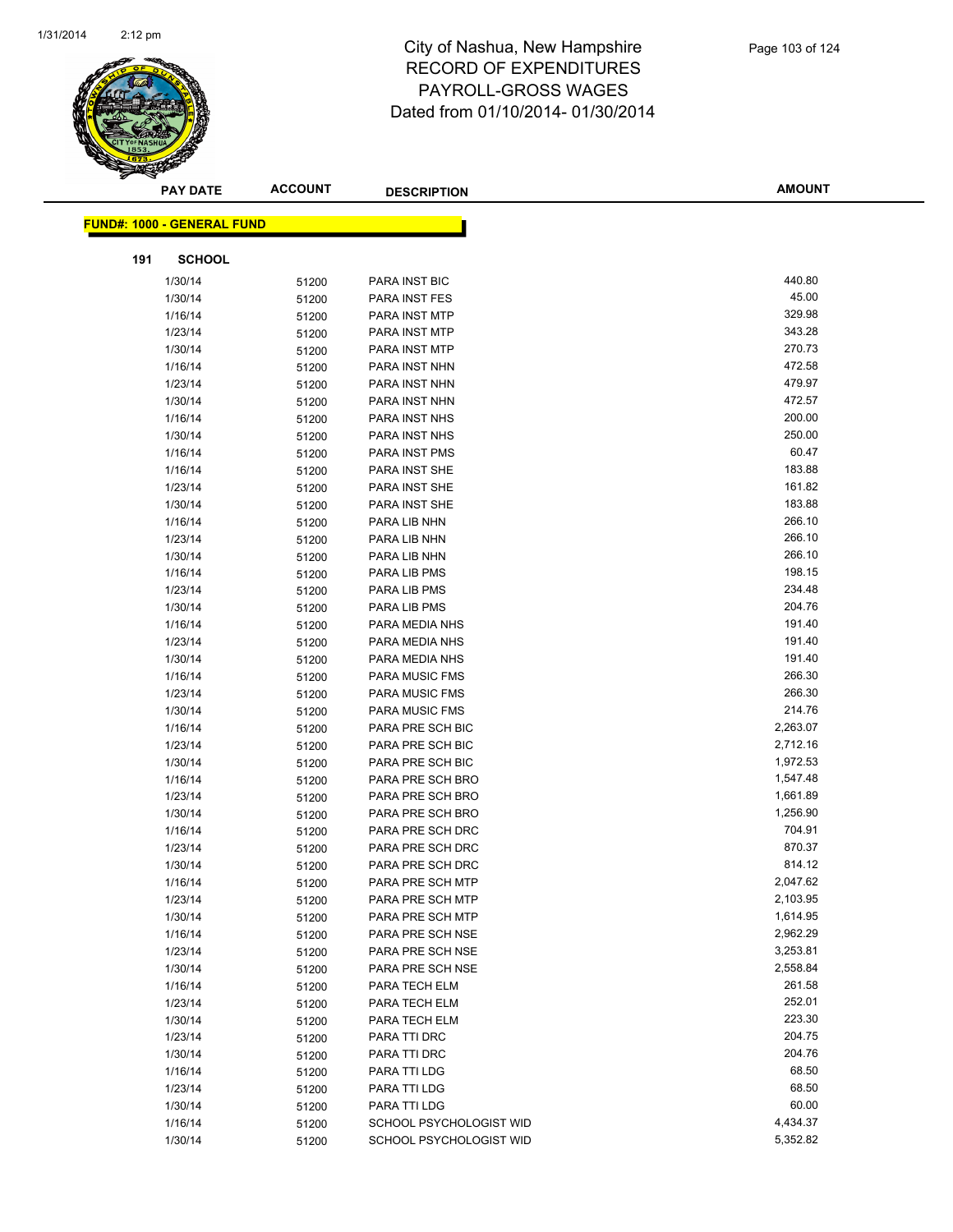

|     | <b>PAY DATE</b>                    | <b>ACCOUNT</b> | <b>DESCRIPTION</b>                                       | <b>AMOUNT</b>      |
|-----|------------------------------------|----------------|----------------------------------------------------------|--------------------|
|     | <u> FUND#: 1000 - GENERAL FUND</u> |                |                                                          |                    |
|     |                                    |                |                                                          |                    |
| 191 | <b>SCHOOL</b>                      |                |                                                          |                    |
|     | 1/16/14                            | 51200          | <b>SCOREKEEPER NHN</b>                                   | 120.00             |
|     | 1/23/14                            | 51200          | <b>SCOREKEEPER NHN</b>                                   | 180.00             |
|     | 1/30/14                            | 51200          | <b>SCOREKEEPER NHN</b>                                   | 60.00              |
|     | 1/16/14                            | 51200          | <b>SCOREKEEPER NHS</b>                                   | 30.00              |
|     | 1/23/14                            | 51200          | <b>SCOREKEEPER NHS</b>                                   | 90.00              |
|     | 1/30/14                            | 51200          | <b>SCOREKEEPER NHS</b>                                   | 30.00              |
|     | 1/16/14                            | 51200          | SPECIAL EDUCATION TUTOR                                  | 587.50             |
|     | 1/23/14                            | 51200          | SPECIAL EDUCATION TUTOR                                  | 550.00             |
|     | 1/30/14                            | 51200          | SPECIAL EDUCATION TUTOR                                  | 537.50             |
|     | 1/16/14                            | 51200          | SPEECH LANG PATHOLOGIST WID                              | 11,236.74          |
|     | 1/30/14                            | 51200          | SPEECH LANG PATHOLOGIST WID                              | 13,585.29          |
|     | 1/30/14                            | 51200          | SPEECH LANGUAGE ASST                                     | 73.76              |
|     | 1/16/14                            | 51200          | <b>SUB CLERICAL</b>                                      | 688.85             |
|     | 1/30/14                            | 51200          | <b>SUB CLERICAL</b>                                      | 560.07             |
|     | 1/16/14                            | 51200          | <b>SUB TEACHER</b>                                       | 275.00             |
|     | 1/23/14                            | 51200          | <b>SUB TEACHER</b>                                       | 225.00             |
|     | 1/30/14                            | 51200          | <b>SUB TEACHER</b>                                       | 225.00             |
|     | 1/16/14                            | 51200          | <b>TEACHER ART NHS</b>                                   | 1,229.00           |
|     | 1/30/14                            | 51200          | <b>TEACHER ART NHS</b>                                   | 1,492.05           |
|     | 1/30/14                            | 51200          | <b>TEACHER ENGLISH NHS</b>                               | 292.88             |
|     | 1/16/14                            | 51200          | <b>TEACHER FOREIGN LANG FMS</b>                          | 900.82             |
|     | 1/30/14                            | 51200          | <b>TEACHER FOREIGN LANG FMS</b>                          | 1,111.33           |
|     | 1/16/14                            | 51200          | TEACHER FOREIGN LANG NHN                                 | 2,737.89           |
|     | 1/30/14                            | 51200          | <b>TEACHER FOREIGN LANG NHN</b>                          | 3,234.08           |
|     | 1/16/14                            | 51200          | TEACHER HEALTH NHS                                       | 260.00             |
|     | 1/30/14                            | 51200          | <b>TEACHER HEALTH NHS</b>                                | 500.00             |
|     | 1/16/14                            | 51200          | <b>TEACHER HVAC NHS</b>                                  | 1,166.58           |
|     | 1/30/14                            | 51200          | <b>TEACHER HVAC NHS</b>                                  | 1,429.65           |
|     | 1/16/14                            | 51200          | <b>TEACHER KIND BIR</b>                                  | 825.32             |
|     | 1/30/14                            | 51200          | <b>TEACHER KIND BIR</b>                                  | 1,088.45           |
|     | 1/16/14                            | 51200          | <b>TEACHER MUSIC AMH</b>                                 | 125.00             |
|     | 1/30/14                            | 51200          | <b>TEACHER MUSIC AMH</b>                                 | 250.00             |
|     | 1/16/14                            | 51200          | <b>TEACHER MUSIC DRC</b>                                 | 150.00             |
|     | 1/30/14                            | 51200          | <b>TEACHER MUSIC DRC</b>                                 | 300.00             |
|     | 1/16/14                            | 51200          | <b>TEACHER MUSIC ELM</b>                                 | 906.58             |
|     | 1/30/14                            | 51200          | TEACHER MUSIC ELM                                        | 1,222.28<br>488.86 |
|     | 1/16/14                            | 51200          | TEACHER PE NHN                                           | 488.86             |
|     | 1/30/14                            | 51200          | TEACHER PE NHN                                           | 615.00             |
|     | 1/16/14                            | 51200          | TEACHER PE NHS                                           | 615.00             |
|     | 1/30/14                            | 51200          | TEACHER PE NHS                                           | 450.00             |
|     | 1/16/14<br>1/30/14                 | 51200          | <b>TEACHER SCIENCE ELM</b><br><b>TEACHER SCIENCE ELM</b> | 450.00             |
|     | 1/16/14                            | 51200          | <b>TEACHER SCIENCE FMS</b>                               | 150.00             |
|     | 1/16/14                            | 51200          | <b>TEACHER SCIENCE NHS</b>                               | 362.50             |
|     | 1/30/14                            | 51200          | <b>TEACHER SCIENCE NHS</b>                               | 437.50             |
|     | 1/16/14                            | 51200          | TEACHER SOCIAL STUDIES NHN                               | 600.00             |
|     | 1/30/14                            | 51200<br>51200 | TEACHER SOCIAL STUDIES NHN                               | 687.50             |
|     | 1/30/14                            | 51200          | TEACHER SOCIAL STUDIES NHS                               | 150.00             |
|     | 1/16/14                            | 51200          | <b>TEACHER SPED NHN</b>                                  | 1,930.55           |
|     | 1/30/14                            | 51200          | <b>TEACHER SPED NHN</b>                                  | 2,686.29           |
|     | 1/16/14                            | 51200          | TEACHER TECHED NHS                                       | 2,458.00           |
|     |                                    |                |                                                          |                    |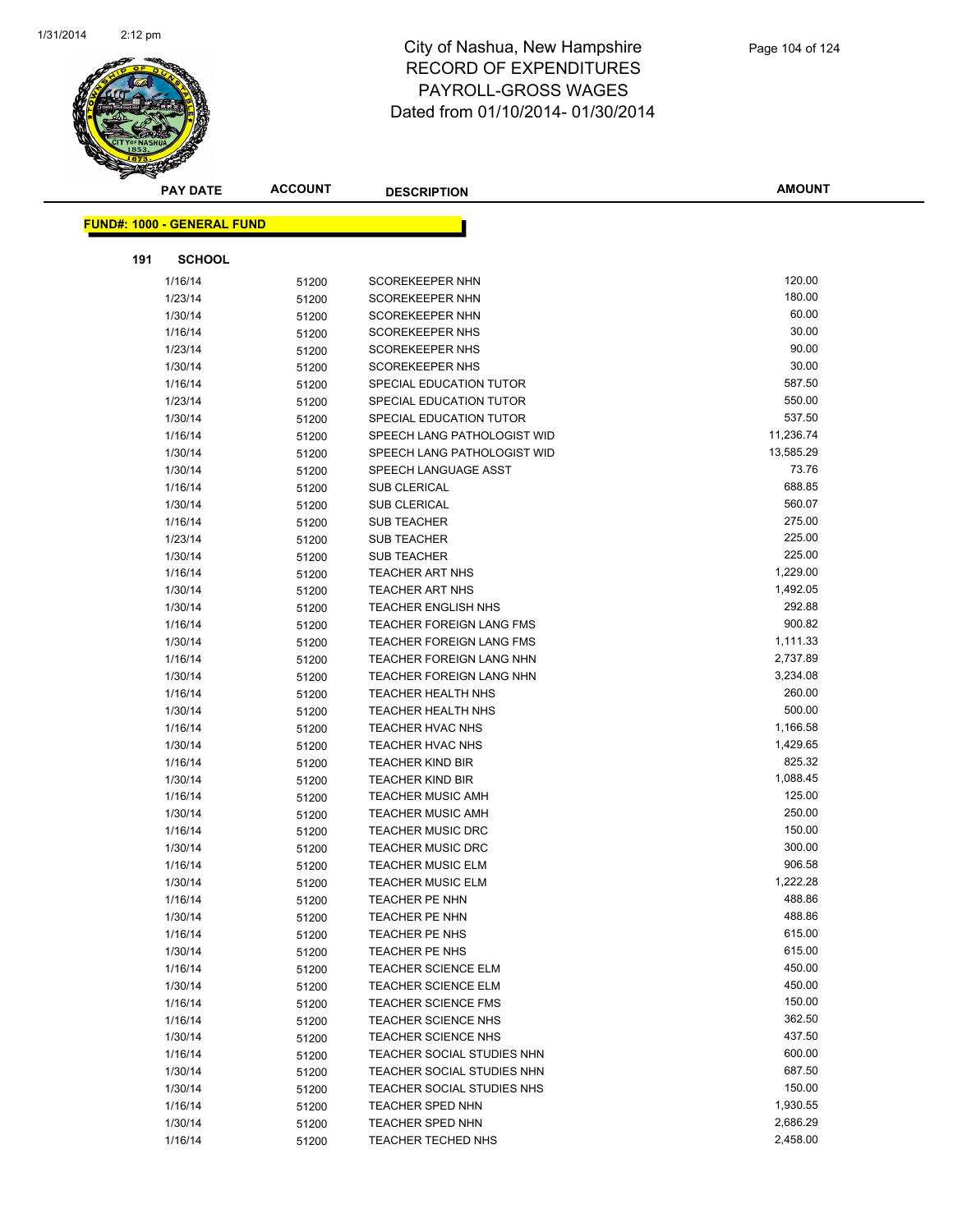

|     | <b>PAY DATE</b>                    | <b>ACCOUNT</b> | <b>DESCRIPTION</b>                     | <b>AMOUNT</b> |
|-----|------------------------------------|----------------|----------------------------------------|---------------|
|     | <u> FUND#: 1000 - GENERAL FUND</u> |                |                                        |               |
|     |                                    |                |                                        |               |
| 191 | <b>SCHOOL</b>                      |                |                                        |               |
|     | 1/30/14                            | 51200          | TEACHER TECHED NHS                     | 2,458.00      |
|     | 1/16/14                            | 51200          | <b>TEACHER TTI LDG</b>                 | 1,262.78      |
|     | 1/30/14                            | 51200          | <b>TEACHER TTI LDG</b>                 | 1,262.80      |
|     | 1/16/14                            | 51200          | <b>TEACHER TTI MTP</b>                 | 2,623.89      |
|     | 1/30/14                            | 51200          | <b>TEACHER TTI MTP</b>                 | 3,026.46      |
|     | 1/16/14                            | 51200          | <b>TEACHER TTIDRC</b>                  | 1,238.67      |
|     | 1/30/14                            | 51200          | <b>TEACHER TTIDRC</b>                  | 1,527.98      |
|     | 1/16/14                            | 51200          | <b>TEACHER VISION WIDE</b>             | 1,315.50      |
|     | 1/30/14                            | 51200          | <b>TEACHER VISION WIDE</b>             | 1,578.57      |
|     | 1/16/14                            | 51200          | TECH INTERGRATION ASST NHN             | 143.38        |
|     | 1/23/14                            | 51200          | TECH INTERGRATION ASST NHN             | 138.76        |
|     | 1/30/14                            | 51200          | TECH INTERGRATION ASST NHN             | 83.25         |
|     | 1/16/14                            | 51300          | <b>OVERTIME-REGULAR</b>                | 12,314.41     |
|     | 1/23/14                            | 51300          | OVERTIME-REGULAR                       | 10,008.98     |
|     | 1/30/14                            | 51300          | OVERTIME-REGULAR                       | 14,444.74     |
|     | 1/16/14                            | 51400          | <b>WAGES TEMP-SEASONAL</b>             | 875.78        |
|     | 1/23/14                            | 51400          | <b>WAGES TEMP-SEASONAL</b>             | 1,094.00      |
|     | 1/30/14                            | 51400          | WAGES TEMP-SEASONAL                    | 449.64        |
|     | 12/31/13                           | 51412          | <b>WAGES PER DIEM</b>                  | (50.90)       |
|     | 1/16/14                            | 51412          | <b>WAGES PER DIEM</b>                  | 42,797.48     |
|     | 1/23/14                            | 51412          | <b>WAGES PER DIEM</b>                  | 37,885.22     |
|     | 1/27/14                            | 51412          | <b>WAGES PER DIEM</b>                  | 31,964.88     |
|     | 12/31/13                           | 51600          | <b>LONGEVITY</b>                       | 1,688.00      |
|     | 1/16/14                            | 51600          | <b>LONGEVITY</b>                       | 343,943.72    |
|     | 1/23/14                            | 51600          | <b>LONGEVITY</b>                       | 1,023.99      |
|     | 1/30/14                            | 51600          | <b>LONGEVITY</b>                       | 2,992.99      |
|     | 1/16/14                            | 51650          | <b>ADDITIONAL HOURS</b>                | 3,543.32      |
|     | 1/23/14                            | 51650          | <b>ADDITIONAL HOURS</b>                | 1,497.20      |
|     | 1/30/14                            | 51650          | <b>ADDITIONAL HOURS</b>                | 3,043.79      |
|     | 1/16/14                            | 51700          | <b>STIPENDS</b>                        | 3,218.12      |
|     | 1/30/14                            | 51700          | <b>STIPENDS</b>                        | 2,925.24      |
|     | 12/31/13                           | 51750          | <b>RETIREMENT &amp; SEPARATION PAY</b> | 61,391.58     |
|     | 1/24/14                            | 51750          | <b>RETIREMENT &amp; SEPARATION PAY</b> | (26, 174.42)  |
|     | 1/30/14                            | 51750          | <b>RETIREMENT &amp; SEPARATION PAY</b> | 1,027.59      |
|     | 1/30/14                            | 55118          | <b>TELEPHONE-CELLULAR</b>              | 2,560.00      |
|     |                                    |                |                                        |               |

**TOTAL 191 - SCHOOL \$6,707,502.32** 

 $\Box$  ,  $\Box$ 

**TOTAL FUND 1000 - GENERAL FUND \$9,376,029.48** 

**FUND#: 1010 - GF-PRIOR YEAR ESCROWS**

#### **101 MAYOR-PRIOR YEAR**

1/16/14 51400 WAGES TEMP-SEASONAL 192.50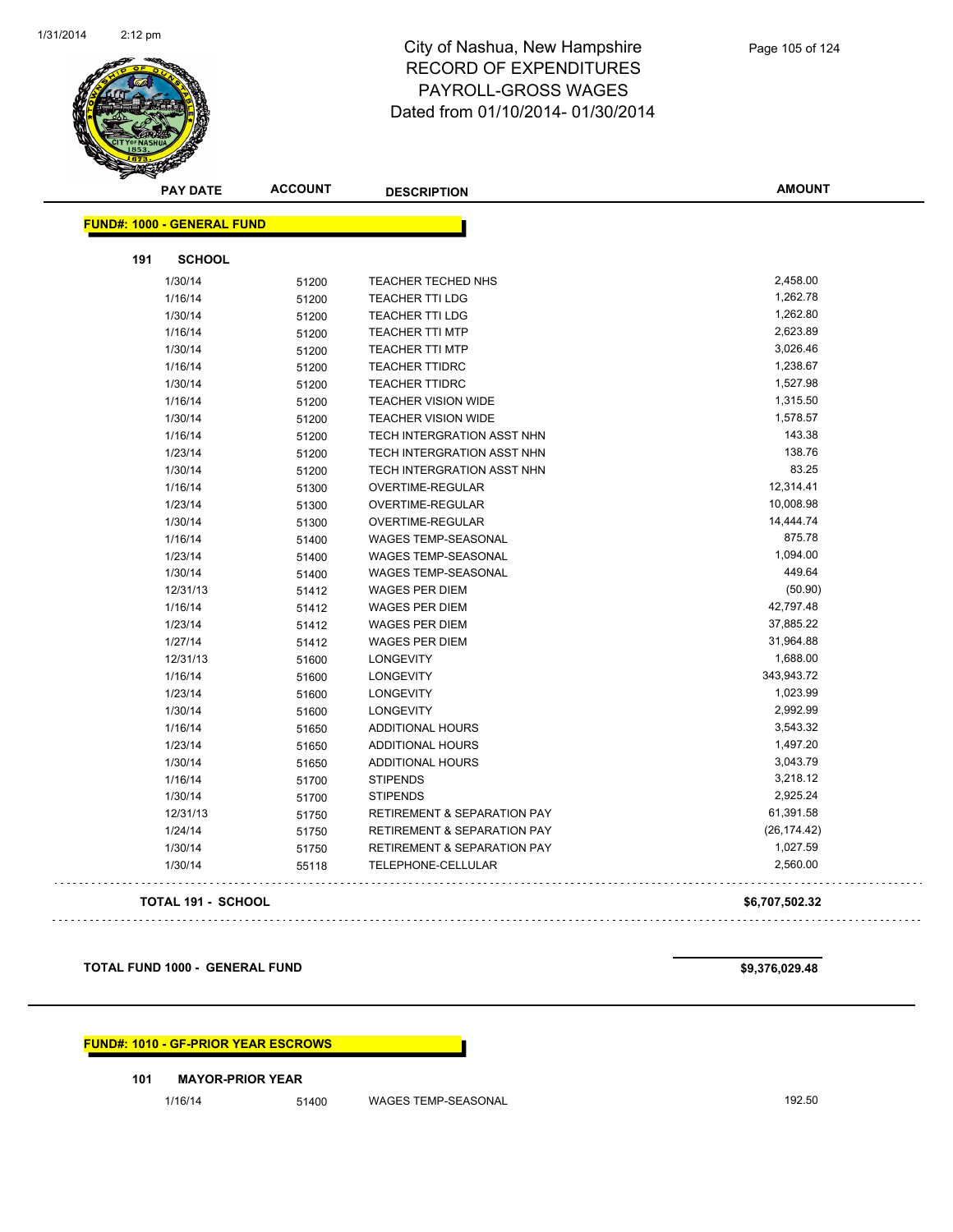| 1/31/2014 | $2:12 \text{ pm}$                          |                | City of Nashua, New Hampshire<br><b>RECORD OF EXPENDITURES</b><br><b>PAYROLL-GROSS WAGES</b><br>Dated from 01/10/2014-01/30/2014 | Page 106 of 124 |
|-----------|--------------------------------------------|----------------|----------------------------------------------------------------------------------------------------------------------------------|-----------------|
|           | <b>PAY DATE</b>                            | <b>ACCOUNT</b> | <b>DESCRIPTION</b>                                                                                                               | <b>AMOUNT</b>   |
|           | <b>FUND#: 1010 - GF-PRIOR YEAR ESCROWS</b> |                |                                                                                                                                  |                 |
|           | <b>TOTAL 101 - MAYOR-PRIOR YEAR</b>        |                |                                                                                                                                  | \$192.50        |
|           |                                            |                |                                                                                                                                  |                 |

**TOTAL FUND 1010 - GF-PRIOR YEAR ESCROWS** \$192.50

| <u> FUND#: 2100 - FOOD SERVICES</u> |       |                                      |          |
|-------------------------------------|-------|--------------------------------------|----------|
| 1/16/14                             | 51100 | CLERICAL FOOD SERVICE NHS            | 679.15   |
| 1/23/14                             | 51100 | CLERICAL FOOD SERVICE NHS            | 679.15   |
| 1/30/14                             | 51100 | CLERICAL FOOD SERVICE NHS            | 679.15   |
| 1/16/14                             | 51100 | DELIVERY DRIVER FOOD SERVICE         | 750.95   |
| 1/23/14                             | 51100 | DELIVERY DRIVER FOOD SERVICE         | 750.95   |
| 1/30/14                             | 51100 | DELIVERY DRIVER FOOD SERVICE         | 1,131.56 |
| 1/16/14                             | 51100 | DIRECTOR FOOD SERVICE                | 2,972.70 |
| 1/30/14                             | 51100 | DIRECTOR FOOD SERVICE                | 2,972.70 |
| 1/16/14                             | 51100 | <b>FOOD SERVICE BUSINESS MANAGER</b> | 1,994.60 |
| 1/30/14                             | 51100 | <b>FOOD SERVICE BUSINESS MANAGER</b> | 2,425.41 |
| 1/16/14                             | 51100 | <b>FOOD SERVICE COOK AMH</b>         | 473.55   |
| 1/23/14                             | 51100 | FOOD SERVICE COOK AMH                | 473.55   |
| 1/30/14                             | 51100 | <b>FOOD SERVICE COOK AMH</b>         | 473.55   |
| 1/16/14                             | 51100 | FOOD SERVICE COOK BIC                | 473.55   |
| 1/23/14                             | 51100 | <b>FOOD SERVICE COOK BIC</b>         | 473.55   |
| 1/30/14                             | 51100 | FOOD SERVICE COOK BIC                | 473.55   |
| 1/16/14                             | 51100 | <b>FOOD SERVICE COOK BIR</b>         | 473.55   |
| 1/23/14                             | 51100 | FOOD SERVICE COOK BIR                | 473.55   |
| 1/30/14                             | 51100 | FOOD SERVICE COOK BIR                | 473.55   |
| 1/16/14                             | 51100 | FOOD SERVICE COOK BRO                | 435.75   |
| 1/23/14                             | 51100 | FOOD SERVICE COOK BRO                | 423.30   |
| 1/30/14                             | 51100 | FOOD SERVICE COOK BRO                | 435.75   |
| 1/16/14                             | 51100 | FOOD SERVICE COOK CHA                | 432.96   |
| 1/23/14                             | 51100 | <b>FOOD SERVICE COOK CHA</b>         | 429.24   |
| 1/30/14                             | 51100 | FOOD SERVICE COOK CHA                | 470.17   |
| 1/16/14                             | 51100 | FOOD SERVICE COOK DRC                | 456.05   |
| 1/23/14                             | 51100 | FOOD SERVICE COOK DRC                | 456.05   |
| 1/30/14                             | 51100 | <b>FOOD SERVICE COOK DRC</b>         | 456.05   |
| 1/16/14                             | 51100 | FOOD SERVICE COOK ELM                | 967.40   |
| 1/23/14                             | 51100 | FOOD SERVICE COOK ELM                | 967.40   |
| 1/30/14                             | 51100 | FOOD SERVICE COOK ELM                | 967.40   |
| 1/16/14                             | 51100 | <b>FOOD SERVICE COOK FES</b>         | 415.80   |
| 1/23/14                             | 51100 | <b>FOOD SERVICE COOK FES</b>         | 415.80   |
| 1/30/14                             | 51100 | <b>FOOD SERVICE COOK FES</b>         | 415.80   |
| 1/16/14                             | 51100 | <b>FOOD SERVICE COOK FMS</b>         | 483.70   |
| 1/23/14                             | 51100 | <b>FOOD SERVICE COOK FMS</b>         | 483.70   |
| 1/30/14                             | 51100 | <b>FOOD SERVICE COOK FMS</b>         | 483.70   |
| 1/16/14                             | 51100 | <b>FOOD SERVICE COOK LDG</b>         | 456.05   |
| 1/23/14                             | 51100 | <b>FOOD SERVICE COOK LDG</b>         | 456.05   |
| 1/30/14                             | 51100 | <b>FOOD SERVICE COOK LDG</b>         | 456.05   |
| 1/16/14                             | 51100 | FOOD SERVICE COOK MDE                | 473.55   |
| 1/23/14                             | 51100 | <b>FOOD SERVICE COOK MDE</b>         | 473.55   |
|                                     |       |                                      |          |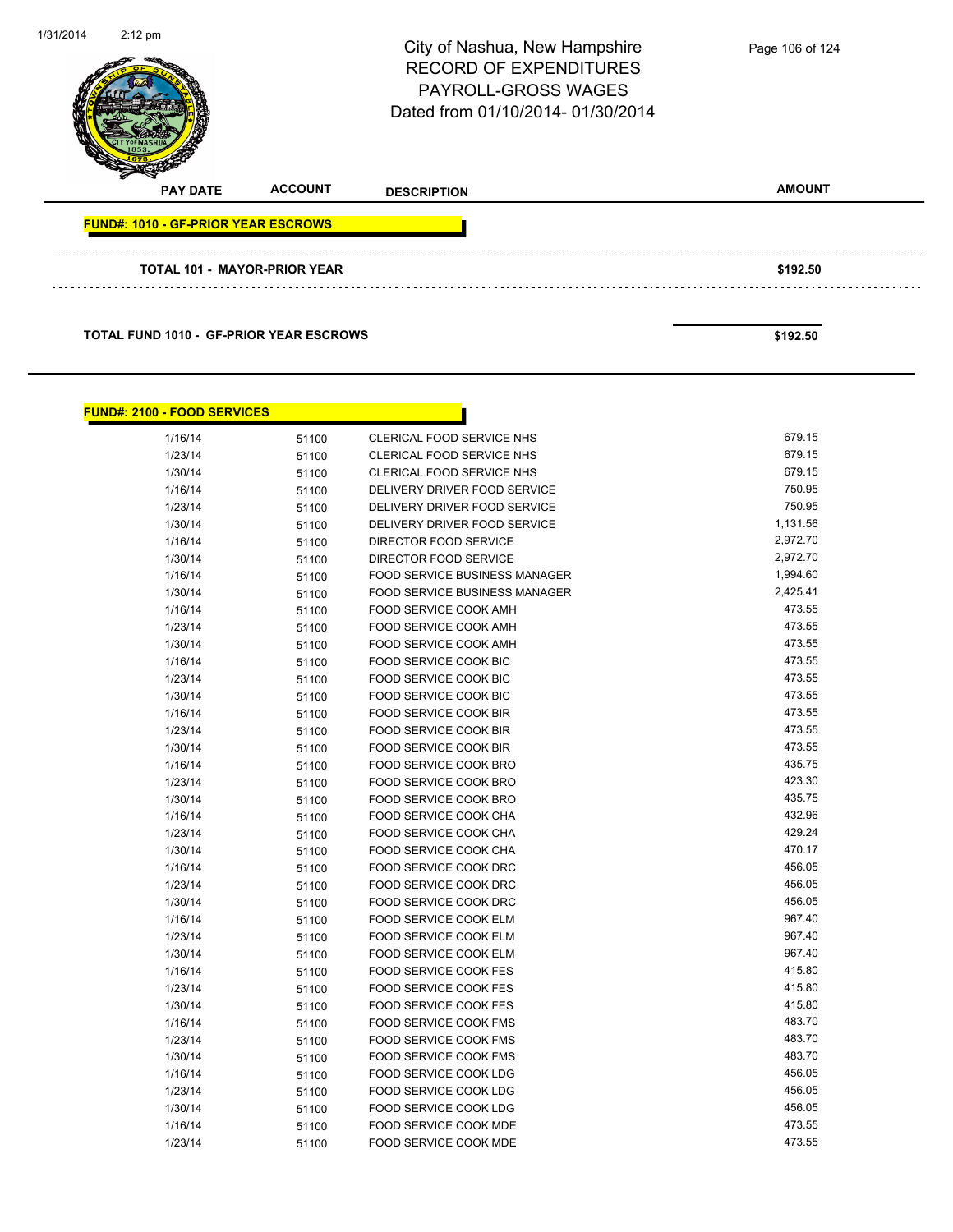

**AMOUNT**

| <u> FUND#: 2100 - FOOD SERVICES</u> |                |                                                                |           |
|-------------------------------------|----------------|----------------------------------------------------------------|-----------|
| 1/30/14                             |                | FOOD SERVICE COOK MDE                                          | 473.55    |
| 1/16/14                             | 51100          | FOOD SERVICE COOK NHN                                          | 997.85    |
| 1/23/14                             | 51100          | <b>FOOD SERVICE COOK NHN</b>                                   | 997.85    |
| 1/30/14                             | 51100<br>51100 | FOOD SERVICE COOK NHN                                          | 972.14    |
| 1/16/14                             |                | FOOD SERVICE COOK NHS                                          | 984.95    |
|                                     | 51100          |                                                                | 998.21    |
| 1/23/14                             | 51100          | FOOD SERVICE COOK NHS                                          | 998.20    |
| 1/30/14<br>1/16/14                  | 51100          | FOOD SERVICE COOK NHS                                          | 453.25    |
|                                     | 51100          | FOOD SERVICE COOK NSE<br>FOOD SERVICE COOK NSE                 | 453.25    |
| 1/23/14<br>1/30/14                  | 51100          | FOOD SERVICE COOK NSE                                          | 453.25    |
| 1/16/14                             | 51100          | <b>FOOD SERVICE COOK PMS</b>                                   | 483.70    |
| 1/23/14                             | 51100          | <b>FOOD SERVICE COOK PMS</b>                                   | 483.70    |
| 1/30/14                             | 51100          | <b>FOOD SERVICE COOK PMS</b>                                   | 483.70    |
| 1/16/14                             | 51100          | FOOD SERVICE COOK SHE                                          | 456.05    |
| 1/23/14                             | 51100          | FOOD SERVICE COOK SHE                                          | 456.05    |
| 1/30/14                             | 51100          | <b>FOOD SERVICE COOK SHE</b>                                   | 456.05    |
|                                     | 51100          |                                                                | 11,176.98 |
| 1/16/14                             | 51100          | <b>FOOD SERVICE SITE CORD</b><br><b>FOOD SERVICE SITE CORD</b> | 13,445.12 |
| 1/30/14                             | 51100          | <b>FOOD SERVICECOOK MTP</b>                                    | 415.80    |
| 1/16/14<br>1/23/14                  | 51100          | <b>FOOD SERVICECOOK MTP</b>                                    | 415.80    |
|                                     | 51100          | <b>FOOD SERVICECOOK MTP</b>                                    | 415.80    |
| 1/30/14<br>1/16/14                  | 51100          | FOOD SERVICE ASST PT AMH                                       | 498.96    |
|                                     | 51200          | FOOD SERVICE ASST PT AMH                                       | 448.70    |
| 1/23/14<br>1/30/14                  | 51200          | <b>FOOD SERVICE ASST PT AMH</b>                                | 445.97    |
| 1/16/14                             | 51200          | FOOD SERVICE ASST PT BIC                                       | 514.64    |
| 1/23/14                             | 51200          | FOOD SERVICE ASST PT BIC                                       | 508.83    |
| 1/30/14                             | 51200          | FOOD SERVICE ASST PT BIC                                       | 514.65    |
| 1/16/14                             | 51200<br>51200 | FOOD SERVICE ASST PT BIR                                       | 580.20    |
| 1/23/14                             | 51200          | FOOD SERVICE ASST PT BIR                                       | 647.10    |
| 1/30/14                             | 51200          | <b>FOOD SERVICE ASST PT BIR</b>                                | 629.34    |
| 1/16/14                             | 51200          | FOOD SERVICE ASST PT BRO                                       | 333.90    |
| 1/23/14                             | 51200          | FOOD SERVICE ASST PT BRO                                       | 328.34    |
| 1/30/14                             | 51200          | FOOD SERVICE ASST PT BRO                                       | 339.47    |
| 1/16/14                             | 51200          | FOOD SERVICE ASST PT CHA                                       | 655.04    |
| 1/23/14                             | 51200          | FOOD SERVICE ASST PT CHA                                       | 635.90    |
| 1/30/14                             | 51200          | FOOD SERVICE ASST PT CHA                                       | 634.42    |
| 1/16/14                             | 51200          | FOOD SERVICE ASST PT DRC                                       | 889.61    |
| 1/23/14                             | 51200          | FOOD SERVICE ASST PT DRC                                       | 846.23    |
| 1/30/14                             | 51200          | FOOD SERVICE ASST PT DRC                                       | 851.85    |
| 1/16/14                             | 51200          | FOOD SERVICE ASST PT ELM                                       | 2,590.43  |
| 1/23/14                             | 51200          | FOOD SERVICE ASST PT ELM                                       | 2,474.53  |
| 1/30/14                             | 51200          | FOOD SERVICE ASST PT ELM                                       | 2,582.06  |
| 1/16/14                             | 51200          | FOOD SERVICE ASST PT FES                                       | 861.85    |
| 1/23/14                             | 51200          | <b>FOOD SERVICE ASST PT FES</b>                                | 859.00    |
| 1/30/14                             | 51200          | FOOD SERVICE ASST PT FES                                       | 861.85    |
| 1/16/14                             | 51200          | FOOD SERVICE ASST PT FMS                                       | 2,418.59  |
| 1/23/14                             | 51200          | FOOD SERVICE ASST PT FMS                                       | 2,398.54  |
| 1/30/14                             | 51200          | FOOD SERVICE ASST PT FMS                                       | 2,355.79  |
| 1/16/14                             | 51200          | FOOD SERVICE ASST PT LDG                                       | 558.10    |
| 1/23/14                             | 51200          | FOOD SERVICE ASST PT LDG                                       | 549.45    |
| 1/30/14                             | 51200          | FOOD SERVICE ASST PT LDG                                       | 555.37    |
| 1/16/14                             | 51200          | FOOD SERVICE ASST PT MDE                                       | 693.52    |
| 1/23/14                             | 51200          | FOOD SERVICE ASST PT MDE                                       | 646.00    |
|                                     |                |                                                                |           |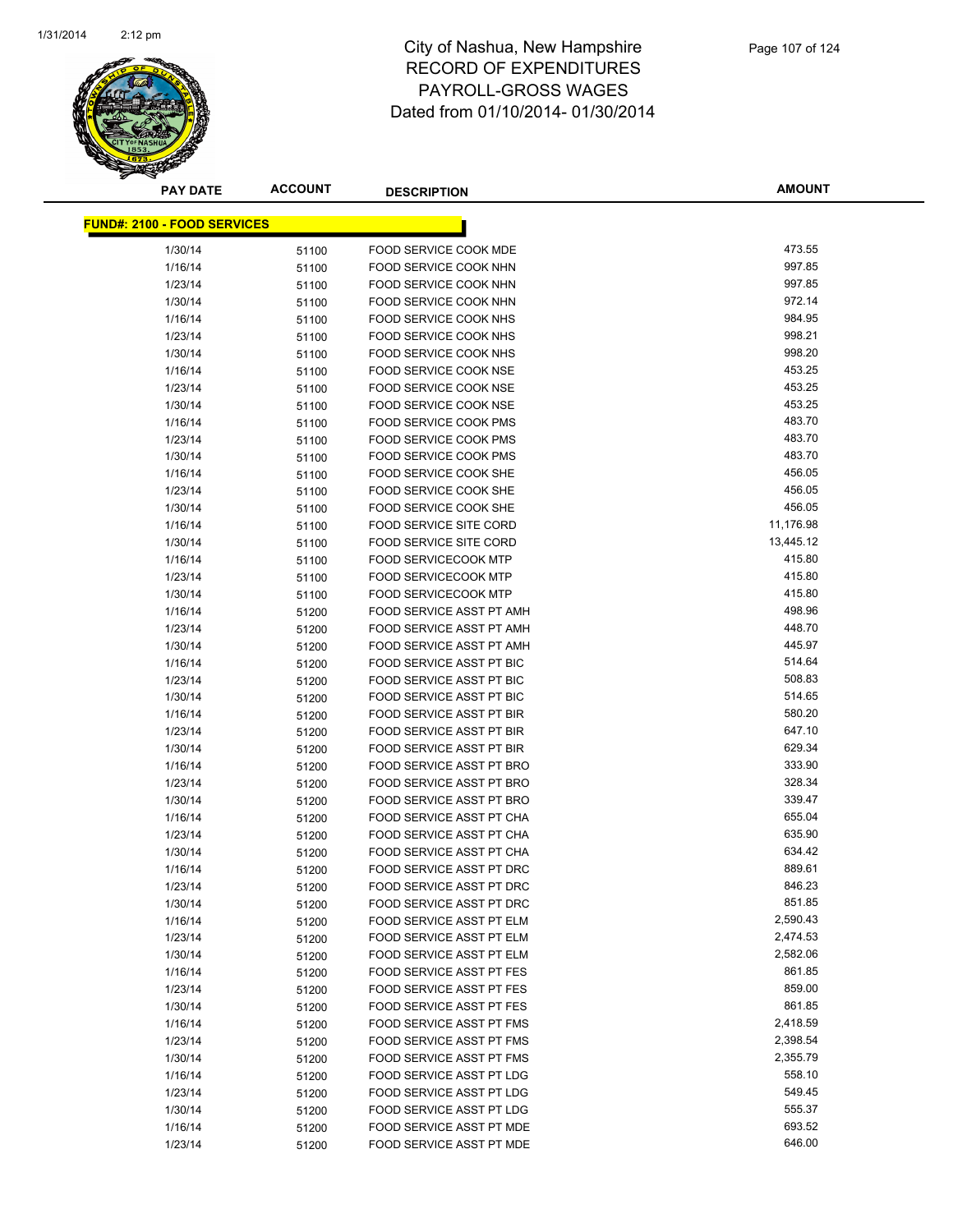

| <b>PAY DATE</b>                    | <b>ACCOUNT</b> | <b>DESCRIPTION</b>              | <b>AMOUNT</b> |
|------------------------------------|----------------|---------------------------------|---------------|
| <b>FUND#: 2100 - FOOD SERVICES</b> |                |                                 |               |
| 1/30/14                            | 51200          | FOOD SERVICE ASST PT MDE        | 646.00        |
| 1/16/14                            | 51200          | <b>FOOD SERVICE ASST PT MTP</b> | 459.10        |
| 1/23/14                            | 51200          | FOOD SERVICE ASST PT MTP        | 459.10        |
| 1/30/14                            | 51200          | <b>FOOD SERVICE ASST PT MTP</b> | 486.93        |
| 1/16/14                            | 51200          | <b>FOOD SERVICE ASST PT NHN</b> | 4,723.23      |
| 1/23/14                            | 51200          | <b>FOOD SERVICE ASST PT NHN</b> | 4,242.45      |
| 1/30/14                            | 51200          | <b>FOOD SERVICE ASST PT NHN</b> | 4,050.82      |
| 12/31/13                           | 51200          | <b>FOOD SERVICE ASST PT NHS</b> | 232.05        |
| 1/16/14                            | 51200          | <b>FOOD SERVICE ASST PT NHS</b> | 4,348.58      |
| 1/23/14                            | 51200          | FOOD SERVICE ASST PT NHS        | 4,192.13      |
| 1/30/14                            | 51200          | <b>FOOD SERVICE ASST PT NHS</b> | 4,447.65      |
| 1/16/14                            | 51200          | FOOD SERVICE ASST PT PMS        | 2,238.49      |
| 1/23/14                            | 51200          | <b>FOOD SERVICE ASST PT PMS</b> | 2,267.64      |
| 1/30/14                            | 51200          | <b>FOOD SERVICE ASST PT PMS</b> | 2,967.36      |
| 1/16/14                            | 51200          | <b>FOOD SERVICE ASST PT SHE</b> | 502.90        |
| 1/23/14                            | 51200          | FOOD SERVICE ASST PT SHE        | 508.59        |
| 1/30/14                            | 51200          | <b>FOOD SERVICE ASST PT SHE</b> | 502.90        |
| 1/16/14                            | 51300          | OVERTIME-REGULAR                | 1,133.46      |
| 1/23/14                            | 51300          | <b>OVERTIME-REGULAR</b>         | 586.90        |
| 1/30/14                            | 51300          | OVERTIME-REGULAR                | 15.45         |
| 1/16/14                            | 51412          | <b>WAGES PER DIEM</b>           | 2,435.16      |
| 1/23/14                            | 51412          | <b>WAGES PER DIEM</b>           | 2,164.89      |
| 1/30/14                            | 51412          | <b>WAGES PER DIEM</b>           | 1,567.02      |
| 1/16/14                            | 51600          | <b>LONGEVITY</b>                | 16,800.00     |
| 1/30/14                            | 55118          | TELEPHONE-CELLULAR              | 80.00         |

#### **TOTAL FUND 2100 - FOOD SERVICES \$160,447.82**

| <b>FUND#: 2201 - DRIVERS EDUCATION</b> |       |                            |        |
|----------------------------------------|-------|----------------------------|--------|
| 1/16/14                                | 51200 | ADULT ED DIPOLMA INST      | 350.00 |
| 1/30/14                                | 51200 | ADULT ED DIPOLMA INST      | 100.00 |
| 1/16/14                                | 51200 | ADULT ED DRIVERS ED INST   | 375.00 |
| 1/23/14                                | 51200 | ADULT ED DRIVERS ED INST   | 225.00 |
| 1/30/14                                | 51200 | ADULT ED DRIVERS ED INST   | 150.00 |
| 1/16/14                                | 51200 | DRIVER INSTRUCTOR          | 475.00 |
| 1/23/14                                | 51200 | DRIVER INSTRUCTOR          | 225.00 |
| 1/23/14                                | 51200 | ELL OUTREACH WORKER HOURLY | 100.00 |
| 1/16/14                                | 51200 | <b>TEACHER TECHED ELM</b>  | 200.00 |
| 1/30/14                                | 51200 | TEACHER TECHED ELM         | 400.00 |
| 1/16/14                                | 51200 | TEACHER TECHED FMS         | 375.00 |
| 1/23/14                                | 51300 | OVERTIME-REGULAR           | 57.03  |
| 1/30/14                                | 51300 | OVERTIME-REGULAR           | 28.52  |

**TOTAL FUND 2201 - DRIVERS EDUCATION \$3,060.55**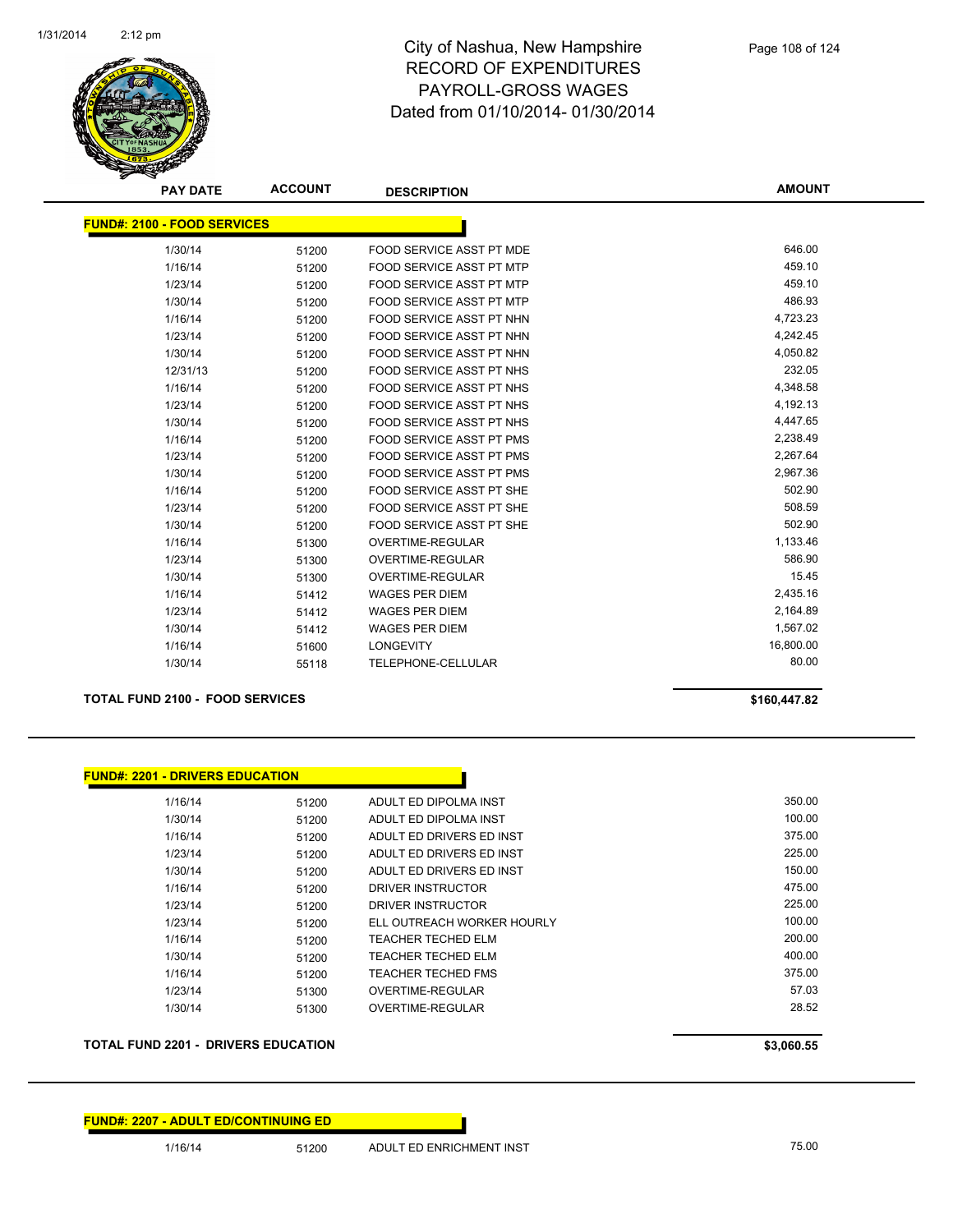

| <b>AMOUNT</b><br>75.00<br>75.00<br>37.50<br>125.00<br>75.00<br>150.00<br>\$612.50<br>2,157.90<br>2,779.33<br>\$4,937.23 |
|-------------------------------------------------------------------------------------------------------------------------|
|                                                                                                                         |
|                                                                                                                         |
|                                                                                                                         |
|                                                                                                                         |
|                                                                                                                         |
|                                                                                                                         |
|                                                                                                                         |
|                                                                                                                         |
|                                                                                                                         |
|                                                                                                                         |
|                                                                                                                         |
|                                                                                                                         |
|                                                                                                                         |
|                                                                                                                         |
|                                                                                                                         |
|                                                                                                                         |
| 846.18<br>846.20                                                                                                        |
| \$1,692.38                                                                                                              |
|                                                                                                                         |
| 347.90                                                                                                                  |
| 347.90                                                                                                                  |
| 347.90                                                                                                                  |
|                                                                                                                         |
|                                                                                                                         |

1/16/14 51100 PEG PROGRAM MANAGER 1,139.75 1/23/14 51100 PEG PROGRAM MANAGER 1,139.75 1/30/14 51100 PEG PROGRAM MANAGER 1,139.75 1/30/14 55118 TELEPHONE-CELLULAR 100.00

**TOTAL FUND 2505 - GOVT & EDUCATION CHANNELS FUND \$6,563.35**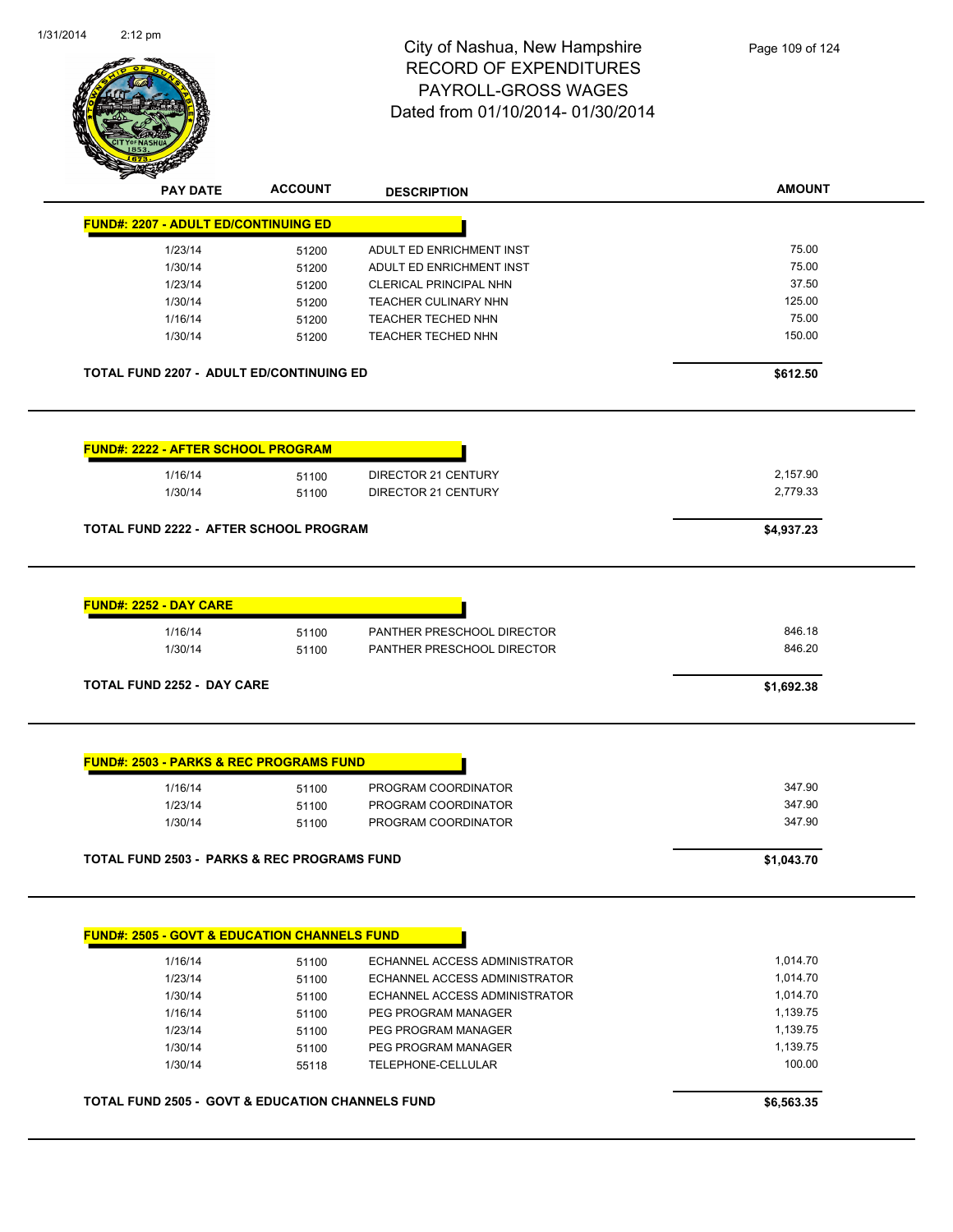

| <b>PAY DATE</b>                         | <b>ACCOUNT</b> | <b>DESCRIPTION</b>         | <b>AMOUNT</b> |
|-----------------------------------------|----------------|----------------------------|---------------|
| <b>FUND#: 3050 - POLICE GRANTS FUND</b> |                |                            |               |
| 1/16/14                                 | 51100          | DOMESTIC VIOLENCE ADVOCATE | 717.45        |
| 1/23/14                                 | 51100          | DOMESTIC VIOLENCE ADVOCATE | 730.40        |
| 1/30/14                                 | 51100          | DOMESTIC VIOLENCE ADVOCATE | 1,309.03      |
| 1/16/14                                 | 51100          | PATROLMAN ALL RANKS        | 1.165.00      |
| 1/23/14                                 | 51100          | PATROLMAN ALL RANKS        | 1,165.00      |
| 1/30/14                                 | 51100          | PATROLMAN ALL RANKS        | 1,165.00      |
| 1/16/14                                 | 51300          | OVERTIME-REGULAR           | 274.02        |
| 1/23/14                                 | 51300          | OVERTIME-REGULAR           | 623.06        |
| 1/31/14                                 | 51300          | OVERTIME-REGULAR           | (88.24)       |

**TOTAL FUND 3050 - POLICE GRANTS FUND \$7,060.72** 

| <u> FUND#: 3068 - COMMUNITY SERVICES GRANTS</u> |       |                                |          |
|-------------------------------------------------|-------|--------------------------------|----------|
| 1/16/14                                         | 51100 | <b>EPIDEMIOLOGIST</b>          | 1,302.66 |
| 1/23/14                                         | 51100 | <b>EPIDEMIOLOGIST</b>          | 1,302.65 |
| 1/30/14                                         | 51100 | <b>EPIDEMIOLOGIST</b>          | 1,302.66 |
| 1/16/14                                         | 51100 | INTAKE SPECIALIST PROGRAM ASST | 366.50   |
| 1/23/14                                         | 51100 | INTAKE SPECIALIST PROGRAM ASST | 366.50   |
| 1/30/14                                         | 51100 | INTAKE SPECIALIST PROGRAM ASST | 366.50   |
| 1/16/14                                         | 51100 | PROGRAM ASSISTANT              | 419.85   |
| 1/23/14                                         | 51100 | PROGRAM ASSISTANT              | 419.85   |
| 1/30/14                                         | 51100 | PROGRAM ASSISTANT              | 419.85   |
| 1/16/14                                         | 51100 | PUB HEALTH NURSE               | 132.25   |
| 1/23/14                                         | 51100 | PUB HEALTH NURSE               | 132.26   |
| 1/30/14                                         | 51100 | PUB HEALTH NURSE               | 132.25   |
| 1/16/14                                         | 51100 | PUB HEALTH PREPAREDNESS COORD  | 1,117.44 |
| 1/23/14                                         | 51100 | PUB HEALTH PREPAREDNESS COORD  | 1,117.45 |
| 1/30/14                                         | 51100 | PUB HEALTH PREPAREDNESS COORD  | 1,117.45 |
| 1/16/14                                         | 51100 | <b>SMP PROGRAM COORDINATOR</b> | 827.75   |
| 1/23/14                                         | 51100 | <b>SMP PROGRAM COORDINATOR</b> | 827.74   |
| 1/30/14                                         | 51100 | SMP PROGRAM COORDINATOR        | 827.75   |
| 1/30/14                                         | 55118 | <b>TELEPHONE-CELLULAR</b>      | 100.00   |

**TOTAL FUND 3068 - COMMUNITY SERVICES GRANTS \$12,599.36** 

| 1/16/14                                               | 51100 | PUB HEALTH NURSE | 885.15     |
|-------------------------------------------------------|-------|------------------|------------|
| 1/23/14                                               | 51100 | PUB HEALTH NURSE | 885.14     |
| 1/30/14                                               | 51100 | PUB HEALTH NURSE | 885.15     |
| 1/16/14                                               | 51412 | WAGES PER DIEM   | 142.50     |
| 1/23/14                                               | 51412 | WAGES PER DIEM   | 114.00     |
| 1/30/14                                               | 51412 | WAGES PER DIEM   | 152.00     |
| <b>TOTAL FUND 3070 - COMMUNITY HEALTH GRANTS FUND</b> |       |                  | \$3,063.94 |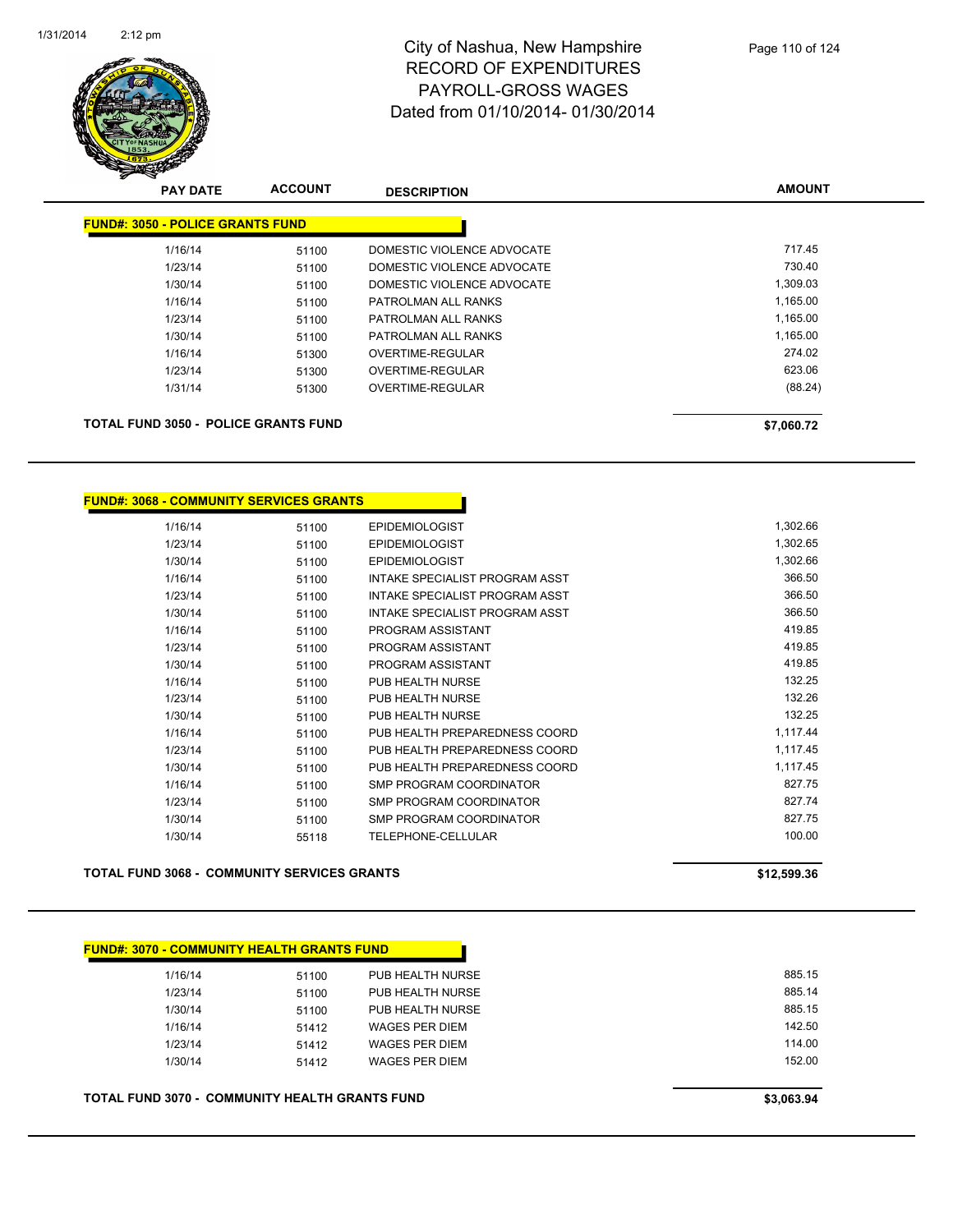

| <b>PAY DATE</b> | <b>ACCOUNT</b>                                        | <b>DESCRIPTION</b>      | <b>AMOUNT</b> |
|-----------------|-------------------------------------------------------|-------------------------|---------------|
|                 | <b>FUND#: 3080 - COMMUNITY DEVELOPMENT GRANTS</b>     |                         |               |
| 1/16/14         | 51100                                                 | OED PROGRAM COORDINATOR | 154.00        |
| 1/23/14         | 51100                                                 | OED PROGRAM COORDINATOR | 154.00        |
| 1/30/14         | 51100                                                 | OED PROGRAM COORDINATOR | 154.00        |
|                 |                                                       |                         |               |
|                 | <b>TOTAL FUND 3080 - COMMUNITY DEVELOPMENT GRANTS</b> |                         | \$462.00      |

| 1/16/14 | 51100 | <b>GRANT MGMT SPECIALIST</b>          | 961.60   |
|---------|-------|---------------------------------------|----------|
| 1/23/14 | 51100 | <b>GRANT MGMT SPECIALIST</b>          | 961.60   |
| 1/30/14 | 51100 | <b>GRANT MGMT SPECIALIST</b>          | 961.60   |
| 1/16/14 | 51100 | INTAKE SPECIALIST PROGRAM ASST        | 549.70   |
| 1/23/14 | 51100 | <b>INTAKE SPECIALIST PROGRAM ASST</b> | 549.70   |
| 1/30/14 | 51100 | INTAKE SPECIALIST PROGRAM ASST        | 549.70   |
| 1/16/14 | 51100 | <b>MANAGER URBAN PROGRAMS</b>         | 1,408.20 |
| 1/23/14 | 51100 | <b>MANAGER URBAN PROGRAMS</b>         | 1,408.20 |
| 1/30/14 | 51100 | <b>MANAGER URBAN PROGRAMS</b>         | 1,408.20 |
| 1/16/14 | 51100 | PROGRAM COORDINATOR LP&HH             | 1,073.90 |
| 1/23/14 | 51100 | PROGRAM COORDINATOR LP&HH             | 1,073.90 |
| 1/30/14 | 51100 | PROGRAM COORDINATOR LP&HH             | 1,073.90 |
| 1/16/14 | 51100 | PROJECT ADMINISTRATOR                 | 1,162.45 |
| 1/23/14 | 51100 | PROJECT ADMINISTRATOR                 | 1,162.45 |
| 1/30/14 | 51100 | PROJECT ADMINISTRATOR                 | 1,162.45 |
| 1/16/14 | 51100 | PROJECT ADMINISTRATOR LP&HH           | 1,000.40 |
| 1/23/14 | 51100 | PROJECT ADMINISTRATOR LP&HH           | 1,000.40 |
| 1/30/14 | 51100 | PROJECT ADMINISTRATOR LP&HH           | 1,000.40 |
| 1/16/14 | 51200 | <b>CODE ENFORCEMENT OFFICER II</b>    | 559.68   |
| 1/23/14 | 51200 | <b>CODE ENFORCEMENT OFFICER II</b>    | 559.67   |
| 1/30/14 | 51200 | <b>CODE ENFORCEMENT OFFICER II</b>    | 559.68   |
| 1/30/14 | 55118 | <b>TELEPHONE-CELLULAR</b>             | 34.00    |

#### **TOTAL FUND 3090 - URBAN PROGRAM GRANTS \$20,181.78**

**FUND#: 3090 - URBAN PROGRAM GRANTS**

| <u> FUND#: 3120 - TRANSIT GRANTS</u> |       |                                      |          |
|--------------------------------------|-------|--------------------------------------|----------|
| 1/16/14                              | 51100 | OED PROGRAM COORDINATOR              | 154.00   |
| 1/23/14                              | 51100 | OED PROGRAM COORDINATOR              | 154.00   |
| 1/30/14                              | 51100 | OED PROGRAM COORDINATOR              | 154.00   |
| 1/16/14                              | 51100 | TRANSIT FINANCE COORDINATOR          | 1,139.65 |
| 1/23/14                              | 51100 | TRANSIT FINANCE COORDINATOR          | 1,139.66 |
| 1/30/14                              | 51100 | TRANSIT FINANCE COORDINATOR          | 1,139.65 |
| 1/16/14                              | 51100 | TRANSIT FLEET FACILITIES SUPV        | 961.60   |
| 1/23/14                              | 51100 | TRANSIT FLEET FACILITIES SUPV        | 961.60   |
| 1/30/14                              | 51100 | <b>TRANSIT FLEET FACILITIES SUPV</b> | 961.60   |
| 1/16/14                              | 51100 | <b>TRANSIT MECHANICS</b>             | 1,744.00 |
| 1/23/14                              | 51100 | <b>TRANSIT MECHANICS</b>             | 1,738.61 |
| 1/30/14                              | 51100 | <b>TRANSIT MECHANICS</b>             | 1,744.00 |
| 1/16/14                              | 51100 | TRANSIT OPER MKTG SUPV               | 985.15   |
| 1/23/14                              | 51100 | TRANSIT OPER MKTG SUPV               | 985.15   |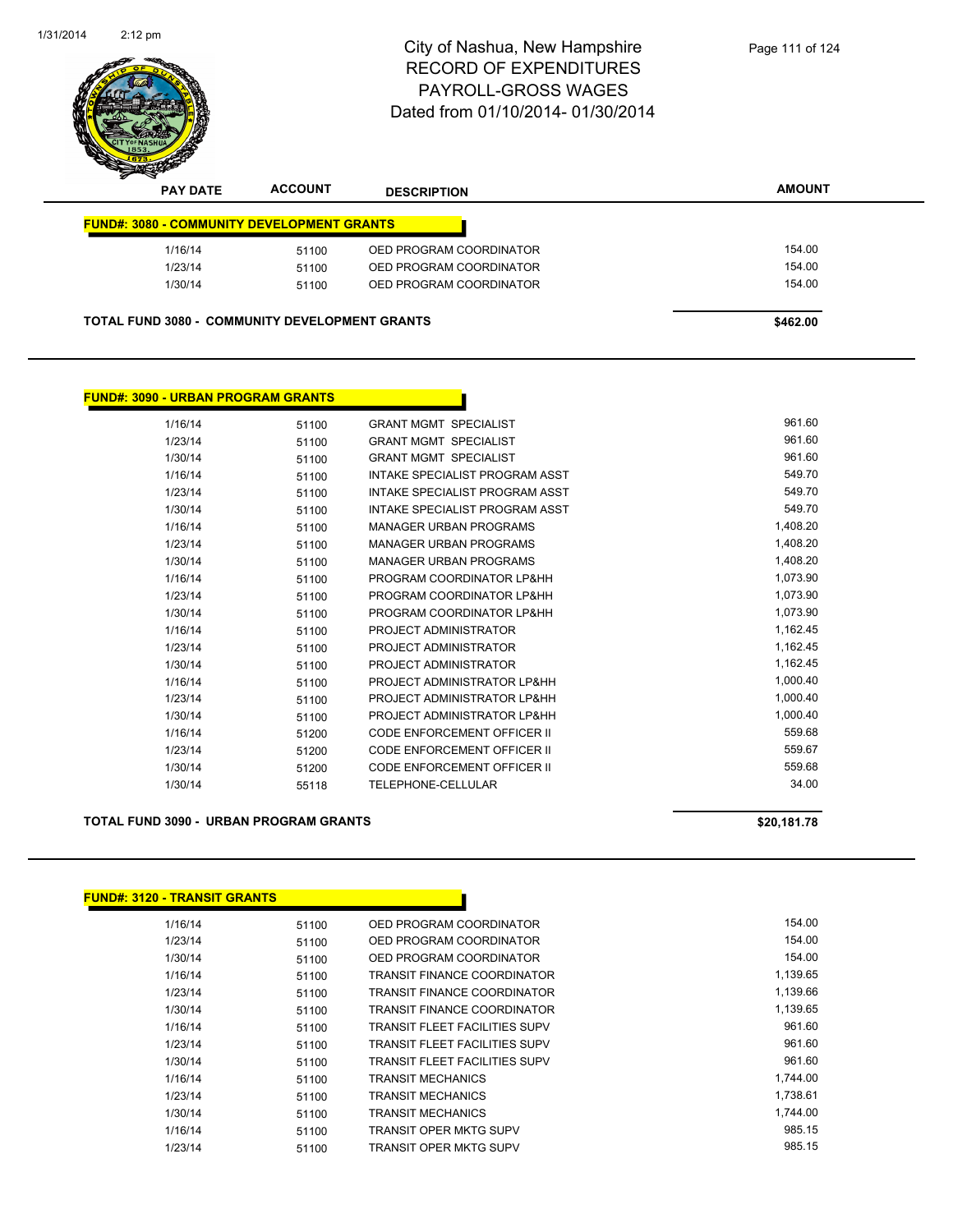

| <b>PAY DATE</b>                         | <b>ACCOUNT</b> | <b>DESCRIPTION</b>                    | <b>AMOUNT</b> |
|-----------------------------------------|----------------|---------------------------------------|---------------|
| <b>FUND#: 3120 - TRANSIT GRANTS</b>     |                |                                       |               |
| 1/30/14                                 | 51100          | TRANSIT OPER MKTG SUPV                | 985.15        |
| 1/16/14                                 | 51100          | <b>TRANSIT OPERATIONS COORDINATOR</b> | 863.35        |
| 1/23/14                                 | 51100          | <b>TRANSIT OPERATIONS COORDINATOR</b> | 863.35        |
| 1/30/14                                 | 51100          | <b>TRANSIT OPERATIONS COORDINATOR</b> | 863.35        |
| 1/16/14                                 | 51100          | TRANSIT UTILITY SERVICE WORKER        | 786.95        |
| 1/23/14                                 | 51100          | TRANSIT UTILITY SERVICE WORKER        | 798.27        |
| 1/30/14                                 | 51100          | <b>TRANSIT UTILITY SERVICE WORKER</b> | 794.50        |
| 1/16/14                                 | 51100          | <b>TRANSPORTATION DEPT MANAGER</b>    | 1,460.55      |
| 1/23/14                                 | 51100          | <b>TRANSPORTATION DEPT MANAGER</b>    | 1,460.55      |
| 1/30/14                                 | 51100          | <b>TRANSPORTATION DEPT MANAGER</b>    | 1,460.55      |
| 1/16/14                                 | 51300          | OVERTIME-REGULAR                      | 139.86        |
| 1/23/14                                 | 51300          | OVERTIME-REGULAR                      | 331.88        |
| 1/30/14                                 | 51300          | OVERTIME-REGULAR                      | 411.51        |
| <b>TOTAL FUND 3120 - TRANSIT GRANTS</b> |                |                                       | \$25,182.49   |

## **FUND#: 3800 - SCHOOL GRANTS FUND**

| 1/16/14 | 51100 | 21 CENTURY ELEM MFAM RES COORD | 3,956.85 |
|---------|-------|--------------------------------|----------|
| 1/30/14 | 51100 | 21 CENTURY ELEM MFAM RES COORD | 4,906.52 |
| 1/16/14 | 51100 | 21 CENTURY MIDL FAM RES COORD  | 2,047.38 |
| 1/30/14 | 51100 | 21 CENTURY MIDL FAM RES COORD  | 2,538.71 |
| 1/16/14 | 51100 | <b>ASSISTANT PRINCIPAL BRO</b> | 1,403.88 |
| 1/30/14 | 51100 | <b>ASSISTANT PRINCIPAL BRO</b> | 1,403.90 |
| 1/16/14 | 51100 | ASSISTANT PRINCIPAL MDE        | 1,381.31 |
| 1/30/14 | 51100 | ASSISTANT PRINCIPAL MDE        | 1,779.15 |
| 1/16/14 | 51100 | AYP FACILITATOR DRC            | 2,149.83 |
| 1/30/14 | 51100 | AYP FACILITATOR DRC            | 2,676.01 |
| 1/16/14 | 51100 | <b>AYP FACILITATOR FES</b>     | 1,911.91 |
| 1/30/14 | 51100 | <b>AYP FACILITATOR FES</b>     | 2,438.11 |
| 1/16/14 | 51100 | AYP FACILITATOR LDG            | 3,313.98 |
| 1/30/14 | 51100 | AYP FACILITATOR LDG            | 3,935.81 |
| 1/16/14 | 51100 | CLERICAL 21 CENTURY            | 708.15   |
| 1/23/14 | 51100 | CLERICAL 21 CENTURY            | 717.64   |
| 1/30/14 | 51100 | CLERICAL 21 CENTURY            | 712.90   |
| 1/16/14 | 51100 | <b>DIRECTOR TITLE 1</b>        | 3,153.80 |
| 1/30/14 | 51100 | <b>DIRECTOR TITLE 1</b>        | 3,153.80 |
| 1/16/14 | 51100 | JOB DEVELOPER SPED NHS         | 1,911.91 |
| 1/30/14 | 51100 | JOB DEVELOPER SPED NHS         | 2,438.11 |
| 1/16/14 | 51100 | <b>OFFICE MANAGER TITLE 1</b>  | 1,494.60 |
| 1/30/14 | 51100 | <b>OFFICE MANAGER TITLE 1</b>  | 1,494.60 |
| 1/16/14 | 51100 | PARA TTI AMH                   | 536.64   |
| 1/23/14 | 51100 | PARA TTI AMH                   | 541.07   |
| 1/30/14 | 51100 | PARA TTI AMH                   | 434.63   |
| 1/16/14 | 51100 | PARA TTI DRC                   | 813.85   |
| 1/23/14 | 51100 | PARA TTI DRC                   | 818.40   |
| 1/30/14 | 51100 | PARA TTI DRC                   | 687.08   |
| 1/16/14 | 51100 | PARA TTI LDG                   | 1,588.40 |
| 1/23/14 | 51100 | PARA TTI LDG                   | 1,579.80 |
| 1/30/14 | 51100 | PARA TTI LDG                   | 1,272.44 |
| 1/16/14 | 51100 | PARA TTI NURSERY               | 930.11   |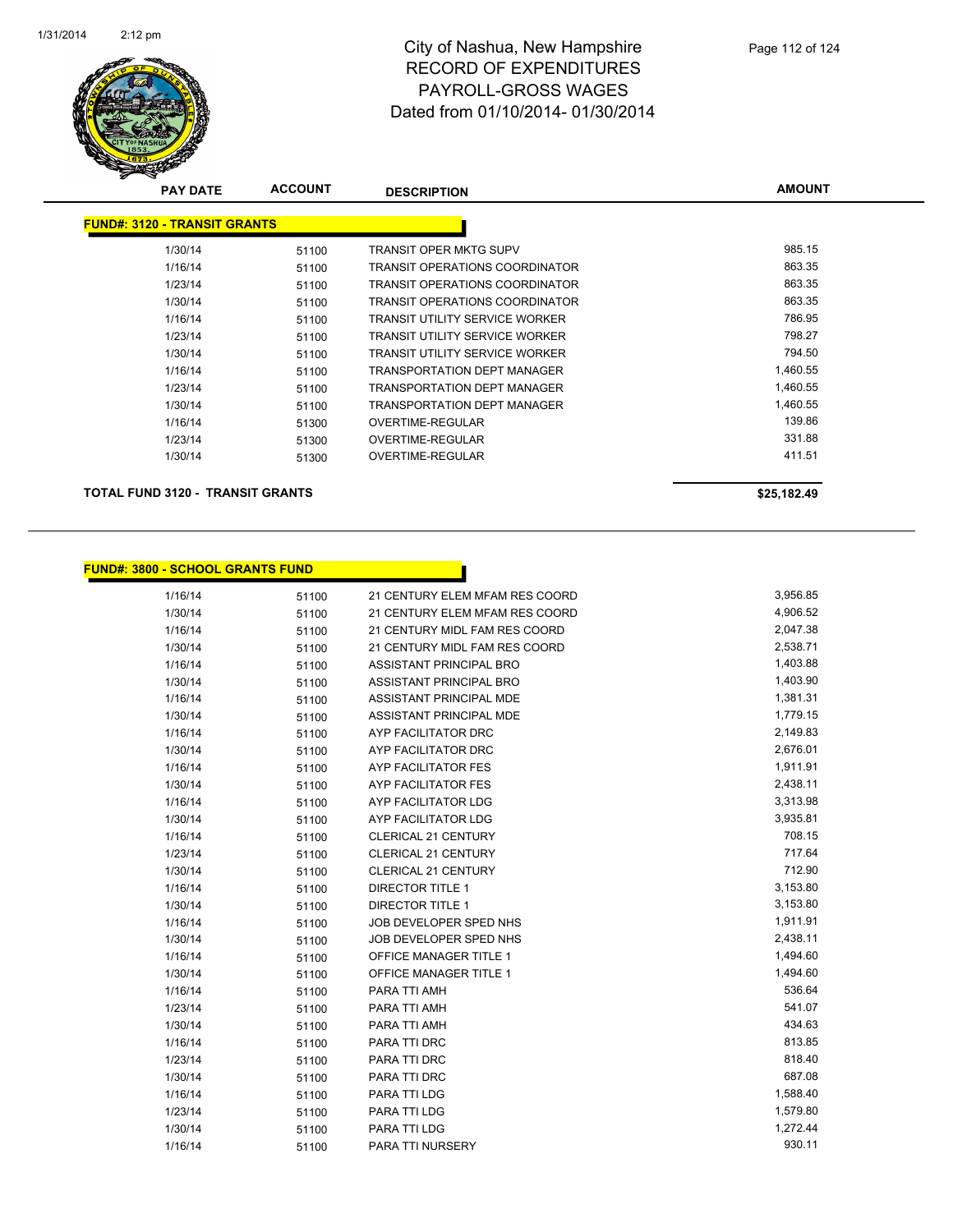

| <b>FUND#: 3800 - SCHOOL GRANTS FUND</b> |                |                                            |                  |
|-----------------------------------------|----------------|--------------------------------------------|------------------|
|                                         |                |                                            |                  |
| 1/23/14                                 | 51100          | PARA TTI NURSERY                           | 989.77<br>797.24 |
| 1/30/14<br>1/16/14                      | 51100          | PARA TTI NURSERY<br>SYSTEMS ADMIN SCH YEAR | 2,105.59         |
| 1/30/14                                 | 51100          | SYSTEMS ADMIN SCH YEAR                     | 2,560.40         |
| 1/16/14                                 | 51100          | TEACHER COMPUTER FMS                       | 1,708.48         |
|                                         | 51100          | <b>TEACHER COMPUTER FMS</b>                | 2,234.62         |
| 1/30/14<br>1/16/14                      | 51100          | <b>TEACHER DWSE BIR</b>                    | 1,650.70         |
| 1/30/14                                 | 51100          | <b>TEACHER DWSE BIR</b>                    | 2,176.81         |
| 1/16/14                                 | 51100          | <b>TEACHER DWSE BRO</b>                    | 1,789.02         |
| 1/30/14                                 | 51100          | <b>TEACHER DWSE BRO</b>                    | 2,315.22         |
| 1/16/14                                 | 51100          | <b>TEACHER DWSE CHA</b>                    | 1,639.58         |
| 1/30/14                                 | 51100<br>51100 | <b>TEACHER DWSE CHA</b>                    | 1,639.60         |
| 1/16/14                                 | 51100          | <b>TEACHER DWSE ELM</b>                    | 1,510.91         |
| 1/30/14                                 | 51100          | <b>TEACHER DWSE ELM</b>                    | 2,037.11         |
| 1/16/14                                 | 51100          | <b>TEACHER DWSE MDE</b>                    | 1,718.28         |
| 1/30/14                                 | 51100          | <b>TEACHER DWSE MDE</b>                    | 2,244.41         |
| 1/16/14                                 | 51100          | <b>TEACHER DWSE SHE</b>                    | 1,510.91         |
| 1/30/14                                 | 51100          | <b>TEACHER DWSE SHE</b>                    | 2,037.11         |
| 1/16/14                                 | 51100          | <b>TEACHER GR3 BIC</b>                     | 3,161.61         |
| 1/30/14                                 | 51100          | <b>TEACHER GR3 BIC</b>                     | 4,213.93         |
| 1/16/14                                 | 51100          | <b>TEACHER KIND FES</b>                    | 1,578.59         |
| 1/30/14                                 | 51100          | <b>TEACHER KIND FES</b>                    | 2,104.72         |
| 1/16/14                                 | 51100          | <b>TEACHER PRESCHOOL NHS</b>               | 1,847.98         |
| 1/30/14                                 | 51100          | <b>TEACHER PRESCHOOL NHS</b>               | 2,205.78         |
| 1/16/14                                 | 51100          | <b>TEACHER SPED AMH</b>                    | 3,290.13         |
| 1/30/14                                 | 51100          | <b>TEACHER SPED AMH</b>                    | 4,342.53         |
| 1/16/14                                 | 51100          | <b>TEACHER SPED DRC</b>                    | 3,290.31         |
| 1/30/14                                 | 51100          | <b>TEACHER SPED DRC</b>                    | 4,342.64         |
| 1/16/14                                 | 51100          | <b>TEACHER SPED ELM</b>                    | 1,510.91         |
| 1/30/14                                 | 51100          | <b>TEACHER SPED ELM</b>                    | 2,037.11         |
| 1/16/14                                 | 51100          | <b>TEACHER SPED FES</b>                    | 2,252.09         |
| 1/30/14                                 | 51100          | <b>TEACHER SPED FES</b>                    | 2,778.23         |
| 1/16/14                                 | 51100          | <b>TEACHER SPED FMS</b>                    | 3,487.70         |
| 1/30/14                                 | 51100          | <b>TEACHER SPED FMS</b>                    | 4,540.05         |
| 1/16/14                                 | 51100          | <b>TEACHER SPED LDG</b>                    | 3,418.83         |
| 1/30/14                                 | 51100          | <b>TEACHER SPED LDG</b>                    | 4,471.24         |
| 1/16/14                                 | 51100          | <b>TEACHER SPED MDE</b>                    | 1,510.91         |
| 1/30/14                                 | 51100          | <b>TEACHER SPED MDE</b>                    | 2,037.11         |
| 1/16/14                                 | 51100          | TEACHER SPED NHN                           | 6,519.50         |
| 1/30/14                                 | 51100          | <b>TEACHER SPED NHN</b>                    | 8,624.15         |
| 1/16/14                                 | 51100          | <b>TEACHER SPED NHS</b>                    | 4,941.01         |
| 1/30/14                                 | 51100          | TEACHER SPED NHS                           | 6,519.44         |
| 1/16/14                                 | 51100          | <b>TEACHER SPED NSE</b>                    | 1,578.59         |
| 1/30/14                                 | 51100          | <b>TEACHER SPED NSE</b>                    | 2,104.72         |
| 1/16/14                                 | 51100          | TEACHER SPED PMS                           | 1,510.91         |
| 1/30/14                                 | 51100          | <b>TEACHER SPED PMS</b>                    | 2,037.11         |
| 1/16/14                                 | 51100          | <b>TEACHER SPED SHE</b>                    | 1,779.22         |
| 1/30/14                                 | 51100          | TEACHER SPED SHE                           | 2,305.42         |
| 1/16/14                                 | 51100          | <b>TEACHER TEAM FACILITATOR MTP</b>        | 1,272.07         |
| 1/16/14                                 | 51100          | TEACHER TEAM FACILITATOR NHS               | 2,458.00         |
| 1/30/14                                 | 51100          | TEACHER TEAM FACILITATOR NHS               | 2,984.11         |
| 1/16/14                                 | 51200          | 21 CENTURY ELEM MFAM RES COORD             | 90.03            |
| 1/30/14                                 | 51200          | 21 CENTURY ELEM MFAM RES COORD             | 90.02            |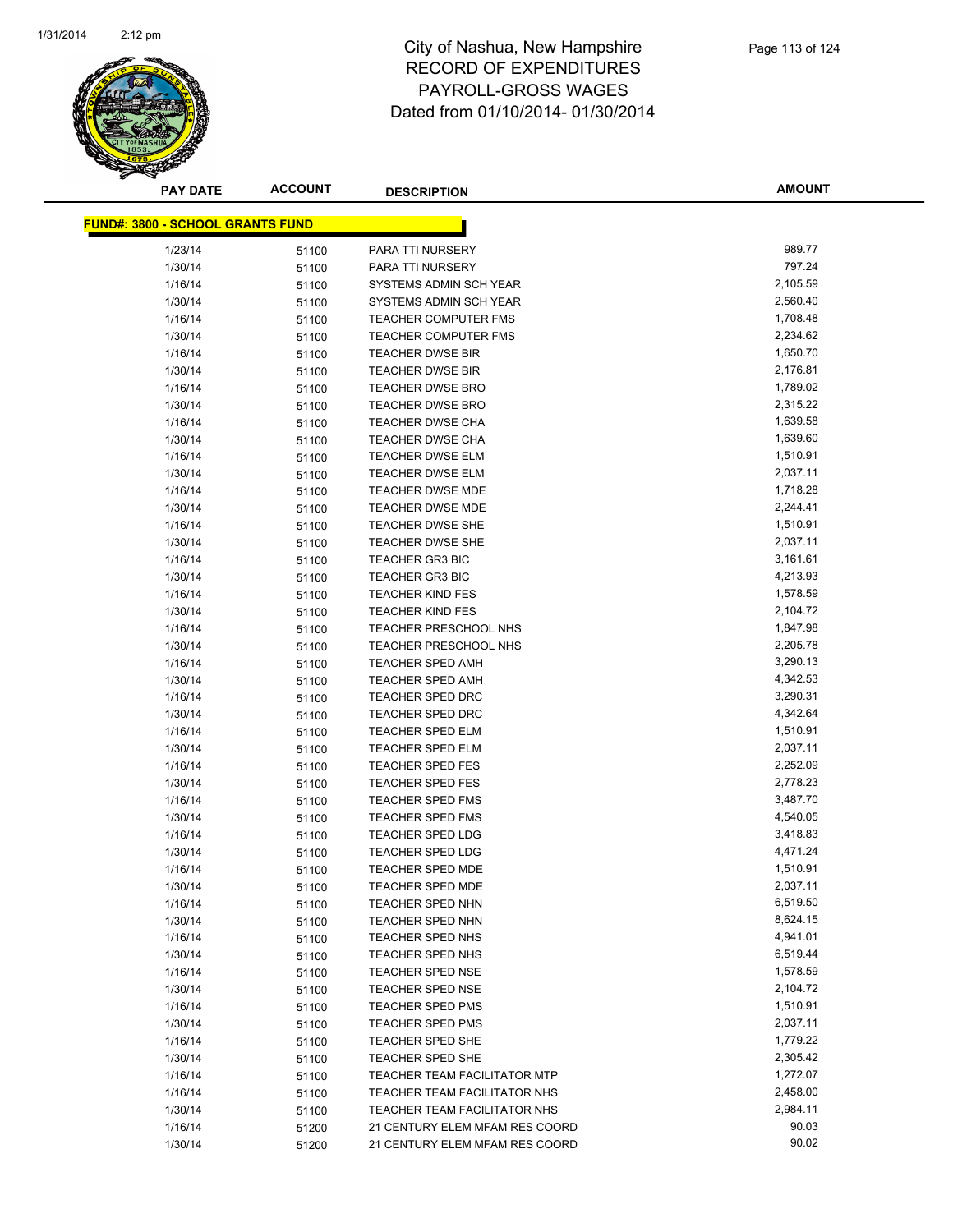

| <u> FUND#: 3800 - SCHOOL GRANTS FUND</u> |       |                                      |          |  |
|------------------------------------------|-------|--------------------------------------|----------|--|
|                                          |       |                                      |          |  |
| 1/16/14                                  | 51200 | 21ST CENTURY INSTRUCTOR              | 2,140.76 |  |
| 1/23/14                                  | 51200 | 21ST CENTURY INSTRUCTOR              | 1,657.08 |  |
| 1/30/14                                  | 51200 | 21ST CENTURY INSTRUCTOR              | 1,524.13 |  |
| 1/16/14                                  | 51200 | ADULT ED DIPOLMA TEACHER             | 400.00   |  |
| 1/30/14                                  | 51200 | ADULT ED DIPOLMA TEACHER             | 75.00    |  |
| 1/16/14                                  | 51200 | ADULT ED ENRICHMENT INST             | 737.50   |  |
| 1/23/14                                  | 51200 | ADULT ED ENRICHMENT INST             | 350.00   |  |
| 1/30/14                                  | 51200 | ADULT ED ENRICHMENT INST             | 37.50    |  |
| 1/16/14                                  | 51200 | ADULT ED INSTRUCTOR                  | 1,200.00 |  |
| 1/23/14                                  | 51200 | ADULT ED INSTRUCTOR                  | 450.00   |  |
| 1/23/14                                  | 51200 | <b>CLERICAL GUIDANCE NHN</b>         | 69.05    |  |
| 1/30/14                                  | 51200 | <b>CLERICAL GUIDANCE NHN</b>         | 73.64    |  |
| 1/23/14                                  | 51200 | <b>CLERICAL PRINCIPAL AMH</b>        | 93.45    |  |
| 1/30/14                                  | 51200 | <b>CLERICAL PRINCIPAL AMH</b>        | 120.15   |  |
| 1/16/14                                  | 51200 | ELL TUTOR                            | 225.00   |  |
| 1/23/14                                  | 51200 | <b>ELL TUTOR</b>                     | 300.00   |  |
| 1/30/14                                  | 51200 | ELL TUTOR                            | 225.00   |  |
| 1/16/14                                  | 51200 | <b>FAMILY LIAISON</b>                | 350.00   |  |
| 1/23/14                                  | 51200 | <b>FAMILY LIAISON</b>                | 350.00   |  |
| 1/30/14                                  | 51200 | <b>FAMILY LIAISON</b>                | 375.00   |  |
| 1/16/14                                  | 51200 | <b>FOCUS MONITORING DATA ANALYST</b> | 1,690.90 |  |
| 1/30/14                                  | 51200 | FOCUS MONITORING DATA ANALYST        | 1,721.30 |  |
| 1/16/14                                  | 51200 | <b>FOOD SERVICE COOK LDG</b>         | 35.00    |  |
| 1/23/14                                  | 51200 | FOOD SERVICE COOK LDG                | 35.00    |  |
| 1/30/14                                  | 51200 | FOOD SERVICE COOK LDG                | 70.00    |  |
| 1/16/14                                  | 51200 | <b>GUIDANCE COUNSELOR FES</b>        | 107.53   |  |
| 1/30/14                                  | 51200 | <b>GUIDANCE COUNSELOR FES</b>        | 191.71   |  |
| 1/16/14                                  | 51200 | HOME SCHOOL CORD TTI                 | 3,320.01 |  |
| 1/23/14                                  | 51200 | HOME SCHOOL CORD TTI                 | 3,269.87 |  |
| 1/30/14                                  | 51200 | HOME SCHOOL CORD TTI                 | 4,043.40 |  |
| 1/30/14                                  | 51200 | <b>INTERPRETER</b>                   | 250.00   |  |
| 1/16/14                                  | 51200 | <b>LIBRARIAN FMS</b>                 | 25.00    |  |
| 1/30/14                                  | 51200 | <b>LIBRARIAN FMS</b>                 | 50.00    |  |
| 1/16/14                                  | 51200 | <b>LIBRARIAN NHN</b>                 | 50.00    |  |
| 1/30/14                                  | 51200 | <b>LIBRARIAN NHN</b>                 | 75.00    |  |
| 1/16/14                                  | 51200 | <b>LIBRARIAN NHS</b>                 | 25.00    |  |
| 1/16/14                                  | 51200 | LUNCH MONITOR DRC                    | 168.42   |  |
| 1/23/14                                  | 51200 | LUNCH MONITOR DRC                    | 140.90   |  |
| 1/30/14                                  | 51200 | LUNCH MONITOR DRC                    | 140.90   |  |
| 1/16/14                                  | 51200 | LUNCH MONITOR SHE                    | 106.26   |  |
| 1/23/14                                  | 51200 | LUNCH MONITOR SHE                    | 86.69    |  |
| 1/30/14                                  | 51200 | LUNCH MONITOR SHE                    | 104.19   |  |
| 1/16/14                                  | 51200 | PARA DW SPEC ED AMH                  | 256.81   |  |
| 1/23/14                                  | 51200 | PARA DW SPEC ED AMH                  | 215.14   |  |
| 1/30/14                                  | 51200 | PARA DW SPEC ED AMH                  | 185.10   |  |
| 1/16/14                                  | 51200 | PARA DW SPEC ED NHN                  | 275.00   |  |
| 1/23/14                                  | 51200 | PARA DW SPEC ED NHN                  | 75.00    |  |
| 1/16/14                                  | 51200 | PARA DW SPEC ED PMS                  | 158.76   |  |
| 1/23/14                                  | 51200 | PARA DW SPEC ED PMS                  | 123.76   |  |
| 1/30/14                                  | 51200 | PARA DW SPEC ED PMS                  | 173.38   |  |
| 1/16/14                                  | 51200 | PARA DW SPEC ED WID                  | 41.68    |  |
| 1/30/14                                  | 51200 | PARA DW SPEC ED WID                  | 41.68    |  |
| 1/16/14                                  | 51200 | PARA DW SPEC ELM                     | 258.35   |  |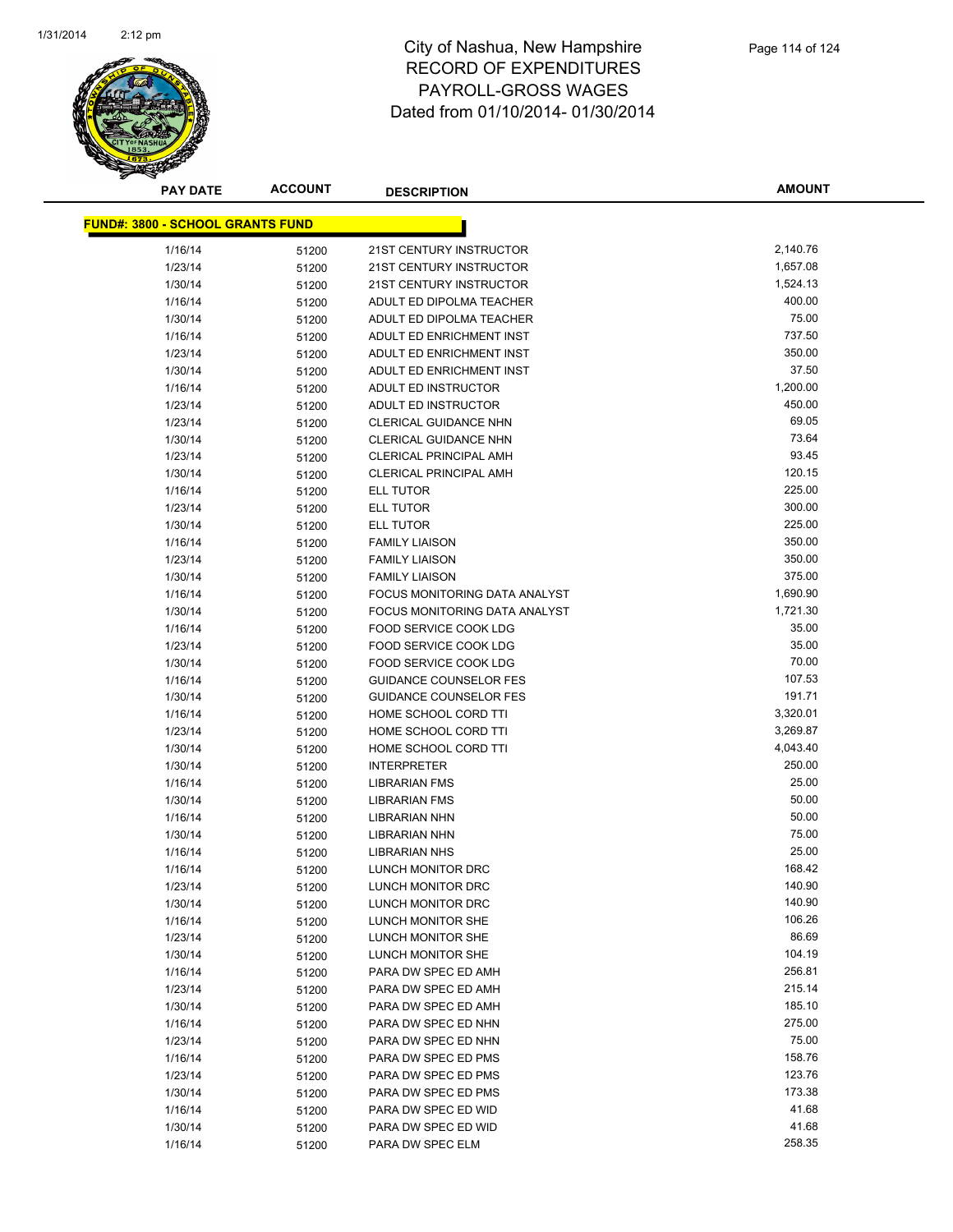

| <u> FUND#: 3800 - SCHOOL GRANTS FUND</u> |       |                         |                  |
|------------------------------------------|-------|-------------------------|------------------|
|                                          |       | PARA DW SPEC ELM        | 171.50           |
| 1/23/14                                  | 51200 |                         | 233.28           |
| 1/30/14                                  | 51200 | PARA DW SPEC ELM        | 92.55            |
| 1/16/14                                  | 51200 | PARA ELL MTP            | 48.35            |
| 1/23/14                                  | 51200 | PARA ELL MTP            |                  |
| 1/30/14                                  | 51200 | PARA ELL MTP            | 92.55            |
| 1/16/14                                  | 51200 | PARA INST AMH           | 39.41            |
| 1/23/14                                  | 51200 | PARA INST AMH           | 39.41            |
| 1/30/14                                  | 51200 | PARA INST AMH           | 41.68<br>206.75  |
| 1/16/14                                  | 51200 | PARA INST DRC           |                  |
| 1/23/14                                  | 51200 | PARA INST DRC           | 165.08<br>165.08 |
| 1/30/14                                  | 51200 | PARA INST DRC           |                  |
| 1/16/14                                  | 51200 | PARA INST FES           | 372.55<br>266.74 |
| 1/23/14                                  | 51200 | PARA INST FES           |                  |
| 1/30/14                                  | 51200 | PARA INST FES           | 243.38<br>105.00 |
| 1/16/14                                  | 51200 | PARA INST FMS           |                  |
| 1/23/14                                  | 51200 | PARA INST FMS           | 70.00<br>70.00   |
| 1/30/14                                  | 51200 | PARA INST FMS           |                  |
| 1/16/14                                  | 51200 | PARA INST LDG           | 468.44           |
| 1/23/14                                  | 51200 | PARA INST LDG           | 353.43           |
| 1/30/14                                  | 51200 | PARA INST LDG           | 353.43           |
| 1/16/14                                  | 51200 | PARA INST NHN           | 90.03            |
| 1/23/14                                  | 51200 | PARA INST NHN           | 90.03            |
| 1/30/14                                  | 51200 | PARA INST NHN           | 90.03            |
| 1/16/14                                  | 51200 | PARA INST PMS           | 244.19           |
| 1/23/14                                  | 51200 | PARA INST PMS           | 209.19           |
| 1/30/14                                  | 51200 | PARA INST PMS           | 226.69           |
| 1/16/14                                  | 51200 | PARA KIND AMH           | 105.00           |
| 1/23/14                                  | 51200 | PARA KIND AMH           | 70.00            |
| 1/30/14                                  | 51200 | PARA KIND AMH           | 70.00            |
| 1/16/14                                  | 51200 | PARA KIND LDG           | 83.35            |
| 1/23/14                                  | 51200 | PARA KIND LDG           | 41.68            |
| 1/30/14                                  | 51200 | PARA KIND LDG           | 83.35            |
| 1/16/14                                  | 51200 | PARA MEDIA NHN          | 125.03           |
| 1/23/14                                  | 51200 | PARA MEDIA NHN          | 90.03            |
| 1/30/14                                  | 51200 | PARA MEDIA NHN          | 148.39           |
| 1/16/14                                  | 51200 | PARA PRE SCH MTP        | 166.70           |
| 1/23/14                                  | 51200 | PARA PRE SCH MTP        | 131.70           |
| 1/30/14                                  | 51200 | PARA PRE SCH MTP        | 131.70           |
| 1/16/14                                  | 51200 | PARA TTI DRC            | 105.00           |
| 1/23/14                                  | 51200 | PARA TTI DRC            | 70.00<br>105.00  |
| 1/30/14                                  | 51200 | PARA TTI DRC            |                  |
| 1/16/14                                  | 51200 | PARA TTI LDG            | 105.00<br>105.00 |
| 1/23/14                                  | 51200 | PARA TTI LDG            | 70.00            |
| 1/30/14                                  | 51200 | PARA TTI LDG            |                  |
| 1/16/14                                  | 51200 | SOCIAL WORKER FMS       | 87.50<br>157.50  |
| 1/30/14                                  | 51200 | SOCIAL WORKER FMS       | 26.70            |
| 1/16/14                                  | 51200 | SUB FOOD SERVICE        | 366.68           |
| 1/16/14                                  | 51200 | <b>SUB TEACHER</b>      | 117.50           |
| 1/23/14                                  | 51200 | <b>SUB TEACHER</b>      | 42.50            |
| 1/30/14                                  | 51200 | <b>SUB TEACHER</b>      | 17.50            |
| 1/30/14                                  | 51200 | TEACHER DEAF WID        | 35.00            |
| 1/16/14                                  | 51200 | <b>TEACHER DWSE ELM</b> | 65.63            |
| 1/30/14                                  | 51200 | TEACHER DWSE ELM        |                  |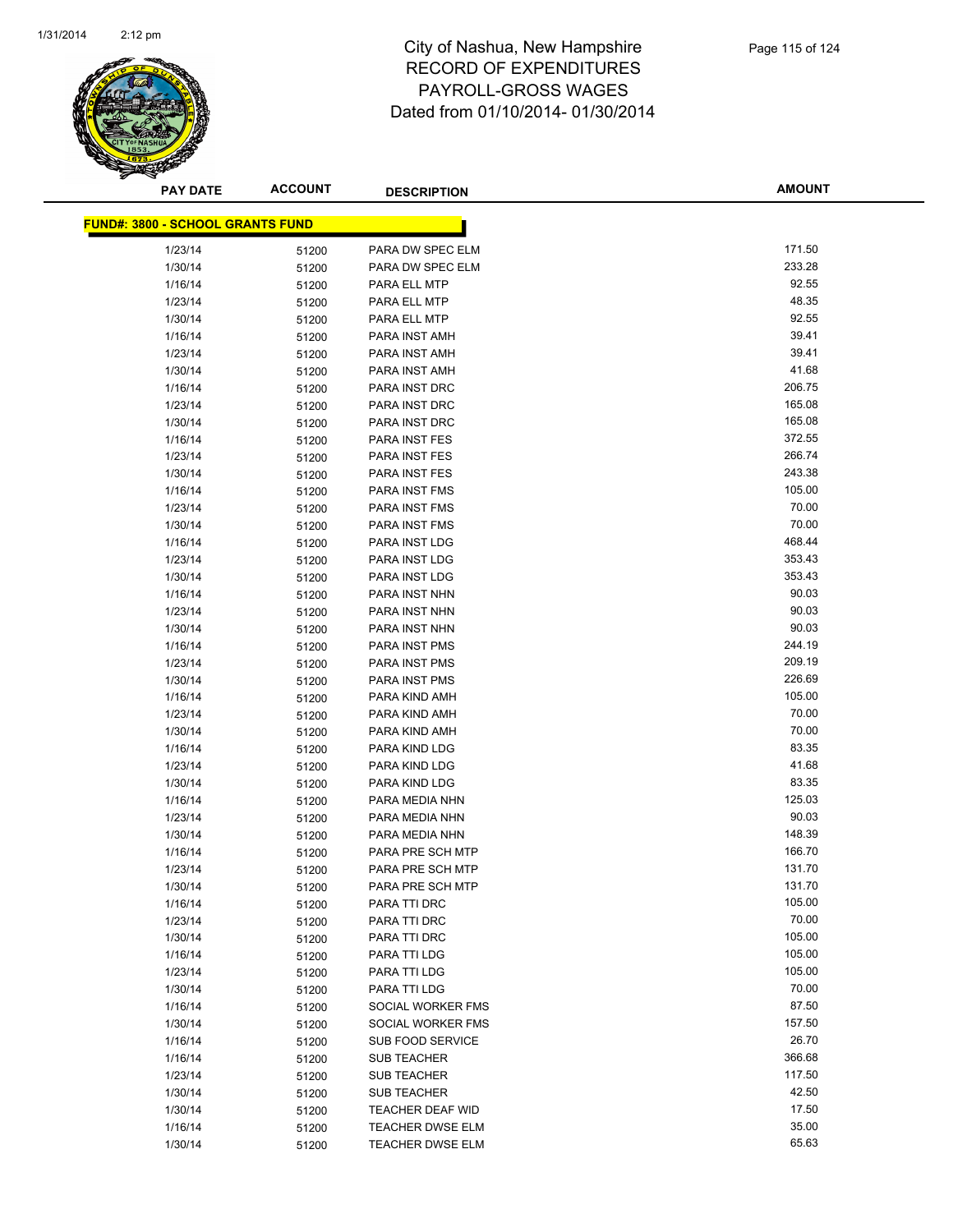

| <u> FUND#: 3800 - SCHOOL GRANTS FUND</u> |       |                            |          |
|------------------------------------------|-------|----------------------------|----------|
| 1/16/14                                  | 51200 | TEACHER ENGLISH ELM        | 25.00    |
| 1/30/14                                  | 51200 | <b>TEACHER ENGLISH ELM</b> | 25.00    |
| 1/16/14                                  | 51200 | <b>TEACHER ENGLISH FMS</b> | 270.01   |
| 1/30/14                                  | 51200 | <b>TEACHER ENGLISH FMS</b> | 387.51   |
| 1/16/14                                  | 51200 | <b>TEACHER ENGLISH NHN</b> | 200.00   |
| 1/16/14                                  | 51200 | <b>TEACHER ENGLISH NHS</b> | 275.00   |
| 1/30/14                                  | 51200 | <b>TEACHER ENGLISH NHS</b> | 75.00    |
| 1/16/14                                  |       | <b>TEACHER GR2 DRC</b>     | 50.00    |
| 1/30/14                                  | 51200 | <b>TEACHER GR2 DRC</b>     | 150.00   |
| 1/16/14                                  | 51200 | <b>TEACHER GR3 DRC</b>     | 50.00    |
| 1/30/14                                  | 51200 | <b>TEACHER GR3 DRC</b>     | 100.00   |
| 1/16/14                                  | 51200 | <b>TEACHER GR3 SHE</b>     | 17.50    |
| 1/30/14                                  | 51200 | <b>TEACHER GR3 SHE</b>     | 17.50    |
|                                          | 51200 |                            | 35.00    |
| 1/16/14                                  | 51200 | <b>TEACHER GR4 FES</b>     | 96.25    |
| 1/30/14                                  | 51200 | <b>TEACHER GR4 FES</b>     | 42.50    |
| 1/16/14                                  | 51200 | <b>TEACHER GR4 LDG</b>     | 85.00    |
| 1/30/14                                  | 51200 | <b>TEACHER GR4 LDG</b>     |          |
| 1/16/14                                  | 51200 | <b>TEACHER GR5 MTP</b>     | 85.00    |
| 1/30/14                                  | 51200 | <b>TEACHER GR5 MTP</b>     | 145.00   |
| 1/16/14                                  | 51200 | <b>TEACHER GR6 ELM</b>     | 127.50   |
| 1/30/14                                  | 51200 | <b>TEACHER GR6 ELM</b>     | 170.00   |
| 1/16/14                                  | 51200 | <b>TEACHER GR6 FMS</b>     | 142.50   |
| 1/30/14                                  | 51200 | <b>TEACHER GR6 FMS</b>     | 235.00   |
| 1/16/14                                  | 51200 | <b>TEACHER GR6 PMS</b>     | 17.50    |
| 1/30/14                                  | 51200 | <b>TEACHER GR6 PMS</b>     | 61.25    |
| 1/16/14                                  | 51200 | <b>TEACHER KIND DRC</b>    | 1,685.69 |
| 1/30/14                                  | 51200 | <b>TEACHER KIND DRC</b>    | 1,650.70 |
| 1/16/14                                  | 51200 | <b>TEACHER MATH ELM</b>    | 25.00    |
| 1/16/14                                  | 51200 | <b>TEACHER MATH NHN</b>    | 200.00   |
| 1/16/14                                  | 51200 | <b>TEACHER MATH NHS</b>    | 675.00   |
| 1/30/14                                  | 51200 | <b>TEACHER MATH NHS</b>    | 75.00    |
| 1/16/14                                  | 51200 | <b>TEACHER MATH PMS</b>    | 25.00    |
| 1/30/14                                  | 51200 | <b>TEACHER MUSIC PMS</b>   | 105.00   |
| 1/16/14                                  | 51200 | <b>TEACHER READ PMS</b>    | 17.50    |
| 1/16/14                                  | 51200 | <b>TEACHER SCIENCE ELM</b> | 200.00   |
| 1/30/14                                  | 51200 | TEACHER SCIENCE ELM        | 157.50   |
| 1/16/14                                  | 51200 | <b>TEACHER SCIENCE NHN</b> | 825.00   |
| 1/30/14                                  | 51200 | <b>TEACHER SCIENCE NHN</b> | 375.00   |
| 1/30/14                                  | 51200 | TEACHER SCIENCE PMS        | 25.00    |
| 1/16/14                                  | 51200 | TEACHER SOCIAL STUDIES NHN | 1,025.00 |
| 1/30/14                                  | 51200 | TEACHER SOCIAL STUDIES NHN | 300.00   |
| 1/16/14                                  | 51200 | TEACHER SOCIAL STUDIES NHS | 350.00   |
| 1/30/14                                  | 51200 | TEACHER SOCIAL STUDIES NHS | 75.00    |
| 1/16/14                                  | 51200 | TEACHER SOCIAL STUDIES PMS | 75.00    |
| 1/30/14                                  | 51200 | TEACHER SOCIAL STUDIES PMS | 200.00   |
| 1/16/14                                  | 51200 | <b>TEACHER SPED FMS</b>    | 137.50   |
| 1/30/14                                  | 51200 | <b>TEACHER SPED FMS</b>    | 175.00   |
| 1/16/14                                  | 51200 | <b>TEACHER SPED LDG</b>    | 302.50   |
| 1/30/14                                  | 51200 | <b>TEACHER SPED LDG</b>    | 324.38   |
| 1/16/14                                  | 51200 | TEACHER SPED NHS           | 525.00   |
| 1/30/14                                  | 51200 | TEACHER SPED NHS           | 175.00   |
| 1/30/14                                  | 51200 | <b>TEACHER SPED PMS</b>    | 25.00    |
| 1/16/14                                  | 51200 | TEACHER TECHED ELM         | 17.50    |
|                                          |       |                            |          |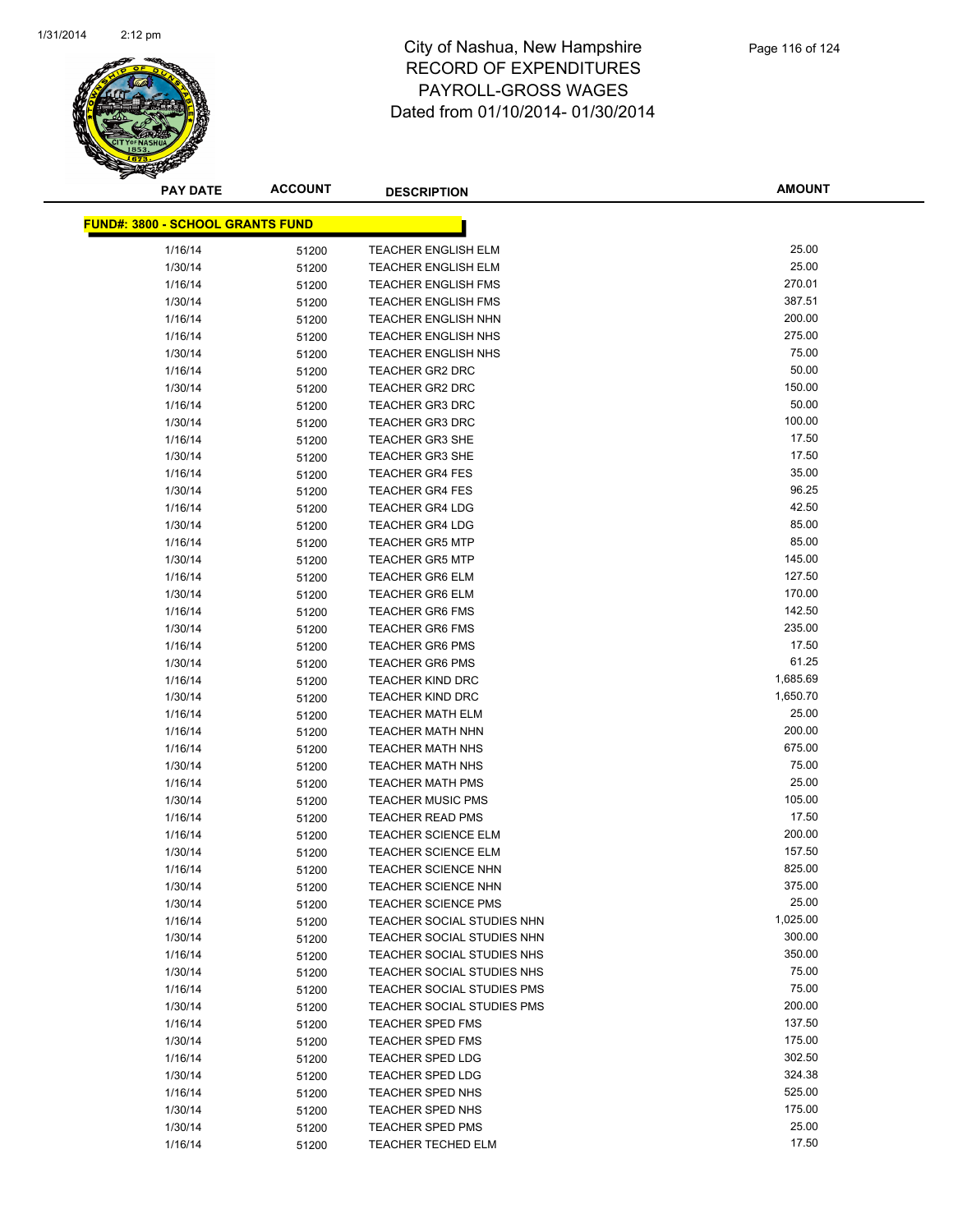

| <b>AMOUNT</b> | <b>DESCRIPTION</b>                     | <b>ACCOUNT</b> | <b>PAY DATE</b>                         |
|---------------|----------------------------------------|----------------|-----------------------------------------|
|               |                                        |                | <b>FUND#: 3800 - SCHOOL GRANTS FUND</b> |
| 17.50         | <b>TEACHER TECHED ELM</b>              | 51200          | 1/30/14                                 |
| 6,969.01      | <b>TEACHER TTI AMH</b>                 | 51200          | 1/16/14                                 |
| 8,695.53      | <b>TEACHER TTI AMH</b>                 | 51200          | 1/30/14                                 |
| 14,253.81     | <b>TEACHER TTI FES</b>                 | 51200          | 1/16/14                                 |
| 17,547.20     | <b>TEACHER TTI FES</b>                 | 51200          | 1/30/14                                 |
| 9,192.37      | <b>TEACHER TTI LDG</b>                 | 51200          | 1/16/14                                 |
| 10,918.03     | <b>TEACHER TTI LDG</b>                 | 51200          | 1/30/14                                 |
| 4,933.32      | <b>TEACHER TTI MTP</b>                 | 51200          | 1/16/14                                 |
| 6,140.89      | <b>TEACHER TTI MTP</b>                 | 51200          | 1/30/14                                 |
| 4,397.38      | <b>TEACHER TTI NURSERY</b>             | 51200          | 1/16/14                                 |
| 5,604.88      | <b>TEACHER TTI NURSERY</b>             | 51200          | 1/30/14                                 |
| 7,780.73      | <b>TEACHER TTIDRC</b>                  | 51200          | 1/16/14                                 |
| 9,869.47      | <b>TEACHER TTIDRC</b>                  | 51200          | 1/30/14                                 |
| 167.04        | <b>WAGES PER DIEM</b>                  | 51412          | 1/23/14                                 |
| 108.52        | <b>WAGES PER DIEM</b>                  | 51412          | 1/30/14                                 |
| 645.00        | <b>LONGEVITY</b>                       | 51600          | 1/16/14                                 |
| 1,013.40      | <b>ADDITIONAL HOURS</b>                | 51650          | 1/16/14                                 |
| 3,025.00      | <b>ADDITIONAL HOURS</b>                | 51650          | 1/30/14                                 |
| (35, 217.16)  | <b>RETIREMENT &amp; SEPARATION PAY</b> | 51750          | 12/31/13                                |
| 80.00         | TELEPHONE-CELLULAR                     | 55118          | 1/30/14                                 |

**TOTAL FUND 3800 - SCHOOL GRANTS FUND \$321,046.16** 

| 1/16/14 | 51300 | OVERTIME-REGULAR |
|---------|-------|------------------|
| 1/23/14 | 51300 | OVERTIME-REGULAR |
| 1/30/14 | 51300 | OVERTIME-REGULAR |

TOTAL FUND 3810 - FOOD SERVICE GRANTS FUND<br>
\$3,595.43

| <b>FUND#: 4005 - TRAFFIC VIOLATIONS FUND</b> |       |                                   |
|----------------------------------------------|-------|-----------------------------------|
| 1/16/14                                      | 51100 | PARKING ENFORCEMENT SPEC          |
| 1/23/14                                      | 51100 | PARKING ENFORCEMENT SPEC          |
| 1/30/14                                      | 51100 | PARKING ENFORCEMENT SPEC          |
| 1/16/14                                      | 51100 | <b>PV/MV COORDINATOR</b>          |
| 1/23/14                                      | 51100 | <b>PV/MV COORDINATOR</b>          |
| 1/30/14                                      | 51100 | <b>PV/MV COORDINATOR</b>          |
| 1/16/14                                      | 51100 | RESOURCE COORDINATOR              |
| 1/23/14                                      | 51100 | RESOURCE COORDINATOR              |
| 1/30/14                                      | 51100 | RESOURCE COORDINATOR              |
| 1/16/14                                      | 51100 | <b>VEHICLE REGISTRATION CLERK</b> |
| 1/23/14                                      | 51100 | <b>VEHICLE REGISTRATION CLERK</b> |
| 1/30/14                                      | 51100 | <b>VEHICLE REGISTRATION CLERK</b> |
| 1/16/14                                      | 51300 | OVERTIME-REGULAR                  |
| 1/23/14                                      | 51300 | OVERTIME-REGULAR                  |
| 1/30/14                                      | 51300 | OVERTIME-REGULAR                  |
| 1/16/14                                      | 51390 | <b>OVERTIME-OTHER</b>             |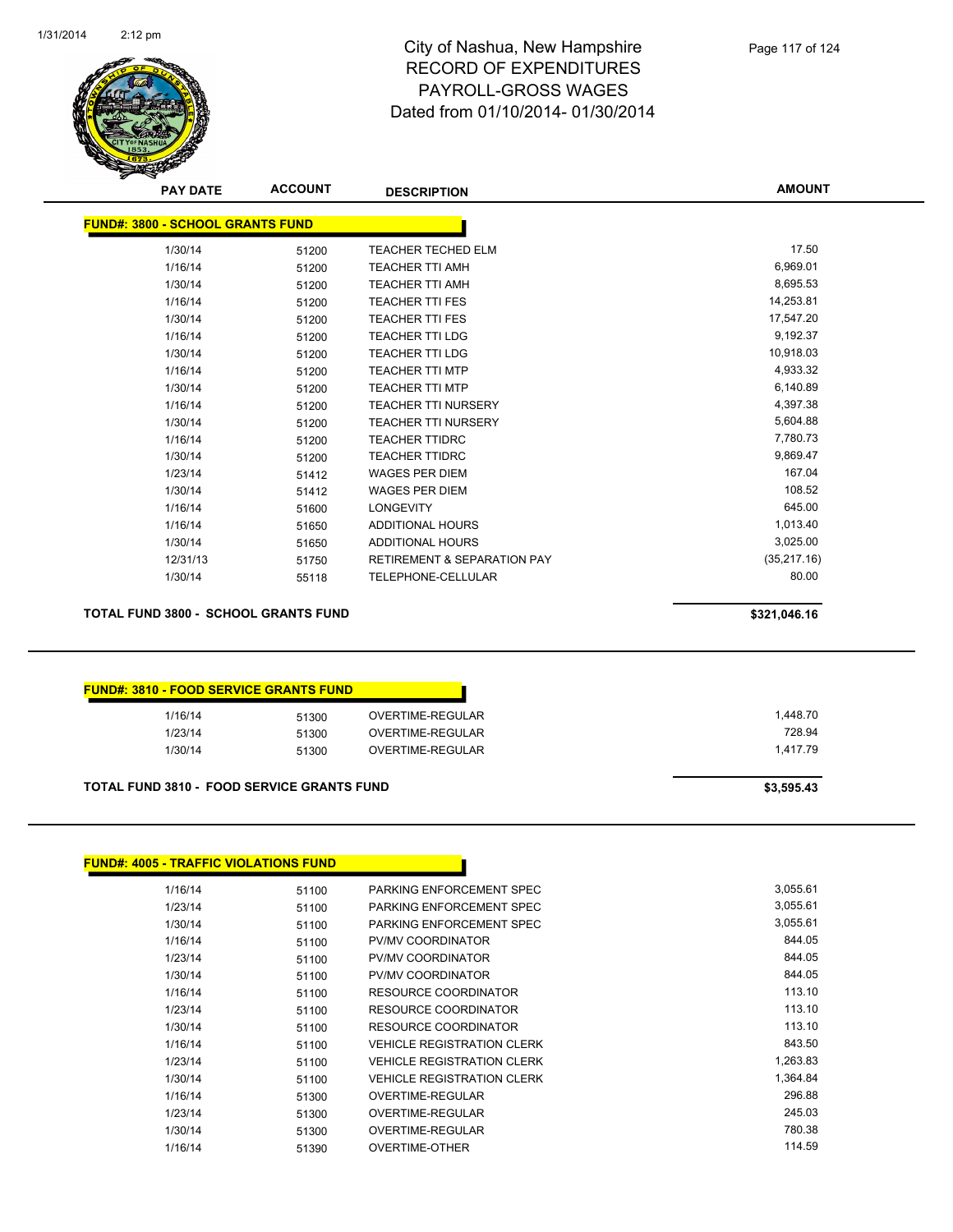|                                                                                                                                                                                                                                                                             |                | City of Nashua, New Hampshire<br><b>RECORD OF EXPENDITURES</b> | Page 118 of 124  |
|-----------------------------------------------------------------------------------------------------------------------------------------------------------------------------------------------------------------------------------------------------------------------------|----------------|----------------------------------------------------------------|------------------|
|                                                                                                                                                                                                                                                                             |                | PAYROLL-GROSS WAGES                                            |                  |
|                                                                                                                                                                                                                                                                             |                | Dated from 01/10/2014- 01/30/2014                              |                  |
|                                                                                                                                                                                                                                                                             |                |                                                                |                  |
|                                                                                                                                                                                                                                                                             |                |                                                                |                  |
| <b>PAY DATE</b>                                                                                                                                                                                                                                                             | <b>ACCOUNT</b> | <b>DESCRIPTION</b>                                             | <b>AMOUNT</b>    |
|                                                                                                                                                                                                                                                                             |                |                                                                |                  |
| <b>FUND#: 4005 - TRAFFIC VIOLATIONS FUND</b>                                                                                                                                                                                                                                |                |                                                                |                  |
| 1/23/14                                                                                                                                                                                                                                                                     | 51390          | <b>OVERTIME-OTHER</b>                                          | 801.39           |
| 1/30/14                                                                                                                                                                                                                                                                     | 51390          | OVERTIME-OTHER                                                 | 114.59           |
| <b>TOTAL FUND 4005 - TRAFFIC VIOLATIONS FUND</b>                                                                                                                                                                                                                            |                |                                                                | \$17,863.31      |
|                                                                                                                                                                                                                                                                             |                |                                                                |                  |
| <b>FUND#: 4010 - MOTOR VEHICLE ADMIN FUND</b>                                                                                                                                                                                                                               |                |                                                                |                  |
| 1/16/14                                                                                                                                                                                                                                                                     | 51100          | <b>VEHICLE REGISTRATION CLERK</b>                              | 787.40           |
| 1/23/14                                                                                                                                                                                                                                                                     | 51100          | <b>VEHICLE REGISTRATION CLERK</b>                              | 787.40<br>787.40 |
| 1/30/14<br>1/16/14                                                                                                                                                                                                                                                          | 51100<br>51300 | <b>VEHICLE REGISTRATION CLERK</b><br>OVERTIME-REGULAR          | 24.45            |
| 1/23/14                                                                                                                                                                                                                                                                     | 51300          | OVERTIME-REGULAR                                               | 9.78             |
| 1/30/14                                                                                                                                                                                                                                                                     | 51300          | OVERTIME-REGULAR                                               | 133.72           |
|                                                                                                                                                                                                                                                                             |                |                                                                |                  |
|                                                                                                                                                                                                                                                                             |                |                                                                |                  |
|                                                                                                                                                                                                                                                                             |                |                                                                | \$2,530.15       |
|                                                                                                                                                                                                                                                                             |                |                                                                |                  |
| 1/16/14                                                                                                                                                                                                                                                                     | 51200          | OUTSIDE DETAIL SPEC PT                                         | 588.28           |
| 1/23/14                                                                                                                                                                                                                                                                     | 51200          | OUTSIDE DETAIL SPEC PT                                         | 588.28           |
| 1/30/14                                                                                                                                                                                                                                                                     | 51200          | OUTSIDE DETAIL SPEC PT                                         | 588.28           |
| 1/16/14                                                                                                                                                                                                                                                                     | 51712          | SPECIAL DETAIL                                                 | 21,312.52        |
| 1/23/14                                                                                                                                                                                                                                                                     | 51712          | SPECIAL DETAIL                                                 | 9,629.40         |
| 1/30/14                                                                                                                                                                                                                                                                     | 51712          | <b>SPECIAL DETAIL</b>                                          | 5,560.64         |
|                                                                                                                                                                                                                                                                             |                |                                                                | \$38,267.40      |
|                                                                                                                                                                                                                                                                             |                |                                                                |                  |
| 1/16/14                                                                                                                                                                                                                                                                     | 51300          | OVERTIME-REGULAR                                               | 1,199.54         |
| 1/23/14                                                                                                                                                                                                                                                                     | 51300          | OVERTIME-REGULAR                                               | 3,274.94         |
| 1/30/14                                                                                                                                                                                                                                                                     | 51300          | OVERTIME-REGULAR                                               | 1,951.26         |
|                                                                                                                                                                                                                                                                             |                |                                                                | \$6,425.74       |
|                                                                                                                                                                                                                                                                             |                |                                                                |                  |
| TOTAL FUND 4010 - MOTOR VEHICLE ADMIN FUND<br><b>FUND#: 4030 - POLICE SPECIAL DETAILS</b><br>TOTAL FUND 4030 - POLICE SPECIAL DETAILS<br><b>FUND#: 4035 - POLICE OT BILLING</b><br><b>TOTAL FUND 4035 - POLICE OT BILLING</b><br><b>FUND#: 4065 - FIRE WATCHGUARDS FUND</b> |                |                                                                |                  |
| 1/16/14                                                                                                                                                                                                                                                                     | 51712          | SPECIAL DETAIL                                                 | 469.00           |
| 1/23/14                                                                                                                                                                                                                                                                     | 51712          | SPECIAL DETAIL                                                 | 165.47           |
|                                                                                                                                                                                                                                                                             |                |                                                                |                  |

1/31/2014

2:12 pm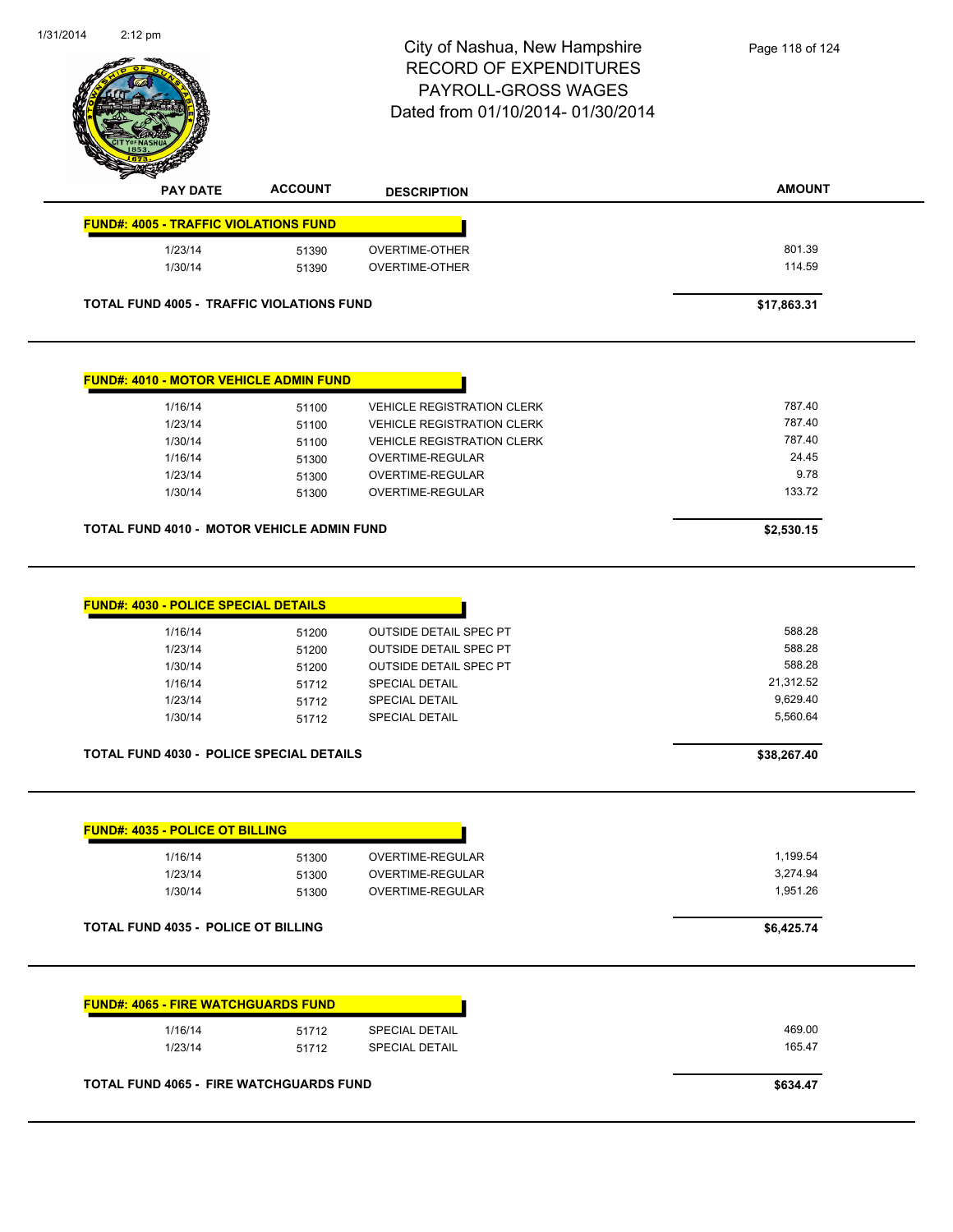

| 1/16/14 | 51100                                                | OED PROGRAM COORDINATOR | 76.95    |
|---------|------------------------------------------------------|-------------------------|----------|
| 1/23/14 | 51100                                                | OED PROGRAM COORDINATOR | 76.95    |
| 1/30/14 | 51100                                                | OED PROGRAM COORDINATOR | 76.95    |
|         | <b>TOTAL FUND 4600 - ECON DEV-GREATER NASHUA RLF</b> |                         | \$230.85 |
|         |                                                      |                         |          |

| 1/16/14 | 51300 | OVERTIME-REGULAR           | 195.44 |
|---------|-------|----------------------------|--------|
| 1/23/14 | 51300 | OVERTIME-REGULAR           | 171.98 |
| 1/30/14 | 51300 | OVERTIME-REGULAR           | 312.69 |
| 1/16/14 | 51400 | WAGES TEMP-SEASONAL        | 212.50 |
| 1/23/14 | 51400 | <b>WAGES TEMP-SEASONAL</b> | 221.88 |
| 1/30/14 | 51400 | <b>WAGES TEMP-SEASONAL</b> | 215.63 |
|         |       |                            |        |

#### **TOTAL FUND 5010 - CAP PROJECTS-INFO TECHNOLOGY \$1,330.12**

| <b>FUND#: 6000 - SOLID WASTE FUND</b> |       |                                      |          |
|---------------------------------------|-------|--------------------------------------|----------|
| 1/16/14                               | 51100 | ACCOUNTING COMPLIANCE MGR            | 153.40   |
| 1/23/14                               | 51100 | ACCOUNTING COMPLIANCE MGR            | 153.40   |
| 1/30/14                               | 51100 | ACCOUNTING COMPLIANCE MGR            | 153.40   |
| 1/16/14                               | 51100 | ADMINISTRATIVE ASSISTANT I           | 632.00   |
| 1/23/14                               | 51100 | ADMINISTRATIVE ASSISTANT I           | 632.00   |
| 1/30/14                               | 51100 | ADMINISTRATIVE ASSISTANT I           | 632.00   |
| 1/16/14                               | 51100 | ADMINISTRATIVE ASSISTANT II          | 665.60   |
| 1/23/14                               | 51100 | ADMINISTRATIVE ASSISTANT II          | 665.60   |
| 1/30/14                               | 51100 | ADMINISTRATIVE ASSISTANT II          | 894.83   |
| 1/16/14                               | 51100 | AUTOMATIC COLLECTION EQUIP OPR       | 3,636.80 |
| 1/23/14                               | 51100 | AUTOMATIC COLLECTION EQUIP OPR       | 3,636.80 |
| 1/30/14                               | 51100 | AUTOMATIC COLLECTION EQUIP OPR       | 3,636.82 |
| 1/16/14                               | 51100 | <b>CITY ENGINEER</b>                 | 298.00   |
| 1/23/14                               | 51100 | <b>CITY ENGINEER</b>                 | 298.00   |
| 1/30/14                               | 51100 | <b>CITY ENGINEER</b>                 | 298.00   |
| 1/16/14                               | 51100 | <b>COLLECTION EQUIP OPR</b>          | 8,629.52 |
| 1/23/14                               | 51100 | <b>COLLECTION EQUIP OPR</b>          | 8,629.52 |
| 1/30/14                               | 51100 | <b>COLLECTION EQUIP OPR</b>          | 8,630.83 |
| 1/16/14                               | 51100 | <b>COLLECTION EQUIP OPR LANDFILL</b> | 900.80   |
| 1/23/14                               | 51100 | <b>COLLECTION EQUIP OPR LANDFILL</b> | 900.80   |
| 1/30/14                               | 51100 | <b>COLLECTION EQUIP OPR LANDFILL</b> | 900.80   |
| 1/16/14                               | 51100 | DEP TREASURER TAX COLLECTOR          | 230.60   |
| 1/23/14                               | 51100 | DEP TREASURER TAX COLLECTOR          | 230.60   |
| 1/30/14                               | 51100 | DEP TREASURER TAX COLLECTOR          | 230.60   |
| 1/16/14                               | 51100 | <b>DEPUTY MANAGER OF ENGINEERING</b> | 74.50    |
| 1/23/14                               | 51100 | DEPUTY MANAGER OF ENGINEERING        | 74.50    |
| 1/30/14                               | 51100 | DEPUTY MANAGER OF ENGINEERING        | 74.49    |
| 1/16/14                               | 51100 | <b>DIRECTOR PUBLIC WORKS</b>         | 205.85   |
| 1/23/14                               | 51100 | <b>DIRECTOR PUBLIC WORKS</b>         | 205.85   |
| 1/30/14                               | 51100 | <b>DIRECTOR PUBLIC WORKS</b>         | 205.85   |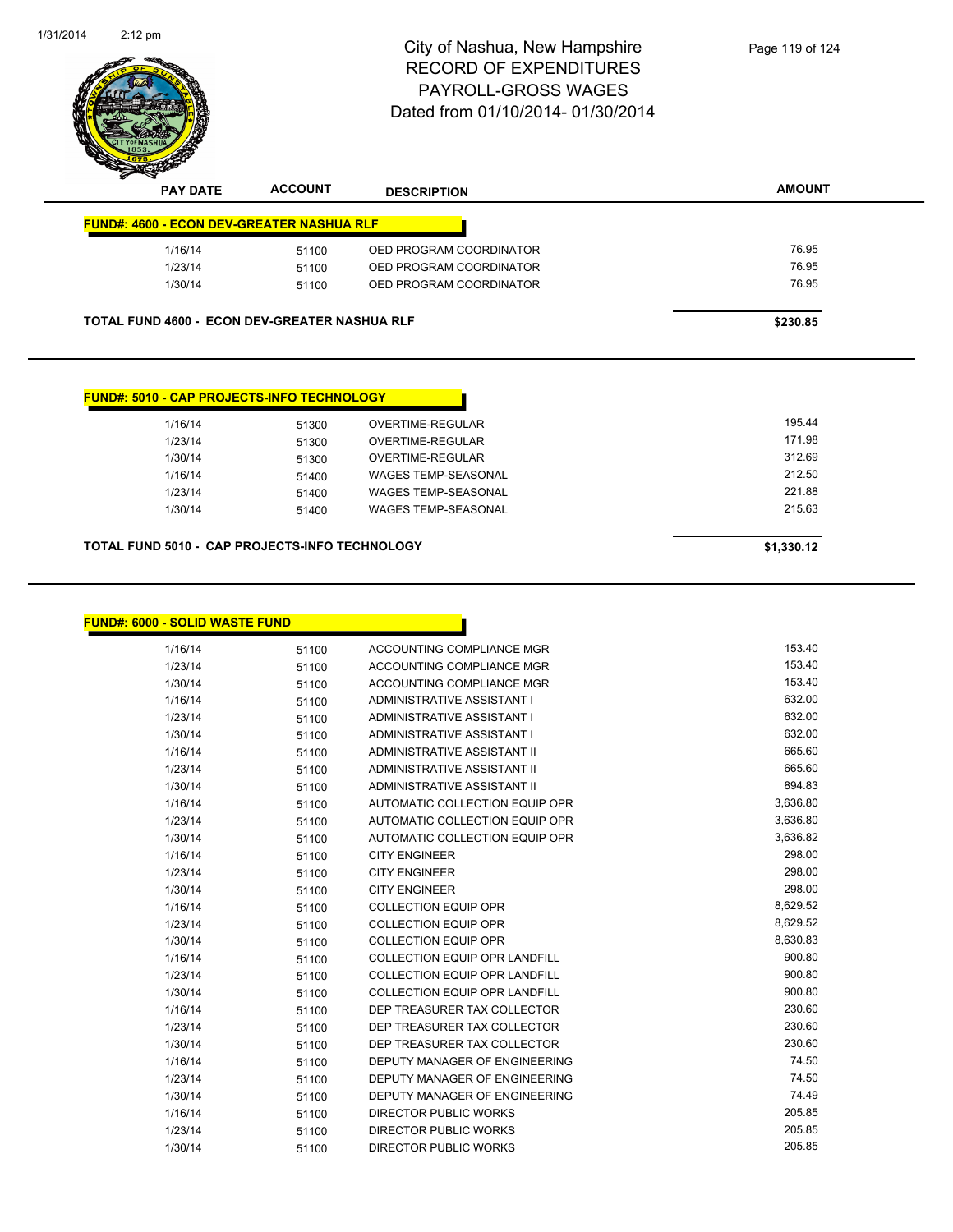

**AMOUNT**

| <u> FUND#: 6000 - SOLID WASTE FUND</u> |       |                                    |          |
|----------------------------------------|-------|------------------------------------|----------|
| 1/16/14                                | 51100 | DIVISION OPERATIONS MANAGER        | 171.56   |
| 1/23/14                                | 51100 | DIVISION OPERATIONS MANAGER        | 171.55   |
| 1/30/14                                | 51100 | <b>DIVISION OPERATIONS MANAGER</b> | 171.55   |
| 1/16/14                                | 51100 | DPW BILLING ACCOUNTANT             | 438.30   |
| 1/23/14                                | 51100 | DPW BILLING ACCOUNTANT             | 438.30   |
| 1/30/14                                | 51100 | DPW BILLING ACCOUNTANT             | 438.30   |
| 1/16/14                                | 51100 | DPW COLLECTIONS SPEC III           | 362.32   |
| 1/23/14                                | 51100 | DPW COLLECTIONS SPEC III           | 364.60   |
| 1/30/14                                | 51100 | DPW COLLECTIONS SPEC III           | 364.59   |
| 1/16/14                                | 51100 | DPW CONTRACT ADMINISTRATOR         | 108.35   |
| 1/23/14                                | 51100 | DPW CONTRACT ADMINISTRATOR         | 108.35   |
| 1/30/14                                | 51100 | DPW CONTRACT ADMINISTRATOR         | 108.35   |
| 1/16/14                                | 51100 | <b>ENVIRONMENTAL ENGINEER</b>      | 1,255.85 |
| 1/23/14                                | 51100 | <b>ENVIRONMENTAL ENGINEER</b>      | 1,255.85 |
| 1/30/14                                | 51100 | <b>ENVIRONMENTAL ENGINEER</b>      | 1,255.85 |
| 1/16/14                                | 51100 | <b>EQUIPMENT OPR LANDFILL</b>      | 5,479.20 |
| 1/23/14                                | 51100 | <b>EQUIPMENT OPR LANDFILL</b>      | 5,479.20 |
| 1/30/14                                | 51100 | <b>EQUIPMENT OPR LANDFILL</b>      | 5,415.36 |
| 1/16/14                                | 51100 | <b>EXECUTIVE ADMINISTRATOR</b>     | 143.34   |
| 1/23/14                                | 51100 | <b>EXECUTIVE ADMINISTRATOR</b>     | 144.25   |
| 1/30/14                                | 51100 | <b>EXECUTIVE ADMINISTRATOR</b>     | 144.25   |
| 1/16/14                                | 51100 | FINANCE AND ADMIN MANAGER          | 372.35   |
| 1/23/14                                | 51100 | FINANCE AND ADMIN MANAGER          | 372.35   |
| 1/30/14                                | 51100 | FINANCE AND ADMIN MANAGER          | 372.35   |
| 1/16/14                                | 51100 | LICENSED SCALE OPERATOR            | 680.10   |
| 1/23/14                                | 51100 | LICENSED SCALE OPERATOR            | 680.10   |
| 1/30/14                                | 51100 | LICENSED SCALE OPERATOR            | 680.10   |
| 1/16/14                                | 51100 | RECYCLING COORDINATOR              | 1,061.70 |
| 1/23/14                                | 51100 | RECYCLING COORDINATOR              | 1,061.70 |
| 1/30/14                                | 51100 | RECYCLING COORDINATOR              | 1,061.70 |
| 1/16/14                                | 51100 | SOLID WASTE ATTENDANT              | 837.60   |
| 1/23/14                                | 51100 | SOLID WASTE ATTENDANT              | 837.60   |
| 1/30/14                                | 51100 | SOLID WASTE ATTENDANT              | 837.60   |
| 1/16/14                                | 51100 | <b>SOLID WASTE FOREMAN</b>         | 1,154.13 |
| 1/23/14                                | 51100 | SOLID WASTE FOREMAN                | 1,154.15 |
| 1/30/14                                | 51100 | SOLID WASTE FOREMAN                | 1,125.29 |
| 1/16/14                                | 51100 | <b>STAFF ENGINEER</b>              | 114.35   |
| 1/23/14                                | 51100 | <b>STAFF ENGINEER</b>              | 114.35   |
| 1/30/14                                | 51100 | STAFF ENGINEER                     | 114.35   |
| 1/16/14                                | 51100 | SUPERINTENDENT OF SOLID WASTE      | 1,529.80 |
| 1/23/14                                | 51100 | SUPERINTENDENT OF SOLID WASTE      | 1,529.80 |
| 1/30/14                                | 51100 | SUPERINTENDENT OF SOLID WASTE      | 1,529.80 |
| 12/31/13                               | 51300 | OVERTIME-REGULAR                   | 471.90   |
| 1/16/14                                | 51300 | OVERTIME-REGULAR                   | 3,248.59 |
| 1/23/14                                | 51300 | OVERTIME-REGULAR                   | 1,616.25 |
| 1/30/14                                | 51300 | OVERTIME-REGULAR                   | 7,572.94 |
| 1/30/14                                | 51600 | <b>LONGEVITY</b>                   | 2,000.00 |
| 1/30/14                                | 55118 | TELEPHONE-CELLULAR                 | 67.00    |

**TOTAL FUND 6000 - SOLID WASTE FUND \$102,528.98**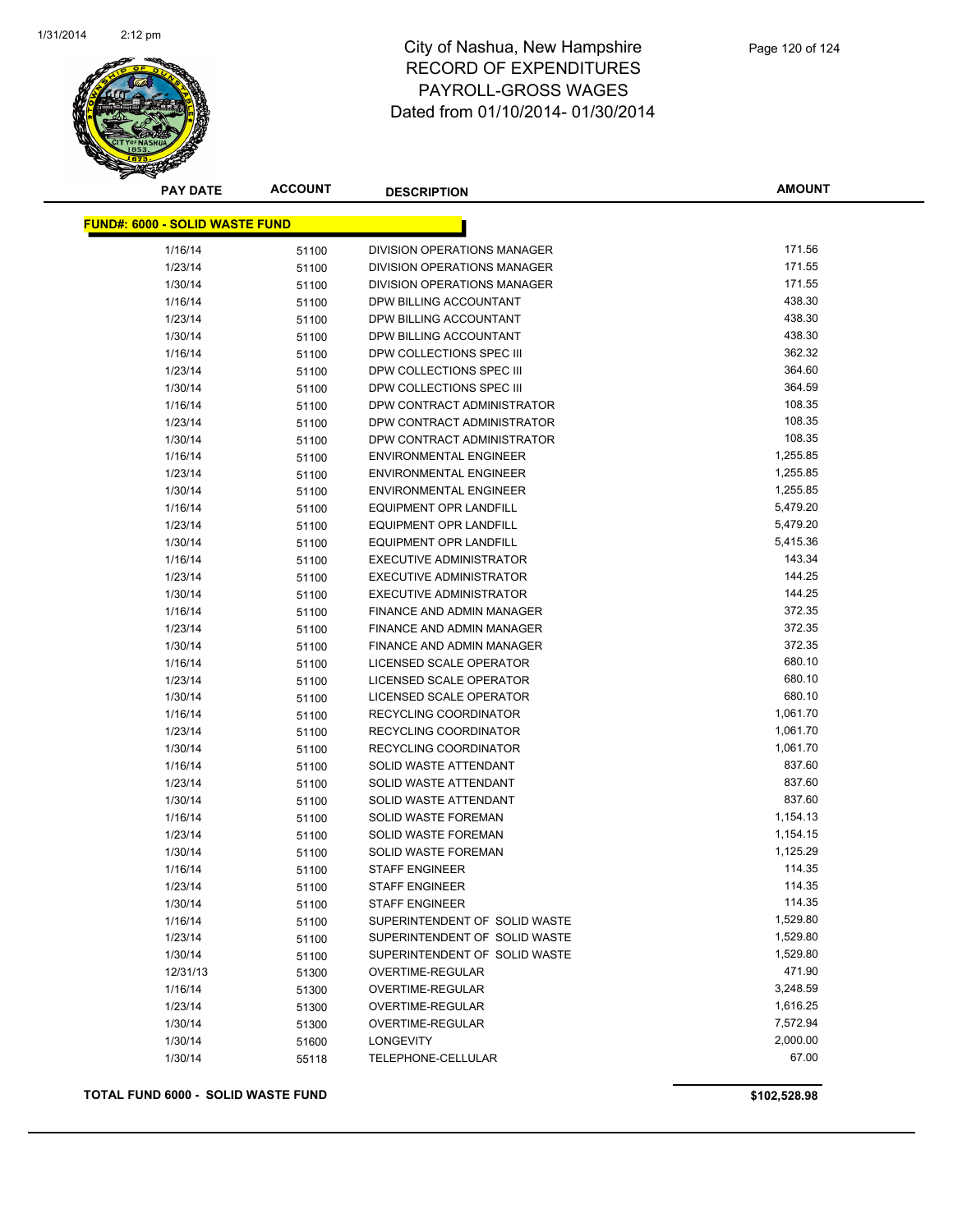

| <u> FUND#: 6200 - WASTEWATER FUND</u> |       |                                      |          |
|---------------------------------------|-------|--------------------------------------|----------|
| 1/16/14                               | 51100 | ACCOUNTING COMPLIANCE MGR            | 306.70   |
| 1/23/14                               | 51100 | ACCOUNTING COMPLIANCE MGR            | 306.70   |
| 1/30/14                               | 51100 | ACCOUNTING COMPLIANCE MGR            | 306.70   |
| 1/16/14                               | 51100 | ADMINISTRATIVE ASSISTANT II          | 811.25   |
| 1/23/14                               | 51100 | ADMINISTRATIVE ASSISTANT II          | 806.18   |
| 1/30/14                               | 51100 | ADMINISTRATIVE ASSISTANT II          | 816.32   |
| 1/16/14                               | 51100 | <b>ANALYTICAL CHEMIST</b>            | 853.70   |
| 1/23/14                               | 51100 | <b>ANALYTICAL CHEMIST</b>            | 853.70   |
| 1/30/14                               | 51100 | <b>ANALYTICAL CHEMIST</b>            | 930.16   |
| 1/16/14                               | 51100 | <b>CITY ENGINEER</b>                 | 695.35   |
| 1/23/14                               | 51100 | <b>CITY ENGINEER</b>                 | 695.35   |
| 1/30/14                               | 51100 | <b>CITY ENGINEER</b>                 | 695.35   |
| 1/16/14                               | 51100 | <b>COLLECTION SYSTEM FOREMAN</b>     | 1,087.55 |
| 1/23/14                               | 51100 | <b>COLLECTION SYSTEM FOREMAN</b>     | 1,087.55 |
| 1/30/14                               | 51100 | <b>COLLECTION SYSTEM FOREMAN</b>     | 1,087.55 |
| 1/16/14                               | 51100 | <b>COLLECTION SYSTEMS OPERATOR</b>   | 2,831.62 |
| 1/23/14                               | 51100 | <b>COLLECTION SYSTEMS OPERATOR</b>   | 2,754.32 |
| 1/30/14                               | 51100 | <b>COLLECTION SYSTEMS OPERATOR</b>   | 2,727.60 |
| 1/16/14                               | 51100 | <b>COLLECTION SYSTEMS TECHNICIAN</b> | 1,952.00 |
| 1/23/14                               | 51100 | COLLECTION SYSTEMS TECHNICIAN        | 1,952.00 |
| 1/30/14                               | 51100 | COLLECTION SYSTEMS TECHNICIAN        | 1,952.00 |
| 1/16/14                               | 51100 | <b>COLLECTIONS SPEC II</b>           | 766.71   |
| 1/23/14                               | 51100 | <b>COLLECTIONS SPEC II</b>           | 791.45   |
| 1/30/14                               | 51100 | <b>COLLECTIONS SPEC II</b>           | 791.45   |
| 1/16/14                               | 51100 | CSO STORM WATER ENGINEER             | 1,200.50 |
| 1/23/14                               | 51100 | <b>CSO STORM WATER ENGINEER</b>      | 1,200.50 |
| 1/30/14                               | 51100 | <b>CSO STORM WATER ENGINEER</b>      | 1,200.50 |
| 1/16/14                               | 51100 | <b>CSO TECHNICIAN INSPECTOR</b>      | 993.75   |
| 1/23/14                               | 51100 | <b>CSO TECHNICIAN INSPECTOR</b>      | 993.75   |
| 1/30/14                               | 51100 | CSO TECHNICIAN INSPECTOR             | 993.75   |
| 1/16/14                               | 51100 | DEP TREASURER TAX COLLECTOR          | 230.60   |
| 1/23/14                               | 51100 | DEP TREASURER TAX COLLECTOR          | 230.60   |
| 1/30/14                               | 51100 | DEP TREASURER TAX COLLECTOR          | 230.60   |
| 1/16/14                               | 51100 | DEPUTY MANAGER OF ENGINEERING        | 744.65   |
| 1/23/14                               | 51100 | DEPUTY MANAGER OF ENGINEERING        | 744.65   |
| 1/30/14                               | 51100 | DEPUTY MANAGER OF ENGINEERING        | 744.66   |
| 1/16/14                               | 51100 | <b>DIRECTOR PUBLIC WORKS</b>         | 411.90   |
| 1/23/14                               | 51100 | <b>DIRECTOR PUBLIC WORKS</b>         | 411.90   |
| 1/30/14                               | 51100 | DIRECTOR PUBLIC WORKS                | 411.90   |
| 1/16/14                               | 51100 | DIVISION OPERATIONS MANAGER          | 171.59   |
| 1/23/14                               | 51100 | DIVISION OPERATIONS MANAGER          | 171.60   |
| 1/30/14                               | 51100 | DIVISION OPERATIONS MANAGER          | 171.60   |
| 1/16/14                               | 51100 | DPW BILLING ACCOUNTANT               | 438.25   |
| 1/23/14                               | 51100 | DPW BILLING ACCOUNTANT               | 438.25   |
| 1/30/14                               | 51100 | DPW BILLING ACCOUNTANT               | 438.25   |
| 1/16/14                               | 51100 | DPW COLLECTIONS SPEC III             | 362.33   |
| 1/23/14                               | 51100 | DPW COLLECTIONS SPEC III             | 364.60   |
| 1/30/14                               | 51100 | DPW COLLECTIONS SPEC III             | 364.61   |
| 1/16/14                               | 51100 | DPW CONTRACT ADMINISTRATOR           | 649.70   |
| 1/23/14                               | 51100 | DPW CONTRACT ADMINISTRATOR           | 649.70   |
| 1/30/14                               | 51100 | DPW CONTRACT ADMINISTRATOR           | 649.70   |
| 1/16/14                               | 51100 | ELECTRICAL DIAGNOSTIC TECH I         | 2,079.20 |
| 1/23/14                               | 51100 | ELECTRICAL DIAGNOSTIC TECH I         | 2,079.20 |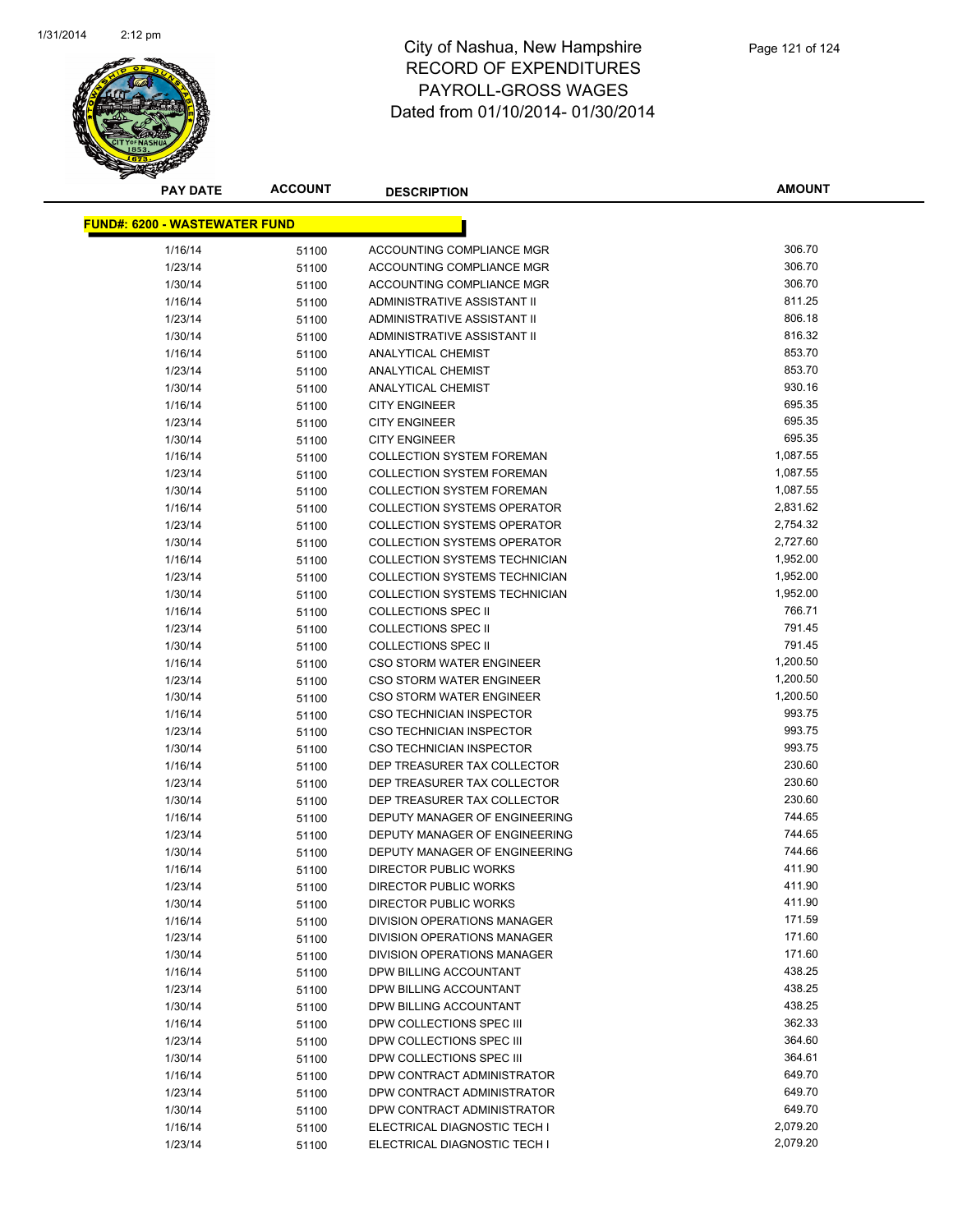

| <u> FUND#: 6200 - WASTEWATER FUND</u> |       |                                    |          |
|---------------------------------------|-------|------------------------------------|----------|
| 1/30/14                               | 51100 | ELECTRICAL DIAGNOSTIC TECH I       | 2,079.20 |
| 1/16/14                               | 51100 | ENGINEERING DESIGNER INSP          | 228.19   |
| 1/23/14                               | 51100 | ENGINEERING DESIGNER INSP          | 228.19   |
| 1/30/14                               | 51100 | ENGINEERING DESIGNER INSP          | 228.19   |
| 1/16/14                               | 51100 | <b>EXECUTIVE ADMINISTRATOR</b>     | 143.35   |
| 1/23/14                               | 51100 | <b>EXECUTIVE ADMINISTRATOR</b>     | 144.24   |
| 1/30/14                               | 51100 | <b>EXECUTIVE ADMINISTRATOR</b>     | 144.25   |
| 1/16/14                               | 51100 | <b>FINANCE AND ADMIN MANAGER</b>   | 372.35   |
| 1/23/14                               | 51100 | FINANCE AND ADMIN MANAGER          | 372.35   |
| 1/30/14                               | 51100 | FINANCE AND ADMIN MANAGER          | 372.35   |
| 1/16/14                               | 51100 | FLEET MANAGER STREET DEPT          | 352.05   |
| 1/23/14                               | 51100 | FLEET MANAGER STREET DEPT          | 352.05   |
| 1/30/14                               | 51100 | FLEET MANAGER STREET DEPT          | 352.05   |
| 1/16/14                               | 51100 | INDUSTRIAL PRETREATMENT COORD      | 1,154.10 |
| 1/23/14                               | 51100 | INDUSTRIAL PRETREATMENT COORD      | 1,154.10 |
| 1/30/14                               | 51100 | INDUSTRIAL PRETREATMENT COORD      | 1,154.10 |
| 1/16/14                               | 51100 | MECHANIC WWTP 1ST CLASS            | 3,003.60 |
| 1/23/14                               | 51100 | MECHANIC WWTP 1ST CLASS            | 3,003.60 |
| 1/30/14                               | 51100 | MECHANIC WWTP 1ST CLASS            | 3,003.60 |
| 1/16/14                               | 51100 | OPERATOR II WWTP                   | 3,976.81 |
| 1/23/14                               | 51100 | OPERATOR II WWTP                   | 3,976.81 |
| 1/30/14                               | 51100 | OPERATOR II WWTP                   | 3,976.80 |
| 1/16/14                               | 51100 | OPERATOR II WWTP 2nd               | 2,018.40 |
| 1/23/14                               | 51100 | OPERATOR II WWTP 2nd               | 2,018.40 |
| 1/30/14                               | 51100 | OPERATOR II WWTP 2nd               | 2,018.40 |
| 1/16/14                               | 51100 | OPERATOR II WWTP 3rd               | 2,026.90 |
| 1/23/14                               | 51100 | OPERATOR II WWTP 3rd               | 2,026.40 |
| 1/30/14                               | 51100 | OPERATOR II WWTP 3rd               | 2,026.40 |
| 1/16/14                               | 51100 | <b>OPERATOR III WWTP</b>           | 3,142.41 |
| 1/23/14                               | 51100 | OPERATOR III WWTP                  | 3,147.22 |
| 1/30/14                               | 51100 | OPERATOR III WWTP                  | 3,136.02 |
| 1/16/14                               | 51100 | PLANT OPERATIONS SUPERVISOR        | 1,405.06 |
| 1/23/14                               | 51100 | PLANT OPERATIONS SUPERVISOR        | 1,405.05 |
| 1/30/14                               | 51100 | PLANT OPERATIONS SUPERVISOR        | 1,405.05 |
| 1/16/14                               | 51100 | PROCESS CHEMIST                    | 1,073.90 |
| 1/23/14                               | 51100 | PROCESS CHEMIST                    | 1,073.90 |
| 1/30/14                               | 51100 | PROCESS CHEMIST                    | 1,073.90 |
| 1/16/14                               | 51100 | <b>STAFF ENGINEER</b>              | 628.80   |
| 1/23/14                               | 51100 | <b>STAFF ENGINEER</b>              | 628.80   |
| 1/30/14                               | 51100 | <b>STAFF ENGINEER</b>              | 628.80   |
| 1/16/14                               | 51100 | SUPERINTENDENT OF WASTEWATER       | 1,720.00 |
| 1/23/14                               | 51100 | SUPERINTENDENT OF WASTEWATER       | 1,720.00 |
| 1/30/14                               | 51100 | SUPERINTENDENT OF WASTEWATER       | 1,720.00 |
| 1/16/14                               | 51100 | <b>SUPV LABORATORY</b>             | 1,154.10 |
| 1/23/14                               | 51100 | <b>SUPV LABORATORY</b>             | 1,154.10 |
| 1/30/14                               | 51100 | <b>SUPV LABORATORY</b>             | 1,154.09 |
| 1/16/14                               | 51100 | <b>TRUCK DRIVER STREET REPAIR</b>  | 845.76   |
| 1/23/14                               | 51100 | TRUCK DRIVER STREET REPAIR         | 860.00   |
| 1/30/14                               | 51100 | <b>TRUCK DRIVER STREET REPAIR</b>  | 843.20   |
| 1/16/14                               | 51100 | WASTEWATER PROJECT ENGINEER        | 1,293.10 |
| 1/23/14                               | 51100 | <b>WASTEWATER PROJECT ENGINEER</b> | 1,293.10 |
| 1/30/14                               | 51100 | WASTEWATER PROJECT ENGINEER        | 1,293.10 |
| 1/16/14                               | 51300 | OVERTIME-REGULAR                   | 1,532.53 |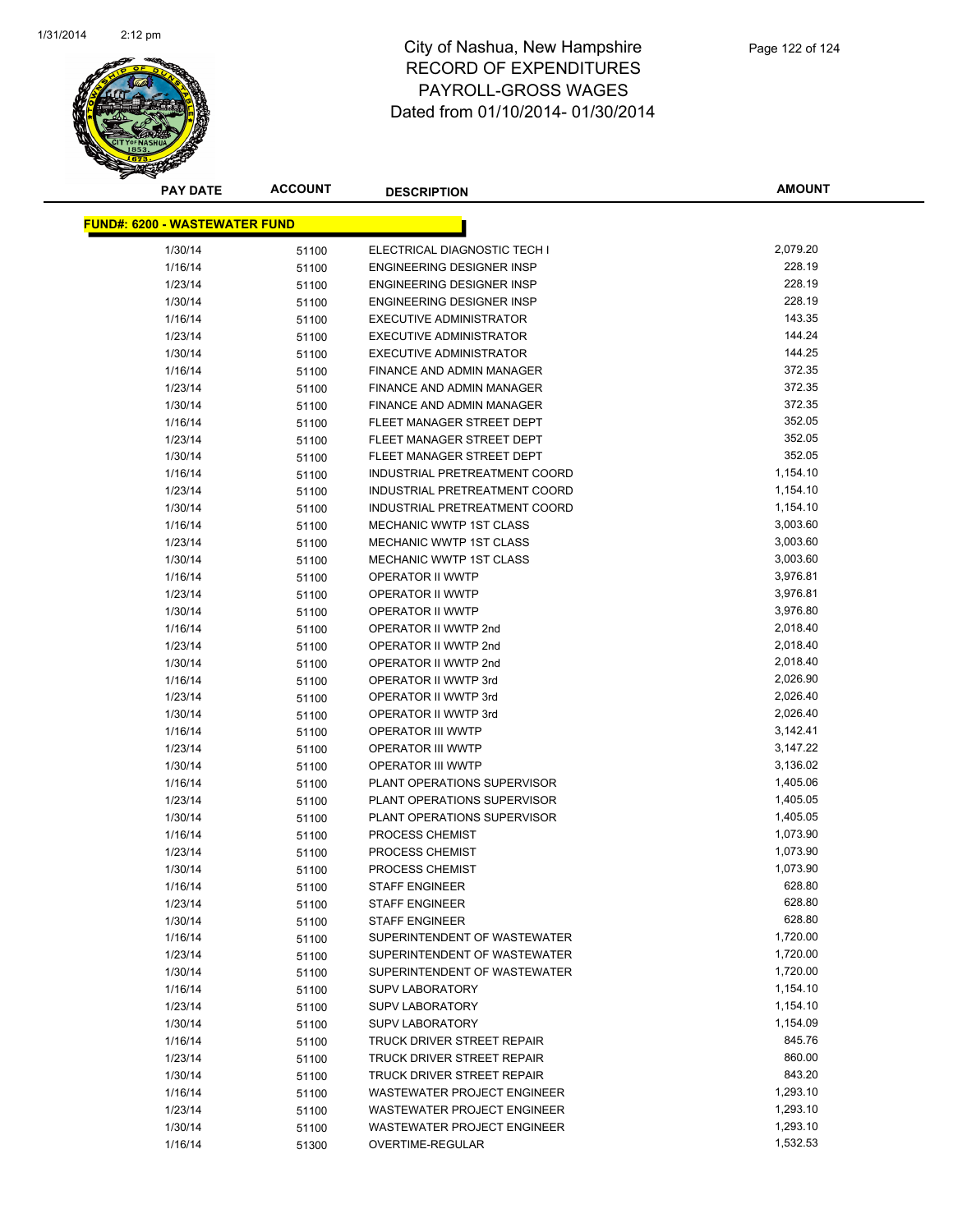

|                                      | <b>PAY DATE</b> | <b>ACCOUNT</b> | <b>DESCRIPTION</b>         | <b>AMOUNT</b> |
|--------------------------------------|-----------------|----------------|----------------------------|---------------|
| <b>FUND#: 6200 - WASTEWATER FUND</b> |                 |                |                            |               |
| 1/23/14                              |                 | 51300          | <b>OVERTIME-REGULAR</b>    | 2,005.20      |
| 1/30/14                              |                 | 51300          | <b>OVERTIME-REGULAR</b>    | 3,116.88      |
| 1/16/14                              |                 | 51400          | <b>WAGES TEMP-SEASONAL</b> | 384.00        |
| 1/23/14                              |                 | 51400          | <b>WAGES TEMP-SEASONAL</b> | 456.00        |
| 1/30/14                              |                 | 51400          | <b>WAGES TEMP-SEASONAL</b> | 372.00        |
| 1/16/14                              |                 | 51600          | <b>LONGEVITY</b>           | 400.00        |
| 1/30/14                              |                 | 51600          | <b>LONGEVITY</b>           | 600.00        |
| 1/30/14                              |                 | 55118          | TELEPHONE-CELLULAR         | 51.00         |
|                                      |                 |                |                            |               |
| TOTAL FUND 6200 - WASTEWATER FUND    |                 |                |                            | \$132,256.35  |

#### **FUND#: 6500 - PROPERTY & CASUALTY FUND**

| 1/16/14 | 51100 | <b>PROGRAM SUPV</b>            | 1.143.30 |
|---------|-------|--------------------------------|----------|
| 1/23/14 | 51100 | <b>PROGRAM SUPV</b>            | 1,143.30 |
| 1/30/14 | 51100 | <b>PROGRAM SUPV</b>            | 1,143.30 |
| 1/16/14 | 51100 | PROPERTY AND CASUALTY ADJUSTER | 1,985.70 |
| 1/23/14 | 51100 | PROPERTY AND CASUALTY ADJUSTER | 1.985.70 |
| 1/30/14 | 51100 | PROPERTY AND CASUALTY ADJUSTER | 1.985.70 |
| 1/16/14 | 51100 | <b>RISK MANAGER</b>            | 1,533.60 |
| 1/23/14 | 51100 | <b>RISK MANAGER</b>            | 1.533.60 |
| 1/30/14 | 51100 | <b>RISK MANAGER</b>            | 1,533.60 |
| 1/16/14 | 51100 | SAFETY LOSS PREVENTION SPEC    | 1.011.35 |
| 1/23/14 | 51100 | SAFETY LOSS PREVENTION SPEC    | 1,011.35 |
| 1/30/14 | 51100 | SAFETY LOSS PREVENTION SPEC    | 1.011.35 |
| 1/16/14 | 59207 | WORKERS COMPENSATION CLAIMS    | 4,683.82 |
| 1/23/14 | 59207 | WORKERS COMPENSATION CLAIMS    | 4.191.19 |
| 1/30/14 | 59207 | WORKERS COMPENSATION CLAIMS    | 4.714.04 |
|         |       |                                |          |

#### **TOTAL FUND 6500 - PROPERTY & CASUALTY FUND \$30,610.90 \$30,610.90**

#### **FUND#: 6600 - BENEFITS SELF INSURANCE FUND**

| 1/16/14 | 51100 | DEPUTY MGR HUMAN RESOURCES      | 1.219.70 |
|---------|-------|---------------------------------|----------|
| 1/23/14 | 51100 | DEPUTY MGR HUMAN RESOURCES      | 1.219.71 |
| 1/30/14 | 51100 | DEPUTY MGR HUMAN RESOURCES      | 1.219.70 |
| 1/16/14 | 51100 | EMPLOYEE BENEFITS ASSISTANT     | 561.40   |
| 1/23/14 | 51100 | EMPLOYEE BENEFITS ASSISTANT     | 561.41   |
| 1/30/14 | 51100 | EMPLOYEE BENEFITS ASSISTANT     | 561.40   |
| 1/16/14 | 51100 | <b>EMPLOYEE BENEFITS SPEC I</b> | 909.86   |
| 1/23/14 | 51100 | <b>EMPLOYEE BENEFITS SPEC I</b> | 909.85   |
| 1/30/14 | 51100 | <b>EMPLOYEE BENEFITS SPEC I</b> | 909.85   |
| 1/16/14 | 51100 | HUMAN RESOURCES DIRECTOR        | 272.90   |
| 1/23/14 | 51100 | HUMAN RESOURCES DIRECTOR        | 272.90   |
| 1/30/14 | 51100 | HUMAN RESOURCES DIRECTOR        | 272.90   |
|         |       |                                 |          |